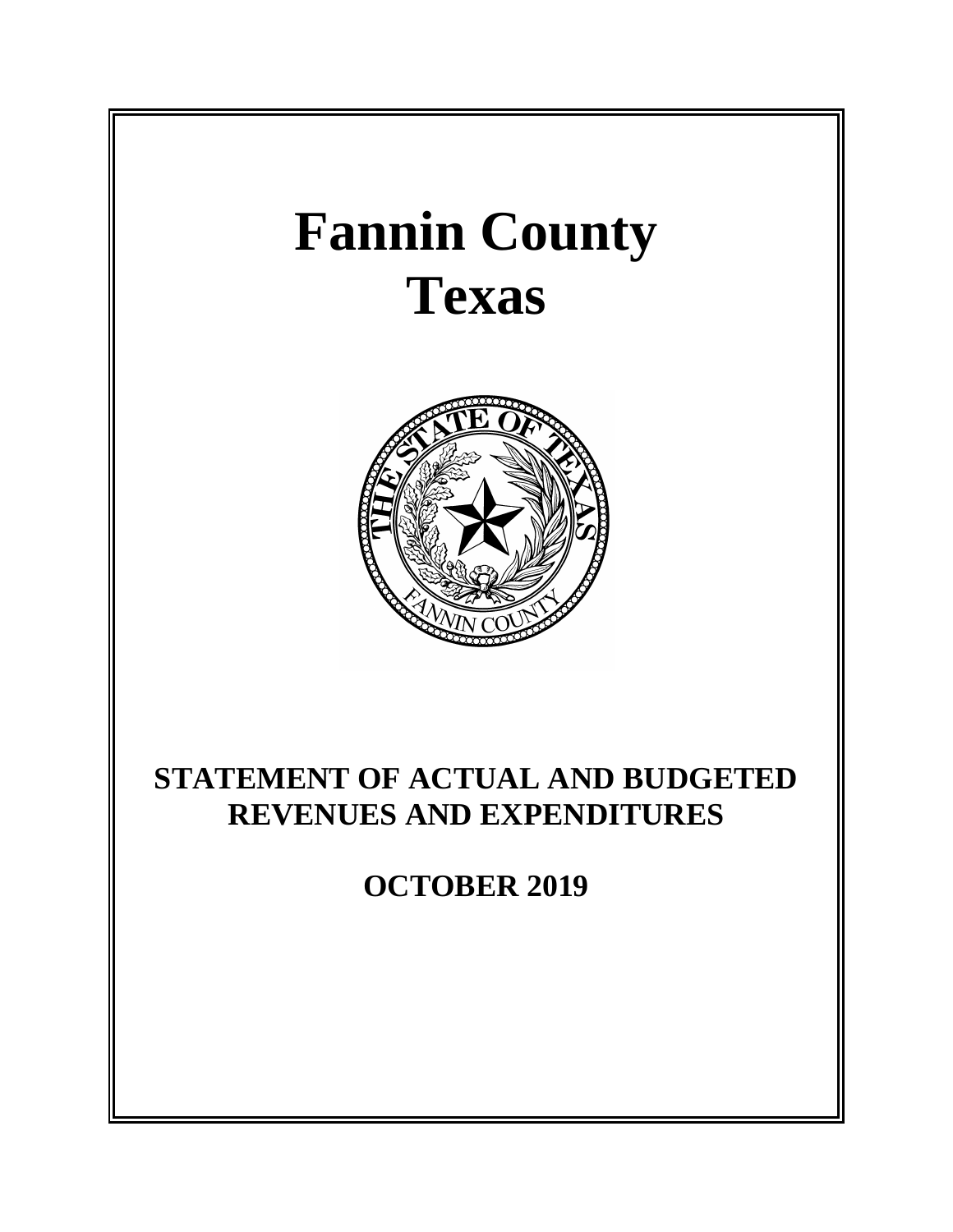|     | 11-01-2019**BUDGET ANALYSIS USAGE REPORT ** ASSET LIABILITY INCOME & EXPENSE<br>TIME: 07:54 AM - EFFECTIVE MONTH: 10 - FOR MONTH ENDING 10-31-19 |                             |                                                                                |            |               |                                                     | PAGE<br>1<br>PREPARER: 0004        |
|-----|--------------------------------------------------------------------------------------------------------------------------------------------------|-----------------------------|--------------------------------------------------------------------------------|------------|---------------|-----------------------------------------------------|------------------------------------|
| ACT | NUM ACCOUNT-TITLE                                                                                                                                | ORIGINAL                    | AMENDED<br>BUDGET-AMOUNT BUDGET-AMOUNT YEAR-TO-DATE YEAR-TO-DATE MONTH-TO-DATE | ENCUMBERED | ACTIVITY      | ACTIVITY                                            | <b>CURRENT USED</b><br>BALANCE PCT |
|     | --------------------------------------<br>REPORTING FUND: 0010 GENERAL FUND                                                                      |                             |                                                                                |            |               |                                                     | EFFECTIVE MONTH - 10               |
|     | 0100 PAYROLL                                                                                                                                     |                             |                                                                                |            |               |                                                     |                                    |
|     | 0100 PAYROLL                                                                                                                                     |                             |                                                                                |            |               | 19.29 19.29 832.31                                  |                                    |
|     | PAYROLL                                                                                                                                          |                             |                                                                                |            | 19.29         | ---------<br>19.29                                  | 832.31                             |
|     | 0103 CASH                                                                                                                                        |                             |                                                                                |            |               |                                                     |                                    |
|     | 0100 GENERAL-COMBINED FUNDS CHECKING                                                                                                             |                             |                                                                                |            |               | 313, 200. 74 - 313, 200. 74 - 79, 531. 42           |                                    |
|     | 0110 BUSINESS MONEY FUND ACCOUNT                                                                                                                 |                             |                                                                                |            |               | 798, 134.51 - 798, 134.51 - 223, 473.97             |                                    |
|     | 0175 TEXPOOL                                                                                                                                     |                             |                                                                                |            | 6,031.76      | ---------- ------------ -----------                 | 6,031.76 3,398,072.16              |
|     | CASH                                                                                                                                             |                             |                                                                                |            |               | 1, 105, 303. 49 - 1, 105, 303. 49 - 3, 701, 077. 55 |                                    |
|     | 0104 PETTY CASH                                                                                                                                  |                             |                                                                                |            |               |                                                     |                                    |
|     | 0560 SHERIFF PETTY CASH                                                                                                                          |                             |                                                                                |            | 0.00          | 0.00                                                | 200.00                             |
|     | PETTY CASH                                                                                                                                       |                             |                                                                                |            | 0.00          | 0.00                                                | 200.00                             |
|     | 0105 CHANGE FUND                                                                                                                                 |                             |                                                                                |            |               |                                                     |                                    |
|     |                                                                                                                                                  |                             |                                                                                |            |               |                                                     |                                    |
|     | 0003 COUNTY CLERK CHANGE FUND                                                                                                                    |                             |                                                                                |            | 0.00          | 0.00                                                | 100.00                             |
|     | 0075 CO.ATTORNEY CHANGE FUND                                                                                                                     |                             |                                                                                |            | 0.00<br>0.00  | 0.00<br>0.00                                        | 0.00                               |
|     | 0115 JURY CASH ON HAND<br>0450 DISTRICT CLK. CHANGE FUND                                                                                         |                             |                                                                                |            | 0.00          | 0.00                                                | 1,000.00<br>50.00                  |
|     | 0455 JP#1 CASH ON HAND                                                                                                                           |                             |                                                                                |            | 0.00          | 0.00                                                | 100.00                             |
|     | 0457 JP#3 CASH ON HAND                                                                                                                           |                             |                                                                                |            | 0.00          | 0.00                                                | 100.00                             |
|     | 0499 TAX ASSESSOR CHANGE FUND                                                                                                                    |                             |                                                                                |            | 0.00          | 0.00                                                | 1,400.00                           |
|     | CHANGE FUND                                                                                                                                      |                             |                                                                                |            | 0.00          | 0.00                                                | 2,750.00                           |
|     | 0120 RECEIVABLES                                                                                                                                 |                             |                                                                                |            |               |                                                     |                                    |
|     |                                                                                                                                                  |                             |                                                                                |            |               |                                                     |                                    |
|     | 0305 FINES RECEIVABLE<br>0306 ALLOWANCE FOR UNCOLLECTIBLES                                                                                       |                             |                                                                                |            | 0.00<br>0.00  | 0.00<br>0.00                                        | 6,459,373.14<br>1,861,839.03-      |
|     | 0307 ALOWANCE FOR UNCOLLECTIBLES HOSPIT                                                                                                          |                             |                                                                                |            | 0.00          | 0.00                                                | $100,000.00 -$                     |
|     | 0311 TAXES RECEIVABLE                                                                                                                            |                             |                                                                                |            | 0.00          | 0.00                                                | 650, 315.52                        |
|     | 0312 DUE FROM OTHER GOVERNMENTS                                                                                                                  |                             |                                                                                |            | 0.00          | 0.00                                                | 161,132.87                         |
|     | 0313 DUE FROM OTHER FUNDS                                                                                                                        |                             |                                                                                |            | 0.00          | 0.00                                                | 65,602.51                          |
|     | 0314 ACCOUNTS RECEIVABLE                                                                                                                         |                             |                                                                                |            | 0.00          | 0.00                                                | 108,835.30                         |
|     | RECEIVABLES                                                                                                                                      | ------------ -------------- |                                                                                |            | 0.00          | ---------<br>0.00                                   | -------------<br>5,483,420.31      |
|     | 0133 ADVANCE TO FUND                                                                                                                             |                             |                                                                                |            |               |                                                     |                                    |
|     |                                                                                                                                                  |                             |                                                                                |            |               |                                                     |                                    |
|     | 0089 DUE FROM T.J.P.C.                                                                                                                           |                             |                                                                                |            | 0.00<br>$---$ | 0.00                                                | 0.00                               |
|     | ADVANCE TO FUND                                                                                                                                  |                             |                                                                                |            | 0.00          | 0.00                                                | 0.00                               |
|     | 0200 LIABILITY ACCOUNT                                                                                                                           |                             |                                                                                |            |               |                                                     |                                    |
|     |                                                                                                                                                  |                             |                                                                                |            | 0.00          | 0.00                                                | 731,991.23                         |
|     | 0097 DUE TO OTHER GOVERNMENTS-FINES<br>0099 DUE TO OTHERS-FINES                                                                                  |                             |                                                                                |            | 0.00          | 0.00                                                | 2,495,464.32                       |
|     | 0150 ACCRUED SALARY PAYABLE                                                                                                                      |                             |                                                                                |            | 0.00          | 0.00                                                | 163,017.73                         |
|     |                                                                                                                                                  |                             |                                                                                |            |               |                                                     |                                    |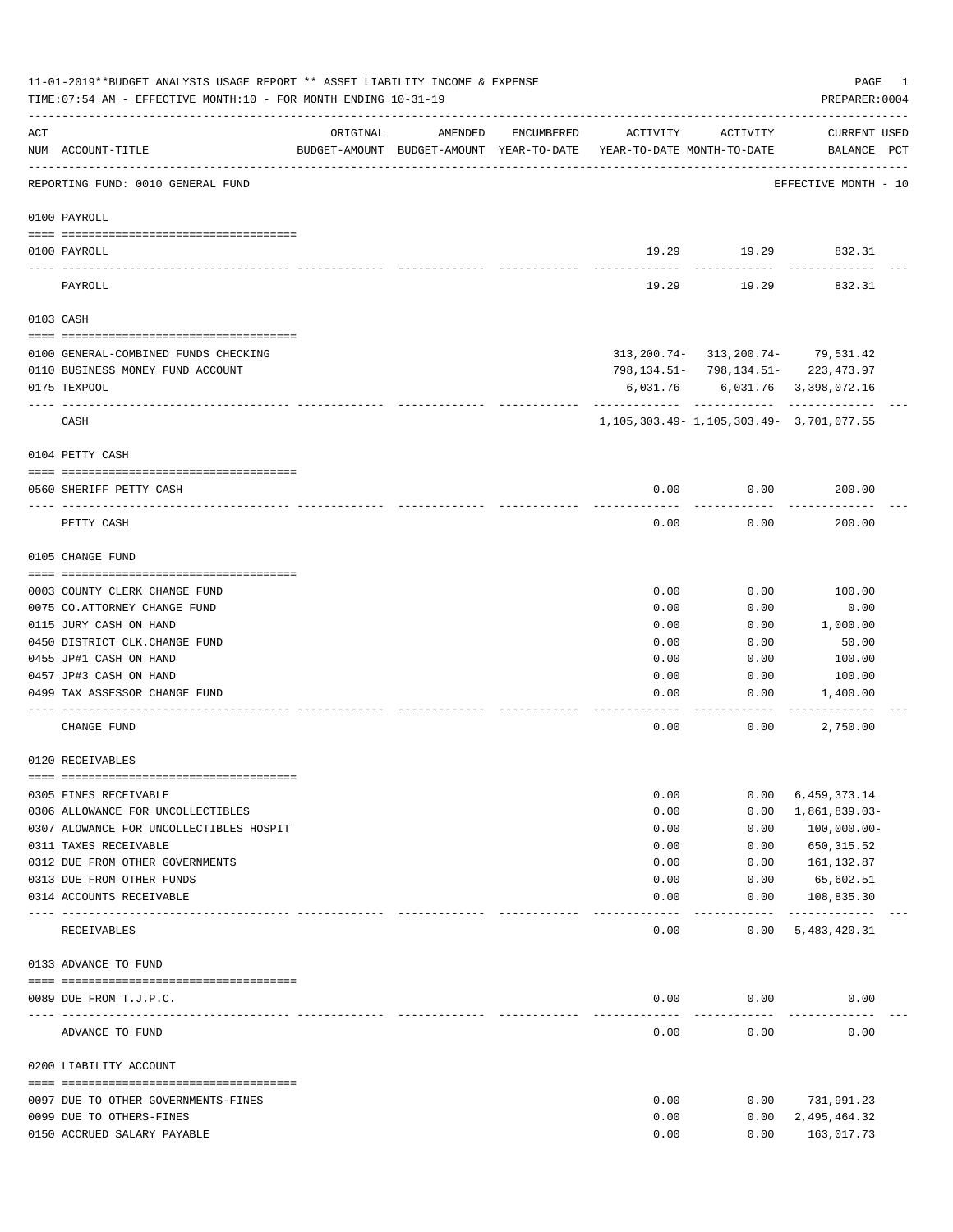|     | 11-01-2019**BUDGET ANALYSIS USAGE REPORT ** ASSET LIABILITY INCOME & EXPENSE<br>TIME: 07:54 AM - EFFECTIVE MONTH: 10 - FOR MONTH ENDING 10-31-19 |                                                 |                                                     |            |                                        |                                      | PAGE<br>PREPARER: 0004                         | 2              |
|-----|--------------------------------------------------------------------------------------------------------------------------------------------------|-------------------------------------------------|-----------------------------------------------------|------------|----------------------------------------|--------------------------------------|------------------------------------------------|----------------|
| ACT | NUM ACCOUNT-TITLE                                                                                                                                | ORIGINAL                                        | AMENDED<br>BUDGET-AMOUNT BUDGET-AMOUNT YEAR-TO-DATE | ENCUMBERED | ACTIVITY<br>YEAR-TO-DATE MONTH-TO-DATE | ACTIVITY                             | CURRENT USED<br>BALANCE PCT                    |                |
|     | REPORTING FUND: 0010 GENERAL FUND                                                                                                                |                                                 |                                                     |            |                                        |                                      | EFFECTIVE MONTH - 10                           |                |
|     | 0155 ACCRUED FRINGE BENEFITS                                                                                                                     |                                                 |                                                     |            | 0.00                                   |                                      | $0.00$ $74,745.32$                             |                |
|     | 0200 DEFERRED TAX REVENUE                                                                                                                        |                                                 |                                                     |            | 0.00                                   |                                      | $0.00$ 620,022.87                              |                |
|     | 0205 DEFERRED FINE REVENUE                                                                                                                       |                                                 |                                                     |            | 0.00                                   |                                      | 0.00 1,370,078.58                              |                |
|     | 0900 SYSTEM ADDED LIABILITY LINE-ITEM                                                                                                            |                                                 |                                                     |            | 0.00                                   |                                      | 0.00<br>0.00                                   |                |
|     | 0910 SYSTEM ADDED LIABILITY LINE-ITEM                                                                                                            |                                                 |                                                     |            | 393,904.04-                            | ------------                         | $393, 904.04 - 393, 904.04 -$<br>------------- |                |
|     | LIABILITY ACCOUNT                                                                                                                                |                                                 |                                                     |            |                                        | 393,904.04- 393,904.04- 5,061,416.01 |                                                |                |
|     | 0207 DUE TO FUND                                                                                                                                 |                                                 |                                                     |            |                                        |                                      |                                                |                |
|     | 0070 DUE TO R.O.W.                                                                                                                               |                                                 |                                                     |            | 0.00                                   | 0.00                                 | 0.00                                           |                |
|     | 0089 DUE TO T.J.P.C.                                                                                                                             |                                                 |                                                     |            | 0.00                                   | 0.00                                 | 0.00                                           |                |
|     | 0090 DUE TO CJD                                                                                                                                  |                                                 |                                                     |            | 0.00                                   | 0.00                                 | 1,794.00                                       |                |
|     | 0970 DUE TO OTHER GOVERNMENTS                                                                                                                    |                                                 |                                                     |            | 0.00                                   | 0.00                                 | 0.00                                           |                |
|     | 0990 DUE TO OTHERS                                                                                                                               |                                                 |                                                     |            | 0.00                                   | 0.00                                 | 344.79                                         |                |
|     | DUE TO FUND                                                                                                                                      |                                                 |                                                     |            | 0.00                                   | 0.00                                 | 2,138.79                                       |                |
|     | 0225 LONG TERM LIABILITIES                                                                                                                       |                                                 |                                                     |            |                                        |                                      |                                                |                |
|     | 0510 TIME PYMT. WARRANTS ON COMPUTERS                                                                                                            |                                                 |                                                     |            | 0.00                                   | 0.00                                 | 0.00                                           |                |
|     | LONG TERM LIABILITIES                                                                                                                            |                                                 |                                                     |            | 0.00                                   | 0.00                                 | 0.00                                           |                |
|     | 0271 EQUITY ACCOUNT                                                                                                                              |                                                 |                                                     |            |                                        |                                      |                                                |                |
|     | 0200 EQUITY ACCOUNT                                                                                                                              |                                                 |                                                     |            | 0.00                                   |                                      | $0.00 \quad 4,836,105.53$                      |                |
|     | EQUITY ACCOUNT                                                                                                                                   |                                                 |                                                     |            | 0.00                                   |                                      | $0.00 \quad 4,836,105.53$                      |                |
|     | 0300 CASH                                                                                                                                        |                                                 |                                                     |            |                                        |                                      |                                                |                |
|     |                                                                                                                                                  |                                                 |                                                     |            |                                        |                                      |                                                |                |
|     | 0110 UNENCUMBERED FUND BALANCE                                                                                                                   | 1, 262, 560. 22 1, 262, 560. 22<br>. <u>.</u> . |                                                     |            | 0.00                                   |                                      | $0.00 \quad 1,262,560.22$                      | 0 <sub>0</sub> |
|     | CASH                                                                                                                                             |                                                 | 1, 262, 560. 22 1, 262, 560. 22                     | 0.00       |                                        |                                      | $0.00$ $0.00$ $1,262,560.22$                   | 0 <sub>0</sub> |
|     | 0310 PROPERTY TAXES                                                                                                                              |                                                 |                                                     |            |                                        |                                      |                                                |                |
|     |                                                                                                                                                  |                                                 |                                                     |            |                                        |                                      |                                                |                |
|     | 0110 CURRENT TAXES                                                                                                                               |                                                 | 8,860,179.82 8,860,179.82                           |            |                                        |                                      | 196,033.10  196,033.10  8,664,146.72           | 02             |
|     | 0120 DELINQUENT TAXES                                                                                                                            | 200,000.00                                      | 200,000.00                                          |            |                                        |                                      | 18,041.76  18,041.76  181,958.24               | 09<br>$---$    |
|     | PROPERTY TAXES                                                                                                                                   |                                                 | 9,060,179.82 9,060,179.82 0.00 214,074.86           |            |                                        |                                      | 214,074.86 8,846,104.96                        | 02             |
|     | 0318 OTHER TAXES                                                                                                                                 |                                                 |                                                     |            |                                        |                                      |                                                |                |
|     | 0120 PAY N LIEU TAX/GRASSLAND                                                                                                                    | 16,000.00                                       | 16,000.00                                           |            |                                        |                                      | 1,143.00 1,143.00 14,857.00                    | 07             |
|     | 0121 PAY N LIEU TAX/UPPER TRINITY                                                                                                                | 14,402.00                                       | 14,402.00                                           |            | 11,286.17                              | 11,286.17                            | 3,115.83                                       | 78             |
|     | 0122 TAX ABATEMENT/APPLICATION                                                                                                                   | 18,300.00                                       | 18,300.00                                           |            | 0.00                                   | 0.00                                 | 18,300.00                                      | 0 <sub>0</sub> |
|     | 0130 COURT COSTS/ARREST FEES                                                                                                                     | 260,000.00                                      | 260,000.00                                          |            | 7,256.54                               | 7,256.54                             | 252,743.46                                     | 03             |
|     | 0132 ATTORNEYS & DOCTORS                                                                                                                         | 14,000.00                                       | 14,000.00                                           |            | 0.05                                   | 0.05                                 | 13,999.95                                      | 0 <sub>0</sub> |
|     | 0140 TAX ON MIXED DRINKS                                                                                                                         | 19,900.00                                       | 19,900.00                                           |            |                                        |                                      | 4,520.29  4,520.29  15,379.71                  | 23             |
|     | 0160 SALES TAX REVENUES                                                                                                                          | 900,000.00                                      | 900,000.00                                          |            | 97,014.04                              | 97,014.04                            | 802,985.96                                     | 11             |
|     | OTHER TAXES                                                                                                                                      |                                                 | 1, 242, 602.00 1, 242, 602.00                       | 0.00       | 121,220.09                             |                                      | 121,220.09 1,121,381.91                        | 10             |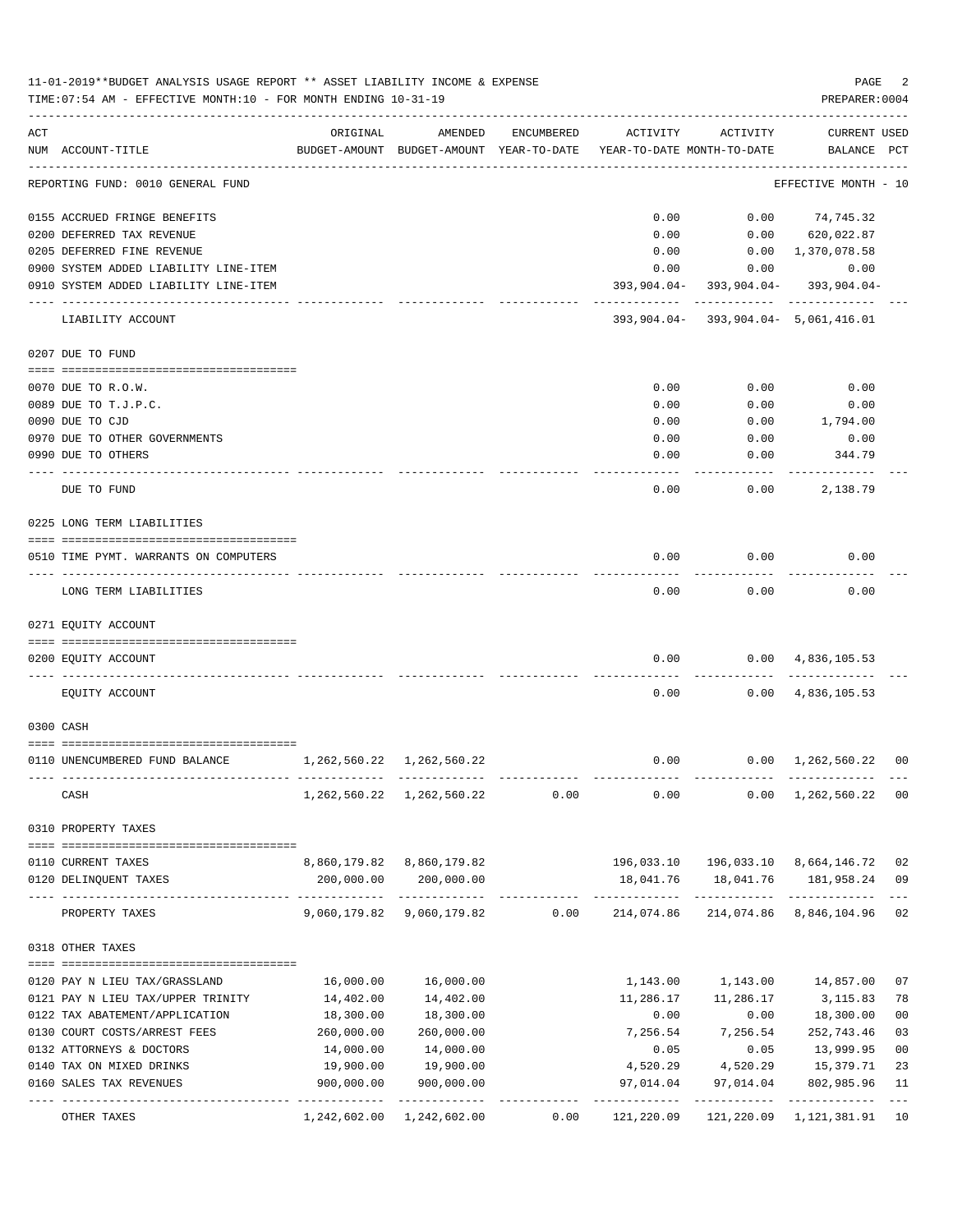|     | 11-01-2019**BUDGET ANALYSIS USAGE REPORT ** ASSET LIABILITY INCOME & EXPENSE<br>TIME: 07:54 AM - EFFECTIVE MONTH: 10 - FOR MONTH ENDING 10-31-19 |            |                                                                                |            |          |                                                 | PAGE<br>PREPARER: 0004             |                |
|-----|--------------------------------------------------------------------------------------------------------------------------------------------------|------------|--------------------------------------------------------------------------------|------------|----------|-------------------------------------------------|------------------------------------|----------------|
| ACT | NUM ACCOUNT-TITLE                                                                                                                                | ORIGINAL   | AMENDED<br>BUDGET-AMOUNT BUDGET-AMOUNT YEAR-TO-DATE YEAR-TO-DATE MONTH-TO-DATE | ENCUMBERED | ACTIVITY | ACTIVITY                                        | <b>CURRENT USED</b><br>BALANCE PCT |                |
|     | REPORTING FUND: 0010 GENERAL FUND                                                                                                                |            |                                                                                |            |          |                                                 | EFFECTIVE MONTH - 10               |                |
|     | 0319 F.C. DETENTION CENTER                                                                                                                       |            |                                                                                |            |          |                                                 |                                    |                |
|     | 0420 JAIL PAY PHONE COMMISSION                                                                                                                   | 160,000.00 | 160,000.00                                                                     |            | 0.00     | 0.00                                            | 160,000.00                         | 00             |
|     | 0429 SCHOLARSHIP FUNDS                                                                                                                           | 0.00       | 0.00                                                                           |            | 0.00     | 0.00                                            | 0.00                               |                |
|     | 0551 ANNUAL PAYMENT                                                                                                                              | 0.00       | 0.00                                                                           |            | 0.00     | 0.00                                            | 0.00                               |                |
|     | 0552 MONTHLY MONITORING PAYMEN                                                                                                                   | 0.00       | 0.00                                                                           |            | 0.00     | 0.00                                            | 0.00                               |                |
|     | 0553 ADMINISTRATIVE FEE                                                                                                                          | 0.00       | 0.00                                                                           |            | 0.00     | 0.00                                            | 0.00                               |                |
|     | 0554 REIMB.FOR CONFINEMENT EXP.                                                                                                                  | 0.00       | 0.00                                                                           |            | 0.00     | 0.00                                            | 0.00                               |                |
|     | F.C. DETENTION CENTER                                                                                                                            |            | 160,000.00 160,000.00                                                          | 0.00       | 0.00     | 0.00                                            | 160,000.00 00                      |                |
|     | 0320 LICENSES & PERMITS                                                                                                                          |            |                                                                                |            |          |                                                 |                                    |                |
|     |                                                                                                                                                  |            |                                                                                |            |          |                                                 |                                    |                |
|     | 0200 ALCOHLIC BEVERAGE LICENSE                                                                                                                   | 2,500.00   | 2,500.00                                                                       |            |          | 40.00 40.00 2,460.00                            |                                    | 02             |
|     | 0300 SEWAGE PERMITS/INSPECTIONS                                                                                                                  | 100,000.00 | 100,000.00                                                                     |            |          | 10,970.31    10,970.31    89,029.69             |                                    | 11             |
|     | 0545 FOOD SERV. PERMITS/CLASSES                                                                                                                  | 0.00       | 0.00                                                                           |            | 0.00     | 0.00                                            | 0.00                               |                |
|     | 0546 \$5 COUNTY FEE/FOOD HANDLERS CLASS                                                                                                          | 0.00       | 0.00                                                                           |            | 0.00     | 0.00                                            | 0.00                               |                |
|     | LICENSES & PERMITS                                                                                                                               | 102,500.00 | 102,500.00                                                                     |            |          | $0.00$ $11,010.31$ $11,010.31$ $91,489.69$ $11$ |                                    |                |
|     | 0321 FEES OF TAX COLLECTOR                                                                                                                       |            |                                                                                |            |          |                                                 |                                    |                |
|     | 0200 COMMISSIONS ON CAR REGIST                                                                                                                   | 108,000.00 | 108,000.00                                                                     |            |          | 7,555.80 7,555.80 100,444.20                    |                                    | 07             |
|     | 0250 COMMISSION ON CAR TITLES                                                                                                                    | 45,000.00  | 45,000.00                                                                      |            |          | 3,370.00 3,370.00 41,630.00                     |                                    | 07             |
|     | 0251 COMM.ON SALES TAX COLLECTIONS 340,000.00                                                                                                    |            | 340,000.00                                                                     |            | 0.00     |                                                 | $0.00$ 340,000.00                  | 00             |
|     | 0901 TAX CERTIFICATES                                                                                                                            | 8,500.00   | 8,500.00                                                                       |            | 749.78   | 749.78                                          | 7,750.22                           | 09             |
|     | FEES OF TAX COLLECTOR                                                                                                                            |            | 501,500.00 501,500.00                                                          | 0.00       |          | 11,675.58 11,675.58 489,824.42 02               |                                    |                |
|     | 0330 GRANTS                                                                                                                                      |            |                                                                                |            |          |                                                 |                                    |                |
|     | 0396 RIFLE RESISTANT BODY ARMOR 3439801                                                                                                          | 0.00       | 0.00                                                                           |            | 0.00     | 0.00                                            | 0.00                               |                |
|     | 0403 TEAM REDEVELOPMENT TRAINING                                                                                                                 | 0.00       | 0.00                                                                           |            | 0.00     | 0.00                                            | 0.00                               |                |
|     | 0437 INDIGENT DEFENSE GRANT                                                                                                                      | 34,000.00  | 34,000.00                                                                      |            | 0.00     | 0.00                                            | 34,000.00                          | 00             |
|     | GRANTS                                                                                                                                           | 34,000.00  | 34,000.00                                                                      | 0.00       | 0.00     | 0.00                                            | 34,000.00                          | $00\,$         |
|     | 0340 FEES OF OFFICE                                                                                                                              |            |                                                                                |            |          |                                                 |                                    |                |
|     |                                                                                                                                                  | 0.00       | 0.00                                                                           |            | 225.82   | 225.82                                          | 225.82+                            |                |
|     | 0135 FAMILY PROTECTION FEE<br>0400 COUNTY JUDGE FEES                                                                                             | 0.00       | 0.00                                                                           |            | 0.00     | 0.00                                            | 0.00                               |                |
|     | 0403 COUNTY CLERK FEES                                                                                                                           | 230,000.00 | 230,000.00                                                                     |            | 0.00     | 0.00                                            | 230,000.00                         | 00             |
|     | 0450 DISTRICT CLERK FEES                                                                                                                         | 75,000.00  | 75,000.00                                                                      |            | 6,331.46 | 6,331.46                                        | 68,668.54                          | 08             |
|     | 0455 J. P. #1 FEES                                                                                                                               | 6,000.00   | 6,000.00                                                                       |            | 0.00     | 0.00                                            | 6,000.00                           | 0 <sub>0</sub> |
|     | 0456 J. P. #2 FEES                                                                                                                               | 5,800.00   | 5,800.00                                                                       |            | 0.00     | 0.00                                            | 5,800.00                           | 0 <sub>0</sub> |
|     | 0457 J. P. #3 FEES                                                                                                                               | 11,500.00  | 11,500.00                                                                      |            | 0.00     | 0.00                                            | 11,500.00                          | 0 <sub>0</sub> |
|     | 0475 DISTRICT ATTORNEY FEES                                                                                                                      | 5,000.00   | 5,000.00                                                                       |            | 4.00     | 4.00                                            | 4,996.00                           | $00\,$         |
|     | 0480 BOND APPLICATION FEE                                                                                                                        | 0.00       | 0.00                                                                           |            | 0.00     | 0.00                                            | 0.00                               |                |
|     | 0484 ELECTION REIMBURSEMENTS                                                                                                                     | 0.00       | 0.00                                                                           |            | 0.00     | 0.00                                            | 0.00                               |                |
|     | 0551 CONSTABLE PCT. 1 FEES                                                                                                                       | 10,000.00  | 10,000.00                                                                      |            | 280.00   | 280.00                                          | 9,720.00                           | 03             |
|     | 0552 CONSTABLE PCT. 2 FEES                                                                                                                       | 2,500.00   | 2,500.00                                                                       |            | 0.00     | 0.00                                            | 2,500.00                           | $00\,$         |
|     | 0553 CONSTABLE PCT. 3 FEES                                                                                                                       | 2,500.00   | 2,500.00                                                                       |            | 0.00     | 0.00                                            | 2,500.00                           | 0 <sub>0</sub> |
|     | 0560 SHERIFF FEES                                                                                                                                | 45,000.00  | 45,000.00                                                                      |            | 1,011.49 | 1,011.49                                        | 43,988.51                          | 02             |
|     | 0573 BOND SUPERVISION FEES                                                                                                                       | 70,000.00  | 70,000.00                                                                      |            | 6,270.00 | 6,270.00                                        | 63,730.00                          | 09             |
|     | 0600 D.C.6TH COURT OF APPEALS FEE                                                                                                                | 1,500.00   | 1,500.00                                                                       |            | 167.66   | 167.66                                          | 1,332.34                           | 11             |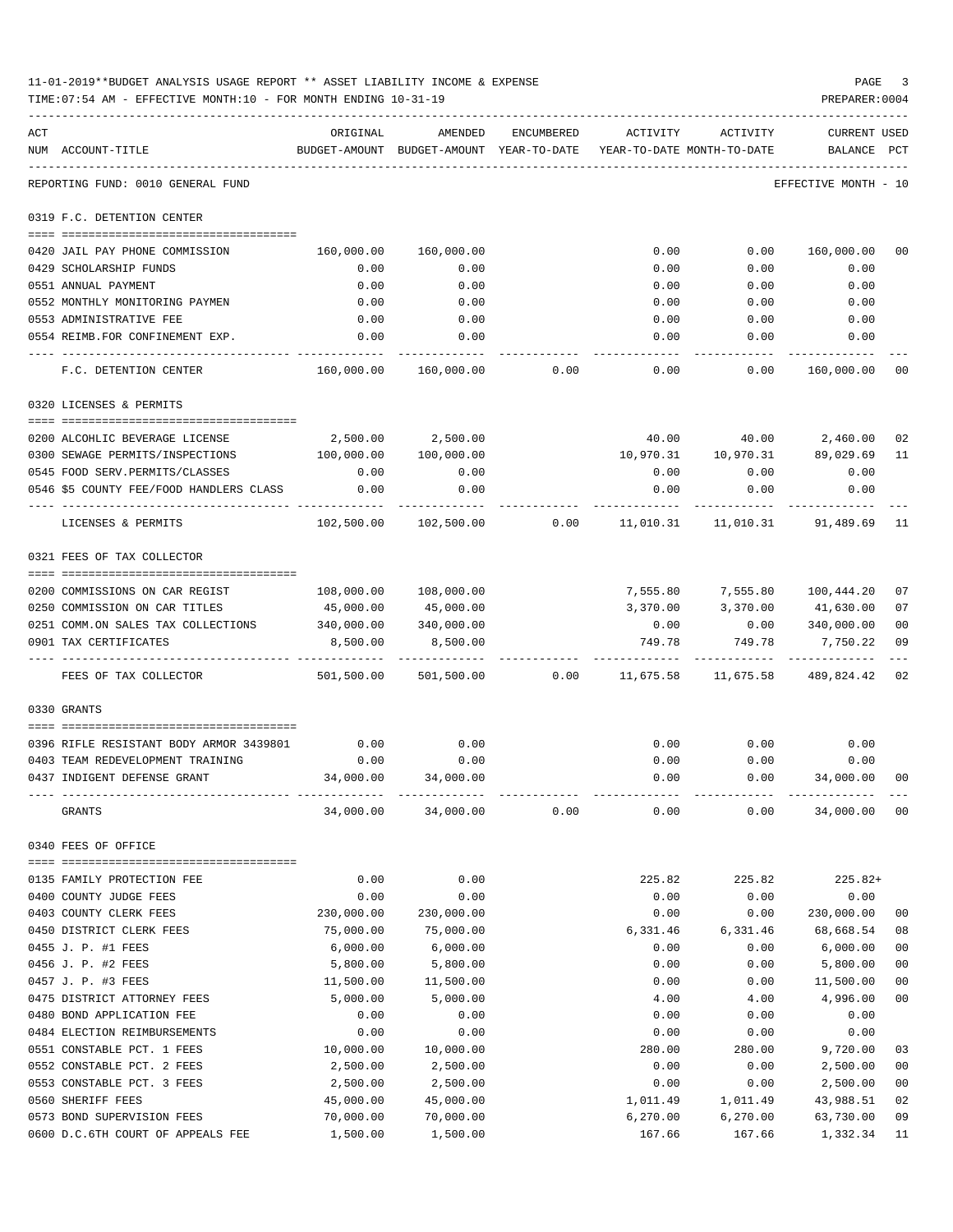### 11-01-2019\*\*BUDGET ANALYSIS USAGE REPORT \*\* ASSET LIABILITY INCOME & EXPENSE PAGE 4 TIME:07:54 AM - EFFECTIVE MONTH:10 - FOR MONTH ENDING 10-31-19 PREPARER:0004

| ACT |                                                         | ORIGINAL      | AMENDED               | ENCUMBERED   | ACTIVITY                   | ACTIVITY  | <b>CURRENT USED</b>   |                      |
|-----|---------------------------------------------------------|---------------|-----------------------|--------------|----------------------------|-----------|-----------------------|----------------------|
|     | NUM ACCOUNT-TITLE                                       | BUDGET-AMOUNT | BUDGET-AMOUNT         | YEAR-TO-DATE | YEAR-TO-DATE MONTH-TO-DATE |           | BALANCE               | PCT                  |
|     | REPORTING FUND: 0010 GENERAL FUND                       |               |                       |              |                            |           | EFFECTIVE MONTH - 10  |                      |
|     | 0601 C.C.6TH COURT OF APPEALS FEE                       | 800.00        | 800.00                |              | 0.00                       | 0.00      | 800.00                | 00                   |
|     | 0652 SUBDIVISION FEES                                   | 8,500.00      | 8,500.00              |              | 1,155.45                   | 1,155.45  | 7,344.55              | 14                   |
|     | 0653 ZONING APPLICATION FEES                            | 600.00        | 600.00                |              | 0.00                       | 0.00      | 600.00                | 0 <sub>0</sub>       |
|     | 0654 FLOOD PLAIN FEES                                   | 0.00          | 0.00                  |              | 0.00                       | 0.00      | 0.00                  |                      |
|     | 0655 BUILDING PERMITS                                   | 0.00          | 0.00                  |              | 0.00                       | 0.00      | 0.00                  |                      |
|     | 0900 OTHER FEES                                         | 0.00          | 0.00                  |              | 0.00                       | 0.00      | 0.00                  |                      |
|     | FEES OF OFFICE                                          | 474,700.00    | 474,700.00            | 0.00         | 15,445.88                  | 15,445.88 | 459,254.12            | 03                   |
|     | 0350 FINES                                              |               |                       |              |                            |           |                       |                      |
|     |                                                         |               |                       |              |                            |           |                       |                      |
|     | 0455 J. P. #1 FINES                                     | 5,000.00      | 5,000.00              |              | 0.00                       | 0.00      | 5,000.00              | 0 <sub>0</sub>       |
|     | 0456 J. P. #2 FINES                                     | 500.00        | 500.00                |              | 0.00                       | 0.00      | 500.00                | 0 <sub>0</sub>       |
|     | 0457 J. P. #3 FINES                                     | 2,500.00      | 2,500.00              |              | 0.00                       | 0.00      | 2,500.00              | 0 <sub>0</sub>       |
|     | FINES                                                   | 8,000.00      | 8.000.00              | 0.00         | 0.00                       | 0.00      | 8,000.00              | 0 <sup>0</sup>       |
|     | 0352 FINES & FORFEITURES                                |               |                       |              |                            |           |                       |                      |
|     |                                                         |               |                       |              |                            |           |                       |                      |
|     | 0100 10% COMM.ON SURETY BAIL BOND FEE                   | 700.00        | 700.00                |              | 229.50                     |           | 229.50 470.50         | 33                   |
|     | 0201 BOND FORFEITURES                                   | 5,000.00      | 5,000.00              |              | 625.00                     | 625.00    | 4,375.00              | 13                   |
|     | FINES & FORFEITURES                                     | 5,700.00      | 5,700.00              | 0.00         | 854.50                     | 854.50    | 4,845.50              | 15                   |
|     | 0360 INTEREST EARNINGS                                  |               |                       |              |                            |           |                       |                      |
|     | 0100 INTEREST EARNINGS                                  | 40,000.00     | 40,000.00             |              | 6,564.66                   |           | 6,564.66 33,435.34    | 16                   |
|     | 0110 INTEREST EARNINGS BUSINESS MONEY F                 | 10,000.00     | 10,000.00             |              | 1,865.49                   | 1,865.49  | 8,134.51              | 19                   |
|     |                                                         |               |                       |              |                            |           |                       |                      |
|     | INTEREST EARNINGS                                       | 50,000.00     | 50,000.00             | 0.00         | 8,430.15                   | 8,430.15  | 41,569.85             | 17                   |
|     | 0364 SALE OF ASSETS LAND/BUILDING                       |               |                       |              |                            |           |                       |                      |
|     | 0162 SALE OF ASSETS LAND/BUILDING                       | 1,000.00      | 1,000.00              |              | 0.00                       | 0.00      | 1,000.00              | 00                   |
|     | 0163 SALE OF EQUIPMENT                                  | 0.00          | 0.00                  |              | 0.00                       | 0.00      | 0.00                  |                      |
|     |                                                         |               |                       |              |                            |           |                       |                      |
|     | SALE OF ASSETS LAND/BUILDING $1,000.00$ $1,000.00$ 0.00 |               |                       |              | 0.00                       | 0.00      | 1,000.00 00           |                      |
|     | 0370 MISCELLANEOUS                                      |               |                       |              |                            |           |                       |                      |
|     |                                                         |               |                       |              |                            |           |                       |                      |
|     | 0100 KFYN-RADIO TOWER RENT                              | 2,400.00      | 2,400.00              |              | 400.00                     | 400.00    | 2,000.00              | 17                   |
|     | 0112 TOBACCO SETTLEMENT                                 | 19,000.00     | 19,000.00             |              | 0.00                       | 0.00      | 19,000.00             | 0 <sub>0</sub>       |
|     | 0115 RENT- VERIZON TOWER                                | 11,109.00     | 11,109.00             |              | 1,064.61                   | 1,064.61  | 10,044.39             | 10                   |
|     | 0120 CONTRIBUTION IHC TRUST                             | 4,000.00      | 4,000.00              |              | 0.00                       | 0.00      | 4,000.00              | 0 <sub>0</sub>       |
|     | 0125 IHC STATE REIMBURSEMENT                            | 0.00          | 0.00                  |              | 0.00                       | 0.00      | 0.00                  |                      |
|     | 0130 REFUNDS & MISCELLANEOUS                            | 10,000.00     | 10,000.00             |              | 2,689.21                   | 2,689.21  | 7,310.79              | 27                   |
|     | 0131 AUTOMOBILE INSURANCE LOSS PAYMENTS                 | 0.00          | 0.00                  |              | 0.00                       | 0.00      | 0.00                  |                      |
|     | 0132 PROPERTY INSURANCE LOSS PAYMENTS                   | 0.00          | 0.00                  |              | 0.00                       | 0.00      | 0.00                  |                      |
|     | 0135 HEALTH INS. SURPLUS DISTRIBUTION                   | 4,000.00      | 4,000.00              |              | 0.00                       | 0.00      | 4,000.00              | 0 <sub>0</sub>       |
|     | 0139 STATE JUROR REIMB.FEE                              | 20,000.00     | 20,000.00             |              | 0.00                       | 0.00      | 20,000.00             | 0 <sub>0</sub>       |
|     | 0143 D.A.SALARY REIMB.                                  | 27,500.00     | 27,500.00             |              | 0.00                       | 0.00      | 27,500.00             | 0 <sub>0</sub>       |
|     | 0144 CO. JUDGE COURT FEES SALARY REIMB.                 | 0.00          | 0.00                  |              | 0.00                       | 0.00      | 0.00                  |                      |
|     | 0147 UTILITIES REIMBURSEMENT                            | 14,000.00     | 14,000.00<br>4,400.00 |              | 2,345.83                   | 2,345.83  | 11,654.17<br>4,400.00 | 17<br>0 <sub>0</sub> |
|     | 0151 ASST. DA LONGEVITY PAY                             | 4,400.00      |                       |              | 0.00                       | 0.00      |                       |                      |

0152 HB 9 D.A. SUPPLEMENTAL FUNDS 0.00 0.00 0.00 0.00 0.00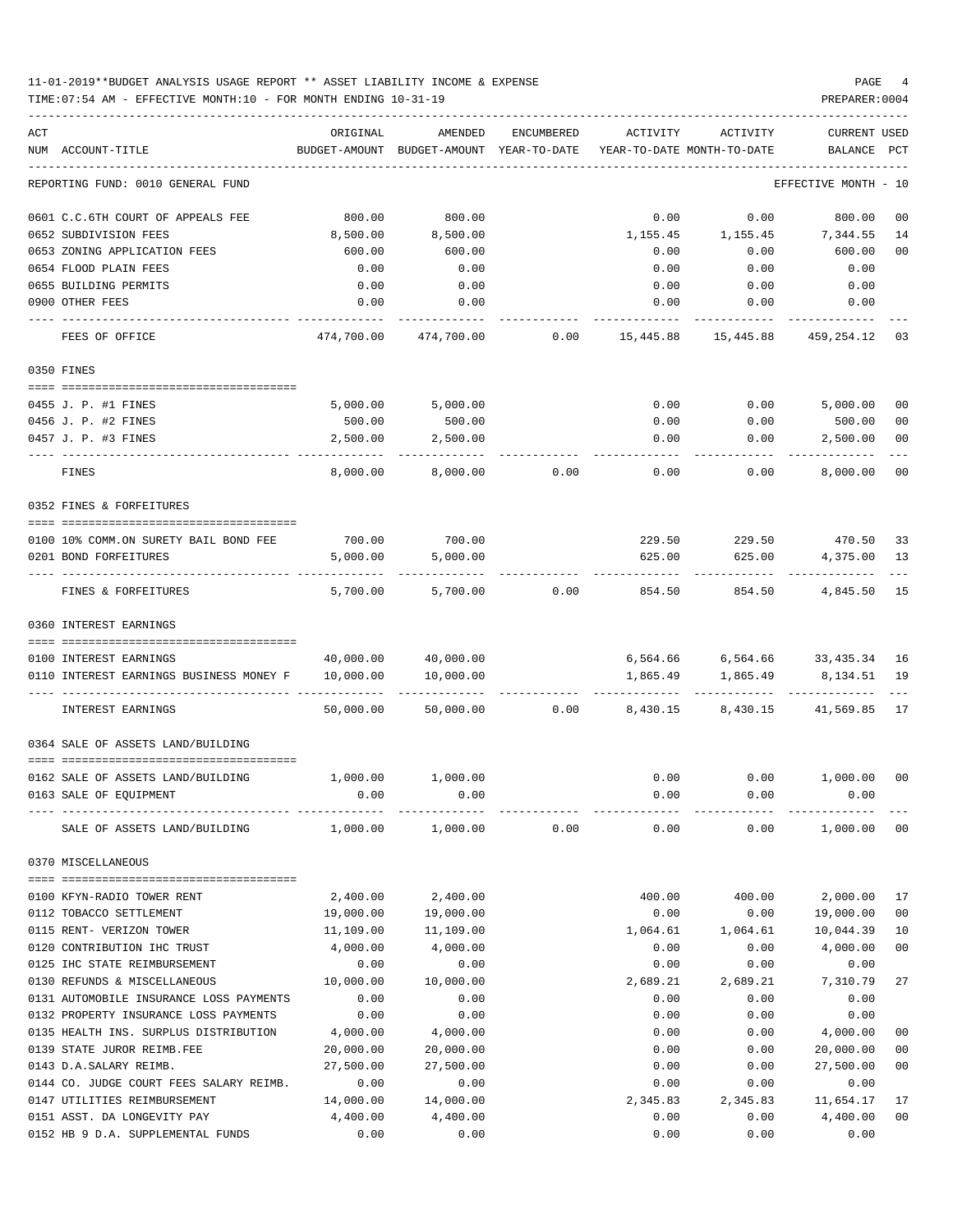| ACT | NUM ACCOUNT-TITLE                     | ORIGINAL   | AMENDED<br>BUDGET-AMOUNT BUDGET-AMOUNT YEAR-TO-DATE | ENCUMBERED          | ACTIVITY<br>YEAR-TO-DATE MONTH-TO-DATE | ACTIVITY                          | CURRENT USED<br>BALANCE | PCT    |
|-----|---------------------------------------|------------|-----------------------------------------------------|---------------------|----------------------------------------|-----------------------------------|-------------------------|--------|
|     |                                       |            |                                                     |                     |                                        |                                   |                         |        |
|     | REPORTING FUND: 0010 GENERAL FUND     |            |                                                     |                     |                                        |                                   | EFFECTIVE MONTH - 10    |        |
|     | 0162 COURT REPORTER SERVICE FEE       | 6,000.00   | 6,000.00                                            |                     | 502.93                                 | 502.93                            | 5,497.07                | 08     |
|     | 0163 ADM.OF COURT JUSTICE 10% SB 1417 | 800.00     | 800.00                                              |                     | 18.95                                  | 18.95                             | 781.05                  | 02     |
|     | 0164 TIME PAYMENT FEE 40% SB 1417     | 4,000.00   | 4,000.00                                            |                     | 75.82                                  | 75.82                             | 3,924.18                | 02     |
|     | 0166 JUDICIAL SUPP.FEE(60 CENTS)      | 700.00     | 700.00                                              |                     | 3.62                                   | 3.62                              | 696.38                  | 01     |
|     | 0167 JUROR REIMB.FEE                  | 5,000.00   | 5,000.00                                            |                     | 27.53                                  | 27.53                             | 4,972.47                | 01     |
|     | 0408 COUNTY WELLNESS PROGRAM          | 1,100.00   | 1,100.00                                            |                     | 0.00                                   | 0.00                              | 1,100.00                | 00     |
|     | 0410 CO CT AT LAW SUPPLEMENT          | 84,000.00  | 84,000.00                                           |                     | 0.00                                   | 0.00                              | 84,000.00               | 00     |
|     | 0432 PROCEEDS OF SALE OF LIVESTOCK    | 0.00       | 0.00                                                |                     | 0.00                                   | 0.00                              | 0.00                    |        |
|     | 0450 DIST. CLK. PASSPORT PHOTO        | 1,500.00   | 1,500.00                                            |                     | 40.00                                  | 40.00                             | 1,460.00                | 03     |
|     | 0453 REIMB.CEC ODYSSEY SAAS           | 21,593.00  | 21,593.00                                           |                     | 0.00                                   | 0.00                              | 21,593.00               | 00     |
|     | 0509 CANDY MACHINE COMMISSION         | 0.00       | 0.00                                                |                     | 0.00                                   | 0.00                              | 0.00                    |        |
|     | 0510 DR. PEPPER COMMISSION            | 0.00       | 0.00                                                |                     | 0.00                                   | 0.00                              | 0.00                    |        |
|     | 0553 DONATION CONST.3 RADIO EOUIP.    | 0.00       | 0.00                                                |                     | 0.00                                   | 0.00                              | 0.00                    |        |
|     | 0562 STATE REIMB.OFFENDER TRANSPORT   | 8,000.00   | 8,000.00                                            |                     | 0.00                                   | 0.00                              | 8,000.00                | 00     |
|     | 0565 COCA-COLA COMMISSIONS            | 0.00       | 0.00                                                |                     | 0.00                                   | 0.00                              | 0.00                    |        |
|     | MISCELLANEOUS                         |            |                                                     |                     |                                        |                                   |                         |        |
|     | 0400 COUNTY JUDGE                     |            |                                                     |                     |                                        |                                   |                         |        |
|     | 0101 SALARY ELECTED OFFICIAL          | 66,658.37  | 66,658.37                                           | 0.00                | 7,691.34                               | 7,691.34                          | 58,967.03 12            |        |
|     | 0104 STATE PROBATE SALARY SUPPLEMENT  | 0.00       | 0.00                                                | 0.00                | 0.00                                   | 0.00                              | 0.00                    |        |
|     | 0105 SALARY SECRETARY                 | 30,300.92  | 30,300.92                                           | 0.00                | 3,496.26                               | 3,496.26                          | 26,804.66               | 12     |
|     | 0201 SOCIAL SECURITY TAXES            | 6,650.02   | 6,650.02                                            | 0.00                | 740.13                                 | 740.13                            | 5,909.89                | 11     |
|     | 0202 GROUP HEALTH & DENTAL INSURANCE  | 12,219.84  | 12,219.84                                           | 0.00                | 1,526.52                               | 1,526.52                          | 10,693.32               | 12     |
|     | 0203 RETIREMENT                       | 12,047.52  | 12,047.52                                           | 0.00                | 1,310.73                               | 1,310.73                          | 10,736.79               | 11     |
|     | 0204 WORKERS' COMPENSATION            | 309.18     | 309.18                                              | 0.00                | 0.00                                   | 0.00                              | 309.18                  | 00     |
|     | 0205 MEDICARE TAX                     | 1,555.25   | 1,555.25                                            | 0.00                | 173.10                                 | 173.10                            | 1,382.15                | 11     |
|     | 0225 TRAVEL ALLOWANCE                 | 4,200.00   | 4,200.00                                            | 0.00                | 525.00                                 | 525.00                            | 3,675.00                | 13     |
|     | 0310 OFFICE SUPPLIES                  | 800.00     | 800.00                                              | 0.00                | 134.58                                 | 134.58                            | 665.42                  | 17     |
|     | 0311 POSTAL EXPENSES                  | 200.00     | 200.00                                              | 0.00                | 0.00                                   | 0.00                              | 200.00                  | 00     |
|     | 0427 OUT OF COUNTY TRAVEL/TRAINING    | 5,500.00   | 5,500.00                                            | 0.00                | 0.00                                   | 0.00                              | 5,500.00                | 00     |
|     | 0431 LOCAL TRAVEL                     | 0.00       | 0.00                                                | 0.00                | 0.00                                   | 0.00                              | 0.00                    |        |
|     | 0435 PRINTING                         | 200.00     | 200.00                                              | 0.00                | 0.00                                   | 0.00                              | 200.00                  | 00     |
|     | 0437 COURT REPORTER EXPENSE           | 0.00       | 0.00                                                | 0.00                | 0.00                                   | 0.00                              | 0.00                    |        |
|     | 0468 JUVENILE BOARD SALARY            | 2,400.00   | 2,400.00                                            | 0.00                | 300.00                                 | 300.00                            | 2,100.00                |        |
|     | 0480 BOND                             | 0.00       | 0.00                                                | 0.00                | 0.00                                   | 0.00                              | 0.00                    |        |
|     | 0481 DUES                             | 335.00     | 335.00                                              | 0.00                | 0.00                                   | 0.00                              | 335.00                  | $00\,$ |
|     | 0572 OFFICE EQUIPMENT                 | 800.00     | 800.00                                              | 0.00                | 0.00                                   | 0.00                              | 800.00                  | 00     |
|     | 0574 TECHNOLOGY                       | 0.00       | 0.00                                                | 0.00                | 0.00                                   | 0.00                              | 0.00                    |        |
|     | 0590 BOOKS                            | 0.00       | 0.00                                                | 0.00                | 0.00                                   | 0.00                              | 0.00                    |        |
|     | COUNTY JUDGE                          |            | 144, 176. 10 144, 176. 10                           | 0.00                |                                        | 15,897.66 15,897.66 128,278.44 11 |                         |        |
|     | 0401 911 COORDINATOR                  |            |                                                     |                     |                                        |                                   |                         |        |
|     | 0403 TCOG RURAL ADDRESSING            | 23,000.00  | 23,000.00                                           | 0.00                | 0.00                                   | 0.00                              | 23,000.00 00            |        |
|     | 911 COORDINATOR                       | 23,000.00  | .<br>23,000.00                                      | -----------<br>0.00 | -----------<br>0.00                    | 0.00                              | 23,000.00 00            |        |
|     |                                       |            |                                                     |                     |                                        |                                   |                         |        |
|     | 0403 COUNTY CLERK                     |            |                                                     |                     |                                        |                                   |                         |        |
|     | 0101 SALARY ELECTED OFFICIAL          | 58,237.97  | 58,237.97                                           | 0.00                | 6,719.76                               | 6,719.76                          | 51,518.21 12            |        |
|     | 0104 SALARY DEPUTIES                  | 176,860.96 | 176,860.96                                          | 0.00                | 17,168.84                              | 17,168.84                         | 159,692.12              | 10     |
|     | 0107 REGULAR-TEMP. PART-TIME          | 18,096.00  | 18,096.00                                           | 0.00                | 2,088.00                               |                                   | 2,088.00 16,008.00 12   |        |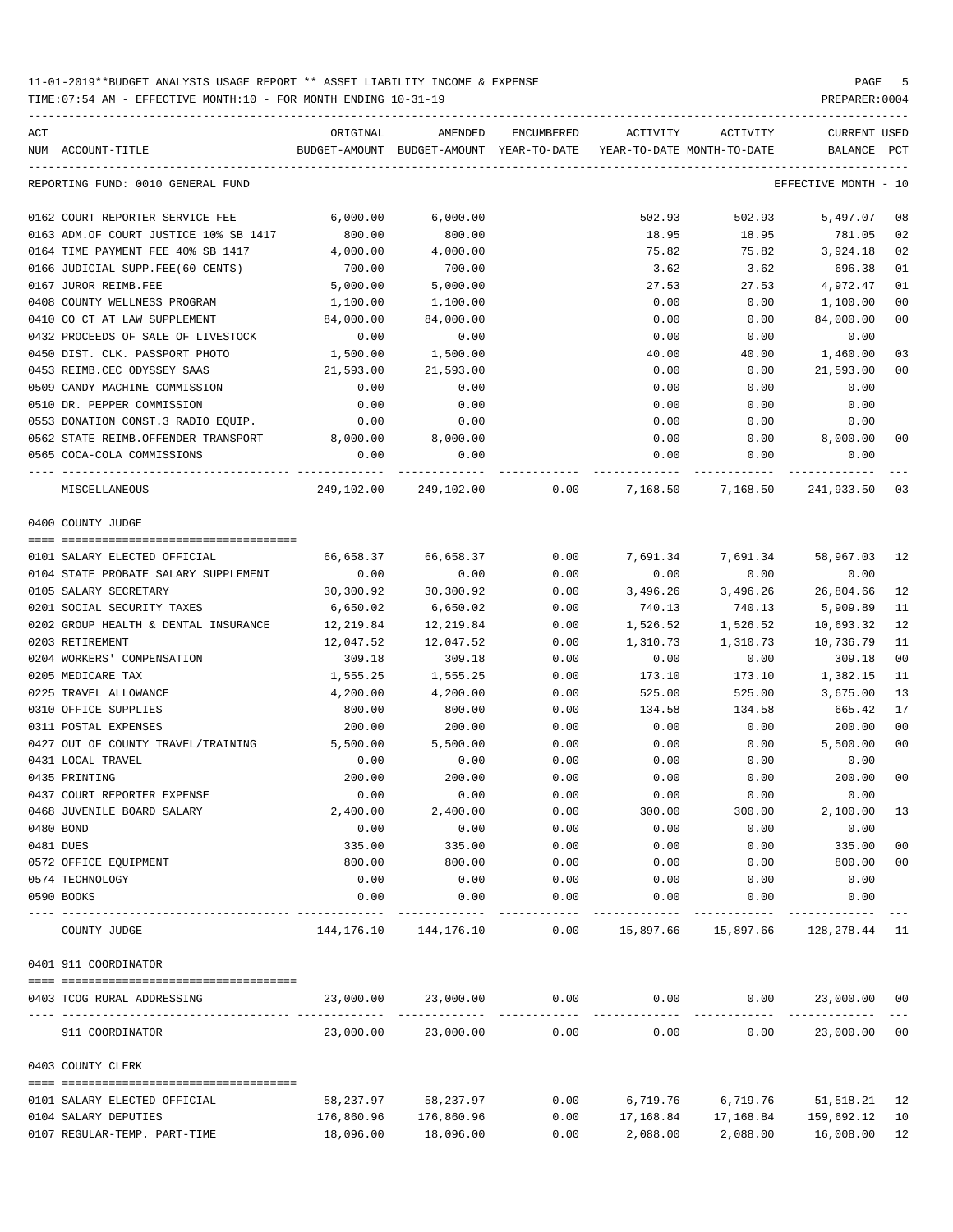TIME:07:54 AM - EFFECTIVE MONTH:10 - FOR MONTH ENDING 10-31-19 PREPARER:0004

| ACT |                                      | ORIGINAL   | AMENDED                                  | ENCUMBERED                   | ACTIVITY                   | ACTIVITY              | CURRENT USED         |                |
|-----|--------------------------------------|------------|------------------------------------------|------------------------------|----------------------------|-----------------------|----------------------|----------------|
|     | NUM ACCOUNT-TITLE                    |            | BUDGET-AMOUNT BUDGET-AMOUNT YEAR-TO-DATE |                              | YEAR-TO-DATE MONTH-TO-DATE |                       | BALANCE              | PCT            |
|     | REPORTING FUND: 0010 GENERAL FUND    |            |                                          |                              |                            |                       | EFFECTIVE MONTH - 10 |                |
|     | 0201 SOCIAL SECURITY TAXES           | 15,718.58  | 15,718.58                                | 0.00                         | 1,551.96                   | 1,551.96              | 14,166.62            | 10             |
|     | 0202 GROUP HEALTH & DENTAL INSURANCE | 83,096.16  | 83,096.16                                | 0.00                         | 8,904.09                   | 8,904.09              | 74,192.07            | 11             |
|     | 0203 RETIREMENT                      | 29,609.06  | 29,609.06                                | 0.00                         | 2,963.90                   | 2,963.90              | 26,645.16            | 10             |
|     | 0204 WORKERS COMPENSATION            | 760.58     | 760.58                                   | 0.00                         | 0.00                       | 0.00                  | 760.58               | 00             |
|     | 0205 MEDICARE TAX                    | 3,676.12   | 3,676.12                                 | 0.00                         | 362.99                     | 362.99                | 3, 313. 13           | 10             |
|     | 0310 OFFICE SUPPLIES                 | 3,760.00   | 3,760.00                                 | 0.00                         | 289.31                     | 289.31                | 3,470.69             | 08             |
|     | 0311 POSTAL EXPENSES                 | 1,500.00   | 1,500.00                                 | 0.00                         | 0.00                       | 0.00                  | 1,500.00             | 0 <sub>0</sub> |
|     | 0420 UTILITIES TELEPHONE             | 0.00       | 0.00                                     | 0.00                         | 0.00                       | 0.00                  | 0.00                 |                |
|     | 0427 OUT OF COUNTY TRAVEL/TRAINING   | 4,000.00   | 4,000.00                                 | 0.00                         | 422.04                     | 422.04                | 3,577.96             | 11             |
|     | 0431 LOCAL TRAVEL                    | 0.00       | 0.00                                     | 0.00                         | 0.00                       | 0.00                  | 0.00                 |                |
|     | 0435 PRINTING                        | 1,400.00   | 1,400.00                                 | 600.00                       | 0.00                       | 0.00                  | 800.00               | 43             |
|     | 0437 IMAGING/INDEXING                | 14,000.00  | 14,000.00                                | 0.00                         | 0.00                       | 0.00                  | 14,000.00            | 0 <sub>0</sub> |
|     | 0480 BOND                            | 350.00     | 350.00                                   | 0.00                         | 50.00                      | 50.00                 | 300.00               | 14             |
|     | 0481 DUES                            | 225.00     | 225.00                                   | 0.00                         | 0.00                       | 0.00                  | 225.00               | 0 <sub>0</sub> |
|     | 0572 OFFICE EQUIPMENT                | 2,000.00   | 2,000.00                                 | 0.00                         | 166.98                     | 166.98                | 1,833.02             | 08             |
|     | COUNTY CLERK                         | 413,290.43 | 413,290.43                               | 600.00                       | 40,687.87                  | 40,687.87             | 372,002.56           | 10             |
|     | 0404 ELECTION                        |            |                                          |                              |                            |                       |                      |                |
|     |                                      |            |                                          |                              |                            |                       |                      |                |
|     | 0109 SALARY                          | 15,900.00  | 15,900.00                                | 0.00                         | 324.00                     | 324.00                | 15,576.00            | 02             |
|     | 0201 SOCIAL SECURITY TAXES           | 625.00     | 625.00                                   | 0.00                         | 0.00                       | 0.00                  | 625.00               | 00             |
|     | 0203 RETIREMENT                      | 0.00       | 0.00                                     | 0.00                         | 0.00                       | 0.00                  | 0.00                 |                |
|     | 0205 MEDICARE TAX                    | 175.00     | 175.00                                   | 0.00                         | 0.00                       | 0.00                  | 175.00               | 00             |
|     | 0310 ELECTION SUPPLIES               | 5,500.00   | 5,500.00                                 | 125.00                       | 0.00                       | 0.00                  | 5,375.00             | 02             |
|     | 0311 POSTAGE                         | 8,500.00   | 8,500.00                                 | 5,428.02                     | 0.00                       | 0.00                  | 3,071.98             | 64             |
|     | 0421 ELECTION INTERNET               | 925.00     | 925.00                                   | 0.00                         | 75.98                      | 75.98                 | 849.02               | 08             |
|     | 0423 CELL PHONE                      | 240.00     | 240.00                                   | 0.00                         | 30.00                      | 30.00                 | 210.00               | 13             |
|     | 0427 ELECTION TRAVEL/TRAINING        | 2,500.00   | 2,500.00                                 | 0.00                         | 0.00                       | 0.00                  | 2,500.00             | 0 <sup>0</sup> |
|     | 0428 EMPLOYEE TRAINING               | 0.00       | 0.00                                     | 0.00                         | 0.00                       | 0.00                  | 0.00                 |                |
|     | 0429 DPS BACKGROUND CHECK            | 50.00      | 50.00                                    | 0.00                         | 0.00                       | 0.00                  | 50.00                | 00             |
|     | 0430 BIDS AND NOTICES                | 600.00     | 600.00                                   | 0.00                         | 0.00                       | 0.00                  | 600.00               | 00             |
|     | 0442 PROFESSIONAL SERVICE/TRANSLATOR | 200.00     | 200.00                                   | 0.00                         | 0.00                       | 0.00                  | 200.00               | 0 <sub>0</sub> |
|     | 0481 DUES                            | 300.00     | 300.00                                   | 0.00                         | 0.00                       | 0.00                  | 300.00               | 00             |
|     | 0483 VOTER REGISTRATION              | 2,000.00   | 2,000.00                                 | 1,547.24                     | 0.00                       | 0.00                  | 452.76               | 77             |
|     | 0485 ELECTION MAINT. AGREEMENT       | 16,221.00  | 16,221.00                                | 0.00                         |                            | 16,221.00   16,221.00 | 0.00 100             |                |
|     | 0573 ELECTION EQUIPMENT              | 0.00       | 0.00<br>_____________                    | 0.00<br>____________         | 0.00                       | 0.00                  | 0.00                 |                |
|     | ELECTION                             | 53,736.00  |                                          | 53,736.00 7,100.26 16,650.98 |                            | 16,650.98             | 29,984.76 44         |                |
|     | 0405 VETERANS'SERVICE                |            |                                          |                              |                            |                       |                      |                |
|     | 0102 SALARY APPOINTED OFFICIAL       | 39,856.00  | 39,856.00                                | 0.00                         | 4,598.76                   | 4,598.76              | 35,257.24            | 12             |
|     | 0201 SOCIAL SECURITY TAXES           | 2,471.07   | 2,471.07                                 | 0.00                         | 280.56                     | 280.56                | 2,190.51             | 11             |
|     | 0202 GROUP HEALTH & DENTAL INSURANCE | 11,870.88  | 11,870.88                                | 0.00                         | 1,483.38                   | 1,483.38              | 10,387.50            | 12             |
|     | 0203 RETIREMENT                      | 4,659.17   | 4,659.17                                 | 0.00                         | 524.73                     | 524.73                | 4,134.44             | 11             |
|     | 0204 WORKERS' COMPENSATION           | 119.57     | 119.57                                   | 0.00                         | 0.00                       | 0.00                  | 119.57               | 00             |
|     | 0205 MEDICARE TAX                    | 577.91     | 577.91                                   | 0.00                         | 65.61                      | 65.61                 | 512.30               | 11             |
|     | 0310 OFFICE SUPPLIES                 | 250.00     | 250.00                                   | 0.00                         | 0.00                       | 0.00                  | 250.00               | 00             |
|     | 0311 POSTAL EXPENSES                 | 200.00     | 200.00                                   | 0.00                         | 0.00                       | 0.00                  | 200.00               | 00             |
|     | 0427 OUT OF COUNTY TRAVEL/TRAINING   | 1,250.00   | 1,250.00                                 | 0.00                         | 0.00                       | 0.00                  | 1,250.00             | 00             |
|     | 0428 TRAINING/TUITION                | 0.00       | 0.00                                     | 0.00                         | 0.00                       | 0.00                  | 0.00                 |                |
|     | 0435 PRINTING                        | 200.00     | 200.00                                   | 0.00                         | 0.00                       | 0.00                  | 200.00               | 00             |
|     | 0453 COMPUTER SOFTWARE               | 0.00       | 0.00                                     | 0.00                         | 0.00                       | 0.00                  | 0.00                 |                |

0572 OFFICE EQUIPMENT 750.00 750.00 0.00 0.00 0.00 750.00 00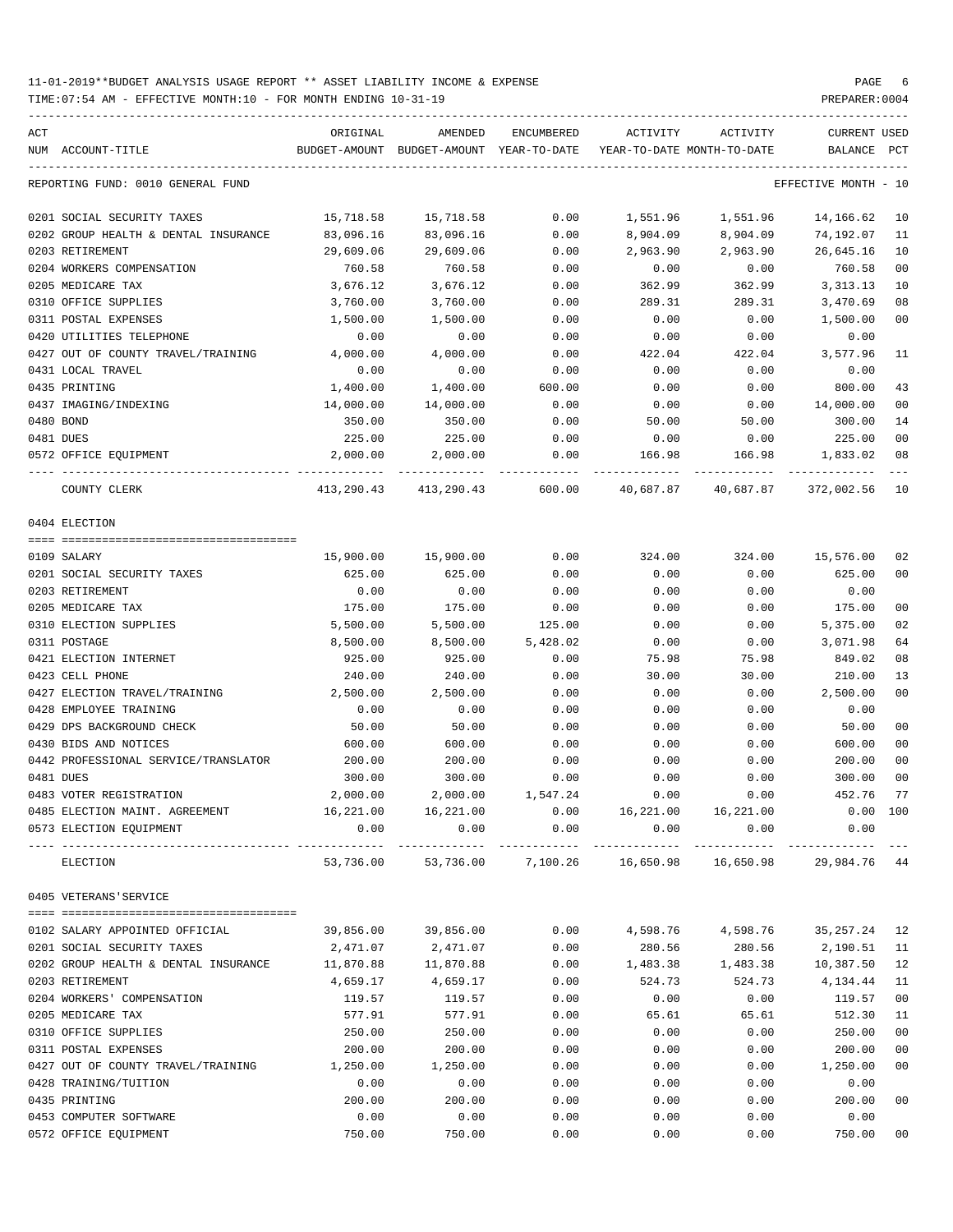|  | 11-01-2019**BUDGET ANALYSIS USAGE REPORT ** ASSET LIABILITY INCOME & EXPENSE | PAGE |
|--|------------------------------------------------------------------------------|------|
|  |                                                                              |      |

| ACT | NUM ACCOUNT-TITLE                                            | ORIGINAL         | AMENDED<br>BUDGET-AMOUNT BUDGET-AMOUNT YEAR-TO-DATE | ENCUMBERED   | ACTIVITY<br>YEAR-TO-DATE MONTH-TO-DATE | ACTIVITY       | <b>CURRENT USED</b><br><b>BALANCE</b> | PCT    |
|-----|--------------------------------------------------------------|------------------|-----------------------------------------------------|--------------|----------------------------------------|----------------|---------------------------------------|--------|
|     | REPORTING FUND: 0010 GENERAL FUND                            |                  |                                                     |              |                                        |                | EFFECTIVE MONTH - 10                  |        |
|     | VETERANS ' SERVICE                                           | 62,204.60        | 62,204.60                                           | 0.00         | 6,953.04                               | 6,953.04       | 55,251.56                             | - 11   |
|     | 0406 EMERGENCY MANAGEMENT                                    |                  |                                                     |              |                                        |                |                                       |        |
|     |                                                              |                  |                                                     |              |                                        |                |                                       |        |
|     | 0103 SALARY                                                  | 33,228.00        | 33,228.00                                           | 0.00         | 3,834.00                               | 3,834.00       | 29,394.00 12                          |        |
|     | 0107 SALARY TEMP./EXTRA                                      | 0.00             | 0.00                                                | 0.00         | 0.00                                   | 0.00           | 0.00                                  |        |
|     | 0201 SOCIAL SECURITY TAXES<br>0202 GROUP HEALTH & DENTAL INS | 2,089.90<br>0.00 | 2,089.90<br>0.00                                    | 0.00<br>0.00 | 241.44<br>3.81                         | 241.44<br>3.81 | 1,848.46<br>$3.81-$                   | 12     |
|     | 0203 RETIREMENT                                              | 3,884.35         | 3,884.35                                            | 0.00         | 437.46                                 | 437.46         | 3,446.89                              | 11     |
|     | 0204 WORKERS' COMPENSATION                                   | 99.68            | 99.68                                               | 0.00         | 0.00                                   | 0.00           | 99.68                                 | 00     |
|     | 0205 MEDICARE TAX                                            | 488.77           | 488.77                                              | 0.00         | 56.46                                  | 56.46          | 432.31                                | 12     |
|     | 0225 TRAVEL ALLOWANCE                                        | 0.00             | 0.00                                                | 0.00         | 0.00                                   | 0.00           | 0.00                                  |        |
|     | 0310 OFFICE SUPPLIES                                         | 200.00           | 200.00                                              | 96.81        | 0.00                                   | 0.00           | 103.19                                | 48     |
|     | 0311 POSTAL EXPENSE                                          | 50.00            | 50.00                                               | 0.00         | 0.00                                   | 0.00           | 50.00                                 | 00     |
|     | 0330 AUTO EXPENSE-GAS & OIL                                  | 1,000.00         | 1,000.00                                            | 0.00         | 0.00                                   | 0.00           | 1,000.00                              | 00     |
|     | 0421 EMERGENCY INTERNET                                      | 455.00           | 455.00                                              | 0.00         | 37.99                                  | 37.99          | 417.01                                | 08     |
|     | 0422 R&M RADIO                                               | 0.00             | 0.00                                                | 0.00         | 0.00                                   | 0.00           | 0.00                                  |        |
|     | 0423 CELL PHONE ALLOWANCE                                    | 480.00           | 480.00                                              | 0.00         | 60.00                                  | 60.00          | 420.00                                | 13     |
|     | 0427 OUT OF COUNTY TRAVEL/TRAINING                           | 1,000.00         | 1,000.00                                            | 0.00         | 0.00                                   | 0.00           | 1,000.00                              | 00     |
|     | 0428 TRAINING & TUITION                                      | 0.00             | 0.00                                                | 0.00         | 0.00                                   | 0.00           | 0.00                                  |        |
|     | 0453 R&M EQUIPMENT                                           | 220.00           | 220.00                                              | 0.00         | 0.00                                   | 0.00           | 220.00                                | 00     |
|     | 0454 R&M AUTO                                                | 1,000.00         | 1,000.00                                            | 387.87       | 0.00                                   | 0.00           | 612.13                                | 39     |
|     | 0487 TRAILER/AUTO INSURANCE                                  | 700.00           | 700.00                                              | 0.00         | 592.00                                 | 592.00         | 108.00                                | 85     |
|     | 0489 CODE RED EARLY WARNING SYSTEM                           | 12,768.00        | 12,768.00                                           | 0.00         | 12,768.00                              | 12,768.00      | 0.00                                  | 100    |
|     | 0490 911 RADIO TOWER BUILDING                                | 500.00           | 500.00                                              | 0.00         | 0.00                                   | 0.00           | 500.00                                | 00     |
|     | 0573 RADIO EQUIPMENT                                         | 0.00             | 0.00                                                | 0.00         | 0.00                                   | 0.00           | 0.00                                  |        |
|     | EMERGENCY MANAGEMENT                                         | 58,163.70        | 58,163.70                                           | 484.68       | 18,031.16                              | 18,031.16      | 39,647.86 32                          |        |
|     | 0409 NON-DEPARTMENTAL                                        |                  |                                                     |              |                                        |                |                                       |        |
|     |                                                              |                  |                                                     |              |                                        |                |                                       |        |
|     | 0100 COMPENSATION PAY                                        | 0.00             | 0.00                                                | 0.00         | 0.00                                   | 0.00           | 0.00                                  |        |
|     | 0201 SOCIAL SECURITY TAXES                                   | 0.00             | 0.00                                                | 0.00         | 0.00                                   | 0.00           | 0.00                                  |        |
|     | 0203 RETIREMENT                                              | 0.00<br>1,000.00 | 0.00                                                | 0.00         | 0.00                                   | 0.00           | 0.00                                  | 00     |
|     | 0204 WORKERS' COMPENSATION<br>0205 MEDICARE TAX              |                  | 1,000.00                                            | 0.00<br>0.00 | 0.00<br>0.00                           | 0.00<br>0.00   | 1,000.00<br>0.00                      |        |
|     | 0206 UNEMPLOYMENT EXPENSE                                    | 0.00<br>0.00     | 0.00<br>0.00                                        | 0.00         | 0.00                                   | 0.00           | 0.00                                  |        |
|     | 0395 ERRORS AND OMISSIONS                                    | 0.00             | 0.00                                                | 0.00         | 0.00                                   | 0.00           | 0.00                                  |        |
|     | 0399 CLAIMS SETTLEMENTS                                      | 5,000.00         | 5,000.00                                            | 0.00         | 0.00                                   | 0.00           | 5,000.00                              | 00     |
|     | 0400 LEGAL FEES                                              | 15,000.00        | 15,000.00                                           | 0.00         | 0.00                                   | 0.00           | 15,000.00                             | 00     |
|     | 0401 AUDIT EXPENSE                                           | 45,000.00        | 45,000.00                                           | 0.00         | 0.00                                   | 0.00           | 45,000.00                             | 00     |
|     | 0404 911 EMERGENCY SERVICE                                   | 8,917.00         | 8,917.00                                            | 0.00         | 0.00                                   | 0.00           | 8,917.00                              | $00\,$ |
|     | 0406 TAX APPRAISAL DISTRICT                                  | 530,970.32       | 530,970.32                                          | 0.00         | 104,227.77                             | 104,227.77     | 426,742.55                            | 20     |
|     | 0408 COUNTY WELLNESS PROGRAM                                 | 1,100.00         | 1,100.00                                            | 0.00         | 0.00                                   | 0.00           | 1,100.00                              | 00     |
|     | 0426 PROFESSIONAL FEES                                       | 30,000.00        | 30,000.00                                           | 0.00         | 0.00                                   | 0.00           | 30,000.00                             | $00\,$ |
|     | 0430 BIDS & NOTICES                                          | 3,000.00         | 3,000.00                                            | 0.00         | 0.00                                   | 0.00           | 3,000.00                              | 00     |
|     | 0444 LAWN MAINTENANCE                                        | 0.00             | 0.00                                                | 0.00         | 0.00                                   | 0.00           | 0.00                                  |        |
|     | 0481 DUES                                                    | 8,000.00         | 8,000.00                                            | 0.00         | 2,204.54                               | 2,204.54       | 5,795.46                              | 28     |
|     | 0483 PUBLIC OFFICIALS INS.                                   | 17,000.00        | 17,000.00                                           | 0.00         | 14,834.48                              | 14,834.48      | 2,165.52                              | 87     |
|     | 0484 GENERAL LIABILITY INSURANCE                             | 8,000.00         | 8,000.00                                            | 0.00         | 7,073.00                               | 7,073.00       | 927.00                                | 88     |
|     | 0485 WATER SUPPLY AGENCY                                     | 1,000.00         | 1,000.00                                            | 0.00         | 0.00                                   | 0.00           | 1,000.00                              | 00     |
|     | 0487 TCOG-REG. INTERLOCAL AGREEMENT                          | 0.00             | 0.00                                                | 0.00         | 0.00                                   | 0.00           | 0.00                                  |        |
|     | 0488 FANNIN RURAL RAIL DIST                                  | 0.00             | 0.00                                                | 0.00         | 0.00                                   | 0.00           | 0.00                                  |        |
|     | 0489 COURT COSTS/ARREST FEES                                 | 240,000.00       | 240,000.00                                          | 0.00         | $2,065.50 -$                           | $2,065.50-$    | 242,065.50                            | 01     |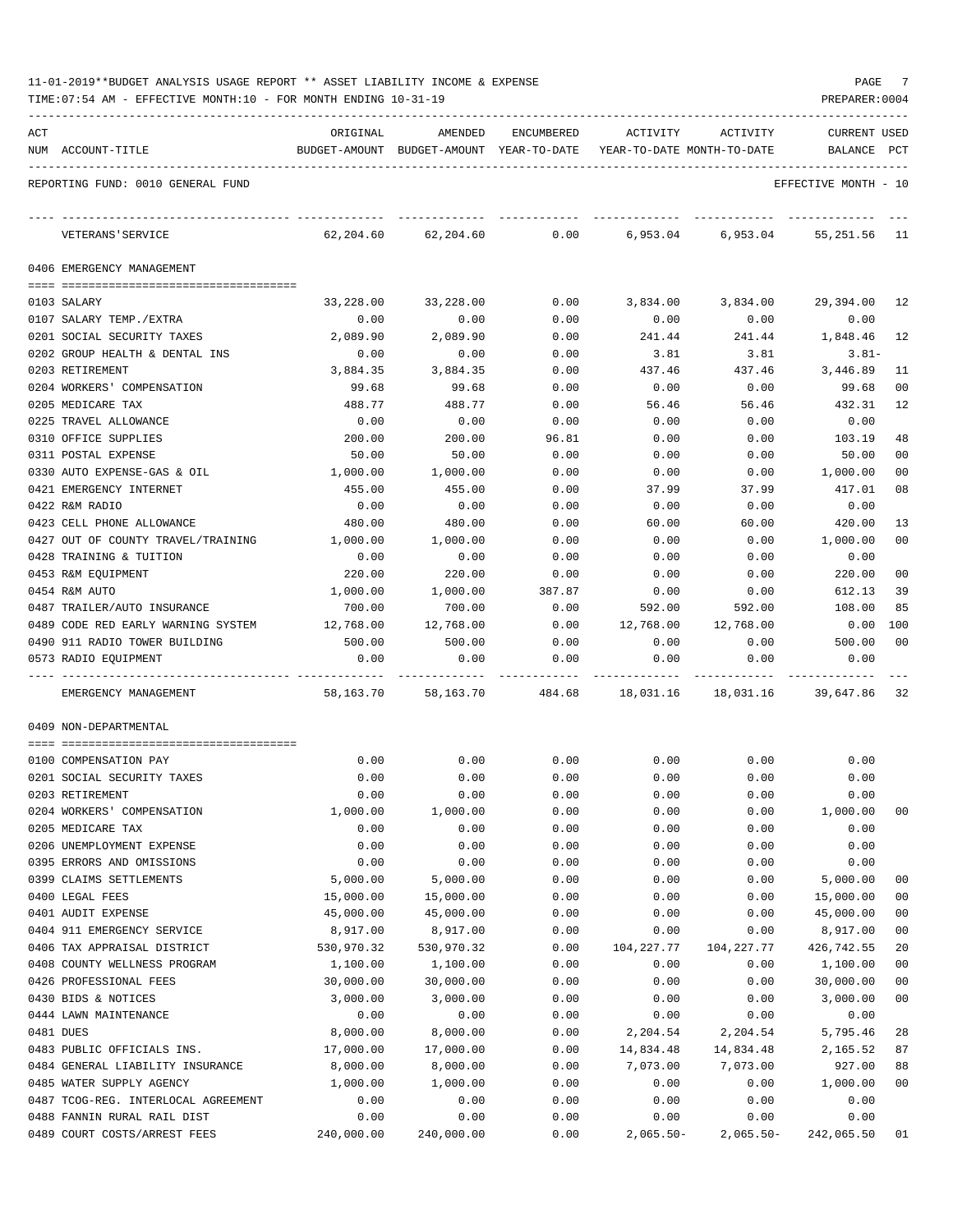| ACT                            |                                         | ORIGINAL                   | AMENDED                                  | <b>ENCUMBERED</b> | ACTIVITY                   | ACTIVITY                         | <b>CURRENT USED</b>  |                |
|--------------------------------|-----------------------------------------|----------------------------|------------------------------------------|-------------------|----------------------------|----------------------------------|----------------------|----------------|
| NUM ACCOUNT-TITLE              |                                         |                            | BUDGET-AMOUNT BUDGET-AMOUNT YEAR-TO-DATE |                   | YEAR-TO-DATE MONTH-TO-DATE |                                  | BALANCE              | PCT            |
|                                |                                         |                            |                                          |                   |                            |                                  |                      |                |
|                                | REPORTING FUND: 0010 GENERAL FUND       |                            |                                          |                   |                            |                                  | EFFECTIVE MONTH - 10 |                |
| 0490 MISCELLANEOUS             |                                         | 0.00                       | 0.00                                     | 0.00              | 0.00                       | 0.00                             | 0.00                 |                |
|                                | 0491 SULPHUR RIVER REGIONAL MOBILITY AU | 0.00                       | 0.00                                     | 0.00              | 0.00                       | 0.00                             | 0.00                 |                |
| 0495 '98 JAIL BOND PAYMENT     |                                         | 0.00                       | 0.00                                     | 0.00              | 0.00                       | 0.00                             | 0.00                 |                |
| 0499 BANK SERVICE FEES         |                                         | 8,675.00                   | 8,675.00                                 | 0.00              | 800.00                     | 800.00                           | 7,875.00             | 09             |
| 0500 6TH COURT OF APPEALS FEE  |                                         | 2,500.00                   | 2,500.00                                 | 0.00              | 0.00                       | 0.00                             | 2,500.00             | 00             |
| NON-DEPARTMENTAL               |                                         |                            | 925, 162.32 925, 162.32                  | ------------      |                            | $0.00$ $127,074.29$ $127,074.29$ | 798,088.03 14        |                |
| 0410 COUNTY COURT AT LAW       |                                         |                            |                                          |                   |                            |                                  |                      |                |
|                                |                                         |                            |                                          |                   |                            |                                  |                      |                |
| 0101 SALARY ELECTED OFFICIAL   |                                         | 167,000.00                 | 167,000.00                               | 0.00              | 19,269.24                  | 19,269.24                        | 147,730.76           | 12             |
| 0103 SALARY COURT COORDINATOR  |                                         | 32,239.08                  | 32,239.08                                | 0.00              | 3,719.88                   | 3,719.88                         | 28,519.20            | 12             |
| 0110 SALARY COURT REPORTER     |                                         | 67,046.10                  | 67,046.10                                | 0.00              | 7,736.10                   | 7,736.10                         | 59,310.00            | 12             |
| 0130 BAILIFF                   |                                         | 40,348.41                  | 40,348.41                                | 0.00              | 4,655.55                   | 4,655.55                         | 35,692.86            | 12             |
| 0201 SOCIAL SECURITY TAXES     |                                         | 18,440.88                  | 18,440.88                                | 0.00              | 2,266.79                   | 2,266.79                         | 16,174.09            | 12             |
| 0202 GROUP HEALTH & DENTAL INS |                                         | 41,548.08                  | 41,548.08                                | 0.00              | 5,253.09                   | 5,253.09                         | 36,294.99            | 13             |
| 0203 RETIREMENT                |                                         | 36,126.03                  | 36,126.03                                | 0.00              | 4,071.21                   | 4,071.21                         | 32,054.82            | 11             |
| 0204 WORKERS COMPENSATION      |                                         | 927.10                     | 927.10                                   | 0.00              | 0.00                       | 0.00                             | 927.10               | 00             |
| 0205 MEDICARE TAX              |                                         | 4,480.99                   | 4,480.99                                 | 0.00              | 530.12                     | 530.12                           | 3,950.87             | 12             |
| 0310 OFFICE SUPPLIES           |                                         | 0.00                       | 0.00                                     | 0.00              | 0.00                       | 0.00                             | 0.00                 |                |
| 0311 POSTAGE                   |                                         | 0.00                       | 0.00                                     | 0.00              | 0.00                       | 0.00                             | 0.00                 |                |
| 0315 COPIER RENTAL             |                                         | 1,300.00                   | 1,300.00                                 | 0.00              | 97.72                      | 97.72                            | 1,202.28             | 08             |
| 0395 BAILIFF UNIFORMS          |                                         | 0.00                       | 0.00                                     | 0.00              | 0.00                       | 0.00                             | 0.00                 |                |
| 0420 TELEPHONE                 |                                         | 0.00                       | 0.00                                     | 0.00              | 0.00                       | 0.00                             | 0.00                 |                |
| 0421 DSL INTERNET              |                                         | 0.00                       | 0.00                                     | 0.00              | 0.00                       | 0.00                             | 0.00                 |                |
| 0424 INDIGENT ATTORNEY FEES    |                                         | 55,000.00                  | 55,000.00                                | 0.00              | 1,750.00                   | 1,750.00                         | 53,250.00            | 03             |
| 0425 PROFESSIONAL SERVICES     |                                         | 1,200.00                   | 1,200.00                                 | 0.00              | 375.00                     | 375.00                           | 825.00               | 31             |
|                                | 0427 OUT OF COUNTY TRAVEL/TRAINING      | 2,000.00                   | 2,000.00                                 | 0.00              | 0.00                       | 0.00                             | 2,000.00             | 00             |
| 0435 PRINTING                  |                                         | 150.00                     | 150.00                                   | 0.00              | 0.00                       | 0.00                             | 150.00               | 00             |
| 0437 COURT REPORTER EXPENSE    |                                         | 5,000.00                   | 5,000.00                                 | 0.00              | 700.00                     | 700.00                           | 4,300.00             | 14             |
| 0439 WITNESS EXPENSE           |                                         | 500.00                     | 500.00                                   | 0.00              | 0.00                       | 0.00                             | 500.00               | 00             |
| 0453 R&M EQUIPMENT             |                                         | 200.00                     | 200.00                                   | 0.00              | 0.00                       | 0.00                             | 200.00               | 0 <sub>0</sub> |
| 0467 VISITING JUDGE            |                                         | 1,200.00                   | 1,200.00                                 | 0.00              | 0.00                       | 0.00                             | 1,200.00             | 00             |
| 0468 JUVENILE BOARD SALARY     |                                         | 2,400.00                   | 2,400.00                                 | 0.00              | 300.00                     | 300.00                           | 2,100.00             | 13             |
| 0480 BONDS                     |                                         | 0.00                       | 0.00                                     | 0.00              | 0.00                       | 0.00                             | 0.00                 |                |
| 0481 DUES                      |                                         | 0.00                       | 0.00                                     | 0.00              | 0.00                       | 0.00                             | 0.00                 |                |
| 0572 OFFICE EQUIPMENT          |                                         | 200.00                     | 200.00                                   | 0.00              | 0.00                       | 0.00                             | 200.00               | 00             |
| 0574 TECHNOLOGY                |                                         | 5,100.00                   | 5,100.00                                 | 0.00              | 0.00                       | 0.00                             | 5,100.00             | 00             |
| 0590 BOOKS & PUBLICATIONS      |                                         | 0.00                       | 0.00                                     | 0.00              | 0.00                       | 0.00                             | 0.00                 |                |
| 0591 LEXIS NEXIS ONLINE LEGAL  |                                         | 0.00                       | 0.00                                     | 0.00              | 0.00                       | 0.00                             | 0.00                 |                |
| COUNTY COURT AT LAW            |                                         | ------------<br>482,406.67 | 482,406.67                               | $- - - -$<br>0.00 | 50,724.70                  | 50,724.70                        | 431,681.97 11        |                |
| 0425 COURT ADMINISTRATION      |                                         |                            |                                          |                   |                            |                                  |                      |                |
|                                |                                         |                            |                                          |                   |                            |                                  |                      |                |
| 0201 SOCIAL SECURITY           |                                         | 0.00                       | 0.00                                     | 0.00              | 0.00                       | 0.00                             | 0.00                 |                |
| 0205 MEDICARE TAX              |                                         | 0.00                       | 0.00                                     | 0.00              | 0.00                       | 0.00                             | 0.00                 |                |
| 0311 JURY POSTAGE              |                                         | 4,000.00                   | 4,000.00                                 | 0.00              | 0.00                       | 0.00                             | 4,000.00             | 00             |
| 0312 DISTRICT JURY SUPPLIES    |                                         | 1,000.00                   | 1,000.00                                 | 0.00              | 62.72                      | 62.72                            | 937.28               | 06             |
| 0313 GRAND JURY EXPENSE        |                                         | 5,500.00                   | 5,500.00                                 | 41.38             | 0.00                       | 0.00                             | 5,458.62             | 01             |
| 0314 PETIT JURY EXPENSE        |                                         | 30,000.00                  | 30,000.00                                | 0.00              | 1,180.00                   | 1,180.00                         | 28,820.00            | 04             |
| 0316 COUNTY COURT JURY EXP.    |                                         | 0.00                       | 0.00                                     | 0.00              | 0.00                       | 0.00                             | 0.00                 |                |
| 0317 COURT REPORTER SUPPLIES   |                                         | 0.00                       | 0.00                                     | 0.00              | 0.00                       | 0.00                             | 0.00                 |                |
| 0318 J.P. JURY EXPENSE         |                                         | 800.00                     | 800.00                                   | 0.00              | 0.00                       | 0.00                             | 800.00               | 00             |
| 0319 CO.CT.@LAW JURY EXPENSE   |                                         | 2,000.00                   | 2,000.00                                 | 0.00              | 460.00                     | 460.00                           | 1,540.00             | 23             |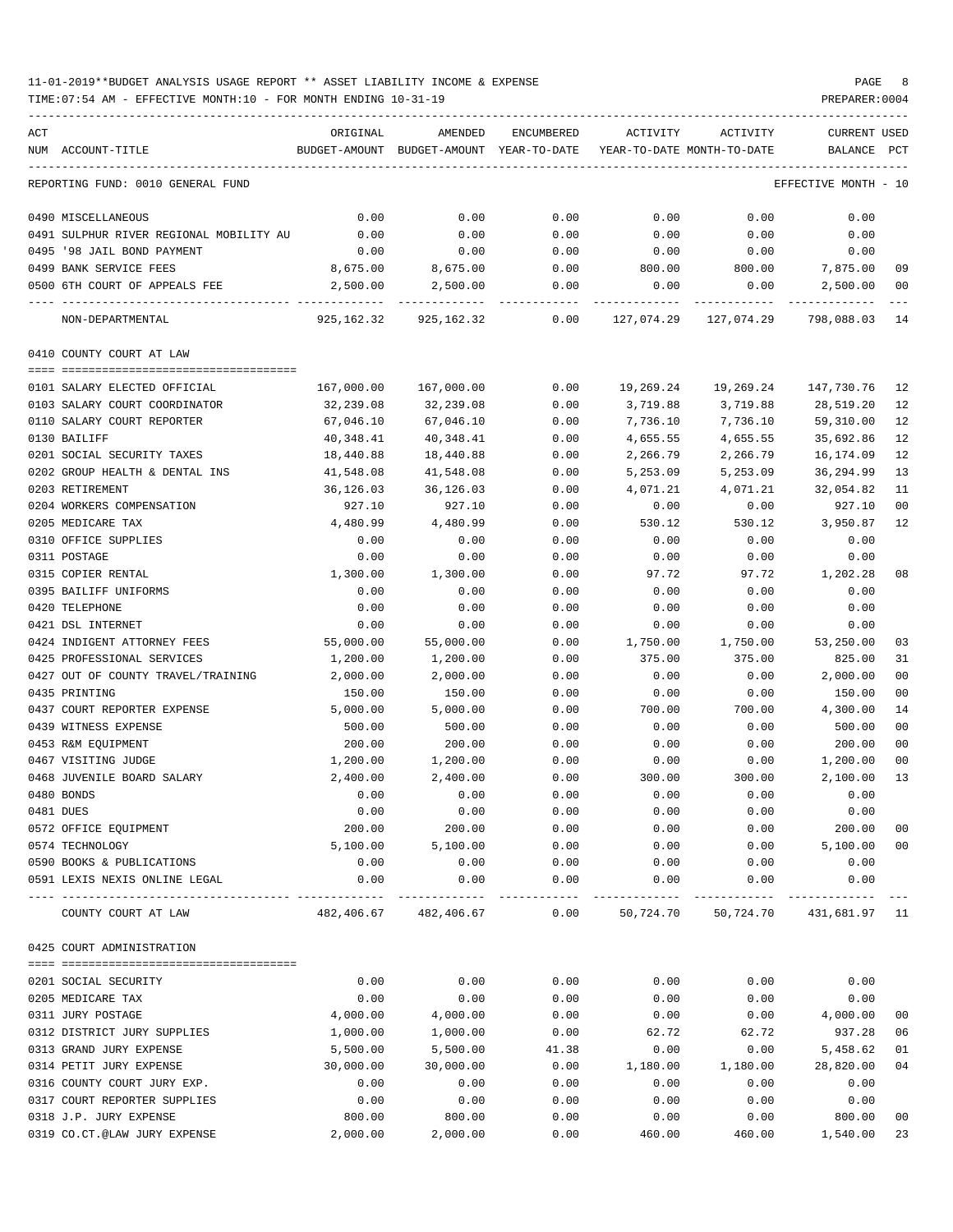| ACT<br>NUM ACCOUNT-TITLE                                | ORIGINAL   | AMENDED<br>BUDGET-AMOUNT BUDGET-AMOUNT YEAR-TO-DATE | ENCUMBERED        | ACTIVITY<br>YEAR-TO-DATE MONTH-TO-DATE | ACTIVITY  | CURRENT USED<br>BALANCE | PCT         |
|---------------------------------------------------------|------------|-----------------------------------------------------|-------------------|----------------------------------------|-----------|-------------------------|-------------|
| REPORTING FUND: 0010 GENERAL FUND                       |            |                                                     |                   |                                        |           | EFFECTIVE MONTH - 10    |             |
| 0422 REGIONAL INDIGENT DEFENSE PROGRAM                  | 14,461.00  | 14,461.00                                           | 0.00              | 14,461.00                              | 14,461.00 | 0.00 100                |             |
| 0424 CO.CT. ATTORNEY FEES                               | 6,000.00   | 6,000.00                                            | 270.00            | 0.00                                   | 0.00      | 5,730.00                | 05          |
| 0425 CO.CT. PROFESSIONAL SERVICES                       | 0.00       | 0.00                                                | 0.00              | 0.00                                   | 0.00      | 0.00                    |             |
| 0426 COUNTY COURT SUPPLIES                              | 0.00       | 0.00                                                | 0.00              | 0.00                                   | 0.00      | 0.00                    |             |
| 0435 PRINTING                                           | 1,500.00   | 1,500.00                                            | 0.00              | 0.00                                   | 0.00      | 1,500.00                | 00          |
| 0465 PHYSICAL EVID. ANALYSES                            | 1,500.00   | 1,500.00                                            | 0.00              | 0.00                                   | 0.00      | 1,500.00                | 00          |
| 0466 AUTOPSIES                                          | 50,000.00  | 50,000.00                                           | 0.00              | 275.00                                 | 275.00    | 49,725.00               | 01          |
| 0467 VISITING JUDGE EXPENSE                             | 2,000.00   | 2,000.00                                            | 0.00              | 0.00                                   | 0.00      | 2,000.00                | 00          |
| COURT ADMINISTRATION                                    | 118,761.00 |                                                     | 118,761.00 311.38 | 16,438.72                              | 16,438.72 | 102,010.90              | 14          |
| 0435 336TH DISTRICT COURT ADMINISTRATIO                 |            |                                                     |                   |                                        |           |                         |             |
| 0103 SALARY COURT COORDINATOR                           | 37,453.37  | 37,453.37                                           | 0.00              | 2,903.49                               | 2,903.49  | 34,549.88               | 08          |
| 0110 SALARY COURT REPORTER                              | 84,383.26  | 84,383.26                                           | 0.00              | 9,736.53                               | 9,736.53  | 74,646.73               | 12          |
| 0130 BAILIFF                                            | 41,276.95  | 41,276.95                                           | 0.00              | 4,762.74                               | 4,762.74  | 36,514.21               | 12          |
| 0201 SOCIAL SECURITY                                    | 10,336.24  | 10,336.24                                           | 0.00              | 1,009.14                               | 1,009.14  | 9,327.10                | 10          |
| 0202 GROUP HEALTH INSURANCE                             | 35,612.64  | 35,612.64                                           | 0.00              | 2,755.43                               | 2,755.43  | 32,857.21               | 08          |
| 0203 RETIREMENT                                         | 19,488.82  | 19,488.82                                           | 0.00              | 2,037.00                               | 2,037.00  | 17,451.82               | 10          |
| 0204 WORKERS COMPENSATION                               | 489.34     | 489.34                                              | 0.00              | 0.00                                   | 0.00      | 489.34                  | 00          |
| 0205 MEDICARE                                           | 2,417.35   | 2,417.35                                            | 0.00              | 236.03                                 | 236.03    | 2,181.32                | 10          |
| 0310 OFFICE SUPPLIES                                    | 1,800.00   | 1,800.00                                            | 43.50             | 46.25                                  | 46.25     | 1,710.25                | 05          |
| 0311 DISTRICT JUDGE POSTAGE                             | 300.00     | 300.00                                              | 0.00              | 0.00                                   | 0.00      | 300.00                  | 00          |
| 0352 GPS/SCRAM MONITORS                                 | 0.00       | 0.00                                                | 0.00              | 0.00                                   | 0.00      | 0.00                    |             |
| 0395 BAILIFF UNIFORMS                                   | 400.00     | 400.00                                              | 0.00              | 0.00                                   | 0.00      | 400.00                  | 00          |
| 0421 LEXIS NEXIS ONLINE LEGAL                           | 0.00       | 0.00                                                | 0.00              | 0.00                                   | 0.00      | 0.00                    |             |
| 0427 OUT OF CO TRAVEL/TRAINING                          | 6,000.00   | 6,000.00                                            | 0.00              | 40.00                                  | 40.00     | 5,960.00                | 01          |
| 0428 TRAINING/TUITION                                   | 0.00       | 0.00                                                | 0.00              | 0.00                                   | 0.00      | 0.00                    |             |
| 0432 ATTORNEY FEES JUVENILE                             | 20,000.00  | 20,000.00                                           | 2,250.00          | 0.00                                   | 0.00      | 17,750.00               | 11          |
| 0433 ATTORNEY FEES DRUG CT                              | 0.00       | 0.00                                                | 0.00              | 0.00                                   | 0.00      | 0.00                    |             |
| 0434 APPEAL COURT TRANSCRIPTS                           | 40,000.00  | 40,000.00                                           | 0.00              | 0.00                                   | 0.00      | 40,000.00               | 00          |
| 0435 ATTORNEYS FEES APPEALS CT                          | 15,000.00  | 15,000.00                                           | 0.00              | 0.00                                   | 0.00      | 15,000.00               | 00          |
| 0436 ATTORNEY FEES- CPS CASES                           | 375,000.00 | 375,000.00                                          | 450.50            | 19,168.45                              | 19,168.45 | 355,381.05              | 05          |
| 0437 ATTORNEY FEES                                      | 200,000.00 | 200,000.00                                          | 1,252.80          | 11,772.20                              | 11,772.20 | 186,975.00              | 07          |
| 0438 COURT REPORTER EXPENSE                             | 10,000.00  | 10,000.00                                           | 71.50             | 168.00                                 | 168.00    | 9,760.50                | 02          |
| 0439 INVESTIGATOR EXPENSE                               | 8,500.00   | 8,500.00                                            | 0.00              | 0.00                                   | 0.00      | 8,500.00                | 00          |
| 0440 PHYSICIANS EXPENSE                                 | 0.00       | 0.00                                                | 0.00              | 0.00                                   | 0.00      | 0.00                    |             |
| 0442 OTHER PROFESSIONAL SERV.                           | 30,000.00  | 30,000.00                                           | 0.00              | 439.00                                 | 439.00    | 29,561.00               | 01          |
| 0468 JUVENILE BOARD SALARY                              | 3,600.00   | 3,600.00                                            | 0.00              | 450.00                                 | 450.00    | 3,150.00                | 13          |
| 0481 DUES                                               | 525.00     | 525.00                                              | 0.00              | 0.00                                   | 0.00      | 525.00                  | 00          |
| 0572 OFFICE EQUIPMENT                                   | 2,000.00   | 2,000.00                                            | 0.00              | 0.00                                   | 0.00      | 2,000.00                | 00          |
| 0574 TECHNOLOGY                                         | 45,800.00  | 45,800.00                                           | 0.00              | 0.00                                   | 0.00      | 45,800.00               | 00          |
| 0590 DISTRICT JUDGE BOOKS                               | 300.00     | 300.00                                              | 0.00              | 0.00                                   | 0.00      | 300.00                  | 00          |
| 336TH DISTRICT COURT ADMINISTRATIO                      |            |                                                     |                   |                                        |           | 931,090.41              | $---$<br>06 |
| 0450 DISTRICT CLERK                                     |            |                                                     |                   |                                        |           |                         |             |
|                                                         |            |                                                     |                   |                                        |           |                         |             |
| 0101 SALARY ELECTED OFFICIAL                            | 58,237.97  | 58,237.97                                           | 0.00              | 6,719.76                               | 6,719.76  | 51,518.21               | 12          |
| 0103 SALARY ASST. DIST. CLERK                           | 40,566.53  | 40,566.53                                           | 0.00              | 4,680.75                               | 4,680.75  | 35,885.78               | 12          |
| 0104 SALARIES DEPUTIES                                  | 170,710.86 | 170,710.86                                          | 0.00              | 19,753.69                              | 19,753.69 | 150,957.17              | 12          |
| 0107 SALARY PART-TIME<br>0201 SOCIAL SECURITY TAXES     | 29,952.00  | 29,952.00                                           | 0.00              | 3,299.64                               | 3,299.64  | 26,652.36               | 11          |
|                                                         | 18,566.98  | 18,566.98                                           | 0.00              | 1,996.99                               | 1,996.99  | 16,569.99               | 11          |
| 0202 GROUP HEALTH & DENTAL INSURANCE<br>0203 RETIREMENT | 94,967.04  | 94,967.04                                           | 0.00<br>0.00      | 13,035.35<br>3,931.15                  | 13,035.35 | 81,931.69               | 14          |
|                                                         | 35,007.73  | 35,007.73                                           |                   |                                        | 3,931.15  | 31,076.58 11            |             |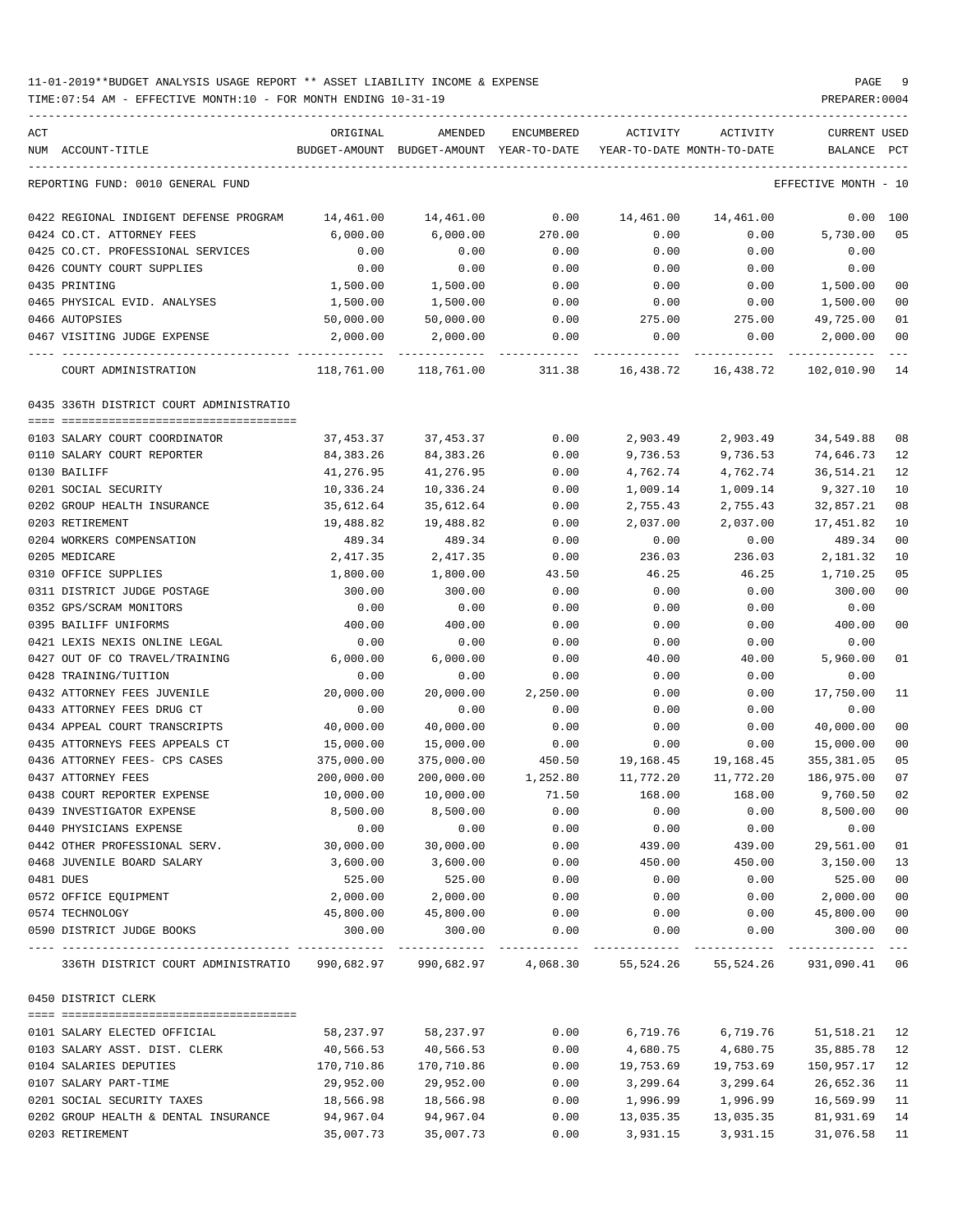| ACT |                                      | ORIGINAL                     | AMENDED                                  | ENCUMBERED | ACTIVITY | ACTIVITY                             | CURRENT USED         |                |
|-----|--------------------------------------|------------------------------|------------------------------------------|------------|----------|--------------------------------------|----------------------|----------------|
|     | NUM ACCOUNT-TITLE                    |                              | BUDGET-AMOUNT BUDGET-AMOUNT YEAR-TO-DATE |            |          | YEAR-TO-DATE MONTH-TO-DATE           | BALANCE              | PCT            |
|     | REPORTING FUND: 0010 GENERAL FUND    |                              |                                          |            |          |                                      | EFFECTIVE MONTH - 10 |                |
|     | 0204 WORKERS COMPENSATION            | 898.40                       | 898.40                                   | 0.00       | 0.00     | 0.00                                 | 898.40               | 00             |
|     | 0205 MEDICARE TAX                    | 4,342.28                     | 4,342.28                                 | 0.00       | 467.02   | 467.02                               | 3,875.26             | 11             |
|     | 0310 OFFICE SUPPLIES                 | 4,000.00                     | 4,000.00                                 | 0.00       | 541.14   | 541.14                               | 3,458.86             | 14             |
|     | 0311 POSTAL EXPENSES                 | 4,000.00                     | 4,000.00                                 | 0.00       | 0.00     | 0.00                                 | 4,000.00             | 00             |
|     | 0313 PASSPORT PHOTO SUPPLIES         | 1,200.00                     | 1,200.00                                 | 0.00       | 0.00     | 0.00                                 | 1,200.00             | 00             |
|     | 0315 COPIER RENTAL                   | 0.00                         | 0.00                                     | 0.00       | 0.00     | 0.00                                 | 0.00                 |                |
|     | 0353 COMPUTER EXPENSE                | 1,000.00                     | 1,000.00                                 | 0.00       | 0.00     | 0.00                                 | 1,000.00             | 00             |
|     | 0423 CELL PHONE                      | 0.00                         | 0.00                                     | 0.00       | 0.00     | 0.00                                 | 0.00                 |                |
|     | 0427 OUT OF COUNTY TRAVEL/TRAINING   | 5,500.00                     | 5,500.00                                 | 0.00       | 645.08   | 645.08                               | 4,854.92             | - 12           |
|     | 0428 EMPLOYEE TRAINING               | 0.00                         | 0.00                                     | 0.00       | 0.00     | 0.00                                 | 0.00                 |                |
|     | 0431 LOCAL TRAVEL                    | 0.00                         | 0.00                                     | 0.00       | 0.00     | 0.00                                 | 0.00                 |                |
|     | 0435 PRINTING                        | 2,000.00                     | 2,000.00                                 | 0.00       | 0.00     | 0.00                                 | 2,000.00             | 00             |
|     | 0480 BONDS                           | 450.00                       | 450.00                                   | 0.00       | 50.00    | 50.00                                | 400.00               | 11             |
|     | 0481 DUES                            | 225.00                       | 225.00                                   | 0.00       | 0.00     | 0.00                                 | 225.00               | 00             |
|     | 0572 OFFICE EQUIPMENT                | 800.00                       | 800.00                                   | 0.00       | 0.00     | 0.00                                 | 800.00               | 00             |
|     | DISTRICT CLERK                       |                              | 472,424.79 472,424.79                    | 0.00       |          | 55, 120.57 55, 120.57 417, 304.22 12 |                      |                |
|     | 0455 JUSTICE OF PEACE PCT # 1        |                              |                                          |            |          |                                      |                      |                |
|     | 0101 SALARY ELECTED OFFICIAL         | 44,483.43                    | 44,483.43                                | 0.00       | 5,132.70 | 5,132.70                             | 39,350.73            | 12             |
|     | 0103 SALARY ASSISTANTS               | 65,373.80                    | 65,373.80                                | 0.00       | 7,543.14 | 7,543.14                             | 57,830.66            | 12             |
|     | 0201 SOCIAL SECURITY TAXES           | 6,974.83                     | 6,974.83                                 | 0.00       | 797.22   | 797.22                               | 6,177.61             | 11             |
|     | 0202 GROUP HEALTH & DENTAL INSURANCE | 35,612.64                    | 35,612.64                                | 0.00       | 4,450.14 | 4,450.14                             | 31,162.50            | 12             |
|     | 0203 RETIREMENT                      | 12,842.31                    | 12,842.31                                | 0.00       | 1,446.30 | 1,446.30                             | 11,396.01            | 11             |
|     | 0204 WORKERS' COMPENSATION           | 472.49                       | 472.49                                   | 0.00       | 0.00     | 0.00                                 | 472.49               | 00             |
|     | 0205 MEDICARE TAX                    | 1,631.21                     | 1,631.21                                 | 0.00       | 186.48   | 186.48                               | 1,444.73             | 11             |
|     | 0225 TRAVEL ALLOWANCE                | 2,400.00                     | 2,400.00                                 | 0.00       | 300.00   | 300.00                               | 2,100.00             | 13             |
|     | 0310 OFFICE SUPPLIES                 | 600.00                       | 600.00                                   | 284.98     | 0.00     | 0.00                                 | 315.02               | 47             |
|     | 0311 POSTAL EXPENSES                 | 500.00                       | 500.00                                   | 0.00       | 0.00     | 0.00                                 | 500.00               | $00\,$         |
|     | 0420 UTILITIES TELEPHONE             | 0.00                         | 0.00                                     | 0.00       | 0.00     | 0.00                                 | 0.00                 |                |
|     | 0422 R & M RADIO                     | 0.00                         | 0.00                                     | 0.00       | 0.00     | 0.00                                 | 0.00                 |                |
|     | 0423 CELL PHONE ALLOWANCE            | 240.00                       | 240.00                                   | 0.00       | 30.00    | 30.00                                | 210.00 13            |                |
|     | 0427 OUT OF COUNTY TRAVEL/TRAINING   | 3,000.00                     | 3,000.00                                 | 0.00       | 835.00   | 835.00                               | 2,165.00             | 28             |
|     | 0435 PRINTING                        | 300.00                       | 300.00                                   | 0.00       | 0.00     | 0.00                                 | 300.00               | 0 <sup>0</sup> |
|     | 0480 BOND                            | 165.00                       | 165.00                                   | 0.00       | 0.00     | 0.00                                 | 165.00 00            |                |
|     | 0481 DUES                            | 135.00                       | 135.00                                   | 0.00       | 0.00     | 0.00                                 | 135.00               | 00             |
|     | 0572 OFFICE EQUIPMENT                | 1,800.00                     | 1,800.00                                 | 0.00       | 0.00     | 0.00                                 | 1,800.00             | 00             |
|     | 0573 RADIO EQUIPMENT                 | 0.00                         | 0.00                                     | 0.00       | 0.00     | 0.00                                 | 0.00                 |                |
|     | 0574 TECHNOLOGY                      | 0.00                         | 0.00                                     | 0.00       | 0.00     | 0.00                                 | 0.00                 |                |
|     | JUSTICE OF PEACE PCT # 1             | 176,530.71 176,530.71 284.98 | -------------                            |            |          | 20,720.98 20,720.98                  | 155,524.75 12        |                |
|     | 0456 JUSTICE OF PEACE PCT # 2        |                              |                                          |            |          |                                      |                      |                |
|     | 0101 SALARY ELECTED OFFICIAL         | 44,483.43                    | 44,483.43                                | 0.00       | 5,132.70 | 5,132.70                             | 39,350.73            | 12             |
|     | 0104 SALARY DEPUTY                   | 40,565.13                    | 40,565.13                                | 0.00       | 4,680.60 | 4,680.60                             | 35,884.53            | 12             |
|     | 0201 SOCIAL SECURITY TAXES           | 5,436.69                     | 5,436.69                                 | 0.00       | 628.89   | 628.89                               | 4,807.80             | 12             |
|     | 0202 GROUP HEALTH & DENTAL INSURANCE | 23,741.76                    | 23,741.76                                | 0.00       | 2,963.91 | 2,963.91                             | 20,777.85            | 12             |
|     | 0203 RETIREMENT                      | 9,942.18                     | 9,942.18                                 | 0.00       | 1,119.69 | 1,119.69                             | 8,822.49             | 11             |
|     | 0204 WORKERS' COMPENSATION           | 255.15                       | 255.15                                   | 0.00       | 0.00     | 0.00                                 | 255.15               | 00             |
|     | 0205 MEDICARE TAX                    | 1,271.48                     | 1,271.48                                 | 0.00       | 147.06   | 147.06                               | 1,124.42             | 12             |
|     | 0225 TRAVEL ALLOWANCE                | 2,400.00                     | 2,400.00                                 | 0.00       | 300.00   | 300.00                               | 2,100.00             | 13             |
|     | 0310 OFFICE SUPPLIES                 | 600.00                       | 600.00                                   | 347.23     | 0.00     | 0.00                                 | 252.77               | 58             |
|     | 0311 POSTAL EXPENSES                 | 350.00                       | 350.00                                   | 0.00       | 0.00     | 0.00                                 | 350.00               | 00             |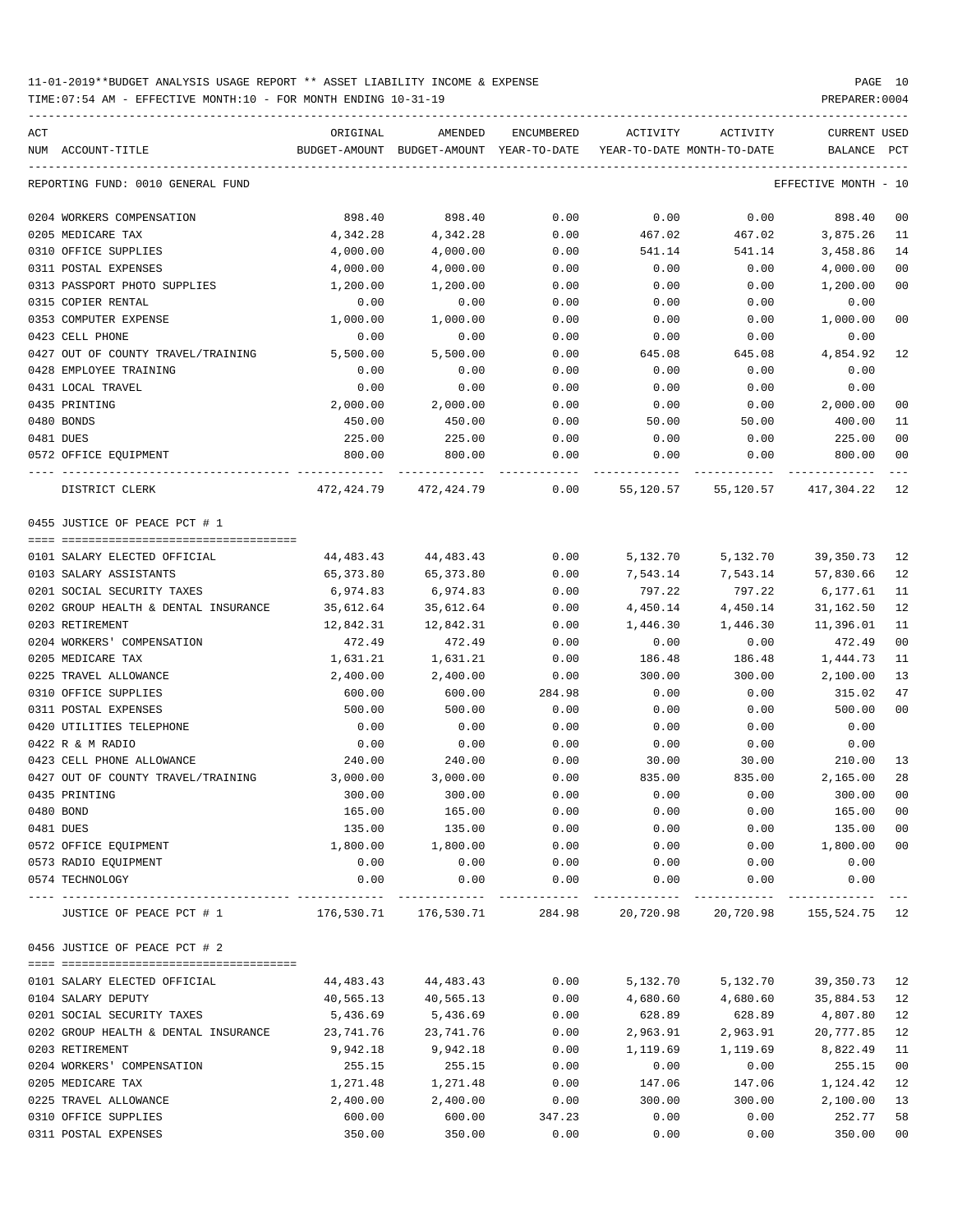| ACT<br>NUM ACCOUNT-TITLE               | ORIGINAL   | AMENDED<br>BUDGET-AMOUNT BUDGET-AMOUNT YEAR-TO-DATE | ENCUMBERED | ACTIVITY         | ACTIVITY<br>YEAR-TO-DATE MONTH-TO-DATE | CURRENT USED<br>BALANCE | PCT |
|----------------------------------------|------------|-----------------------------------------------------|------------|------------------|----------------------------------------|-------------------------|-----|
| REPORTING FUND: 0010 GENERAL FUND      |            |                                                     |            |                  |                                        | EFFECTIVE MONTH - 10    |     |
| 0420 UTILITIES TELEPHONE               | 0.00       | 0.00                                                | 0.00       | 0.00             | 0.00                                   | 0.00                    |     |
| 0421 DSL LINE                          | 2,092.00   | 2,092.00                                            | 0.00       | 81.95            | 81.95                                  | 2,010.05                | 04  |
| 0422 R & M RADIO                       | 100.00     | 100.00                                              | 0.00       | 0.00             | 0.00                                   | 100.00                  | 00  |
| 0423 CELL PHONE ALLOWANCE              | 240.00     | 240.00                                              | 0.00       | 30.00            | 30.00                                  | 210.00                  | 13  |
| 0427 OUT OF COUNTY TRAVEL/TRAINING     | 3,500.00   | 3,500.00                                            | 0.00       | 575.00           | 575.00                                 | 2,925.00                | 16  |
| 0435 PRINTING                          | 200.00     | 200.00                                              | 0.00       | 0.00             | 0.00                                   | 200.00                  | 00  |
| 0460 OFFICE RENTAL                     | 4,200.00   | 4,200.00                                            | 0.00       | 350.00           | 350.00                                 | 3,850.00                | 08  |
| 0480 BOND                              | 100.00     | 100.00                                              | 0.00       | 0.00             | 0.00                                   | 100.00                  | 00  |
| 0481 DUES                              | 95.00      | 95.00                                               | 0.00       | 0.00             | 0.00                                   | 95.00                   | 00  |
| 0572 OFFICE EQUIPMENT                  | 1,200.00   | 1,200.00                                            | 0.00       | 0.00             | 0.00                                   | 1,200.00                | 00  |
| 0573 RADIO EQUIPMENT                   | 0.00       | 0.00                                                | 0.00       | 0.00             | 0.00                                   | 0.00                    |     |
| 0574 TECHNOLOGY                        | 0.00       | 0.00                                                | 0.00       | 0.00             | 0.00                                   | 0.00                    |     |
| JUSTICE OF PEACE PCT # 2               | 140,772.82 | 140,772.82                                          | 347.23     | 16,009.80        | 16,009.80                              | 124, 415.79 12          |     |
| 0457 JUSTICE OF THE PEACE # 3          |            |                                                     |            |                  |                                        |                         |     |
| 0101 SALARY ELECTED OFFICIAL           | 44,483.43  | 44,483.43                                           | 0.00       | 5,132.70         | 5,132.70                               | 39, 350. 73             | 12  |
| 0103 SALARY ASSISTANT                  | 28,000.00  | 28,000.00                                           | 0.00       | 3,230.76         | 3,230.76                               | 24,769.24               | 12  |
| 0201 SOCIAL SECURITY TAXES             | 4,657.00   | 4,657.00                                            | 0.00       | 539.00           | 539.00                                 | 4,118.00                | 12  |
| 0202 GROUP HEALTH & DENTAL INSURANCE   | 23,741.76  | 23,741.76                                           | 0.00       | 3,049.83         | 3,049.83                               | 20,691.93               | 13  |
| 0203 RETIREMENT                        | 8,431.36   | 8,431.36                                            | 0.00       | 954.26           | 954.26                                 | 7,477.10                | 11  |
| 0204 WORKERS' COMPENSATION             | 217.45     | 217.45                                              | 0.00       | 0.00             | 0.00                                   | 217.45                  | 00  |
| 0205 MEDICARE TAX                      | 1,089.29   | 1,089.29                                            | 0.00       | 126.06           | 126.06                                 | 963.23                  | 12  |
| 0225 TRAVEL ALLOWANCE                  | 2,400.00   | 2,400.00                                            | 0.00       | 300.00           | 300.00                                 | 2,100.00                | 13  |
| 0310 OFFICE SUPPLIES                   | 500.00     | 500.00                                              | 0.00       | 0.00             | 0.00                                   | 500.00                  | 00  |
| 0311 POSTAL EXPENSES                   | 250.00     | 250.00                                              | 0.00       | 0.00             | 0.00                                   | 250.00                  | 00  |
| 0420 UTILITIES TELEPHONE               | 0.00       | 0.00                                                | 0.00       | 0.00             | 0.00                                   | 0.00                    |     |
| 0423 CELL PHONE ALLOWANCE              | 240.00     | 240.00                                              | 0.00       | 30.00            | 30.00                                  | 210.00                  | 13  |
| 0427 OUT OF COUNTY TRAVEL/TRAINING     | 1,500.00   | 1,500.00                                            | 0.00       | 260.00           | 260.00                                 | 1,240.00                | 17  |
| 0435 PRINTING                          | 250.00     | 250.00                                              | 0.00       | 0.00             | 0.00                                   | 250.00                  | 00  |
| 0460 OFFICE RENTAL                     | 500.00     | 500.00                                              | 0.00       | 208.33           | 208.33                                 | 291.67                  | 42  |
| 0480 BOND                              | 50.00      | 50.00                                               | 0.00       | 0.00             | 0.00                                   | 50.00                   | 00  |
| 0481 DUES                              | 60.00      | 60.00                                               | 0.00       | 0.00             | 0.00                                   | 60.00                   | 00  |
| 0572 OFFICE EQUIPMENT                  | 1,200.00   | 1,200.00                                            | 0.00       | 0.00             | 0.00                                   | 1,200.00                | 00  |
| 0574 TECHNOLOGY                        | 1,000.00   | 1,000.00                                            | 0.00       | 0.00             | 0.00                                   | 1,000.00                | 00  |
| JUSTICE OF THE PEACE # 3               | 118,570.29 | 118,570.29                                          |            | $0.00$ 13,830.94 | 13,830.94                              | 104,739.35 12           |     |
| 0475 DISTRICT & CO. ATTORNEY           |            |                                                     |            |                  |                                        |                         |     |
| 0101 DA. SALARY SUPPLEMENT             | 6, 250.00  | 6,250.00                                            | 0.00       | 721.14           | 721.14                                 | 5,528.86 12             |     |
| 0102 HB 9 D.A. SUPPLEMENTAL FUNDS      | 0.00       | 0.00                                                | 0.00       | 0.00             | 0.00                                   | 0.00                    |     |
| 0103 SALARY ASSISTANT D.A.             | 309,214.36 | 309, 214.36                                         | 0.00       | 35,678.58        | 35,678.58                              | 273,535.78              | 12  |
| 0104 ASST. DA LONGEVITY PAY            | 5,080.00   | 5,080.00                                            | 0.00       | 630.00           | 630.00                                 | 4,450.00                | 12  |
| 0105 SALARIES SECRETARIES              | 188,651.04 | 188,651.04                                          | 0.00       | 21,767.43        | 21,767.43                              | 166,883.61              | 12  |
| 0106 DA SALARY REIMB. GC CH 46         | 27,500.00  | 27,500.00                                           | 0.00       | 3,288.48         | 3,288.48                               | 24,211.52               | 12  |
| 0107 SALARY TEMP./EXTRA                | 18,096.00  | 18,096.00                                           | 0.00       | 1,566.00         | 1,566.00                               | 16,530.00               | 09  |
| 0108 INVESTIGATOR CRIMES AGAINST WOMEN | 0.00       | 0.00                                                | 0.00       | 0.00             | 0.00                                   | 0.00                    |     |
| 0109 INVESTIGATOR                      | 61,443.53  | 61,443.53                                           | 0.00       | 7,089.66         | 7,089.66                               | 54, 353.87              | 12  |
| 0110 DISCOVERY CLERK                   | 37,211.20  | 37,211.20                                           | 0.00       | 4,293.60         | 4,293.60                               | 32,917.60               | 12  |
| 0201 SOCIAL SECURITY TAXES             | 40,535.98  | 40,535.98                                           | 0.00       | 4,501.99         | 4,501.99                               | 36,033.99               | 11  |
| 0202 GROUP HEALTH INSURANCE            | 130,579.68 | 130,579.68                                          | 0.00       | 16,314.90        | 16,314.90                              | 114,264.78              | 12  |
| 0203 RETIREMENT                        | 76,387.85  | 76,387.85                                           | 0.00       | 8,561.50         | 8,561.50                               | 67,826.35               | 11  |
| 0204 WORKERS' COMPENSATION             | 1,340.28   | 1,340.28                                            | 0.00       | 0.00             | 0.00                                   | 1,340.28                | 00  |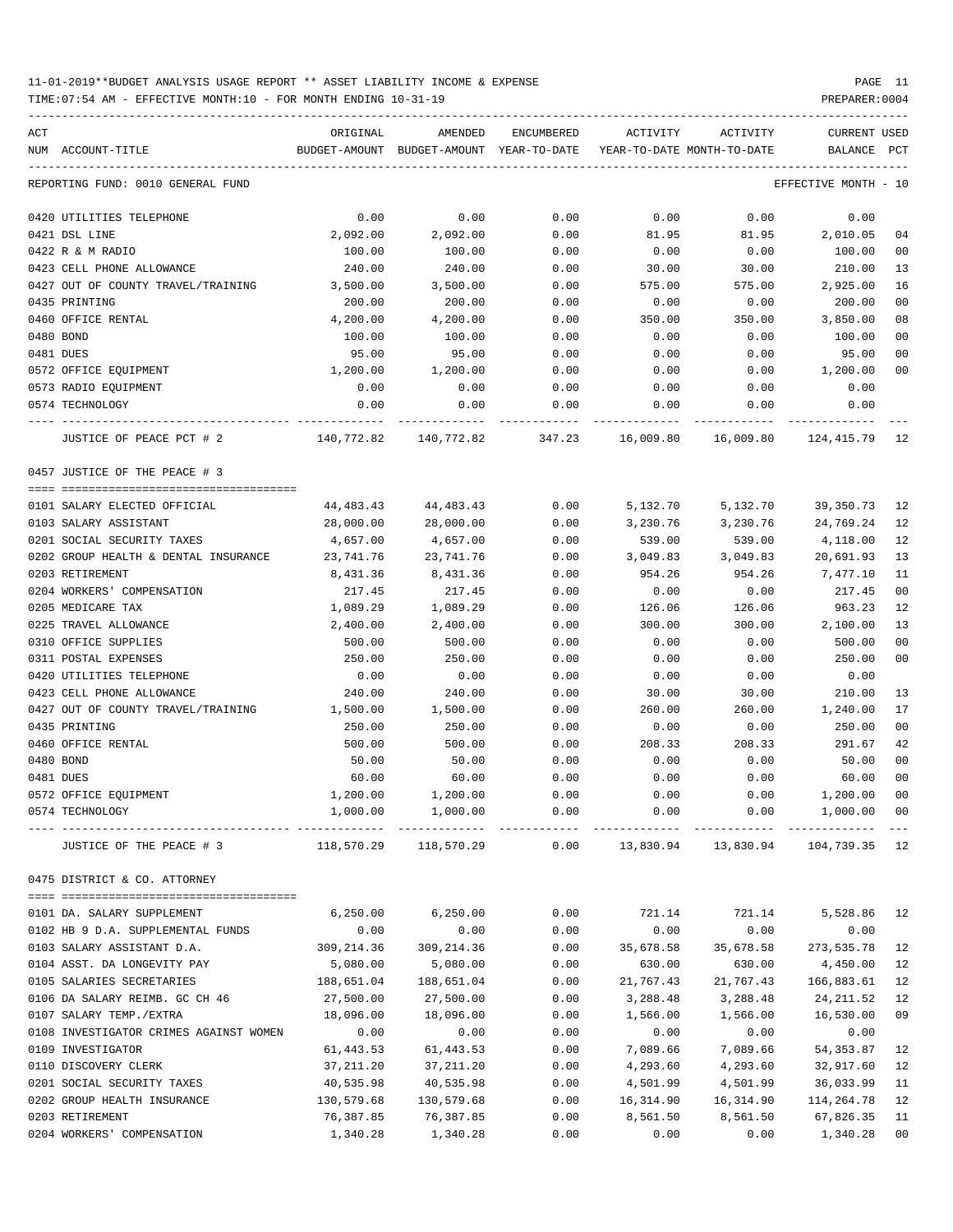TIME:07:54 AM - EFFECTIVE MONTH:10 - FOR MONTH ENDING 10-31-19 PREPARER:0004

| ACT<br>NUM ACCOUNT-TITLE                             | ORIGINAL   | AMENDED               | ENCUMBERED   | ACTIVITY<br>BUDGET-AMOUNT BUDGET-AMOUNT YEAR-TO-DATE YEAR-TO-DATE MONTH-TO-DATE                  | ACTIVITY  | <b>CURRENT USED</b><br>BALANCE PCT |                |
|------------------------------------------------------|------------|-----------------------|--------------|--------------------------------------------------------------------------------------------------|-----------|------------------------------------|----------------|
|                                                      |            |                       |              |                                                                                                  |           |                                    |                |
| REPORTING FUND: 0010 GENERAL FUND                    |            |                       |              |                                                                                                  |           | EFFECTIVE MONTH - 10               |                |
| 0205 MEDICARE TAX                                    | 9,840.19   | 9,840.19              | 0.00         | 1,052.88                                                                                         | 1,052.88  | 8,787.31                           | 11             |
| 0225 TRAVEL ALLOWANCE                                | 4,860.00   | 4,860.00              | 0.00         | 0.00                                                                                             | 0.00      | 4,860.00                           | 00             |
| 0310 OFFICE SUPPLIES                                 | 9,000.00   | 9,000.00              | 150.44       | 763.98                                                                                           | 763.98    | 8,085.58                           | 10             |
| 0311 POSTAL EXPENSES                                 | 2,400.00   | 2,400.00              | 0.00         | $6.80-$                                                                                          | $6.80-$   | 2,406.80                           | 0 <sub>0</sub> |
| 0315 COPIER EXPENSE                                  | 1,500.00   | 1,500.00              | 0.00         | 101.52                                                                                           | 101.52    | 1,398.48                           | 07             |
| 0421 INTERNET/ONLINE LEGAL RE                        | 8,815.00   | 8,815.00              | 0.00         | 0.00                                                                                             | 0.00      | 8,815.00                           | 0 <sub>0</sub> |
| 0422 INVESTIGATOR CELL PHONE                         | 360.00     | 360.00                | 0.00         | 45.00                                                                                            | 45.00     | 315.00                             | 13             |
| 0427 OUT OF COUNTY TRAVEL/TRAINING                   | 15,000.00  | 15,000.00             | 0.00         | 1,503.21                                                                                         | 1,503.21  | 13,496.79                          | 10             |
| 0428 TRAINING/TUITION                                | 0.00       | 0.00                  | 0.00         | 0.00                                                                                             | 0.00      | 0.00                               |                |
| 0431 LOCAL TRAVEL                                    | 0.00       | 0.00                  | 0.00         | 0.00                                                                                             | 0.00      | 0.00                               |                |
| 0435 PRINTING                                        | 1,000.00   | 1,000.00              | 0.00         | 0.00                                                                                             | 0.00      | 1,000.00                           | 0 <sub>0</sub> |
| 0438 CT.REPORTER-TRANSCRIPTS                         | 8,500.00   | 8,500.00              | 0.00         | 0.00                                                                                             | 0.00      | 8,500.00                           | 0 <sub>0</sub> |
| 0439 WITNESS EXPENSE                                 | 5,000.00   | 5,000.00              | 0.00         | 0.00                                                                                             | 0.00      | 5,000.00                           | 00             |
| 0465 PHYS. EVIDENCE ANALYSIS                         | 4,000.00   | 4,000.00              | 0.00         | 0.00                                                                                             | 0.00      | 4,000.00                           | 0 <sub>0</sub> |
| 0469 DPS TESTING                                     | 0.00       | 0.00                  | 0.00         | 0.00                                                                                             | 0.00      | 0.00                               |                |
| 0480 BOND                                            | 165.00     | 165.00                | 0.00         | 0.00                                                                                             | 0.00      | 165.00                             | 0 <sub>0</sub> |
| 0481 DUES                                            | 3,500.00   | 3,500.00              | 0.00         | 0.00                                                                                             | 0.00      | 3,500.00                           | 0 <sub>0</sub> |
| 0572 OFFICE EQUIPMENT                                | 4,000.00   | 4,000.00              | 374.00       | 0.00                                                                                             | 0.00      | 3,626.00                           | 09             |
| 0574 TECHNOLOGY                                      | 2,000.00   | 2,000.00              | 0.00         | 0.00                                                                                             | 0.00      | 2,000.00                           | 0 <sub>0</sub> |
| 0590 BOOKS                                           | 750.00     | 750.00                | 565.00       | 111.66                                                                                           | 111.66    | 73.34                              | 90             |
| DISTRICT & CO. ATTORNEY                              |            |                       |              | 982,980.11  982,980.11         1,089.44         107,984.73         107,984.73         873,905.94 |           |                                    | - 11           |
| 0495 COUNTY AUDITOR                                  |            |                       |              |                                                                                                  |           |                                    |                |
|                                                      |            |                       |              |                                                                                                  |           |                                    |                |
| 0102 SALARY APPOINTED OFFICIAL                       | 73,258.37  | 73,258.37             | 0.00         | 8,452.89                                                                                         | 8,452.89  | 64,805.48                          | 12             |
| 0103 SALARIES ASSISTANTS                             | 129,985.11 | 129,985.11            | 0.00         | 14,998.32                                                                                        | 14,998.32 | 114,986.79                         | 12             |
| 0201 SOCIAL SECURITY TAXES                           | 12,601.10  | 12,601.10             | 0.00         | 1,442.10                                                                                         | 1,442.10  | 11,159.00                          | 11             |
| 0202 GROUP HEALTH & DENTAL INSURANCE                 | 47,483.52  | 47,483.52             | 0.00         | 5,933.52                                                                                         | 5,933.52  | 41,550.00                          | 12             |
| 0203 RETIREMENT                                      | 23,759.16  | 23,759.16             | 0.00         | 2,675.76                                                                                         | 2,675.76  | 21,083.40                          | 11             |
| 0204 WORKERS COMPENSATION                            | 609.73     | 609.73                | 0.00         | 0.00                                                                                             | 0.00      | 609.73                             | 0 <sub>0</sub> |
| 0205 MEDICARE TAX                                    | 2,947.03   | 2,947.03              | 0.00         | 337.26                                                                                           | 337.26    | 2,609.77                           | 11             |
| 0310 OFFICE SUPPLIES                                 | 800.00     | 800.00                | 0.00         | 33.99                                                                                            | 33.99     | 766.01                             | 0 <sub>4</sub> |
| 0353 COMPUTER SOFTWARE MAINTENANCE                   | 5,225.00   | 5,225.00              | 0.00         | 4,850.00                                                                                         | 4,850.00  | 375.00                             | 93             |
| 0427 OUT OF COUNTY TRAVEL/TRAINING                   | 4,000.00   | 4,000.00              | 0.00         | 378.76                                                                                           | 378.76    | 3,621.24                           | 09             |
| 0431 LOCAL TRAVEL                                    | 0.00       | 0.00                  | 0.00         | 0.00                                                                                             | 0.00      | 0.00                               |                |
| 0435 PRINTING                                        | 50.00      | 50.00                 | 0.00         | 0.00                                                                                             | 0.00      | 50.00                              | 0 <sub>0</sub> |
| 0452 R & M EQUIPMENT                                 | 100.00     | 100.00                | 0.00         | 0.00                                                                                             | 0.00      | 100.00                             | 0 <sub>0</sub> |
| 0480 BOND                                            | 100.00     | 100.00                | 0.00         | 0.00                                                                                             | 0.00      | 100.00                             | 0 <sub>0</sub> |
| 0481 DUES                                            | 590.00     | 590.00                | 0.00         | 0.00                                                                                             | 0.00      | 590.00                             | 0 <sub>0</sub> |
| 0572 OFFICE EQUIPMENT                                | 500.00     | 500.00                | 0.00         | 0.00                                                                                             | 0.00      | 500.00                             | 0 <sub>0</sub> |
| ---------------------- -----------<br>COUNTY AUDITOR | 302,009.02 | 302,009.02            | 0.00         | 39,102.60                                                                                        | 39,102.60 | 262,906.42                         | 13             |
|                                                      |            |                       |              |                                                                                                  |           |                                    |                |
| 0496 COUNTY PURCHASING                               |            |                       |              |                                                                                                  |           |                                    |                |
| 0103 SALARY PURCHASING AGENT                         | 52,735.70  |                       |              | 6,084.78                                                                                         | 6,084.78  | 46,650.92                          | 12             |
| 0201 SOCIAL SECURITY TAXES                           | 3,291.93   | 52,735.70<br>3,291.93 | 0.00<br>0.00 | 373.80                                                                                           | 373.80    | 2,918.13                           | 11             |
| 0202 GROUP HEALTH INSURANCE                          |            |                       |              | 1,483.38                                                                                         | 1,483.38  |                                    | 12             |
| 0203 RETIREMENT                                      | 11,870.88  | 11,870.88<br>6,164.80 | 0.00         | 694.26                                                                                           | 694.26    | 10,387.50                          | 11             |
|                                                      | 6,164.80   |                       | 0.00         |                                                                                                  |           | 5,470.54                           |                |
| 0204 WORKERS' COMPENSATION                           | 158.21     | 158.21                | 0.00         | 0.00                                                                                             | 0.00      | 158.21                             | 0 <sub>0</sub> |
| 0205 MEDICARE TAX                                    | 769.89     | 769.89                | 0.00         | 87.42                                                                                            | 87.42     | 682.47                             | 11             |
| 0310 OFFICE SUPPLIES                                 | 400.00     | 400.00                | 0.00         | 28.90                                                                                            | 28.90     | 371.10                             | 07             |
| 0353 COMPUTER SOFTWARE MAINTENANCE                   | 655.00     | 655.00                | 0.00         | 624.00                                                                                           | 624.00    | 31.00                              | 95             |

0421 CELL PHONE 360.00 360.00 0.00 45.00 45.00 315.00 13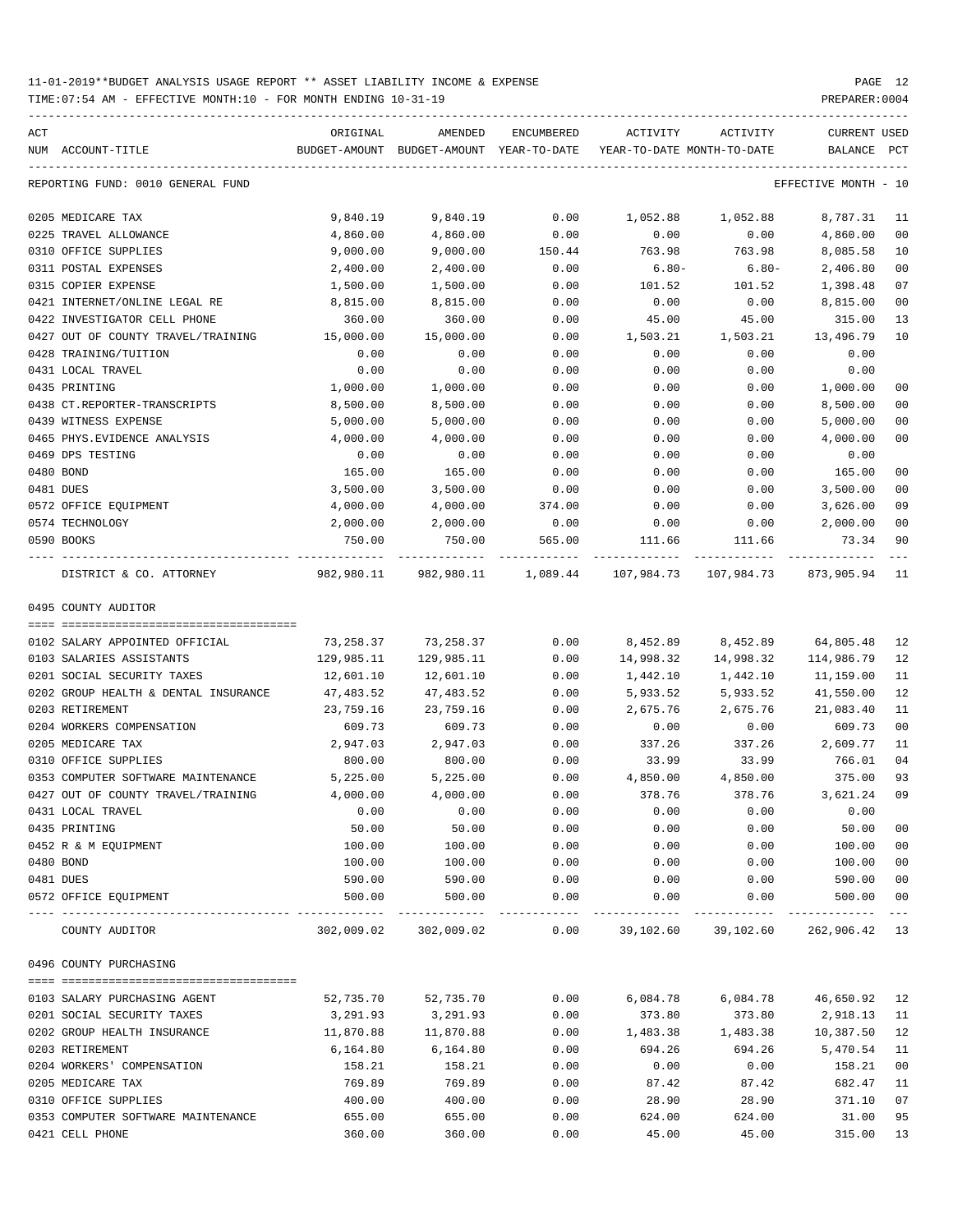TIME:07:54 AM - EFFECTIVE MONTH:10 - FOR MONTH ENDING 10-31-19 PREPARER:0004

| ACT<br>NUM ACCOUNT-TITLE             | ORIGINAL<br>BUDGET-AMOUNT BUDGET-AMOUNT YEAR-TO-DATE YEAR-TO-DATE MONTH-TO-DATE | AMENDED                                                          | ENCUMBERED | ACTIVITY  | ACTIVITY          | <b>CURRENT USED</b><br>BALANCE PCT |                |
|--------------------------------------|---------------------------------------------------------------------------------|------------------------------------------------------------------|------------|-----------|-------------------|------------------------------------|----------------|
| REPORTING FUND: 0010 GENERAL FUND    |                                                                                 |                                                                  |            |           |                   | EFFECTIVE MONTH - 10               |                |
| 0427 OUT OF COUNTY TRAVEL            | 3,000.00                                                                        | 3,000.00                                                         | 0.00       | 0.00      |                   | $0.00$ 3,000.00                    | 00             |
| 0431 LOCAL TRAVEL                    | 0.00                                                                            | 0.00                                                             | 0.00       | 0.00      | 0.00              | 0.00                               |                |
| 0435 PRINTING                        | 70.00                                                                           | 70.00                                                            | 0.00       | 0.00      | 0.00              | 70.00                              | 0 <sub>0</sub> |
| 0452 R & M EQUIPMENT                 | 0.00                                                                            | 0.00                                                             | 0.00       | 0.00      | 0.00              | 0.00                               |                |
| 0480 BOND                            | 0.00                                                                            | 0.00                                                             | 0.00       | 0.00      | 0.00              | 0.00                               |                |
| 0481 DUES                            | 450.00                                                                          | 450.00                                                           | 0.00       | 0.00      | 0.00              | 450.00                             | 00             |
| 0572 OFFICE EQUIPMENT                | 300.00                                                                          | 300.00                                                           | 0.00       | 0.00      | 0.00              | 300.00                             | 0 <sub>0</sub> |
| COUNTY PURCHASING                    |                                                                                 | $80,226.41$ $80,226.41$ $0.00$ $9,421.54$ $9,421.54$ $70,804.87$ |            |           |                   |                                    | 12             |
| 0497 COUNTY TREASURER                |                                                                                 |                                                                  |            |           |                   |                                    |                |
| 0101 SALARY ELECTED OFFICIAL         |                                                                                 | 58, 237.97 58, 237.97                                            | 0.00       |           | 6,719.76 6,719.76 | 51,518.21                          | 12             |
| 0103 SALARY ASSISTANT                | 48,040.00                                                                       | 48,040.00                                                        | 0.00       | 5,543.07  | 5,543.07          | 42,496.93                          | 12             |
| 0201 SOCIAL SECURITY TAXES           | 6,589.23                                                                        | 6,589.23                                                         | 0.00       | 564.78    | 564.78            | 6,024.45                           | 09             |
| 0202 GROUP HEALTH & DENTAL INSURANCE | 23,741.76                                                                       | 23,741.76                                                        | 0.00       | 2,965.44  | 2,965.44          | 20,776.32                          | 12             |
| 0203 RETIREMENT                      | 12,423.89                                                                       | 12,423.89                                                        | 0.00       | 1,399.17  | 1,399.17          | 11,024.72                          | 11             |
| 0204 WORKERS' COMPENSATION           | 318.83                                                                          | 318.83                                                           | 0.00       | 0.00      | 0.00              | 318.83                             | 0 <sub>0</sub> |
| 0205 MEDICARE TAX                    | 1,541.03                                                                        | 1,541.03                                                         | 0.00       | 132.09    | 132.09            | 1,408.94                           | 09             |
| 0310 OFFICE SUPPLIES                 | 300.00                                                                          | 300.00                                                           | 0.00       | 0.00      | 0.00              | 300.00                             | 0 <sub>0</sub> |
| 0427 OUT OF COUNTY TRAVEL/TRAINING   | 1,500.00                                                                        | 1,500.00                                                         | 0.00       | 0.00      | 0.00              | 1,500.00                           | 0 <sub>0</sub> |
| 0431 LOCAL TRAVEL                    | 0.00                                                                            | 0.00                                                             | 0.00       | 0.00      | 0.00              | 0.00                               |                |
| 0435 PRINTING                        | 100.00                                                                          | 100.00                                                           | 0.00       | 0.00      | 0.00              | 100.00                             | 0 <sub>0</sub> |
| 0452 R&M EQUIPMENT                   | 100.00                                                                          | 100.00                                                           | 0.00       | 0.00      | 0.00              | 100.00                             | 00             |
| 0453 COMPUTER SOFTWARE MAINTEN       | 2,410.00                                                                        | 2,410.00                                                         | 0.00       | 2,346.00  | 2,346.00          | 64.00                              | 97             |
| 0480 BOND                            | 0.00                                                                            | 0.00                                                             | 0.00       | 0.00      | 0.00              | 0.00                               |                |
| 0481 DUES                            | 175.00                                                                          | 175.00                                                           | 0.00       | 0.00      | 0.00              | 175.00                             | 0 <sub>0</sub> |
| 0572 OFFICE EQUIPMENT                | 0.00                                                                            | 0.00                                                             | 0.00       | 0.00      | 0.00              | 0.00                               |                |
| 0574 TECHNOLOGY                      | 0.00                                                                            | 0.00                                                             | 0.00       | 0.00      | 0.00              | 0.00                               |                |
| COUNTY TREASURER                     | 155,477.71 155,477.71 0.00 19,670.31 19,670.31 135,807.40                       |                                                                  |            |           |                   |                                    | - 13           |
| 0499 TAX ASSESSOR-COLLECTOR          |                                                                                 |                                                                  |            |           |                   |                                    |                |
| 0101 SALARIES ELECTED OFFICIAL       | 58,237.97  58,237.97       0.00       6,719.76       6,719.76       51,518.21   |                                                                  |            |           |                   |                                    | 12             |
| 0103 SALARIES ASSISTANTS             | 41,752.36                                                                       | 41,752.36                                                        | 0.00       | 4,817.58  | 4,817.58          | 36,934.78                          | 12             |
| 0104 SALARIES DEPUTIES               | 100,866.15                                                                      | 100,866.15                                                       | 0.00       | 11,638.41 | 11,638.41         | 89,227.74                          | 12             |
| 0107 SALARY TEMP./EXTRA              | 18,096.00                                                                       | 18,096.00                                                        | 0.00       | 2,088.00  | 2,088.00          | 16,008.00                          | 12             |
| 0201 SOCIAL SECURITY TAXES           | 13,575.05                                                                       | 13,575.05                                                        | 0.00       | 1,497.30  | 1,497.30          | 12,077.75                          | 11             |
| 0202 GROUP HEALTH & DENTAL INSURANCE | 59,354.40                                                                       | 59,354.40                                                        | 0.00       | 7,416.90  | 7,416.90          | 51,937.50                          | 12             |
| 0203 RETIREMENT                      | 25,595.54                                                                       | 25,595.54                                                        | 0.00       | 2,882.58  | 2,882.58          | 22,712.96                          | 11             |
| 0204 WORKERS COMPENSATION            | 656.86                                                                          | 656.86                                                           | 0.00       | 0.00      | 0.00              | 656.86                             | 0 <sub>0</sub> |
| 0205 MEDICARE TAX                    | 3,174.81                                                                        | 3,174.81                                                         | 0.00       | 350.13    | 350.13            | 2,824.68                           | 11             |
| 0225 LEONARD OFFICE TRAVEL           | 900.00                                                                          | 900.00                                                           | 0.00       | 0.00      | 0.00              | 900.00                             | 0 <sub>0</sub> |
| 0310 OFFICE SUPPLIES                 | 1,200.00                                                                        | 1,200.00                                                         | 0.00       | 198.50    | 198.50            | 1,001.50                           | 17             |
| 0311 POSTAL EXPENSES                 | 2,400.00                                                                        | 2,400.00                                                         | 0.00       | 0.00      | 0.00              | 2,400.00                           | 0 <sub>0</sub> |
| 0315 COPIER EXPENSE                  | 1,200.00                                                                        | 1,200.00                                                         | 0.00       | 89.75     | 89.75             | 1,110.25                           | 07             |
| 0420 TELEPHONE LEONARD OFFICE        | 0.00                                                                            | 0.00                                                             | 0.00       | 0.00      | 0.00              | 0.00                               |                |
| 0423 CELL PHONE                      | 0.00                                                                            | 0.00                                                             | 0.00       | 0.00      | 0.00              | 0.00                               |                |
| 0427 OUT OF COUNTY TRAVEL/TRAINING   | 4,000.00                                                                        | 4,000.00                                                         | 508.24     | 493.15    | 493.15            | 2,998.61                           | 25             |
| 0435 PRINTING                        | 200.00                                                                          | 200.00                                                           | 0.00       | 0.00      | 0.00              | 200.00                             | 0 <sub>0</sub> |
| 0460 LEONARD OFFICE RENT             | 1,200.00                                                                        | 1,200.00                                                         | 0.00       | 100.00    | 100.00            | 1,100.00                           | 08             |
| 0480 BOND                            | 368.00                                                                          | 368.00                                                           | 0.00       | 0.00      | 0.00              | 368.00                             | 0 <sub>0</sub> |
| 0481 DUES                            | 175.00                                                                          | 175.00                                                           | 0.00       | 0.00      | 0.00              | 175.00                             | 0 <sub>0</sub> |

0572 OFFICE EQUIPMENT 700.00 700.00 0.00 0.00 0.00 700.00 00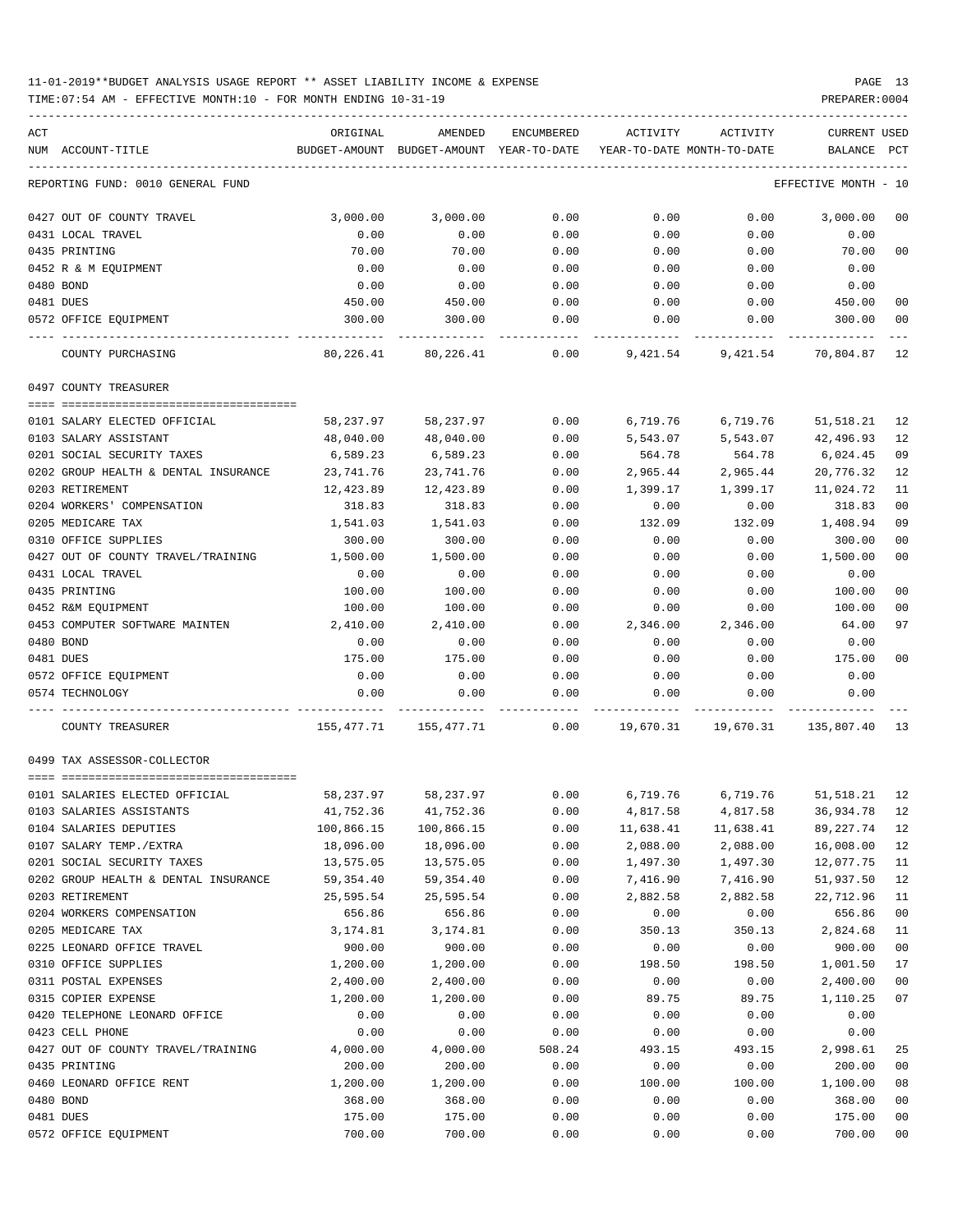| 11-01-2019**BUDGET ANALYSIS USAGE REPORT ** ASSET LIABILITY INCOME & EXPENSE | PAGE |  |
|------------------------------------------------------------------------------|------|--|
|------------------------------------------------------------------------------|------|--|

|     | TIME: 07:54 AM - EFFECTIVE MONTH: 10 - FOR MONTH ENDING 10-31-19 |                         |                                          |                |                            |                                                      | PREPARER: 0004       |                      |
|-----|------------------------------------------------------------------|-------------------------|------------------------------------------|----------------|----------------------------|------------------------------------------------------|----------------------|----------------------|
| ACT |                                                                  | ORIGINAL                | AMENDED                                  | ENCUMBERED     | ACTIVITY                   | ACTIVITY                                             | CURRENT USED         |                      |
|     | NUM ACCOUNT-TITLE                                                |                         | BUDGET-AMOUNT BUDGET-AMOUNT YEAR-TO-DATE |                | YEAR-TO-DATE MONTH-TO-DATE |                                                      | BALANCE              | $_{\rm PCT}$         |
|     | REPORTING FUND: 0010 GENERAL FUND                                |                         |                                          |                |                            |                                                      | EFFECTIVE MONTH - 10 |                      |
|     | 0574 TECHNOLOGY                                                  | 0.00                    | 0.00                                     | 0.00           | 0.00                       | 0.00                                                 | 0.00                 |                      |
|     | TAX ASSESSOR-COLLECTOR                                           |                         | 333,652.14 333,652.14                    | 508.24         |                            | 38,292.06 38,292.06                                  | 294,851.84 12        |                      |
|     | 0503 COMPUTER/IT DEPT.                                           |                         |                                          |                |                            |                                                      |                      |                      |
|     | 0103 SALARY-TECHNICIAN                                           | 42,297.02               | 42,297.02                                | 0.00           |                            | 4,880.43 4,880.43                                    | 37,416.59            | 12                   |
|     | 0107 PART TIME TECHNICIAN                                        | 20,101.64               | 20,101.64                                | 0.00           | 2,253.44                   | 2,253.44                                             | 17,848.20            | 11                   |
|     | 0201 SOCIAL SECURITY                                             | 3,868.72                | 3,868.72                                 | 0.00           | 413.73                     | 413.73                                               | 3,454.99             | 11                   |
|     | 0202 GROUP HEALTH INSURANCE                                      | 11,870.88               | 11,870.88                                | 0.00           | 1,483.38                   | 1,483.38                                             | 10,387.50            | 12                   |
|     | 0203 RETIREMENT                                                  | 7,294.40                | 7,294.40                                 | 0.00           | 813.98                     | 813.98                                               | 6,480.42             | 11                   |
|     | 0204 WORKERS COMPENSATION                                        | 224.64                  | 224.64                                   | 0.00           | 0.00                       | 0.00                                                 | 224.64               | 00                   |
|     | 0205 MEDICARE TAX                                                | 904.78                  | 904.78                                   | 0.00           | 96.77                      | 96.77                                                | 808.01               | 11                   |
|     | 0225 TRAVEL ALLOWANCE                                            | 828.00                  | 828.00                                   | 0.00           | 103.50                     | 103.50                                               | 724.50               | 13                   |
|     | 0310 OFFICE SUPPLIES                                             | 100.00                  | 100.00                                   | 0.00           | 0.00                       | 0.00                                                 | 100.00               | 0 <sub>0</sub>       |
|     | 0421 CELL PHONE ALLOWANCE                                        | 414.00                  | 414.00                                   | 0.00           | 51.75                      | 51.75                                                | 362.25               | 13                   |
|     | 0423 EMERGENCY INTERNET                                          | 455.88                  | 455.88                                   | 0.00           | 37.99                      | 37.99                                                | 417.89               | 08                   |
|     | 0427 OUT OF COUNTY TRAVEL/TRAINING                               | 750.00                  | 750.00                                   | 0.00           | 0.00                       | 0.00                                                 | 750.00               | 00                   |
|     | 0435 PRINTING                                                    | 0.00                    | 0.00                                     | 0.00           | 0.00                       | 0.00                                                 | 0.00                 |                      |
|     | 0453 R&M COMPUTER/TRAINING                                       | 0.00                    | 0.00                                     | 0.00           | 0.00                       | 0.00                                                 | 0.00                 |                      |
|     | 0572 OFFICE EQUIPMENT                                            | 1,700.00                | 1,700.00                                 | 0.00           | 0.00                       | 0.00                                                 | 1,700.00             | 00                   |
|     | 0574 COMPUTER/WEB SOFTWARE                                       | 3,000.00                | 3,000.00                                 | 0.00           | 0.00                       | 0.00                                                 | 3,000.00             | 00                   |
|     | 0576 COUNTY COMPUTER REPLACEMENT                                 | 5,000.00<br>----------- | 5,000.00                                 | 0.00           | 0.00                       | 0.00                                                 | 5,000.00             | 00                   |
|     | COMPUTER/IT DEPT.                                                | 98,809.96               |                                          | 98,809.96 0.00 |                            |                                                      | 88,674.99            | 10                   |
|     | 0509 CONTINGENCY                                                 |                         |                                          |                |                            |                                                      |                      |                      |
|     | 0475 CONTINGENCY                                                 | 250,000.00              |                                          |                |                            | $250,000.00$ $45,568.25$ 0.00 0.00                   | 204, 431. 75 18      |                      |
|     | CONTINGENCY                                                      |                         |                                          |                |                            | $250,000.00$ $250,000.00$ $45,568.25$ 0.00 0.00 0.00 | 204,431.75           | 18                   |
|     | 0510 COURTHOUSE                                                  |                         |                                          |                |                            |                                                      |                      |                      |
|     |                                                                  |                         |                                          |                |                            |                                                      |                      |                      |
|     | 0107 REGULAR TEMP. - PART TIME                                   | 9,750.00                | 9,750.00                                 | 0.00           | 0.00                       | 0.00                                                 | 9,750.00             | 00                   |
|     | 0115 SALARY JANITOR                                              | 40,567.92               | 40,567.92                                | 0.00           | 4,680.90                   | 4,680.90                                             | 35,887.02            | 12                   |
|     | 0201 SOCIAL SECURITY TAXES                                       | 2,515.21                | 2,515.21                                 | 0.00           | 285.66                     | 285.66                                               | 2,229.55             | 11                   |
|     | 0202 GROUP HEALTH & DENTAL INSURANCE                             | 11,870.88               | 11,870.88                                | 0.00           | 1,483.38                   | 1,483.38<br>534.09                                   | 10,387.50            | 12                   |
|     | 0203 RETIREMENT<br>0204 WORKERS' COMPENSATION                    | 4,782.96<br>1,671.40    | 4,782.96                                 | 0.00<br>0.00   | 534.09<br>0.00             | 0.00                                                 | 4,248.87             | 11<br>0 <sub>0</sub> |
|     | 0205 MEDICARE TAX                                                | 2,515.21                | 1,671.40<br>2,515.21                     | 0.00           | 66.81                      | 66.81                                                | 1,671.40<br>2,448.40 | 03                   |
|     | 0310 OFFICE SUPPLIES                                             | 3,500.00                | 3,500.00                                 | 5.55           | 0.00                       | 0.00                                                 | 3,494.45             | 00                   |
|     | 0311 POSTAL EXPENSE                                              | 9,000.00                | 9,000.00                                 | 0.00           | 128.22                     | 128.22                                               | 8,871.78             | 01                   |
|     | 0315 COPIER RENTAL                                               | 4,900.00                | 4,900.00                                 | 0.00           | 468.95                     | 468.95                                               | 4,431.05             | 10                   |
|     | 0316 EMPLOYEE AWARDS BANQUET                                     | 3,600.00                | 3,600.00                                 | 0.00           | 0.00                       | 0.00                                                 | 3,600.00             | 00                   |
|     | 0330 AUTO EXPENSE-GAS AND OIL                                    | 100.00                  | 100.00                                   | 0.00           | 0.00                       | 0.00                                                 | 100.00               | 00                   |
|     | 0332 JANITOR SUPPLIES                                            | 0.00                    | 0.00                                     | 0.00           | 0.00                       | 0.00                                                 | 0.00                 |                      |
|     | 0353 R&M COMPUTER                                                | 0.00                    | 0.00                                     | 0.00           | 0.00                       | 0.00                                                 | 0.00                 |                      |
|     | 0420 TELEPHONE                                                   | 43,291.12               | 43,291.12                                | 0.00           | 3,516.75                   | 3,516.75                                             | 39,774.37            | 08                   |
|     | 0421 INTERNET LINES                                              | 0.00                    | 0.00                                     | 0.00           | 0.00                       | 0.00                                                 | 0.00                 |                      |
|     | 0423 CELL PHONE                                                  | 340.00                  | 340.00                                   | 0.00           | 26.58                      | 26.58                                                | 313.42               | 08                   |
|     | 0440 UTILITIES ELECTRICITY                                       | 7,000.00                | 7,000.00                                 | 0.00           | 15.93                      | 15.93                                                | 6,984.07             | 00                   |
|     | 0441 UTILITIES GAS                                               | 0.00                    | 0.00                                     | 0.00           | 0.00                       | 0.00                                                 | 0.00                 |                      |
|     | 0442 UTILITIES WATER                                             | 3,600.00                | 3,600.00                                 | 0.00           | 0.00                       | 0.00                                                 | 3,600.00             | 00                   |
|     |                                                                  |                         |                                          |                |                            |                                                      |                      |                      |

0443 TRASH PICK-UP 1,020.00 1,020.00 0.00 0.00 0.00 1,020.00 00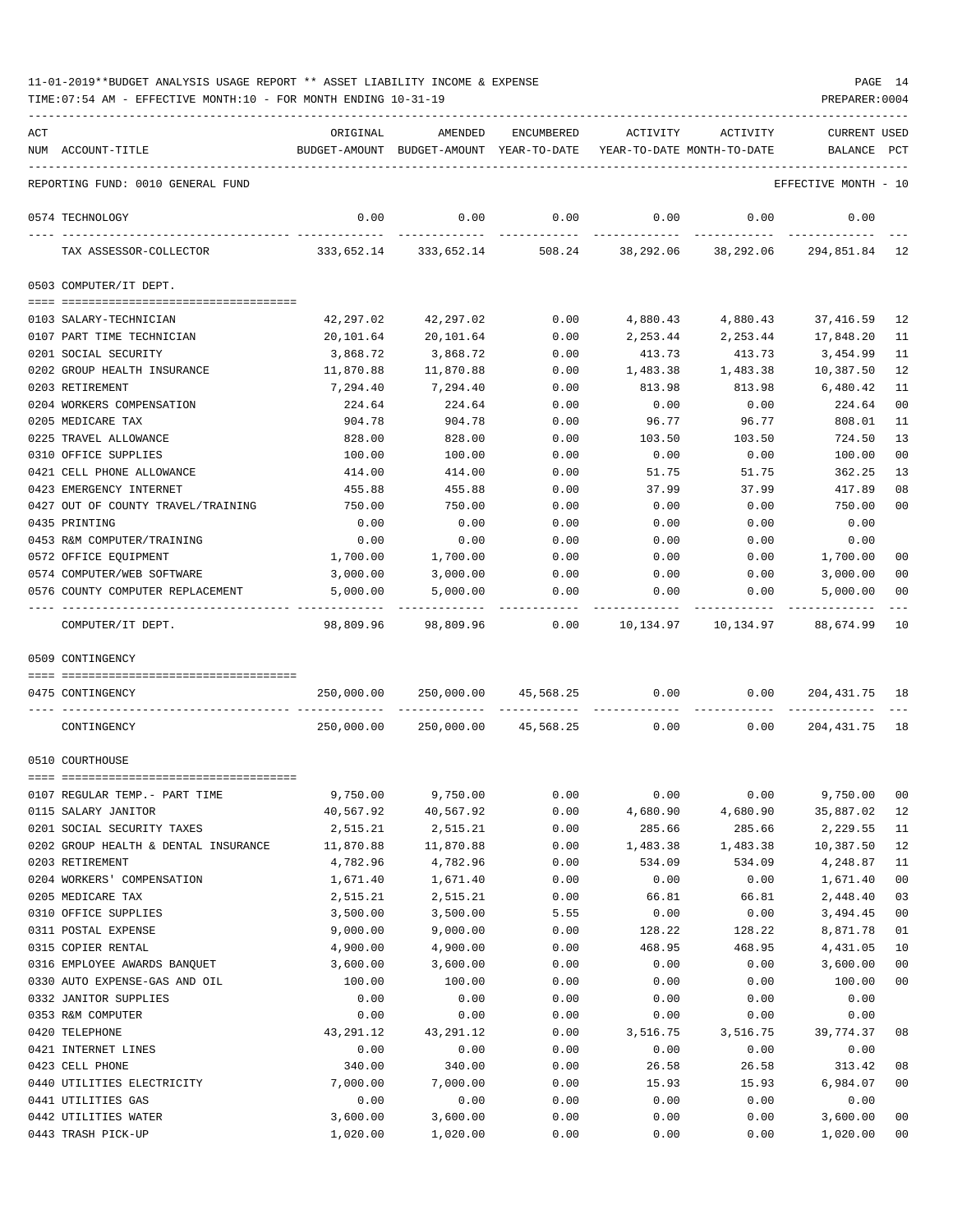TIME:07:54 AM - EFFECTIVE MONTH:10 - FOR MONTH ENDING 10-31-19 PREPARER:0004

| ACT<br>NUM ACCOUNT-TITLE          | ORIGINAL   | AMENDED<br>BUDGET-AMOUNT BUDGET-AMOUNT YEAR-TO-DATE | ENCUMBERED | ACTIVITY<br>YEAR-TO-DATE MONTH-TO-DATE | ACTIVITY            | <b>CURRENT USED</b><br>BALANCE PCT   |                |
|-----------------------------------|------------|-----------------------------------------------------|------------|----------------------------------------|---------------------|--------------------------------------|----------------|
| REPORTING FUND: 0010 GENERAL FUND |            |                                                     |            |                                        |                     | EFFECTIVE MONTH - 10                 |                |
| 0445 AIR CONDITIONER MAINTENANCE  | 0.00       | 0.00                                                | 0.00       | 0.00                                   | 0.00                | 0.00                                 |                |
| 0446 ELEVATOR MAINTENANCE CONTR   | 0.00       | 0.00                                                | 0.00       | 0.00                                   | 0.00                | 0.00                                 |                |
| 0450 R & M BUILDINGS              | 0.00       | 0.00                                                | 0.00       | 0.00                                   | 0.00                | 0.00                                 |                |
| 0453 COMPUTER SOFTWARE MAINTEN    | 269,874.50 | 269,874.50                                          | 0.00       | 28,655.00                              | 28,655.00           | 241,219.50                           | 11             |
| 0463 RENTAL PERSONNEL PAGER       | 0.00       | 0.00                                                | 0.00       | 0.00                                   | 0.00                | 0.00                                 |                |
| 0482 FIRE INSURANCE               | 28,500.00  | 28,500.00                                           | 0.00       | 0.00                                   | 0.00                | 28,500.00                            | 0 <sub>0</sub> |
| 0500 LAND                         | 0.00       | 0.00                                                | 0.00       | 0.00                                   | 0.00                | 0.00                                 |                |
| 0530 PERMANENT IMPROVEMENTS       | 0.00       | 0.00                                                | 0.00       | 0.00                                   | 0.00                | 0.00                                 |                |
| 0572 OFFICE EQUIPMENT             | 0.00       | 0.00                                                | 0.00       | 0.00                                   | 0.00                | 0.00                                 |                |
| 0573 ODYSSEY SOFTWARE/EQUIPMENT   | 0.00       | 0.00                                                | 0.00       | 0.00                                   | 0.00                | 0.00                                 |                |
| 0574 TECHNOLOGY                   | 0.00       | 0.00                                                | 0.00       | 0.00                                   | 0.00                | 0.00                                 |                |
| 0575 LAND/BUILDING                | 0.00       | 0.00                                                | 0.00       | 0.00                                   | 0.00                | 0.00                                 |                |
| 0577 JANITOR EQUIPMENT            | 500.00     | 500.00                                              | 0.00       | 0.00                                   | 0.00                | 500.00                               | 00             |
| COURTHOUSE                        |            | 448,899.20 448,899.20                               | 5.55       |                                        | 39,862.27 39,862.27 | 409,031.38                           | 09             |
| 0511 COUNTY OFFICE BUILDING       |            |                                                     |            |                                        |                     |                                      |                |
|                                   |            |                                                     |            |                                        |                     |                                      |                |
| 0115 SALARY JANITOR               | 6,240.00   | 6,240.00                                            | 0.00       | 684.03                                 | 684.03              | 5,555.97                             | 11             |
| 0201 SOCIAL SECURITY TAXES        | 286.88     | 286.88                                              | 0.00       | 42.41                                  | 42.41               | 244.47                               | 15             |
| 0203 RETIREMENT                   | 729.46     | 729.46                                              | 0.00       | 0.00                                   | 0.00                | 729.46                               | 0 <sub>0</sub> |
| 0204 WORKER' COMPENSATION         | 237.12     | 237.12                                              | 0.00       | 0.00                                   | 0.00                | 237.12                               | 0 <sub>0</sub> |
| 0205 MEDICARE TAX                 | 90.48      | 90.48                                               | 0.00       | 9.92                                   | 9.92                | 80.56                                | 11             |
| 0225 JANITOR TRAVEL               | 175.00     | 175.00                                              | 0.00       | 0.00                                   | 0.00                | 175.00                               | 0 <sup>0</sup> |
| 0332 JANITOR SUPPLIES             | 1,000.00   | 1,000.00                                            | 0.00       | 191.01                                 | 191.01              | 808.99                               | 19             |
| 0440 UTILITIES ELECTRICITY        | 5,000.00   | 5,000.00                                            | 0.00       | 417.13                                 | 417.13              | 4,582.87                             | 08             |
| 0441 UTILITIES GAS                | 1,000.00   | 1,000.00                                            | 53.34      | 0.00                                   | 0.00                | 946.66                               | 05             |
| 0442 UTILITIES WATER              | 1,100.00   | 1,100.00                                            | 0.00       | 0.00                                   | 0.00                | 1,100.00                             | 0 <sup>0</sup> |
| 0443 TRASH PICK-UP SERVICE        | 525.00     | 525.00                                              | 0.00       | 0.00                                   | 0.00                | 525.00                               | 0 <sub>0</sub> |
| 0444 LAWN MAINTENANCE             | 0.00       | 0.00                                                | 0.00       | 0.00                                   | 0.00                | 0.00                                 |                |
| 0450 R & M BUILDING               | 18,000.00  | 18,000.00                                           | 0.00       | 0.00                                   | 0.00                | 18,000.00                            | 0 <sub>0</sub> |
| 0482 FIRE INSURANCE               | 1,050.00   | 1,050.00                                            | 0.00       | 0.00                                   | 0.00                | 1,050.00                             | 0 <sub>0</sub> |
| 0535 BUILDINGS                    | 0.00       | 0.00                                                | 0.00       | 0.00                                   | 0.00                | 0.00                                 |                |
| COUNTY OFFICE BUILDING            |            | 35, 433.94 35, 433.94                               |            |                                        |                     | 53.34 1,344.50 1,344.50 34,036.10    | 04             |
| 0512 CO-OP OFFICE BUILDING        |            |                                                     |            |                                        |                     |                                      |                |
| 0332 JANITOR SUPPLIES             | 400.00     | 400.00                                              |            |                                        |                     | $0.00$ $0.00$ $0.00$ $0.00$ $400.00$ | 0 <sub>0</sub> |
| 0440 UTILITIES ELECTRICITY        | 6,000.00   | 6,000.00                                            | 0.00       | 358.56                                 |                     | 358.56 5,641.44                      | 06             |
| 0442 UTILITIES WATER              | 700.00     | 700.00                                              | 0.00       | 0.00                                   | 0.00                | 700.00                               | 0 <sub>0</sub> |
| 0450 R&M BUILDING                 | 1,000.00   | 1,000.00                                            | 0.00       | 0.00                                   | 0.00                | 1,000.00                             | 0 <sub>0</sub> |
| 0482 FIRE INSURANCE               | 1,450.00   | 1,450.00                                            | 0.00       | 0.00                                   | 0.00                | 1,450.00                             | 00             |
| 0535 BUILDINGS                    | 0.00       | 0.00                                                | 0.00       | 0.00                                   | 0.00                | 0.00                                 |                |
|                                   |            |                                                     |            | -----------                            |                     |                                      |                |
| CO-OP OFFICE BUILDING             |            | 9,550.00 9,550.00                                   | 0.00       |                                        | 358.56 358.56       | 9,191.44 04                          |                |
| 0513 COURTHOUSE SOUTH ANNEX       |            |                                                     |            |                                        |                     |                                      |                |
| 0115 SALARY JANITOR               |            | 6,619.86 6,619.86                                   |            |                                        |                     | $0.00$ 877.75 877.75 5,742.11        | -13            |
| 0201 SOCIAL SECURITY TAXES        | 432.19     | 432.19                                              | 0.00       | 54.43                                  | 54.43               | 377.76                               | 13             |
| 0203 RETIREMENT                   | 814.89     | 814.89                                              | 0.00       | 0.00                                   | 0.00                | 814.89                               | 0 <sub>0</sub> |
| 0204 WORKERS' COMPENSATION        | 264.89     | 264.89                                              | 0.00       | 0.00                                   | 0.00                | 264.89                               | 0 <sub>0</sub> |
| 0205 MEDICARE TAX                 | 101.08     | 101.08                                              | 0.00       | 12.73                                  | 12.73               | 88.35                                | 13             |
|                                   |            |                                                     |            |                                        |                     |                                      |                |

0311 SOUTH ANNEX POSTAGE 4,100.00 4,100.00 0.00 104.60 104.60 3,995.40 03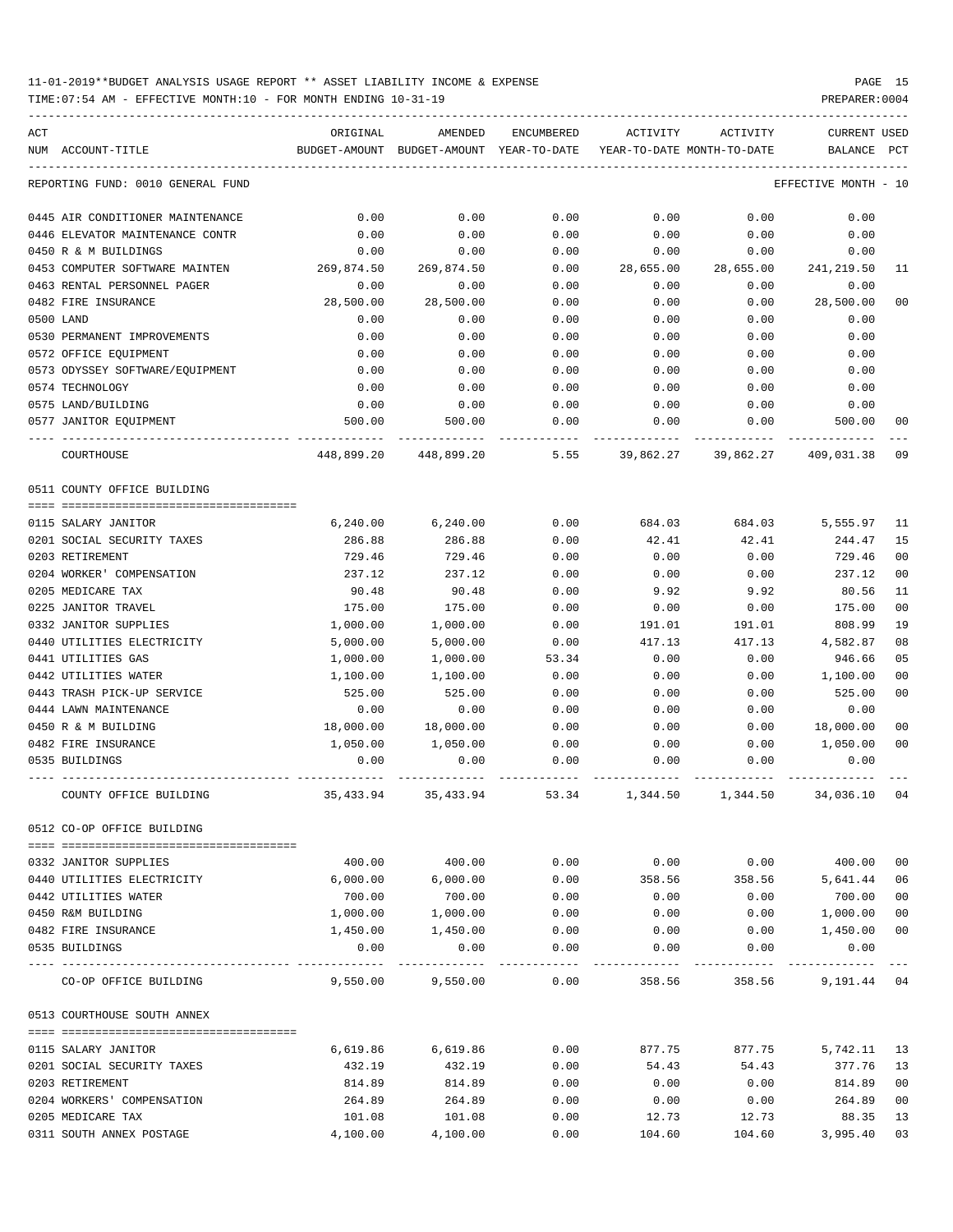TIME:07:54 AM - EFFECTIVE MONTH:10 - FOR MONTH ENDING 10-31-19 PREPARER:0004

| ACT                               | ORIGINAL | AMENDED                                                             | ENCUMBERED | ACTIVITY | ACTIVITY               | CURRENT USED         |                |
|-----------------------------------|----------|---------------------------------------------------------------------|------------|----------|------------------------|----------------------|----------------|
| NUM ACCOUNT-TITLE                 |          | BUDGET-AMOUNT BUDGET-AMOUNT YEAR-TO-DATE YEAR-TO-DATE MONTH-TO-DATE |            |          |                        | BALANCE PCT          |                |
| REPORTING FUND: 0010 GENERAL FUND |          |                                                                     |            |          |                        | EFFECTIVE MONTH - 10 |                |
| 0315 COPIER RENTAL                | 1,500.00 | 1,500.00                                                            | 0.00       | 97.72    | 97.72                  | 1,402.28             | 07             |
| 0332 JANITOR SUPPLIES             | 1,500.00 | 1,500.00                                                            | 0.00       | 92.96    | 92.96                  | 1,407.04             | 06             |
| 0420 TELEPHONE                    | 0.00     | 0.00                                                                | 0.00       | 0.00     | 0.00                   | 0.00                 |                |
| 0421 INTERNET                     | 3,300.00 | 3,300.00                                                            | 0.00       | 273.94   | 273.94                 | 3,026.06             | 08             |
| 0440 UTILITIES ELECTRICITY        | 5,800.00 | 5,800.00                                                            | 0.00       | 529.17   | 529.17                 | 5,270.83             | 09             |
| 0441 UTILITIES GAS                | 1,300.00 | 1,300.00                                                            | 0.00       | 56.19    | 56.19                  | 1,243.81             | 04             |
| 0442 UTILITIES WATER              | 1,200.00 | 1,200.00                                                            | 0.00       | 0.00     | 0.00                   | 1,200.00             | 00             |
| 0443 TRASH PICKUP SERVICE         | 1,020.00 | 1,020.00                                                            | 0.00       | 0.00     | 0.00                   | 1,020.00             | 0 <sub>0</sub> |
| 0444 LAWN MAINTENANCE             | 0.00     | 0.00                                                                | 0.00       | 0.00     | 0.00                   | 0.00                 |                |
| 0450 R&M BUILDING                 | 5,000.00 | 5,000.00                                                            | 0.00       | 0.00     | 0.00                   | 5,000.00             | 0 <sub>0</sub> |
| 0455 PARKING LOT                  | 0.00     | 0.00                                                                | 0.00       | 0.00     | 0.00                   | 0.00                 |                |
| 0482 FIRE INSURANCE               | 2,700.00 | 2,700.00                                                            | 0.00       | 0.00     | 0.00                   | 2,700.00             | 0 <sub>0</sub> |
| 0531 ANNEX                        | 0.00     | 0.00                                                                | 0.00       | 0.00     | 0.00                   | 0.00                 |                |
| COURTHOUSE SOUTH ANNEX            |          | 35,652.91 35,652.91                                                 | 0.00       | 2,099.49 | 2,099.49               | 33,553.42 06         |                |
| 0514 CITY HALL ANNEX              |          |                                                                     |            |          |                        |                      |                |
| 0421 TELEPHONE/INTERNET           | 960.00   | 960.00                                                              | 0.00       | 78.94    |                        | 78.94 881.06         | 08             |
|                                   |          |                                                                     |            |          |                        |                      |                |
| CITY HALL ANNEX                   | 960.00   | 960.00                                                              | 0.00       | 78.94    | 78.94                  | 881.06               | 08             |
| 0515 WINDOM CO.BLDG.              |          |                                                                     |            |          |                        |                      |                |
| 0440 UTILITIES ELECTRICITY        | 2,000.00 | 2,000.00                                                            | 0.00       | 311.59   | 311.59                 | 1,688.41             | 16             |
| 0441 UTILITIES GAS                | 800.00   | 800.00                                                              | 51.00      | 0.00     | 0.00                   | 749.00               | 06             |
| 0442 UTILITIES WATER              | 0.00     | 0.00                                                                | 0.00       | 0.00     | 0.00                   | 0.00                 |                |
| 0444 LAWN MAINTENANCE             | 800.00   | 800.00                                                              | 0.00       | 0.00     | 0.00                   | 800.00               | 0 <sub>0</sub> |
| 0450 R&M BUILDING                 | 1,000.00 | 1,000.00                                                            | 0.00       | 0.00     | 0.00                   | 1,000.00             | 0 <sub>0</sub> |
| 0482 FIRE INSURANCE               | 1,775.00 | 1,775.00                                                            | 0.00       | 0.00     | 0.00                   | 1,775.00             | 0 <sub>0</sub> |
| 0501 PEST CONTROL                 | 130.00   | 130.00                                                              | 0.00       | 0.00     | 0.00                   | 130.00               | 0 <sub>0</sub> |
| WINDOM CO.BLDG.                   | 6,505.00 | 6,505.00                                                            | 51.00      |          | 311.59 311.59 6,142.41 |                      | 06             |
| 0516 AGRILIFE EXTENSION BUILDING  |          |                                                                     |            |          |                        |                      |                |
|                                   |          |                                                                     |            |          |                        |                      |                |
| 0115 SALARY JANITOR               | 3,432.00 | 3,432.00                                                            | 0.00       | 306.87   | 306.87                 | 3, 125. 13           | 09             |
| 0201 SOCIAL SECURITY TAXES        | 212.78   | 212.78                                                              | 0.00       | 19.02    | 19.02                  | 193.76               | 09             |
| 0203 RETIREMENT                   | 401.20   | 401.20                                                              | 0.00       | 0.00     | 0.00                   | 401.20               | 0 <sub>0</sub> |
| 0204 WORKERS' COMPENSATION        | 130.42   | 130.42                                                              | 0.00       | 0.00     | 0.00                   | 130.42               | 0 <sub>0</sub> |
| 0205 MEDICARE TAX                 | 49.76    | 49.76                                                               | 0.00       | 4.45     | 4.45                   | 45.31                | 09             |
| 0225 JANITOR TRAVEL               | 250.00   | 250.00                                                              | 0.00       | 0.00     | 0.00                   | 250.00               | 0 <sub>0</sub> |
| 0332 JANITOR SUPPLIES             | 500.00   | 500.00                                                              | 0.00       | 206.18   | 206.18                 | 293.82               | 41             |
| 0420 TELEPHONE                    | 0.00     | 0.00                                                                | 0.00       | 0.00     | 0.00                   | 0.00                 |                |
| 0440 UTILITIES ELECTRICITY        | 5,100.00 | 5,100.00                                                            | 0.00       | 291.37   | 291.37                 | 4,808.63             | 06             |
| 0441 UTILITIES GAS                | 0.00     | 0.00                                                                | 0.00       | 0.00     | 0.00                   | 0.00                 |                |
| 0442 UTILITIES WATER              | 700.00   | 700.00                                                              | 0.00       | 0.00     | 0.00                   | 700.00               | 0 <sub>0</sub> |
| 0443 TRASH PICKUP SERVICE         | 0.00     | 0.00                                                                | 0.00       | 0.00     | 0.00                   | 0.00                 |                |
| 0444 LAWN MAINTENANCE             | 0.00     | 0.00                                                                | 0.00       | 0.00     | 0.00                   | 0.00                 |                |
| 0450 R&M BUILDING                 | 600.00   | 600.00                                                              | 0.00       | 57.00    | 57.00                  | 543.00               | 10             |
| 0482 FIRE INSURANCE               | 1,100.00 | 1,100.00                                                            | 0.00       | 0.00     | 0.00                   | 1,100.00             | 0 <sub>0</sub> |
| 0530 BUILDING REMODEL             | 0.00     | 0.00                                                                | 0.00       | 0.00     | 0.00                   | 0.00                 |                |
| 0535 BUILDING CONSTRUCTION        | 0.00     | 0.00                                                                | 0.00       | 0.00     | 0.00                   | 0.00                 |                |
| 0572 OFFICE EQUIPMENT             | 0.00     | 0.00                                                                | 0.00       | 0.00     | 0.00                   | 0.00                 |                |

---- ---------------------------------- ------------- ------------- ------------ ------------- ------------ ------------- ---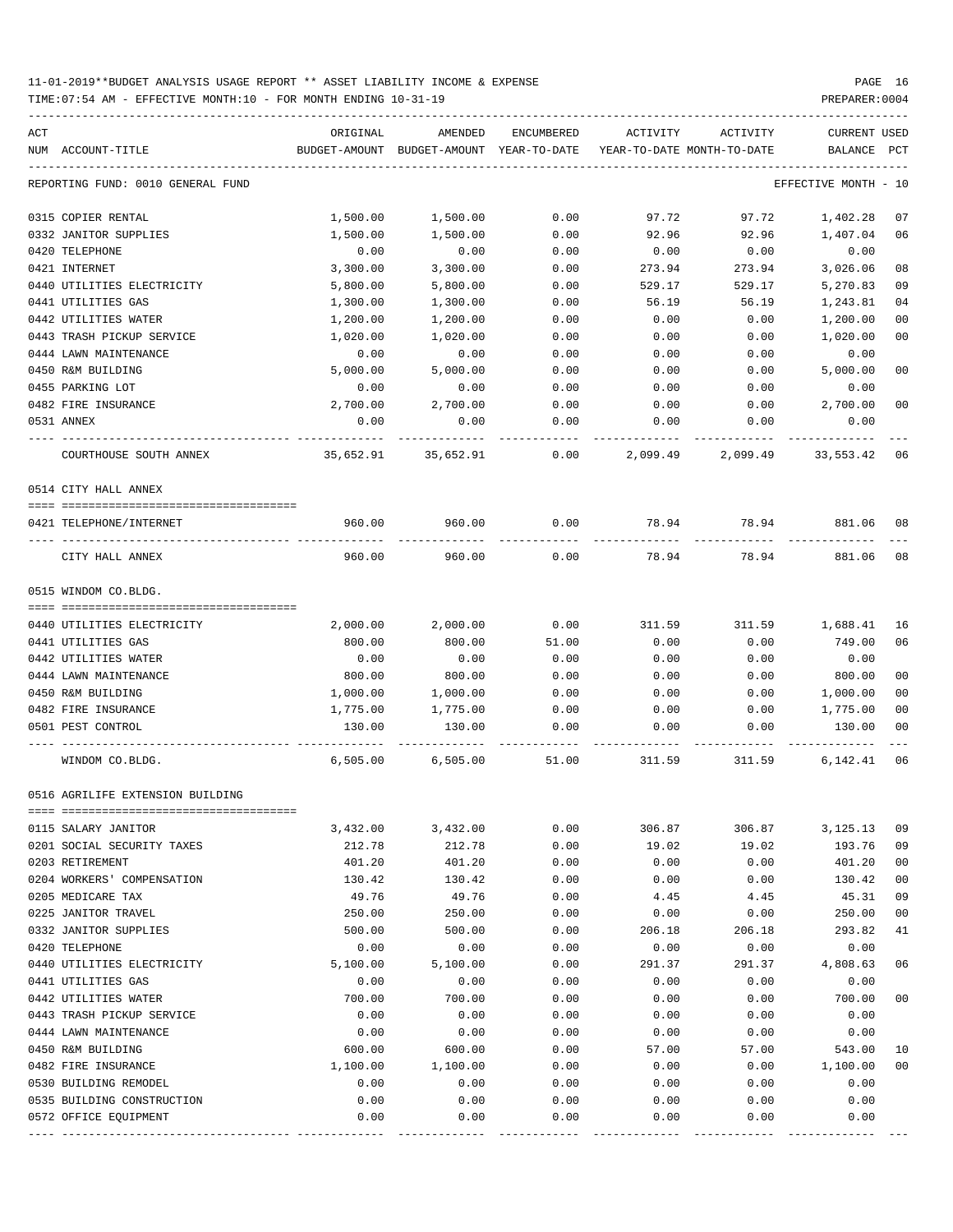| ACT |                                                              | ORIGINAL         | AMENDED                                                             | <b>ENCUMBERED</b> | ACTIVITY                              | ACTIVITY            | <b>CURRENT USED</b>   |              |
|-----|--------------------------------------------------------------|------------------|---------------------------------------------------------------------|-------------------|---------------------------------------|---------------------|-----------------------|--------------|
|     | NUM ACCOUNT-TITLE                                            |                  | BUDGET-AMOUNT BUDGET-AMOUNT YEAR-TO-DATE YEAR-TO-DATE MONTH-TO-DATE |                   |                                       |                     | BALANCE               | $_{\rm PCT}$ |
|     | REPORTING FUND: 0010 GENERAL FUND                            |                  |                                                                     |                   |                                       |                     | EFFECTIVE MONTH - 10  |              |
|     | AGRILIFE EXTENSION BUILDING                                  |                  | 12,476.16 12,476.16                                                 | 0.00              |                                       | 884.89 884.89       | 11,591.27 07          |              |
|     | 0517 COURTHOUSE EAST ANNEX                                   |                  |                                                                     |                   |                                       |                     |                       |              |
|     |                                                              |                  |                                                                     |                   |                                       |                     |                       |              |
|     | 0535 BUILDING                                                | 0.00             | 0.00                                                                | 0.00              |                                       | 0.00<br>0.00        | 0.00                  |              |
|     | COURTHOUSE EAST ANNEX                                        | 0.00             | 0.00                                                                | 0.00              | 0.00                                  | 0.00                | 0.00                  |              |
|     | 0518 COUNTY OFFICES RELOCATION                               |                  |                                                                     |                   |                                       |                     |                       |              |
|     |                                                              |                  |                                                                     |                   |                                       |                     |                       |              |
|     | 0311 POSTAL EXPENSES                                         | 350.00           | 350.00                                                              | 0.00              | 0.00                                  | 0.00                | 350.00                | 00           |
|     | 0332 JANITOR SUPPLIES                                        | 3,000.00         | 3,000.00                                                            | 30.60             | 724.95                                | 724.95              | 2,244.45              | 25           |
|     | 0420 UTILITIES TELEPHONE                                     | 0.00             | 0.00                                                                | 0.00              | 0.00                                  | 0.00                | 0.00                  |              |
|     | 0421 INTERNET SERVICES                                       | 14,000.00        | 14,000.00                                                           | 0.00              | 1,144.20                              | 1,144.20            | 12,855.80             | 08           |
|     | 0440 UTILITIES ELECTRICITY                                   | 33,400.00        | 33,400.00                                                           | 0.00              | 581.38                                | 581.38              | 32,818.62             | 02           |
|     | 0441 UTILITIES GAS                                           | 4,400.00         | 4,400.00                                                            | 0.00              | 52.77                                 | 52.77               | 4,347.23              | 01           |
|     | 0442 UTILITIES WATER                                         | 6,400.00         | 6,400.00                                                            | 0.00              | 0.00                                  | 0.00                | 6,400.00              | 00           |
|     | 0443 TRASH PICKUP SERVICE                                    | 2,150.00         | 2,150.00                                                            | 0.00              | 0.00                                  | 0.00                | 2,150.00              | 00           |
|     | 0450 R & M BUILDING                                          | 6,000.00         | 6,000.00                                                            | 559.99            | 0.00                                  | 0.00                | 5,440.01              | 09           |
|     | 0460 MOVING EXPENSES                                         | 0.00             | 0.00                                                                | 0.00              | 0.00                                  | 0.00                | 0.00                  |              |
|     | 0470 OFFICE SPACE LEASE                                      | 140,400.00       | 140,400.00                                                          | 0.00              | 22,225.00 22,225.00                   |                     | 118,175.00            | 16           |
|     | 0483 ALARM MONITORING                                        | 900.00           | 900.00                                                              | 0.00              | 885.60                                | 885.60              | 14.40                 | 98           |
|     | 0484 CLEANING SERVICES                                       | 0.00             | 0.00                                                                | 0.00              | 0.00                                  | 0.00                | 0.00                  |              |
|     | 0501 PEST CONTROL                                            | 1,000.00         | 1,000.00                                                            | 0.00              | 0.00                                  | 0.00                | 1,000.00              | 00           |
|     | COUNTY OFFICES RELOCATION                                    | 212,000.00       |                                                                     |                   | 212,000.00 590.59 25,613.90 25,613.90 |                     | 185,795.51            | 12           |
|     | 0519 GOVERNMENT BUILDING                                     |                  |                                                                     |                   |                                       |                     |                       |              |
|     |                                                              |                  |                                                                     |                   |                                       |                     |                       |              |
|     | 0165 CONSTRUCTION                                            | 10,000.00        | 10,000.00                                                           | 0.00              | 0.00                                  |                     | $0.00$ $10,000.00$ 00 |              |
|     | GOVERNMENT BUILDING                                          |                  | 10,000.00    10,000.00                                              | 0.00              | 0.00                                  | 0.00                | 10,000.00 00          |              |
|     | 0520 LAKE FANNIN                                             |                  |                                                                     |                   |                                       |                     |                       |              |
|     |                                                              |                  |                                                                     |                   |                                       |                     |                       |              |
|     | 0484 GENERAL LIABILITY INSURANCE                             | 0.00             | 0.00                                                                | 0.00              | 0.00                                  | 0.00                | 0.00                  |              |
|     | LAKE FANNIN                                                  | 0.00             | 0.00                                                                | 0.00              | 0.00                                  | 0.00                | 0.00                  |              |
|     | 0540 AMBULANCE SERVICE                                       |                  |                                                                     |                   |                                       |                     |                       |              |
|     |                                                              |                  |                                                                     |                   |                                       |                     |                       |              |
|     | 0417 AMBULANCE SERVICE                                       | 540,000.00       | 540,000.00                                                          | 0.00              |                                       | 45,000.00 45,000.00 | 495,000.00 08         |              |
|     | AMBULANCE SERVICE                                            | 540,000.00       | 540,000.00                                                          | 0.00              | 45,000.00                             | 45,000.00           | 495,000.00            | 08           |
|     | 0543 FIRE PROTECTION                                         |                  |                                                                     |                   |                                       |                     |                       |              |
|     |                                                              |                  |                                                                     |                   |                                       |                     |                       |              |
|     | 0416 FIRE PROTECTION SERVICE                                 | 84,000.00        | 84,000.00                                                           | 21,000.00         | 0.00                                  | 0.00                | 63,000.00             | 25           |
|     | 0422 R&M RADIO/TOWER                                         | 700.00           | 700.00                                                              | 0.00              | 0.00                                  | 0.00                | 700.00                | 00           |
|     | 0440 UTILITIES ELECTRICITY<br>0447 REPEATER SERVICE CONTRACT | 0.00<br>8,762.83 | 0.00<br>8,762.83                                                    | 0.00<br>0.00      | 0.00<br>2,920.96                      | 0.00<br>2,920.96    | 0.00<br>5,841.87      | 33           |
|     | 0490 FCC RADIO LICENSE                                       | 0.00             | 0.00                                                                | 0.00              | 0.00                                  | 0.00                | 0.00                  |              |
|     |                                                              | ---------        | ----------                                                          |                   |                                       | ---------           | ----------            |              |
|     | FIRE PROTECTION                                              | 93,462.83        | 93,462.83                                                           | 21,000.00         | 2,920.96                              | 2,920.96            | 69,541.87             | 26           |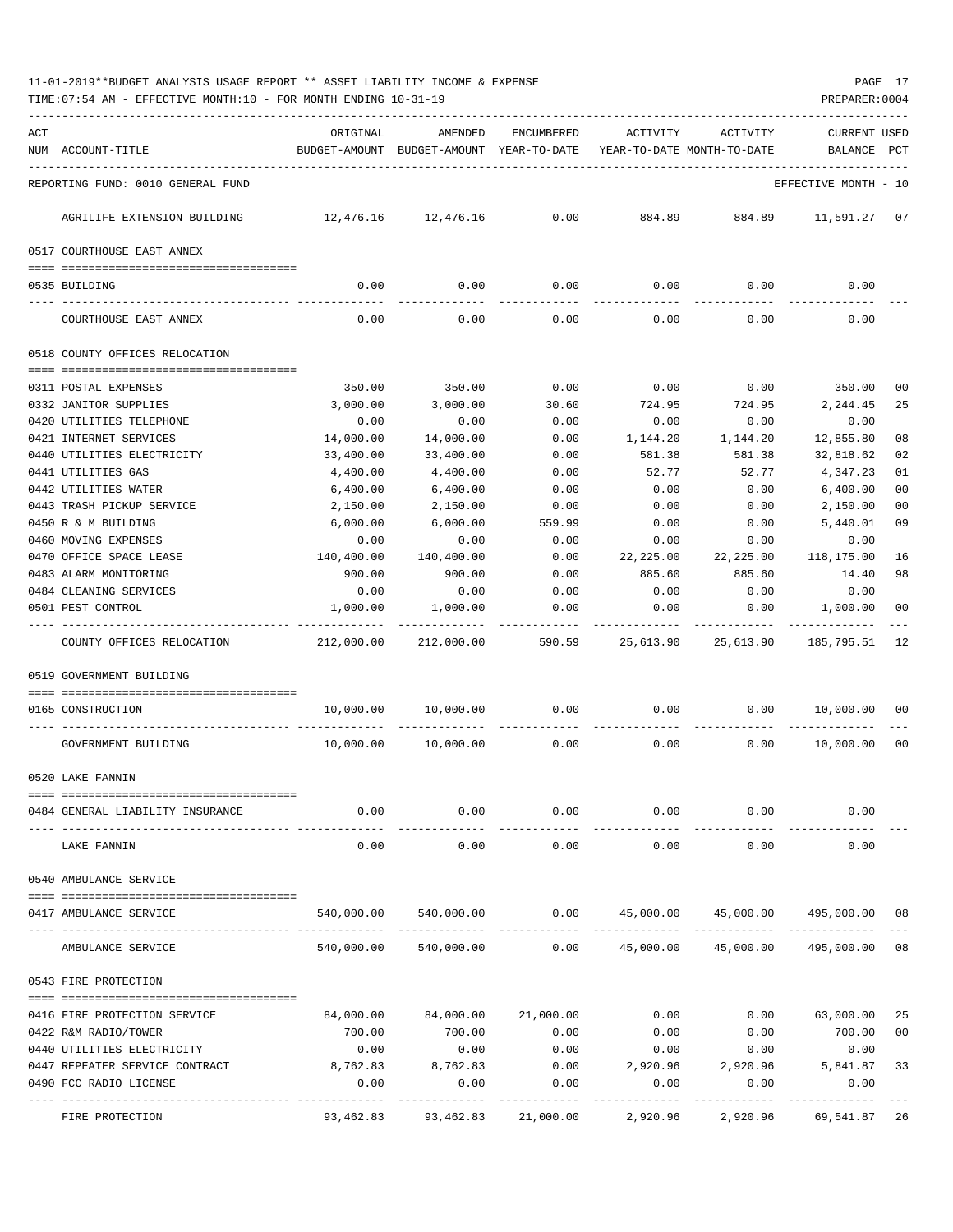| 11-01-2019**BUDGET ANALYSIS USAGE REPORT ** ASSET LIABILITY INCOME & EXPENSE | PAGE 18        |
|------------------------------------------------------------------------------|----------------|
| TIME:07:54 AM - EFFECTIVE MONTH:10 - FOR MONTH ENDING 10-31-19               | PREPARER: 0004 |

| ACT |                                                         | ORIGINAL              | AMENDED                                  | ENCUMBERED   | ACTIVITY                   | ACTIVITY                          | CURRENT USED          |          |
|-----|---------------------------------------------------------|-----------------------|------------------------------------------|--------------|----------------------------|-----------------------------------|-----------------------|----------|
|     | NUM ACCOUNT-TITLE                                       |                       | BUDGET-AMOUNT BUDGET-AMOUNT YEAR-TO-DATE |              | YEAR-TO-DATE MONTH-TO-DATE |                                   | BALANCE               | PCT      |
|     | REPORTING FUND: 0010 GENERAL FUND                       |                       |                                          |              |                            |                                   | EFFECTIVE MONTH - 10  |          |
|     | 0551 CONSTABLE PRECINCT # 1                             |                       |                                          |              |                            |                                   |                       |          |
|     | 0101 SALARY ELECTED OFFICIAL                            | 33,154.57             | 33,154.57                                | 0.00         | 3,945.54                   | 3,945.54                          | 29,209.03 12          |          |
|     | 0201 SOCIAL SECURITY TAXES                              | 2,204.38              | 2,204.38                                 | 0.00         | 242.76                     | 242.76                            | 1,961.62              | 11       |
|     | 0202 GROUP HEALTH & DENTAL INSURANCE                    | 6,272.76              | 6,272.76                                 | 0.00         | 680.43                     | 680.43                            | 5,592.33              | 11       |
|     | 0203 RETIREMENT                                         | 3,875.77              | 3,875.77                                 | 0.00         | 450.15                     | 450.15                            | 3,425.62              | 12       |
|     | 0204 WORKERS' COMPENSATION                              | 596.78                | 596.78                                   | 0.00         | 0.00                       | 0.00                              | 596.78                | 00       |
|     | 0205 MEDICARE TAX                                       | 515.54                | 515.54                                   | 0.00         | 56.79                      | 56.79                             | 458.75                | 11       |
|     | 0310 OFFICE SUPPLIES                                    | 50.00                 | 50.00                                    | 0.00         | 0.00                       | 0.00                              | 50.00                 | 00       |
|     | 0311 POSTAL EXPENSES                                    | 150.00                | 150.00                                   | 0.00         | 0.00                       | 0.00                              | 150.00                | 00       |
|     | 0330 AUTO EXPENSE-GAS AND OIL                           | 1,500.00              | 1,500.00                                 | 0.00         | 0.00                       | 0.00                              | 1,500.00              | 00       |
|     | 0421 ONLINE RESEARCH/ACCURINT                           | 600.00                | 600.00                                   | 0.00         | 0.00                       | 0.00                              | 600.00                | 00       |
|     | 0422 R & M RADIO                                        | 100.00                | 100.00                                   | 0.00         | 0.00                       | 0.00                              | 100.00                | 00       |
|     | 0427 TRAVEL EXPENSE                                     | 2,400.00              | 2,400.00                                 | 0.00         | 300.00                     | 300.00                            | 2,100.00              | 13       |
|     | 0435 PRINTING                                           | 50.00                 | 50.00                                    | 0.00         | 0.00                       | 0.00                              | 50.00                 | 00       |
|     | 0480 BOND                                               | 0.00                  | 0.00                                     | 0.00         | 0.00                       | 0.00                              | 0.00                  |          |
|     | 0488 LAW ENFORCEMENT PROF. INS                          | 525.00                | 525.00                                   | 0.00         | 463.00                     | 463.00                            | 62.00                 | 88       |
|     | 0572 EQUIPMENT                                          | 0.00                  | 0.00                                     | 0.00         | 0.00                       | 0.00                              | 0.00                  |          |
|     | 0574 TECHNOLOGY                                         | 0.00                  | 0.00                                     | 0.00         | 0.00                       | 0.00                              | 0.00                  |          |
|     | CONSTABLE PRECINCT # 1                                  | 51,994.80             | 51,994.80                                | 0.00         |                            | 6, 138.67 6, 138.67 45, 856.13 12 |                       |          |
|     | 0552 CONSTABLE PRECINCT #2                              |                       |                                          |              |                            |                                   |                       |          |
|     |                                                         |                       |                                          |              |                            |                                   |                       |          |
|     | 0101 SALARY ELECTED OFFICIAL                            | 16,099.05             | 16,099.05                                | 0.00         | 1,857.57                   | 1,857.57                          | 14,241.48             | 12       |
|     | 0201 SOCIAL SECURITY TAXES                              | 1,146.94              | 1,146.94                                 | 0.00         | 115.17                     | 115.17                            | 1,031.77              | 10       |
|     | 0202 GROUP HEALTH & DENTAL INSURANCE<br>0203 RETIREMENT | 11,870.88<br>1,881.98 | 11,870.88<br>1,881.98                    | 0.00<br>0.00 | 1,483.38<br>211.95         | 1,483.38<br>211.95                | 10,387.50<br>1,670.03 | 12<br>11 |
|     | 0204 WORKERS' COMPENSATION                              | 289.78                | 289.78                                   | 0.00         | 0.00                       | 0.00                              | 289.78                | 00       |
|     | 0205 MEDICARE TAX                                       | 268.24                | 268.24                                   | 0.00         | 26.94                      | 26.94                             | 241.30                | 10       |
|     | 0310 OFFICE SUPPLIES                                    | 100.00                | 100.00                                   | 0.00         | 0.00                       | 0.00                              | 100.00                | 00       |
|     | 0311 POSTAL EXPENSES                                    | 250.00                | 250.00                                   | 0.00         | 0.00                       | 0.00                              | 250.00                | 00       |
|     | 0330 AUTO EXPENSE-GAS AND OIL                           | 1,000.00              | 1,000.00                                 | 0.00         | 0.00                       | 0.00                              | 1,000.00              | 00       |
|     | 0422 R & M RADIO                                        | 100.00                | 100.00                                   | 0.00         | 0.00                       | 0.00                              | 100.00                | 00       |
|     | 0427 TRAVEL EXPENSE                                     | 0.00                  | 0.00                                     | 0.00         | 0.00                       | 0.00                              | 0.00                  |          |
|     | 0428 TRAINING/TUITION/TRAVEL                            | 228.00                | 228.00                                   | 0.00         | 0.00                       | 0.00                              | 228.00                | 00       |
|     | 0435 PRINTING                                           | 100.00                | 100.00                                   | 0.00         | 0.00                       | 0.00                              | 100.00                | 00       |
|     | 0454 R&M AUTO                                           | 1,000.00              | 1,000.00                                 | 0.00         | 0.00                       | 0.00                              | 1,000.00              | $00\,$   |
|     | 0480 BOND                                               | 0.00                  | 0.00                                     | 0.00         | 0.00                       | 0.00                              | 0.00                  |          |
|     | 0487 AUTO INSURANCE                                     | 425.00                | 425.00                                   | 0.00         | 403.00                     | 403.00                            | 22.00                 | 95       |
|     | 0488 LAW ENFOREMENT PROF. INS.                          | 525.00                | 525.00                                   | 0.00         | 463.00                     | 463.00                            | 62.00                 | 88       |
|     | 0573 RADIO EQUIPMENT                                    | 0.00                  | 0.00                                     | 0.00         | 0.00                       | 0.00                              | 0.00                  |          |
|     | 0574 TECHNOLOGY                                         | 0.00                  | 0.00                                     | 0.00         | 0.00                       | 0.00                              | 0.00                  |          |
|     | CONSTABLE PRECINCT #2                                   | 35,284.87 35,284.87   |                                          | 0.00         |                            | 4,561.01  4,561.01  30,723.86  13 |                       |          |
|     | 0553 CONSTABLE PRECINCT # 3                             |                       |                                          |              |                            |                                   |                       |          |
|     |                                                         |                       |                                          |              |                            |                                   |                       |          |
|     | 0101 SALARY ELECTED OFFICIAL                            | 14,310.57             | 14,310.57                                | 0.00         | 1,651.23                   | 1,651.23                          | 12,659.34 12          |          |
|     | 0201 SOCIAL SECURITY TAXES                              | 1,036.06              | 1,036.06                                 | 0.00         | 120.99                     | 120.99                            | 915.07                | 12       |
|     | 0202 GROUP HEALTH & DENTAL INSURANCE                    | 11,870.88             | 11,870.88                                | 0.00         | 1,483.38                   | 1,483.38                          | 10,387.50             | 12       |
|     | 0203 RETIREMENT                                         | 1,672.91              | 1,672.91                                 | 0.00         | 188.40                     | 188.40                            | 1,484.51              | 11       |
|     | 0204 WORKERS' COMPENSATION                              | 257.59                | 257.59                                   | 0.00         | 0.00                       | 0.00                              | 257.59                | 00       |
|     | 0205 MEDICARE TAX                                       | 242.30                | 242.30                                   | 0.00         | 28.29                      | 28.29                             | 214.01                | 12       |
|     | 0310 OFFICE SUPPLIES                                    | 100.00                | 100.00                                   | 0.00         | 0.00                       | 0.00                              | 100.00                | $00\,$   |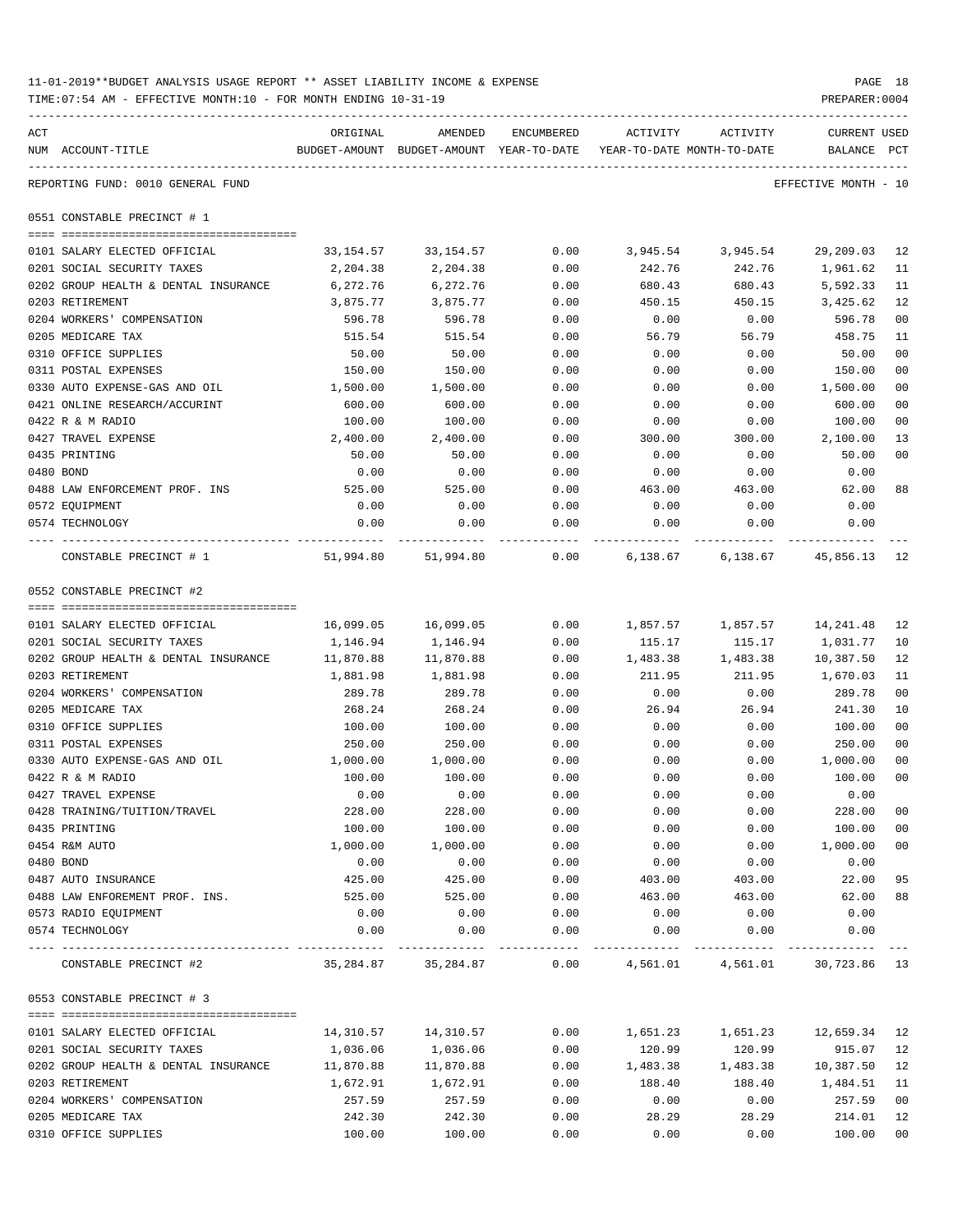TIME:07:54 AM - EFFECTIVE MONTH:10 - FOR MONTH ENDING 10-31-19 PREPARER:0004

## ----------------------------------------------------------------------------------------------------------------------------------- ACT ORIGINAL AMENDED ENCUMBERED ACTIVITY ACTIVITY CURRENT USED NUM ACCOUNT-TITLE BUDGET-AMOUNT BUDGET-AMOUNT YEAR-TO-DATE YEAR-TO-DATE MONTH-TO-DATE BALANCE PCT ----------------------------------------------------------------------------------------------------------------------------------- REPORTING FUND: 0010 GENERAL FUND EFFECTIVE MONTH - 10 0311 POSTAL EXPENSES 150.00 150.00 0.00 0.00 0.00 150.00 00 0330 AUTO EXPENSE-GAS AND OIL 200.00 200.00 0.00 0.00 0.00 200.00 00 0427 TRAVEL EXPENSE 2,400.00 2,400.00 0.00 300.00 300.00 2,100.00 13 0435 PRINTING 50.00 50.00 0.00 0.00 0.00 50.00 00 0453 COMPUTER SOFTWARE  $1,152.00$   $1,152.00$   $0.00$  0.00 0.00 0.00  $1,152.00$  00 0480 BOND 0.00 0.00 0.00 0.00 0.00 0.00 0488 LAW ENFORCEMENT PROF. INS 525.00 525.00 0.00 463.00 463.00 62.00 88 0572 OFFICE EQUIPMENT 500.00 500.00 0.00 0.00 0.00 500.00 00 0573 RADIO EQUIPMENT 0.00 0.00 0.00 0.00 0.00 0.00 0574 TECHNOLOGY 10,000.00 10,000.00 0.00 0.00 0.00 10,000.00 00 ---- ---------------------------------- ------------- ------------- ------------ ------------- ------------ ------------- --- CONSTABLE PRECINCT # 3 44,467.31 44,467.31 0.00 4,235.29 4,235.29 40,232.02 10 0555 ANIMAL CONTROL OFFICER ==== =================================== 0441 ANIMAL CONTROL OFFICER/SERVICES 3,500.00 3,500.00 0.00 0.00 0.00 3,500.00 00 ---- ---------------------------------- ------------- ------------- ------------ ------------- ------------ ------------- --- ANIMAL CONTROL OFFICER 3,500.00 3,500.00 0.00 0.00 0.00 3,500.00 00 0560 COUNTY SHERIFF ==== =================================== 0101 SALARY ELECTED OFFICIAL 59,993.98 59,993.98 0.00 6,922.38 6,922.38 53,071.60 12 0102 ADMINISTRATIVE SECRETARY  $42.500.00$   $42.500.00$  0.00  $4.903.86$   $4.903.86$  37.596.14 12 0103 CHIEF DEPUTY 49,000.00 49,000.00 0.00 5,653.86 5,653.86 43,346.14 12 0104 SALARIES DEPUTIES 615,297.97 615,297.97 0.00 61,796.57 61,796.57 553,501.40 10 0107 PT RECORDS/EVIDENCE CLERKS 24,000.00 24,000.00 0.00 2,592.00 2,592.00 21,408.00 11 0108 COMPENSATION PAY 138,719.27 138,719.27 0.00 5,350.60 5,350.60 133,368.67 04 0109 INVESTIGATOR-CRIMES AGAINST CHILDR 36,569.21 36,569.21 0.00 4,219.53 4,219.53 32,349.68 12 0110 JAIL ADMINISTRATOR 0.00 0.00 0.00 0.00 0.00 0.00 0111 LIEUTENANT 44,800.00 44,800.00 0.00 5,169.24 5,169.24 39,630.76 12 0113 TRANSPORT OFFICER 36,569.21 36,569.21 0.00 4,219.53 4,219.53 32,349.68 12 0114 PROF. STANDARDS OFFICER 36,569.21 36,569.21 0.00 4,219.53 4,219.53 32,349.68 12 0120 SALARY DISPATCHER 278,094.11 278,094.11 0.00 24,158.82 24,158.82 253,935.29 09 0201 SOCIAL SECURITY TAXES 81,779.50 81,779.50 0.00 7,948.81 7,948.81 73,830.69 10 0202 GROUP HEALTH INSURANCE 367,997.28 367,997.28 0.00 45,251.94 45,251.94 322,745.34 12 0203 RETIREMENT 151,819.68 151,819.68 0.00 14,742.42 14,742.42 137,077.26 10 0204 WORKERS' COMPENSATION 29,018.53 29,018.53 0.00 0.00 0.00 29,018.53 00 0205 MEDICARE TAX 19,125.85 19,125.85 0.00 1,858.90 1,858.90 17,266.95 10 0206 UNEMPLOYMENT EXPENSE 4,100.00 4,100.00 0.00 0.00 0.00 4,100.00 00 0250 EMPLOYEE PHYSICALS 1,000.00 1,000.00 0.00 0.00 0.00 1,000.00 00 0310 OFFICE SUPPLIES 6 0000 00 8,000.00 8,000.00 194.70 2,244.01 2,244.01 5.561.29 30 0311 POSTAL EXPENSES 1,700.00 1,700.00 0.00 81.91 81.91 1,618.09 05 0315 SHERIFF COPIER RENTAL  $0.00$  0.00 0.00 0.00 0.00 0.00 0.00 0320 WEAPONS SUPPLIES 3,000.00 3,000.00 0.00 0.00 0.00 3,000.00 00 0321 PATROL SUPPLIES 689 100 3,800.00 3,800.00 3,800.00 3,114.00 258.84 258.84 27.16 89 0330 AUTO EXPENSE GAS & OIL 80,000.00 80,000.00 0.00 0.00 0.00 80,000.00 00 0332 SHERIFF JANITOR SUPPLIES  $1,750.00$   $1,750.00$   $0.00$   $322.99$   $322.99$   $1,427.01$  18 0395 UNIFORMS/OTHER 4,900.00 4,900.00 4,900.00 2,077.22 0.00 0.00 2,822.78 42 0419 SHERIFF CELL PHONE 480.00 480.00 0.00 60.00 60.00 420.00 13 0420 TELEPHONE 0.00 0.00 0.00 0.00 0.00 0.00 0421 CELL PHONE 2,400.00 2,400.00 0.00 150.00 150.00 2,250.00 06 0422 R & M RADIO 1,055.00 1,055.00 0.00 0.00 0.00 1,055.00 00 0425 PROFESSIONAL SERVICES/INTERPRETER 100.00 100.00 0.00 0.00 0.00 100.00 00 0427 OUT OF COUNTY TRAVEL/TRAINING  $4,000.00$   $4,000.00$  0.00 0.00 0.00  $4,000.00$  00

0428 PRISONER TRANSPORT 7,500.00 7,500.00 0.00 0.00 0.00 7,500.00 00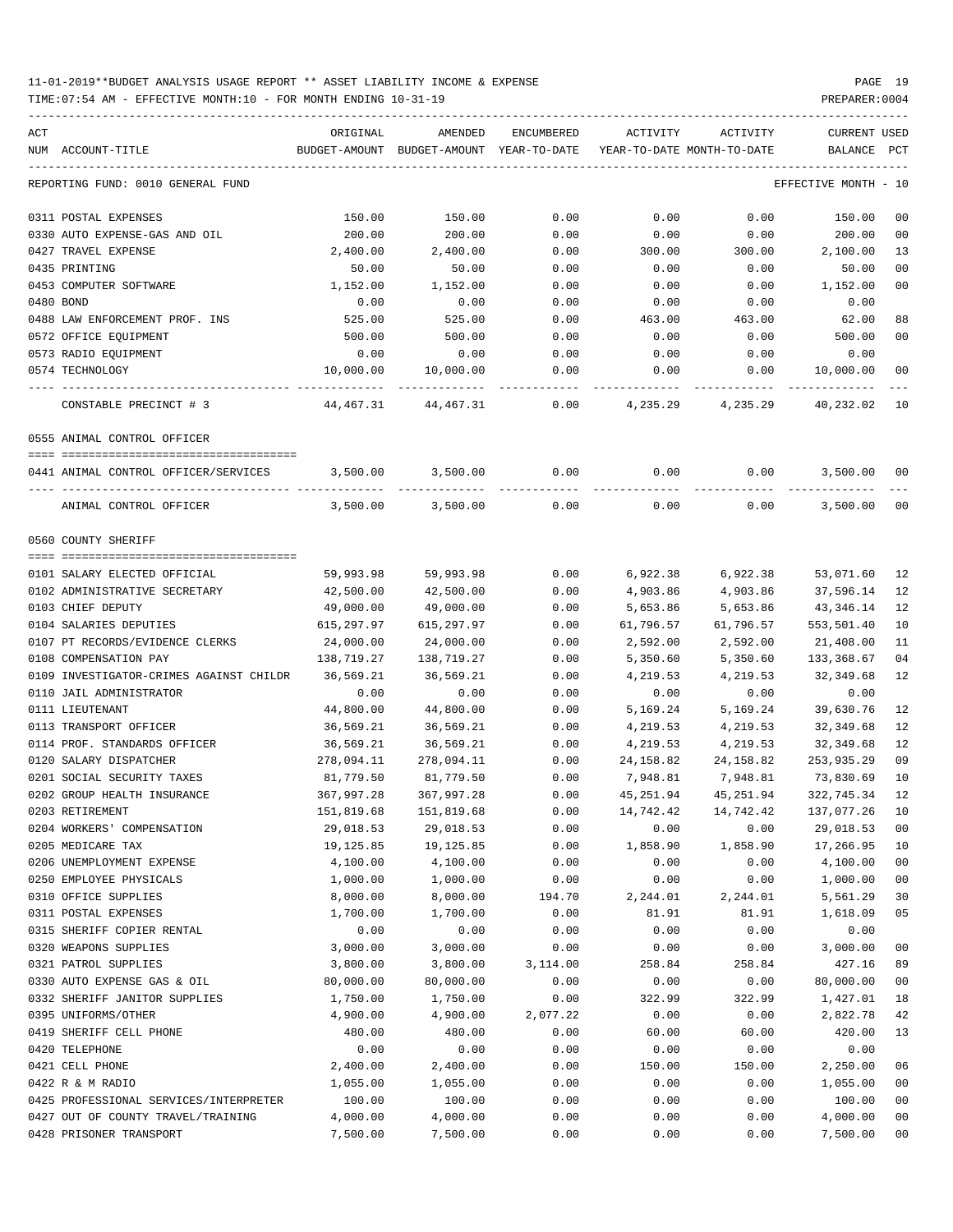| ACT | NUM ACCOUNT-TITLE                       | ORIGINAL<br>BUDGET-AMOUNT | AMENDED<br>BUDGET-AMOUNT YEAR-TO-DATE | ENCUMBERED        | ACTIVITY<br>YEAR-TO-DATE MONTH-TO-DATE         | ACTIVITY      | CURRENT USED<br>BALANCE    | PCT            |
|-----|-----------------------------------------|---------------------------|---------------------------------------|-------------------|------------------------------------------------|---------------|----------------------------|----------------|
|     |                                         |                           |                                       |                   |                                                |               |                            |                |
|     | REPORTING FUND: 0010 GENERAL FUND       |                           |                                       |                   |                                                |               | EFFECTIVE MONTH            | - 10           |
|     | 0430 BIDS AND NOTICES                   | 500.00                    | 500.00                                | 0.00              | 0.00                                           | 0.00          | 500.00                     | 00             |
|     | 0432 IMPOUNDMENT OF ESTRAY LIVESTOCK    | 11,500.00                 | 11,500.00                             | 0.00              | 0.00                                           | 0.00          | 11,500.00                  | 00             |
|     | 0435 PRINTING                           | 1,000.00                  | 1,000.00                              | 0.00              | 0.00                                           | 0.00          | 1,000.00                   | 00             |
|     | 0440 UTILITIES ELECTRICITY              | 0.00                      | 0.00                                  | 0.00              | 0.00                                           | 0.00          | 0.00                       |                |
|     | 0442 UTILITIES WATER                    | 3,500.00                  | 3,500.00                              | 0.00              | 0.00                                           | 0.00          | 3,500.00                   | 00             |
|     | 0443 SHERIFF TRASH PICKUP               | 1,400.00                  | 1,400.00                              | 0.00              | 0.00                                           | 0.00          | 1,400.00                   | 00             |
|     | 0444 INTERNET SERVICE                   | 8,600.00                  | 8,600.00                              | 0.00              | 635.86                                         | 635.86        | 7,964.14                   | 07             |
|     | 0445 AIR CONDITIONER MAINTENANCE        | 0.00                      | 0.00                                  | 0.00              | 0.00                                           | 0.00          | 0.00                       |                |
|     | 0447 REPEATER SERVICE CONTRACT          | 0.00                      | 0.00                                  | 0.00              | 0.00                                           | 0.00          | 0.00                       |                |
|     | 0450 SHERIFF OFF. R&M BLDG.             | 5,000.00                  | 5,000.00                              | 0.00              | $15,835.00 -$                                  | $15,835.00 -$ | 20,835.00                  | 317            |
|     | 0452 R & M EQUIPMENT                    | 0.00                      | 0.00                                  | 0.00              | 0.00                                           | 0.00          | 0.00                       |                |
|     | 0453 TYLER/CAD MAINTENANCE              | 14,678.00                 | 14,678.00                             | 0.00              | 0.00                                           | 0.00          | 14,678.00                  | 00             |
|     | 0454 R & M AUTOMOBILES                  | 35,000.00                 | 35,000.00                             | 2,342.86          | 92.00                                          | 92.00         | 32,565.14                  | 07             |
|     | 0480 BOND                               | 80.00                     | 80.00                                 | 0.00              | 80.00                                          | 80.00         | 0.00                       | 100            |
|     | 0482 FIRE INSURANCE                     | 300.00                    | 300.00                                | 0.00              | 0.00                                           | 0.00          | 300.00                     | 0 <sub>0</sub> |
|     | 0487 AUTOMOBILE INSURANCE               | 10,000.00                 | 10,000.00                             | 0.00              | 9,816.00                                       | 9,816.00      | 184.00                     | 98             |
|     | 0488 LAW ENFORCEMENT INSURANCE          | 15,500.00                 | 15,500.00                             | 0.00              | 13,605.56                                      | 13,605.56     | 1,894.44                   | 88             |
|     | 0571 HWY. PATROL RADAR EQUIPMENT        | 0.00                      | 0.00                                  | 0.00              | 0.00                                           | 0.00          | 0.00                       |                |
|     | 0572 OFFICE EQUIPMENT                   | 4,000.00                  | 4,000.00                              | 194.52            | 0.00                                           | 0.00          | 3,805.48                   | 05             |
|     | 0573 RADIO EQUIPMENT                    | 0.00                      | 0.00                                  | 0.00              | 0.00                                           | 0.00          | 0.00                       |                |
|     | 0574 TECHNOLOGY                         | 6,000.00                  | 6,000.00                              | 5,949.30          | 299.95                                         | 299.95        | 249.25- 104                |                |
|     | 0575 AUTOMOBILES                        | 85,000.00                 | 85,000.00                             | 0.00              | 0.00                                           | 0.00          | 85,000.00                  | 00             |
|     | 0579 WEAPONS                            | 2,000.00                  | 2,000.00                              | 0.00              | 0.00                                           | 0.00          | 2,000.00                   | 00             |
|     | 0630 AUTO NOTE PMT-PRINCIPAL            | 0.00                      | 0.00                                  | 0.00              | 0.00                                           | 0.00          | 0.00                       |                |
|     | 0670 AUTO NOTE PMT-INTEREST             | 0.00                      | 0.00                                  | 0.00              | 0.00                                           | 0.00          | 0.00                       |                |
|     | COUNTY SHERIFF                          |                           |                                       |                   | 2,339,696.80 2,339,696.80 13,872.60 210,820.11 |               | 210,820.11 2,115,004.09 10 |                |
|     | 0562 RIFLE RESISTANT BODY ARMOR 3439801 |                           |                                       |                   |                                                |               |                            |                |
|     | 0396 BODY ARMOR                         | 0.00                      | 0.00                                  | 0.00              | 0.00                                           | 0.00          | 0.00                       |                |
|     | RIFLE RESISTANT BODY ARMOR 3439801      | 0.00                      | 0.00                                  | 0.00              | 0.00                                           | 0.00          | 0.00                       |                |
|     | 0565 JAIL OPERATIONS                    |                           |                                       |                   |                                                |               |                            |                |
|     |                                         |                           |                                       |                   |                                                |               |                            |                |
|     | 0380 PRISONER HOUSING                   |                           | 1,900,000.00 1,900,000.00             | 0.00              | 0.00                                           |               | 0.00 1,900,000.00          | 00             |
|     | 0400 PRISONER TRANSPORT/GUARD           | 20,000.00                 | 20,000.00                             | 0.00              | 0.00                                           | 0.00          | 20,000.00                  | 00             |
|     | 0405 PRISONER MEDICAL                   | 100,000.00                | 100,000.00                            | 0.00              | 0.00                                           | 0.00          | 100,000.00                 | 00             |
|     | 0429 SCHOLARSHIP AWARDS                 | 0.00                      | 0.00                                  | 0.00              | 0.00                                           | 0.00          | 0.00                       |                |
|     | 0442 CR4200 UTILITY WATER               | 0.00                      | 0.00                                  | 0.00              | 0.00                                           | 0.00          | 0.00                       |                |
|     | 0450 R&M BUILDING                       | 5,000.00                  | 5,000.00                              | 0.00              | 135.00                                         | 135.00        | 4,865.00                   | 03             |
|     | 0482 FIRE INSURANCE                     | 0.00                      | 0.00                                  | 0.00              | 0.00                                           | 0.00          | 0.00                       |                |
|     | 0491 JUSTICE ASSISTANCE GRANT           | 0.00                      | 0.00                                  | 0.00              | 0.00                                           | 0.00          | 0.00                       |                |
|     | 0500 LAND                               | 0.00                      | 0.00                                  | 0.00              | 0.00                                           | 0.00          | 0.00                       |                |
|     | 0532 JAIL                               | 0.00                      | 0.00                                  | 0.00<br>--------- | 0.00                                           | 0.00          | 0.00                       |                |
|     | JAIL OPERATIONS                         |                           | 2,025,000.00 2,025,000.00             | 0.00              | 135.00                                         |               | 135.00 2,024,865.00 00     |                |
|     | 0570 ADULT PROBATION                    |                           |                                       |                   |                                                |               |                            |                |
|     | 0420 TELEPHONE                          | 2,400.00                  | 2,400.00                              | 0.00              | 0.00                                           | 0.00          | 2,400.00 00                |                |
|     | 0421 TELEPHONE SYSTEM INSTALLATION      | 0.00                      | 0.00                                  | 0.00              | 0.00                                           | 0.00          | 0.00                       |                |
|     | 0572 OFFICE EQUIPMENT                   | 2,000.00                  | 2,000.00                              | 1,329.50          | 0.00                                           | 0.00          | 670.50                     | 66             |
|     |                                         |                           |                                       |                   |                                                |               |                            |                |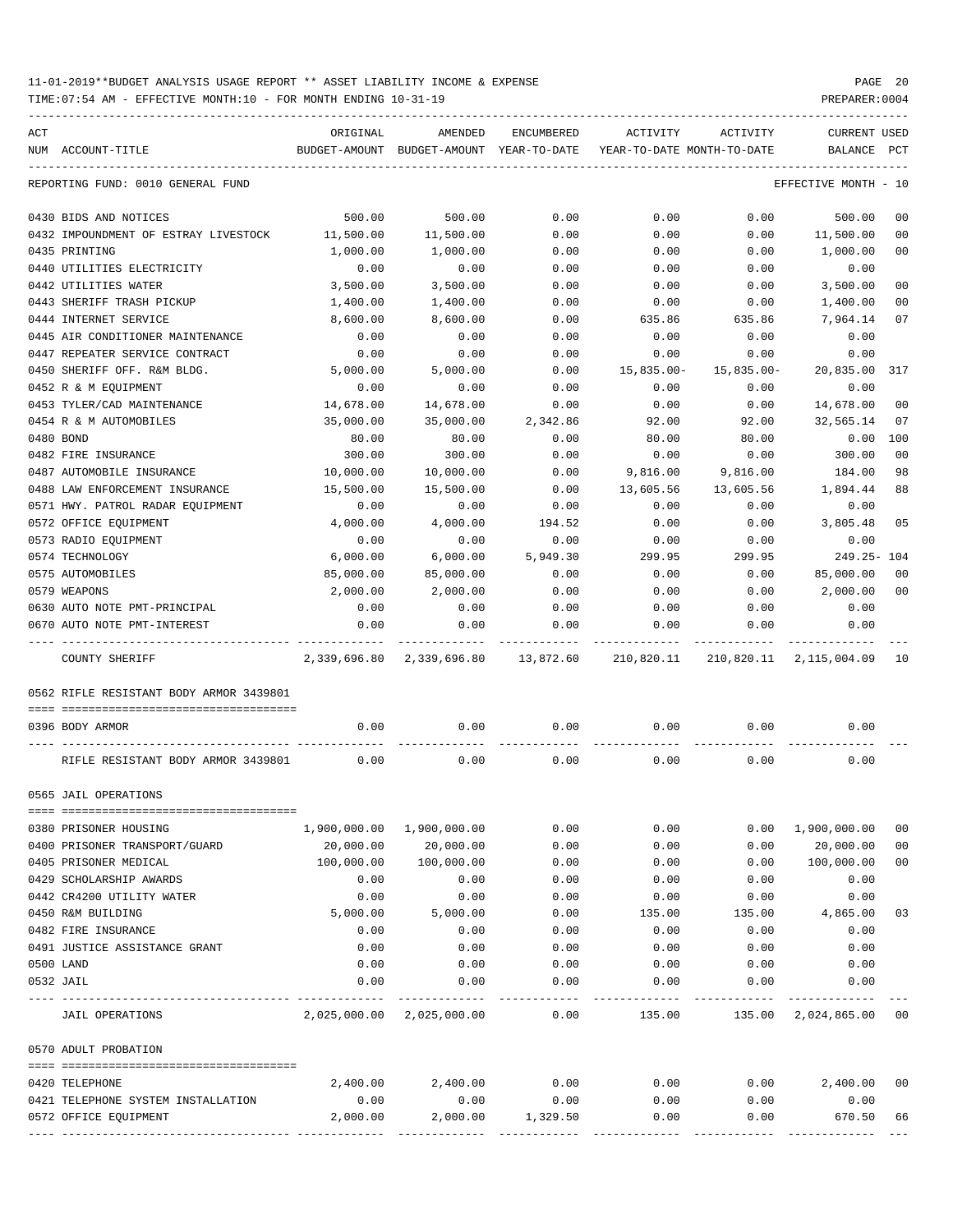TIME:07:54 AM - EFFECTIVE MONTH:10 - FOR MONTH ENDING 10-31-19 PREPARER:0004

| ACT |                                                      | ORIGINAL                                 | AMENDED              | ENCUMBERED   | ACTIVITY                   | ACTIVITY                       | <b>CURRENT USED</b>  |                |
|-----|------------------------------------------------------|------------------------------------------|----------------------|--------------|----------------------------|--------------------------------|----------------------|----------------|
|     | NUM ACCOUNT-TITLE                                    | BUDGET-AMOUNT BUDGET-AMOUNT YEAR-TO-DATE |                      |              | YEAR-TO-DATE MONTH-TO-DATE |                                | BALANCE              | PCT            |
|     | REPORTING FUND: 0010 GENERAL FUND                    |                                          |                      |              |                            |                                | EFFECTIVE MONTH - 10 |                |
|     | ADULT PROBATION                                      | 4,400.00                                 | 4,400.00             | 1,329.50     | 0.00                       | 0.00                           | 3,070.50             | 30             |
|     | 0573 BOND SUPERVISION                                |                                          |                      |              |                            |                                |                      |                |
|     | 0103 SALARY-BOND SUPERVISOR                          | 37,724.96                                | 37,724.96            | 0.00         | 4,352.88                   | 4,352.88                       | 33,372.08            | - 12           |
|     | 0201 SOCIAL SECURITY TAXES                           | 2,338.95                                 | 2,338.95             | 0.00         | 267.00                     | 267.00                         | 2,071.95             | 11             |
|     | 0202 GROUP HEALTH INSURANCE                          | 11,870.88                                | 11,870.88            | 0.00         | 1,483.38                   | 1,483.38                       | 10,387.50            | 12             |
|     | 0203 RETIREMENT                                      | 4,410.05                                 | 4,410.05             | 0.00         | 496.65                     | 496.65                         | 3,913.40             | 11             |
|     | 0204 WORKERS' COMPENSATION                           | 113.17                                   | 113.17               | 0.00         | 0.00                       | 0.00                           | 113.17               | 00             |
|     | 0205 MEDICARE TAX                                    | 547.01                                   | 547.01               | 0.00         | 62.43                      | 62.43                          | 484.58               | 11             |
|     | 0310 OFFICE SUPPLIES                                 | 900.00                                   | 900.00               | 0.00         | 150.78                     | 150.78                         | 749.22               | 17             |
|     | 0311 POSTAL EXPENSES                                 | 0.00                                     | 0.00                 | 0.00         | 0.00                       | 0.00                           | 0.00                 |                |
|     | 0313 DRUG TESTING SUPPLIES                           | 1,750.00                                 | 1,750.00             | 0.00         | 0.00                       | 0.00                           | 1,750.00             | 00             |
|     | 0340 EVALUATIONS                                     | 0.00                                     | 0.00                 | 0.00         | 0.00                       | 0.00                           | 0.00                 |                |
|     | 0353 COMPUTER EXPENSE                                | 0.00                                     | 0.00                 | 0.00         | 0.00                       | 0.00                           | 0.00                 |                |
|     | 0420 TELEPHONE<br>0427 OUT OF COUNTY TRAVEL/TRAINING | 0.00                                     | 0.00                 | 0.00         | 0.00                       | 0.00                           | 0.00                 | 00             |
|     | 0453 COMPUTER SOFTWARE                               | 1,900.00<br>1,284.00                     | 1,900.00<br>1,284.00 | 0.00<br>0.00 | 0.00<br>214.00             | 0.00<br>214.00                 | 1,900.00<br>1,070.00 | 17             |
|     | 0480 BOND                                            | 50.00                                    | 50.00                | 0.00         | 0.00                       | 0.00                           | 50.00                | 00             |
|     | 0481 DUES                                            | 75.00                                    | 75.00                | 0.00         | 0.00                       | 0.00                           | 75.00                | 00             |
|     | BOND SUPERVISION                                     |                                          | 62,964.02 62,964.02  | 0.00         |                            | 7,027.12 7,027.12 55,936.90 11 |                      |                |
|     |                                                      |                                          |                      |              |                            |                                |                      |                |
|     | 0575 JUVENILE PROBATION                              |                                          |                      |              |                            |                                |                      |                |
|     |                                                      |                                          |                      |              |                            |                                |                      |                |
|     | 0311 POSTAGE<br>0315 COPIER RENTAL                   | 0.00                                     | 0.00                 | 0.00         | 0.00                       | 0.00                           | 0.00<br>$24.43-$     |                |
|     | 0408 DETENTION OPERATING COST                        | 0.00<br>0.00                             | 0.00<br>0.00         | 0.00<br>0.00 | 24.43<br>0.00              | 24.43<br>0.00                  | 0.00                 |                |
|     | 0415 RESIDENTIAL PLACEMENT                           | 0.00                                     | 0.00                 | 0.00         | 0.00                       | 0.00                           | 0.00                 |                |
|     | 0416 COUNSELING SERVICES                             | 0.00                                     | 0.00                 | 0.00         | 0.00                       | 0.00                           | 0.00                 |                |
|     | 0420 TELEPHONE                                       | 0.00                                     | 0.00                 | 0.00         | 0.00                       | 0.00                           | 0.00                 |                |
|     | 0427 TRAVEL & TRAINING                               | 0.00                                     | 0.00                 | 0.00         | 0.00                       | 0.00                           | 0.00                 |                |
|     | 0995 JUVENILE PROBATION FUNDING                      | 184,000.00                               | 184,000.00           | 0.00         | 0.00                       | 0.00                           | 184,000.00           | -00            |
|     | JUVENILE PROBATION                                   | 184,000.00                               | 184,000.00           | 0.00         | 24.43                      | 24.43                          | 183,975.57           | 00             |
|     | 0590 ENVIRONMENTAL DEVELOPMENT                       |                                          |                      |              |                            |                                |                      |                |
|     | 0104 SALARIES DEPUTIES                               | 40,161.56                                | 40,161.56            | 0.00         | 4,634.04                   | 4,634.04                       | 35,527.52            | 12             |
|     | 0107 SALARY TEMP/EXTRA                               | 18,096.00                                | 18,096.00            | 0.00         | 348.00                     | 348.00                         | 17,748.00            | 02             |
|     | 0151 SALARY DIRECTOR                                 | 40,827.10                                | 40,827.10            | 0.00         | 4,710.81                   | 4,710.81                       | 36,116.29            | 12             |
|     | 0201 SOCIAL SECURITY TAXES                           | 6,143.25                                 | 6,143.25             | 0.00         | 577.78                     | 577.78                         | 5,565.47             | 09             |
|     | 0202 GROUP HEALTH & DENTAL INSURANCE                 | 23,741.76                                | 23,741.76            | 0.00         | 2,966.76                   | 2,966.76                       | 20,775.00            | 12             |
|     | 0203 RETIREMENT                                      | 11,583.00                                | 11,583.00            | 0.00         | 1,105.97                   | 1,105.97                       | 10,477.03            | 10             |
|     | 0204 WORKERS' COMPENSATION                           | 291.43                                   | 291.43               | 0.00         | 0.00                       | 0.00                           | 291.43               | 0 <sub>0</sub> |
|     | 0205 MEDICARE TAX                                    | 1,436.73                                 | 1,436.73             | 0.00         | 135.13                     | 135.13                         | 1,301.60             | 09             |
|     | 0310 OFFICE SUPPLIES                                 | 700.00                                   | 700.00               | 0.00         | 0.00                       | 0.00                           | 700.00               | 0 <sub>0</sub> |
|     | 0311 POSTAL EXPENSE                                  | 1,700.00                                 | 1,700.00             | 0.00         | 0.00                       | 0.00                           | 1,700.00             | 00             |
|     | 0315 COPIER RENTAL                                   | 1,000.00                                 | 1,000.00             | 0.00         | 73.29                      | 73.29                          | 926.71               | 07             |
|     | 0330 AUTO EXPENSE GAS & OIL                          | 1,500.00                                 | 1,500.00             | 0.00         | 0.00                       | 0.00                           | 1,500.00             | 0 <sub>0</sub> |
|     | 0420 TELEPHONE                                       | 0.00                                     | 0.00                 | 0.00         | 0.00                       | 0.00                           | 0.00                 |                |
|     | 0427 OUT OF COUNTY TRAVEL/TRAINING                   | 800.00                                   | 800.00               | 0.00         | 0.00                       | 0.00                           | 800.00               | 00             |
|     | 0435 PRINTING                                        | 100.00                                   | 100.00               | 0.00         | 0.00                       | 0.00                           | 100.00               | 00             |
|     | 0453 SOFTWARE MAINTENANCE SAFE                       | 300.00                                   | 300.00               | 0.00         | 0.00                       | 0.00                           | 300.00               | 00             |

0454 R&M AUTO 1,000.00 1,000.00 0.00 0.00 0.00 1,000.00 00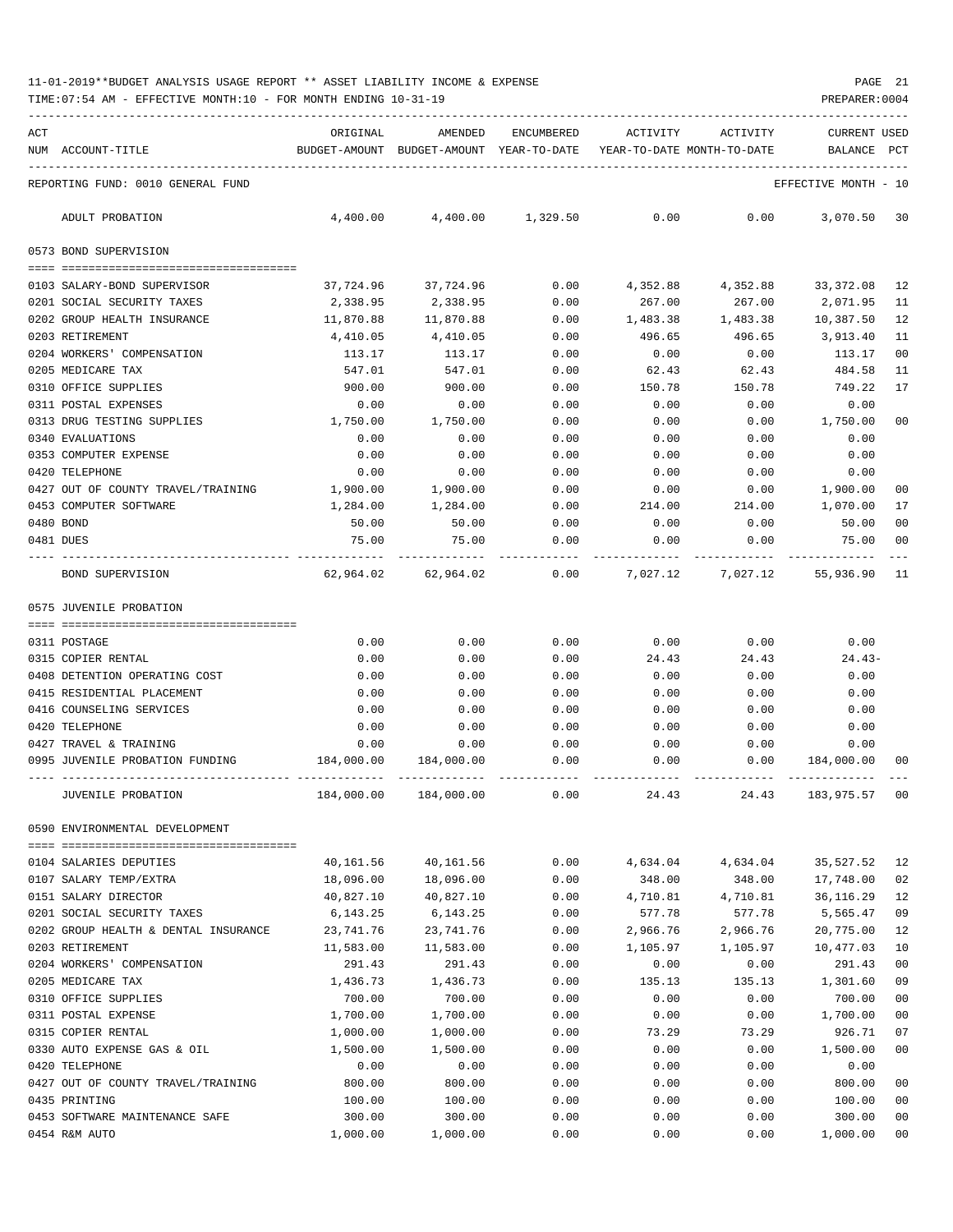TIME:07:54 AM - EFFECTIVE MONTH:10 - FOR MONTH ENDING 10-31-19 PREPARER:0004

| ACT<br>NUM ACCOUNT-TITLE                                                             | ORIGINAL  | AMENDED<br>BUDGET-AMOUNT BUDGET-AMOUNT YEAR-TO-DATE YEAR-TO-DATE MONTH-TO-DATE | ENCUMBERED | ACTIVITY  | ACTIVITY          | <b>CURRENT USED</b><br>BALANCE PCT |                |
|--------------------------------------------------------------------------------------|-----------|--------------------------------------------------------------------------------|------------|-----------|-------------------|------------------------------------|----------------|
|                                                                                      |           |                                                                                |            |           |                   |                                    |                |
| REPORTING FUND: 0010 GENERAL FUND                                                    |           |                                                                                |            |           |                   | EFFECTIVE MONTH - 10               |                |
| 0467 VISITING HEALTH INSPECTOR                                                       | 300.00    | 300.00                                                                         | 70.74      | 0.00      | 0.00              | 229.26                             | 24             |
| 0480 BOND                                                                            | 100.00    | 100.00                                                                         | 0.00       | 0.00      | 0.00              | 100.00                             | 00             |
| 0481 DUES                                                                            | 111.00    | 111.00                                                                         | 0.00       | 0.00      | 0.00              | 111.00                             | 0 <sub>0</sub> |
| 0487 AUTOMOBILE INSURANCE                                                            | 225.00    | 225.00                                                                         | 0.00       | 188.00    | 188.00            | 37.00                              | 84             |
| 0572 OFFICE EQUIPMENT                                                                | 500.00    | 500.00                                                                         | 0.00       | 0.00      | 0.00              | 500.00                             | 0 <sup>0</sup> |
| 0574 TECHNOLOGY                                                                      | 0.00      | 0.00                                                                           | 0.00       | 0.00      | 0.00              | 0.00                               |                |
| 0575 AUTOMOBILE/PICKUP                                                               | 0.00      | 0.00                                                                           | 0.00       | 0.00      | 0.00              | 0.00                               |                |
| ENVIRONMENTAL DEVELOPMENT 150,616.83 150,616.83 70.74 14,739.78 14,739.78 135,806.31 |           |                                                                                |            |           |                   |                                    | 10             |
| 0591 FANNIN CO DEVELOPMENT SERV.                                                     |           |                                                                                |            |           |                   |                                    |                |
| 0110 SALARY DIRECTOR                                                                 | 36,314.00 | 36,314.00                                                                      | 0.00       | 4,190.07  | 4,190.07          | 32,123.93                          | 12             |
| 0201 SOCIAL SECURITY TAXES                                                           | 2,251.47  | 2,251.47                                                                       | 0.00       | 237.15    | 237.15            | 2,014.32                           | 11             |
| 0202 GROUP HEALTH & DENTAL INSURANCE                                                 | 11,870.88 | 11,870.88                                                                      | 0.00       | 1,483.38  | 1,483.38          | 10,387.50                          | 12             |
| 0203 RETIREMENT                                                                      | 4,245.11  | 4,245.11                                                                       | 0.00       | 478.08    | 478.08            | 3,767.03                           | 11             |
| 0204 WORKERS' COMPENSATION                                                           | 108.94    | 108.94                                                                         | 0.00       | 0.00      | 0.00              | 108.94                             | 0 <sub>0</sub> |
| 0205 MEDICARE TAX                                                                    | 526.55    | 526.55                                                                         | 0.00       | 55.47     | 55.47             | 471.08                             | 11             |
| 0310 OFFICE SUPPLIES                                                                 | 500.00    | 500.00                                                                         | 0.00       | 129.68    | 129.68            | 370.32                             | 26             |
| 0311 POSTAL EXPENSE                                                                  | 300.00    | 300.00                                                                         | 0.00       | 0.00      | 0.00              | 300.00                             | 0 <sup>0</sup> |
| 0330 AUTO EXPENSE GAS & OIL                                                          | 1,000.00  | 1,000.00                                                                       | 0.00       | 0.00      | 0.00              | 1,000.00                           | 0 <sup>0</sup> |
| 0420 TELEPHONE                                                                       | 0.00      | 0.00                                                                           | 0.00       | 0.00      | 0.00              | 0.00                               |                |
| 0427 OUT OF COUNTY TRAVEL/TRAINING                                                   | 1,600.00  | 1,600.00                                                                       | 0.00       | 0.00      | 0.00              | 1,600.00                           | 0 <sub>0</sub> |
| 0435 PRINTING                                                                        | 100.00    | 100.00                                                                         | 0.00       | 0.00      | 0.00              | 100.00                             | 00             |
| 0453 SOFTWARE MAINTENANCE                                                            | 100.00    | 100.00                                                                         | 0.00       | 0.00      | 0.00              | 100.00                             | 0 <sub>0</sub> |
| 0454 R&M AUTO                                                                        | 500.00    | 500.00                                                                         | 0.00       | 212.81    | 212.81            | 287.19                             | 43             |
| 0480 BOND                                                                            | 50.00     | 50.00                                                                          | 0.00       | 0.00      | 0.00              | 50.00                              | 0 <sup>0</sup> |
| 0481 DUES                                                                            | 0.00      | 0.00                                                                           | 0.00       | 0.00      | 0.00              | 0.00                               |                |
| 0487 AUTOMOBILE INSURANCE                                                            | 330.00    | 330.00                                                                         | 0.00       | 247.00    | 247.00            | 83.00                              | 75             |
| 0572 OFFICE EQUIPMENT                                                                | 0.00      | 0.00                                                                           | 0.00       | 0.00      | 0.00              | 0.00                               |                |
| 0574 TECHNOLOGY                                                                      | 0.00      | 0.00                                                                           | 0.00       | 0.00      | 0.00              | 0.00                               |                |
| 0575 AUTOMOBILE                                                                      | 0.00      | 0.00                                                                           | 0.00       | 0.00      | 0.00              | 0.00                               |                |
| FANNIN CO DEVELOPMENT SERV.                                                          | 59,796.95 | 59,796.95                                                                      | 0.00       |           | 7,033.64 7,033.64 | 52,763.31                          | - 12           |
| 0640 COUNTY SERVICES                                                                 |           |                                                                                |            |           |                   |                                    |                |
| 0410 FANNIN CO. CHILDRENS CTR                                                        | 5,000.00  | 5,000.00                                                                       | 0.00       | 0.00      | 0.00              | 5,000.00                           | 0 <sub>0</sub> |
| 0411 FANNIN CO. WELFARE BOARD                                                        | 6,000.00  | 6,000.00                                                                       | 0.00       | 0.00      | 0.00              | 6,000.00                           | 0 <sub>0</sub> |
| 0412 FANNIN CO. HISTORICAL SOC                                                       | 4,500.00  | 4,500.00                                                                       | 0.00       | 0.00      | 0.00              | 4,500.00                           | 00             |
| 0413 TEXOMA COMMUNITY CENTER(M.H.M.R.)                                               | 22,500.00 | 22,500.00                                                                      | 0.00       | 22,500.00 | 22,500.00         | 0.00                               | 100            |
| 0414 FANNIN COUNTY CRISIS CENTER                                                     | 5,000.00  | 5,000.00                                                                       | 0.00       | 0.00      | 0.00              | 5,000.00                           | 0 <sub>0</sub> |
| 0415 TAPS PUBLIC TRANSIT                                                             | 5,000.00  | 5,000.00                                                                       | 0.00       | 5,000.00  | 5,000.00          | 0.00                               | 100            |
| 0416 TRI-COUNTY SNAP                                                                 | 2,103.00  | 2,103.00                                                                       | 0.00       | 0.00      | 0.00              | 2,103.00                           | 0 <sub>0</sub> |
| 0417 OPEN ARMS SHELTER                                                               | 1,000.00  | 1,000.00                                                                       | 0.00       | 0.00      | 0.00              | 1,000.00                           | 0 <sub>0</sub> |
| 0418 FANNIN CO COMMUNITY MINISTRIES, IN                                              | 1,000.00  | 1,000.00                                                                       | 0.00       | 0.00      | 0.00              | 1,000.00                           | 00             |
| 0440 UTILITIES ELECTRICITY                                                           | 9,000.00  | 9,000.00                                                                       | 0.00       | 654.10    | 654.10            | 8,345.90                           | 07             |
| 0441 UTILITIES GAS                                                                   | 2,000.00  | 2,000.00                                                                       | 76.20      | 0.00      | 0.00              | 1,923.80                           | 04             |
| 0442 UTILITIES WATER                                                                 | 3,500.00  | 3,500.00                                                                       | 0.00       | 0.00      | 0.00              | 3,500.00                           | 00             |
| 0443 TRASH PICK-UP                                                                   | 500.00    | 500.00                                                                         | 0.00       | 0.00      | 0.00              | 500.00                             | 0 <sub>0</sub> |
| 0450 R & M BUILDINGS (TDHS)                                                          | 0.00      | 0.00                                                                           | 0.00       | 0.00      | 0.00              | 0.00                               |                |
| 0482 FIRE INSURANCE                                                                  | 2,600.00  | 2,600.00                                                                       | 0.00       | 0.00      | 0.00              | 2,600.00                           | 00             |
| 0493 DHS PARKING LOT                                                                 | 0.00      | 0.00                                                                           | 0.00       | 0.00      | 0.00              | 0.00                               |                |
| 0575 LAKE FANNIN                                                                     | 0.00      | 0.00                                                                           | 0.00       | 0.00      | 0.00              | 0.00                               |                |

---- ---------------------------------- ------------- ------------- ------------ ------------- ------------ ------------- ---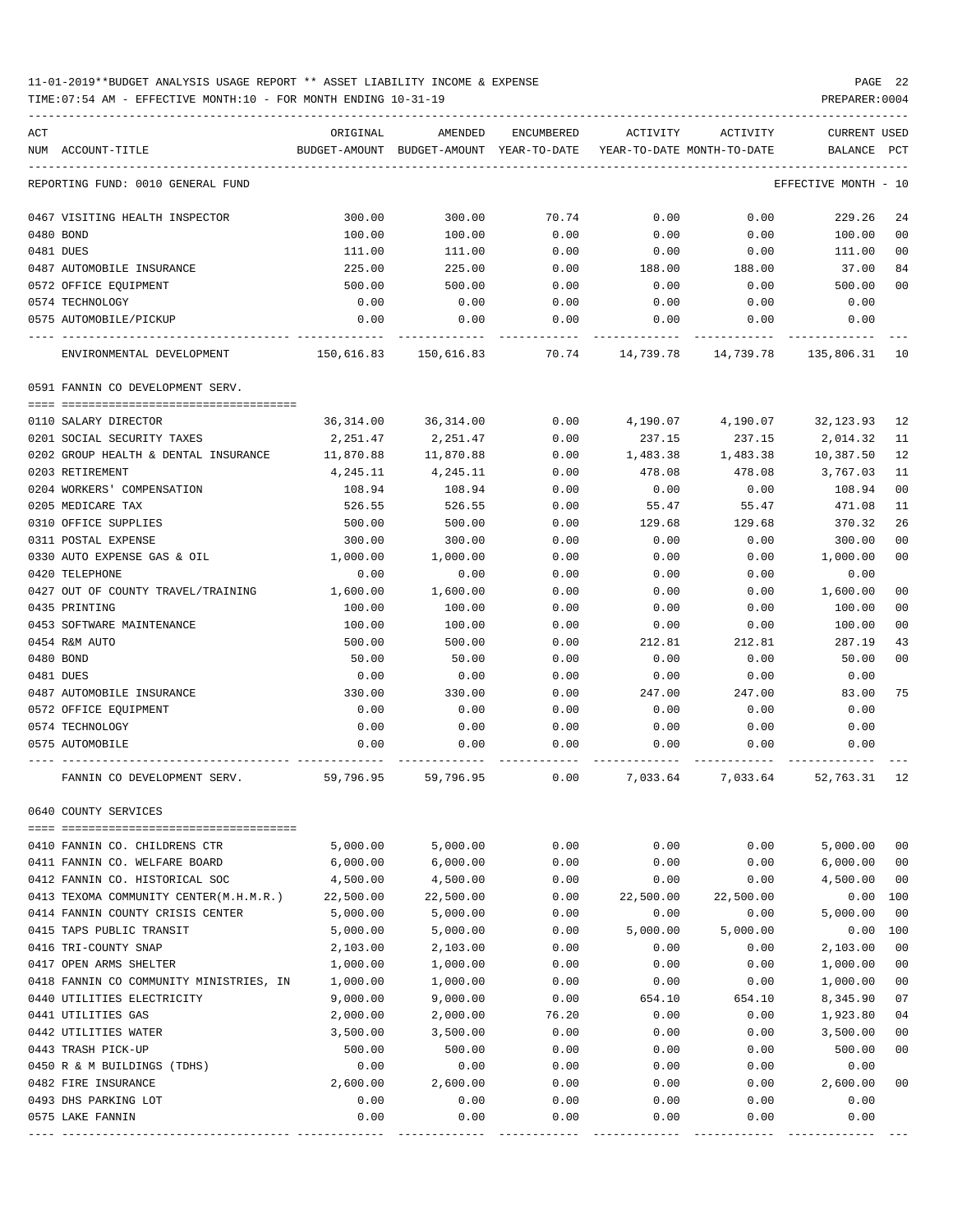| ACT |                                    | ORIGINAL                                                | AMENDED                                  | ENCUMBERED | ACTIVITY                   | ACTIVITY           | <b>CURRENT USED</b>  |     |
|-----|------------------------------------|---------------------------------------------------------|------------------------------------------|------------|----------------------------|--------------------|----------------------|-----|
|     | NUM ACCOUNT-TITLE                  |                                                         | BUDGET-AMOUNT BUDGET-AMOUNT YEAR-TO-DATE |            | YEAR-TO-DATE MONTH-TO-DATE |                    | BALANCE              | PCT |
|     | REPORTING FUND: 0010 GENERAL FUND  |                                                         |                                          |            |                            |                    | EFFECTIVE MONTH - 10 |     |
|     | COUNTY SERVICES                    | 69,703.00                                               | 69,703.00                                | 76.20      | 28,154.10                  | 28,154.10          | 41,472.70 41         |     |
|     | 0641 HEALTH OFFICER                |                                                         |                                          |            |                            |                    |                      |     |
|     | 0102 SALARY APPOINTED OFFICIAL     | 2,400.00                                                | 2,400.00                                 | 0.00       |                            | 200.00             | 200.00 2,200.00      | 08  |
|     | HEALTH OFFICER                     | 2,400.00                                                | 2,400.00                                 | 0.00       | 200.00                     | 200.00             | 2,200.00             | 08  |
|     | 0645 INDIGENT CARE                 |                                                         |                                          |            |                            |                    |                      |     |
|     | 0102 SALARY IHC DIRECTOR           | 42,022.76                                               | 42,022.76                                | 0.00       | 4,848.78                   | 4,848.78           | 37,173.98            | 12  |
|     | 0107 SALARY ASSISTANT              | 0.00                                                    | 0.00                                     | 0.00       |                            |                    |                      |     |
|     | 0201 SOCIAL SECURITY TAX           | 2,605.41                                                | 2,605.41                                 | 0.00       | 0.00<br>297.75             | 0.00<br>297.75     | 0.00<br>2,307.66     | 11  |
|     | 0202 GROUP HEALTH INSURANCE        |                                                         | 11,870.88                                | 0.00       | 1,483.38                   | 1,483.38           | 10,387.50            | 12  |
|     |                                    | 11,870.88                                               |                                          |            |                            |                    |                      |     |
|     | 0203 RETIREMENT                    | 4,912.46                                                | 4,912.46                                 | 0.00       | 553.26                     | 553.26             | 4,359.20             | 11  |
|     | 0204 WORKER'S COMP                 | 126.07                                                  | 126.07                                   | 0.00       | 0.00                       | 0.00               | 126.07               | 00  |
|     | 0205 MEDICARE TAX                  | 609.33                                                  | 609.33                                   | 0.00       | 69.63                      | 69.63<br>--------- | 539.70<br>---------- | 11  |
|     | 0210 TOTAL SALARY & BENEFITS       | 62,146.91                                               | 62,146.91                                | 0.00       | 7,252.80                   | 7,252.80           | 54,894.11            | 12  |
|     | 0310 OFFICE SUPPLIES               | 650.00                                                  | 650.00                                   | 0.00       | 0.00                       | 0.00               | 650.00               | 00  |
|     | 0311 POSTAL EXPENSE                | 75.00                                                   | 75.00                                    | 0.00       | 0.00                       | 0.00               | 75.00                | 00  |
|     | 0330 BIDS & NOTICES                | 75.00                                                   | 75.00                                    | 0.00       | 0.00                       | 0.00               | 75.00                | 00  |
|     | 0353 COMPUTER EXPENSE              | 12,708.00                                               | 12,708.00                                | 0.00       | 2,118.00                   | 2,118.00           | 10,590.00            | 17  |
|     | 0390 SUBSCRIPTIONS                 | 0.00                                                    | 0.00                                     | 0.00       | 0.00                       | 0.00               | 0.00                 |     |
|     | 0399 SUBTOTAL OFFICE EXPENSE       | 13,508.00                                               | 13,508.00                                | 0.00       | 2,118.00                   | 2,118.00           | 11,390.00            | 16  |
|     | 0404 COBRA/INSURANCE               | 0.00                                                    | 0.00                                     | 0.00       | 0.00                       | 0.00               | 0.00                 |     |
|     | 0407 INELIGIBLE IHC EXPENSE        | 0.00                                                    | 0.00                                     | 0.00       | 0.00                       | 0.00               | 0.00                 |     |
|     | 0409 DIABETIC SUPPLIES             | 3,500.00                                                | 3,500.00                                 | 0.00       | 0.00                       | 0.00               | 3,500.00             | 00  |
|     | 0410 CERT. REG. NURSE ANES.        | 1,000.00                                                | 1,000.00                                 | 0.00       | 0.00                       | 0.00               | 1,000.00             | 00  |
|     | 0411 PHYSICIAN, NON-EMERGENCY      | 15,000.00                                               | 15,000.00                                | 0.00       | 0.00                       | 0.00               | 15,000.00            | 00  |
|     | 0412 PRESCRIPTIONS, DRUGS          | 0.00                                                    | 0.00                                     | 0.00       | 0.00                       | 0.00               | 0.00                 |     |
|     | 0413 HOSPITAL, INPATIENT           | 45,000.00                                               | 45,000.00                                | 0.00       | 0.00                       | 0.00               | 45,000.00            | 00  |
|     | 0414 HOSPITAL, OUTPATIENT          | 60,000.00                                               | 60,000.00                                | 0.00       | 0.00                       | 0.00               | 60,000.00            | 00  |
|     | 0415 LABORATORY/ X-RAY             | 0.00                                                    | 0.00                                     | 0.00       | 0.00                       | 0.00               | 0.00                 |     |
|     | 0416 SKILLED NURSING FACILITY      | 0.00                                                    | 0.00                                     | 0.00       | 0.00                       | 0.00               | 0.00                 |     |
|     | 0417 FAMILY PLANNING               | 0.00                                                    | 0.00                                     | 0.00       | 0.00                       | 0.00               | 0.00                 |     |
|     | 0418 FED. QUALIFIED HEALTH CENTER  | 7,000.00                                                | 7,000.00                                 | 0.00       | 0.00                       | 0.00               | 7,000.00             | 00  |
|     | 0419 COUNSELING SERVICE            | 0.00                                                    | 0.00                                     | 0.00       | 0.00                       | 0.00               | 0.00                 |     |
|     | 0420 RURAL HEALTH CLINIC           | 0.00                                                    | 0.00                                     | 0.00       | 0.00                       | 0.00               | 0.00                 |     |
|     | 0421 STATE HOSPITAL CONTRACTS      | 0.00                                                    | 0.00                                     | 0.00       | 0.00                       | 0.00               | 0.00                 |     |
|     | 0422 AMBULATORY SURGICAL CENTE     | 500.00                                                  | 500.00                                   | 0.00       | 0.00                       | 0.00               | 500.00               | 00  |
|     | 0423 MEDICAL EQUIP. PURCHASE       | 500.00                                                  | 500.00                                   | 0.00       | 0.00                       | 0.00               | 500.00               | 00  |
|     | 0425 TOTAL MEDICAL/IHC             | 132,500.00                                              | 132,500.00                               | 0.00       | $------$<br>0.00           | --------<br>0.00   | 132,500.00           | 00  |
|     | 0427 OUT OF COUNTY TRAVEL/TRAINING | 100.00                                                  | 100.00                                   | 0.00       | 0.00                       | 0.00               | 100.00               | 00  |
|     | 0435 PRINTING                      | 0.00                                                    | 0.00                                     | 0.00       | 0.00                       | 0.00               | 0.00                 |     |
|     | 0440 TELEPHONE                     | 0.00                                                    | 0.00                                     | 0.00       | 0.00                       | 0.00               | 0.00                 |     |
|     | 0441 DSL LINE                      | 950.00                                                  | 950.00                                   | 78.94      | 78.94                      | 78.94              | 792.12               | 17  |
|     | 0499 SERVICES & OTHER CHARGES      | --------------- --------------<br>$1,050.00$ $1,050.00$ |                                          | 78.94      | 78.94                      | 78.94              | 892.12 15            |     |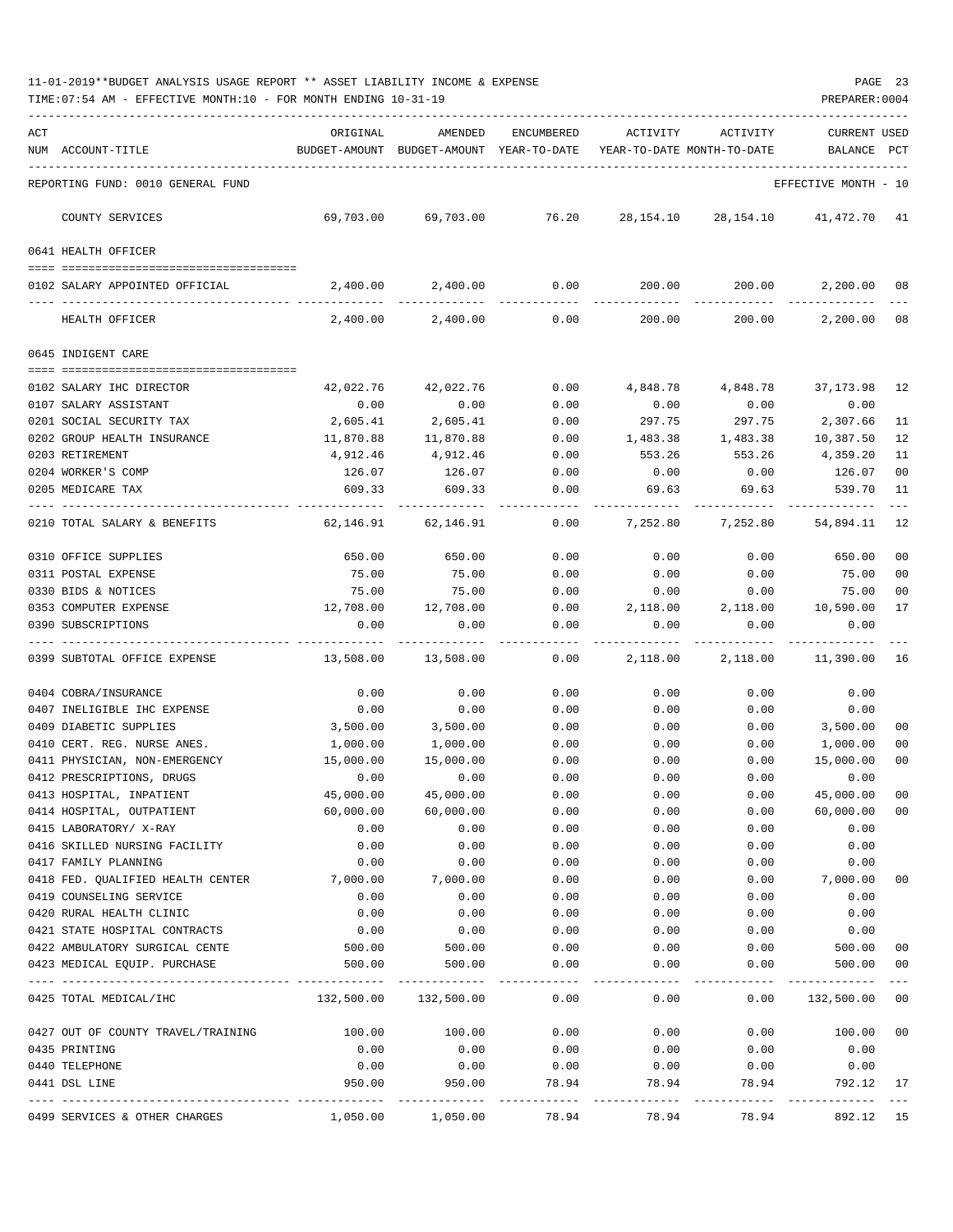| 11-01-2019**BUDGET ANALYSIS USAGE REPORT ** ASSET LIABILITY INCOME & EXPENSE |  |  |  | PAGE | 24 |
|------------------------------------------------------------------------------|--|--|--|------|----|
|                                                                              |  |  |  |      |    |

| ACT | NUM ACCOUNT-TITLE                     | ORIGINAL   | AMENDED<br>BUDGET-AMOUNT BUDGET-AMOUNT YEAR-TO-DATE | ENCUMBERED       | ACTIVITY<br>YEAR-TO-DATE MONTH-TO-DATE | ACTIVITY  | <b>CURRENT USED</b><br>BALANCE PCT                |                |
|-----|---------------------------------------|------------|-----------------------------------------------------|------------------|----------------------------------------|-----------|---------------------------------------------------|----------------|
|     | REPORTING FUND: 0010 GENERAL FUND     |            |                                                     |                  |                                        |           | EFFECTIVE MONTH - 10                              |                |
|     | 0574 TECHNOLOGY                       | 0.00       | 0.00                                                | 0.00             | 0.00                                   | 0.00      | 0.00                                              |                |
|     | 0599 CAPITAL OUTLAY                   | 0.00       | 0.00                                                | --------<br>0.00 | 0.00                                   | 0.00      | 0.00                                              |                |
|     | INDIGENT CARE                         | 209,204.91 | 209,204.91                                          | 78.94            | 9,449.74                               | 9,449.74  | 199,676.23                                        | 05             |
|     | 0665 COUNTY AGENTS                    |            |                                                     |                  |                                        |           |                                                   |                |
|     |                                       |            |                                                     |                  |                                        |           |                                                   |                |
|     | 0105 SALARY SECRETARY                 | 27,776.90  | 27,776.90                                           | 0.00             | 3,205.02                               | 3,205.02  | 24,571.88                                         | 12             |
|     | 0107 REGULAR-TEMP. PART-TIME          | 0.00       | 0.00                                                | 0.00             | 0.00                                   | 0.00      | 0.00                                              |                |
|     | 0150 CO. AGENTS SALARIES              | 50,251.65  | 50,251.65                                           | 0.00             | 5,798.28                               | 5,798.28  | 44, 453.37                                        | 12             |
|     | 0201 SOCIAL SECURITY TAXES            | 4,949.37   | 4,949.37                                            | 0.00             | 484.45                                 | 484.45    | 4,464.92                                          | 10             |
|     | 0202 GROUP HEALTH & DENTAL INSURANCE  | 11,870.88  | 11,870.88                                           | 0.00             | 1,483.38                               | 1,483.38  | 10,387.50                                         | 12             |
|     | 0203 RETIREMENT                       | 3,247.12   | 3,247.12                                            | 0.00             | 365.70                                 | 365.70    | 2,881.42                                          | 11             |
|     | 0204 WORKERS' COMPENSATION            | 83.33      | 83.33                                               | 0.00             | 0.00                                   | 0.00      | 83.33                                             | 0 <sub>0</sub> |
|     | 0205 MEDICARE TAX                     | 1,157.51   | 1,157.51                                            | 0.00             | 113.29                                 | 113.29    | 1,044.22                                          | 10             |
|     | 0310 OFFICE SUPPLIES                  | 1,100.00   | 1,100.00                                            | 103.01           | 0.00                                   | 0.00      | 996.99                                            | 09             |
|     | 0311 POSTAL EXPENSE                   | 300.00     | 300.00                                              | 0.00             | 0.00                                   | 0.00      | 300.00                                            | 0 <sub>0</sub> |
|     | 0315 COPIER RENTAL                    | 2,000.00   | 2,000.00                                            | 0.00             | 89.75                                  | 89.75     | 1,910.25                                          | 04             |
|     | 0335 PROGRAM SUPPLIES                 | 500.00     | 500.00                                              | 0.00             | 0.00                                   | 0.00      | 500.00                                            | 0 <sub>0</sub> |
|     | 0420 TELEPHONE                        | 0.00       | 0.00                                                | 0.00             | 0.00                                   | 0.00      | 0.00                                              |                |
|     | 0421 CELL PHONE ALLOWANCE             | 1,800.00   | 1,800.00                                            | 0.00             | 225.00                                 | 225.00    | 1,575.00                                          | 13             |
|     | 0422 CABLE INTERNET                   | 800.00     | 800.00                                              | 0.00             | 64.99                                  | 64.99     | 735.01                                            | 08             |
|     | 0427 IN/OUT CO.TRAVEL/TRAINING-AG.    | 4,000.00   | 4,000.00                                            | 0.00             | 0.00                                   | 0.00      | 4,000.00                                          | 0 <sub>0</sub> |
|     | 0428 IN/OUT CO.TRAVEL/TRAINING-F.C.S. | 4,000.00   | 4,000.00                                            | 150.00           | 165.00                                 | 165.00    | 3,685.00                                          | 08             |
|     | 0429 IN/OUT CO.TRAVEL/TRAINING-4-H    | 4,000.00   | 4,000.00                                            | 289.13           | 0.00                                   | 0.00      | 3,710.87                                          | 07             |
|     | 0572 OFFICE EQUIPMENT                 | 0.00       | 0.00                                                | 0.00             | 0.00                                   | 0.00      | 0.00                                              |                |
|     | 0574 TECHNOLOGY                       | 0.00       | 0.00                                                | 0.00             | 0.00                                   | 0.00      | 0.00                                              |                |
|     | COUNTY AGENTS                         | 117,836.76 | 117,836.76                                          |                  | 542.14 11,994.86                       | 11,994.86 | 105,299.76                                        | 11             |
|     | 0696 DONATIONS & ALLOCATIONS          |            |                                                     |                  |                                        |           |                                                   |                |
|     |                                       |            |                                                     |                  |                                        |           |                                                   |                |
|     | 0491 SOIL & WATER CONSERVATION        | 1,000.00   | 1,000.00                                            | 0.00             | 0.00                                   | 0.00      | 1,000.00                                          | 00             |
|     | 0492 INDIGENT BURIAL                  | 2,000.00   | 2,000.00                                            | 0.00             | 0.00                                   | 0.00      | 2,000.00                                          | 0 <sub>0</sub> |
|     | 0494 FLOOD CONTROL SITE MAINTENANCE   | 0.00       | 0.00                                                | 0.00             | 0.00                                   | 0.00      | 0.00                                              |                |
|     | DONATIONS & ALLOCATIONS               | 3,000.00   | 3,000.00                                            | 0.00             | 0.00                                   | 0.00      | 3,000.00                                          | 0 <sub>0</sub> |
|     | 0999 ACCOUNTS PAYABLE                 |            |                                                     |                  |                                        |           |                                                   |                |
|     |                                       |            |                                                     |                  |                                        |           |                                                   |                |
|     | 0100 A/P CLEARING ACCOUNT             |            | -------------                                       |                  | 0.00                                   | 0.00      | 0.00                                              |                |
|     | ACCOUNTS PAYABLE                      |            |                                                     |                  | 0.00                                   | 0.00      | 0.00                                              |                |
|     | GENERAL FUND                          |            |                                                     |                  |                                        |           |                                                   |                |
|     | INCOME TOTALS                         |            | 13, 151, 844.04 13, 151, 844.04                     |                  | 389,879.87                             |           | 389,879.87 12,761,964.17                          | 03             |
|     | EXPENSE TOTALS                        |            | 13, 151, 844.04 13, 151, 844.04                     |                  |                                        |           | 98,033.36 1,101,260.03 1,101,260.03 11,952,550.65 | 09             |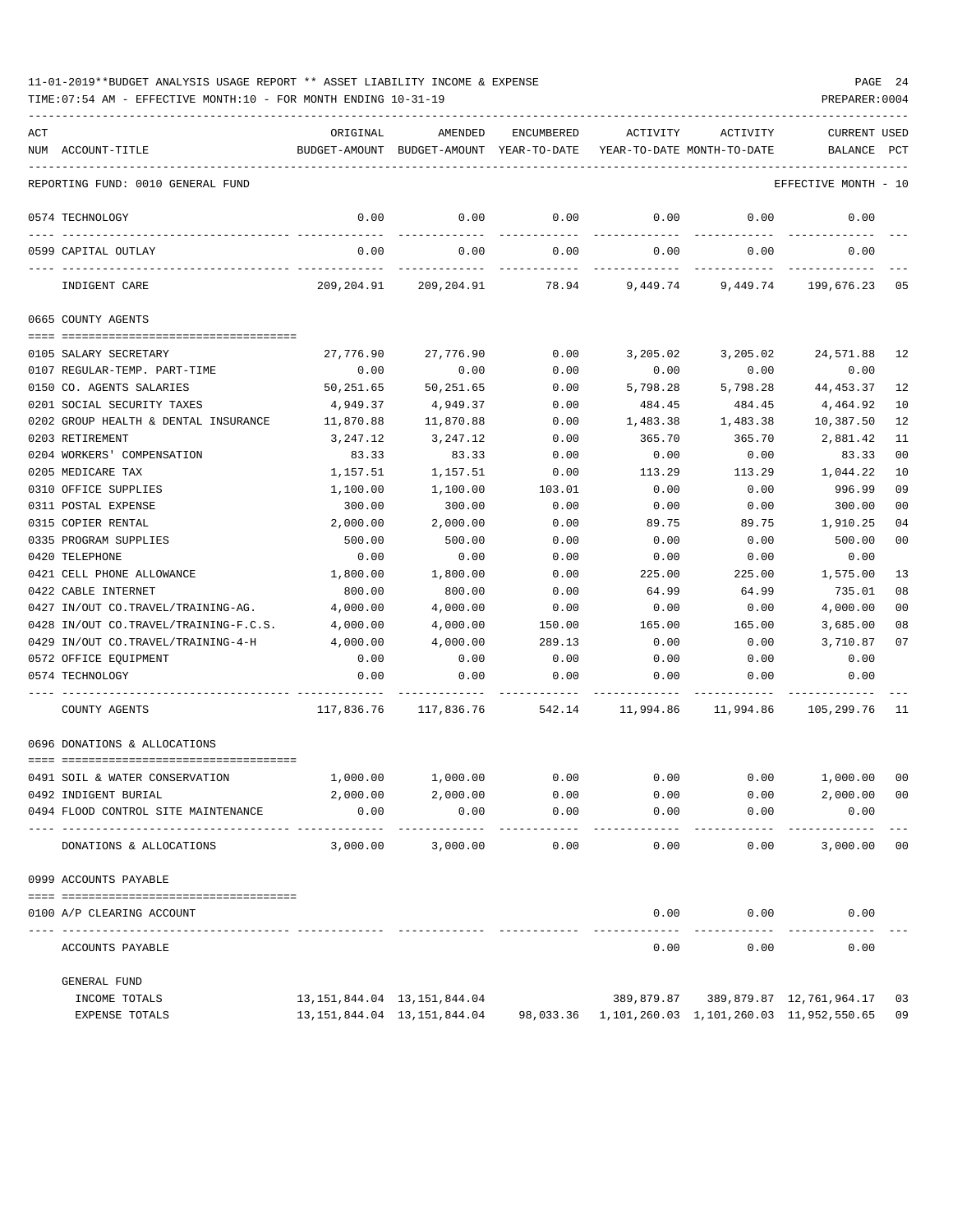|                    | 11-01-2019**BUDGET ANALYSIS USAGE REPORT ** ASSET LIABILITY INCOME & EXPENSE<br>TIME: 07:54 AM - EFFECTIVE MONTH: 10 - FOR MONTH ENDING 10-31-19 |           |                                                     |            |                     |                                        | PREPARER: 0004                     | PAGE 25        |
|--------------------|--------------------------------------------------------------------------------------------------------------------------------------------------|-----------|-----------------------------------------------------|------------|---------------------|----------------------------------------|------------------------------------|----------------|
| $\mathop{\rm ACT}$ | NUM ACCOUNT-TITLE                                                                                                                                | ORIGINAL  | AMENDED<br>BUDGET-AMOUNT BUDGET-AMOUNT YEAR-TO-DATE | ENCUMBERED | ACTIVITY            | ACTIVITY<br>YEAR-TO-DATE MONTH-TO-DATE | <b>CURRENT USED</b><br>BALANCE PCT |                |
|                    | REPORTING FUND: 0011 COURTHOUSE SECURITY                                                                                                         |           |                                                     |            |                     |                                        | EFFECTIVE MONTH - 10               |                |
|                    | 0100 PAYROLL                                                                                                                                     |           |                                                     |            |                     |                                        |                                    |                |
|                    | 0100 PAYROLL                                                                                                                                     |           |                                                     |            |                     | $0.00$ 0.00                            | 0.00                               |                |
| ---- ----          | PAYROLL                                                                                                                                          |           |                                                     |            | 0.00                | 0.00                                   | 0.00                               |                |
|                    | 0102 A/P CLEARING                                                                                                                                |           |                                                     |            |                     |                                        |                                    |                |
|                    | 0100 A/P CLEARING                                                                                                                                |           |                                                     |            | 0.00                | 0.00                                   | 0.00                               |                |
|                    | A/P CLEARING                                                                                                                                     |           |                                                     |            | 0.00                | 0.00                                   | 0.00                               |                |
|                    | 0103 CASH                                                                                                                                        |           |                                                     |            |                     |                                        |                                    |                |
|                    | 0100 C.H. SECURITY-COMBINED FUNDS CKING                                                                                                          |           |                                                     |            |                     |                                        | 276.00 276.00 116,753.60           |                |
|                    | CASH                                                                                                                                             |           |                                                     |            | 276.00              | ---------<br>276.00                    | --------<br>116,753.60             |                |
|                    | 0120 RECEIVABLES                                                                                                                                 |           |                                                     |            |                     |                                        |                                    |                |
|                    | 0313 DUE FROM OTHER FUNDS                                                                                                                        |           |                                                     |            | 0.00                |                                        | $0.00$ 1,107.67                    |                |
|                    | RECEIVABLES                                                                                                                                      |           |                                                     |            | 0.00                |                                        | $0.00$ 1,107.67                    |                |
|                    | 0200 SYSTEM ADDED LIABILITY DEPARTMENT                                                                                                           |           |                                                     |            |                     |                                        |                                    |                |
|                    | 0910 SYSTEM ADDED LIABILITY LINE-ITEM                                                                                                            |           |                                                     |            | 0.00                | 0.00                                   | 0.00                               |                |
|                    | SYSTEM ADDED LIABILITY DEPARTMENT                                                                                                                |           |                                                     |            | 0.00                | 0.00                                   | 0.00                               |                |
|                    | 0271 EQUITY ACCOUNT                                                                                                                              |           |                                                     |            |                     |                                        |                                    |                |
|                    | 0200 EQUITY ACCOUNT                                                                                                                              |           |                                                     |            |                     |                                        | $0.00$ $0.00$ $117,585.27$         |                |
|                    | EQUITY ACCOUNT                                                                                                                                   |           |                                                     |            | 0.00                | 0.00                                   | 117,585.27                         |                |
|                    | 0300 CASH                                                                                                                                        |           |                                                     |            |                     |                                        |                                    |                |
|                    | 0111 BEGINNING CASH BALANCE                                                                                                                      |           | 27,200.00 27,200.00                                 |            | 0.00                | 0.00                                   | 27,200.00 00                       |                |
|                    | CASH                                                                                                                                             | 27,200.00 | 27,200.00                                           | 0.00       | -----------<br>0.00 | ---------<br>0.00                      | 27,200.00                          | 0 <sub>0</sub> |
|                    | 0340 FEES OF OFFICE                                                                                                                              |           |                                                     |            |                     |                                        |                                    |                |
|                    | 0600 COUNTY CLERK FEES                                                                                                                           | 4,000.00  | 4,000.00                                            |            | 0.00                |                                        | $0.00$ $4,000.00$                  | 0 <sub>0</sub> |
|                    | 0650 DISTRICT CLERK FEES                                                                                                                         | 2,200.00  | 2,200.00                                            |            | 250.34              |                                        | 250.34 1,949.66                    | 11             |
|                    | 0651 JUSTICE OF PEACE FEES                                                                                                                       | 2,100.00  | 2,100.00                                            |            | 0.00                | 0.00                                   | 2,100.00                           | 0 <sub>0</sub> |
|                    | FEES OF OFFICE                                                                                                                                   | 8,300.00  | 8,300.00                                            | 0.00       | 250.34              | 250.34                                 | 8,049.66 03                        |                |
|                    | 0360 INTEREST EARNINGS                                                                                                                           |           |                                                     |            |                     |                                        |                                    |                |
|                    | 0100 INTEREST EARNINGS                                                                                                                           | 0.00      | 0.00                                                |            |                     | 25.66 25.66                            | $25.66+$                           |                |
|                    | INTEREST EARNINGS                                                                                                                                | 0.00      | 0.00                                                | 0.00       | 25.66               | 25.66                                  | $25.66+$                           |                |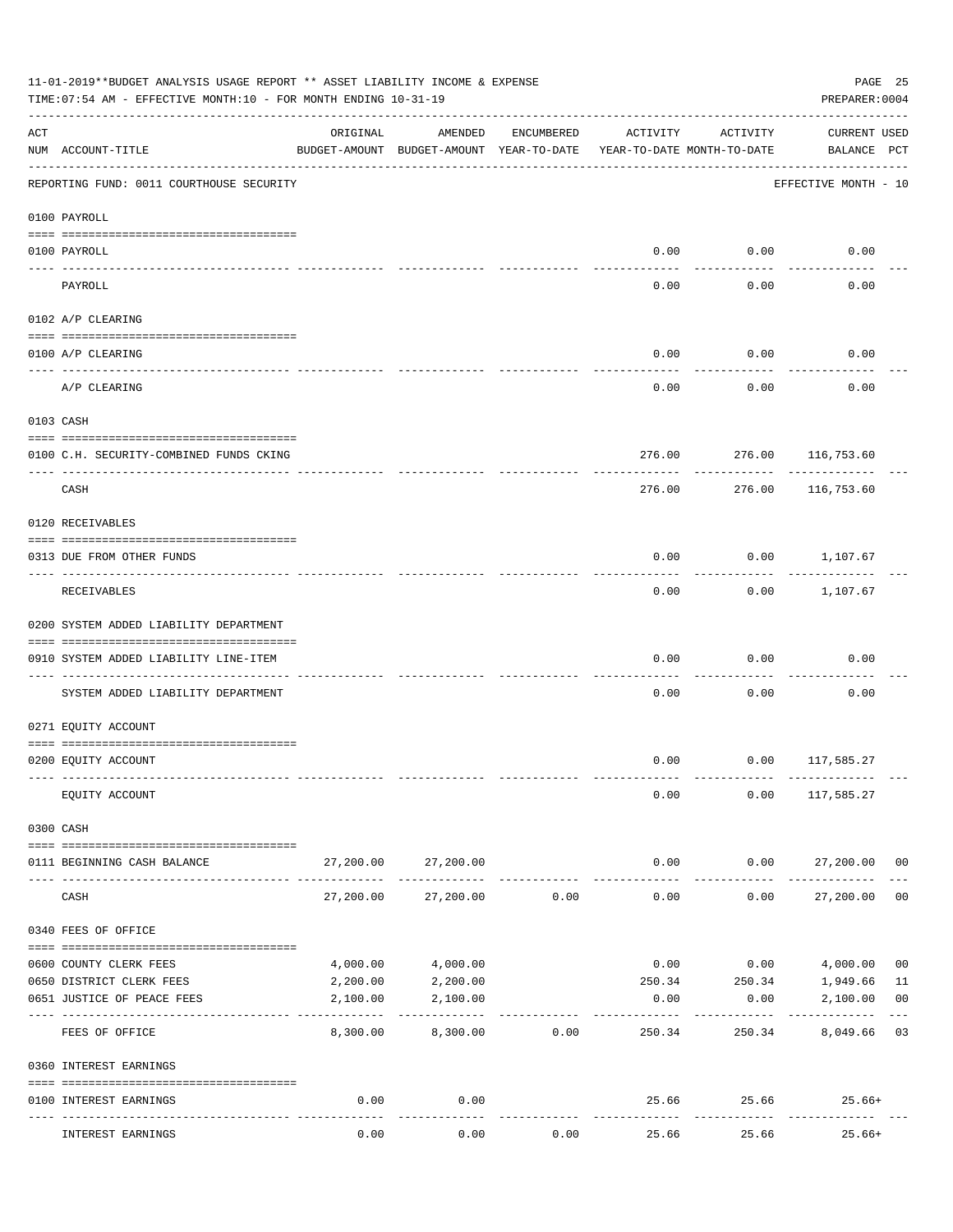|     | 11-01-2019**BUDGET ANALYSIS USAGE REPORT ** ASSET LIABILITY INCOME & EXPENSE<br>PAGE 26<br>TIME: 07:54 AM - EFFECTIVE MONTH: 10 - FOR MONTH ENDING 10-31-19<br>PREPARER: 0004 |          |                                                                                |      |             |                              |                             |    |  |  |  |
|-----|-------------------------------------------------------------------------------------------------------------------------------------------------------------------------------|----------|--------------------------------------------------------------------------------|------|-------------|------------------------------|-----------------------------|----|--|--|--|
| ACT | NUM ACCOUNT-TITLE                                                                                                                                                             | ORIGINAL | AMENDED<br>BUDGET-AMOUNT BUDGET-AMOUNT YEAR-TO-DATE YEAR-TO-DATE MONTH-TO-DATE |      |             | ENCUMBERED ACTIVITY ACTIVITY | CURRENT USED<br>BALANCE PCT |    |  |  |  |
|     | REPORTING FUND: 0011 COURTHOUSE SECURITY                                                                                                                                      |          |                                                                                |      |             |                              | EFFECTIVE MONTH - 10        |    |  |  |  |
|     | 0435 COURTHOUSE SECURITY PART TIME                                                                                                                                            |          |                                                                                |      |             |                              |                             |    |  |  |  |
|     | 0107 PART TIME                                                                                                                                                                |          | 35,500.00 35,500.00 0.00                                                       |      | 0.00        |                              | $0.00$ 35,500.00 00         |    |  |  |  |
|     | COURTHOUSE SECURITY PART TIME 35,500.00 35,500.00                                                                                                                             |          |                                                                                | 0.00 | 0.00        | 0.00                         | 35,500.00 00                |    |  |  |  |
|     | 0510 COURTHOUSE SECURITY EQUIP                                                                                                                                                |          |                                                                                |      |             |                              |                             |    |  |  |  |
|     | 0571 EOUIPMENT                                                                                                                                                                |          | 0.00<br>0.00                                                                   |      | $0.00$ 0.00 |                              | $0.00$ 0.00                 |    |  |  |  |
|     | COURTHOUSE SECURITY EQUIP                                                                                                                                                     | 0.00     | 0.00                                                                           | 0.00 | 0.00        | 0.00                         | 0.00                        |    |  |  |  |
|     | 0560 BAILIFF                                                                                                                                                                  |          |                                                                                |      |             |                              |                             |    |  |  |  |
|     | 0130 SALARY/BAILIFF                                                                                                                                                           | 0.00     | 0.00                                                                           | 0.00 | 0.00        | 0.00                         | 0.00                        |    |  |  |  |
|     | 0201 SOCIAL SECURITY                                                                                                                                                          | 0.00     | 0.00                                                                           | 0.00 | 0.00        | 0.00                         | 0.00                        |    |  |  |  |
|     | 0203 RETIREMENT                                                                                                                                                               | 0.00     | 0.00                                                                           | 0.00 | 0.00        | 0.00                         | 0.00                        |    |  |  |  |
|     | 0204 WORKER'S COMPENSATION                                                                                                                                                    | 0.00     | 0.00                                                                           | 0.00 | 0.00        | 0.00                         | 0.00                        |    |  |  |  |
|     | 0205 MEDICARE                                                                                                                                                                 | 0.00     | 0.00                                                                           | 0.00 | 0.00        | 0.00                         | 0.00                        |    |  |  |  |
|     | 0427 BAILIFF CONT.ED./OUT OF COUNTY                                                                                                                                           | 0.00     | 0.00                                                                           | 0.00 | 0.00        | 0.00                         | 0.00                        |    |  |  |  |
|     | <b>BAILIFF</b>                                                                                                                                                                | 0.00     | 0.00                                                                           | 0.00 | 0.00        | 0.00                         | 0.00                        |    |  |  |  |
|     | COURTHOUSE SECURITY                                                                                                                                                           |          |                                                                                |      |             |                              |                             |    |  |  |  |
|     | INCOME TOTALS                                                                                                                                                                 |          | 35,500.00 35,500.00                                                            |      |             | 276.00 276.00 35,224.00      |                             | 01 |  |  |  |
|     | <b>EXPENSE TOTALS</b>                                                                                                                                                         |          | 35,500.00 35,500.00                                                            | 0.00 | 0.00        |                              | $0.00$ 35,500.00            | 00 |  |  |  |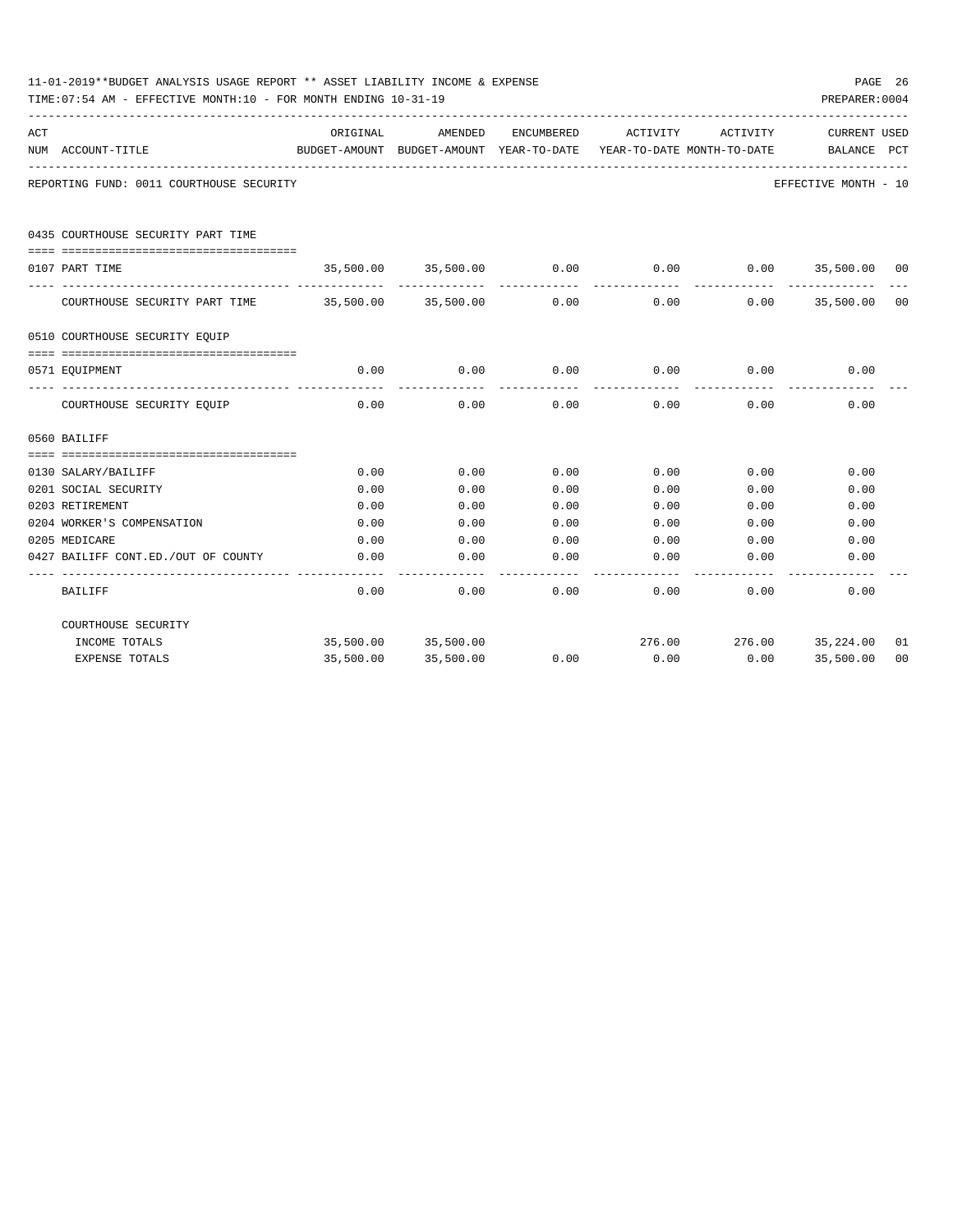|     | 11-01-2019**BUDGET ANALYSIS USAGE REPORT ** ASSET LIABILITY INCOME & EXPENSE<br>TIME: 07:54 AM - EFFECTIVE MONTH: 10 - FOR MONTH ENDING 10-31-19 |          |                                                     |            |                                        |                          |                                    |                |  |  |
|-----|--------------------------------------------------------------------------------------------------------------------------------------------------|----------|-----------------------------------------------------|------------|----------------------------------------|--------------------------|------------------------------------|----------------|--|--|
| ACT | NUM ACCOUNT-TITLE                                                                                                                                | ORIGINAL | AMENDED<br>BUDGET-AMOUNT BUDGET-AMOUNT YEAR-TO-DATE | ENCUMBERED | ACTIVITY<br>YEAR-TO-DATE MONTH-TO-DATE | ACTIVITY                 | <b>CURRENT USED</b><br>BALANCE PCT |                |  |  |
|     | --------------------------------------<br>REPORTING FUND: 0012 CO.CLK.VITAL STAT.FEE                                                             |          |                                                     |            |                                        |                          | EFFECTIVE MONTH - 10               |                |  |  |
|     | 0102 A/P CLEARING                                                                                                                                |          |                                                     |            |                                        |                          |                                    |                |  |  |
|     | 0100 A/P CLEARING                                                                                                                                |          |                                                     |            | 0.00                                   | 0.00                     | 0.00                               |                |  |  |
|     | A/P CLEARING                                                                                                                                     |          |                                                     |            | 0.00                                   | 0.00                     | 0.00                               |                |  |  |
|     | 0103 CASH                                                                                                                                        |          |                                                     |            |                                        |                          |                                    |                |  |  |
|     | 0100 CO.CLK.VITAL STAT.-COMB.FUNDS CKIN                                                                                                          |          |                                                     |            | 0.76                                   | $0.76$ 3,520.88          |                                    |                |  |  |
|     | CASH                                                                                                                                             |          |                                                     |            | 0.76                                   | 0.76                     | 3,520.88                           |                |  |  |
|     | 0120 RECEIVABLES                                                                                                                                 |          |                                                     |            |                                        |                          |                                    |                |  |  |
|     | 0313 DUE FROM OTHER FUNDS                                                                                                                        |          |                                                     |            | 0.00                                   | 0.00                     | 81.00                              |                |  |  |
|     |                                                                                                                                                  |          |                                                     |            |                                        |                          |                                    |                |  |  |
|     | RECEIVABLES                                                                                                                                      |          |                                                     |            | 0.00                                   | 0.00                     | 81.00                              |                |  |  |
|     | 0200 SYSTEM ADDED LIABILITY DEPARTMENT                                                                                                           |          |                                                     |            |                                        |                          |                                    |                |  |  |
|     | 0910 SYSTEM ADDED LIABILITY LINE-ITEM                                                                                                            |          |                                                     |            | 0.00                                   | 0.00                     | 0.00                               |                |  |  |
|     | ------------------------<br>SYSTEM ADDED LIABILITY DEPARTMENT                                                                                    |          |                                                     |            | 0.00                                   | --------<br>0.00         | 0.00                               |                |  |  |
|     | 0271 EQUITY ACCOUNT                                                                                                                              |          |                                                     |            |                                        |                          |                                    |                |  |  |
|     | 0200 EQUITY ACCOUNT                                                                                                                              |          |                                                     |            | 0.00                                   | 0.00                     | 3,601.12                           |                |  |  |
|     | EQUITY ACCOUNT                                                                                                                                   |          |                                                     |            | 0.00                                   | 0.00                     | 3,601.12                           |                |  |  |
|     | 0300 CASH                                                                                                                                        |          |                                                     |            |                                        |                          |                                    |                |  |  |
|     | 0112 BEGINNING CASH BALANCE                                                                                                                      | 3,500.00 | 3,500.00                                            |            |                                        | $0.00$ $0.00$ $3,500.00$ |                                    | 00             |  |  |
|     | CASH                                                                                                                                             |          | 3,500.00 3,500.00                                   | 0.00       | 0.00                                   | 0.00                     | 3,500.00                           | 00             |  |  |
|     | 0360 INTEREST EARNINGS                                                                                                                           |          |                                                     |            |                                        |                          |                                    |                |  |  |
|     | 0100 INTEREST EARNINGS                                                                                                                           | 0.00     | 0.00                                                |            | 0.76                                   | 0.76                     | $0.76+$                            |                |  |  |
|     | INTEREST EARNINGS                                                                                                                                | 0.00     | 0.00                                                | 0.00       | 0.76                                   | 0.76                     | $0.76+$                            |                |  |  |
|     | 0370 MISCELLANEOUS INCOME                                                                                                                        |          |                                                     |            |                                        |                          |                                    |                |  |  |
|     |                                                                                                                                                  |          |                                                     |            |                                        |                          |                                    |                |  |  |
|     | 0134 CO.CLK.VITAL STAT.FEE                                                                                                                       | 500.00   | 500.00                                              |            | 0.00                                   | 0.00                     | 500.00                             | 00             |  |  |
|     | MISCELLANEOUS INCOME                                                                                                                             | 500.00   | 500.00                                              | 0.00       | 0.00                                   | 0.00                     | 500.00                             | 0 <sub>0</sub> |  |  |
|     | 0403 CO.CLK. VITAL STATS.                                                                                                                        |          |                                                     |            |                                        |                          |                                    |                |  |  |
|     | 0310 OFFICE SUPPLIES                                                                                                                             | 3,000.00 | 3,000.00                                            | 0.00       | 0.00                                   | 0.00                     | 3,000.00                           | 0 <sub>0</sub> |  |  |
|     | 0427 OUT OF COUNTY TRAVEL                                                                                                                        | 1,000.00 | 1,000.00                                            | 0.00       | 0.00                                   | 0.00                     | 1,000.00                           | 0 <sub>0</sub> |  |  |
|     | 0574 COMPUTER EQUIPMENT                                                                                                                          | 0.00     | 0.00                                                | 0.00       | 0.00                                   | 0.00                     | 0.00                               |                |  |  |
|     | ---- --------------<br>CO.CLK. VITAL STATS.                                                                                                      | 4,000.00 | 4,000.00                                            | 0.00       | 0.00                                   | 0.00                     | 4,000.00                           | 0 <sub>0</sub> |  |  |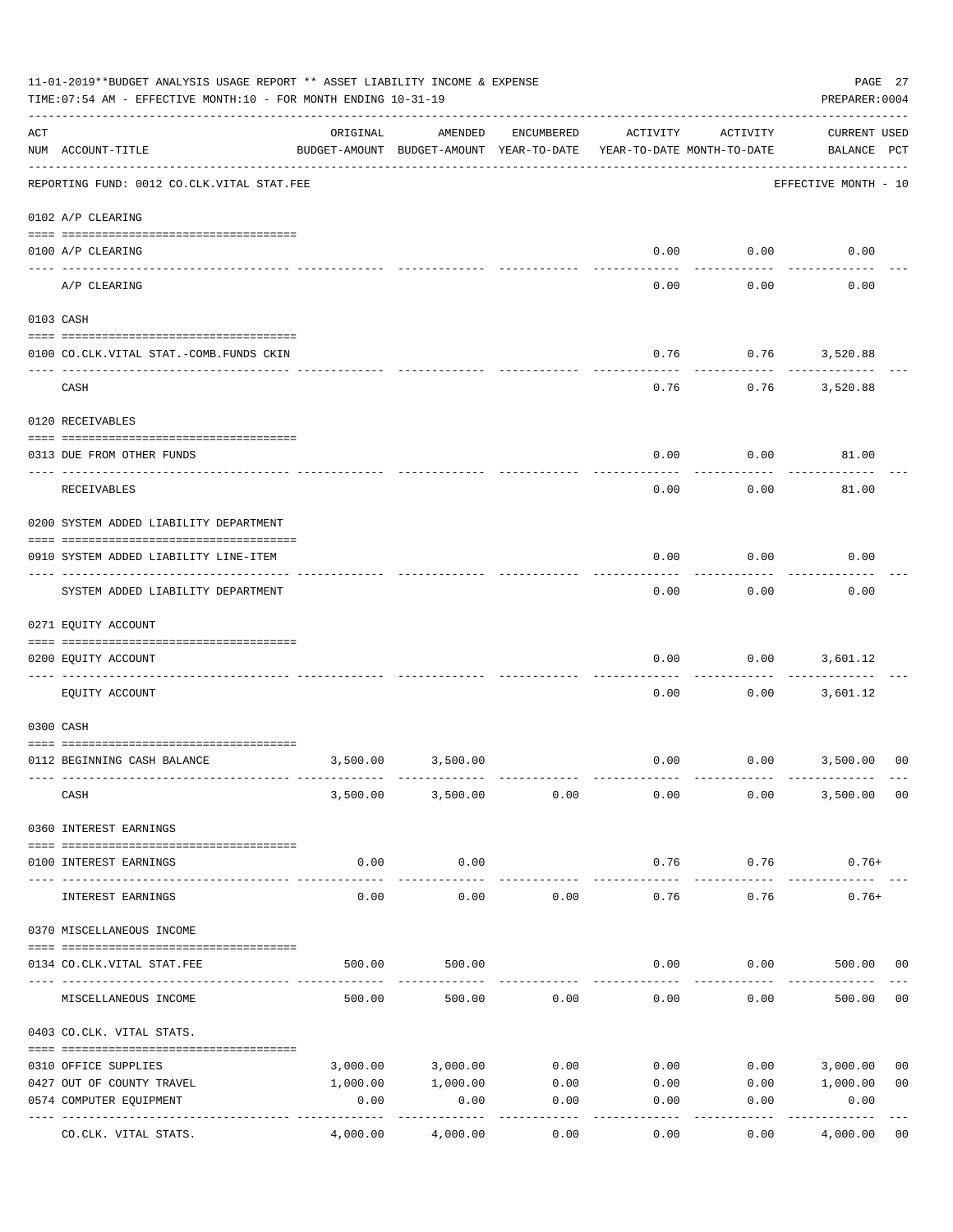| PAGE 28<br>11-01-2019**BUDGET ANALYSIS USAGE REPORT ** ASSET LIABILITY INCOME & EXPENSE<br>TIME: 07:54 AM - EFFECTIVE MONTH: 10 - FOR MONTH ENDING 10-31-19<br>PREPARER: 0004 |                           |                          |                            |                                        |              |                                    |  |  |  |
|-------------------------------------------------------------------------------------------------------------------------------------------------------------------------------|---------------------------|--------------------------|----------------------------|----------------------------------------|--------------|------------------------------------|--|--|--|
| ACT<br>NUM ACCOUNT-TITLE                                                                                                                                                      | ORIGINAL<br>BUDGET-AMOUNT | AMENDED<br>BUDGET-AMOUNT | ENCUMBERED<br>YEAR-TO-DATE | ACTIVITY<br>YEAR-TO-DATE MONTH-TO-DATE | ACTIVITY     | <b>CURRENT USED</b><br>BALANCE PCT |  |  |  |
| REPORTING FUND: 0012 CO.CLK.VITAL STAT.FEE                                                                                                                                    |                           |                          |                            |                                        |              | EFFECTIVE MONTH - 10               |  |  |  |
| CO. CLK. VITAL STAT. FEE<br>INCOME TOTALS<br><b>EXPENSE TOTALS</b>                                                                                                            | 4,000.00<br>4,000.00      | 4,000.00<br>4,000.00     | 0.00                       | 0.76<br>0.00                           | 0.76<br>0.00 | - 00<br>3,999.24<br>4,000.00<br>00 |  |  |  |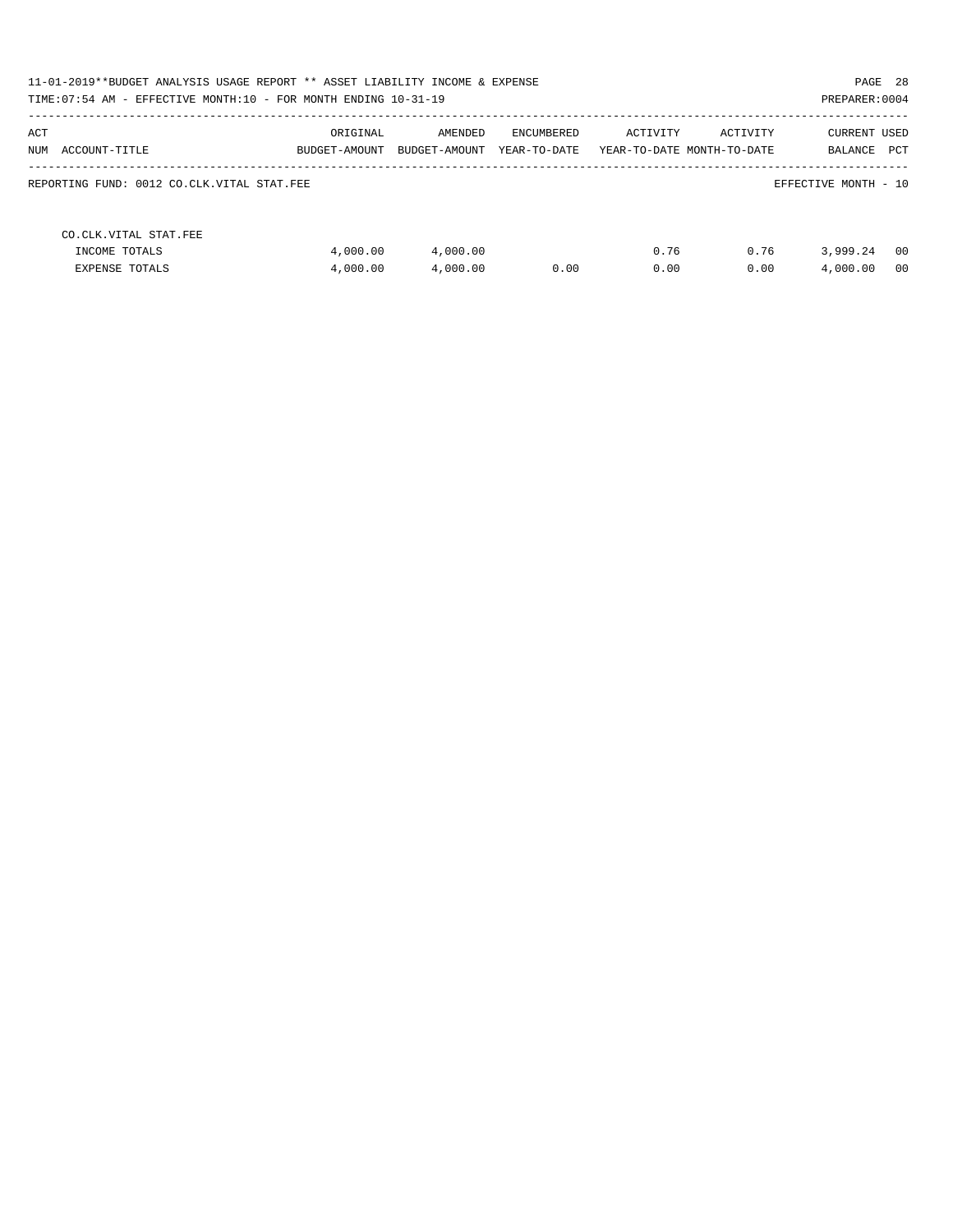|     | 11-01-2019**BUDGET ANALYSIS USAGE REPORT ** ASSET LIABILITY INCOME & EXPENSE<br>TIME: 07:54 AM - EFFECTIVE MONTH: 10 - FOR MONTH ENDING 10-31-19<br>PREPARER: 0004 |                                                      |                      |            |                                         |                                  |                                    |          |  |  |  |
|-----|--------------------------------------------------------------------------------------------------------------------------------------------------------------------|------------------------------------------------------|----------------------|------------|-----------------------------------------|----------------------------------|------------------------------------|----------|--|--|--|
| ACT | NUM ACCOUNT-TITLE                                                                                                                                                  | ORIGINAL<br>BUDGET-AMOUNT BUDGET-AMOUNT YEAR-TO-DATE | AMENDED              | ENCUMBERED | ACTIVITY<br>YEAR-TO-DATE MONTH-TO-DATE  | ACTIVITY                         | <b>CURRENT USED</b><br>BALANCE PCT |          |  |  |  |
|     | REPORTING FUND: 0013 BAIL BONDS TRUST FUND                                                                                                                         |                                                      |                      |            |                                         |                                  | EFFECTIVE MONTH - 10               |          |  |  |  |
|     | 0102 A/P CLEARING                                                                                                                                                  |                                                      |                      |            |                                         |                                  |                                    |          |  |  |  |
|     | 0100 A/P CLEARING<br>---- ---------<br>-------------------- -------                                                                                                |                                                      |                      |            | 0.00                                    | 0.00                             | 0.00                               |          |  |  |  |
|     | A/P CLEARING                                                                                                                                                       |                                                      |                      |            | 0.00                                    | 0.00                             | 0.00                               |          |  |  |  |
|     | 0103 CASH                                                                                                                                                          |                                                      |                      |            |                                         |                                  |                                    |          |  |  |  |
|     | 0113 SURETY BAIL BOND FEE                                                                                                                                          |                                                      |                      |            |                                         | $1,770.00 - 1,770.00 - 3,705.00$ |                                    |          |  |  |  |
|     |                                                                                                                                                                    |                                                      |                      |            |                                         | -----------                      |                                    |          |  |  |  |
|     | CASH                                                                                                                                                               |                                                      |                      |            |                                         | $1,770.00 - 1,770.00 - 3,705.00$ |                                    |          |  |  |  |
|     | 0207 DUE TO FUND                                                                                                                                                   |                                                      |                      |            |                                         |                                  |                                    |          |  |  |  |
|     | 0097 DUE TO OTHER GOVERNMENTS                                                                                                                                      |                                                      |                      |            | 0.00                                    | 0.00                             | 5,100.00                           |          |  |  |  |
|     | DUE TO FUND                                                                                                                                                        |                                                      |                      |            | 0.00                                    | 0.00                             | 5,100.00                           |          |  |  |  |
|     | 0271 EQUITY ACCOUNT                                                                                                                                                |                                                      |                      |            |                                         |                                  |                                    |          |  |  |  |
|     | 0200 EQUITY ACCOUNT                                                                                                                                                |                                                      |                      |            | 0.00                                    | 0.00                             | 375.00                             |          |  |  |  |
|     | EQUITY ACCOUNT                                                                                                                                                     |                                                      |                      |            | 0.00                                    | 0.00                             | 375.00                             |          |  |  |  |
|     | 0300 CASH                                                                                                                                                          |                                                      |                      |            |                                         |                                  |                                    |          |  |  |  |
|     | 0113 BEGINNING CASH BALANCE                                                                                                                                        | 0.00                                                 | 0.00                 |            | 0.00                                    | 0.00                             | 0.00                               |          |  |  |  |
|     | CASH                                                                                                                                                               | 0.00                                                 | 0.00                 | 0.00       | 0.00                                    | 0.00                             | 0.00                               |          |  |  |  |
|     | 0345 BONDS                                                                                                                                                         |                                                      |                      |            |                                         |                                  |                                    |          |  |  |  |
|     | 0113 SURETY BAIL BOND FEE                                                                                                                                          | 4,000.00                                             | 4,000.00             |            |                                         | 525.00 525.00 3,475.00 13        |                                    |          |  |  |  |
|     | <b>BONDS</b>                                                                                                                                                       |                                                      | 4,000.00 4,000.00    | 0.00       | 525.00                                  | 525.00                           | 3,475.00 13                        |          |  |  |  |
|     | 0370 MISCELLANEOUS                                                                                                                                                 |                                                      |                      |            |                                         |                                  |                                    |          |  |  |  |
|     | 0130 REFUNDS & MISCELLANEOUS                                                                                                                                       | 0.00                                                 | 0.00                 |            | 0.00                                    | 0.00                             | 0.00                               |          |  |  |  |
|     | 0132 TEMPORARY BOND SECURITY                                                                                                                                       | 0.00                                                 | 0.00                 |            | 0.00                                    | 0.00                             | 0.00                               |          |  |  |  |
|     | MISCELLANEOUS                                                                                                                                                      | 0.00                                                 | ---------<br>0.00    | 0.00       | 0.00                                    | $- - - - - -$<br>0.00            | 0.00                               |          |  |  |  |
|     | 0498 BAIL BOND FEE EXPENSE                                                                                                                                         |                                                      |                      |            |                                         |                                  |                                    |          |  |  |  |
|     | 0489 10% TO STATE COMPTROLLER                                                                                                                                      |                                                      | 4,000.00 4,000.00    |            | $0.00$ $2,295.00$ $2,295.00$ $1,705.00$ |                                  |                                    | 57       |  |  |  |
|     | BAIL BOND FEE EXPENSE                                                                                                                                              | 4,000.00                                             | 4,000.00             | 0.00       |                                         | 2,295.00 2,295.00                | 1,705.00                           | 57       |  |  |  |
|     | BAIL BONDS TRUST FUND                                                                                                                                              |                                                      |                      |            |                                         |                                  |                                    |          |  |  |  |
|     | INCOME TOTALS<br>EXPENSE TOTALS                                                                                                                                    | 4,000.00<br>4,000.00                                 | 4,000.00<br>4,000.00 | 0.00       | 525.00<br>2,295.00                      | 525.00<br>2,295.00               | 3,475.00<br>1,705.00               | 13<br>57 |  |  |  |
|     |                                                                                                                                                                    |                                                      |                      |            |                                         |                                  |                                    |          |  |  |  |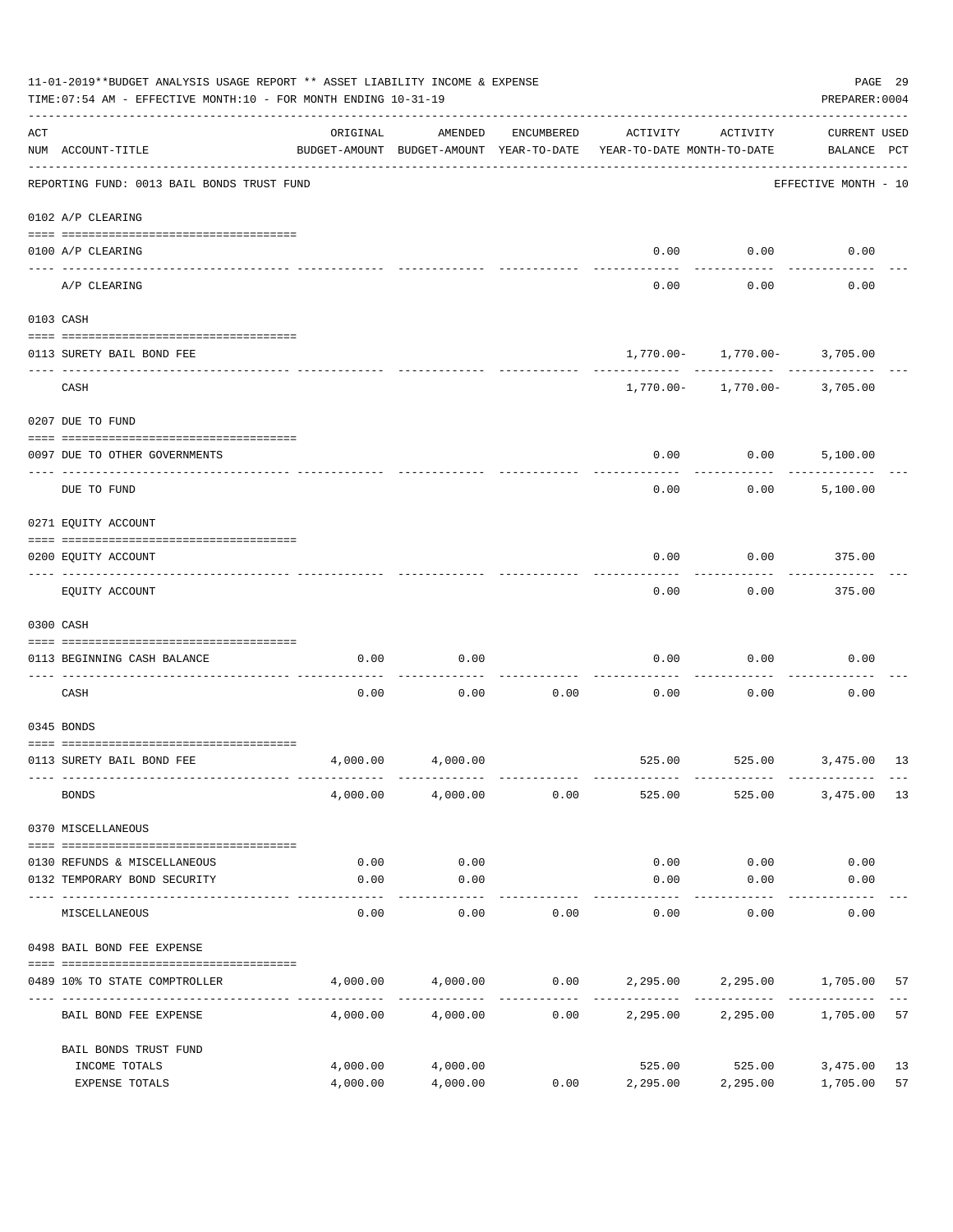| 11-01-2019**BUDGET ANALYSIS USAGE REPORT ** ASSET LIABILITY INCOME & EXPENSE<br>TIME:07:54 AM - EFFECTIVE MONTH:10 - FOR MONTH ENDING 10-31-19 |                                                 |                           |                                                     |            |                                        |                     |                                    |                         |  |
|------------------------------------------------------------------------------------------------------------------------------------------------|-------------------------------------------------|---------------------------|-----------------------------------------------------|------------|----------------------------------------|---------------------|------------------------------------|-------------------------|--|
| ACT                                                                                                                                            | NUM ACCOUNT-TITLE                               | ORIGINAL                  | AMENDED<br>BUDGET-AMOUNT BUDGET-AMOUNT YEAR-TO-DATE | ENCUMBERED | ACTIVITY<br>YEAR-TO-DATE MONTH-TO-DATE | ACTIVITY            | <b>CURRENT USED</b><br>BALANCE PCT |                         |  |
|                                                                                                                                                | REPORTING FUND: 0014 JUSTICE CT. BLDG. SECURITY |                           |                                                     |            |                                        |                     | EFFECTIVE MONTH - 10               |                         |  |
|                                                                                                                                                | 0102 A/P CLEARING                               |                           |                                                     |            |                                        |                     |                                    |                         |  |
|                                                                                                                                                | 0100 A/P CLEARING                               |                           |                                                     |            | 0.00                                   | 0.00                | 0.00                               |                         |  |
|                                                                                                                                                | ---- ---------<br>A/P CLEARING                  |                           |                                                     |            | 0.00                                   | 0.00                | 0.00                               |                         |  |
|                                                                                                                                                | 0103 CASH                                       |                           |                                                     |            |                                        |                     |                                    |                         |  |
|                                                                                                                                                | 0100 JUST.CT.BLDG.SEC.-COMB.FUNDS CKING         |                           |                                                     |            | 0.00                                   |                     | $0.00$ 18,040.27                   |                         |  |
|                                                                                                                                                | CASH                                            |                           |                                                     |            | 0.00                                   | 0.00                | 18,040.27                          |                         |  |
|                                                                                                                                                | 0120 RECEIVABLES                                |                           |                                                     |            |                                        |                     |                                    |                         |  |
|                                                                                                                                                | 0313 DUE FROM OTHER FUNDS                       |                           |                                                     |            | 0.00                                   | 0.00                | 70.03                              |                         |  |
|                                                                                                                                                | RECEIVABLES                                     |                           |                                                     |            | 0.00                                   | 0.00                | 70.03                              |                         |  |
|                                                                                                                                                | 0200 SYSTEM ADDED LIABILITY DEPT.               |                           |                                                     |            |                                        |                     |                                    |                         |  |
|                                                                                                                                                |                                                 |                           |                                                     |            |                                        |                     |                                    |                         |  |
|                                                                                                                                                | 0910 SYSTEM ADDED LIABILITY LINE-ITEM           |                           |                                                     |            | 0.00                                   | 0.00                | 0.00                               |                         |  |
|                                                                                                                                                | SYSTEM ADDED LIABILITY DEPT.                    |                           |                                                     |            | 0.00                                   | 0.00                | 0.00                               |                         |  |
|                                                                                                                                                | 0271 EQUITY ACCOUNT                             |                           |                                                     |            |                                        |                     |                                    |                         |  |
|                                                                                                                                                | 0200 EQUITY ACCOUNT                             |                           |                                                     |            | 0.00                                   | 0.00                | 18,110.30                          |                         |  |
|                                                                                                                                                | EQUITY ACCOUNT                                  |                           |                                                     |            | 0.00                                   | 0.00                | 18,110.30                          |                         |  |
|                                                                                                                                                | 0300 CASH                                       |                           |                                                     |            |                                        |                     |                                    |                         |  |
|                                                                                                                                                |                                                 |                           |                                                     |            |                                        |                     |                                    |                         |  |
|                                                                                                                                                | 0114 BEGINNING CASH                             | 2,850.00                  | 2,850.00                                            |            | 0.00                                   |                     | 0.00<br>2,850.00                   | 0 <sup>0</sup>          |  |
|                                                                                                                                                | CASH                                            | 2,850.00                  | 2,850.00                                            | 0.00       | 0.00                                   | 0.00                | 2,850.00                           | 00                      |  |
|                                                                                                                                                | 0370 MISCELLANEOUS INCOME                       |                           |                                                     |            |                                        |                     |                                    |                         |  |
|                                                                                                                                                | 0455 JP1 SECURITY FEE                           | 300.00                    | 300.00                                              |            | 0.00                                   | 0.00                | 300.00                             | 0 <sub>0</sub>          |  |
|                                                                                                                                                | 0456 JP2 SECURITY FEE                           | 150.00                    | 150.00                                              |            | 0.00                                   | 0.00                | 150.00                             | 0 <sub>0</sub>          |  |
|                                                                                                                                                | 0457 JP3 SECURITY FEE                           | 200.00                    | 200.00<br>-----------                               |            | 0.00<br>-----                          | 0.00<br>$- - - - -$ | 200.00<br>-------                  | 0 <sub>0</sub>          |  |
|                                                                                                                                                | MISCELLANEOUS INCOME                            | 650.00                    | 650.00                                              | 0.00       | 0.00                                   | 0.00                | 650.00                             | 0 <sub>0</sub>          |  |
|                                                                                                                                                | 0435 JUSTICE CT.BLDG.EXP.                       |                           |                                                     |            |                                        |                     |                                    |                         |  |
|                                                                                                                                                | 0320 JP1 SECURITY EXPENSE                       | 1,000.00                  | 1,000.00                                            | 0.00       | 0.00                                   |                     | 0.00 1,000.00                      | 0 <sub>0</sub>          |  |
|                                                                                                                                                | 0321 JP2 SECURITY EXPENSE                       | 1,000.00                  | 1,000.00                                            | 0.00       | 0.00                                   | 0.00                | 1,000.00                           | 0 <sub>0</sub>          |  |
|                                                                                                                                                | 0322 JP3 SECURITY EXPENSE                       | 1,500.00<br>------------- | 1,500.00<br>----------                              | 0.00       | 0.00                                   | 0.00                | 1,500.00                           | 0 <sub>0</sub><br>$---$ |  |
|                                                                                                                                                | JUSTICE CT.BLDG.EXP.                            | 3,500.00                  | 3,500.00                                            | 0.00       | 0.00                                   | 0.00                | 3,500.00                           | 0 <sub>0</sub>          |  |
|                                                                                                                                                | JUSTICE CT. BLDG. SECURITY                      |                           |                                                     |            |                                        |                     |                                    |                         |  |
|                                                                                                                                                | INCOME TOTALS                                   | 3,500.00                  | 3,500.00                                            |            | 0.00                                   | 0.00                | 3,500.00                           | 0 <sub>0</sub>          |  |
|                                                                                                                                                | EXPENSE TOTALS                                  | 3,500.00                  | 3,500.00                                            | 0.00       | 0.00                                   | 0.00                | 3,500.00                           | 0 <sub>0</sub>          |  |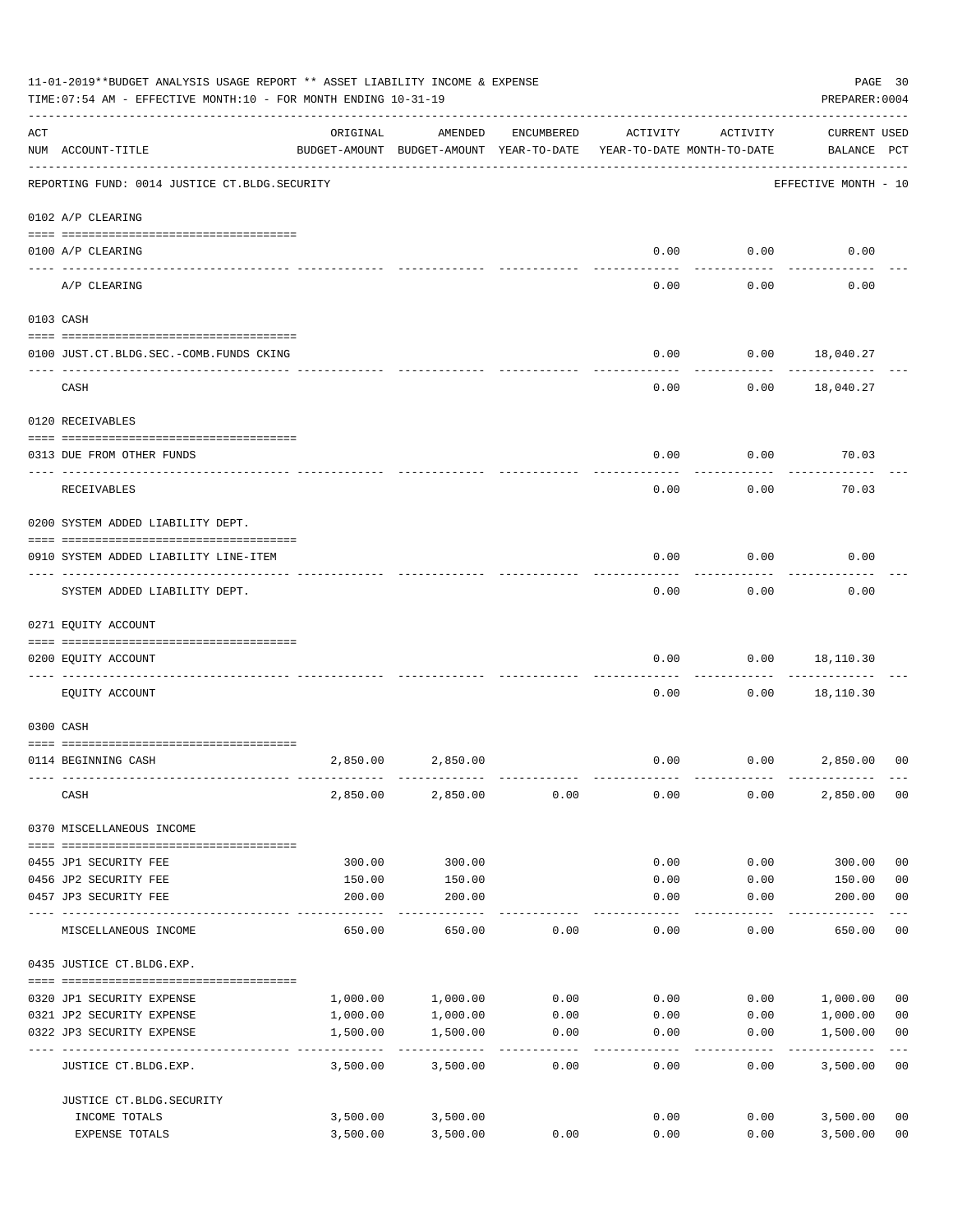|                    | 11-01-2019**BUDGET ANALYSIS USAGE REPORT ** ASSET LIABILITY INCOME & EXPENSE<br>TIME: 07:54 AM - EFFECTIVE MONTH: 10 - FOR MONTH ENDING 10-31-19 |                    |                                                     |                       |                                        |                               | PAGE 31<br>PREPARER: 0004   |                      |
|--------------------|--------------------------------------------------------------------------------------------------------------------------------------------------|--------------------|-----------------------------------------------------|-----------------------|----------------------------------------|-------------------------------|-----------------------------|----------------------|
| $\mathop{\rm ACT}$ | NUM ACCOUNT-TITLE                                                                                                                                | ORIGINAL           | AMENDED<br>BUDGET-AMOUNT BUDGET-AMOUNT YEAR-TO-DATE | ENCUMBERED            | ACTIVITY<br>YEAR-TO-DATE MONTH-TO-DATE | ACTIVITY                      | CURRENT USED<br>BALANCE PCT |                      |
|                    | REPORTING FUND: 0016 CO.JUDGE EXCESS SUPP.                                                                                                       |                    |                                                     |                       |                                        |                               | EFFECTIVE MONTH - 10        |                      |
|                    | 0102 A/P CLEARING                                                                                                                                |                    |                                                     |                       |                                        |                               |                             |                      |
|                    |                                                                                                                                                  |                    |                                                     |                       |                                        |                               |                             |                      |
|                    | 0100 A/P CLEARING<br>---- ---------                                                                                                              |                    |                                                     |                       |                                        | $0.00$ 0.00                   | 0.00                        |                      |
|                    | A/P CLEARING                                                                                                                                     |                    |                                                     |                       | 0.00                                   | 0.00                          | 0.00                        |                      |
|                    | 0103 CASH                                                                                                                                        |                    |                                                     |                       |                                        |                               |                             |                      |
|                    |                                                                                                                                                  |                    |                                                     |                       |                                        |                               |                             |                      |
|                    | 0100 CO.JUDGE EXCESS SUPP.-COMB.FUND CK                                                                                                          |                    |                                                     |                       |                                        | 182.17- 182.17- 17,442.50     |                             |                      |
|                    | CASH                                                                                                                                             |                    |                                                     |                       |                                        | $182.17 - 182.17 - 17,442.50$ |                             |                      |
|                    | 0200 SYSTEM ADDED LIABILITY DEPARTMENT                                                                                                           |                    |                                                     |                       |                                        |                               |                             |                      |
|                    |                                                                                                                                                  |                    |                                                     |                       |                                        |                               |                             |                      |
|                    | 0910 SYSTEM ADDED LIABILITY LINE-ITEM                                                                                                            |                    |                                                     |                       | 0.00                                   | 0.00                          | 0.00                        |                      |
|                    | SYSTEM ADDED LIABILITY DEPARTMENT                                                                                                                |                    |                                                     |                       | 0.00                                   | 0.00                          | 0.00                        |                      |
|                    | 0271 EQUITY ACCOUNT                                                                                                                              |                    |                                                     |                       |                                        |                               |                             |                      |
|                    |                                                                                                                                                  |                    |                                                     |                       |                                        |                               |                             |                      |
|                    | 0200 EQUITY ACCOUNT                                                                                                                              |                    |                                                     |                       | 0.00                                   | $0.00$ 17,624.67              |                             |                      |
|                    | EQUITY ACCOUNT                                                                                                                                   |                    |                                                     |                       | 0.00                                   |                               | $0.00$ 17,624.67            |                      |
|                    | 0300 CASH                                                                                                                                        |                    |                                                     |                       |                                        |                               |                             |                      |
|                    | 0116 BEGINNING CASH BALANCE                                                                                                                      | 3,000.00           | 3,000.00                                            |                       | 0.00                                   | 0.00                          | 3,000.00                    | 00                   |
|                    | ------------------------------ --<br>CASH                                                                                                        |                    | 3,000.00 3,000.00                                   | ----------- -<br>0.00 | 0.00                                   | ---------<br>0.00             | 3,000.00                    | 0 <sub>0</sub>       |
|                    | 0370 MISCELLANEOUS INCOME                                                                                                                        |                    |                                                     |                       |                                        |                               |                             |                      |
|                    | 0149 CO. JUDGE EXCESS SUPP.                                                                                                                      | 0.00               | 0.00                                                |                       |                                        | $0.00$ $0.00$                 | 0.00                        |                      |
|                    | MISCELLANEOUS INCOME                                                                                                                             | 0.00               | 0.00                                                | 0.00                  | 0.00                                   | 0.00                          | 0.00                        |                      |
|                    | 0400 CO. JUDGE EXCESS SUPP.                                                                                                                      |                    |                                                     |                       |                                        |                               |                             |                      |
|                    |                                                                                                                                                  |                    |                                                     |                       |                                        |                               |                             |                      |
|                    | 0310 OFFICE SUPPLIES<br>0311 POSTAL EXPENSE                                                                                                      | 300.00<br>1,500.00 | 300.00<br>1,500.00                                  | 0.00<br>0.00          | 182.17<br>0.00                         | 182.17<br>0.00                | 117.83<br>1,500.00          | 61<br>0 <sub>0</sub> |
|                    | 0427 OUT OF COUNTY TRAVEL                                                                                                                        | 500.00             | 500.00                                              | 0.00                  | 0.00                                   | 0.00                          | 500.00                      | 0 <sub>0</sub>       |
|                    | 0572 OFFICE EQUIPMENT                                                                                                                            | 400.00             | 400.00                                              | 0.00                  | 0.00                                   | 0.00                          | 400.00                      | 0 <sub>0</sub>       |
|                    | 0590 COUNTY JUDGE BOOKS                                                                                                                          | 300.00             | 300.00                                              | 0.00                  | 0.00                                   | 0.00                          | 300.00                      | 0 <sub>0</sub>       |
|                    | CO. JUDGE EXCESS SUPP.                                                                                                                           | 3,000.00           | 3,000.00                                            | 0.00                  | 182.17                                 | 182.17                        | 2,817.83                    | 06                   |
|                    | CO.JUDGE EXCESS SUPP.                                                                                                                            |                    |                                                     |                       |                                        |                               |                             |                      |
|                    | INCOME TOTALS                                                                                                                                    | 3,000.00           | 3,000.00                                            |                       | 0.00                                   | 0.00                          | 3,000.00                    | 0 <sub>0</sub>       |
|                    | EXPENSE TOTALS                                                                                                                                   | 3,000.00           | 3,000.00                                            | 0.00                  | 182.17                                 | 182.17                        | 2,817.83                    | 06                   |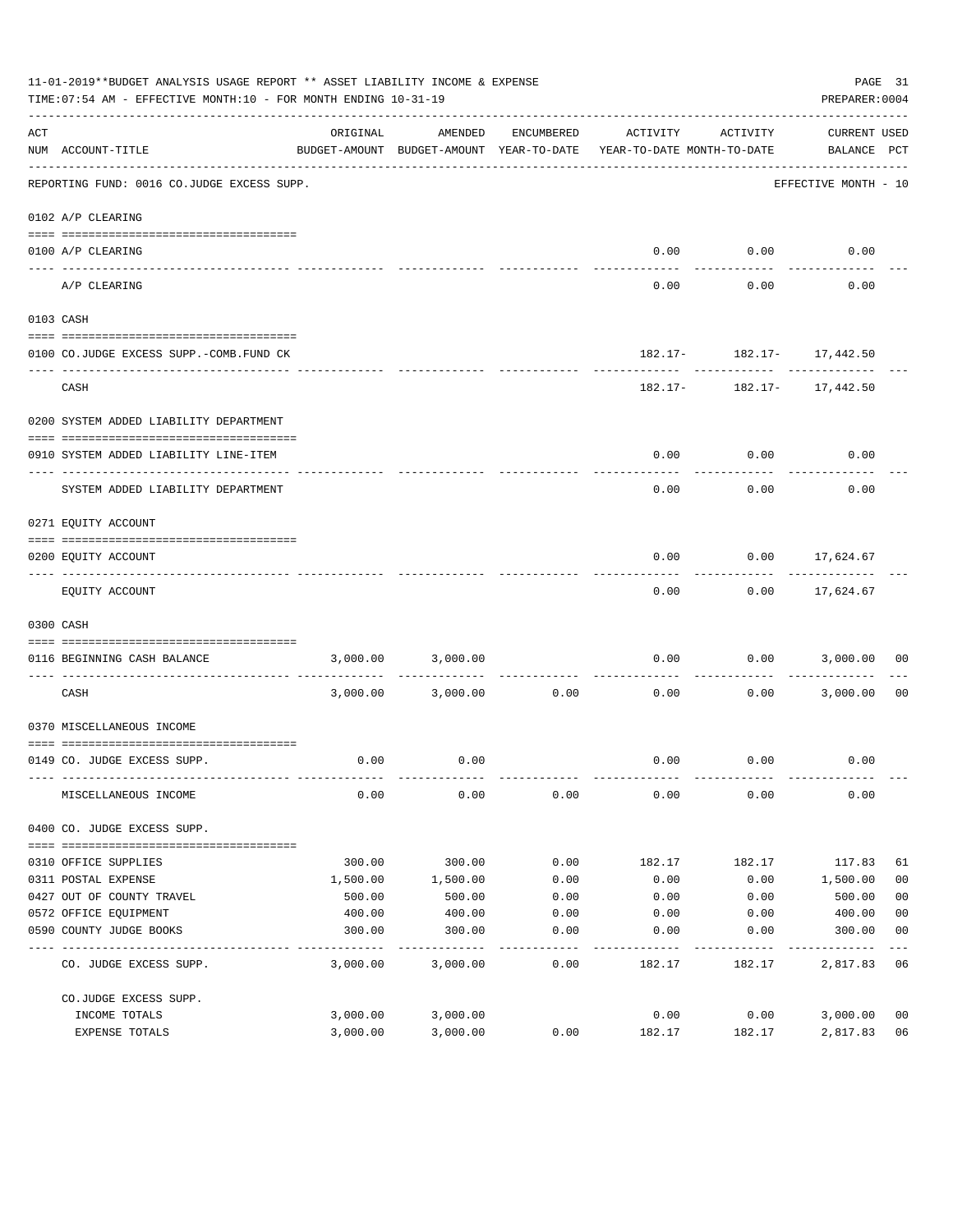| 11-01-2019**BUDGET ANALYSIS USAGE REPORT ** ASSET LIABILITY INCOME & EXPENSE<br>TIME: 07:54 AM - EFFECTIVE MONTH: 10 - FOR MONTH ENDING 10-31-19 |                                               |                                                                                 |                      |                     |                        |                     |                                    |                                  |
|--------------------------------------------------------------------------------------------------------------------------------------------------|-----------------------------------------------|---------------------------------------------------------------------------------|----------------------|---------------------|------------------------|---------------------|------------------------------------|----------------------------------|
| $\mathop{\rm ACT}$                                                                                                                               | NUM ACCOUNT-TITLE                             | ORIGINAL<br>BUDGET-AMOUNT BUDGET-AMOUNT YEAR-TO-DATE YEAR-TO-DATE MONTH-TO-DATE | AMENDED              | ENCUMBERED          | ACTIVITY               | ACTIVITY            | <b>CURRENT USED</b><br>BALANCE PCT |                                  |
|                                                                                                                                                  | REPORTING FUND: 0017 PROBATE JUDGES EDUCATION |                                                                                 |                      |                     |                        |                     | EFFECTIVE MONTH - 10               |                                  |
|                                                                                                                                                  | 0102 A/P CLEARING                             |                                                                                 |                      |                     |                        |                     |                                    |                                  |
|                                                                                                                                                  | 0100 A/P CLEARING                             |                                                                                 |                      |                     | 0.00                   | 0.00                | 0.00                               |                                  |
|                                                                                                                                                  | ---- --------<br>A/P CLEARING                 |                                                                                 |                      |                     | 0.00                   | 0.00                | 0.00                               |                                  |
|                                                                                                                                                  | 0103 CASH                                     |                                                                                 |                      |                     |                        |                     |                                    |                                  |
|                                                                                                                                                  | 0100 PROB.JUDGES ED.-COMB. FUNDS CKING        |                                                                                 |                      |                     | 0.00                   |                     | $0.00$ 5,237.50                    |                                  |
|                                                                                                                                                  | CASH                                          |                                                                                 |                      |                     | 0.00                   | 0.00                | 5,237.50                           |                                  |
|                                                                                                                                                  | 0120 RECEIVABLES                              |                                                                                 |                      |                     |                        |                     |                                    |                                  |
|                                                                                                                                                  | 0313 DUE FROM OTHER FUNDS                     |                                                                                 |                      |                     | 0.00                   |                     | $0.00$ 45.00                       |                                  |
|                                                                                                                                                  | RECEIVABLES                                   |                                                                                 |                      |                     | 0.00                   | 0.00                | 45.00                              |                                  |
|                                                                                                                                                  | 0271 EQUITY ACCOUNT                           |                                                                                 |                      |                     |                        |                     |                                    |                                  |
|                                                                                                                                                  | 0200 EQUITY ACCOUNT                           |                                                                                 |                      |                     | 0.00                   | 0.00                | 5,282.50                           |                                  |
|                                                                                                                                                  | EQUITY ACCOUNT                                |                                                                                 |                      |                     | 0.00                   |                     | $0.00$ 5,282.50                    |                                  |
|                                                                                                                                                  | 0300 CASH                                     |                                                                                 |                      |                     |                        |                     |                                    |                                  |
|                                                                                                                                                  | 0117 BEGINNING CASH BALANCE                   | 1,450.00                                                                        | 1,450.00             |                     | 0.00                   | 0.00                | 1,450.00                           | 00                               |
|                                                                                                                                                  | CASH                                          |                                                                                 | 1,450.00 1,450.00    | -----------<br>0.00 | 0.00                   | 0.00                | 1,450.00                           | 00                               |
|                                                                                                                                                  | 0340 FEES OF OFFICE                           |                                                                                 |                      |                     |                        |                     |                                    |                                  |
|                                                                                                                                                  | 0131 PROBATE JUDGES EDUCATION                 |                                                                                 | 150.00 150.00        |                     |                        |                     | $0.00$ $0.00$ $150.00$ 00          |                                  |
|                                                                                                                                                  | FEES OF OFFICE                                | 150.00                                                                          | 150.00               | 0.00                | 0.00                   | 0.00                | 150.00                             | 0 <sub>0</sub>                   |
|                                                                                                                                                  | 0370 MISCELLANEOUS                            |                                                                                 |                      |                     |                        |                     |                                    |                                  |
|                                                                                                                                                  | 0130 REFUNDS & MISCELLANEOUS                  | 0.00                                                                            | 0.00                 |                     | 0.00                   | 0.00                | 0.00                               |                                  |
|                                                                                                                                                  | MISCELLANEOUS                                 | 0.00                                                                            | -----------<br>0.00  | 0.00                | --------------<br>0.00 | -----------<br>0.00 | 0.00                               |                                  |
|                                                                                                                                                  | 0400 PROBATE JUDGES EDUCATION                 |                                                                                 |                      |                     |                        |                     |                                    |                                  |
|                                                                                                                                                  | 0427 OUT OF COUNTY TRAVEL                     | 1,600.00                                                                        | 1,600.00             | 0.00                | 0.00                   |                     | $0.00$ 1,600.00                    | 00                               |
|                                                                                                                                                  | PROBATE JUDGES EDUCATION                      |                                                                                 | 1,600.00 1,600.00    | 0.00                | 0.00                   |                     | 0.00<br>1,600.00                   | 0 <sub>0</sub>                   |
|                                                                                                                                                  | PROBATE JUDGES EDUCATION                      |                                                                                 |                      |                     |                        |                     |                                    |                                  |
|                                                                                                                                                  | INCOME TOTALS<br>EXPENSE TOTALS               | 1,600.00<br>1,600.00                                                            | 1,600.00<br>1,600.00 | 0.00                | 0.00<br>0.00           | 0.00<br>0.00        | 1,600.00<br>1,600.00               | 0 <sub>0</sub><br>0 <sub>0</sub> |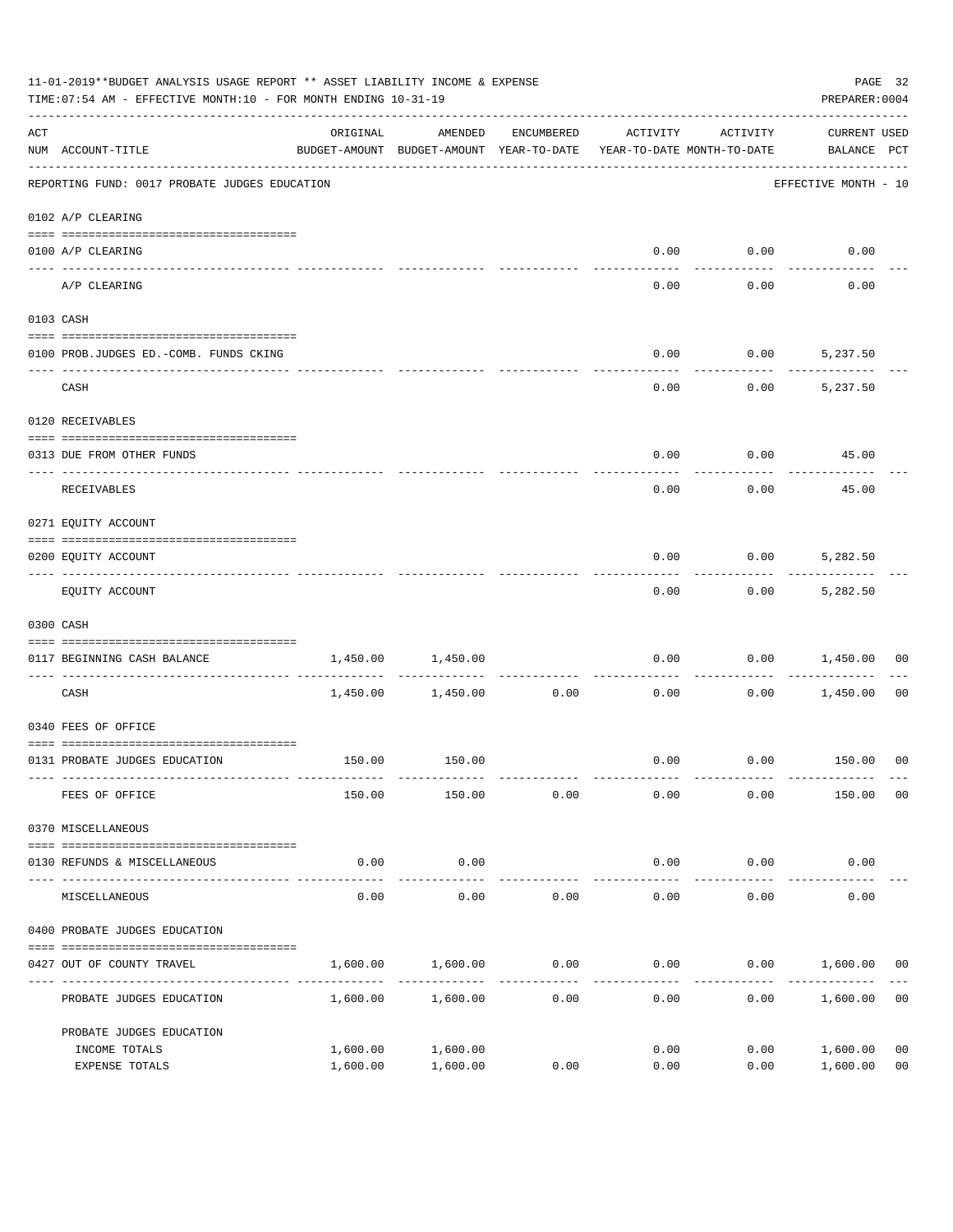|     | 11-01-2019**BUDGET ANALYSIS USAGE REPORT ** ASSET LIABILITY INCOME & EXPENSE<br>TIME: 07:54 AM - EFFECTIVE MONTH: 10 - FOR MONTH ENDING 10-31-19 |           |                                                     |               |                                        |                                                        | PAGE 33<br>PREPARER: 0004             |    |
|-----|--------------------------------------------------------------------------------------------------------------------------------------------------|-----------|-----------------------------------------------------|---------------|----------------------------------------|--------------------------------------------------------|---------------------------------------|----|
| ACT | NUM ACCOUNT-TITLE                                                                                                                                | ORIGINAL  | AMENDED<br>BUDGET-AMOUNT BUDGET-AMOUNT YEAR-TO-DATE | ENCUMBERED    | ACTIVITY<br>YEAR-TO-DATE MONTH-TO-DATE | ACTIVITY                                               | CURRENT USED<br>BALANCE PCT           |    |
|     | REPORTING FUND: 0018 CO.CLERK RECORD MNGMT.                                                                                                      |           |                                                     |               |                                        |                                                        | EFFECTIVE MONTH - 10                  |    |
|     | 0100 PAYROLL                                                                                                                                     |           |                                                     |               |                                        |                                                        |                                       |    |
|     | 0100 PAYROLL                                                                                                                                     |           |                                                     |               |                                        | $0.00$ $0.00$                                          | 0.00                                  |    |
|     | PAYROLL                                                                                                                                          |           |                                                     |               | 0.00                                   | 0.00                                                   | 0.00                                  |    |
|     | 0102 A/P CLEARING                                                                                                                                |           |                                                     |               |                                        |                                                        |                                       |    |
|     | 0100 A/P CLEARING                                                                                                                                |           |                                                     |               | 0.00                                   | 0.00                                                   | 0.00                                  |    |
|     | A/P CLEARING                                                                                                                                     |           |                                                     |               | 0.00                                   | 0.00                                                   | 0.00                                  |    |
|     | 0103 CASH                                                                                                                                        |           |                                                     |               |                                        |                                                        |                                       |    |
|     | 0100 CO.CLK.REC.MNGMT.-COMB.FUNDS CKING                                                                                                          |           |                                                     |               |                                        | 10,943.88- 10,943.88- 68,780.73                        |                                       |    |
|     | CASH                                                                                                                                             |           |                                                     |               |                                        | _______________<br>$10,943.88 - 10,943.88 - 68,780.73$ | .                                     |    |
|     | 0120 RECEIVABLES                                                                                                                                 |           |                                                     |               |                                        |                                                        |                                       |    |
|     | 0313 DUE FROM OTHER FUNDS                                                                                                                        |           |                                                     |               | 0.00                                   | $0.00$ 5,997.70                                        |                                       |    |
|     | RECEIVABLES                                                                                                                                      |           |                                                     |               | 0.00                                   |                                                        | $0.00$ 5,997.70                       |    |
|     | 0200 SYSTEM ADDED LIABILITY DEPARTMENT                                                                                                           |           |                                                     |               |                                        |                                                        |                                       |    |
|     | 0150 ACCRUED SALARY PAYABLE                                                                                                                      |           |                                                     |               | 0.00                                   | 0.00                                                   | 1,090.91                              |    |
|     | 0155 ACCRUED FRINGE BENEFITS<br>0910 SYSTEM ADDED LIABILITY LINE-ITEM                                                                            |           |                                                     |               | 0.00<br>6,013.00-                      | 0.00<br>6,013.00-                                      | 670.02<br>$6,013.00 -$                |    |
|     | SYSTEM ADDED LIABILITY DEPARTMENT                                                                                                                |           |                                                     |               |                                        | $6,013.00 - 6,013.00 - 4,252.07 -$                     |                                       |    |
|     | 0271 EQUITY ACCOUNT                                                                                                                              |           |                                                     |               |                                        |                                                        |                                       |    |
|     | 0200 EQUITY ACCOUNT                                                                                                                              |           |                                                     |               | 0.00                                   |                                                        | $0.00$ $83,961.38$                    |    |
|     | EQUITY ACCOUNT                                                                                                                                   |           |                                                     |               | 0.00                                   |                                                        | $0.00$ $83,961.38$                    |    |
|     | 0300 CASH                                                                                                                                        |           |                                                     |               |                                        |                                                        |                                       |    |
|     | 0118 BEGINNING CASH BALANCE                                                                                                                      |           | 40, 174. 19   40, 174. 19                           |               |                                        |                                                        | $0.00$ $0.00$ $40,174.19$ 00          |    |
|     | CASH                                                                                                                                             |           | 40, 174. 19   40, 174. 19   0.00                    | ------------- | --------------<br>0.00                 | .                                                      | ____________<br>$0.00$ $40,174.19$ 00 |    |
|     | 0360 INTEREST EARNINGS                                                                                                                           |           |                                                     |               |                                        |                                                        |                                       |    |
|     | 0100 INTEREST EARNINGS                                                                                                                           |           | 100.00 100.00                                       |               |                                        |                                                        | 17.59 17.59 82.41 18                  |    |
|     | INTEREST EARNINGS                                                                                                                                | 100.00    |                                                     | $100.00$ 0.00 | --------------<br>17.59                | 17.59                                                  | 82.41 18                              |    |
|     | 0370 MISCELLANEOUS INCOME                                                                                                                        |           |                                                     |               |                                        |                                                        |                                       |    |
|     |                                                                                                                                                  |           |                                                     |               |                                        |                                                        |                                       |    |
|     | 0130 REFUNDS & MISCELLANEOUS                                                                                                                     | 0.00      | 0.00                                                |               | 0.00                                   | 0.00                                                   | 0.00                                  |    |
|     | 0133 CO.CLERK PRESERVE REC FEE                                                                                                                   | 55,015.11 | 55,015.11                                           |               | 0.00                                   | 0.00                                                   | 55,015.11                             | 00 |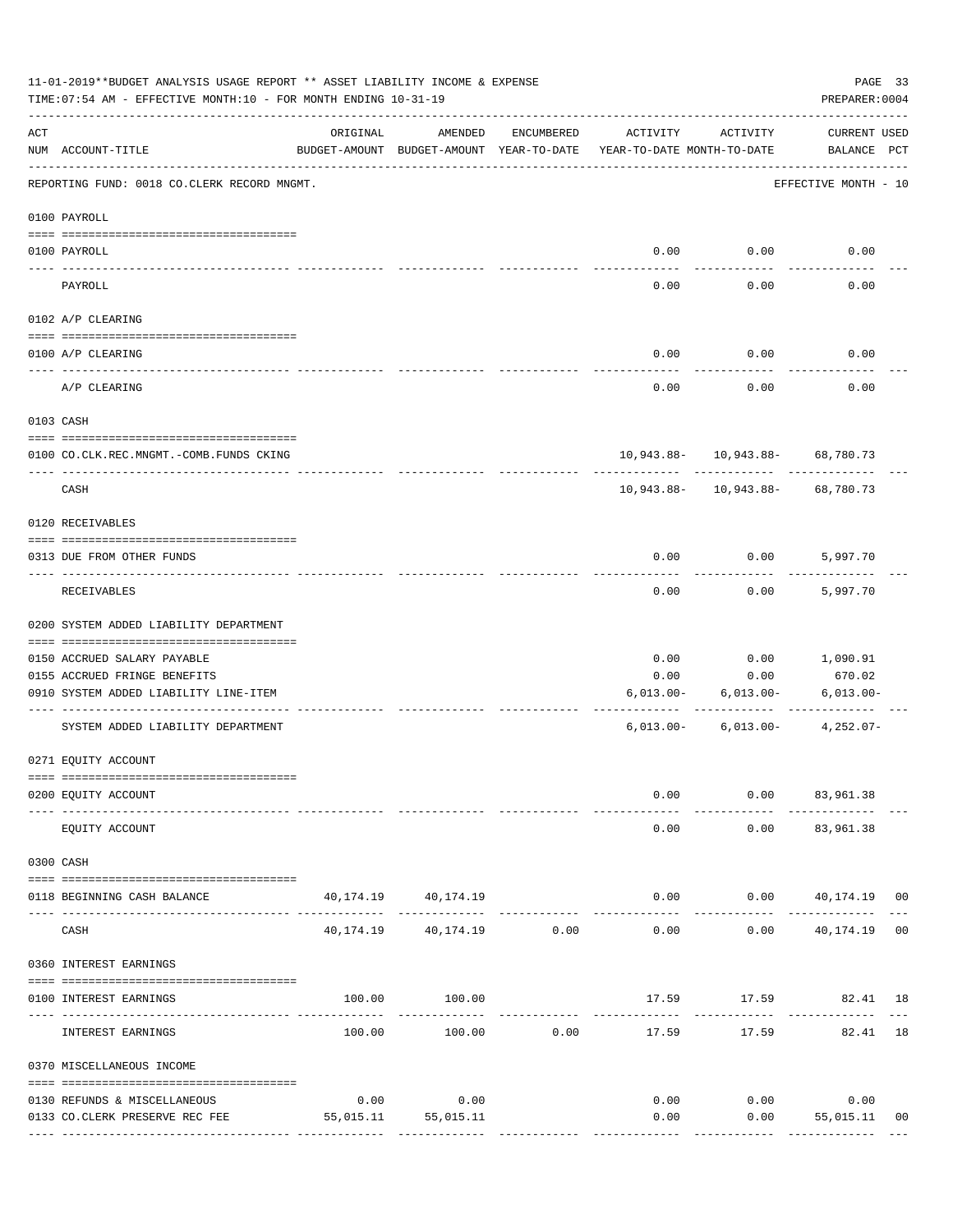| ACT |                                             | ORIGINAL                                                            |                          |      | AMENDED ENCUMBERED ACTIVITY ACTIVITY                    |                             | <b>CURRENT USED</b>  |                |
|-----|---------------------------------------------|---------------------------------------------------------------------|--------------------------|------|---------------------------------------------------------|-----------------------------|----------------------|----------------|
|     | NUM ACCOUNT-TITLE                           | BUDGET-AMOUNT BUDGET-AMOUNT YEAR-TO-DATE YEAR-TO-DATE_MONTH-TO-DATE |                          |      |                                                         |                             | BALANCE PCT          |                |
|     | REPORTING FUND: 0018 CO.CLERK RECORD MNGMT. |                                                                     |                          |      |                                                         |                             | EFFECTIVE MONTH - 10 |                |
|     | MISCELLANEOUS INCOME                        |                                                                     | 55,015.11 55,015.11 0.00 |      | $0.00$ 0.00                                             |                             | 55,015.11 00         |                |
|     | 0402 CO.CLERK RECORD MNGMT.                 |                                                                     |                          |      |                                                         |                             |                      |                |
|     | 0103 SALARY ASSISTANT                       |                                                                     |                          |      | 25,223.00 25,223.00 0.00 2,910.36 2,910.36 22,312.64 12 |                             |                      |                |
|     | 0107 SALARY TEMP/EXTRA                      | 0.00                                                                | 0.00                     | 0.00 | 0.00                                                    | 0.00                        | 0.00                 |                |
|     | 0201 SOCIAL SECURITY TAXES                  | 1,563.83                                                            | 1,563.83 0.00            |      | 180.45 180.45 1,383.38                                  |                             |                      | 12             |
|     | 0202 GROUP HEALTH INSURANCE                 | 11,870.88                                                           | 11,870.88 0.00           |      | 1,483.38 1,483.38 10,387.50                             |                             |                      | 12             |
|     | 0203 RETIREMENT                             | 2,948.57                                                            | 2,948.57                 | 0.00 | 332.07 332.07 2,616.50                                  |                             |                      | 11             |
|     | 0204 WORKERS COMPENSATION                   | 75.67                                                               | 75.67                    | 0.00 | 0.00                                                    | $0.00$ 75.67                |                      | 00             |
|     | 0205 MEDICARE TAX                           | 367.75                                                              | 367.75                   | 0.00 | 42.21                                                   | 42.21                       | 325.54               | 11             |
|     | 0310 OFFICE SUPPLIES                        | 600.00                                                              | 600.00                   | 0.00 | 0.00                                                    | 0.00                        | 600.00               | 0 <sup>0</sup> |
|     | 0312 IMAGING SYSTEM                         | 51,204.00                                                           | 51,204.00                | 0.00 |                                                         | $0.00$ $0.00$ $51,204.00$   |                      | 00             |
|     | 0315 COPIER MAINTENANCE                     | 435.60                                                              | 435.60                   | 0.00 | 0.00                                                    | 0.00                        | 435.60               | 00             |
|     | 0420 TELEPHONE                              | 0.00                                                                | 0.00                     | 0.00 | 0.00                                                    | 0.00                        | 0.00                 |                |
|     | 0437 DIGITAL IMAGING OF MICROFILM           | 0.00                                                                | 0.00                     | 0.00 | 0.00                                                    | 0.00                        | 0.00                 |                |
|     | 0453 COMPUTER SOFTWARE                      | 0.00                                                                | 0.00                     | 0.00 |                                                         | $0.00$ $0.00$ $0.00$        |                      |                |
|     | 0490 CO.CLERK MISCELLANEOUS                 | 500.00                                                              | 500.00                   | 0.00 | $0.00$ 0.00                                             |                             | 500.00               | 00             |
|     | 0574 COMPUTER EQUIPMENT                     | 500.00                                                              | 500.00                   | 0.00 | $0.00$ 0.00                                             |                             | 500.00               | 00             |
|     | CO.CLERK RECORD MNGMT.                      | $95,289.30$ $95,289.30$ $0.00$ $4,948.47$ $4,948.47$ $90,340.83$    |                          |      |                                                         |                             |                      | 05             |
|     | CO.CLERK RECORD MNGMT.                      |                                                                     |                          |      |                                                         |                             |                      |                |
|     | INCOME TOTALS                               |                                                                     | 95,289.30 95,289.30      |      |                                                         | 17.59 17.59 95,271.71       |                      | 00             |
|     | EXPENSE TOTALS                              | 95,289.30                                                           | 95,289.30                | 0.00 |                                                         | 4,948.47 4,948.47 90,340.83 |                      | 05             |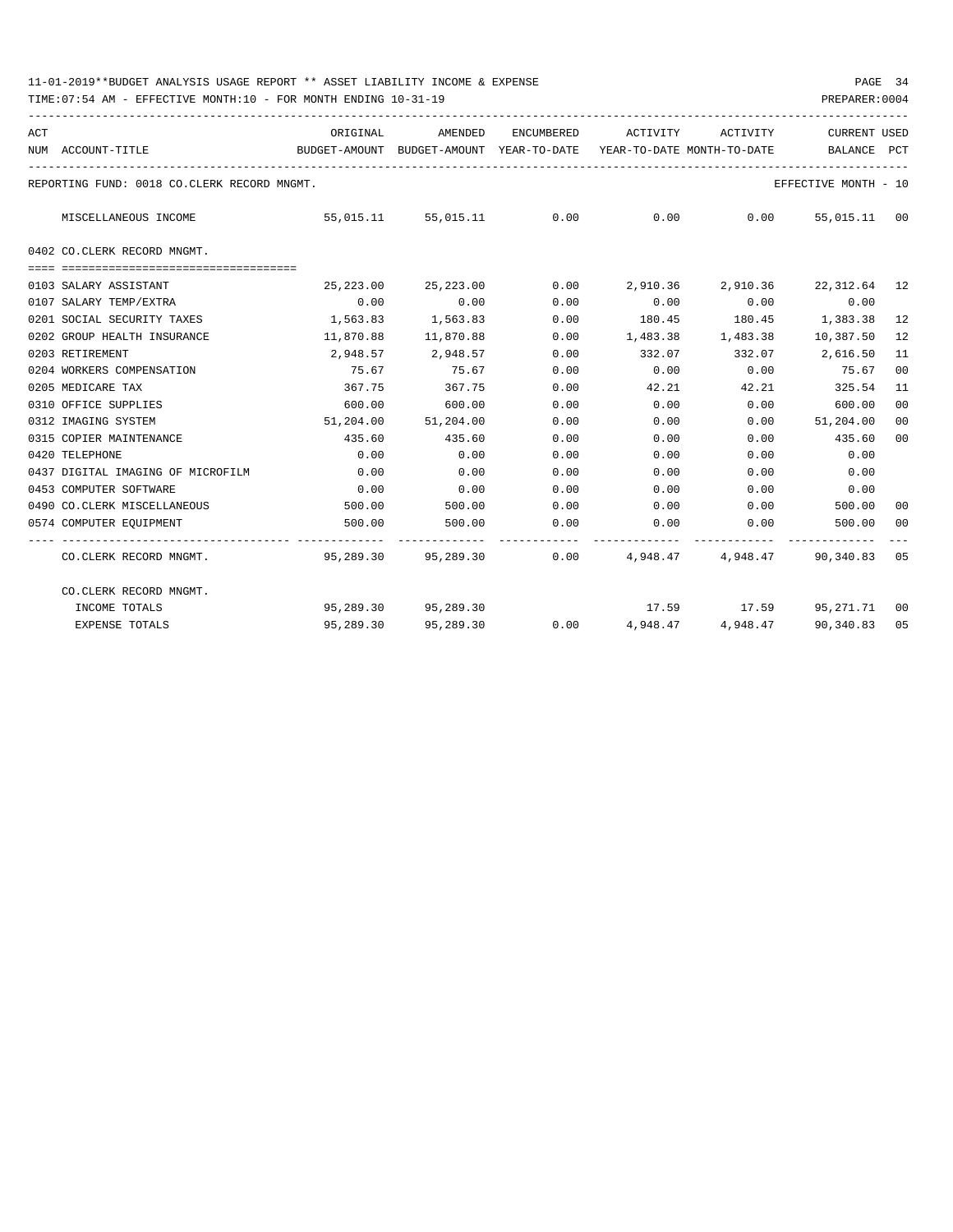| 11-01-2019**BUDGET ANALYSIS USAGE REPORT ** ASSET LIABILITY INCOME & EXPENSE<br>PAGE 35<br>TIME: 07:54 AM - EFFECTIVE MONTH: 10 - FOR MONTH ENDING 10-31-19<br>PREPARER: 0004 |                                                                       |          |                                                     |                     |                                        |                             |                             |  |  |
|-------------------------------------------------------------------------------------------------------------------------------------------------------------------------------|-----------------------------------------------------------------------|----------|-----------------------------------------------------|---------------------|----------------------------------------|-----------------------------|-----------------------------|--|--|
| $\mathop{\rm ACT}$                                                                                                                                                            | NUM ACCOUNT-TITLE                                                     | ORIGINAL | AMENDED<br>BUDGET-AMOUNT BUDGET-AMOUNT YEAR-TO-DATE | ENCUMBERED          | ACTIVITY<br>YEAR-TO-DATE MONTH-TO-DATE | ACTIVITY                    | CURRENT USED<br>BALANCE PCT |  |  |
|                                                                                                                                                                               | REPORTING FUND: 0019 DIST.CLK.RECORDS MNGMT.                          |          |                                                     |                     |                                        |                             | EFFECTIVE MONTH - 10        |  |  |
|                                                                                                                                                                               | 0100 PAYROLL                                                          |          |                                                     |                     |                                        |                             |                             |  |  |
|                                                                                                                                                                               | 0100 PAYROLL                                                          |          |                                                     |                     |                                        | $0.00$ 0.00                 | 0.00                        |  |  |
|                                                                                                                                                                               | PAYROLL                                                               |          |                                                     |                     | 0.00                                   | 0.00                        | 0.00                        |  |  |
|                                                                                                                                                                               | 0102 A/P CLEARING                                                     |          |                                                     |                     |                                        |                             |                             |  |  |
|                                                                                                                                                                               | 0100 A/P CLEARING                                                     |          |                                                     |                     | 0.00                                   | 0.00                        | 0.00                        |  |  |
|                                                                                                                                                                               | A/P CLEARING                                                          |          |                                                     |                     | 0.00                                   | 0.00                        | 0.00                        |  |  |
|                                                                                                                                                                               | 0103 CASH                                                             |          |                                                     |                     |                                        |                             |                             |  |  |
|                                                                                                                                                                               | 0100 DIST.CLK.REC.MNGMT-COMB.FUNDS CKIN                               |          |                                                     |                     |                                        | 660.29- 660.29- 13,063.02   |                             |  |  |
|                                                                                                                                                                               | CASH                                                                  |          |                                                     |                     | 660.29-                                |                             | 660.29- 13,063.02           |  |  |
|                                                                                                                                                                               | 0120 RECEIVABLES                                                      |          |                                                     |                     |                                        |                             |                             |  |  |
|                                                                                                                                                                               | 0313 DUE FROM OTHER FUNDS                                             |          |                                                     |                     | 0.00                                   | 0.00                        | 147.85                      |  |  |
|                                                                                                                                                                               | RECEIVABLES                                                           |          |                                                     |                     | 0.00                                   | 0.00                        | 147.85                      |  |  |
|                                                                                                                                                                               | 0200 LIABILITY ACCOUNT                                                |          |                                                     |                     |                                        |                             |                             |  |  |
|                                                                                                                                                                               | 0150 ACCRUED SALARY PAYABLE                                           |          |                                                     |                     | 0.00                                   | 0.00                        | 0.01                        |  |  |
|                                                                                                                                                                               | 0155 ACCRUED FRINGE BENEFITS                                          |          |                                                     |                     | 0.00                                   | 0.00                        | 0.00                        |  |  |
|                                                                                                                                                                               | 0910 SYSTEM ADDED LIABILITY LINE-ITEM                                 |          |                                                     |                     | 0.00                                   | 0.00                        | 0.00                        |  |  |
|                                                                                                                                                                               | LIABILITY ACCOUNT                                                     |          |                                                     |                     | 0.00                                   | 0.00                        | 0.01                        |  |  |
|                                                                                                                                                                               | 0271 EQUITY ACCOUNT                                                   |          |                                                     |                     |                                        |                             |                             |  |  |
|                                                                                                                                                                               | 0200 EQUITY ACCOUNT                                                   |          |                                                     |                     | 0.00                                   |                             | $0.00$ 13,871.15            |  |  |
|                                                                                                                                                                               | EQUITY ACCOUNT                                                        |          |                                                     |                     | 0.00                                   |                             | $0.00$ 13,871.15            |  |  |
|                                                                                                                                                                               | 0300 CASH                                                             |          |                                                     |                     |                                        |                             |                             |  |  |
|                                                                                                                                                                               | 0119 BEGINNING CASH BALANCE<br>-------------------------- ----------- |          | 9,500.00 9,500.00                                   |                     |                                        | $0.00$ $0.00$ $9,500.00$ 00 | ------------                |  |  |
|                                                                                                                                                                               | CASH                                                                  | 9,500.00 | 9,500.00                                            | -----------<br>0.00 | 0.00                                   | ----------<br>0.00          | 9,500.00 00                 |  |  |
|                                                                                                                                                                               | 0360 INTEREST EARNINGS                                                |          |                                                     |                     |                                        |                             |                             |  |  |
|                                                                                                                                                                               | 0100 INTEREST EARNINGS                                                | 0.00     | 0.00                                                |                     |                                        | $3.05$ $3.05$               | $3.05+$                     |  |  |
|                                                                                                                                                                               | INTEREST EARNINGS                                                     | 0.00     | 0.00                                                | 0.00                | 3.05                                   | 3.05                        | $3.05+$                     |  |  |
|                                                                                                                                                                               | 0370 MISCELLEANEOUS INCOME                                            |          |                                                     |                     |                                        |                             |                             |  |  |
|                                                                                                                                                                               | 0136 DIST.CLK.PRES.REC.FEE                                            |          | 2,500.00 2,500.00                                   |                     | 281.70                                 |                             | 281.70 2,218.30 11          |  |  |
|                                                                                                                                                                               | MISCELLEANEOUS INCOME                                                 | 2,500.00 | 2,500.00                                            | 0.00                | -------------<br>281.70                | 281.70                      | 2,218.30 11                 |  |  |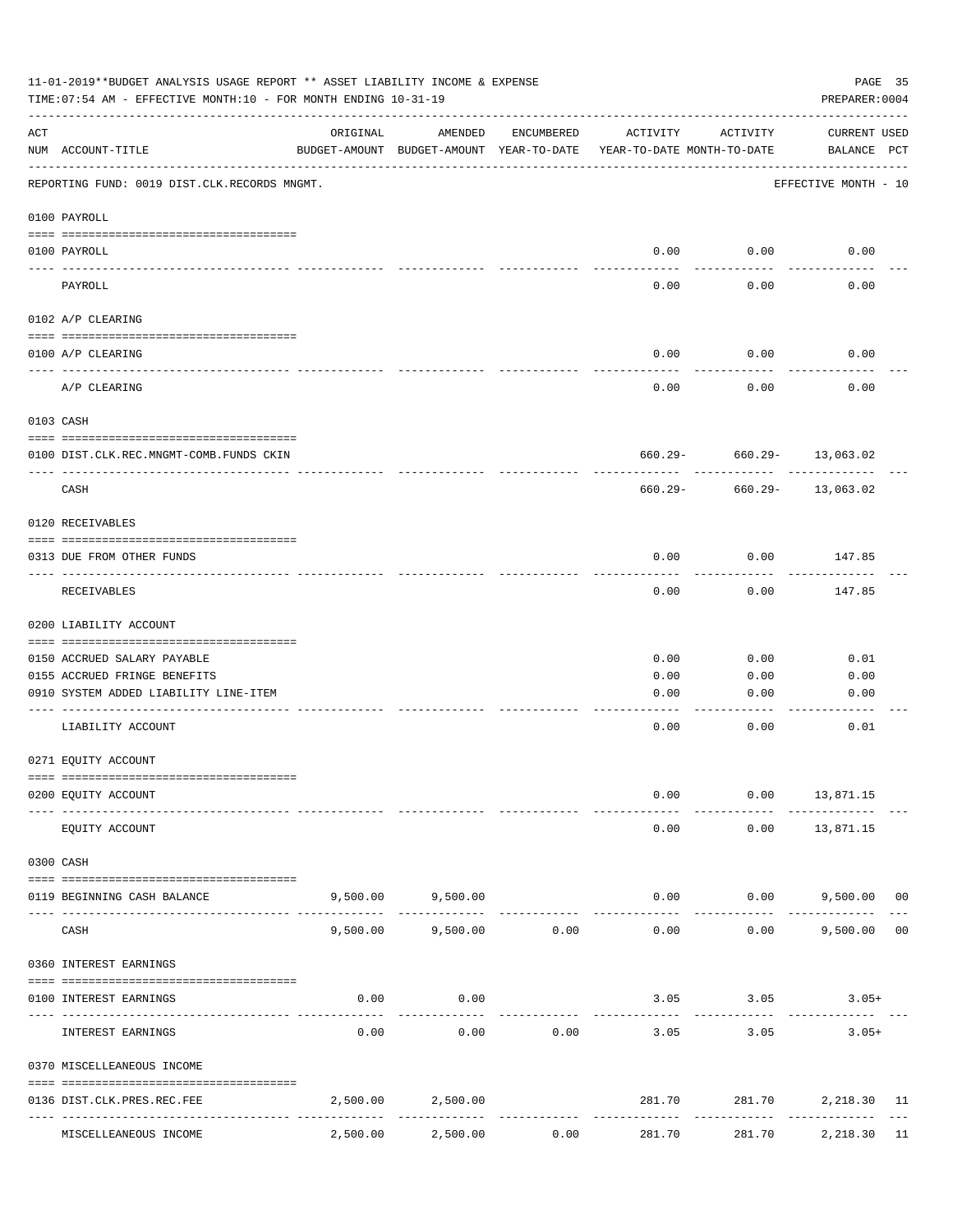| 11-01-2019**BUDGET ANALYSIS USAGE REPORT ** ASSET LIABILITY INCOME & EXPENSE | PAGE 36        |
|------------------------------------------------------------------------------|----------------|
| TIME:07:54 AM - EFFECTIVE MONTH:10 - FOR MONTH ENDING 10-31-19               | PREPARER: 0004 |

| ACT |                                              | ORIGINAL                                                            | AMENDED                      | ENCUMBERED | ACTIVITY       | ACTIVITY     | <b>CURRENT USED</b>  |    |
|-----|----------------------------------------------|---------------------------------------------------------------------|------------------------------|------------|----------------|--------------|----------------------|----|
|     | NUM ACCOUNT-TITLE                            | BUDGET-AMOUNT BUDGET-AMOUNT YEAR-TO-DATE YEAR-TO-DATE MONTH-TO-DATE |                              |            |                |              | BALANCE PCT          |    |
|     | REPORTING FUND: 0019 DIST.CLK.RECORDS MNGMT. |                                                                     |                              |            |                |              | EFFECTIVE MONTH - 10 |    |
|     | 0450 DIST. CLERK REC. MNGMT.                 |                                                                     |                              |            |                |              |                      |    |
|     | =====================================        |                                                                     |                              |            |                |              |                      |    |
|     | 0107 SALARY TEMP/EXTRA                       | 0.00                                                                | 0.00                         | 0.00       | 423.10         | 423.10       | $423.10 -$           |    |
|     | 0201 SOCIAL SECURITY TAXES                   | 0.00                                                                | 0.00                         | 0.00       | 24.58          | 24.58        | $24.58-$             |    |
|     | 0202 GROUP HEALTH & DENTAL INSURANCE         | 0.00                                                                | 0.00                         | 0.00       | 443.33         | 443.33       | $443.33-$            |    |
|     | 0203 RETIREMENT                              | 0.00                                                                | 0.00                         | 0.00       | 48.27          | 48.27        | $48.27 -$            |    |
|     | 0204 WORKERS COMPENSATION                    | 0.00                                                                | 0.00                         | 0.00       | 0.00           | 0.00         | 0.00                 |    |
|     | 0205 MEDICARE TAX                            | 0.00                                                                | 0.00                         | 0.00       | 5.76           | 5.76         | $5.76-$              |    |
|     | 0310 OFFICE SUPPLIES                         | 0.00                                                                | 0.00                         | 0.00       | 0.00           | 0.00         | 0.00                 |    |
|     | 0400 RECORDS STORAGE SHELVING                | 6,000.00                                                            | 6,000.00                     | 0.00       | 0.00           |              | 0.00<br>6,000.00     | 00 |
|     | 0435 PRINTING                                | 0.00                                                                | 0.00                         | 0.00       |                | 0.00<br>0.00 | 0.00                 |    |
|     | 0572 OFFICE EQUIPMENT                        |                                                                     | 6,000.00 6,000.00            | 0.00       |                | 0.00<br>0.00 | 6,000.00             | 00 |
|     | DIST.CLERK REC. MNGMT.                       |                                                                     | $12,000.00$ $12,000.00$ 0.00 |            | 945.04         | 945.04       | 11,054.96 08         |    |
|     | DIST.CLK.RECORDS MNGMT.                      |                                                                     |                              |            |                |              |                      |    |
|     | INCOME TOTALS                                |                                                                     | 12,000.00  12,000.00         |            | 284.75         |              | 284.75 11,715.25 02  |    |
|     | <b>EXPENSE TOTALS</b>                        | 12,000.00                                                           | 12,000.00                    |            | 0.00<br>945.04 | 945.04       | 11,054.96            | 08 |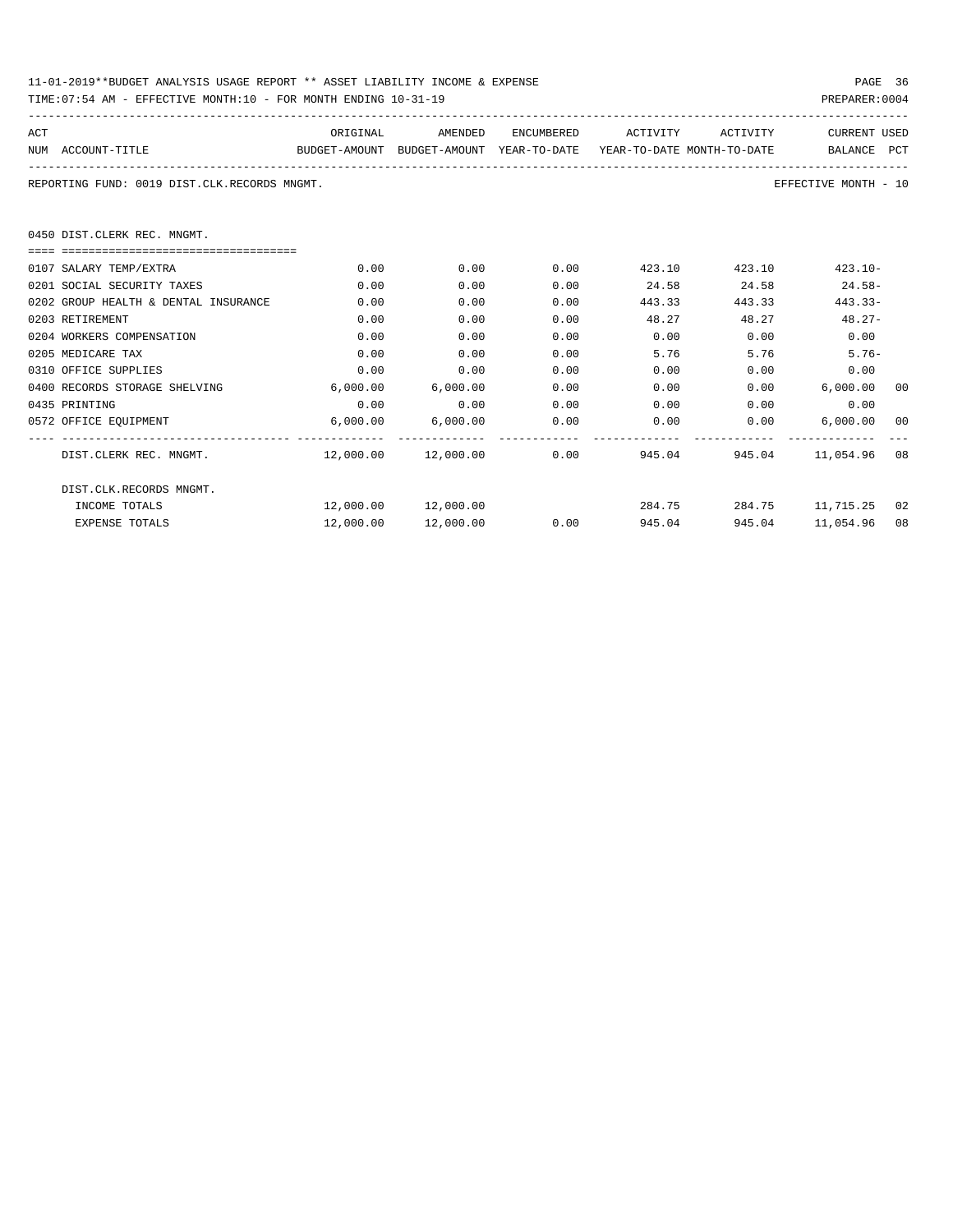|             | 11-01-2019**BUDGET ANALYSIS USAGE REPORT ** ASSET LIABILITY INCOME & EXPENSE<br>TIME: 07:54 AM - EFFECTIVE MONTH: 10 - FOR MONTH ENDING 10-31-19 |          |                                                     |                               |                                        |                                                    | PAGE 37<br>PREPARER: 0004   |  |
|-------------|--------------------------------------------------------------------------------------------------------------------------------------------------|----------|-----------------------------------------------------|-------------------------------|----------------------------------------|----------------------------------------------------|-----------------------------|--|
| ACT         | NUM ACCOUNT-TITLE                                                                                                                                | ORIGINAL | AMENDED<br>BUDGET-AMOUNT BUDGET-AMOUNT YEAR-TO-DATE | ENCUMBERED                    | ACTIVITY<br>YEAR-TO-DATE MONTH-TO-DATE | ACTIVITY                                           | CURRENT USED<br>BALANCE PCT |  |
|             | REPORTING FUND: 0020 COUNTY OFFICES REC.MNGMT.                                                                                                   |          |                                                     |                               |                                        |                                                    | EFFECTIVE MONTH - 10        |  |
|             | 0100 PAYROLL                                                                                                                                     |          |                                                     |                               |                                        |                                                    |                             |  |
|             | 0100 PAYROLL                                                                                                                                     |          |                                                     |                               |                                        | $0.00$ $0.00$                                      | 0.00                        |  |
|             | PAYROLL                                                                                                                                          |          |                                                     |                               | 0.00                                   | 0.00                                               | 0.00                        |  |
|             | 0102 A/P CLEARING                                                                                                                                |          |                                                     |                               |                                        |                                                    |                             |  |
|             | 0100 A/P CLEARING                                                                                                                                |          |                                                     |                               | 0.00                                   | 0.00                                               | 0.00                        |  |
|             | A/P CLEARING                                                                                                                                     |          |                                                     |                               | 0.00                                   | 0.00                                               | 0.00                        |  |
|             | 0103 CASH                                                                                                                                        |          |                                                     |                               |                                        |                                                    |                             |  |
|             | 0100 CO.OFF.REC.MNGMT-COMB. FUNDS CKING                                                                                                          |          |                                                     |                               |                                        | $4,775.34 - 4,775.34 - 61,364.03$                  |                             |  |
|             | -----------------------------<br>CASH                                                                                                            |          |                                                     |                               |                                        | ----------- -<br>$4,775.34 - 4,775.34 - 61,364.03$ |                             |  |
|             | 0120 RECEIVABLES                                                                                                                                 |          |                                                     |                               |                                        |                                                    |                             |  |
|             | 0313 DUE FROM OTHER FUNDS                                                                                                                        |          |                                                     |                               | 0.00                                   | 0.00                                               | 937.31                      |  |
|             | RECEIVABLES                                                                                                                                      |          |                                                     |                               | 0.00                                   | 0.00                                               | 937.31                      |  |
|             | 0200 SYSTEM ADDED LIABILITY DEPARTMENT                                                                                                           |          |                                                     |                               |                                        |                                                    |                             |  |
|             | 0150 ACCRUED SALARY PAYABLE                                                                                                                      |          |                                                     |                               | 0.00                                   | 0.00                                               | 0.00                        |  |
|             | 0155 ACCRUED FRINGE BENEFITS                                                                                                                     |          |                                                     |                               | 0.00                                   | 0.00                                               | 0.00                        |  |
|             | 0910 SYSTEM ADDED LIABILITY LINE-ITEM                                                                                                            |          |                                                     |                               | 0.00                                   | 0.00                                               | 0.00                        |  |
|             | SYSTEM ADDED LIABILITY DEPARTMENT                                                                                                                |          |                                                     |                               | 0.00                                   | 0.00                                               | 0.00                        |  |
|             | 0271 EQUITY ACCOUNT                                                                                                                              |          |                                                     |                               |                                        |                                                    |                             |  |
|             | 0200 EQUITY ACCOUNT                                                                                                                              |          |                                                     |                               | 0.00                                   |                                                    | $0.00$ 67,076.68            |  |
|             | ------------------ -------------<br>EQUITY ACCOUNT                                                                                               |          |                                                     |                               |                                        | 0.00                                               | $0.00$ 67,076.68            |  |
|             | 0300 CASH                                                                                                                                        |          |                                                     |                               |                                        |                                                    |                             |  |
|             | 0120 BEGINNING CASH BALANCE                                                                                                                      |          | 5, 258.42 5, 258.42                                 |                               |                                        | $0.00$ $0.00$ $5,258.42$ 00                        | --------------              |  |
| $- - - - -$ | CASH                                                                                                                                             |          | 5,258.42 5,258.42 0.00                              | ----------------------------- |                                        | ------------<br>$0.00$ $0.00$ $5,258.42$ 00        |                             |  |
|             | 0360 INTEREST EARNINGS                                                                                                                           |          |                                                     |                               |                                        |                                                    |                             |  |
|             | 0100 INTEREST EARNINGS                                                                                                                           |          | 50.00<br>50.00                                      |                               |                                        | 14.61 14.61 35.39 29                               |                             |  |
|             | INTEREST EARNINGS                                                                                                                                | 50.00    |                                                     | 50.00 0.00                    | 14.61                                  | ----------                                         | 14.61 35.39 29              |  |
|             | 0370 MISCELLENEOUS INCOME                                                                                                                        |          |                                                     |                               |                                        |                                                    |                             |  |
|             | 0135 CO.OFFICE REC.MNGMT.FEE                                                                                                                     |          | 12, 477.51 12, 477.51                               |                               |                                        | 407.23 407.23 12,070.28 03                         |                             |  |
|             | MISCELLENEOUS INCOME                                                                                                                             |          | 12,477.51 12,477.51                                 | 0.00                          | 407.23                                 | 407.23                                             | 12,070.28 03                |  |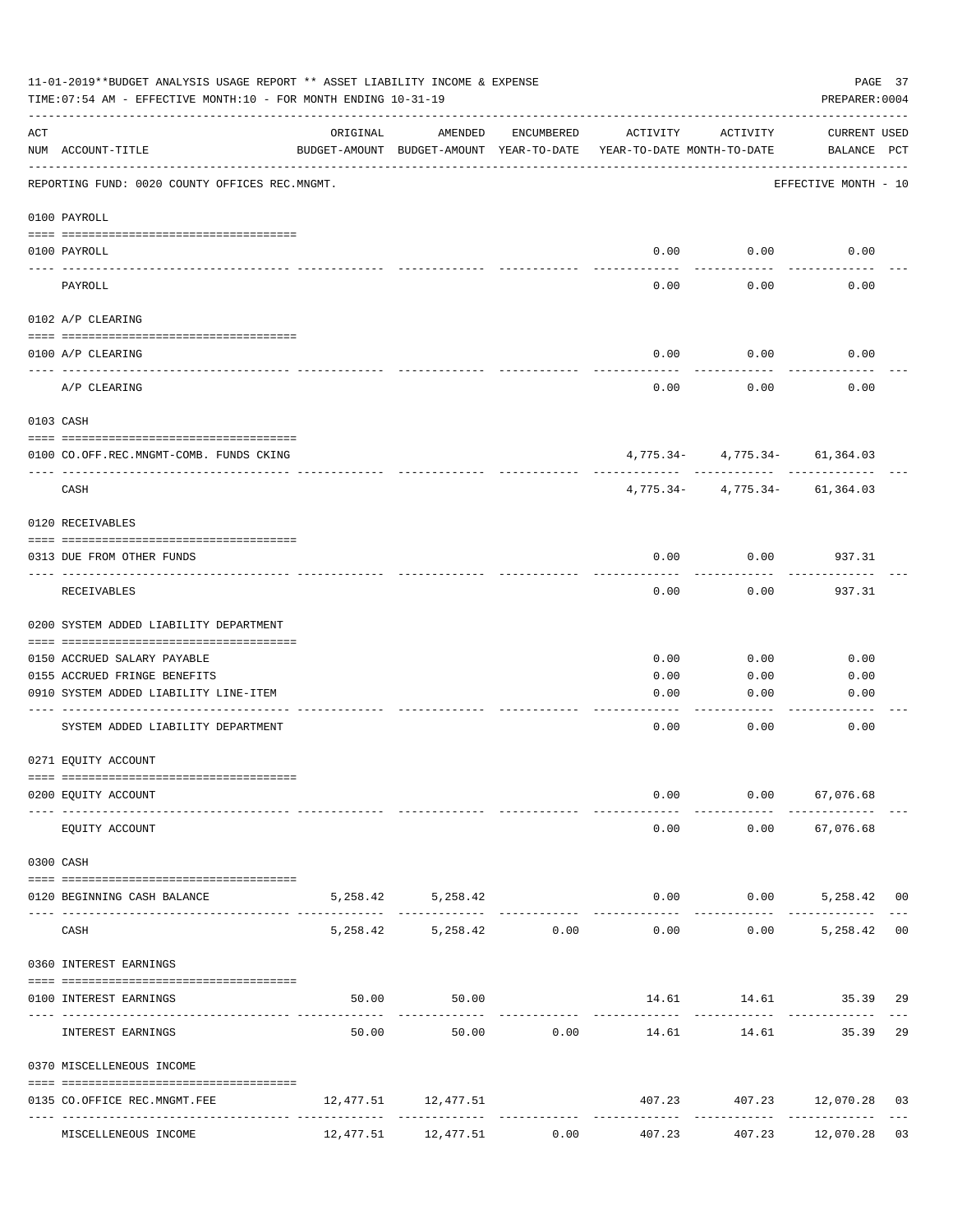| ACT |                                                                                                               | ORIGINAL              |                        |             | AMENDED ENCUMBERED ACTIVITY                          | ACTIVITY CURRENT USED    |                      |                |
|-----|---------------------------------------------------------------------------------------------------------------|-----------------------|------------------------|-------------|------------------------------------------------------|--------------------------|----------------------|----------------|
|     | NUM ACCOUNT-TITLE SALANCE PCT BUDGET-AMOUNT BUDGET-AMOUNT YEAR-TO-DATE YEAR-TO-DATE MONTH-TO-DATE BALANCE PCT |                       |                        |             |                                                      |                          |                      |                |
|     | REPORTING FUND: 0020 COUNTY OFFICES REC.MNGMT.                                                                |                       |                        |             |                                                      |                          | EFFECTIVE MONTH - 10 |                |
|     | 0449 COUNTY OFFICES REC.MNGMT.                                                                                |                       |                        |             |                                                      |                          |                      |                |
|     |                                                                                                               |                       |                        |             |                                                      |                          |                      |                |
|     | 0103 SALARY ASSISTANT                                                                                         |                       | $0.00$ 0.00            | 0.00        | $0.00$ 0.00 0.00                                     |                          |                      |                |
|     | 0107 SALARY TEMP./EXTRA                                                                                       | 8,807.83              | 8,807.83               | 0.00        |                                                      | $0.00$ $0.00$ $8.807.83$ |                      | 00             |
|     | 0201 SOCIAL SECURITY TAXES                                                                                    | 529.75                | 529.75                 | 0.00        | 0.00                                                 |                          | $0.00$ 529.75        | 00             |
|     | 0202 GROUP HEALTH INSURANCE                                                                                   | 0.00                  | 0.00                   | 0.00        |                                                      | 0.00<br>0.00             | 0.00                 |                |
|     | 0203 RETIREMENT                                                                                               | 998.83                | 998.83                 | 0.00        | 0.00                                                 |                          | 0.00 998.83          | 0 <sup>0</sup> |
|     | 0204 WORKERS COMPENSATION                                                                                     | 25.63                 | 25.63                  | 0.00        | $0.00$ 0.00 25.63                                    |                          |                      | 00             |
|     | 0205 MEDICARE TAX                                                                                             | 123.89                | 123.89                 | 0.00        |                                                      | $0.00$ 0.00              | 123.89               | 00             |
|     | 0310 OFFICE SUPPLIES                                                                                          | 0.00                  | 0.00                   | 0.00        | $0.00$ $0.00$ $0.00$ $0.00$                          |                          |                      |                |
|     | 0350 RECORDS DISPOSAL                                                                                         | 2,000.00              |                        |             | $2,000.00$ 1,664.27 167.19 167.19 168.54             |                          |                      | 92             |
|     | 0400 RECORDS STORAGE SHELVING                                                                                 | 0.00                  | 0.00                   | 0.00        | $0.00$ 0.00                                          |                          | 0.00                 |                |
|     | 0453 COMPUTER SOFTWARE MAINTENANCE 4.150.00                                                                   |                       |                        |             | $4,150.00$ $0.00$ $4,150.00$ $4,150.00$ $0.00$ $100$ |                          |                      |                |
|     | 0460 EOUIPMENT RENTAL                                                                                         | 0.00                  |                        | $0.00$ 0.00 | $0.00$ 0.00                                          |                          | 0.00                 |                |
|     | 0574 COMPUTER EQUIPMENT                                                                                       | $1,150.00$ $1,150.00$ |                        |             | $0.00$ $879.99$ $879.99$ $270.01$ $77$               |                          |                      |                |
|     | COUNTY OFFICES REC.MNGMT. 17,785.93 17,785.93 1,664.27 5,197.18 5,197.18 10,924.48 39                         |                       |                        |             |                                                      |                          |                      |                |
|     | COUNTY OFFICES REC.MNGMT.                                                                                     |                       |                        |             |                                                      |                          |                      |                |
|     | INCOME TOTALS                                                                                                 |                       | 17,785.93    17,785.93 |             | 421.84 421.84 17,364.09 02                           |                          |                      |                |
|     | <b>EXPENSE TOTALS</b>                                                                                         | 17,785.93             |                        |             |                                                      | 5, 197. 18 5, 197. 18    | 10,924.48 39         |                |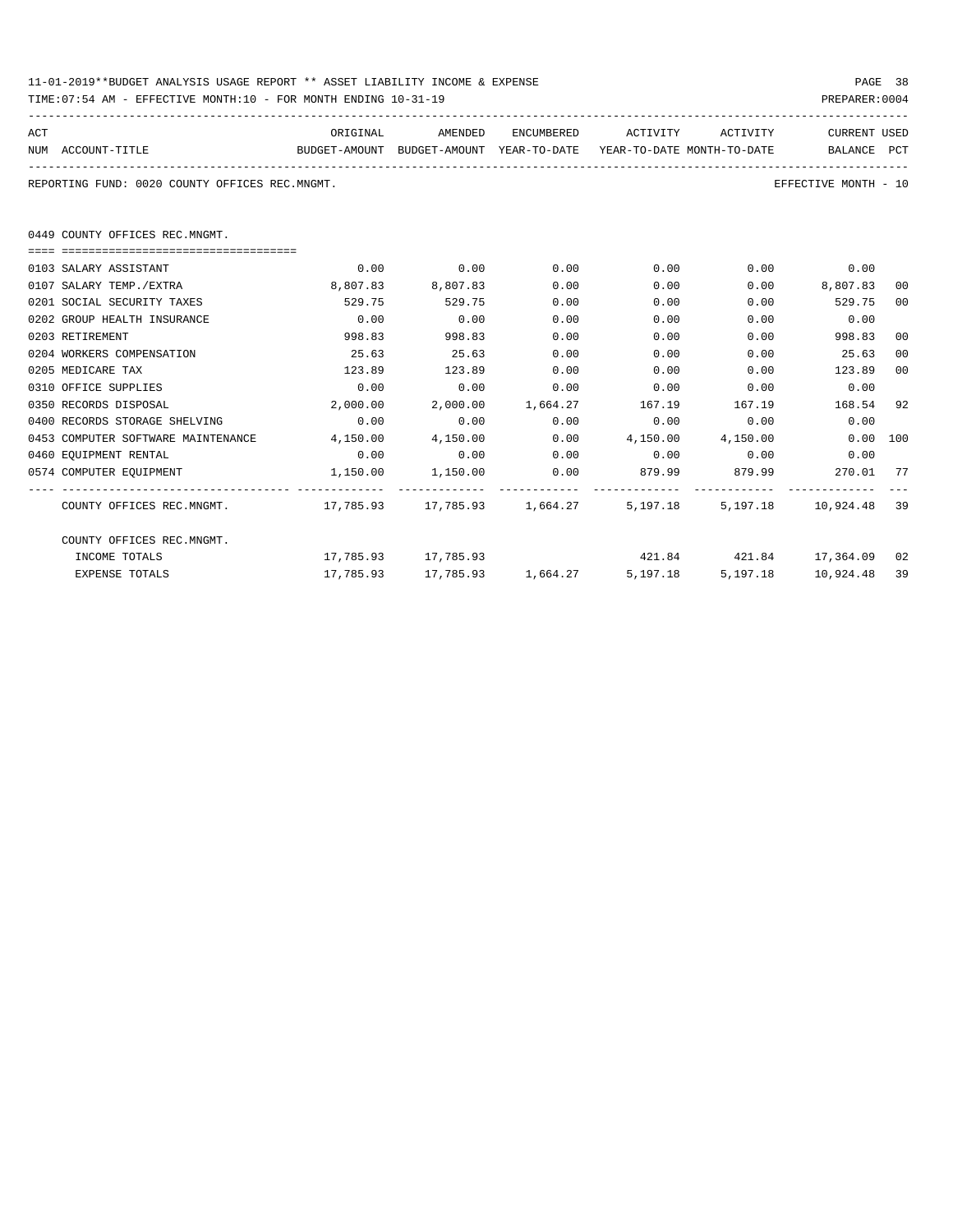|     | 11-01-2019**BUDGET ANALYSIS USAGE REPORT ** ASSET LIABILITY INCOME & EXPENSE<br>TIME: 07:54 AM - EFFECTIVE MONTH: 10 - FOR MONTH ENDING 10-31-19 |          |                                                     |               |                                        |                             | PAGE 39<br>PREPARER: 0004          |
|-----|--------------------------------------------------------------------------------------------------------------------------------------------------|----------|-----------------------------------------------------|---------------|----------------------------------------|-----------------------------|------------------------------------|
| ACT | NUM ACCOUNT-TITLE                                                                                                                                | ORIGINAL | AMENDED<br>BUDGET-AMOUNT BUDGET-AMOUNT YEAR-TO-DATE | ENCUMBERED    | ACTIVITY<br>YEAR-TO-DATE MONTH-TO-DATE | ACTIVITY                    | <b>CURRENT USED</b><br>BALANCE PCT |
|     | REPORTING FUND: 0021 FANNIN CO. R & B #1 FUND                                                                                                    |          |                                                     |               |                                        |                             | EFFECTIVE MONTH - 10               |
|     | 0100 PAYROLL                                                                                                                                     |          |                                                     |               |                                        |                             |                                    |
|     | 0100 PAYROLL                                                                                                                                     |          |                                                     |               | 0.00                                   | 0.00                        | 0.00                               |
|     | PAYROLL                                                                                                                                          |          |                                                     |               | 0.00                                   | 0.00                        | 0.00                               |
|     | 0102 A/P CLEARING                                                                                                                                |          |                                                     |               |                                        |                             |                                    |
|     | 0100 A/P CLEARING                                                                                                                                |          |                                                     |               | 0.00                                   | 0.00                        | 0.00                               |
|     | A/P CLEARING                                                                                                                                     |          |                                                     |               | 0.00                                   | 0.00                        | 0.00                               |
|     | 0103 CASH                                                                                                                                        |          |                                                     |               |                                        |                             |                                    |
|     | 0100 R&B#1-COMBINED FUNDS CHECKING                                                                                                               |          |                                                     |               |                                        | 1,676.08 1,676.08 92,099.85 |                                    |
|     | 0175 TEXPOOL                                                                                                                                     |          |                                                     |               | 32.22                                  | 32.22                       | 18,165.90                          |
|     | CASH                                                                                                                                             |          |                                                     |               | 1,708.30                               | ----------<br>1,708.30      | 110,265.75                         |
|     | 0120 RECEIVABLES                                                                                                                                 |          |                                                     |               |                                        |                             |                                    |
|     | 0311 TAXES RECEIVABLE                                                                                                                            |          |                                                     |               | 0.00                                   | 0.00                        | 36,182.06                          |
|     | 0312 DUE FROM OTHER GOVERNMENTS                                                                                                                  |          |                                                     |               | 0.00                                   | 0.00                        | 19,994.07                          |
|     | 0313 DUE FROM OTHER FUNDS                                                                                                                        |          |                                                     |               | 0.00                                   | 0.00                        | 3,510.97                           |
|     | 0315 INVENTORY ASSET                                                                                                                             |          |                                                     |               | 0.00                                   | 0.00                        | 12, 217.15<br>----------           |
|     | RECEIVABLES                                                                                                                                      |          |                                                     |               | 0.00                                   | 0.00                        | 71,904.25                          |
|     | 0200 LIABILITY ACCOUNT                                                                                                                           |          |                                                     |               |                                        |                             |                                    |
|     | 0150 ACCRUED SALARY PAYABLE                                                                                                                      |          |                                                     |               | 0.00                                   | 0.00                        | 12,877.04                          |
|     | 0155 ACCRUED FRINGE BENEFITS                                                                                                                     |          |                                                     |               | 0.00                                   | 0.00                        | 5,414.04                           |
|     | 0200 DEFERRED TAX REVENUE                                                                                                                        |          |                                                     |               | 0.00                                   | 0.00                        | 34,684.34                          |
|     | 0900 SYSTEM ADDED LIABILITY LINE-ITEM                                                                                                            |          |                                                     |               | 0.00                                   | 0.00                        | 0.00                               |
|     | 0910 SYSTEM ADDED LIABILITY LINE-ITEM                                                                                                            |          |                                                     |               | $8,404.60-$                            | $8,404.60-$                 | $8,404.60 -$                       |
|     | LIABILITY ACCOUNT                                                                                                                                |          |                                                     |               | $8,404.60-$                            |                             | $8,404.60 - 44,570.82$             |
|     | 0207 DUE TO FUND                                                                                                                                 |          |                                                     |               |                                        |                             |                                    |
|     | 0070 DUE TO RIGHT OF WAY                                                                                                                         |          |                                                     |               | 0.00                                   | 0.00                        | 0.00                               |
|     | 0131 DUE TO RD. DIST. 17A                                                                                                                        |          |                                                     |               | 0.00                                   | 0.00                        | 0.00                               |
|     | DUE TO FUND                                                                                                                                      |          |                                                     |               | 0.00                                   | 0.00                        | 0.00                               |
|     | 0231 LOANS                                                                                                                                       |          |                                                     |               |                                        |                             |                                    |
|     | 0100 LOAN BSB EQUIPMENT                                                                                                                          |          |                                                     |               | 0.00                                   | 0.00                        | 0.00                               |
|     | LOANS                                                                                                                                            |          |                                                     |               | 0.00                                   | 0.00                        | 0.00                               |
|     | 0271 EQUITY ACCOUNT                                                                                                                              |          |                                                     |               |                                        |                             |                                    |
|     |                                                                                                                                                  |          |                                                     |               |                                        |                             |                                    |
|     | 0200 EQUITY ACCOUNTY                                                                                                                             |          |                                                     |               | 0.00                                   |                             | $0.00$ 127,486.28                  |
|     |                                                                                                                                                  |          |                                                     | ------------- | -------------                          | -------------               | --------------                     |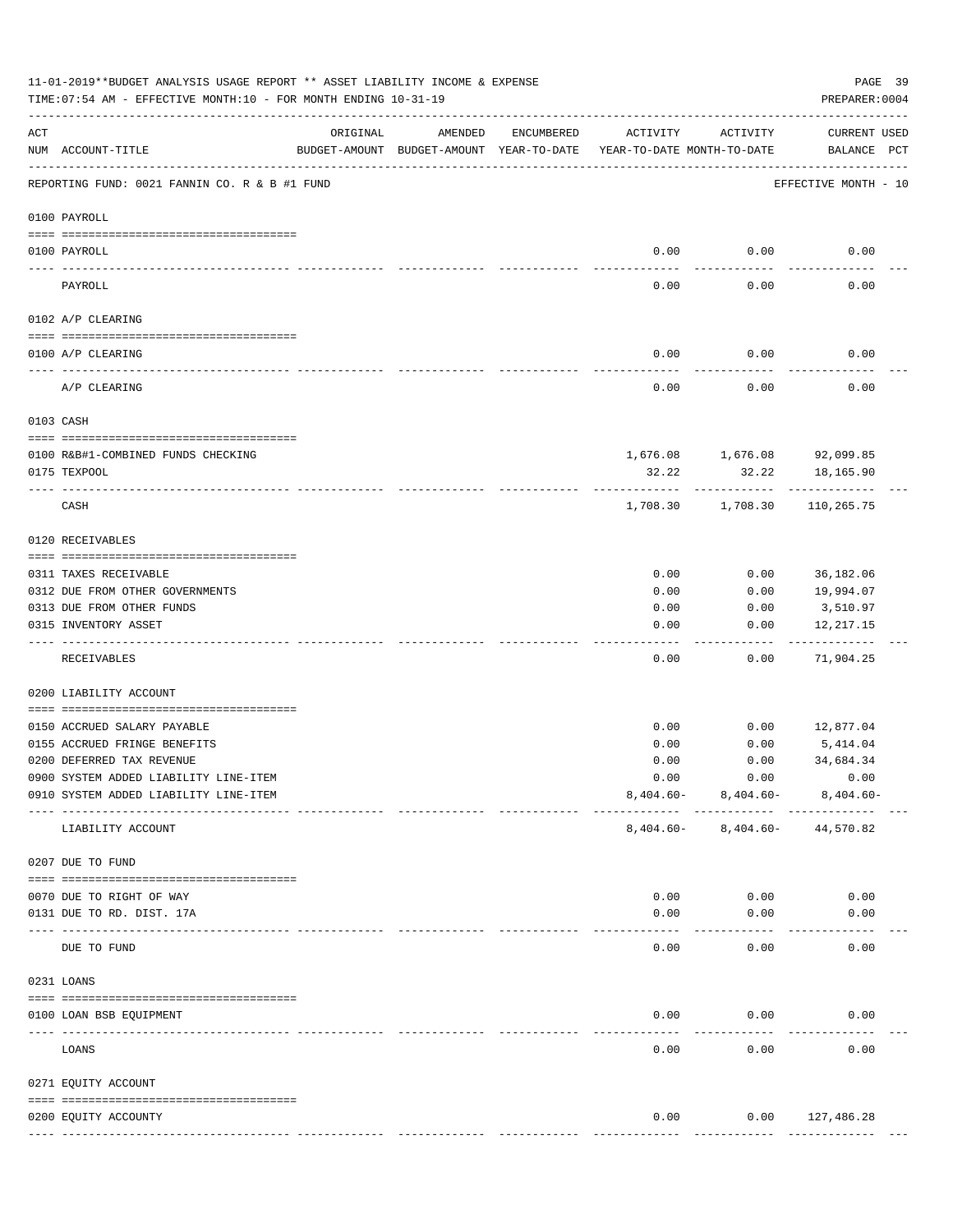|     | 11-01-2019**BUDGET ANALYSIS USAGE REPORT ** ASSET LIABILITY INCOME & EXPENSE<br>TIME: 07:54 AM - EFFECTIVE MONTH: 10 - FOR MONTH ENDING 10-31-19 |                                                      |                                                    |                |                                        |                                                         | PREPARER: 0004                        | PAGE 40     |
|-----|--------------------------------------------------------------------------------------------------------------------------------------------------|------------------------------------------------------|----------------------------------------------------|----------------|----------------------------------------|---------------------------------------------------------|---------------------------------------|-------------|
| ACT | NUM ACCOUNT-TITLE                                                                                                                                | ORIGINAL<br>BUDGET-AMOUNT BUDGET-AMOUNT YEAR-TO-DATE | AMENDED                                            | ENCUMBERED     | ACTIVITY<br>YEAR-TO-DATE MONTH-TO-DATE | ACTIVITY                                                | <b>CURRENT USED</b><br><b>BALANCE</b> | PCT         |
|     | REPORTING FUND: 0021 FANNIN CO. R & B #1 FUND                                                                                                    |                                                      |                                                    |                |                                        |                                                         | EFFECTIVE MONTH - 10                  |             |
|     | EQUITY ACCOUNT                                                                                                                                   |                                                      |                                                    |                |                                        | $0.00$ $0.00$ $127,486.28$                              |                                       |             |
|     | 0300 TOTAL REV/TRANSFERS                                                                                                                         |                                                      |                                                    |                |                                        |                                                         |                                       |             |
|     | 0121 BEGINNING CASH BALANCE                                                                                                                      |                                                      | 40,469.07 40,469.07                                |                |                                        | $0.00$ $0.00$ $40,469.07$ 00                            |                                       |             |
|     | TOTAL REV/TRANSFERS                                                                                                                              |                                                      | $40,469.07$ $40,469.07$ $0.00$ $0.00$              |                |                                        | 0.00                                                    | 40,469.07                             | 00          |
|     | 0310 PROPERTY TAXES                                                                                                                              |                                                      |                                                    |                |                                        |                                                         |                                       |             |
|     |                                                                                                                                                  |                                                      |                                                    |                |                                        |                                                         |                                       |             |
|     | 0110 CURRENT TAXES<br>0120 DELINQUENT TAXES                                                                                                      | 10,000.00                                            | 509,301.31 509,301.31<br>10,000.00                 |                |                                        | 12,403.08  12,403.08  496,898.23<br>1, 141.52 1, 141.52 | 8,858.48 11                           | 02          |
|     | PROPERTY TAXES                                                                                                                                   |                                                      | 519,301.31 519,301.31 0.00 13,544.60 13,544.60     |                |                                        | ------------                                            | 505,756.71                            | 03          |
|     | 0318 OTHER TAXES                                                                                                                                 |                                                      |                                                    |                |                                        |                                                         |                                       |             |
|     |                                                                                                                                                  |                                                      |                                                    |                |                                        |                                                         |                                       |             |
|     | 0120 PAY N LIEU TAX/GRASSLAND<br>0121 PAY N LIEU TAX/UPPER TRINITY                                                                               | 800.00                                               | 1,500.00 1,500.00<br>800.00                        |                |                                        | $0.00$ $0.00$ $1,500.00$<br>684.73 684.73 115.27        |                                       | 00<br>86    |
|     | 0160 SALES TAX REVENUES                                                                                                                          | 41,000.00                                            | 41,000.00                                          |                |                                        | 5,576.57 5,576.57                                       | 35,423.43                             | 14          |
|     | OTHER TAXES                                                                                                                                      | 43,300.00                                            |                                                    | 43,300.00 0.00 |                                        | 6,261.30 6,261.30 37,038.70                             |                                       | 14          |
|     | 0321 FEES OF TAX COLLECTOR                                                                                                                       |                                                      |                                                    |                |                                        |                                                         |                                       |             |
|     | 0200 CAR REGISTRATION/SALES TAX                                                                                                                  |                                                      |                                                    |                |                                        | $0.00$ $0.00$ $73,000.00$                               |                                       | 00          |
|     | 0300 COUNTY'S ADDITIONAL \$10                                                                                                                    | 55,000.00                                            | 73,000.00 73,000.00<br>55,000.00                   |                |                                        | 4,929.93 4,929.93                                       | 50,070.07                             | 09          |
|     |                                                                                                                                                  |                                                      |                                                    |                |                                        | ------------                                            |                                       |             |
|     | FEES OF TAX COLLECTOR                                                                                                                            |                                                      | $128,000.00$ $128,000.00$ 0.00 $4,929.93$ 4,929.93 |                |                                        |                                                         | 123,070.07                            | 04          |
|     | 0330 GRANTS                                                                                                                                      |                                                      |                                                    |                |                                        |                                                         |                                       |             |
|     |                                                                                                                                                  |                                                      |                                                    |                |                                        |                                                         |                                       |             |
|     | 0200 FEMA GRANT                                                                                                                                  |                                                      | $0.00$ 0.00                                        |                |                                        | 15, 761. 75   15, 761. 75   15, 761. 75+                |                                       |             |
|     | GRANTS                                                                                                                                           | 0.00                                                 | 0.00                                               | 0.00           |                                        | 15, 761. 75   15, 761. 75   15, 761. 75+                |                                       |             |
|     | 0350 FINES                                                                                                                                       |                                                      |                                                    |                |                                        |                                                         |                                       |             |
|     | 0403 COUNTY CLERK FINES                                                                                                                          | 7,000.00                                             | 7,000.00                                           |                | 0.00                                   | 0.00                                                    | 7,000.00                              | 00          |
|     | 0450 DISTRICT CLERK FINES                                                                                                                        | 8,000.00                                             | 8,000.00                                           |                | 553.04                                 | 553.04                                                  | 7,446.96                              | 07          |
|     | 0455 J. P. #1 FINES                                                                                                                              | 5,000.00                                             | 5,000.00                                           |                | 0.00                                   | 0.00                                                    | 5,000.00                              | 00          |
|     | 0456 J. P. #2 FINES                                                                                                                              | 2,000.00                                             | 2,000.00                                           |                | 0.00                                   | 0.00                                                    | 2,000.00                              | 00          |
|     | 0457 J. P. #3 FINES                                                                                                                              | 3,000.00                                             | 3,000.00                                           |                | 0.00                                   | 0.00                                                    | 3,000.00                              | 00<br>$---$ |
|     | FINES                                                                                                                                            | 25,000.00                                            | 25,000.00                                          | 0.00           | 553.04                                 | 553.04                                                  | 24,446.96                             | 02          |
|     | 0360 INTEREST EARNINGS                                                                                                                           |                                                      |                                                    |                |                                        |                                                         |                                       |             |
|     | 0100 INTEREST EARNINGS                                                                                                                           | 300.00                                               | 300.00                                             |                | 52.19                                  | 52.19<br>-----------                                    | 247.81 17<br>-------------            |             |
|     | --------------------<br>INTEREST EARNINGS                                                                                                        | 300.00                                               | -------------<br>300.00                            | 0.00           | -------------<br>52.19                 | 52.19                                                   | 247.81 17                             |             |
|     | 0364 SALE OF EQUIPMENT                                                                                                                           |                                                      |                                                    |                |                                        |                                                         |                                       |             |
|     | 0162 LAND/BUILDING                                                                                                                               | 0.00                                                 | 0.00                                               |                | 0.00                                   | 0.00                                                    | 0.00                                  |             |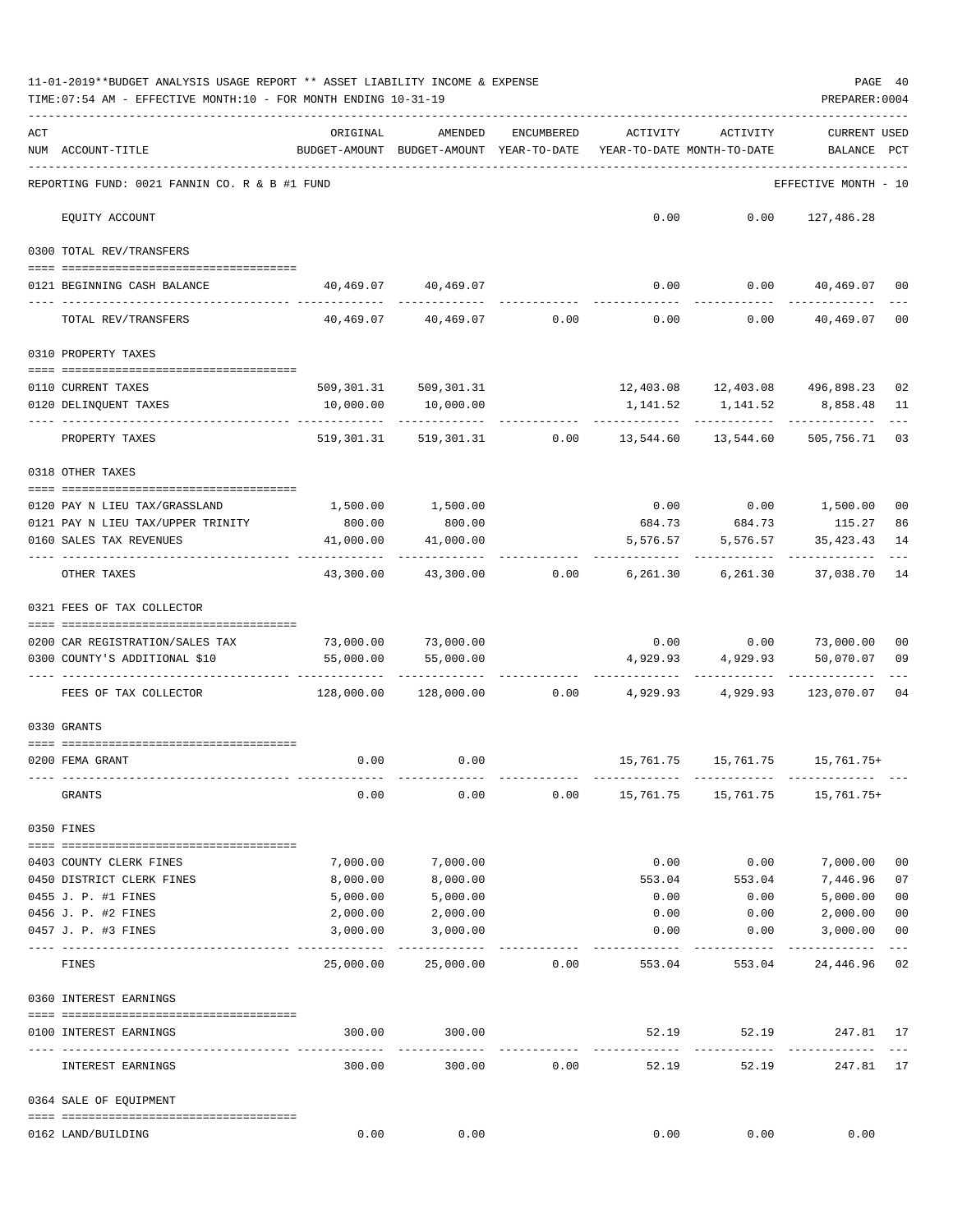| ACT |                                               | ORIGINAL                                                                   | AMENDED                                                             | ENCUMBERED      | ACTIVITY  | ACTIVITY                                                                   | <b>CURRENT USED</b>    |         |
|-----|-----------------------------------------------|----------------------------------------------------------------------------|---------------------------------------------------------------------|-----------------|-----------|----------------------------------------------------------------------------|------------------------|---------|
|     | NUM ACCOUNT-TITLE                             |                                                                            | BUDGET-AMOUNT BUDGET-AMOUNT YEAR-TO-DATE YEAR-TO-DATE MONTH-TO-DATE |                 |           |                                                                            | BALANCE                | PCT     |
|     | REPORTING FUND: 0021 FANNIN CO. R & B #1 FUND |                                                                            |                                                                     |                 |           |                                                                            | EFFECTIVE MONTH - 10   |         |
|     | 0163 SALE OF EQUIPMENT                        | 1,000.00                                                                   | 1,000.00                                                            |                 | 0.00      | 0.00                                                                       | 1,000.00               | - 00    |
|     | SALE OF EQUIPMENT                             | 1,000.00                                                                   | 1,000.00                                                            | 0.00            | 0.00      | 0.00                                                                       | 1,000.00               | $_{00}$ |
|     | 0370 MISCELLANEOUS REVENUES                   |                                                                            |                                                                     |                 |           |                                                                            |                        |         |
|     | 0100 PROPERTY LEASE                           | 0.00                                                                       | 0.00                                                                |                 | 0.00      | 0.00                                                                       | 0.00                   |         |
|     | 0120 STATE LATERAL ROAD                       | 8,400.00                                                                   | 8,400.00                                                            |                 | 8,459.87  | 8,459.87                                                                   | 59.87+ 101             |         |
|     | 0125 TDT. WEIGHT FEES                         | 20,000.00                                                                  | 20,000.00                                                           |                 | 11,531.40 | 11,531.40                                                                  | 8,468.60               | 58      |
|     | 0130 REFUNDS & MISCELLANEOUS                  | 500.00                                                                     | 500.00                                                              |                 | 140.50    | 140.50                                                                     | 359.50                 | 28      |
|     | 0140 PROCEEDS OF LOAN                         | 0.00                                                                       | 0.00                                                                |                 | 0.00      | 0.00                                                                       | 0.00                   |         |
|     | 0145 REIMBURSEMENT OF MATERIALS               | 11,000.00                                                                  | 11,000.00                                                           |                 | 4,722.89  |                                                                            | 4,722.89 6,277.11      | 43      |
|     | MISCELLANEOUS REVENUES                        | 39,900.00                                                                  | 39,900.00                                                           | 0.00            | 24,854.66 |                                                                            | 24,854.66 15,045.34 62 |         |
|     | 0509 CONTINGENCY                              |                                                                            |                                                                     |                 |           |                                                                            |                        |         |
|     | 0475 CONTINGENCY                              | 0.00                                                                       | 0.00                                                                | 0.00            |           | $0.00$ 0.00                                                                | 0.00                   |         |
|     | CONTINGENCY                                   | 0.00                                                                       | 0.00                                                                | -------<br>0.00 | 0.00      | 0.00                                                                       | 0.00                   |         |
|     | 0621 ROAD & BRIDGE 1                          |                                                                            |                                                                     |                 |           |                                                                            |                        |         |
|     | 0100 COMPENSATION PAY                         | 0.00                                                                       | 0.00                                                                | 0.00            |           | $0.00$ 0.00                                                                | 0.00                   |         |
|     | 0101 SALARY ELECTED OFFICIAL                  | 62,720.97                                                                  | 62,720.97                                                           | 0.00            | 7,237.05  | 7,237.05                                                                   | 55,483.92              | 12      |
|     | 0105 SALARY SECRETARY                         | 0.00                                                                       | 0.00                                                                | 0.00            | 0.00      | 0.00                                                                       | 0.00                   |         |
|     | 0106 SALARY PRECINCT EMPLOYEES                | 179,518.48                                                                 | 179,518.48                                                          | 0.00            | 20,713.71 | 20,713.71                                                                  | 158,804.77             | 12      |
|     | 0107 REGULAR-TEMP. PART-TIME                  | 0.00                                                                       | 0.00                                                                | 0.00            | 0.00      | 0.00                                                                       | 0.00                   |         |
|     | 0108 SALARY-FOREMAN                           | 40,565.52                                                                  | 40,565.52                                                           | 0.00            | 5,136.72  | 5,136.72                                                                   | 35,428.80              | 13      |
|     | 0199 TOTAL SALARIES                           | 282,804.97                                                                 | 282,804.97                                                          | 0.00            | 33,087.48 | 33,087.48                                                                  | 249,717.49             | 12      |
|     | 0201 SOCIAL SECURITY TAXES                    | 17,816.18                                                                  | 17,816.18                                                           | 0.00            |           | 1,999.44 1,999.44 15,816.74                                                |                        | 11      |
|     | 0202 GROUP HEALTH INSURANCE                   | 83,096.16                                                                  | 83,096.16                                                           | 0.00            |           | 10,344.33    10,344.33                                                     | 72,751.83              | 12      |
|     | 0203 RETIREMENT                               | 33,521.97                                                                  | 33,521.97                                                           | 0.00            | 3,775.29  | 3,775.29                                                                   | 29,746.68              | 11      |
|     | 0204 WORKERS' COMPENSATION                    |                                                                            | 7,106.41 7,106.41                                                   | 0.00            | 0.00      |                                                                            | $0.00$ $7,106.41$ 00   |         |
|     | 0205 MEDICARE TAX                             | 4,166.69                                                                   | 4,166.69                                                            | 0.00            | 467.61    | 467.61                                                                     | 3,699.08 11            |         |
|     | 0206 UNEMPLOYMENT EXPENSE                     | 0.00                                                                       | 0.00                                                                | 0.00            | 0.00      | 0.00                                                                       | 0.00                   |         |
|     | 0299 TOTAL EMPLOYEE BENEFITS                  | $145,707.41$ $145,707.41$ $0.00$ $16,586.67$ $16,586.67$ $129,120.74$ $11$ |                                                                     |                 |           |                                                                            | -------------          |         |
|     | 0314 EMPLOYEE PHYSICALS/DOT TESTING           | 450.00                                                                     | 450.00                                                              | 0.00            | 0.00      | 0.00                                                                       | 450.00 00              |         |
|     | 0340 SHOP SUPPLIES                            | 2,000.00                                                                   | 2,000.00                                                            | 0.00            | 0.00      |                                                                            | $0.00$ $2,000.00$ 00   |         |
|     | 0341 R & B MAT. ROCK & GRAVEL 100,000.00      |                                                                            | 100,000.00  1,326.00  446.46                                        |                 |           | 446.46                                                                     | 98,227.54              | 02      |
|     | 0342 R & B MAT. CULVERTS                      | 15,000.00                                                                  | 15,000.00                                                           | 0.00            | 0.00      | 0.00                                                                       | 15,000.00              | 00      |
|     | 0343 R & B MAT. HARDWRE & LUMB                | 2,000.00                                                                   | 2,000.00                                                            | 0.00            | 0.00      | 0.00                                                                       | 2,000.00               | 00      |
|     | 0344 R & B MAT ASPHALT /RD OIL                | 60,000.00                                                                  | 60,000.00 1,821.14                                                  |                 | 0.00      | 0.00                                                                       | 58,178.86              | 03      |
|     | 0345 CHEMICALS                                | 0.00                                                                       | 0.00                                                                | 0.00            | 0.00      | 0.00                                                                       | 0.00                   |         |
|     | 0346 CETRZ EXPENDITURES                       | 0.00                                                                       | 0.00                                                                | 0.00            | 0.00      | 0.00                                                                       | 0.00                   |         |
|     | 0350 DEBRIS REMOVAL                           | 0.00                                                                       | 0.00                                                                |                 |           | $0.00$ $0.00$ $0.00$ $0.00$                                                | 0.00                   |         |
|     | 0399 TOTAL R&B MATERIAL                       |                                                                            |                                                                     |                 |           | ------------<br>179,450.00 179,450.00 3,147.14 446.46 446.46 175,856.40 02 |                        |         |
|     | 0400 LEGAL FEES                               | 0.00                                                                       |                                                                     | $0.00$ 0.00     |           | $0.00$ $0.00$ $0.00$ $0.00$                                                |                        |         |
|     | 0420 UTILITY TELEPHONE                        | 750.00                                                                     | 750.00                                                              | 0.00            |           | 62.98 62.98 687.02 08                                                      |                        |         |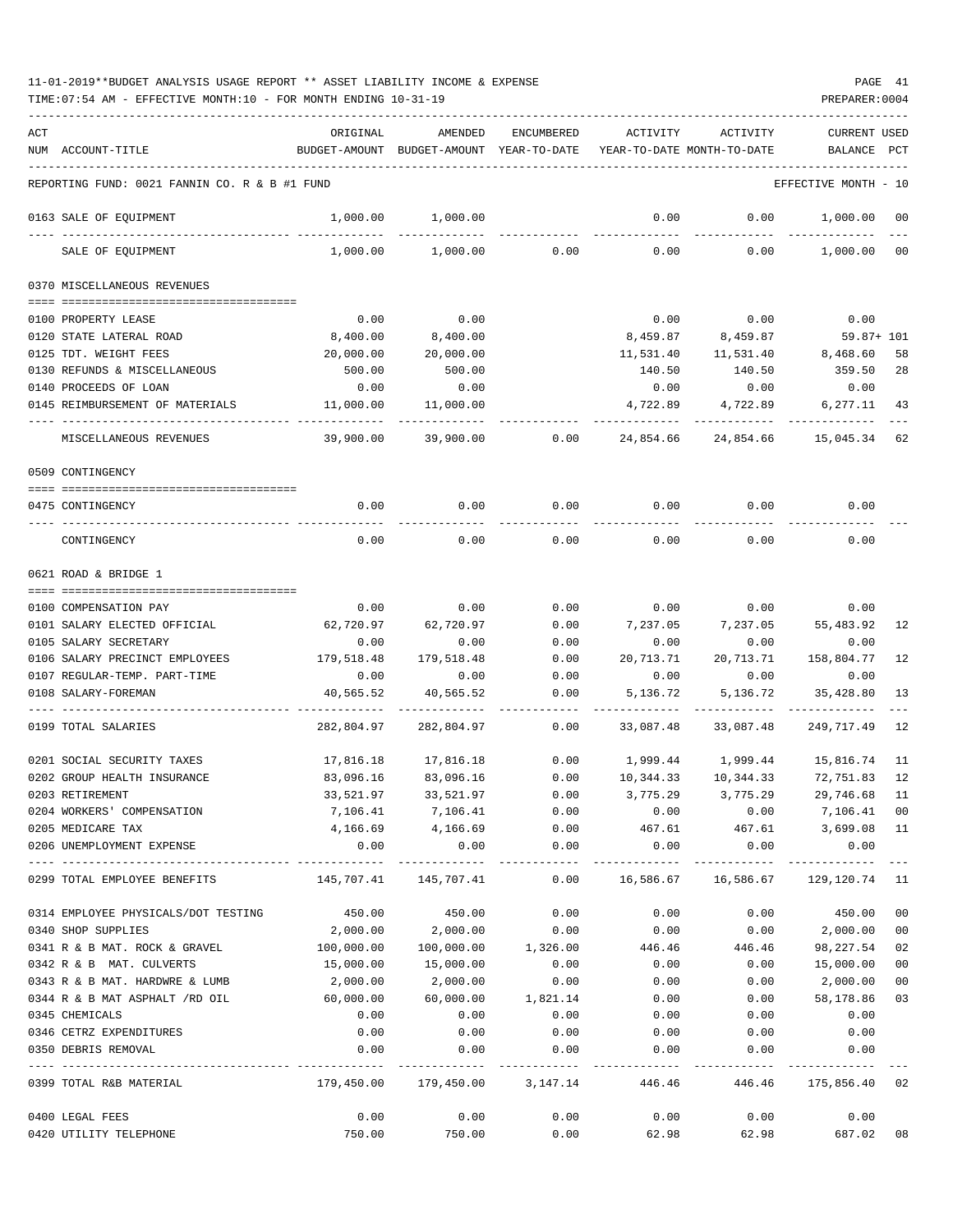| ACT |                                               | ORIGINAL   | AMENDED                                                           | <b>ENCUMBERED</b> | ACTIVITY                   | ACTIVITY                                 | <b>CURRENT USED</b>  |                |
|-----|-----------------------------------------------|------------|-------------------------------------------------------------------|-------------------|----------------------------|------------------------------------------|----------------------|----------------|
|     | NUM ACCOUNT-TITLE                             |            | BUDGET-AMOUNT BUDGET-AMOUNT YEAR-TO-DATE                          |                   | YEAR-TO-DATE MONTH-TO-DATE |                                          | BALANCE              | PCT            |
|     | REPORTING FUND: 0021 FANNIN CO. R & B #1 FUND |            |                                                                   |                   |                            |                                          | EFFECTIVE MONTH - 10 |                |
|     | 0421 CELL PHONE ALLOWANCE                     | 600.00     | 600.00                                                            | 0.00              | 75.00                      | 75.00                                    | 525.00               | 13             |
|     | 0423 INTERNET SERVICE                         | 0.00       | 0.00                                                              | 0.00              | 0.00                       | 0.00                                     | 0.00                 |                |
|     | 0427 OUT OF COUNTY TRAVEL/TRAINING            | 1,435.58   | 1,435.58                                                          | 0.00              | 0.00                       | 0.00                                     | 1,435.58             | 0 <sub>0</sub> |
|     | 0430 BIDS, NOTICES & PERMITS                  | 800.00     | 800.00                                                            | 0.00              | 0.00                       | 0.00                                     | 800.00               | 0 <sub>0</sub> |
|     | 0435 PRINTING                                 | 100.00     | 100.00                                                            | 0.00              | 0.00                       | 0.00                                     | 100.00               | 0 <sub>0</sub> |
|     | 0440 UTILITY ELECTRICITY                      | 1,600.00   | 1,600.00                                                          | 0.00              | 53.14                      | 53.14                                    | 1,546.86             | 03             |
|     | 0442 UTILITY WATER                            | 250.00     | 250.00                                                            | 0.00              | 16.58                      | 16.58                                    | 233.42               | 07             |
|     | 0443 TRASH DUMPSTER PICKUP                    | 1,000.00   | 1,000.00                                                          | 82.32             | 0.00                       | 0.00                                     | 917.68               | 08             |
|     | 0447 REPEATER SERVICE CONTRACT                | 730.24     | 730.24                                                            | 0.00              | 243.41                     | 243.41                                   | 486.83               | 33             |
|     | 0450 R & M BUILDING                           | 300.00     | 300.00                                                            | 0.00              | 0.00                       | 0.00                                     | 300.00               | 00             |
|     | 0453 COMPUTER SOFTWARE                        | 912.50     | 912.50                                                            | 0.00              | 0.00                       | 0.00                                     | 912.50               | 0 <sub>0</sub> |
|     | 0457 R & M MACHINERY GAS & OIL                | 41,000.00  | 41,000.00                                                         | 0.00              | 75.00                      | 75.00                                    | 40,925.00            | 0 <sub>0</sub> |
|     | 0458 R & M MACHINERY PARTS                    | 20,000.00  | 20,000.00                                                         | 0.00              | 240.58                     | 240.58                                   | 19,759.42            | 01             |
|     | 0459 R & M MACH. TIRES & TUBES                | 20,000.00  | 20,000.00                                                         | 0.00              | 443.00                     | 443.00                                   | 19,557.00            | 02             |
|     | 0460 EQUIPMENT RENTAL/LEASE                   | 0.00       | 0.00                                                              | 0.00              | 0.00                       | 0.00                                     | 0.00                 |                |
|     | 0480 BOND                                     | 0.00       | 0.00                                                              | 0.00              | 0.00                       | 0.00                                     | 0.00                 |                |
|     | 0481 DUES                                     | 335.00     | 335.00                                                            | 0.00              | 0.00                       | 0.00                                     | 335.00               | 0 <sub>0</sub> |
|     | 0482 INSURANCE                                | 5,500.00   | 5,500.00                                                          | 0.00              | 2,777.63                   | 2,777.63                                 | 2,722.37             | 51             |
|     | 0485 PRISONER SUPPLIES                        | 0.00       | 0.00                                                              | 0.00              | 0.00                       | 0.00                                     | 0.00                 |                |
|     | 0488 FANNIN RURAL RAIL DISTRICT               | 0.00       | 0.00                                                              | 0.00              | 0.00                       | 0.00                                     | 0.00                 |                |
|     | 0490 MISCELLANEOUS                            | 1,000.00   | 1,000.00                                                          | 0.00              | 0.00                       | 0.00                                     | 1,000.00             | 0 <sub>0</sub> |
|     | 0491 SOIL & WATER CONSERVATION                | 250.00     | 250.00                                                            | 0.00              | 0.00                       | 0.00                                     | 250.00               | 0 <sub>0</sub> |
|     | 0492 TDRA FLOOD CASH MATCH                    | 0.00       | 0.00                                                              | 0.00              | 0.00                       | 0.00                                     | 0.00                 |                |
|     | 0494 FLOOD CONTROL SITE MAINTENANCE           | 5,500.00   | 5,500.00                                                          | 0.00              | 0.00                       | 0.00                                     | 5,500.00             | 0 <sub>0</sub> |
|     | 0495 PIPELINE SALES TAX REIMBURSEMENT         | 0.00       | 0.00                                                              | 0.00              | 0.00                       | 0.00                                     | 0.00                 |                |
|     | 0496 TCOG HAZARDOUS WASTEMATCH                | 1,250.00   | 1,250.00                                                          | 0.00              | 0.00                       | 0.00                                     | 1,250.00             | 0 <sub>0</sub> |
|     | 0499 TOTAL SER.& OTHER CHARGES                | 103,313.32 | 103,313.32                                                        | 82.32             | 3,987.32                   | 3,987.32                                 | 99, 243.68           | 0 <sub>4</sub> |
|     | 0500 LAND                                     |            |                                                                   |                   | 0.00                       | 0.00                                     | 0.00                 |                |
|     | 0535 BUILDING                                 |            |                                                                   |                   | 0.00                       | 0.00                                     | 0.00                 |                |
|     | 0570 COMPUTER EQUIPMENT                       | 300.00     | 300.00                                                            | 0.00              | 0.00                       | 0.00                                     | 300.00               | 00             |
|     | 0571 PURCHASE OF MACH./EQUIP.                 | 70,000.00  | 70,000.00                                                         | 40,000.00         | 0.00                       | 0.00                                     | 30,000.00            | 57             |
|     | 0573 RADIO EQUIPMENT                          | 0.00       | 0.00                                                              | 0.00              | 0.00                       | 0.00                                     | 0.00                 |                |
|     | 0575 LAND AND BUILDING                        | 0.00       | 0.00                                                              | 0.00              | 0.00                       | 0.00                                     | 0.00                 |                |
|     | 0599 CAPITAL OUTLAY                           |            | $70,300.00$ $70,300.00$ $40,000.00$ $0.00$                        |                   |                            |                                          | $0.00$ 30,300.00     | 57             |
|     | 0630 NOTE PAYMENT                             | 0.00       | 0.00                                                              | 0.00              | 0.00                       | 0.00                                     | 0.00                 |                |
|     | 0670 NOTE PAYMENT-INTEREST                    | 0.00       | 0.00                                                              | 0.00              | 0.00                       | 0.00                                     | 0.00                 |                |
|     | 0695 SURVEYING                                | 0.00       | 0.00<br>___________                                               | 0.00              | 0.00                       | 0.00<br>________________________________ | 0.00                 |                |
|     | ROAD & BRIDGE 1                               |            | 781,575.70 781,575.70 43,229.46 54,107.93 54,107.93 684,238.31 12 |                   |                            |                                          |                      |                |
|     | 0625 ADMINISTRATIVE OFFICE R&B #1             |            |                                                                   |                   |                            |                                          |                      |                |
|     | 0105 SALARY SECRETARY                         |            | 10, 141, 28   10, 141, 28                                         |                   |                            | $0.00$ 1,170.15 1,170.15                 | 8,971.13             | 12             |
|     | 0201 SOCIAL SECURITY TAXES                    | 628.78     | 628.78                                                            | 0.00              | 50.43                      | 50.43                                    | 578.35               | 08             |
|     | 0202 GROUP HEALTH INSURANCE                   | 2,967.72   | 2,967.72                                                          | 0.00              | 370.80                     | 370.80                                   | 2,596.92             | 12             |
|     | 0203 RETIREMENT                               | 1,167.26   | 1,167.26                                                          | 0.00              | 133.47                     | 133.47                                   | 1,033.79             | 11             |
|     | 0204 WORKERS' COMPENSATION                    | 42.59      | 42.59                                                             | 0.00              | 0.00                       | 0.00                                     | 42.59                | 0 <sub>0</sub> |
|     | 0205 MEDICARE TAX                             | 147.05     | 147.05                                                            | 0.00              | 11.79                      | 11.79                                    | 135.26               | 08             |
|     | 0310 OFFICE SUPPLIES                          | 100.00     | 100.00                                                            | 0.00              | 0.00                       | 0.00                                     | 100.00               | 0 <sub>0</sub> |
|     | 0311 POSTAL EXPENSES                          | 0.00       | 0.00                                                              | 0.00              | 0.00                       | 0.00                                     | 0.00                 |                |
|     | 0353 COMPUTER EXPENSE                         | 500.00     | 500.00                                                            | 0.00              | 0.00                       | 0.00                                     | 500.00               | 0 <sub>0</sub> |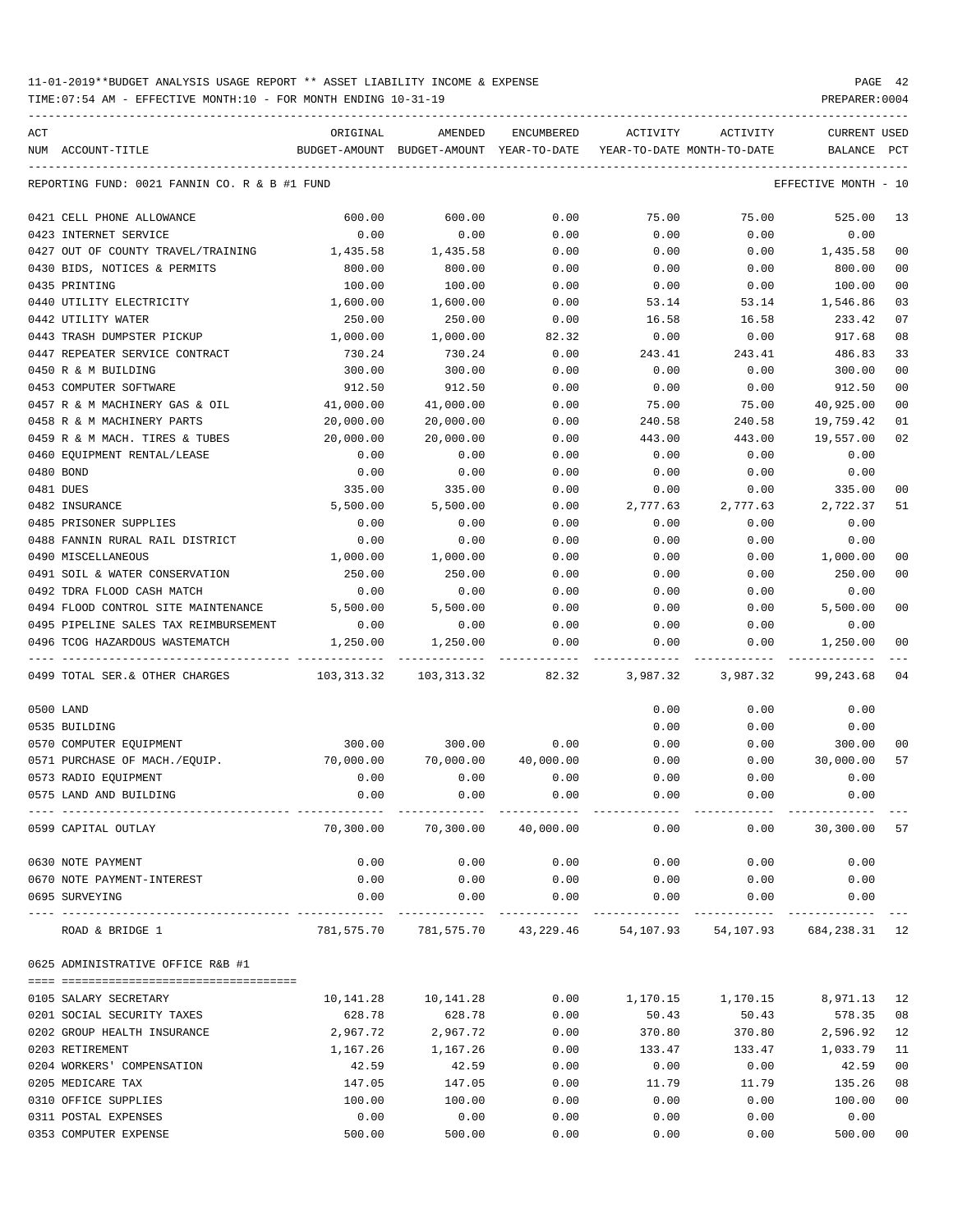| ACT |                                               | ORIGINAL      | AMENDED       | ENCUMBERED   | ACTIVITY                   | ACTIVITY  | <b>CURRENT USED</b>  |     |
|-----|-----------------------------------------------|---------------|---------------|--------------|----------------------------|-----------|----------------------|-----|
| NUM | ACCOUNT-TITLE                                 | BUDGET-AMOUNT | BUDGET-AMOUNT | YEAR-TO-DATE | YEAR-TO-DATE MONTH-TO-DATE |           | BALANCE              | PCT |
|     |                                               |               |               |              |                            |           |                      |     |
|     | REPORTING FUND: 0021 FANNIN CO. R & B #1 FUND |               |               |              |                            |           | EFFECTIVE MONTH - 10 |     |
|     |                                               |               |               |              |                            |           |                      |     |
|     | 0427 OUT OF COUNTY TRAVEL                     | 0.00          | 0.00          | 0.00         | 0.00                       | 0.00      | 0.00                 |     |
|     | 0480 BOND                                     | 0.00          | 0.00          | 0.00         | 0.00                       | 0.00      | 0.00                 |     |
|     | 0572 OFFICE EQUIPMENT                         | 0.00          | 0.00          | 0.00         | 0.00                       | 0.00      | 0.00                 |     |
|     | 0574 COMPUTER EQUIPMENT                       | 0.00          | 0.00          | 0.00         | 0.00                       | 0.00      | 0.00                 |     |
|     | ADMINISTRATIVE OFFICE R&B #1                  | 15,694.68     | 15,694.68     | 0.00         | 1,736.64                   | 1,736.64  | 13,958.04            | 11  |
|     |                                               |               |               |              |                            |           |                      |     |
|     |                                               |               |               |              |                            |           |                      |     |
|     | FANNIN CO. R & B #1 FUND                      |               |               |              |                            |           |                      |     |
|     | INCOME TOTALS                                 | 797,270.38    | 797,270.38    |              | 65,957.47                  | 65,957.47 | 731,312.91           | 08  |
|     | <b>EXPENSE TOTALS</b>                         | 797,270.38    | 797,270.38    | 43,229.46    | 55,844.57                  | 55,844.57 | 698,196.35           | 12  |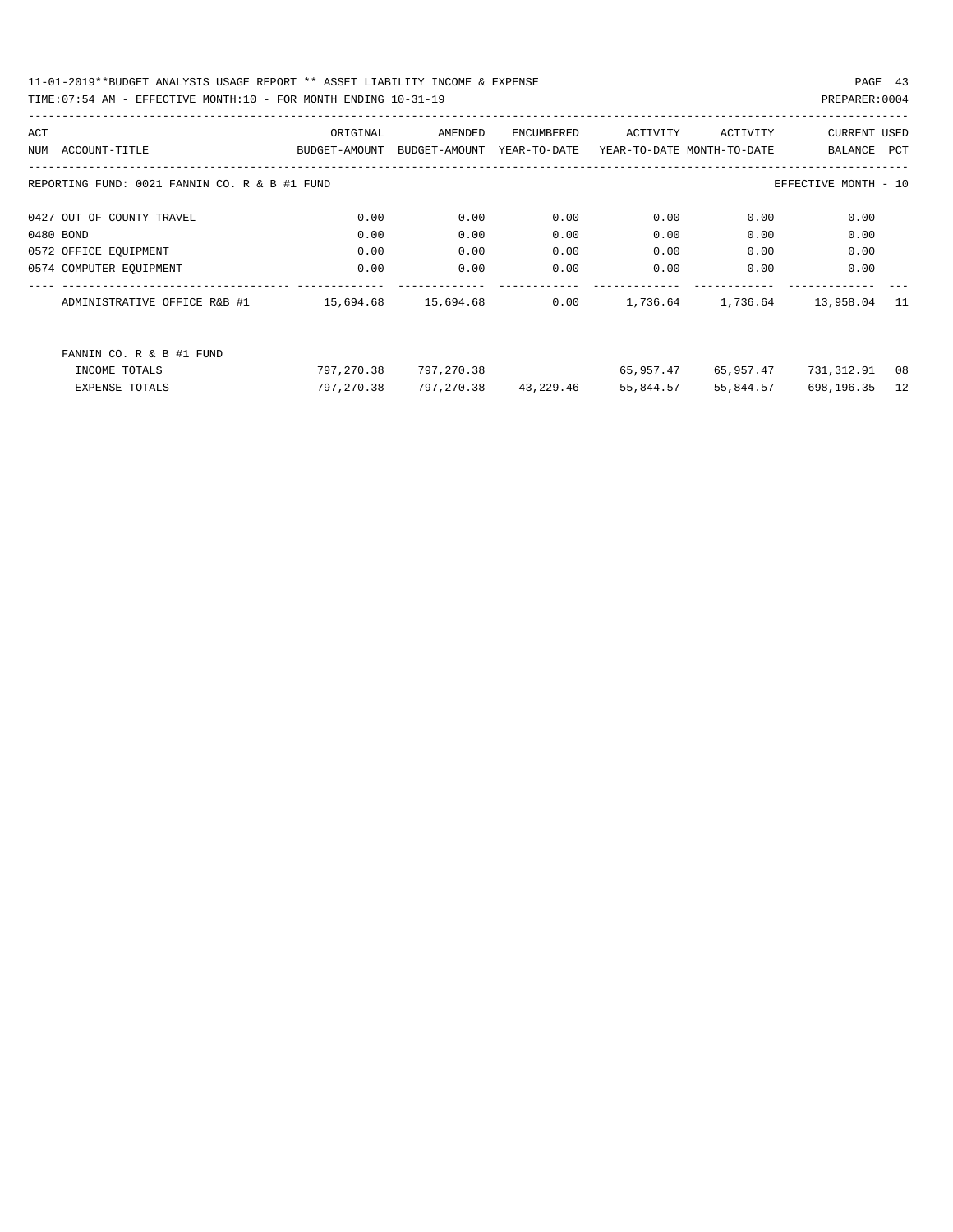|     | 11-01-2019**BUDGET ANALYSIS USAGE REPORT ** ASSET LIABILITY INCOME & EXPENSE<br>TIME: 07:54 AM - EFFECTIVE MONTH: 10 - FOR MONTH ENDING 10-31-19 |           |                                                     |            |                                        |                                                | PAGE 44<br>PREPARER: 0004   |                |
|-----|--------------------------------------------------------------------------------------------------------------------------------------------------|-----------|-----------------------------------------------------|------------|----------------------------------------|------------------------------------------------|-----------------------------|----------------|
| ACT | NUM ACCOUNT-TITLE                                                                                                                                | ORIGINAL  | AMENDED<br>BUDGET-AMOUNT BUDGET-AMOUNT YEAR-TO-DATE | ENCUMBERED | ACTIVITY<br>YEAR-TO-DATE MONTH-TO-DATE | ACTIVITY                                       | CURRENT USED<br>BALANCE PCT |                |
|     | REPORTING FUND: 0022 FANNIN CO. R & B #2 FUND                                                                                                    |           |                                                     |            |                                        |                                                | EFFECTIVE MONTH - 10        |                |
|     | 0100 PAYROLL                                                                                                                                     |           |                                                     |            |                                        |                                                |                             |                |
|     | 0100 PAYROLL                                                                                                                                     |           |                                                     |            | 0.00                                   | 0.00                                           | 0.00                        |                |
|     | PAYROLL                                                                                                                                          |           |                                                     |            | 0.00                                   | 0.00                                           | 0.00                        |                |
|     | 0102 A/P CLEARING                                                                                                                                |           |                                                     |            |                                        |                                                |                             |                |
|     | 0100 A/P CLEARING                                                                                                                                |           |                                                     |            | 0.00                                   | 0.00                                           | 0.00                        |                |
|     | A/P CLEARING                                                                                                                                     |           |                                                     |            | 0.00                                   | 0.00                                           | 0.00                        |                |
|     | 0103 CASH                                                                                                                                        |           |                                                     |            |                                        |                                                |                             |                |
|     |                                                                                                                                                  |           |                                                     |            |                                        |                                                |                             |                |
|     | 0100 R&B#2- COMBINED FUNDS CHECKING<br>0175 TEXPOOL                                                                                              |           |                                                     |            | 461.23                                 | 35,075.31- 35,075.31- 227,688.55<br>461.23     | 259,816.73                  |                |
|     | CASH                                                                                                                                             |           |                                                     |            |                                        | ------------<br>34,614.08-34,614.08-487,505.28 |                             |                |
|     | 0120 RECEIVABLES                                                                                                                                 |           |                                                     |            |                                        |                                                |                             |                |
|     | 0311 TAXES RECEIVABLE                                                                                                                            |           |                                                     |            | 0.00                                   | 0.00                                           | 41,096.44                   |                |
|     | 0312 DUE FROM OTHER GOVERNMENT                                                                                                                   |           |                                                     |            | 0.00                                   | 0.00                                           | 22,822.14                   |                |
|     | 0313 DUE FROM OTHER FUNDS                                                                                                                        |           |                                                     |            | 0.00                                   | 0.00                                           | 4,089.81                    |                |
|     | 0315 INVENTORY ASSET                                                                                                                             |           |                                                     |            | 0.00                                   | 0.00                                           | 54,009.30                   |                |
|     | RECEIVABLES                                                                                                                                      |           |                                                     |            | 0.00                                   | 0.00                                           | ----------<br>122,017.69    |                |
|     | 0200 LIABILITY ACCOUNT                                                                                                                           |           |                                                     |            |                                        |                                                |                             |                |
|     | 0150 ACCRUED SALARY PAYABLE                                                                                                                      |           |                                                     |            | 0.00                                   | 0.00                                           | 11,285.41                   |                |
|     | 0155 ACCRUED FRINGE BENEFITS                                                                                                                     |           |                                                     |            | 0.00                                   | 0.00                                           | 6,055.57                    |                |
|     | 0200 DEFERRED TAX REVENUE                                                                                                                        |           |                                                     |            | 0.00                                   | 0.00                                           | 39, 351.80                  |                |
|     | 0900 SYSTEM ADDED LIABILITY LINE-ITEM                                                                                                            |           |                                                     |            | 0.00                                   | 0.00                                           | 0.00                        |                |
|     | 0910 SYSTEM ADDED LIABILITY LINE-ITEM                                                                                                            |           |                                                     |            |                                        | 20,640.56-20,640.56-20,640.56-                 |                             |                |
|     | LIABILITY ACCOUNT                                                                                                                                |           |                                                     |            |                                        | $20,640.56 - 20,640.56 - 36,052.22$            |                             |                |
|     | 0207 DUE TO FUND                                                                                                                                 |           |                                                     |            |                                        |                                                |                             |                |
|     | 0070 DUE TO RIGHT OF WAY                                                                                                                         |           |                                                     |            |                                        | 0.00 0.00                                      | 0.00                        |                |
|     | DUE TO FUND                                                                                                                                      |           |                                                     |            | $- - - - -$<br>0.00                    | -----------<br>0.00                            | 0.00                        |                |
|     | 0271 EQUITY ACCOUNT                                                                                                                              |           |                                                     |            |                                        |                                                |                             |                |
|     | 0200 EQUITY ACCOUNT                                                                                                                              |           |                                                     |            |                                        | $0.00$ $0.00$ $587,444.27$                     |                             |                |
|     | -------------------- --------------<br>EQUITY ACCOUNT                                                                                            |           |                                                     |            | -----<br>0.00                          | 0.00                                           | 587,444.27                  |                |
|     | 0300 TOTAL REV/TRANSFERS                                                                                                                         |           |                                                     |            |                                        |                                                |                             |                |
|     | 0122 BEGINNING CASH BALANCE                                                                                                                      |           | 47, 346.83 47, 346.83                               |            | 0.00                                   |                                                | $0.00$ $47,346.83$          | 0 <sub>0</sub> |
|     | TOTAL REV/TRANSFERS                                                                                                                              | 47,346.83 | 47,346.83                                           | 0.00       | 0.00                                   | 0.00                                           | 47,346.83                   | 0 <sub>0</sub> |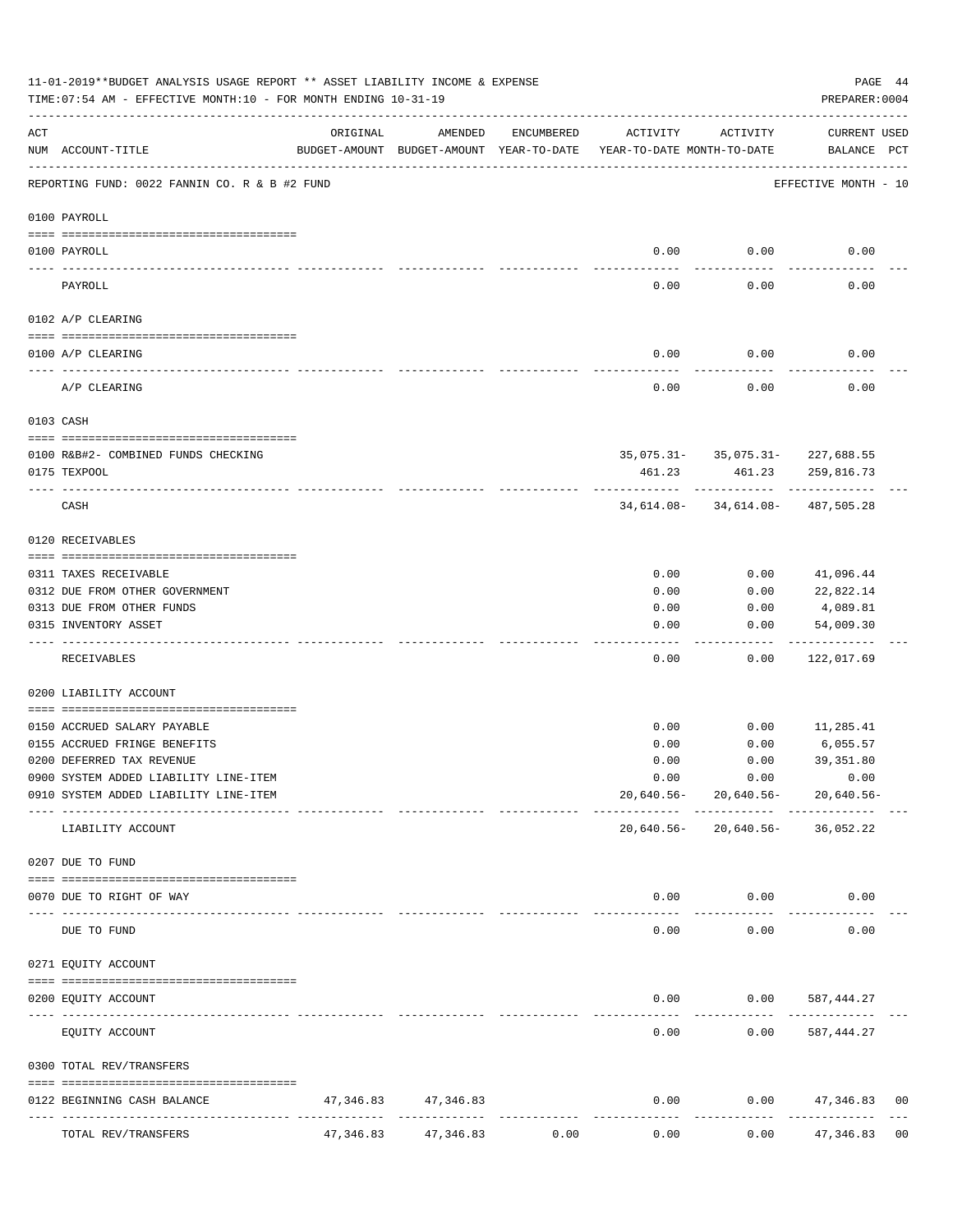|     | 11-01-2019**BUDGET ANALYSIS USAGE REPORT ** ASSET LIABILITY INCOME & EXPENSE<br>TIME: 07:54 AM - EFFECTIVE MONTH: 10 - FOR MONTH ENDING 10-31-19 |                                             |                                                                                |                 |              |                               | PREPARER: 0004                                                            | PAGE 45              |
|-----|--------------------------------------------------------------------------------------------------------------------------------------------------|---------------------------------------------|--------------------------------------------------------------------------------|-----------------|--------------|-------------------------------|---------------------------------------------------------------------------|----------------------|
| ACT | NUM ACCOUNT-TITLE                                                                                                                                | ORIGINAL                                    | AMENDED<br>BUDGET-AMOUNT BUDGET-AMOUNT YEAR-TO-DATE YEAR-TO-DATE MONTH-TO-DATE | ENCUMBERED      | ACTIVITY     | ACTIVITY                      | <b>CURRENT USED</b><br>BALANCE PCT                                        |                      |
|     | REPORTING FUND: 0022 FANNIN CO. R & B #2 FUND                                                                                                    |                                             |                                                                                |                 |              |                               | EFFECTIVE MONTH - 10                                                      |                      |
|     | 0310 PROPERTY TAXES                                                                                                                              |                                             |                                                                                |                 |              |                               |                                                                           |                      |
|     | 0110 CURRENT TAXES                                                                                                                               |                                             |                                                                                |                 |              |                               | 593,268.55 593,268.55 14,447.94 14,447.94 578,820.61                      | 02                   |
|     | 0120 DELINQUENT TAXES                                                                                                                            | 12,500.00                                   | 12,500.00                                                                      |                 |              |                               |                                                                           | 11                   |
|     | PROPERTY TAXES                                                                                                                                   | 605,768.55                                  | --------------                                                                 |                 |              |                               | 605,768.55         0.00        15,777.66       15,777.66       589,990.89 | $- - -$<br>03        |
|     | 0318 OTHER TAXES                                                                                                                                 |                                             |                                                                                |                 |              |                               |                                                                           |                      |
|     |                                                                                                                                                  |                                             |                                                                                |                 |              |                               |                                                                           |                      |
|     | 0120 PAY N LIEU TAX/GRASSLAND<br>0121 PAY N LIEU TAX/UPPER TRINITY                                                                               | 2,000.00<br>1,000.00                        | 2,000.00<br>1,000.00                                                           |                 | 797.62       | 797.62                        | $0.00$ $0.00$ $2,000.00$<br>202.38                                        | 0 <sub>0</sub><br>80 |
|     | 0160 SALES TAX REVENUES                                                                                                                          | 50,000.00                                   | 50,000.00                                                                      |                 |              |                               | 6,495.96 6,495.96 43,504.04                                               | 13                   |
|     | OTHER TAXES                                                                                                                                      | ------------- -------------<br>53,000.00    |                                                                                |                 |              |                               | ------------                                                              | $---$<br>14          |
|     | 0321 FEES OF TAX COLLECTOR                                                                                                                       |                                             |                                                                                |                 |              |                               |                                                                           |                      |
|     |                                                                                                                                                  |                                             |                                                                                |                 |              |                               |                                                                           |                      |
|     | 0200 CAR REGISTRATION/SALES TAX                                                                                                                  |                                             | 86,000.00 86,000.00<br>64,000.00                                               |                 | 5,742.71     |                               | $0.00$ $0.00$ $86,000.00$                                                 | 0 <sub>0</sub>       |
|     | 0300 COUNTY'S ADDITIONAL \$10                                                                                                                    | 64,000.00<br>--------------- -------------- |                                                                                |                 | ------------ | 5,742.71<br>------------      | 58,257.29<br>------------                                                 | 09                   |
|     | FEES OF TAX COLLECTOR                                                                                                                            | 150,000.00                                  |                                                                                | 150,000.00 0.00 |              |                               | 5,742.71 5,742.71 144,257.29                                              | 04                   |
|     | 0330 GRANTS                                                                                                                                      |                                             |                                                                                |                 |              |                               |                                                                           |                      |
|     | 0200 FEMA GRANT                                                                                                                                  | 0.00                                        | 0.00                                                                           |                 |              | $0.00$ 0.00                   | 0.00                                                                      |                      |
|     | GRANTS                                                                                                                                           | 0.00                                        |                                                                                | $0.00$ 0.00     |              | 0.00                          | 0.00<br>0.00                                                              |                      |
|     | 0350 FINES                                                                                                                                       |                                             |                                                                                |                 |              |                               |                                                                           |                      |
|     | 0403 COUNTY CLERK FINES                                                                                                                          | 5,000.00                                    | 5,000.00                                                                       |                 |              | $0.00$ 0.00                   | 5,000.00                                                                  | 0 <sub>0</sub>       |
|     | 0450 DISTRICT CLERK FINES                                                                                                                        | 8,500.00                                    | 8,500.00                                                                       |                 | 644.22       | 644.22                        | 7,855.78                                                                  | 08                   |
|     | 0455 J. P. #1 FINES                                                                                                                              | 5,000.00                                    | 5,000.00                                                                       |                 | 0.00         | 0.00                          | 5,000.00 00                                                               |                      |
|     | 0456 J. P. #2 FINES                                                                                                                              | 2,000.00                                    | 2,000.00                                                                       |                 | 0.00         | 0.00                          | 2,000.00                                                                  | 0 <sub>0</sub>       |
|     | 0457 J. P. #3 FINES                                                                                                                              | 5,000.00                                    | 5,000.00<br>___________                                                        |                 | 0.00         |                               | 0.00<br>5,000.00<br>-------------                                         | 0 <sub>0</sub>       |
|     | FINES                                                                                                                                            | 25,500.00                                   | 25,500.00                                                                      | 0.00            | 644.22       | 644.22                        | 24,855.78                                                                 | 03                   |
|     | 0360 INTEREST EARNINGS                                                                                                                           |                                             |                                                                                |                 |              |                               |                                                                           |                      |
|     | 0100 INTEREST EARNINGS<br>---------------------------------                                                                                      | 5,000.00<br>. <u>.</u>                      | 5,000.00                                                                       |                 |              | 519.10 519.10<br>------------ | 4,480.90 10                                                               |                      |
|     | INTEREST EARNINGS                                                                                                                                | 5,000.00                                    |                                                                                | 5,000.00 0.00   | 519.10       | 519.10                        | 4,480.90                                                                  | 10                   |
|     | 0364 SALE OF EQUIPMENT                                                                                                                           |                                             |                                                                                |                 |              |                               |                                                                           |                      |
|     | 0163 SALE OF EQUIPMENT                                                                                                                           |                                             | 2,000.00 2,000.00                                                              |                 |              | $0.00$ $0.00$                 | 2,000.00                                                                  | 0 <sub>0</sub>       |
|     | SALE OF EQUIPMENT                                                                                                                                | 2,000.00                                    | 2,000.00                                                                       | 0.00            | 0.00         |                               | 0.00<br>2,000.00                                                          | 0 <sub>0</sub>       |
|     | 0370 MISCELLANEOUS REVENUES                                                                                                                      |                                             |                                                                                |                 |              |                               |                                                                           |                      |
|     | 0120 STATE LATERAL ROAD                                                                                                                          | 10,000.00                                   | 10,000.00                                                                      |                 |              |                               | 9,854.63 9,854.63 145.37                                                  | 99                   |
|     | 0125 TDT WEIGHT FEES                                                                                                                             | 20,500.00                                   | 20,500.00                                                                      |                 |              |                               | 13,432.55 13,432.55 7,067.45                                              | 66                   |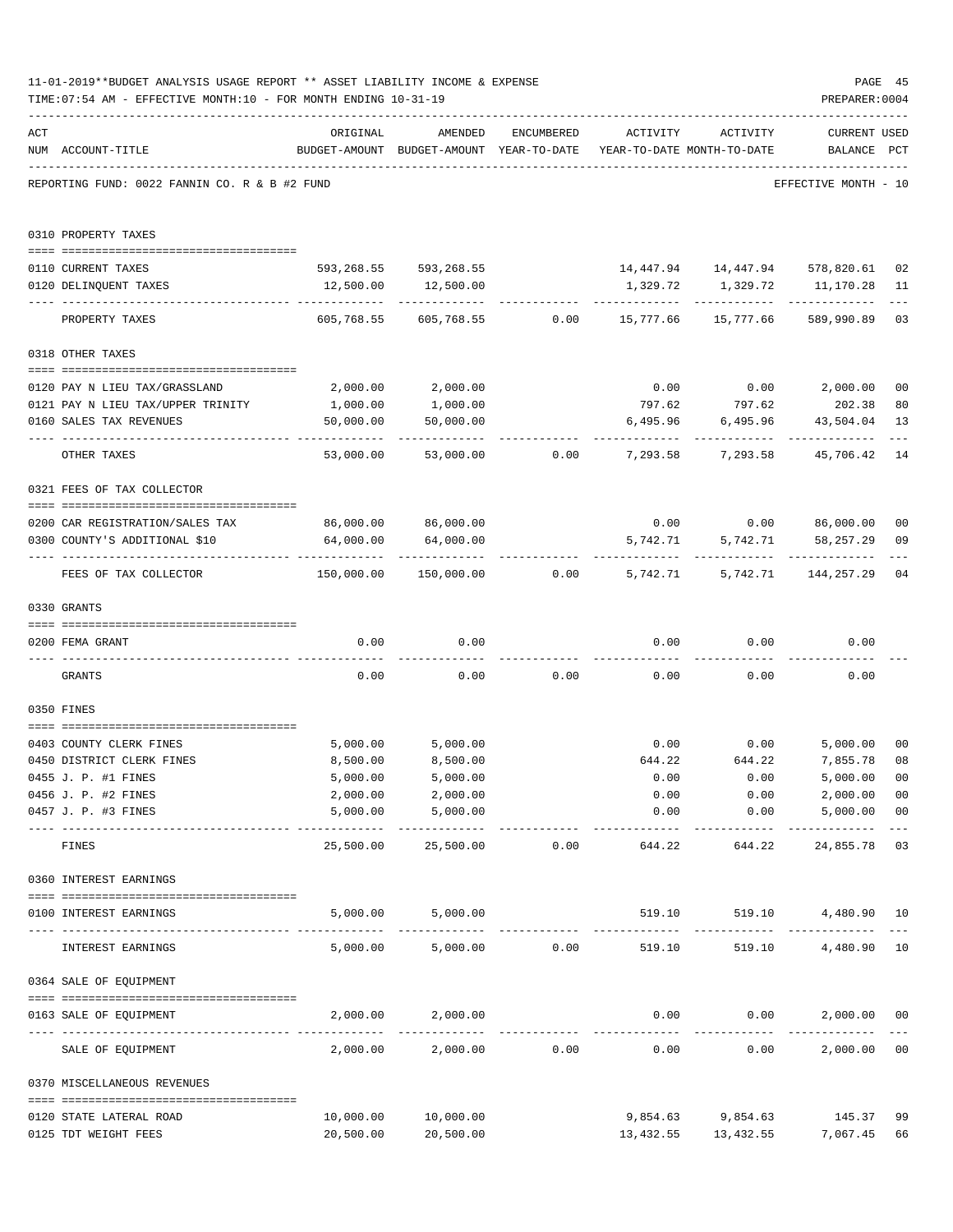| ACT<br>NUM ACCOUNT-TITLE                             | ORIGINAL   | AMENDED<br>BUDGET-AMOUNT BUDGET-AMOUNT YEAR-TO-DATE YEAR-TO-DATE MONTH-TO-DATE | ENCUMBERED | ACTIVITY  | ACTIVITY            | <b>CURRENT USED</b><br>BALANCE | PCT             |
|------------------------------------------------------|------------|--------------------------------------------------------------------------------|------------|-----------|---------------------|--------------------------------|-----------------|
| REPORTING FUND: 0022 FANNIN CO. R & B #2 FUND        |            |                                                                                |            |           |                     | EFFECTIVE MONTH - 10           |                 |
| 0130 REFUNDS & MISCELLANEOUS                         | 0.00       | 0.00                                                                           |            | 0.00      | 0.00                | 0.00                           |                 |
| 0131 AUTOMOBILE INSURANCE LOSS PAYMENT               | 0.00       | 0.00                                                                           |            | 0.00      | 0.00                | 0.00                           |                 |
| 0140 PROCEEDS OF LOAN                                | 0.00       | 0.00                                                                           |            | 0.00      | 0.00                | 0.00                           |                 |
| 0145 REIMBURSEMENT OF MATERIALS 10,800.00            |            | 10,800.00                                                                      |            | 522.90    |                     | 522.90 10,277.10               | 05              |
| 0150 TRENTON HIGH MEADOWS SUBDIVISION                | 6,700.00   | 6,700.00                                                                       |            | 0.00      | 0.00                | 6,700.00                       | 00              |
| MISCELLANEOUS REVENUES                               | 48,000.00  | 48,000.00                                                                      | 0.00       | 23,810.08 | 23,810.08           | 24,189.92                      | 50              |
| 0509 CONTINGENCY                                     |            |                                                                                |            |           |                     |                                |                 |
|                                                      |            |                                                                                |            |           |                     |                                |                 |
| 0475 CONTINGENCY                                     | 10,000.00  | 10,000.00                                                                      | 0.00       | 0.00      | 0.00                | 10,000.00 00                   |                 |
| CONTINGENCY                                          | 10,000.00  | 10,000.00                                                                      | 0.00       | 0.00      | 0.00                | 10,000.00                      | 00              |
| $0622$ ROAD & BRIDGE 2                               |            |                                                                                |            |           |                     |                                |                 |
| 0100 COMPENSATION PAY                                | 0.00       | 0.00                                                                           | 0.00       | 0.00      | 0.00                | 0.00                           |                 |
| 0101 SALARY ELECTED OFFICIAL                         |            | 62,720.97 62,720.97                                                            | 0.00       | 7,237.05  | 7,237.05 55,483.92  |                                | 12              |
| 0105 SALARY SECRETARY                                | 0.00       | 0.00                                                                           | 0.00       | 0.00      | 0.00                | 0.00                           |                 |
| 0106 SALARY PRECINCT EMPLOYEES 231,328.10 231,328.10 |            |                                                                                | 0.00       | 22,011.15 | 22,011.15           | 209, 316.95                    | 10              |
| 0107 REGULAR-TEMP. PART-TIME                         | 0.00       | 0.00                                                                           | 0.00       | 0.00      | 0.00                | 0.00                           |                 |
| 0199 TOTAL SALARIES                                  | 294,049.07 | 294,049.07                                                                     | 0.00       | 29,248.20 | 29,248.20           | 264,800.87                     | 10              |
| 0201 SOCIAL SECURITY TAXES                           | 18,415.57  | 18,415.57                                                                      | 0.00       | 1,712.58  | 1,712.58            | 16,702.99                      | 09              |
| 0202 GROUP HEALTH INSURANCE                          | 94,967.04  | 94,967.04                                                                      | 0.00       |           | 10,383.66 10,383.66 | 84,583.38                      | 11              |
| 0203 RETIREMENT                                      | 34,374.34  | 34,374.34                                                                      | 0.00       | 3,337.23  | 3,337.23            | 31,037.11                      | 10              |
| 0204 WORKERS' COMPENSATION                           | 7,329.52   | 7,329.52                                                                       | 0.00       | 0.00      | 0.00                | 7,329.52                       | 00              |
| 0205 MEDICARE TAX                                    | 4,272.41   | 4,272.41                                                                       | 0.00       | 400.56    | 400.56              | 3,871.85                       | 09              |
| 0206 UNEMPLOYMENT EXPENSE                            | 0.00       | 0.00                                                                           | 0.00       | 0.00      | 0.00                | 0.00                           |                 |
| 0299 TOTAL EMPLOYEE BENEFITS                         | 159,358.88 | 159,358.88                                                                     | 0.00       | 15,834.03 | 15,834.03           | 143,524.85 10                  |                 |
| 0312 CONTRACT LABOR                                  | 0.00       | 0.00                                                                           | 0.00       | 0.00      | 0.00                | 0.00                           |                 |
| 0314 EMPLOYEE PHYSICALS/DOT TESTING                  | 400.00     | 400.00                                                                         | 0.00       | 0.00      | 0.00                | 400.00                         | 00              |
| 0340 SHOP SUPPLIES                                   | 4,000.00   | 4,000.00                                                                       | 0.00       | 0.00      | 0.00                | 4,000.00                       | 00              |
| 0341 R & B MAT. ROCK & GRAVEL                        | 134,307.00 | 134,307.00                                                                     | 2,024.97   | 0.00      | 0.00                | 132,282.03                     | 02              |
| 0342 R & B MAT. CULVERTS                             | 20,000.00  | 20,000.00                                                                      | 0.00       | 0.00      | 0.00                | 20,000.00                      | 00              |
| 0343 R & B MAT. HARDWRE & LUMB                       | 6,000.00   | 6,000.00                                                                       | 0.00       | 90.20     | 90.20               | 5,909.80                       | 02              |
| 0344 R & B MAT. ASPHALT/RD OIL                       | 42,000.00  | 42,000.00                                                                      | 0.00       | 0.00      | 0.00                | 42,000.00                      | 00              |
| 0345 CHEMICALS                                       | 1,000.00   | 1,000.00                                                                       | 0.00       | 0.00      | 0.00                | 1,000.00                       | 00              |
| 0346 CETRZ EXPENDITURES                              | 0.00       | 0.00                                                                           | 0.00       | 0.00      | 0.00                | 0.00                           |                 |
| 0350 DEBRIS REMOVAL                                  | 0.00       | 0.00                                                                           | 0.00       | 0.00      | 0.00                | 0.00                           |                 |
| 0395 UNIFORMS                                        | 2,800.00   | 2,800.00                                                                       | 0.00       | 0.00      | 0.00                | 2,800.00                       | 00<br>$- - - -$ |
| 0399 TOTAL R&B MATERIALS                             |            | 210,507.00 210,507.00 2,024.97                                                 |            |           | 90.20               | 90.20 208,391.83 01            |                 |
| 0400 LEGAL FEES                                      | 0.00       | 0.00                                                                           | 0.00       | 0.00      | 0.00                | 0.00                           |                 |
| 0420 UTILITY TELEPHONE                               | 1,000.00   | 1,000.00                                                                       | 0.00       | 81.95     | 81.95               | 918.05                         | 08              |
| 0421 CELL PHONE ALLOWANCE                            | 600.00     | 600.00                                                                         | 0.00       | 75.00     | 75.00               | 525.00                         | 13              |
| 0427 OUT OF COUNTY TRAVEL/TRAINING                   | 2,500.00   | 2,500.00                                                                       | 0.00       | 631.01    | 631.01              | 1,868.99                       | 25              |
| 0430 BIDS, NOTICES & PERMITS                         | 500.00     | 500.00                                                                         | 0.00       | 0.00      | 0.00                | 500.00                         | 00              |
| 0435 PRINTING                                        | 100.00     | 100.00                                                                         | 0.00       | 0.00      | 0.00                | 100.00                         | 00              |
| 0440 UTILITY ELECTRICITY                             | 2,000.00   | 2,000.00                                                                       | 0.00       | 157.35    | 157.35              | 1,842.65                       | 08              |
| 0441 UTILITY GAS                                     | 750.00     | 750.00                                                                         | 0.00       | 0.00      | 0.00                | 750.00                         | 00              |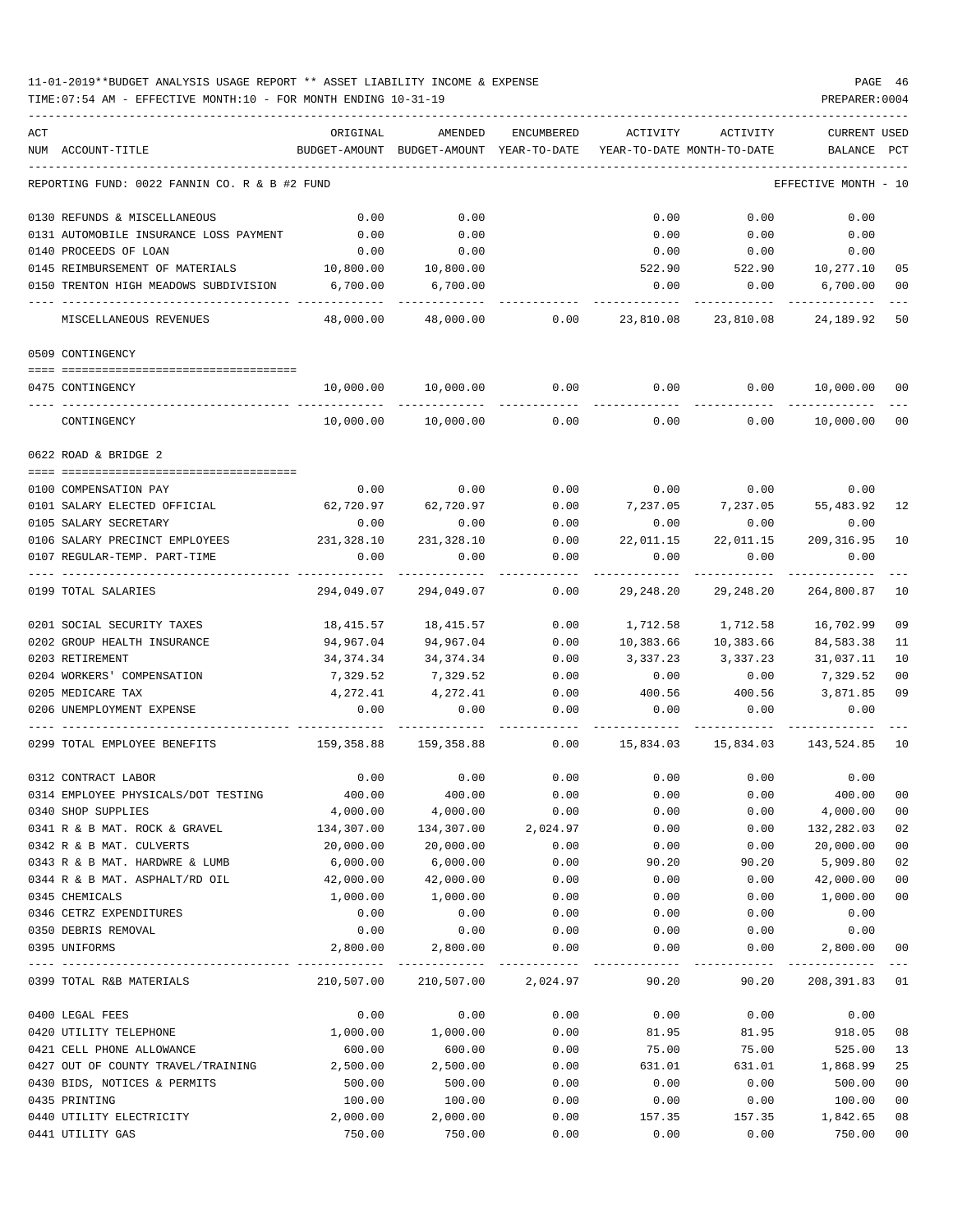| ACT |                                               | ORIGINAL      | AMENDED               | ENCUMBERED   | ACTIVITY  | ACTIVITY                   | CURRENT USED    |                |
|-----|-----------------------------------------------|---------------|-----------------------|--------------|-----------|----------------------------|-----------------|----------------|
| NUM | ACCOUNT-TITLE                                 | BUDGET-AMOUNT | BUDGET-AMOUNT         | YEAR-TO-DATE |           | YEAR-TO-DATE MONTH-TO-DATE | BALANCE         | PCT            |
|     | REPORTING FUND: 0022 FANNIN CO. R & B #2 FUND |               |                       |              |           |                            | EFFECTIVE MONTH | - 10           |
|     | 0442 UTILITY WATER                            | 940.00        | 940.00                | 0.00         | 0.00      | 0.00                       | 940.00          | 00             |
|     | 0443 TRASH PICKUP                             | 1,300.00      | 1,300.00              | 0.00         | 0.00      | 0.00                       | 1,300.00        | 0 <sub>0</sub> |
|     | 0447 REPEATER SERVICE CONTRACT                | 730.24        | 730.24                | 0.00         | 243.41    | 243.41                     | 486.83          | 33             |
|     | 0450 R&M BUILDING                             | 3,000.00      | 3,000.00              | 0.00         | 0.00      | 0.00                       | 3,000.00        | 00             |
|     | 0453 COMPUTER SOFTWARE                        | 0.00          | 0.00                  | 0.00         | 0.00      | 0.00                       | 0.00            |                |
|     | 0457 R & M MACHINERY GAS & OIL                | 70,000.00     | 70,000.00             | 0.00         | 0.00      | 0.00                       | 70,000.00       | 0 <sub>0</sub> |
|     | 0458 R & M MACHINERY PARTS                    | 30,000.00     | 30,000.00             | 7.00         | 13,929.03 | 13,929.03                  | 16,063.97       | 46             |
|     | 0459 R & M MACH. TIRES & TUBES                | 15,000.00     | 15,000.00             | 0.00         | 0.00      | 0.00                       | 15,000.00       | 00             |
|     | 0460 EQUIPMENT RENTAL/LEASE                   | 50,000.00     | 50,000.00             | 0.00         | 0.00      | 0.00                       | 50,000.00       | 00             |
|     | 0480 BOND                                     | 0.00          | 0.00                  | 0.00         | 0.00      | 0.00                       | 0.00            |                |
|     | 0481 DUES                                     | 335.00        | 335.00                | 0.00         | 0.00      | 0.00                       | 335.00          | 00             |
|     | 0482 INSURANCE                                | 9,000.00      | 9,000.00              | 0.00         | 5,733.96  | 5,733.96                   | 3,266.04        | 64             |
|     | 0485 PRISONER SUPPLIES                        | 0.00          | 0.00                  | 0.00         | 0.00      | 0.00                       | 0.00            |                |
|     | 0488 FANNIN RURAL RAIL DISTRICT               | 0.00          | 0.00                  | 0.00         | 0.00      | 0.00                       | 0.00            |                |
|     | 0490 MISCELLANEOUS                            | 1,000.00      | 1,000.00              | 0.00         | 0.00      | 0.00                       | 1,000.00        | 00             |
|     | 0491 SOIL & WATER CONSERVATION                | 250.00        | 250.00                | 0.00         | 0.00      | 0.00                       | 250.00          | 00             |
|     | 0492 TDRA FLOOD CASH MATCH                    | 0.00          | 0.00                  | 0.00         | 0.00      | 0.00                       | 0.00            |                |
|     | 0493 TRENTON HIGH MEADOWS SUBDIVISION         | 4,000.00      | 4,000.00              | 0.00         | 0.00      | 0.00                       | 4,000.00        | 0 <sub>0</sub> |
|     | 0494 FLOOD CONTROL SITE MAINTENANCE           | 4,000.00      | 4,000.00              | 0.00         | 0.00      | 0.00                       | 4,000.00        | 00             |
|     | 0495 PIPELINE SALES TAX REIMBURSEMENT         | 0.00          | 0.00                  | 0.00         | 0.00      | 0.00                       | 0.00            |                |
|     | 0496 TCOG HAZARDOUS WASTEMATCH                | 0.00          | 0.00                  | 0.00         | 0.00      | 0.00                       | 0.00            |                |
|     | 0499 TOTAL SER.& OTHER CHARGES                | 197,005.24    | 197,005.24            | 7.00         | 20,851.71 | 20,851.71                  | 176,146.53      | -11            |
|     | 0500 LAND                                     |               |                       |              | 0.00      | 0.00                       | 0.00            |                |
|     | 0535 BUILDING                                 |               |                       |              | 0.00      | 0.00                       | 0.00            |                |
|     | 0562 LAND/BUILDING                            | 0.00          | 0.00                  | 0.00         | 0.00      | 0.00                       | 0.00            |                |
|     | 0570 COMPUTER EQUIPMENT                       | 0.00          | 0.00                  | 0.00         | 0.00      | 0.00                       | 0.00            |                |
|     | 0571 PURCHASE OF MACH./EQUIP.                 | 50,000.00     | 50,000.00             | 0.00         | 0.00      | 0.00                       | 50,000.00       | 00             |
|     | 0573 RADIO EQUIPMENT                          | 0.00          | 0.00                  | 0.00         | 0.00      | 0.00                       | 0.00            |                |
|     | 0575 LAND/BUILDING                            |               |                       |              | 0.00      | 0.00                       | 0.00            |                |
|     | 0580 PRECINCT BRIDGE                          | 0.00          | 0.00                  | 0.00         | 0.00      | 0.00                       | 0.00            |                |
|     | 0599 CAPITAL OUTLAY                           | 50,000.00     | 50,000.00             | 0.00         | 0.00      | 0.00                       | 50,000.00       | 00             |
|     | ROAD & BRIDGE 2                               |               | 910,920.19 910,920.19 |              |           |                            |                 |                |
|     | 0625 ADMINISTRATIVE OFFICE R&B #2             |               |                       |              |           |                            |                 |                |
|     |                                               |               |                       | 0.00         |           |                            | 8,971.13        |                |
|     | 0105 SALARY SECRETARY                         | 10,141.28     | 10,141.28             |              |           | 1,170.15 1,170.15          |                 | 12             |
|     | 0201 SOCIAL SECURITY TAXES                    | 628.76        | 628.76                | 0.00         | 50.40     | 50.40                      | 578.36          | 08             |
|     | 0202 GROUP HEALTH INSURANCE                   | 2,967.72      | 2,967.72              | 0.00         | 370.86    | 370.86                     | 2,596.86        | 12             |
|     | 0203 RETIREMENT                               | 1,167.26      | 1,167.26              | 0.00         | 133.53    | 133.53                     | 1,033.73        | 11             |
|     | 0204 WORKERS' COMPENSATION                    | 42.59         | 42.59                 | 0.00         | 0.00      | 0.00                       | 42.59           | 00             |
|     | 0205 MEDICARE TAX                             | 147.58        | 147.58                | 0.00         | 11.79     | 11.79                      | 135.79          | 08             |
|     | 0310 OFFICE SUPPLIES                          | 100.00        | 100.00                | 0.00         | 0.00      | 0.00                       | 100.00          | 00             |
|     | 0311 POSTAL EXPENSES                          | 0.00          | 0.00                  | 0.00         | 0.00      | 0.00                       | 0.00            |                |
|     | 0353 COMPUTER EXPENSE                         | 500.00        | 500.00                | 0.00         | 0.00      | 0.00                       | 500.00          | 00             |
|     | 0427 OUT OF COUNTY TRAVEL                     | 0.00          | 0.00                  | 0.00         | 0.00      | 0.00                       | 0.00            |                |
|     | 0480 BOND                                     | 0.00          | 0.00                  | 0.00         | 0.00      | 0.00                       | 0.00            |                |
|     | 0572 OFFICE EQUIPMENT                         | 0.00          | 0.00                  | 0.00         | 0.00      | 0.00                       | 0.00            |                |
|     | 0574 COMPUTER EQUIPMENT                       | 0.00          | 0.00                  | 0.00         | 0.00      | 0.00                       | 0.00            |                |
|     | ADMINISTRATIVE OFFICE R&B #2                  | 15,695.19     | 15,695.19             | 0.00         |           | 1,736.73 1,736.73          | 13,958.46 11    |                |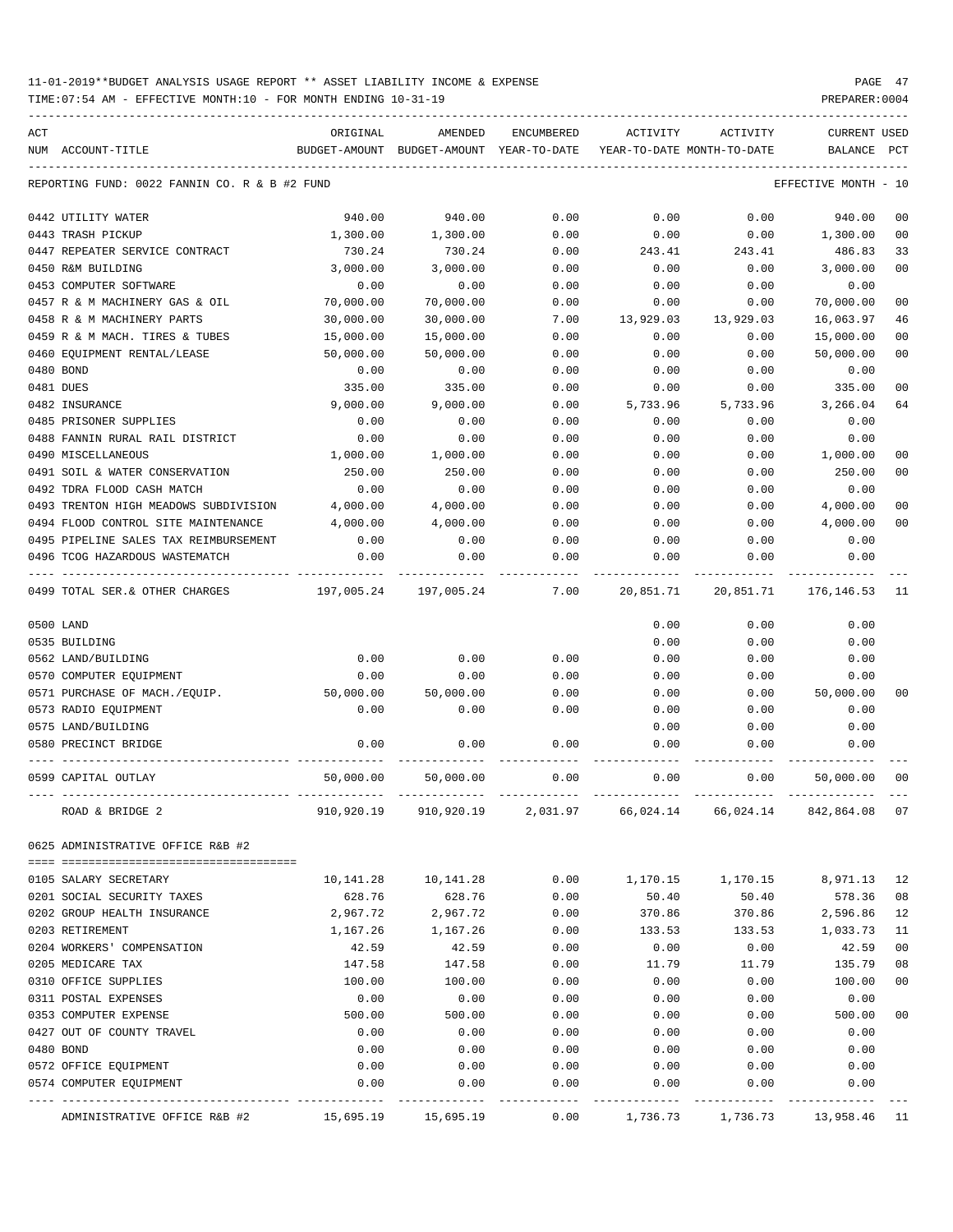|                                               | 11-01-2019**BUDGET ANALYSIS USAGE REPORT ** ASSET LIABILITY INCOME & EXPENSE<br>PAGE 48<br>TIME: 07:54 AM - EFFECTIVE MONTH: 10 - FOR MONTH ENDING 10-31-19<br>PREPARER: 0004 |               |              |           |                            |                      |      |  |  |  |
|-----------------------------------------------|-------------------------------------------------------------------------------------------------------------------------------------------------------------------------------|---------------|--------------|-----------|----------------------------|----------------------|------|--|--|--|
| ACT                                           | ORIGINAL                                                                                                                                                                      | AMENDED       | ENCUMBERED   | ACTIVITY  | ACTIVITY                   | <b>CURRENT USED</b>  |      |  |  |  |
| NUM ACCOUNT-TITLE                             | BUDGET-AMOUNT                                                                                                                                                                 | BUDGET-AMOUNT | YEAR-TO-DATE |           | YEAR-TO-DATE MONTH-TO-DATE | BALANCE              | PCT  |  |  |  |
| REPORTING FUND: 0022 FANNIN CO. R & B #2 FUND |                                                                                                                                                                               |               |              |           |                            | EFFECTIVE MONTH - 10 |      |  |  |  |
| FANNIN CO. R & B #2 FUND                      |                                                                                                                                                                               |               |              |           |                            |                      |      |  |  |  |
| INCOME TOTALS                                 | 936,615.38                                                                                                                                                                    | 936,615.38    |              | 53,787.35 | 53,787.35                  | 882,828.03           | - 06 |  |  |  |
| <b>EXPENSE TOTALS</b>                         | 936,615.38                                                                                                                                                                    | 936,615.38    | 2,031.97     | 67,760.87 | 67,760.87                  | 866,822.54           | 07   |  |  |  |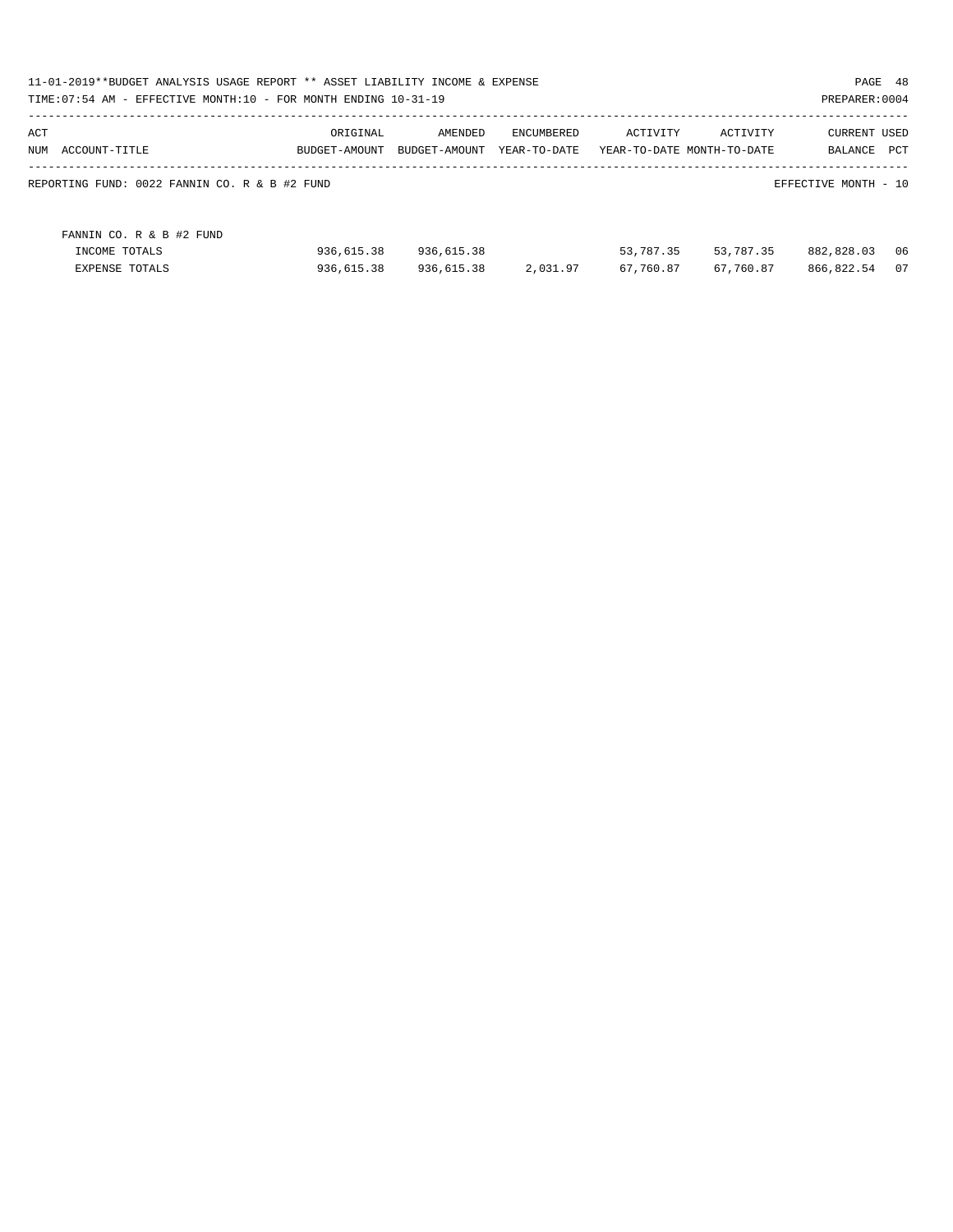|     | 11-01-2019**BUDGET ANALYSIS USAGE REPORT ** ASSET LIABILITY INCOME & EXPENSE<br>TIME: 07:54 AM - EFFECTIVE MONTH: 10 - FOR MONTH ENDING 10-31-19 |                                                      |                              |             |                                        |                                                  | PAGE 49<br>PREPARER: 0004          |  |
|-----|--------------------------------------------------------------------------------------------------------------------------------------------------|------------------------------------------------------|------------------------------|-------------|----------------------------------------|--------------------------------------------------|------------------------------------|--|
| ACT | NUM ACCOUNT-TITLE                                                                                                                                | ORIGINAL<br>BUDGET-AMOUNT BUDGET-AMOUNT YEAR-TO-DATE | AMENDED                      | ENCUMBERED  | ACTIVITY<br>YEAR-TO-DATE MONTH-TO-DATE | ACTIVITY                                         | <b>CURRENT USED</b><br>BALANCE PCT |  |
|     | REPORTING FUND: 0023 FANNIN CO. R & B #3 FUND                                                                                                    |                                                      |                              |             |                                        |                                                  | EFFECTIVE MONTH - 10               |  |
|     | 0100 PAYROLL                                                                                                                                     |                                                      |                              |             |                                        |                                                  |                                    |  |
|     | 0100 PAYROLL                                                                                                                                     |                                                      |                              |             | 0.00                                   | 0.00                                             | 0.00                               |  |
|     | PAYROLL                                                                                                                                          |                                                      |                              |             | 0.00                                   | 0.00                                             | 0.00                               |  |
|     | 0102 A/P CLEARING                                                                                                                                |                                                      |                              |             |                                        |                                                  |                                    |  |
|     | 0100 A/P CLEARING                                                                                                                                |                                                      |                              |             | 0.00                                   | 0.00                                             | 0.00                               |  |
|     | A/P CLEARING                                                                                                                                     |                                                      |                              |             | 0.00                                   | 0.00                                             | 0.00                               |  |
|     | 0103 CASH                                                                                                                                        |                                                      |                              |             |                                        |                                                  |                                    |  |
|     |                                                                                                                                                  |                                                      |                              |             |                                        |                                                  |                                    |  |
|     | 0100 R&B#3-COMBINED FUNDS CHECKING<br>0175 TEXPOOL                                                                                               |                                                      |                              |             | 100,386.90                             | 139,876.70- 139,876.70- 267,274.02<br>100,386.90 | 317,951.11                         |  |
|     |                                                                                                                                                  |                                                      |                              |             |                                        |                                                  |                                    |  |
|     | CASH                                                                                                                                             |                                                      |                              |             |                                        | $39,489.80 - 39,489.80 -$                        | 585,225.13                         |  |
|     | 0120 RECEIVABLES                                                                                                                                 |                                                      |                              |             |                                        |                                                  |                                    |  |
|     | 0311 TAXES RECEIVABLE                                                                                                                            |                                                      |                              |             | 0.00                                   | 0.00                                             | 61,651.58                          |  |
|     | 0312 DUE FROM OTHER GOVERNMENTS                                                                                                                  |                                                      |                              |             | 0.00                                   | 0.00                                             | 34,935.67                          |  |
|     | 0313 DUE FROM OTHER FUNDS                                                                                                                        |                                                      |                              |             | 0.00                                   | 0.00                                             | 6,134.72                           |  |
|     | 0315 INVENTORY                                                                                                                                   |                                                      |                              |             | 0.00                                   | 0.00                                             | 56,099.46<br>.                     |  |
|     | RECEIVABLES                                                                                                                                      |                                                      |                              |             | 0.00                                   | 0.00                                             | 158,821.43                         |  |
|     | 0200 LIABILITY ACCOUNT                                                                                                                           |                                                      |                              |             |                                        |                                                  |                                    |  |
|     |                                                                                                                                                  |                                                      |                              |             |                                        |                                                  |                                    |  |
|     | 0150 ACCRUED SALARY PAYABLE                                                                                                                      |                                                      |                              |             | 0.00                                   | 0.00                                             | 12,704.17                          |  |
|     | 0155 ACCRUED FRINGE BENEFITS                                                                                                                     |                                                      |                              |             | 0.00                                   | 0.00                                             | 6,838.00                           |  |
|     | 0200 DEFERRED TAX REVENUE                                                                                                                        |                                                      |                              |             | 0.00                                   | 0.00                                             | 59,034.69                          |  |
|     | 0900 SYSTEM ADDED LIABILITY LINE-ITEM<br>0910 SYSTEM ADDED LIABILITY LINE-ITEM                                                                   |                                                      |                              |             | 0.00<br>35,302.94-                     | 0.00<br>35,302.94-                               | 0.00<br>35,302.94-                 |  |
|     | LIABILITY ACCOUNT                                                                                                                                |                                                      |                              |             |                                        | $35,302.94 - 35,302.94 - 43,273.92$              |                                    |  |
|     | 0205 SHORT-TERM LOAN                                                                                                                             |                                                      |                              |             |                                        |                                                  |                                    |  |
|     | 0571 SHORT-TERM LOAN/EOUIPMENT                                                                                                                   | 0.00                                                 | $0.00$ 0.00<br>------------- | ----------- | $0.00$ 0.00                            |                                                  | 0.00                               |  |
|     | SHORT-TERM LOAN                                                                                                                                  | 0.00                                                 | 0.00                         | 0.00        | 0.00                                   | 0.00                                             | 0.00                               |  |
|     | 0231 LOANS                                                                                                                                       |                                                      |                              |             |                                        |                                                  |                                    |  |
|     |                                                                                                                                                  |                                                      |                              |             |                                        |                                                  |                                    |  |
|     | 0571 LOAN OF CAPITAL EQUIP. PURCHASE                                                                                                             |                                                      |                              |             | 0.00                                   | 0.00                                             | 0.00                               |  |
|     | LOANS                                                                                                                                            |                                                      |                              |             | 0.00                                   | 0.00                                             | 0.00                               |  |
|     | 0271 EQUITY ACCOUNT                                                                                                                              |                                                      |                              |             |                                        |                                                  |                                    |  |
|     | 0200 EQUITY ACCOUNT<br>---- -----------<br>----------------------- -----------                                                                   |                                                      | -------------                |             | 0.00                                   | 0.00                                             | 704,959.50<br>----------           |  |
|     | EQUITY ACCOUNT                                                                                                                                   |                                                      |                              |             | 0.00                                   | 0.00                                             | 704,959.50                         |  |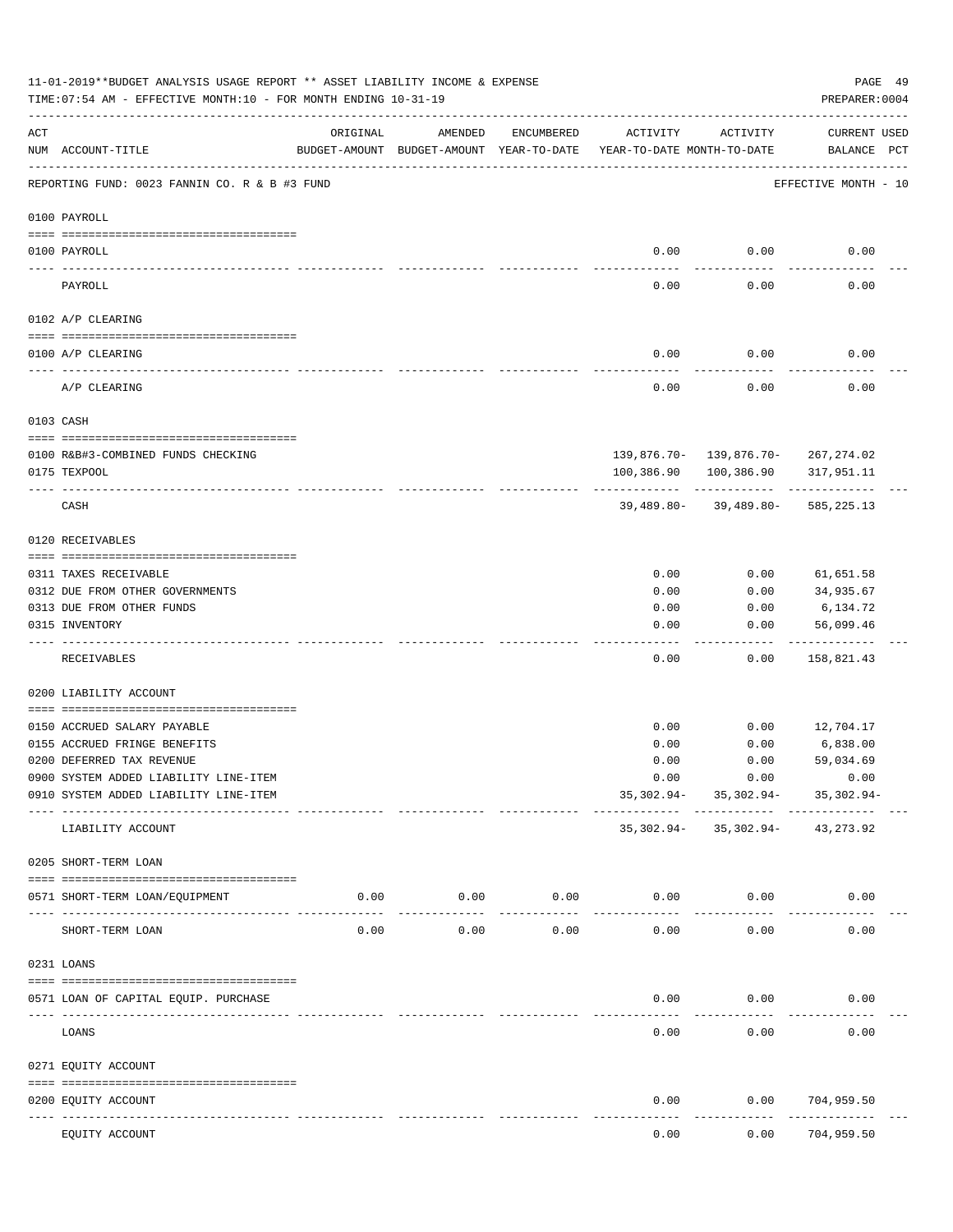| 11-01-2019**BUDGET ANALYSIS USAGE REPORT ** ASSET LIABILITY INCOME & EXPENSE<br>PAGE 50<br>PREPARER: 0004<br>TIME: 07:54 AM - EFFECTIVE MONTH: 10 - FOR MONTH ENDING 10-31-19 |                                                                  |                                             |                                                                                |                                    |                   |               |                                             |                         |  |
|-------------------------------------------------------------------------------------------------------------------------------------------------------------------------------|------------------------------------------------------------------|---------------------------------------------|--------------------------------------------------------------------------------|------------------------------------|-------------------|---------------|---------------------------------------------|-------------------------|--|
| ACT                                                                                                                                                                           | NUM ACCOUNT-TITLE                                                | ORIGINAL                                    | AMENDED<br>BUDGET-AMOUNT BUDGET-AMOUNT YEAR-TO-DATE YEAR-TO-DATE MONTH-TO-DATE | ENCUMBERED                         | ACTIVITY ACTIVITY |               | <b>CURRENT USED</b><br>BALANCE PCT          |                         |  |
|                                                                                                                                                                               | REPORTING FUND: 0023 FANNIN CO. R & B #3 FUND                    |                                             |                                                                                |                                    |                   |               | EFFECTIVE MONTH - 10                        |                         |  |
|                                                                                                                                                                               | 0300 CASH                                                        |                                             |                                                                                |                                    |                   |               |                                             |                         |  |
|                                                                                                                                                                               | 0123 BEGINNING CASH BALANCE                                      | 0.00                                        | 0.00                                                                           |                                    |                   |               | $0.00$ $0.00$ $0.00$ $0.00$                 |                         |  |
|                                                                                                                                                                               | CASH                                                             | 0.00                                        |                                                                                | $0.00$ $0.00$ $0.00$ $0.00$ $0.00$ |                   |               | 0.00                                        |                         |  |
|                                                                                                                                                                               | 0310 PROPERTY TAXES                                              |                                             |                                                                                |                                    |                   |               |                                             |                         |  |
|                                                                                                                                                                               |                                                                  |                                             |                                                                                |                                    |                   |               |                                             |                         |  |
|                                                                                                                                                                               | 0110 CURRENT TAXES                                               |                                             | 889,902.83 889,902.83                                                          |                                    |                   |               | 21,671.89 21,671.89 868,230.94              | 02                      |  |
|                                                                                                                                                                               | 0120 DELINQUENT TAXES                                            |                                             | 15,900.00 15,900.00<br>-----------                                             |                                    | 1,994.55<br>.     | ------------- | 1,994.55 13,905.45<br>-------------         | 13                      |  |
|                                                                                                                                                                               | PROPERTY TAXES                                                   | 905,802.83                                  |                                                                                | 905,802.83 0.00 23,666.44          |                   |               | 23,666.44 882,136.39                        | 03                      |  |
|                                                                                                                                                                               | 0318 OTHER TAXES                                                 |                                             |                                                                                |                                    |                   |               |                                             |                         |  |
|                                                                                                                                                                               | 0120 PAY N LIEU TAX/GRASSLAND                                    |                                             | 2,500.00 2,500.00                                                              |                                    |                   |               | $0.00$ $0.00$ $2,500.00$                    | 0 <sub>0</sub>          |  |
|                                                                                                                                                                               | 0121 PAY N LIEU TAX/UPPER TRINITY                                | 1,500.00                                    | 1,500.00                                                                       |                                    |                   |               | 1,196.44 1,196.44 303.56                    | 80                      |  |
|                                                                                                                                                                               | 0160 SALES TAX REVENUES                                          | 65,572.88                                   | 65,572.88                                                                      |                                    | 9,743.94          | 9,743.94      | 55,828.94                                   | 15                      |  |
|                                                                                                                                                                               | OTHER TAXES                                                      |                                             | 69,572.88 69,572.88 0.00 10,940.38 10,940.38                                   |                                    |                   |               | 58,632.50                                   | 16                      |  |
|                                                                                                                                                                               | 0321 FEES OF TAX COLLECTOR                                       |                                             |                                                                                |                                    |                   |               |                                             |                         |  |
|                                                                                                                                                                               |                                                                  |                                             |                                                                                |                                    |                   |               | $0.00$ $0.00$ $120,000.00$                  |                         |  |
|                                                                                                                                                                               | 0200 CAR REGISTRATION/SALES TAX<br>0300 COUNTY'S ADDITIONAL \$10 | 95,000.00                                   | 95,000.00                                                                      |                                    | 8,614.05          | 8,614.05      | 86,385.95                                   | 0 <sub>0</sub><br>09    |  |
|                                                                                                                                                                               | FEES OF TAX COLLECTOR                                            | $215,000.00$ $215,000.00$ $0.00$ $8,614.05$ |                                                                                |                                    |                   |               | 8,614.05 206,385.95                         | 0 <sub>4</sub>          |  |
|                                                                                                                                                                               | 0330 GRANTS                                                      |                                             |                                                                                |                                    |                   |               |                                             |                         |  |
|                                                                                                                                                                               |                                                                  |                                             |                                                                                |                                    |                   |               |                                             |                         |  |
|                                                                                                                                                                               | 0200 FEMA GRANT                                                  | 0.00                                        | 0.00                                                                           |                                    | 0.00              | 0.00          | 0.00                                        |                         |  |
|                                                                                                                                                                               | GRANTS                                                           | 0.00                                        | 0.00                                                                           | 0.00                               | 0.00              | 0.00          | 0.00                                        |                         |  |
|                                                                                                                                                                               | 0350 FINES                                                       |                                             |                                                                                |                                    |                   |               |                                             |                         |  |
|                                                                                                                                                                               | 0403 COUNTY CLERK FINES                                          | 10,000.00                                   | 10,000.00                                                                      |                                    | 0.00              |               | 0.00 10,000.00                              | 0 <sub>0</sub>          |  |
|                                                                                                                                                                               | 0450 DISTRICT CLERK FINES                                        | 13,000.00                                   | 13,000.00                                                                      |                                    | 966.33            |               | 966.33 12,033.67                            | 07                      |  |
|                                                                                                                                                                               | 0455 J. P. #1 FINES                                              | 3,000.00                                    | 3,000.00                                                                       |                                    | 0.00              | 0.00          | 3,000.00                                    | 0 <sub>0</sub>          |  |
|                                                                                                                                                                               | 0456 J. P. #2 FINES                                              | 2,400.00                                    | 2,400.00                                                                       |                                    | 0.00              | 0.00          | 2,400.00                                    | 0 <sub>0</sub>          |  |
|                                                                                                                                                                               | 0457 J. P. #3 FINES                                              | 4,000.00                                    | 4,000.00                                                                       |                                    | 0.00              | 0.00          | 4,000.00                                    | 0 <sub>0</sub><br>$---$ |  |
|                                                                                                                                                                               | FINES                                                            |                                             | 32,400.00 32,400.00                                                            | 0.00                               | 966.33            | 966.33        | 31,433.67                                   | 03                      |  |
|                                                                                                                                                                               | 0360 INTEREST EARNINGS                                           |                                             |                                                                                |                                    |                   |               |                                             |                         |  |
|                                                                                                                                                                               |                                                                  |                                             |                                                                                |                                    |                   |               |                                             |                         |  |
|                                                                                                                                                                               | 0100 INTEREST EARNINGS                                           |                                             | 5,000.00 5,000.00                                                              |                                    | ------------      | 476.64 476.64 | 4,523.36 10<br>---------------------------- |                         |  |
|                                                                                                                                                                               | INTEREST EARNINGS                                                |                                             | 5,000.00 5,000.00 0.00                                                         |                                    | 476.64            |               | 476.64<br>4,523.36                          | 10                      |  |
|                                                                                                                                                                               | 0364 SALE OF ASSETS                                              |                                             |                                                                                |                                    |                   |               |                                             |                         |  |
|                                                                                                                                                                               | 0162 LAND/BUILDING                                               | 0.00                                        | 0.00                                                                           |                                    | 0.00              | 0.00          | 0.00                                        |                         |  |
|                                                                                                                                                                               | 0163 SALE OF EQUIPMENT                                           | 0.00                                        | 0.00                                                                           |                                    | 0.00              | 0.00          | 0.00                                        |                         |  |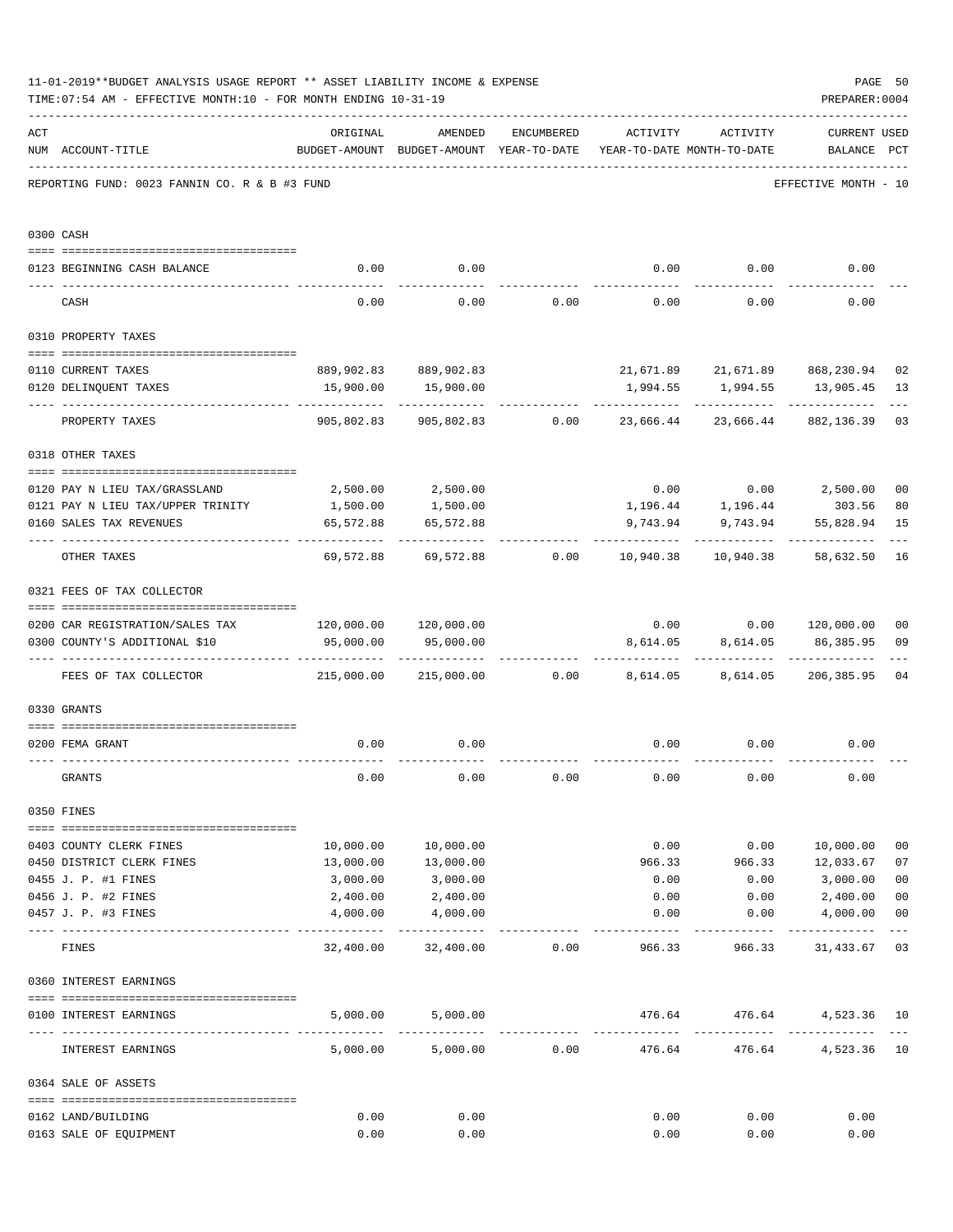| 11-01-2019**BUDGET ANALYSIS USAGE REPORT ** ASSET LIABILITY INCOME & EXPENSE |  |  |  | PAGE |  |
|------------------------------------------------------------------------------|--|--|--|------|--|
|                                                                              |  |  |  |      |  |

| ACT | NUM ACCOUNT-TITLE                                     | ORIGINAL               | AMENDED<br>BUDGET-AMOUNT BUDGET-AMOUNT YEAR-TO-DATE | <b>ENCUMBERED</b>    | ACTIVITY<br>YEAR-TO-DATE MONTH-TO-DATE | ACTIVITY             | <b>CURRENT USED</b><br>BALANCE | PCT            |
|-----|-------------------------------------------------------|------------------------|-----------------------------------------------------|----------------------|----------------------------------------|----------------------|--------------------------------|----------------|
|     | REPORTING FUND: 0023 FANNIN CO. R & B #3 FUND         |                        |                                                     |                      |                                        |                      | EFFECTIVE MONTH - 10           |                |
|     | SALE OF ASSETS                                        | 0.00                   | 0.00                                                | 0.00                 | 0.00                                   | 0.00                 | 0.00                           |                |
|     | 0370 MISCELLANEOUS REVENUES                           |                        |                                                     |                      |                                        |                      |                                |                |
|     |                                                       |                        |                                                     |                      |                                        |                      |                                |                |
|     | 0120 STATE LATERAL ROAD                               | 15,000.00              | 15,000.00                                           |                      | 14,781.95                              | 14,781.95            | 218.05                         | 99             |
|     | 0125 TDT WEIGHT FEES                                  | 20,000.00              | 20,000.00                                           |                      | 20,148.82                              | 20,148.82            | 148.82+ 101                    |                |
|     | 0130 REFUNDS & MISCELLANEOUS                          | 3,000.00               | 3,000.00                                            |                      | 0.00                                   | 0.00                 | 3,000.00                       | 0 <sub>0</sub> |
|     | 0139 RESTITUTION                                      | 0.00                   | 0.00                                                |                      | 0.00                                   | 0.00                 | 0.00                           |                |
|     | 0140 PROCEEDS OF LOANS                                | 0.00                   | 0.00                                                |                      | 0.00                                   | 0.00                 | 0.00                           |                |
|     | 0145 REIMBURSEMENT OF MATERIALS                       | 15,000.00              | 15,000.00                                           |                      | 860.00                                 | 860.00               | 14,140.00                      | 06             |
|     | MISCELLANEOUS REVENUES                                | 53,000.00              | 53,000.00                                           | 0.00                 | 35,790.77                              | 35,790.77            | 17,209.23                      | 68             |
|     | 0509 CONTINGENCY                                      |                        |                                                     |                      |                                        |                      |                                |                |
|     | 0475 CONTINGENCY                                      | 0.00                   | 0.00                                                | 0.00                 | 0.00                                   | 0.00                 | 0.00                           |                |
|     | CONTINGENCY                                           | 0.00                   | 0.00                                                | 0.00                 | 0.00                                   | 0.00                 | 0.00                           |                |
|     | 0623 ROAD & BRIDGE 3                                  |                        |                                                     |                      |                                        |                      |                                |                |
|     |                                                       |                        |                                                     |                      |                                        |                      |                                |                |
|     | 0100 COMPENSATION PAY                                 | 0.00                   | 0.00                                                | 0.00                 | 0.00                                   | 0.00                 | 0.00                           |                |
|     | 0101 SALARY ELECTED OFFICIAL<br>0105 SALARY SECRETARY | 62,720.97<br>11,137.40 | 62,720.97<br>11,137.40                              | 0.00<br>0.00         | 7,237.05<br>1,296.00                   | 7,237.05<br>1,296.00 | 55,483.92                      | 12<br>12       |
|     | 0106 SALARY PRECINCT EMPLOYEES                        | 274,148.45             | 274,148.45                                          | 0.00                 | 29,687.99                              | 29,687.99            | 9,841.40<br>244,460.46         | 11             |
|     | 0107 REGULAR-TEMP. PART-TIME                          | 17,031.96              | 17,031.96                                           | 0.00                 | 0.00                                   | 0.00                 | 17,031.96                      | 0 <sub>0</sub> |
|     | 0199 TOTAL SALARIES                                   | 365,038.78             | 365,038.78                                          | 0.00                 | 38,221.04                              | 38,221.04            | 326,817.74                     | 10             |
|     | 0201 SOCIAL SECURITY TAXES                            | 22,669.90              | 22,669.90                                           | 0.00                 | 2,360.47                               | 2,360.47             | 20,309.43                      | 10             |
|     | 0202 GROUP HEALTH INSURANCE                           | 106,837.92             | 106,837.92                                          | 0.00                 | 13,350.41                              | 13,350.41            | 93,487.51                      | 12             |
|     | 0203 RETIREMENT                                       | 42,673.03              | 42,673.03                                           | 0.00                 | 4,360.99                               | 4,360.99             | 38,312.04                      | 10             |
|     | 0204 WORKERS' COMPENSATION                            | 9,194.42               | 9,194.42                                            | 0.00                 | 0.00                                   | 0.00                 | 9,194.42                       | 0 <sub>0</sub> |
|     | 0205 MEDICARE TAX                                     | 5,301.76               | 5,301.76                                            | 0.00                 | 552.07                                 | 552.07               | 4,749.69                       | 10             |
|     | 0206 UNEMPLOYMENT EXPENSE                             | 0.00                   | 0.00                                                | 0.00                 | 0.00                                   | 0.00                 | 0.00                           |                |
|     | 0299 TOTAL EMPLOYEE BENEFITS                          |                        | 186,677.03 186,677.03                               |                      | $0.00$ 20,623.94 20,623.94             |                      | 166,053.09 11                  |                |
|     | 0310 OFFICE SUPPLIES                                  | 500.00                 | 500.00                                              | 0.00                 | 0.00                                   | 0.00                 | 500.00                         | 0 <sub>0</sub> |
|     | 0314 EMPLOYEE PHYSICALS/DOT TESTING                   | 200.00                 | 200.00                                              | 0.00                 | 0.00                                   | 0.00                 | 200.00                         | 0 <sub>0</sub> |
|     | 0315 COPIER EXPENSE                                   | 0.00                   | 0.00                                                | 0.00                 | 0.00                                   | 0.00                 | 0.00                           |                |
|     | 0340 SHOP SUPPLIES                                    | 6,500.00               | 6,500.00                                            | 921.57               | 0.00                                   | 0.00                 | 5,578.43                       | 14             |
|     | 0341 R & B MAT. ROCK & GRAVEL                         | 165,000.00             |                                                     | 165,000.00 16,836.18 | 0.00                                   | 0.00                 | 148,163.82                     | 10             |
|     | 0342 R & B MAT. CULVERTS                              | 35,000.00              | 35,000.00                                           | 0.00                 | 0.00                                   | 0.00                 | 35,000.00                      | 0 <sub>0</sub> |
|     | 0343 R & B MAT. HARDWRE & LUMB                        | 5,000.00               | 5,000.00                                            | 549.23               | 2,875.00                               | 2,875.00             | 1,575.77                       | 68             |
|     | 0344 R & B MAT. ASPHALT/RD OIL                        | 85,000.00              | 85,000.00                                           | 0.00                 | 0.00                                   | 0.00                 | 85,000.00                      | 0 <sub>0</sub> |
|     | 0345 CHEMICALS                                        | 3,000.00               | 3,000.00                                            | 0.00                 | 0.00                                   | 0.00                 | 3,000.00                       | 00             |
|     | 0346 CETRZ EXPENDITURES                               | 0.00                   | 0.00                                                | 0.00                 | 0.00                                   | 0.00                 | 0.00                           |                |
|     | 0350 DEBRIS REMOVAL                                   | 3,000.00               | 3,000.00                                            | 0.00                 | 0.00                                   | 0.00                 | 3,000.00                       | 00             |
|     | 0395 UNIFORMS                                         | 0.00                   | 0.00                                                | 0.00                 | 0.00                                   | 0.00                 | 0.00                           |                |
|     | 0399 TOTAL R&B MATERIALS                              | 303,200.00             |                                                     |                      | 303,200.00 18,306.98 2,875.00 2,875.00 |                      | 282,018.02 07                  |                |
|     | 0400 LEGAL FEES                                       | 0.00                   | 0.00                                                | 0.00                 | 0.00                                   | 0.00                 | 0.00                           |                |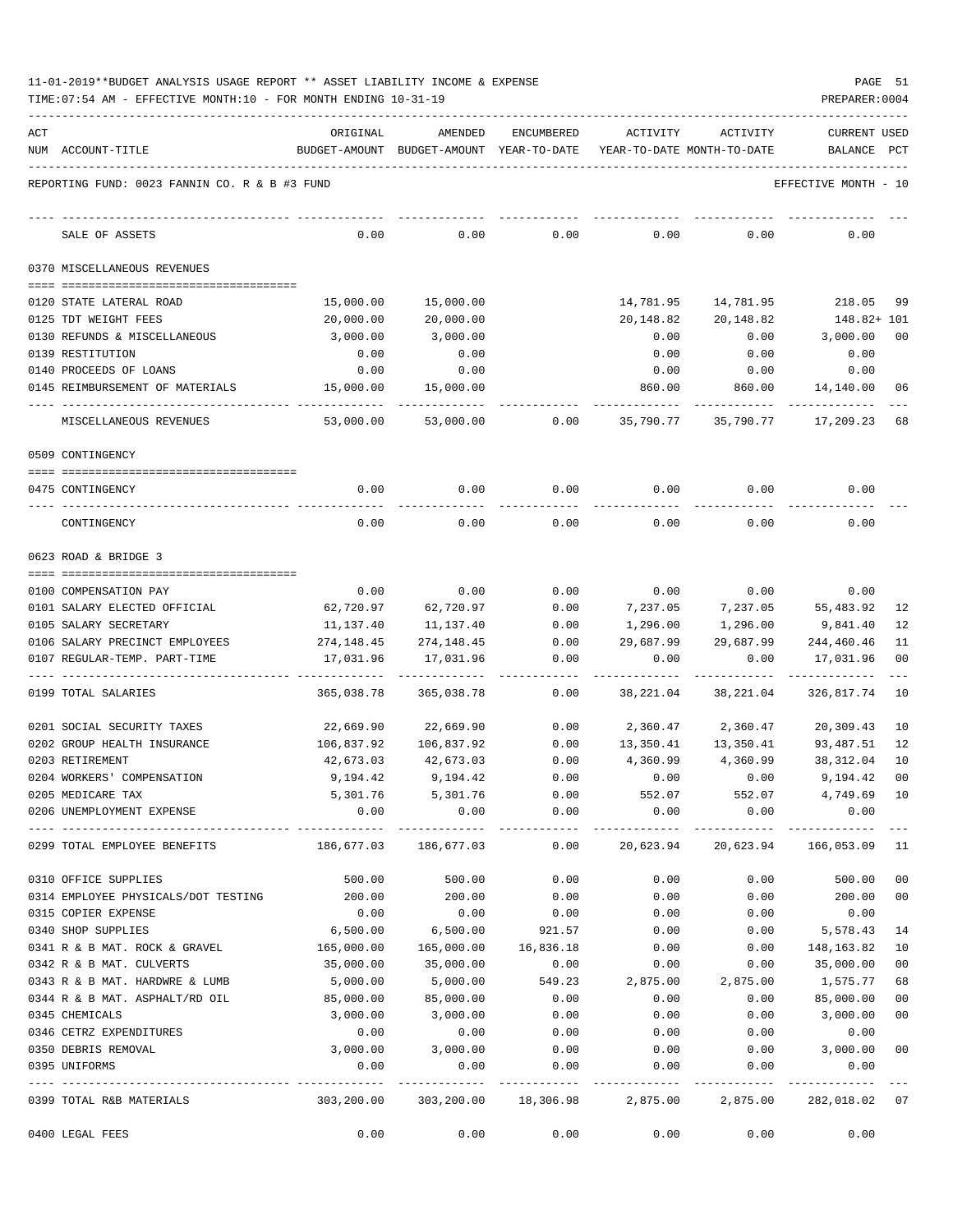| ACT |                                               | ORIGINAL                                                                            | AMENDED                     | ENCUMBERED                | ACTIVITY              | ACTIVITY               | CURRENT USED               |                |
|-----|-----------------------------------------------|-------------------------------------------------------------------------------------|-----------------------------|---------------------------|-----------------------|------------------------|----------------------------|----------------|
|     | NUM ACCOUNT-TITLE                             | BUDGET-AMOUNT BUDGET-AMOUNT YEAR-TO-DATE YEAR-TO-DATE MONTH-TO-DATE                 |                             |                           |                       |                        | BALANCE                    | PCT            |
|     | REPORTING FUND: 0023 FANNIN CO. R & B #3 FUND |                                                                                     |                             |                           |                       |                        | EFFECTIVE MONTH - 10       |                |
|     | 0420 UTILITY TELEPHONE                        | 0.00                                                                                | 0.00                        | 0.00                      | 0.00                  | 0.00                   | 0.00                       |                |
|     | 0421 INTERNET SERVICE                         | 1,000.00                                                                            | 1,000.00                    | 0.00                      | 81.95                 | 81.95                  | 918.05                     | 08             |
|     | 0423 CELL PHONE ALLOWANCE                     | 0.00                                                                                | 0.00                        | 0.00                      | 0.00                  | 0.00                   | 0.00                       |                |
|     | 0427 OUT OF COUNTY TRAVEL/TRAINING            | 3,500.00                                                                            | 3,500.00                    | 0.00                      | 479.28                | 479.28                 | 3,020.72                   | 14             |
|     | 0430 BIDS, NOTICES & PERMITS                  | 1,400.00                                                                            | 1,400.00                    | 0.00                      | 0.00                  | 0.00                   | 1,400.00                   | 00             |
|     | 0435 PRINTING                                 | 100.00                                                                              | 100.00                      | 0.00                      | 0.00                  | 0.00                   | 100.00                     | 00             |
|     | 0440 UTILITY ELECTRICITY                      | 3,500.00                                                                            | 3,500.00                    | 0.00                      | 248.50                | 248.50                 | 3,251.50                   | 07             |
|     | 0441 UTILITY GAS                              | 500.00                                                                              | 500.00                      | 0.00                      | 0.00                  | 0.00                   | 500.00                     | 00             |
|     | 0442 UTILITY WATER                            | 850.00                                                                              | 850.00                      | 0.00                      | 0.00                  | 0.00                   | 850.00                     | 0 <sub>0</sub> |
|     | 0443 TRASH DUMPSTER PICKUP                    | 1,000.00                                                                            | 1,000.00                    | 82.32                     | 0.00                  | 0.00                   | 917.68                     | 08             |
|     | 0447 REPEATER SERVICE CONTRACT                | 730.24                                                                              | 730.24                      | 0.00                      | 243.41                | 243.41                 | 486.83                     | 33             |
|     | 0450 R&M BUILDING                             | 1,500.00                                                                            | 1,500.00                    | 0.00                      | 0.00                  | 0.00                   | 1,500.00                   | 00             |
|     | 0453 COMPUTER SOFTWARE                        | 1,000.00                                                                            | 1,000.00                    | 0.00                      | 0.00                  | 0.00                   | 1,000.00                   | 00             |
|     | 0457 R & M MACHINERY GAS & OIL                | 150,000.00                                                                          | 150,000.00                  | 74.00                     | 47.00                 | 47.00                  | 149,879.00                 | 00             |
|     | 0458 R & M MACHINERY PARTS                    | 100,000.00                                                                          | 100,000.00                  | 5,170.29                  | 11,218.66             | 11,218.66              | 83,611.05                  | 16             |
|     | 0459 R & M MACH. TIRES & TUBES                | 25,000.00                                                                           | 25,000.00                   | 6,926.40                  | 0.00                  | 0.00                   | 18,073.60                  | 28             |
|     | 0460 EQUIPMENT RENTAL/LEASE                   | 5,000.00                                                                            | 5,000.00                    | 0.00                      | 3,000.00              | 3,000.00               | 2,000.00                   | 60             |
|     | 0480 BOND                                     | 150.00                                                                              | 150.00                      | 0.00                      | 0.00                  | 0.00                   | 150.00                     | 00             |
|     | 0481 DUES                                     | 335.00                                                                              | 335.00                      | 0.00                      | 0.00                  | 0.00                   | 335.00                     | 00             |
|     | 0482 INSURANCE                                | 10,000.00                                                                           | 10,000.00                   | 0.00                      | 5,380.96              | 5,380.96               | 4,619.04                   | 54             |
|     | 0485 PRISONER SUPPLIES                        | 0.00                                                                                | 0.00                        | 0.00                      | 0.00                  | 0.00                   | 0.00                       |                |
|     | 0488 FANNIN RURAL RAIL DISTRICT               | 0.00                                                                                | 0.00                        | 0.00                      | 0.00                  | 0.00                   | 0.00                       |                |
|     | 0490 MISCELLANEOUS                            | 1,500.00                                                                            | 1,500.00                    | 0.00                      | 0.00                  | 0.00                   | 1,500.00                   | 00             |
|     | 0491 SOIL & WATER CONSERVATION                | 250.00                                                                              | 250.00                      | 0.00                      | 0.00                  | 0.00                   | 250.00                     | 00             |
|     | 0492 TDRA FLOOD CASH MATCH                    | 0.00                                                                                | 0.00                        | 0.00                      | 0.00                  | 0.00                   | 0.00                       |                |
|     | 0494 FLOOD CONTROL SITE MAINTENANCE           | 0.00                                                                                | 0.00                        | 0.00                      | 0.00                  | 0.00                   | 0.00                       |                |
|     | 0495 PIPELINE SALES TAX REIMBURSEMENT         | 0.00                                                                                | 0.00                        | 0.00                      | 0.00                  | 0.00                   | 0.00                       |                |
|     | 0496 TCOG HAZARDOUS WASTEMATCH                | 1,250.00                                                                            | 1,250.00                    | 0.00                      | 0.00                  | 0.00                   | 1,250.00                   | 00             |
|     |                                               |                                                                                     |                             |                           |                       |                        |                            |                |
|     | 0499 TOTAL SER. & OTHER CHARGES               | 308,565,24 308,565.24 12,253.01 20,699.76                                           |                             |                           |                       | 20,699.76              | 275,612.47 11              |                |
|     | 0500 LAND                                     |                                                                                     |                             |                           | 0.00                  | 0.00                   | 0.00                       |                |
|     | 0535 BUILDING                                 |                                                                                     |                             |                           | 0.00                  | 0.00                   | 0.00                       |                |
|     | 0562 LAND/BUILDING                            | 0.00                                                                                | 0.00                        | 0.00                      | 0.00                  | 0.00                   | 0.00                       |                |
|     | 0570 COMPUTER EQUIPMENT                       | 0.00                                                                                | 0.00                        | 0.00                      | 0.00                  | 0.00                   | 0.00                       |                |
|     | 0571 PURCHASE OF MACH./EQUIP.                 | 100,000.00                                                                          | 100,000.00                  | 33,950.00                 | 0.00                  | 0.00                   | 66,050.00                  | 34             |
|     | 0572 OFFICE EQUIPMENT                         | 0.00                                                                                | 0.00                        | 0.00                      | 485.00                | 485.00                 | $485.00 -$                 |                |
|     | 0573 RADIO EQUIPMENT                          | 600.00                                                                              | 600.00                      | 0.00                      | 0.00                  | 0.00                   | 600.00                     | 00             |
|     | 0575 LAND/BUILDING                            | 1,000.00                                                                            | 1,000.00                    | 0.00                      | 0.00                  | 0.00                   | 1,000.00                   | 00             |
|     | 0580 PRECINCT BRIDGE                          | 0.00                                                                                | 0.00                        | 0.00                      | 0.00<br>------------- | 0.00                   | 0.00                       |                |
|     | 0599 CAPITAL OUTLAY                           | 101,600.00                                                                          | -------------<br>101,600.00 | ------------<br>33,950.00 | 485.00                | ------------<br>485.00 | __________<br>67,165.00 34 | $- - -$        |
|     | 0630 NOTE PAYMENT-PRINCIPAL                   | 0.00                                                                                | 0.00                        | 0.00                      | 0.00                  | 0.00                   | 0.00                       |                |
|     | 0670 NOTE PAYMENT-INTEREST                    | 0.00                                                                                | 0.00                        | 0.00                      | 0.00                  | 0.00                   | 0.00                       |                |
|     | ROAD & BRIDGE 3                               | $1,265,081.05$ $1,265,081.05$ $64,509.99$ $82,904.74$ $82,904.74$ $1,117,666.32$ 12 | -------------               | -------------             | -------------         | ----------             | -------------              |                |
|     | 0625 ADMINISTRATIVE OFFICE R&B #3             |                                                                                     |                             |                           |                       |                        |                            |                |
|     | 0105 SALARY SECRETARY                         | 10,141.28                                                                           | 10,141.28                   | 0.00                      | 1,170.15              | 1,170.15               | 8,971.13                   | 12             |
|     | 0201 SOCIAL SECURITY TAXES                    | 628.76                                                                              | 628.76                      | 0.00                      | 50.40                 | 50.40                  | 578.36                     | 08             |
|     | 0202 GROUP HEALTH INSURANCE                   | 2,967.72                                                                            | 2,967.72                    | 0.00                      | 370.86                | 370.86                 | 2,596.86                   | 12             |
|     | 0203 RETIREMENT                               | 1,167.26                                                                            | 1,167.26                    | 0.00                      | 133.53                | 133.53                 | 1,033.73                   | 11             |
|     | 0204 WORKERS' COMPENSATION                    | 42.59                                                                               | 42.59                       | 0.00                      | 0.00                  | 0.00                   | 42.59                      | 00             |
|     |                                               |                                                                                     |                             |                           |                       |                        |                            |                |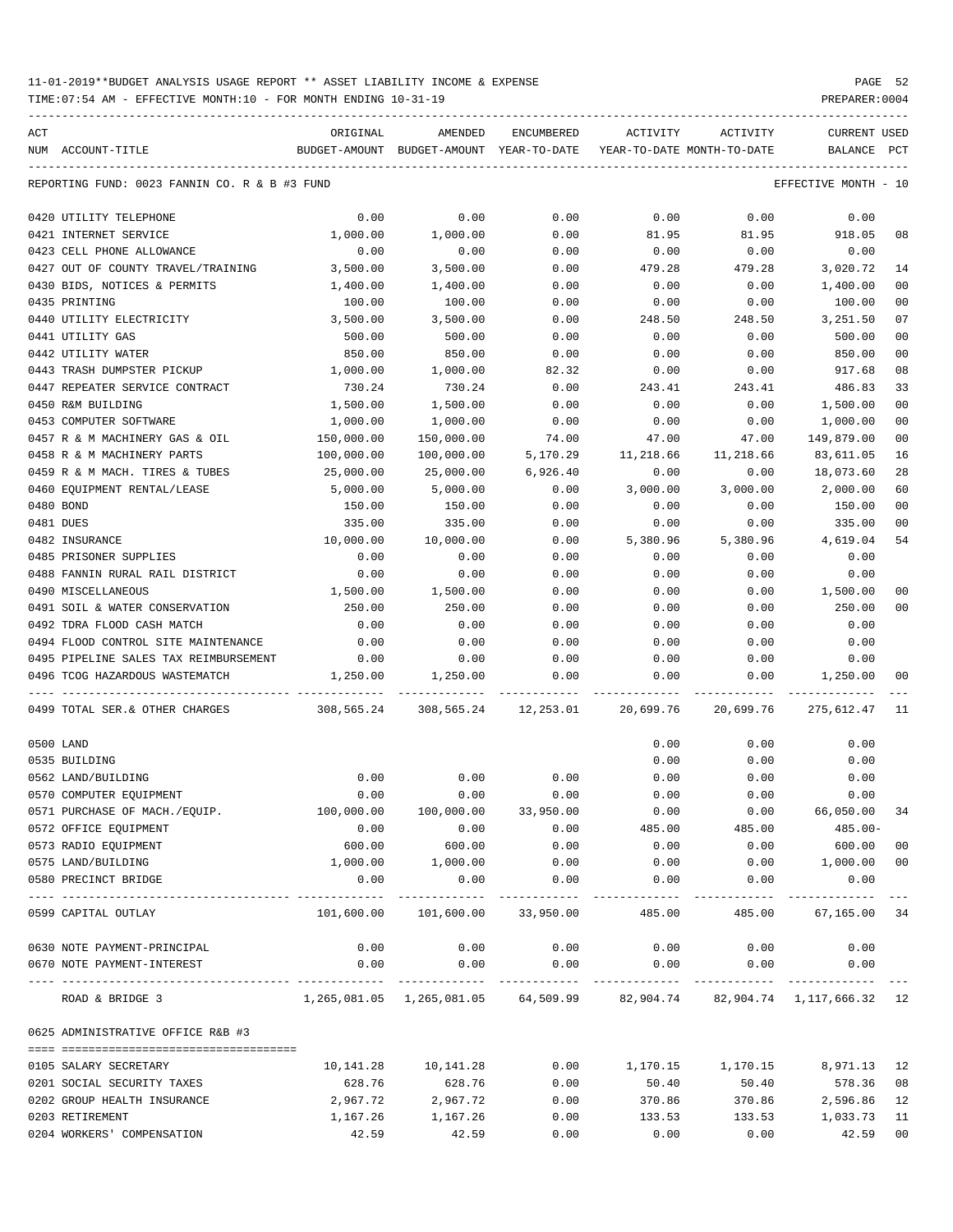| ACT |                                                                                                    | ORIGINAL                                                            | AMENDED                       | ENCUMBERED | ACTIVITY  | ACTIVITY | <b>CURRENT USED</b>                    |    |
|-----|----------------------------------------------------------------------------------------------------|---------------------------------------------------------------------|-------------------------------|------------|-----------|----------|----------------------------------------|----|
|     | NUM ACCOUNT-TITLE                                                                                  | BUDGET-AMOUNT BUDGET-AMOUNT YEAR-TO-DATE YEAR-TO-DATE MONTH-TO-DATE |                               |            |           |          | BALANCE PCT                            |    |
|     | REPORTING FUND: 0023 FANNIN CO. R & B #3 FUND                                                      |                                                                     |                               |            |           |          | EFFECTIVE MONTH - 10                   |    |
|     | 0205 MEDICARE TAX                                                                                  | 147.05                                                              | 147.05                        | 0.00       | 11.79     | 11.79    | 135.26                                 | 08 |
|     | 0310 OFFICE SUPPLIES                                                                               | 100.00                                                              | 100.00                        | 0.00       | 0.00      | 0.00     | 100.00                                 | 00 |
|     | 0311 POSTAL EXPENSES                                                                               | 0.00                                                                | 0.00                          | 0.00       | 0.00      | 0.00     | 0.00                                   |    |
|     | 0353 COMPUTER EXPENSE                                                                              | 500.00                                                              | 500.00                        | 0.00       | 0.00      | 0.00     | 500.00                                 | 00 |
|     | 0427 OUT OF COUNTY TRAVEL                                                                          | 0.00                                                                | 0.00                          | 0.00       | 0.00      | 0.00     | 0.00                                   |    |
|     | 0480 BOND                                                                                          | 0.00                                                                | 0.00                          | 0.00       | 0.00      | 0.00     | 0.00                                   |    |
|     | 0572 OFFICE EQUIPMENT                                                                              | 0.00                                                                | 0.00                          | 0.00       | 0.00      | 0.00     | 0.00                                   |    |
|     | 0574 COMPUTER EQUIPMENT                                                                            | 0.00                                                                | 0.00                          | 0.00       | 0.00      | 0.00     | 0.00                                   |    |
|     | ADMINISTRATIVE OFFICE R&B #3 $15,694.66$ $15,694.66$ $0.00$ $1,736.73$ $1,736.73$ $13,957.93$ $11$ |                                                                     |                               |            |           |          |                                        |    |
|     | FANNIN CO. R & B #3 FUND                                                                           |                                                                     |                               |            |           |          |                                        |    |
|     | INCOME TOTALS                                                                                      |                                                                     | $1,280,775,71$ $1,280,775,71$ |            |           |          | 80,454.61  80,454.61  1,200,321.10  06 |    |
|     | <b>EXPENSE TOTALS</b>                                                                              |                                                                     |                               |            | 84,641.47 |          | 84,641.47 1,131,624.25 12              |    |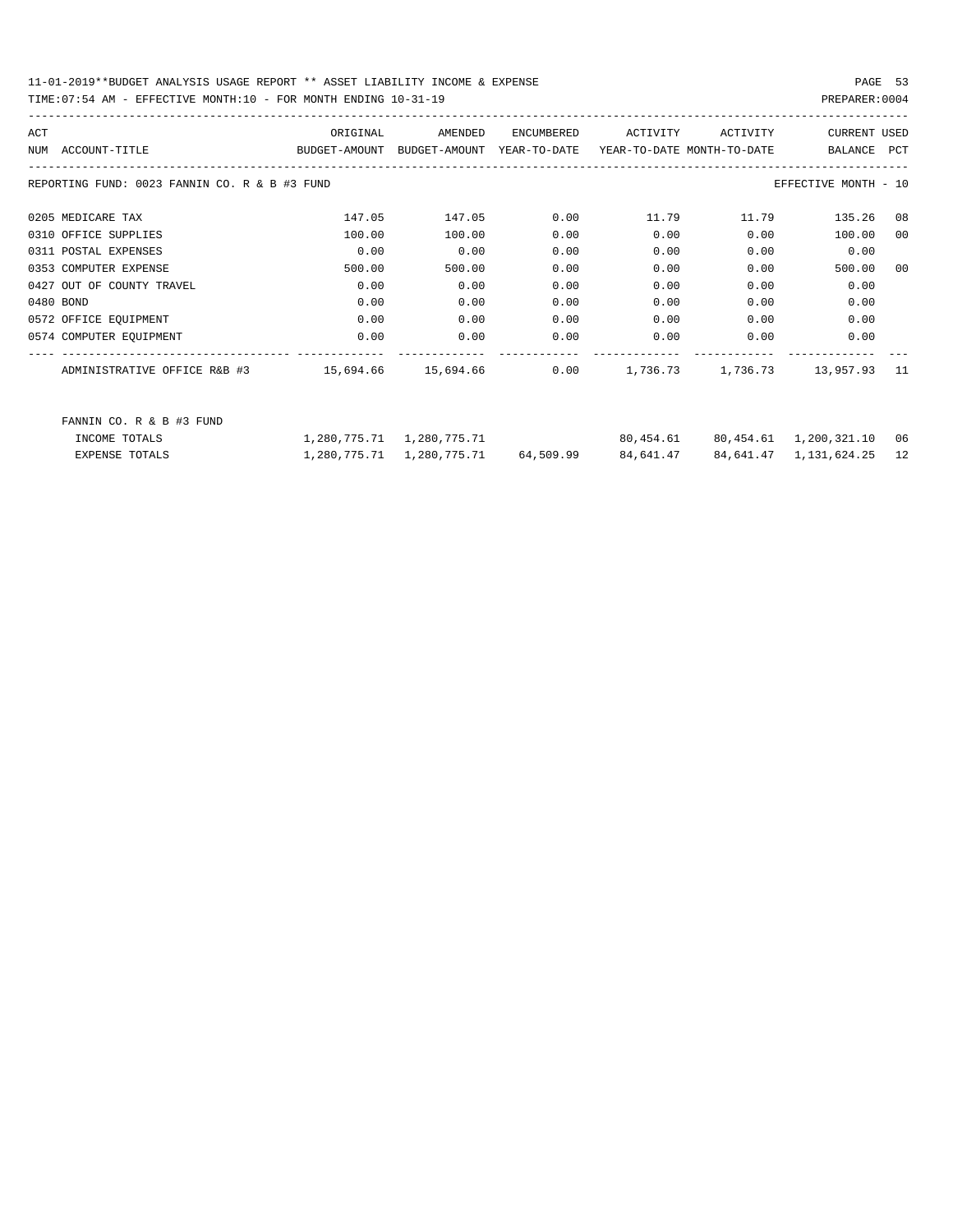|                 | 11-01-2019**BUDGET ANALYSIS USAGE REPORT ** ASSET LIABILITY INCOME & EXPENSE<br>TIME: 07:54 AM - EFFECTIVE MONTH: 10 - FOR MONTH ENDING 10-31-19 |           |                                                     |                                                 |                                        |                                                                                 | PAGE 54<br>PREPARER: 0004          |    |
|-----------------|--------------------------------------------------------------------------------------------------------------------------------------------------|-----------|-----------------------------------------------------|-------------------------------------------------|----------------------------------------|---------------------------------------------------------------------------------|------------------------------------|----|
| ACT             | NUM ACCOUNT-TITLE                                                                                                                                | ORIGINAL  | AMENDED<br>BUDGET-AMOUNT BUDGET-AMOUNT YEAR-TO-DATE | ENCUMBERED                                      | ACTIVITY<br>YEAR-TO-DATE MONTH-TO-DATE | ACTIVITY                                                                        | <b>CURRENT USED</b><br>BALANCE PCT |    |
|                 | REPORTING FUND: 0024 FANNIN CO. R & B #4 FUND                                                                                                    |           |                                                     |                                                 |                                        |                                                                                 | EFFECTIVE MONTH - 10               |    |
|                 | 0100 PAYROLL                                                                                                                                     |           |                                                     |                                                 |                                        |                                                                                 |                                    |    |
|                 |                                                                                                                                                  |           |                                                     |                                                 |                                        |                                                                                 |                                    |    |
| $- - - - - - -$ | 0100 PAYROLL                                                                                                                                     |           |                                                     |                                                 | 0.00                                   | 0.00                                                                            | 0.00                               |    |
|                 | PAYROLL                                                                                                                                          |           |                                                     |                                                 | 0.00                                   | 0.00                                                                            | 0.00                               |    |
|                 | 0102 A/P CLEARING                                                                                                                                |           |                                                     |                                                 |                                        |                                                                                 |                                    |    |
|                 | 0100 A/P CLEARING                                                                                                                                |           |                                                     |                                                 | 0.00                                   | 0.00                                                                            | 0.00                               |    |
|                 | A/P CLEARING                                                                                                                                     |           |                                                     |                                                 | 0.00                                   | 0.00                                                                            | 0.00                               |    |
| 0103 CASH       |                                                                                                                                                  |           |                                                     |                                                 |                                        |                                                                                 |                                    |    |
|                 | 0100 R&B#4- COMBINED FUNDS CHECKING                                                                                                              |           |                                                     |                                                 |                                        | 29,057.80-29,057.80-67,362.98                                                   |                                    |    |
|                 | 0175 TEXPOOL                                                                                                                                     |           |                                                     |                                                 | 370.19                                 | 370.19                                                                          | 208,559.40                         |    |
|                 | CASH                                                                                                                                             |           |                                                     |                                                 |                                        | 28,687.61-28,687.61-275,922.38                                                  |                                    |    |
|                 | 0120 RECEIVABLES                                                                                                                                 |           |                                                     |                                                 |                                        |                                                                                 |                                    |    |
|                 | 0311 TAXES RECEIVABLE                                                                                                                            |           |                                                     |                                                 | 0.00                                   | 0.00                                                                            | 34,523.03                          |    |
|                 | 0312 DUE FROM OTHER GOVERNMENTS                                                                                                                  |           |                                                     |                                                 | 0.00                                   | 0.00                                                                            | 19,886.14                          |    |
|                 | 0313 DUE FROM OTHER FUNDS                                                                                                                        |           |                                                     |                                                 | 0.00                                   | 0.00                                                                            | 3,492.04                           |    |
|                 | 0315 INVENTORY                                                                                                                                   |           |                                                     |                                                 | 0.00                                   | 0.00                                                                            | 28,736.87                          |    |
|                 | RECEIVABLES                                                                                                                                      |           |                                                     |                                                 | 0.00                                   | 0.00                                                                            | .<br>86,638.08                     |    |
|                 | 0200 LIABILITY ACCOUNT                                                                                                                           |           |                                                     |                                                 |                                        |                                                                                 |                                    |    |
|                 | 0150 ACCRUED SALARY PAYABLE                                                                                                                      |           |                                                     |                                                 | 0.00                                   |                                                                                 | $0.00$ 8,948.55                    |    |
|                 | 0155 ACCRUED FRINGE BENEFITS                                                                                                                     |           |                                                     |                                                 | 0.00                                   | 0.00                                                                            | 5,170.11                           |    |
|                 | 0200 DEFERRED TAX REVENUE                                                                                                                        |           |                                                     |                                                 | 0.00                                   | 0.00                                                                            | 33,033.39                          |    |
|                 | 0900 SYSTEM ADDED LIABILITY LINE-ITEM                                                                                                            |           |                                                     |                                                 |                                        | $0.00$ $0.00$                                                                   | 0.00                               |    |
|                 | 0910 SYSTEM ADDED LIABILITY LINE-ITEM                                                                                                            |           |                                                     |                                                 |                                        | 19, 181. 13 - 19, 181. 13 - 19, 181. 13 -                                       |                                    |    |
|                 | LIABILITY ACCOUNT                                                                                                                                |           |                                                     |                                                 |                                        | ---------- ------------ ------------<br>19, 181. 13 - 19, 181. 13 - 27, 970. 92 |                                    |    |
|                 | 0271 EQUITY ACCOUNT                                                                                                                              |           |                                                     |                                                 |                                        |                                                                                 |                                    |    |
|                 | 0200 EQUITY ACCOUNT                                                                                                                              |           |                                                     |                                                 |                                        | $0.00$ $0.00$ $344,096.02$                                                      |                                    |    |
|                 | EQUITY ACCOUNT                                                                                                                                   |           |                                                     |                                                 | $- - - - - -$<br>0.00                  | ----------- -------------<br>0.00                                               | 344,096.02                         |    |
|                 | 0300 TOTAL REV/TRANSFERS                                                                                                                         |           |                                                     |                                                 |                                        |                                                                                 |                                    |    |
|                 | 0124 BEGINNING CASH BALANCE                                                                                                                      | 50,372.08 | 50,372.08                                           |                                                 |                                        | $0.00$ $0.00$ $50,372.08$ 00                                                    |                                    |    |
|                 | TOTAL REV/TRANSFERS                                                                                                                              | 50,372.08 |                                                     | -----------------------------<br>50,372.08 0.00 | 0.00                                   | ------------ -------------                                                      | $0.00$ 50,372.08 00                |    |
|                 | 0310 PROPERTY TAXES                                                                                                                              |           |                                                     |                                                 |                                        |                                                                                 |                                    |    |
|                 | 0110 CURRENT TAXES                                                                                                                               |           | 506, 552.38 506, 552.38                             |                                                 |                                        | 12,336.14   12,336.14   494,216.24                                              |                                    | 02 |
|                 | 0120 DELINQUENT TAXES                                                                                                                            |           | 11,000.00 11,000.00                                 |                                                 |                                        | 1,135.37 1,135.37 9,864.63                                                      |                                    | 10 |
|                 |                                                                                                                                                  |           |                                                     |                                                 |                                        |                                                                                 |                                    |    |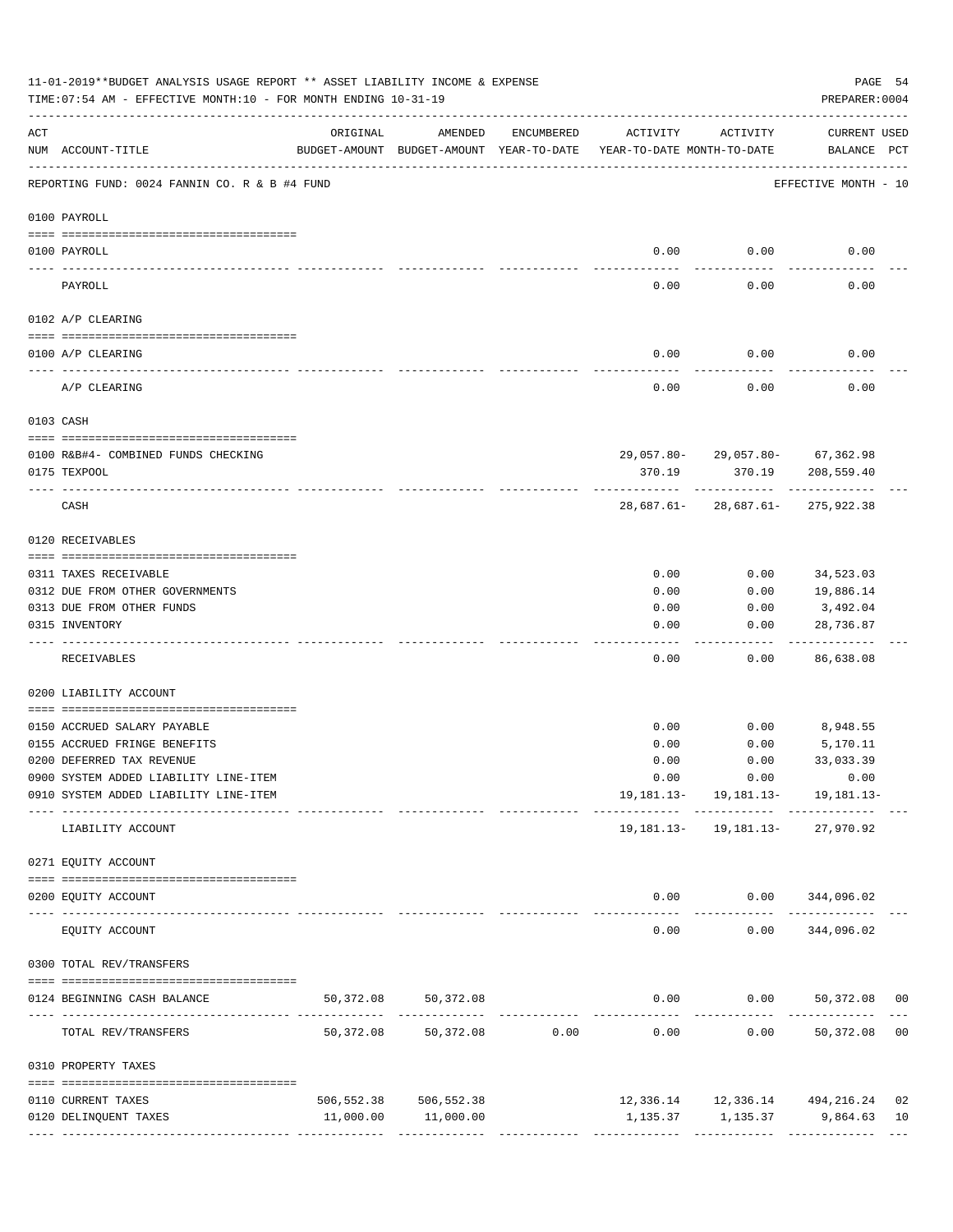11-01-2019\*\*BUDGET ANALYSIS USAGE REPORT \*\* ASSET LIABILITY INCOME & EXPENSE PAGE 55 TIME:07:54 AM - EFFECTIVE MONTH:10 - FOR MONTH ENDING 10-31-19 PREPARER:0004

| ACT |                                                      | ORIGINAL                                 | AMENDED               | ENCUMBERED | ACTIVITY                   | ACTIVITY               | <b>CURRENT USED</b>    |                |
|-----|------------------------------------------------------|------------------------------------------|-----------------------|------------|----------------------------|------------------------|------------------------|----------------|
|     | NUM ACCOUNT-TITLE                                    | BUDGET-AMOUNT BUDGET-AMOUNT YEAR-TO-DATE |                       |            | YEAR-TO-DATE MONTH-TO-DATE |                        | BALANCE PCT            |                |
|     | REPORTING FUND: 0024 FANNIN CO. R & B #4 FUND        |                                          |                       |            |                            |                        | EFFECTIVE MONTH - 10   |                |
|     | PROPERTY TAXES                                       |                                          | 517,552.38 517,552.38 | 0.00       |                            | 13,471.51    13,471.51 | 504,080.87 03          |                |
|     | 0318 OTHER TAXES                                     |                                          |                       |            |                            |                        |                        |                |
|     | 0120 PAY N LIEU TAX/GRASSLAND                        | 1,600.00                                 | 1,600.00              |            | 0.00                       |                        | $0.00$ 1,600.00        | 00             |
|     | 0121 PAY N LIEU TAX/UPPER TRINITY                    | 800.00                                   | 800.00                |            |                            | 681.04 681.04 118.96   |                        | 85             |
|     | 0160 SALES TAX REVENUES                              | 43,000.00                                | 43,000.00             |            | 5,546.47                   |                        | 5,546.47 37,453.53     | 13             |
|     | OTHER TAXES                                          | 45,400.00                                | 45,400.00             | 0.00       | 6,227.51                   | 6,227.51               | 39, 172. 49 14         |                |
|     | 0321 FEES OF TAX COLLECTOR                           |                                          |                       |            |                            |                        |                        |                |
|     | 0200 CAR REGISTRATION/SALES TAX                      | 74,000.00                                | 74,000.00             |            | 0.00                       | 0.00                   | 74,000.00              | 00             |
|     | 0300 COUNTY'S ADDITIONAL \$10                        | 55,000.00                                | 55,000.00             |            | 4,903.31                   | 4,903.31               | 50,096.69              | 09             |
|     | FEES OF TAX COLLECTOR                                | 129,000.00                               | 129,000.00            | 0.00       | 4,903.31                   | 4,903.31               | 124,096.69             | 04             |
|     | 0330 GRANTS                                          |                                          |                       |            |                            |                        |                        |                |
|     |                                                      |                                          |                       |            |                            |                        |                        |                |
|     | 0200 FEMA GRANT                                      | 0.00                                     | 0.00                  |            | 0.00                       | 0.00                   | 0.00                   |                |
|     | GRANTS                                               | 0.00                                     | 0.00                  | 0.00       | 0.00                       | 0.00                   | 0.00                   |                |
|     | 0350 FINES                                           |                                          |                       |            |                            |                        |                        |                |
|     |                                                      |                                          | 11,000.00             |            | 0.00                       | 0.00                   | 11,000.00              | 00             |
|     | 0403 COUNTY CLERK FINES<br>0450 DISTRICT CLERK FINES | 11,000.00<br>10,000.00                   | 10,000.00             |            | 550.07                     | 550.07                 | 9,449.93               | 06             |
|     | 0455 J. P. #1 FINES                                  | 8,000.00                                 | 8,000.00              |            | 0.00                       | 0.00                   | 8,000.00               | 00             |
|     | 0456 J. P. #2 FINES                                  | 2,000.00                                 | 2,000.00              |            | 0.00                       | 0.00                   | 2,000.00               | 00             |
|     | 0457 J. P. #3 FINES                                  | 2,700.00                                 | 2,700.00              |            | 0.00                       | 0.00                   | 2,700.00               | 00             |
|     | FINES                                                | 33,700.00                                | 33,700.00             | 0.00       | 550.07                     | 550.07                 | 33, 149.93 02          |                |
|     | 0360 INTEREST EARNINGS                               |                                          |                       |            |                            |                        |                        |                |
|     |                                                      |                                          |                       |            |                            |                        |                        |                |
|     | 0100 INTEREST EARNING                                | 3,900.00                                 | 3,900.00              |            | 391.43                     | 391.43                 | 3,508.57 10            |                |
|     | INTEREST EARNINGS                                    | 3,900.00                                 | 3,900.00              | 0.00       | 391.43                     | 391.43                 | 3,508.57 10            |                |
|     | 0364 SALE OF ASSETS                                  |                                          |                       |            |                            |                        |                        |                |
|     |                                                      |                                          |                       |            |                            |                        |                        |                |
|     | 0162 LAND/BUILDING                                   | 0.00                                     | 0.00                  |            | 0.00                       | 0.00                   | 0.00                   |                |
|     | 0163 SALE OF EQUIPMENT                               | 2,000.00                                 | 2,000.00              |            | 0.00                       | 0.00<br>---------      | 2,000.00<br>---------- | 0 <sub>0</sub> |
|     | SALE OF ASSETS                                       | 2,000.00                                 | 2,000.00              | 0.00       | 0.00                       | 0.00                   | 2,000.00               | 00             |
|     | 0370 MISCELLANEOUS REVENUES                          |                                          |                       |            |                            |                        |                        |                |
|     | 0120 STATE LATERAL ROAD                              |                                          | 10,100.00             |            | 8,414.22                   | 8,414.22               |                        | 83             |
|     | 0125 TDT WEIGHT FEES                                 | 10,100.00<br>20,000.00                   | 20,000.00             |            | 11,469.16                  | 11,469.16              | 1,685.78<br>8,530.84   | 57             |
|     | 0130 REFUNDS & MISCELLANEOUS                         | 1,200.00                                 | 1,200.00              |            | 0.00                       | 0.00                   | 1,200.00               | 00             |
|     | 0138 SALE OF SCRAP IRON                              | 0.00                                     | 0.00                  |            | 0.00                       | 0.00                   | 0.00                   |                |
|     | 0140 PROCEEDS OF LOAN                                | 0.00                                     | 0.00                  |            | 0.00                       | 0.00                   | 0.00                   |                |
|     | 0145 REIMBURSEMENT OF MATERIALS                      | 9,000.00                                 | 9,000.00              |            | 682.34                     | 682.34                 | 8,317.66               | 08             |
|     | 0146 SALE OF RECYCLED MATERIALS                      | 500.00                                   | 500.00                |            | 0.00                       | 0.00                   | 500.00                 | 00             |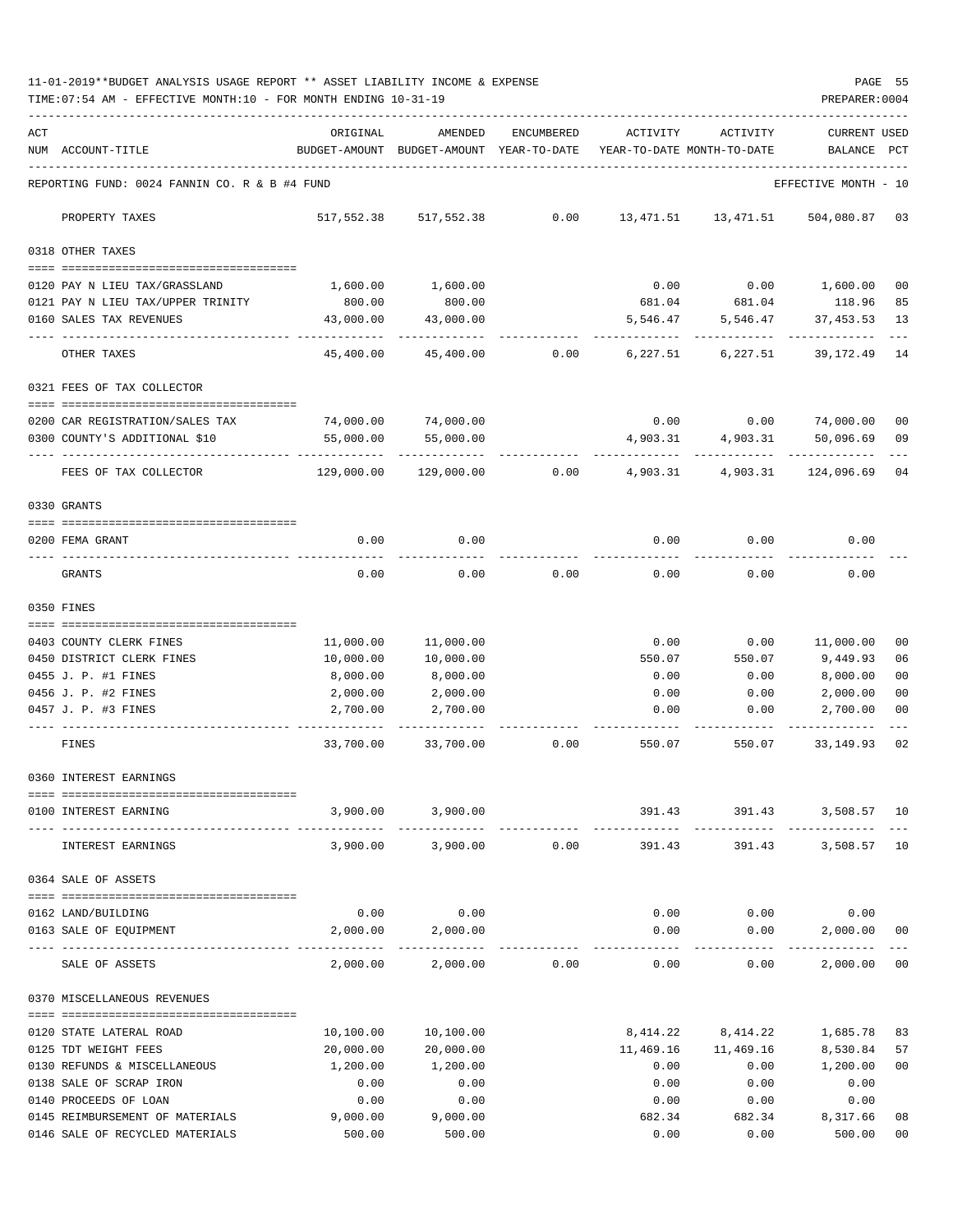| ACT |                                               | ORIGINAL   | AMENDED                                  | <b>ENCUMBERED</b> | <b>ACTIVITY</b>            | ACTIVITY    | CURRENT USED         |                |
|-----|-----------------------------------------------|------------|------------------------------------------|-------------------|----------------------------|-------------|----------------------|----------------|
|     | NUM ACCOUNT-TITLE                             |            | BUDGET-AMOUNT BUDGET-AMOUNT YEAR-TO-DATE |                   | YEAR-TO-DATE MONTH-TO-DATE |             | BALANCE              | $_{\rm PCT}$   |
|     |                                               |            |                                          |                   |                            |             |                      |                |
|     | REPORTING FUND: 0024 FANNIN CO. R & B #4 FUND |            |                                          |                   |                            |             | EFFECTIVE MONTH - 10 |                |
|     | 0147 OFFICE RENTAL                            | 0.00       | 0.00                                     |                   | 0.00                       | 0.00        | 0.00                 |                |
|     | MISCELLANEOUS REVENUES                        | 40,800.00  | 40,800.00                                | 0.00              | 20,565.72                  | 20,565.72   | 20,234.28            | 50             |
|     | 0509 CONTINGENCY                              |            |                                          |                   |                            |             |                      |                |
|     |                                               |            |                                          |                   |                            |             |                      |                |
|     | 0475 CONTINGENCY                              | 0.00       | 0.00                                     | 0.00              |                            | $0.00$ 0.00 | 0.00                 |                |
|     | CONTINGENCY                                   | 0.00       | 0.00                                     | 0.00              | 0.00                       | 0.00        | 0.00                 |                |
|     | 0624 ROAD & BRIDGE 4                          |            |                                          |                   |                            |             |                      |                |
|     |                                               |            |                                          |                   |                            |             |                      |                |
|     | 0100 COMPENSATION PAY                         | 0.00       | 0.00                                     | 0.00              | 0.00                       | 0.00        | 0.00                 |                |
|     | 0101 SALARY ELECTED OFFICIAL                  | 62,720.97  | 62,720.97                                | 0.00              | 7,237.05                   | 7,237.05    | 55,483.92            | 12             |
|     | 0105 SALARY SECRETARY                         | 28,577.94  | 28,577.94                                | 0.00              | 3,297.45                   | 3,297.45    | 25,280.49            | 12             |
|     | 0106 SALARY PRECINCT EMPLOYEES                | 181,580.27 | 181,580.27                               | 0.00              | 13,456.11                  | 13,456.11   | 168,124.16           | 07             |
|     | 0107 REGULAR-TEMP. PART-TIME                  | 0.00       | 0.00                                     | 0.00              | 0.00                       | 0.00        | 0.00                 |                |
|     | 0108 LABOR REIMBURSEMENT                      | 0.00       | 0.00                                     | 0.00              | 0.00                       | 0.00        | 0.00                 |                |
|     | 0199 TOTAL SALARIES                           | 272,879.18 | 272,879.18                               | 0.00              | 23,990.61                  | 23,990.61   | 248,888.57           | 09             |
|     | 0201 SOCIAL SECURITY TAXES                    | 16,918.51  | 16,918.51                                | 0.00              | 1,480.02                   | 1,480.02    | 15,438.49            | 09             |
|     | 0202 GROUP HEALTH INSURANCE                   | 94,967.04  | 94,967.04                                | 0.00              | 10,383.66                  | 10,383.66   | 84,583.38            | 11             |
|     | 0203 RETIREMENT                               | 31,899.58  | 31,899.58                                | 0.00              | 2,737.31                   | 2,737.31    | 29,162.27            | 09             |
|     | 0204 WORKERS' COMPENSATION                    | 5,892.97   | 5,892.97                                 | 0.00              | 0.00                       | 0.00        | 5,892.97             | 0 <sub>0</sub> |
|     | 0205 MEDICARE TAX                             | 3,956.75   | 3,956.75                                 | 0.00              | 346.17                     | 346.17      | 3,610.58             | 09             |
|     | 0206 UNEMPLOYMENT EXPENSE                     | 0.00       | 0.00                                     | 0.00              | 0.00                       | 0.00        | 0.00                 |                |
|     | 0299 TOTAL EMPLOYEE BENEFITS                  | 153,634.85 | 153,634.85                               | 0.00              | 14,947.16                  | 14,947.16   | 138,687.69           | 10             |
|     | 0310 OFFICE SUPPLIES                          | 250.00     | 250.00                                   | 0.00              | 0.00                       | 0.00        | 250.00               | 00             |
|     | 0314 EMPLOYEE PHYSICALS/DOT TESTING           | 350.00     | 350.00                                   | 0.00              | 0.00                       | 0.00        | 350.00               | 00             |
|     | 0340 SHOP SUPPLIES                            | 1,750.00   | 1,750.00                                 | 0.00              | 83.96                      | 83.96       | 1,666.04             | 05             |
|     | 0341 R & B MAT. ROCK & GRAVEL                 | 90,000.00  | 90,000.00                                | 0.00              | 0.00                       | 0.00        | 90,000.00            | 00             |
|     | 0342 R & B MAT. CULVERTS                      | 12,000.00  | 12,000.00                                | 0.00              | 0.00                       | 0.00        | 12,000.00            | 00             |
|     | 0343 R & B MAT. HARDWRE & LUMB                | 1,500.00   | 1,500.00                                 | 286.93            | 0.00                       | 0.00        | 1,213.07             | 19             |
|     | 0344 R & B MAT. ASPHALT/RD OIL                | 70,000.00  | 70,000.00                                | 0.00              | 0.00                       | 0.00        | 70,000.00            | 00             |
|     | 0345 CHEMICALS                                | 1,500.00   | 1,500.00                                 | 0.00              | 0.00                       | 0.00        | 1,500.00             | $00\,$         |
|     | 0346 CETRZ EXPENDITURES                       | 0.00       | 0.00                                     | 0.00              | 0.00                       | 0.00        | 0.00                 |                |
|     | 0350 DEBRIS REMOVAL                           | 0.00       | 0.00                                     | 0.00              | 0.00                       | 0.00        | 0.00                 |                |
|     | 0395 EMPLOYEE UNIFORMS                        | 2,500.00   | 2,500.00<br>. <u>.</u> .                 | 0.00              | 0.00                       | 0.00        | 2,500.00             | 00             |
|     | 0399 TOTAL R&B MATERIALS                      | 179,850.00 | 179,850.00                               | 286.93            | 83.96                      | 83.96       | 179,479.11           | 00             |
|     | 0400 LEGAL FEES                               | 0.00       | 0.00                                     | 0.00              | 0.00                       | 0.00        | 0.00                 |                |
|     | 0420 UTILITY TELEPHONE                        | 0.00       | 0.00                                     | 0.00              | 0.00                       | 0.00        | 0.00                 |                |
|     | 0421 DSL INTERNET                             | 1,000.00   | 1,000.00                                 | 0.00              | 82.69                      | 82.69       | 917.31               | 08             |
|     | 0423 CELL PHONE ALLOWANCE                     | 0.00       | 0.00                                     | 0.00              | 0.00                       | 0.00        | 0.00                 |                |
|     | 0427 OUT OF COUNTY TRAVEL/TRAINING            | 4,600.00   | 4,600.00                                 | 0.00              | 1,084.67                   | 1,084.67    | 3,515.33             | 24             |
|     | 0430 BIDS, NOTICES & PERMITS                  | 300.00     | 300.00                                   | 0.00              | 0.00                       | 0.00        | 300.00               | 00             |
|     | 0435 PRINTING                                 | 100.00     | 100.00                                   | 0.00              | 0.00                       | 0.00        | 100.00               | 00             |
|     | 0440 UTILITY ELECTRICITY                      | 4,000.00   | 4,000.00                                 | 0.00              | 235.22                     | 235.22      | 3,764.78             | 06             |
|     | 0441 UTILITY GAS                              | 600.00     | 600.00                                   | 50.59             | 0.00                       | 0.00        | 549.41               | 08             |
|     | 0442 UTILITY WATER                            | 1,250.00   | 1,250.00                                 | 0.00              | 0.00                       | 0.00        | 1,250.00             | 00             |
|     | 0443 TRASH PICKUP                             | 2,500.00   | 2,500.00                                 | 0.00              | 0.00                       | 0.00        | 2,500.00             | 00             |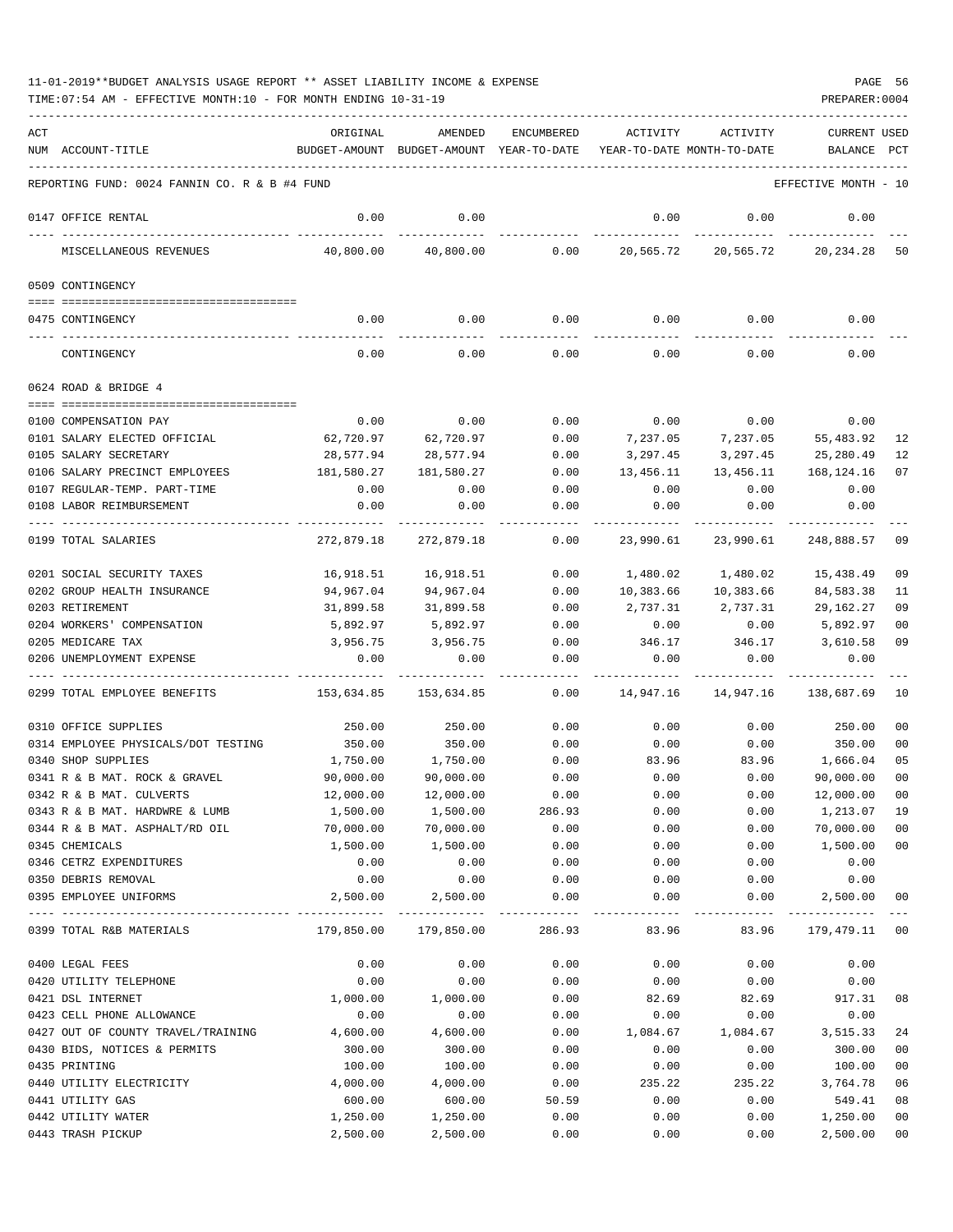| ACT |                                                  | ORIGINAL                                                                  | AMENDED                                                            | ENCUMBERED           | ACTIVITY                   | ACTIVITY                       | CURRENT USED         |                |
|-----|--------------------------------------------------|---------------------------------------------------------------------------|--------------------------------------------------------------------|----------------------|----------------------------|--------------------------------|----------------------|----------------|
|     | NUM ACCOUNT-TITLE                                | BUDGET-AMOUNT BUDGET-AMOUNT YEAR-TO-DATE                                  |                                                                    |                      | YEAR-TO-DATE MONTH-TO-DATE |                                | BALANCE              | PCT            |
|     | REPORTING FUND: 0024 FANNIN CO. R & B #4 FUND    |                                                                           |                                                                    |                      |                            |                                | EFFECTIVE MONTH - 10 |                |
|     | 0447 REPEATER SERVICE CONTRACT                   | 730.24                                                                    | 730.24                                                             | 0.00                 | 243.41                     | 243.41                         | 486.83               | 33             |
|     | 0450 R&M BUILDING                                | 2,000.00                                                                  | 2,000.00                                                           | 0.00                 | 0.00                       | 0.00                           | 2,000.00             | 0 <sub>0</sub> |
|     | 0453 COMPUTER SOFTWARE                           | 1,500.00                                                                  | 1,500.00                                                           | 0.00                 | 0.00                       | 0.00                           | 1,500.00             | 0 <sub>0</sub> |
|     | 0457 R & M MACHINERY GAS & OIL                   | 46,000.00                                                                 | 46,000.00                                                          | 19.99                | 0.00                       | 0.00                           | 45,980.01            | 00             |
|     | 0458 R & M MACHINERY PARTS                       | 30,000.00                                                                 | 30,000.00                                                          | 13,980.96            | 0.00                       | 0.00                           | 16,019.04            | 47             |
|     | 0459 R & M MACH. TIRES & TUBES                   | 9,000.00                                                                  | 9,000.00                                                           | 0.00                 | 0.00                       | 0.00                           | 9,000.00             | 0 <sub>0</sub> |
|     | 0460 EQUIPMENT RENTAL/LEASE                      | 15,000.00                                                                 | 15,000.00                                                          | 0.00                 | 9,520.63                   | 9,520.63                       | 5,479.37             | 63             |
|     | 0480 BOND                                        | 0.00                                                                      | 0.00                                                               | 0.00                 | 0.00                       | 0.00                           | 0.00                 |                |
|     | 0481 DUES                                        | 335.00                                                                    | 335.00                                                             | 0.00                 | 0.00                       | 0.00                           | 335.00               | 00             |
|     | 0482 INSURANCE                                   | 6,000.00                                                                  | 6,000.00                                                           | 0.00                 | 3,047.97                   | 3,047.97                       | 2,952.03             | 51             |
|     | 0485 PRISONER'S SUPPLIES                         | 0.00                                                                      | 0.00                                                               | 0.00                 | 0.00                       | 0.00                           | 0.00                 |                |
|     | 0488 FANNIN RURAL RAIL DISTRICT                  | 0.00                                                                      | 0.00                                                               | 0.00                 | 0.00                       | 0.00                           | 0.00                 |                |
|     | 0490 MISCELLANEOUS                               | 500.00                                                                    | 500.00                                                             | 0.00                 | 0.00                       | 0.00                           | 500.00               | 00             |
|     | 0491 SOIL & WATER CONSERVATION                   | 250.00                                                                    | 250.00                                                             | 0.00                 | 0.00                       | 0.00                           | 250.00               | 00             |
|     | 0492 TDRA FLOOD CASH MATCH                       | 0.00                                                                      | 0.00                                                               | 0.00                 | 0.00                       | 0.00                           | 0.00                 |                |
|     | 0494 FLOOD CONTROL SITE MAINTENANCE              | 0.00                                                                      | 0.00                                                               | 0.00                 | 0.00                       | 0.00                           | 0.00                 |                |
|     | 0495 PIPELINE SALES TAX REIMBURSEMENT            | 0.00                                                                      | 0.00                                                               | 0.00                 | 0.00                       | 0.00                           | 0.00                 |                |
|     | 0496 TCOG HAZARDOUS WASTEMATCH                   | 0.00                                                                      | 0.00                                                               | 0.00                 | 0.00                       | 0.00                           | 0.00                 |                |
|     | 0499 TOTAL SER.& OTHER CHARGES                   | $125,665.24$ $125,665.24$ $14,051.54$ $14,214.59$ $14,214.59$ $97,399.11$ |                                                                    |                      |                            |                                |                      | 22             |
|     | 0500 LAND                                        |                                                                           |                                                                    |                      | 0.00                       | 0.00                           | 0.00                 |                |
|     | 0535 BUILDING                                    |                                                                           |                                                                    |                      | 0.00                       | 0.00                           | 0.00                 |                |
|     | 0570 COMPUTER EQUIPMENT                          | 0.00                                                                      | 0.00                                                               | 0.00                 | 0.00                       | 0.00                           | 0.00                 |                |
|     | 0571 PURCHASE OF MACH./EQUIP. 75,000.00          |                                                                           | 75,000.00                                                          | 0.00                 | 642.98                     | 642.98                         | 74,357.02            | 01             |
|     | 0573 RADIO EQUIPMENT                             | 0.00                                                                      | 0.00                                                               | 0.00                 | 0.00                       | 0.00                           | 0.00                 |                |
|     | 0575 BUILDING                                    | 0.00                                                                      | 0.00                                                               | 0.00                 | 0.00                       | 0.00                           | 0.00                 |                |
|     | 0599 CAPITAL OUTLAY                              | 75,000.00                                                                 | 75,000.00                                                          | 0.00                 | 642.98                     |                                | 642.98 74,357.02     | 01             |
|     | ROAD & BRIDGE 4                                  |                                                                           | 807,029.27 807,029.27 14,338.47 53,879.30 53,879.30                |                      |                            |                                | 738,811.50           | 08             |
|     | 0625 ADMINISTRATIVE OFFICE R&B #4                |                                                                           |                                                                    |                      |                            |                                |                      |                |
|     |                                                  |                                                                           |                                                                    |                      |                            |                                |                      |                |
|     | 0105 SALARY SECRETARY                            |                                                                           | $10,141.28$ $10,141.28$ $0.00$ $1,170.15$ $1,170.15$ $8,971.13$ 12 |                      |                            |                                |                      |                |
|     | 0201 SOCIAL SECURITY TAXES                       | 628.76                                                                    | 628.76                                                             | 0.00                 | 50.40                      | 50.40                          | 578.36               | 08             |
|     | 0202 GROUP HEALTH INSURANCE                      | 2,967.72                                                                  | 2,967.72                                                           | 0.00                 | 370.86                     | 370.86                         | 2,596.86             | 12             |
|     | 0203 RETIREMENT                                  | 1,167.26                                                                  | 1,167.26                                                           | 0.00                 | 133.53                     | 133.53                         | 1,033.73             | 11             |
|     | 0204 WORKERS' COMPENSATION                       | 42.59                                                                     | 42.59                                                              | 0.00                 | 0.00                       | 0.00                           | 42.59                | 00             |
|     | 0205 MEDICARE TAX                                | 147.58                                                                    | 147.58                                                             | 0.00                 | 11.79                      | 11.79                          | 135.79               | 08             |
|     | 0310 OFFICE SUPPLIES                             | 100.00                                                                    | 100.00                                                             | 0.00                 | 0.00                       | 0.00                           | 100.00               | 00             |
|     | 0311 POSTAL EXPENSES                             | 0.00                                                                      | 0.00                                                               | 0.00                 | 0.00                       | 0.00                           | 0.00                 |                |
|     | 0353 COMPUTER EXPENSE                            | 500.00                                                                    | 500.00                                                             | 0.00                 | 0.00                       | 0.00                           | 500.00               | 00             |
|     | 0427 OUT OF COUNTY TRAVEL                        | 0.00                                                                      | 0.00                                                               | 0.00                 | 0.00                       | 0.00                           | 0.00                 |                |
|     | 0480 BOND                                        | 0.00                                                                      | 0.00                                                               | 0.00                 | 0.00                       | 0.00                           | 0.00                 |                |
|     | 0572 OFFICE EQUIPMENT<br>0574 COMPUTER EQUIPMENT | 0.00<br>0.00                                                              | 0.00<br>0.00                                                       | 0.00<br>0.00         | 0.00<br>0.00               | 0.00<br>0.00                   | 0.00<br>0.00         |                |
|     | ADMINISTRATIVE OFFICE R&B #4 15,695.19 15,695.19 |                                                                           |                                                                    | 0.00                 |                            | 1,736.73 1,736.73 13,958.46 11 |                      |                |
|     |                                                  |                                                                           |                                                                    |                      |                            |                                |                      |                |
|     | FANNIN CO. R & B #4 FUND                         |                                                                           |                                                                    |                      |                            | 46,109.55                      |                      |                |
|     | INCOME TOTALS                                    | 822,724.46                                                                | 822,724.46                                                         |                      | 46,109.55                  |                                | 776,614.91 06        |                |
|     | EXPENSE TOTALS                                   | 822,724.46                                                                |                                                                    | 822,724.46 14,338.47 | 55,616.03                  | 55,616.03                      | 752,769.96           | 09             |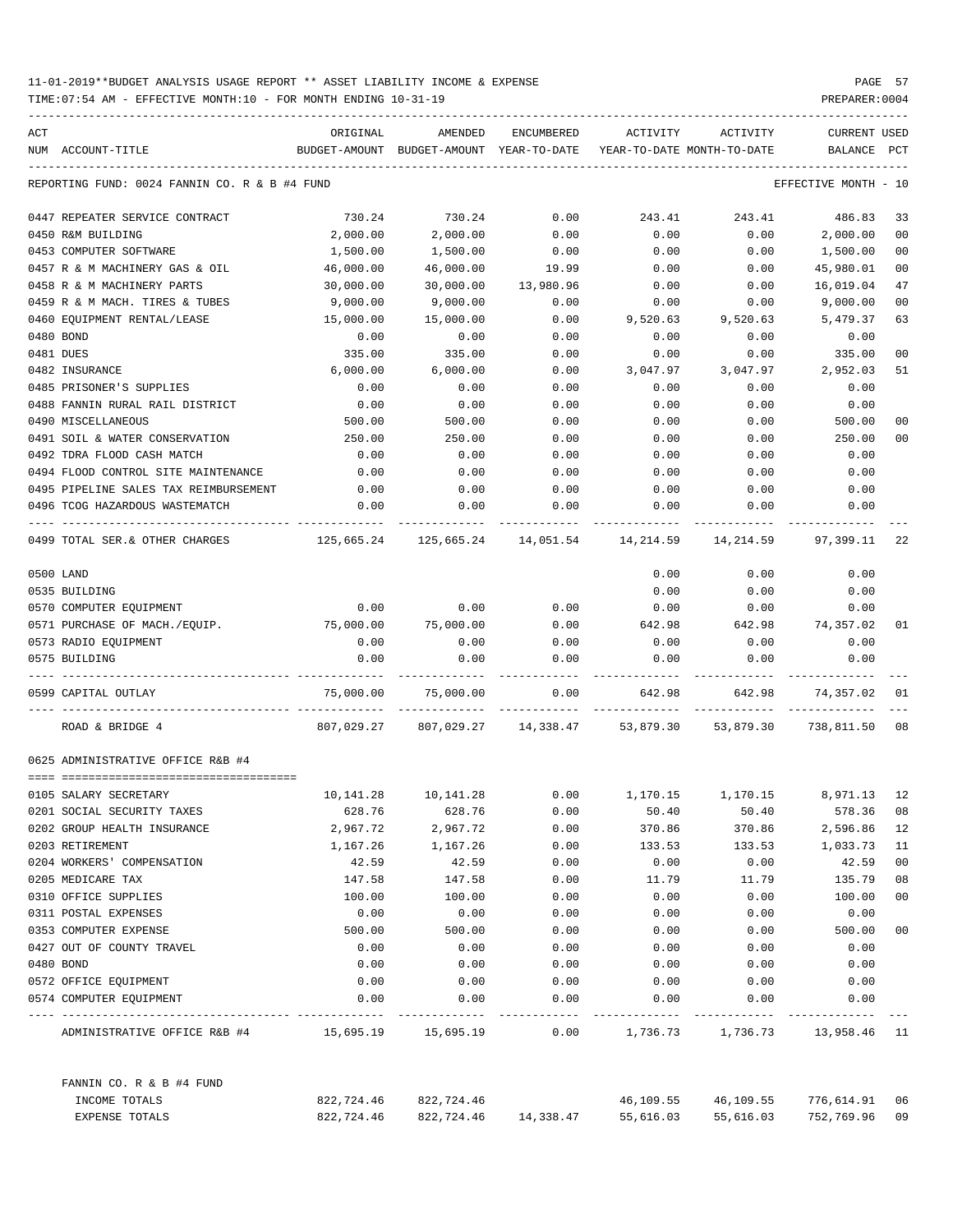| 11-01-2019**BUDGET ANALYSIS USAGE REPORT ** ASSET LIABILITY INCOME & EXPENSE<br>TIME: 07:54 AM - EFFECTIVE MONTH: 10 - FOR MONTH ENDING 10-31-19 |                                         |          |                                          |            |                            |          |                      |  |
|--------------------------------------------------------------------------------------------------------------------------------------------------|-----------------------------------------|----------|------------------------------------------|------------|----------------------------|----------|----------------------|--|
| ACT                                                                                                                                              |                                         | ORIGINAL | AMENDED                                  | ENCUMBERED | ACTIVITY                   | ACTIVITY | CURRENT USED         |  |
|                                                                                                                                                  | NUM ACCOUNT-TITLE                       |          | BUDGET-AMOUNT BUDGET-AMOUNT YEAR-TO-DATE |            | YEAR-TO-DATE MONTH-TO-DATE |          | BALANCE PCT          |  |
|                                                                                                                                                  | REPORTING FUND: 0025 FANNIN COUNTY BEES |          |                                          |            |                            |          | EFFECTIVE MONTH - 10 |  |
|                                                                                                                                                  | 0103 CASH                               |          |                                          |            |                            |          |                      |  |
|                                                                                                                                                  | 0100 BEES-COMBINED FUNDS CHECKING       |          |                                          |            | 0.00                       | 0.00     | 2,177.67             |  |
|                                                                                                                                                  |                                         |          |                                          |            |                            |          |                      |  |
|                                                                                                                                                  | CASH                                    |          |                                          |            | 0.00                       | 0.00     | 2,177.67             |  |
|                                                                                                                                                  | 0271 EQUITY ACCOUNT                     |          |                                          |            |                            |          |                      |  |
|                                                                                                                                                  | 0200 EQUITY ACCOUNT                     |          |                                          |            | 0.00                       | 0.00     | 2,177.67             |  |
|                                                                                                                                                  |                                         |          |                                          |            |                            |          |                      |  |
|                                                                                                                                                  | EQUITY ACCOUNT                          |          |                                          |            | 0.00                       | 0.00     | 2,177.67             |  |
|                                                                                                                                                  | 0300 CASH                               |          |                                          |            |                            |          |                      |  |
|                                                                                                                                                  | 0125 BEGINNING CASH BALANCE             | 0.00     | 0.00                                     |            | 0.00                       | 0.00     | 0.00                 |  |
|                                                                                                                                                  | CASH                                    | 0.00     | 0.00                                     | 0.00       | 0.00                       | 0.00     | 0.00                 |  |
|                                                                                                                                                  | 0370 MISC. INCOME                       |          |                                          |            |                            |          |                      |  |
|                                                                                                                                                  |                                         |          |                                          |            |                            |          |                      |  |
|                                                                                                                                                  | 0138 SALE OF SCRAP IRON                 | 0.00     | 0.00                                     |            | 0.00                       | 0.00     | 0.00                 |  |
|                                                                                                                                                  | 0625 DONATIONS                          | 0.00     | 0.00                                     |            | 0.00                       | 0.00     | 0.00                 |  |
|                                                                                                                                                  | MISC. INCOME                            | 0.00     | 0.00                                     | 0.00       | 0.00                       | 0.00     | 0.00                 |  |
|                                                                                                                                                  | 0625 FANNIN COUNTY BEES                 |          |                                          |            |                            |          |                      |  |
|                                                                                                                                                  | 0310 OFFICE SUPPLIES                    | 0.00     | 0.00                                     | 0.00       | 0.00                       | 0.00     | 0.00                 |  |
|                                                                                                                                                  | 0343 ROAD SIGNS                         | 0.00     | 0.00                                     | 0.00       | 0.00                       | 0.00     | 0.00                 |  |
|                                                                                                                                                  | 0353 COMPUTER EXPENSE                   | 0.00     | 0.00                                     | 0.00       | 0.00                       | 0.00     | 0.00                 |  |
|                                                                                                                                                  | 0427 TRAVEL EXPENSE                     | 0.00     | 0.00                                     | 0.00       | 0.00                       | 0.00     | 0.00                 |  |
|                                                                                                                                                  | 0572 OFFICE EQUIPMENT                   | 0.00     | 0.00                                     | 0.00       | 0.00                       | 0.00     | 0.00                 |  |
|                                                                                                                                                  | FANNIN COUNTY BEES                      | 0.00     | 0.00                                     | 0.00       | 0.00                       | 0.00     | 0.00                 |  |
|                                                                                                                                                  | FANNIN COUNTY BEES                      |          |                                          |            |                            |          |                      |  |
|                                                                                                                                                  | INCOME TOTALS                           | 0.00     | 0.00                                     |            | 0.00                       | 0.00     | 0.00                 |  |
|                                                                                                                                                  | EXPENSE TOTALS                          | 0.00     | 0.00                                     | 0.00       | 0.00                       | 0.00     | 0.00                 |  |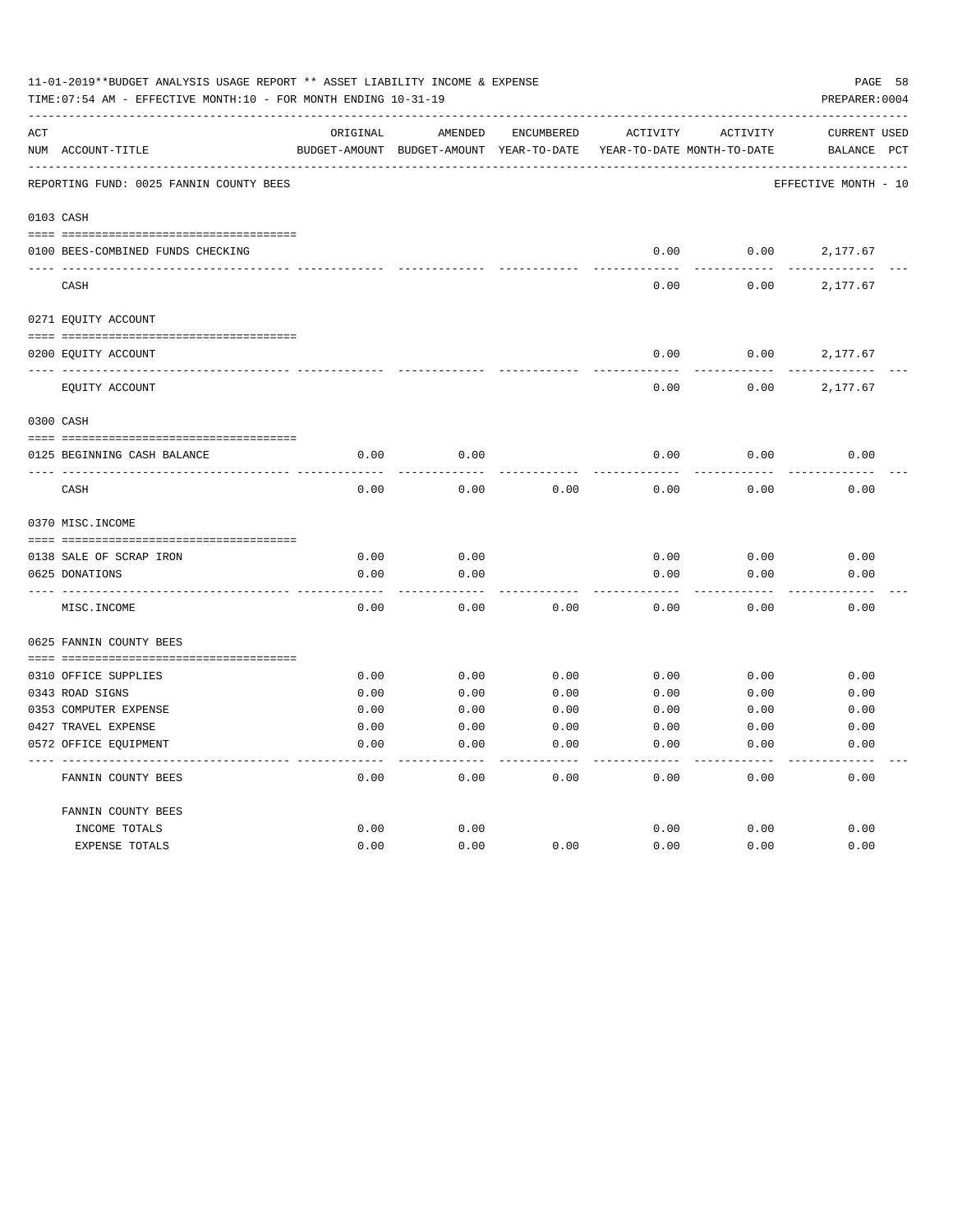|     | 11-01-2019**BUDGET ANALYSIS USAGE REPORT ** ASSET LIABILITY INCOME & EXPENSE<br>TIME: 07:54 AM - EFFECTIVE MONTH: 10 - FOR MONTH ENDING 10-31-19 |                     |                                                     |            |          |                                        |                                    |  |  |  |
|-----|--------------------------------------------------------------------------------------------------------------------------------------------------|---------------------|-----------------------------------------------------|------------|----------|----------------------------------------|------------------------------------|--|--|--|
| ACT | NUM ACCOUNT-TITLE                                                                                                                                | ORIGINAL            | AMENDED<br>BUDGET-AMOUNT BUDGET-AMOUNT YEAR-TO-DATE | ENCUMBERED | ACTIVITY | ACTIVITY<br>YEAR-TO-DATE MONTH-TO-DATE | <b>CURRENT USED</b><br>BALANCE PCT |  |  |  |
|     | REPORTING FUND: 0026 J.P.#1 JUST.CT.TECHNOLOGY                                                                                                   |                     |                                                     |            |          |                                        | EFFECTIVE MONTH - 10               |  |  |  |
|     | 0102 A/P CLEARING                                                                                                                                |                     |                                                     |            |          |                                        |                                    |  |  |  |
|     | 0100 A/P CLEARING                                                                                                                                |                     |                                                     |            |          | $0.00$ $0.00$                          | 0.00                               |  |  |  |
|     | A/P CLEARING                                                                                                                                     |                     |                                                     |            | 0.00     | 0.00                                   | 0.00                               |  |  |  |
|     | 0103 CASH                                                                                                                                        |                     |                                                     |            |          |                                        |                                    |  |  |  |
|     | 0100 J.P.#1 JUST.CT.TECH-COMB.FUND CKIN                                                                                                          |                     |                                                     |            |          | 10.87    10.87    49,513.90            |                                    |  |  |  |
|     | CASH                                                                                                                                             |                     |                                                     |            | 10.87    | ---------                              | 10.87 49,513.90                    |  |  |  |
|     | 0120 RECEIVABLES                                                                                                                                 |                     |                                                     |            |          |                                        |                                    |  |  |  |
|     | 0313 DUE FROM OTHER FUNDS                                                                                                                        |                     |                                                     |            | 0.00     |                                        | $0.00$ 148.85                      |  |  |  |
|     | RECEIVABLES                                                                                                                                      |                     |                                                     |            | 0.00     | 0.00                                   | 148.85                             |  |  |  |
|     | 0200 SYSTEM ADDED LIABILITY DEPARTMENT                                                                                                           |                     |                                                     |            |          |                                        |                                    |  |  |  |
|     | 0910 SYSTEM ADDED LIABILITY LINE-ITEM                                                                                                            |                     |                                                     |            | 0.00     | 0.00                                   | 0.00                               |  |  |  |
|     | SYSTEM ADDED LIABILITY DEPARTMENT                                                                                                                |                     |                                                     |            | 0.00     | . <u>.</u><br>0.00                     | 0.00                               |  |  |  |
|     | 0271 EQUITY ACCOUNT                                                                                                                              |                     |                                                     |            |          |                                        |                                    |  |  |  |
|     | 0200 EQUITY ACCOUNT                                                                                                                              |                     |                                                     |            | 0.00     | 0.00                                   | 49,651.88                          |  |  |  |
|     | EQUITY ACCOUNT                                                                                                                                   |                     |                                                     |            | 0.00     | 0.00                                   | 49,651.88                          |  |  |  |
|     | 0300 CASH                                                                                                                                        |                     |                                                     |            |          |                                        |                                    |  |  |  |
|     | 0126 BEGINNING CASH BALANCE                                                                                                                      | 0.00                | 0.00                                                |            |          | $0.00$ $0.00$                          | 0.00                               |  |  |  |
|     | CASH                                                                                                                                             | 0.00                | 0.00                                                | 0.00       | 0.00     | 0.00                                   | 0.00                               |  |  |  |
|     | 0360 INTEREST EARNINGS                                                                                                                           |                     |                                                     |            |          |                                        |                                    |  |  |  |
|     | 0100 INTEREST EARNINGS                                                                                                                           | 0.00                | 0.00                                                |            | 10.87    | 10.87                                  | $10.87+$                           |  |  |  |
|     | INTEREST EARNINGS                                                                                                                                | $- - - - -$<br>0.00 | ----------<br>0.00                                  | 0.00       | 10.87    | 10.87                                  | $10.87+$                           |  |  |  |
|     | 0370 MISCELLANEOUS INCOME                                                                                                                        |                     |                                                     |            |          |                                        |                                    |  |  |  |
|     | 0455 J.P.#1 TECHNOLOGY FEES                                                                                                                      | 1,500.00            | 1,500.00                                            |            | 0.00     |                                        | $0.00$ 1,500.00 00                 |  |  |  |
|     | MISCELLANEOUS INCOME                                                                                                                             |                     | 1,500.00 1,500.00                                   | 0.00       | 0.00     | 0.00                                   | 1,500.00<br>0 <sub>0</sub>         |  |  |  |
|     | 0455 J.P.#1 TECHNOLOGY EQUIP.                                                                                                                    |                     |                                                     |            |          |                                        |                                    |  |  |  |
|     | 0420 OMNIBASE TELEPHONE LINE                                                                                                                     | 0.00                | 0.00                                                | 0.00       | 0.00     | 0.00                                   | 0.00                               |  |  |  |
|     | 0572 OFFICE EQUIPMENT                                                                                                                            | 1,500.00            | 1,500.00                                            | 0.00       | 0.00     | 0.00                                   | 1,500.00<br>0 <sub>0</sub>         |  |  |  |
|     | J.P.#1 TECHNOLOGY EQUIP.                                                                                                                         | -------<br>1,500.00 | 1,500.00                                            | 0.00       | 0.00     | 0.00                                   | 1,500.00<br>0 <sub>0</sub>         |  |  |  |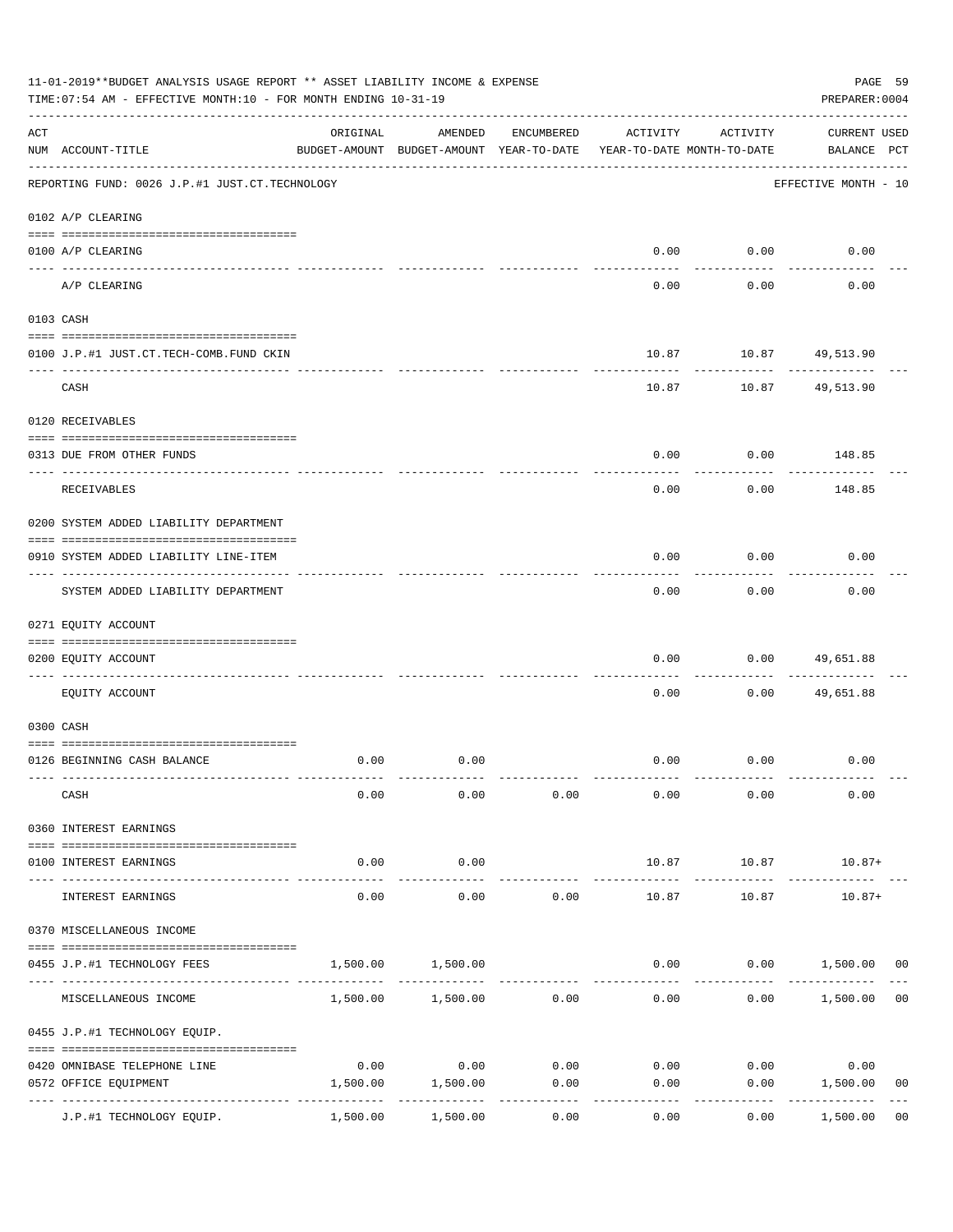| 11-01-2019**BUDGET ANALYSIS USAGE REPORT ** ASSET LIABILITY INCOME & EXPENSE |               |               |              |                            |          | PAGE 60              |                |
|------------------------------------------------------------------------------|---------------|---------------|--------------|----------------------------|----------|----------------------|----------------|
| TIME: 07:54 AM - EFFECTIVE MONTH: 10 - FOR MONTH ENDING 10-31-19             |               |               |              |                            |          | PREPARER: 0004       |                |
| ACT                                                                          | ORIGINAL      | AMENDED       | ENCUMBERED   | ACTIVITY                   | ACTIVITY | <b>CURRENT USED</b>  |                |
| NUM ACCOUNT-TITLE                                                            | BUDGET-AMOUNT | BUDGET-AMOUNT | YEAR-TO-DATE | YEAR-TO-DATE MONTH-TO-DATE |          | BALANCE              | PCT            |
| REPORTING FUND: 0026 J.P.#1 JUST.CT.TECHNOLOGY                               |               |               |              |                            |          | EFFECTIVE MONTH - 10 |                |
| J.P.#1 JUST.CT.TECHNOLOGY                                                    |               |               |              |                            |          |                      |                |
| INCOME TOTALS                                                                | 1,500.00      | 1,500.00      |              | 10.87                      | 10.87    | 1,489.13             | - 01           |
| <b>EXPENSE TOTALS</b>                                                        | 1,500.00      | 1,500.00      | 0.00         | 0.00                       | 0.00     | 1,500.00             | 0 <sub>0</sub> |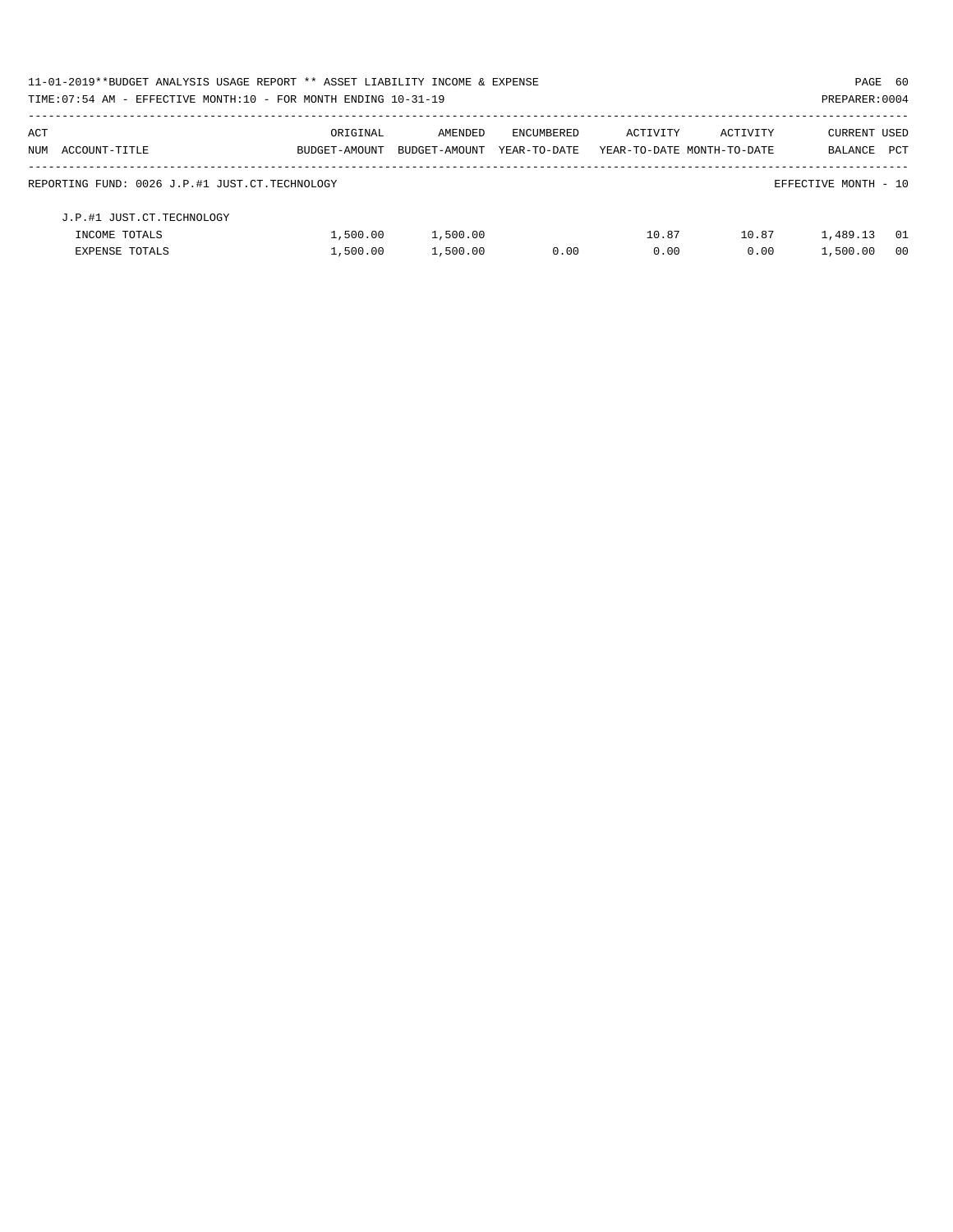|     | 11-01-2019**BUDGET ANALYSIS USAGE REPORT ** ASSET LIABILITY INCOME & EXPENSE<br>TIME: 07:54 AM - EFFECTIVE MONTH: 10 - FOR MONTH ENDING 10-31-19                                                                                                                                                                                                                                                                                                                                                                                      |                       |                                                                                |                 |          |                    |                             |                |  |  |
|-----|---------------------------------------------------------------------------------------------------------------------------------------------------------------------------------------------------------------------------------------------------------------------------------------------------------------------------------------------------------------------------------------------------------------------------------------------------------------------------------------------------------------------------------------|-----------------------|--------------------------------------------------------------------------------|-----------------|----------|--------------------|-----------------------------|----------------|--|--|
| ACT | NUM ACCOUNT-TITLE                                                                                                                                                                                                                                                                                                                                                                                                                                                                                                                     | ORIGINAL              | AMENDED<br>BUDGET-AMOUNT BUDGET-AMOUNT YEAR-TO-DATE YEAR-TO-DATE MONTH-TO-DATE | ENCUMBERED      | ACTIVITY | ACTIVITY           | CURRENT USED<br>BALANCE PCT |                |  |  |
|     | REPORTING FUND: 0027 J.P.#2 JUST.CT.TECHNOLOGY                                                                                                                                                                                                                                                                                                                                                                                                                                                                                        |                       |                                                                                |                 |          |                    | EFFECTIVE MONTH - 10        |                |  |  |
|     | 0102 A/P CLEARING                                                                                                                                                                                                                                                                                                                                                                                                                                                                                                                     |                       |                                                                                |                 |          |                    |                             |                |  |  |
|     | 0100 A/P CLEARING                                                                                                                                                                                                                                                                                                                                                                                                                                                                                                                     |                       |                                                                                |                 | 0.00     | 0.00               | 0.00                        |                |  |  |
|     | A/P CLEARING                                                                                                                                                                                                                                                                                                                                                                                                                                                                                                                          |                       |                                                                                |                 | 0.00     | 0.00               | 0.00                        |                |  |  |
|     | 0103 CASH                                                                                                                                                                                                                                                                                                                                                                                                                                                                                                                             |                       |                                                                                |                 |          |                    |                             |                |  |  |
|     | 0100 J.P.#2 JUST.CT.TECH-COMB.FUND CKIN                                                                                                                                                                                                                                                                                                                                                                                                                                                                                               |                       |                                                                                |                 |          | 2.03 2.03 9,273.61 |                             |                |  |  |
|     | CASH                                                                                                                                                                                                                                                                                                                                                                                                                                                                                                                                  |                       |                                                                                |                 | 2.03     | ---------<br>2.03  | 9,273.61                    |                |  |  |
|     | 0120 RECEIVABLES                                                                                                                                                                                                                                                                                                                                                                                                                                                                                                                      |                       |                                                                                |                 |          |                    |                             |                |  |  |
|     | 0313 DUE FROM OTHER FUNDS                                                                                                                                                                                                                                                                                                                                                                                                                                                                                                             |                       |                                                                                |                 | 0.00     |                    | $0.00$ 16.00                |                |  |  |
|     | RECEIVABLES                                                                                                                                                                                                                                                                                                                                                                                                                                                                                                                           |                       |                                                                                |                 | 0.00     | 0.00               | 16.00                       |                |  |  |
|     | 0271 EQUITY ACCOUNT                                                                                                                                                                                                                                                                                                                                                                                                                                                                                                                   |                       |                                                                                |                 |          |                    |                             |                |  |  |
|     | 0200 EQUITY ACCOUNT                                                                                                                                                                                                                                                                                                                                                                                                                                                                                                                   |                       |                                                                                |                 | 0.00     |                    | $0.00$ 9,287.58             |                |  |  |
|     | EQUITY ACCOUNT                                                                                                                                                                                                                                                                                                                                                                                                                                                                                                                        |                       |                                                                                |                 | 0.00     | ---------<br>0.00  | 9,287.58                    |                |  |  |
|     | 0300 CASH                                                                                                                                                                                                                                                                                                                                                                                                                                                                                                                             |                       |                                                                                |                 |          |                    |                             |                |  |  |
|     | $\begin{minipage}{0.03\textwidth} \centering \begin{tabular}{ l l l } \hline \texttt{0.03\textwidth} \centering \end{tabular} \end{minipage} \begin{minipage}{0.03\textwidth} \centering \begin{tabular}{ l l l } \hline \texttt{0.03\textwidth} \centering \end{tabular} \end{minipage} \end{minipage} \begin{minipage}{0.03\textwidth} \centering \begin{tabular}{ l l l l } \hline \texttt{0.03\textwidth} \centering \end{tabular} \end{minipage} \end{minipage} \begin{minipage}{0.03\textwidth}$<br>0127 BEGINNING CASH BALANCE | 1,000.00              | 1,000.00                                                                       |                 | 0.00     |                    | 0.00 1,000.00               | 00             |  |  |
|     | ----------------------------- ----<br>CASH                                                                                                                                                                                                                                                                                                                                                                                                                                                                                            |                       | 1,000.00 1,000.00                                                              | 0.00            | 0.00     |                    | $0.00$ 1,000.00             | 0 <sub>0</sub> |  |  |
|     | 0360 INTEREST EARNINGS                                                                                                                                                                                                                                                                                                                                                                                                                                                                                                                |                       |                                                                                |                 |          |                    |                             |                |  |  |
|     | 0100 INTEREST EARNINGS                                                                                                                                                                                                                                                                                                                                                                                                                                                                                                                | 0.00                  | 0.00                                                                           |                 |          | 2.03 2.03          | $2.03+$                     |                |  |  |
|     | INTEREST EARNINGS                                                                                                                                                                                                                                                                                                                                                                                                                                                                                                                     | 0.00                  | 0.00                                                                           | 0.00            | 2.03     | 2.03               | $2.03+$                     |                |  |  |
|     | 0370 MISCELLANEOUS INCOME                                                                                                                                                                                                                                                                                                                                                                                                                                                                                                             |                       |                                                                                |                 |          |                    |                             |                |  |  |
|     | 0456 J.P.#2 TECHNOLOGY FEES                                                                                                                                                                                                                                                                                                                                                                                                                                                                                                           | 500.00                | 500.00                                                                         |                 | 0.00     | 0.00               | 500.00 00                   |                |  |  |
|     | MISCELLANEOUS INCOME                                                                                                                                                                                                                                                                                                                                                                                                                                                                                                                  | -----------<br>500.00 | 500.00                                                                         | 0.00            | 0.00     | --------<br>0.00   | 500.00                      | 0 <sub>0</sub> |  |  |
|     | 0456 TECHNOLOGY EQUIPMENT                                                                                                                                                                                                                                                                                                                                                                                                                                                                                                             |                       |                                                                                |                 |          |                    |                             |                |  |  |
|     | 0452 R & M EQUIPMENT                                                                                                                                                                                                                                                                                                                                                                                                                                                                                                                  | 0.00                  | 0.00                                                                           | 0.00            | 0.00     | 0.00               | 0.00                        |                |  |  |
|     | 0572 OFFICE EQUIPMENT                                                                                                                                                                                                                                                                                                                                                                                                                                                                                                                 | 1,500.00              | 1,500.00                                                                       | 0.00            | 0.00     | 0.00               | 1,500.00                    | 00             |  |  |
|     | ---------------<br>TECHNOLOGY EQUIPMENT                                                                                                                                                                                                                                                                                                                                                                                                                                                                                               | 1,500.00              | 1,500.00                                                                       | -------<br>0.00 | 0.00     | 0.00               | 1,500.00                    | 0 <sub>0</sub> |  |  |
|     | J.P.#2 JUST.CT.TECHNOLOGY                                                                                                                                                                                                                                                                                                                                                                                                                                                                                                             |                       |                                                                                |                 |          |                    |                             |                |  |  |
|     | INCOME TOTALS                                                                                                                                                                                                                                                                                                                                                                                                                                                                                                                         | 1,500.00              | 1,500.00                                                                       |                 | 2.03     | 2.03               | 1,497.97                    | 0 <sub>0</sub> |  |  |
|     | EXPENSE TOTALS                                                                                                                                                                                                                                                                                                                                                                                                                                                                                                                        | 1,500.00              | 1,500.00                                                                       | 0.00            | 0.00     | 0.00               | 1,500.00                    | 0 <sub>0</sub> |  |  |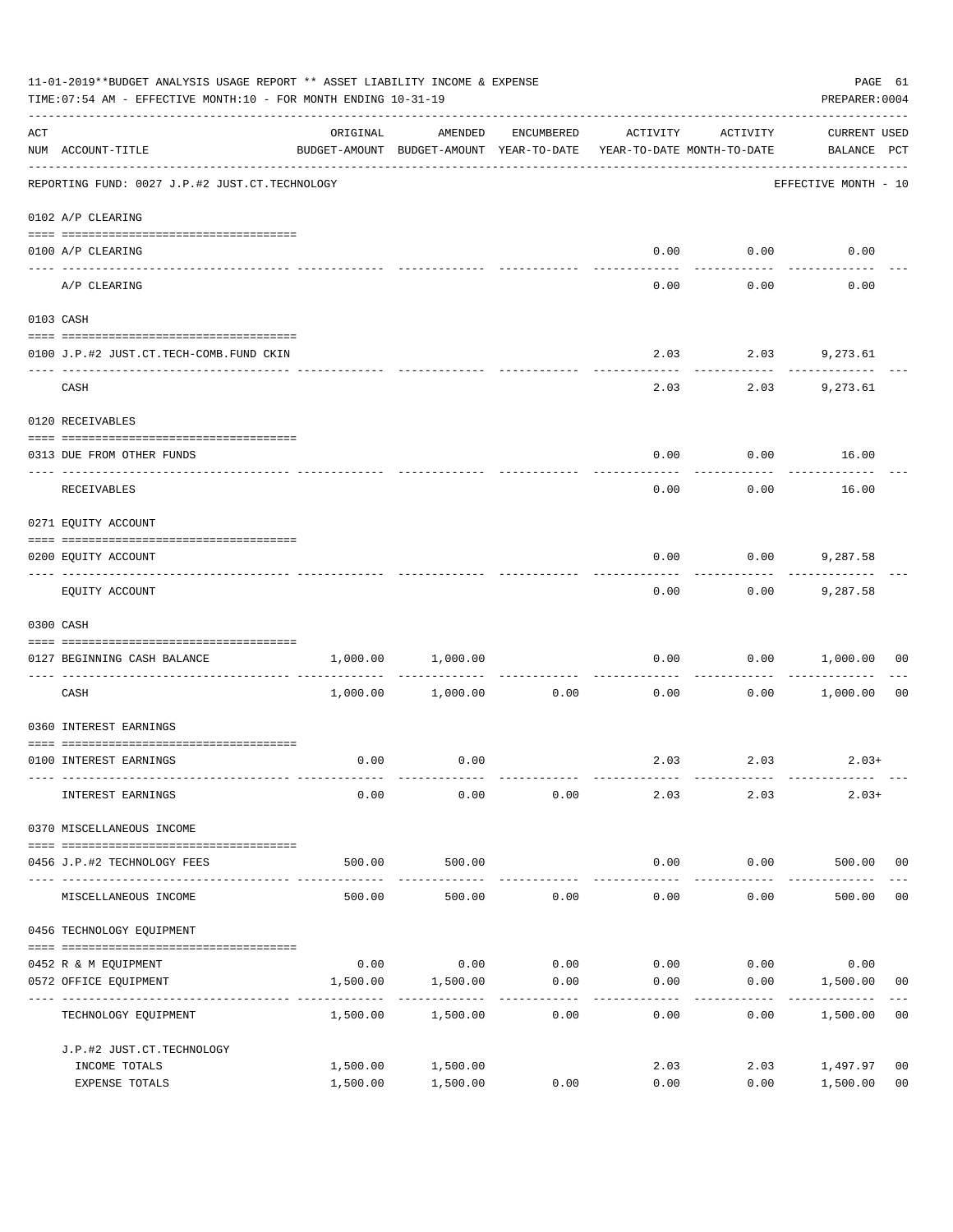|     | 11-01-2019**BUDGET ANALYSIS USAGE REPORT ** ASSET LIABILITY INCOME & EXPENSE<br>TIME: 07:54 AM - EFFECTIVE MONTH: 10 - FOR MONTH ENDING 10-31-19 |          |                         |            |                                                                                 |                                                   | PAGE 62<br>PREPARER: 0004          |                |
|-----|--------------------------------------------------------------------------------------------------------------------------------------------------|----------|-------------------------|------------|---------------------------------------------------------------------------------|---------------------------------------------------|------------------------------------|----------------|
| ACT | NUM ACCOUNT-TITLE                                                                                                                                | ORIGINAL | AMENDED                 | ENCUMBERED | ACTIVITY<br>BUDGET-AMOUNT BUDGET-AMOUNT YEAR-TO-DATE YEAR-TO-DATE MONTH-TO-DATE | ACTIVITY                                          | <b>CURRENT USED</b><br>BALANCE PCT |                |
|     | REPORTING FUND: 0028 J.P.#3 JUST.CT.TECHNOLOGY                                                                                                   |          |                         |            |                                                                                 |                                                   | EFFECTIVE MONTH - 10               |                |
|     | 0102 A/P CLEARING                                                                                                                                |          |                         |            |                                                                                 |                                                   |                                    |                |
|     | 0100 A/P CLEARING                                                                                                                                |          |                         |            | 0.00                                                                            | 0.00                                              | 0.00                               |                |
|     | --------------------- ---------<br>---- -------<br>A/P CLEARING                                                                                  |          |                         |            | 0.00                                                                            | 0.00                                              | 0.00                               |                |
|     | 0103 CASH                                                                                                                                        |          |                         |            |                                                                                 |                                                   |                                    |                |
|     | 0100 J.P.#3 JUST.CT.TECH-COMB.FUND CKIN                                                                                                          |          |                         |            |                                                                                 | $36.64 - 36.64 - 6,184.92$                        |                                    |                |
|     | CASH                                                                                                                                             |          |                         |            |                                                                                 | ---------<br>$36.64 - 36.64 - 6,184.92$           |                                    |                |
|     | 0120 RECEIVABLES                                                                                                                                 |          |                         |            |                                                                                 |                                                   |                                    |                |
|     | 0313 DUE FROM OTHER FUNDS                                                                                                                        |          |                         |            | 0.00                                                                            | 0.00                                              | 115.18                             |                |
|     | RECEIVABLES                                                                                                                                      |          |                         |            | 0.00                                                                            | 0.00                                              | 115.18                             |                |
|     | 0200 SYSTEM ADDED LIABILITY DEPARTMENT                                                                                                           |          |                         |            |                                                                                 |                                                   |                                    |                |
|     | 0910 SYSTEM ADDED LIABILITY LINE-ITEM                                                                                                            |          |                         |            | 0.00                                                                            | 0.00                                              | 0.00                               |                |
|     | SYSTEM ADDED LIABILITY DEPARTMENT                                                                                                                |          |                         |            | 0.00                                                                            | 0.00                                              | 0.00                               |                |
|     | 0271 EQUITY ACCOUNT                                                                                                                              |          |                         |            |                                                                                 |                                                   |                                    |                |
|     | 0200 EQUITY ACCOUNT                                                                                                                              |          |                         |            | 0.00                                                                            | 0.00                                              | 6,336.74                           |                |
|     | EQUITY ACCOUNT                                                                                                                                   |          |                         |            | 0.00                                                                            | 0.00                                              | 6,336.74                           |                |
|     | 0300 CASH                                                                                                                                        |          |                         |            |                                                                                 |                                                   |                                    |                |
|     | 0128 BEGINNING CASH                                                                                                                              |          | 2,800.00 2,800.00       |            |                                                                                 | $0.00$ $0.00$                                     | 2,800.00                           | 0 <sub>0</sub> |
|     |                                                                                                                                                  |          |                         |            |                                                                                 |                                                   |                                    |                |
|     | CASH                                                                                                                                             |          |                         |            |                                                                                 | $2,800.00$ $2,800.00$ $0.00$ $0.00$ $0.00$ $0.00$ | 2,800.00                           | 0 <sub>0</sub> |
|     | 0360 INTEREST EARNINGS                                                                                                                           |          |                         |            |                                                                                 |                                                   |                                    |                |
|     | 0100 INTEREST EARNINGS                                                                                                                           | 0.00     | 0.00                    |            | 1.35                                                                            | 1.35                                              | $1.35+$                            |                |
|     | INTEREST EARNINGS                                                                                                                                | 0.00     | -----------<br>0.00     | 0.00       | -------------<br>1.35                                                           | -------------<br>1.35                             | -----------<br>$1.35+$             |                |
|     | 0370 MISCELLANEOUS INCOME                                                                                                                        |          |                         |            |                                                                                 |                                                   |                                    |                |
|     | 0456 J.P.#3 TECHNOLOGY FEES                                                                                                                      | 700.00   | 700.00                  |            | 0.00                                                                            |                                                   | $0.00$ 700.00                      | 00             |
|     | MISCELLANEOUS INCOME                                                                                                                             | 700.00   | 700.00                  | 0.00       | 0.00                                                                            | 0.00                                              | 700.00                             | 0 <sub>0</sub> |
|     | 0457 TECHNOLOGY EQUIPMENT                                                                                                                        |          |                         |            |                                                                                 |                                                   |                                    |                |
|     |                                                                                                                                                  |          |                         |            |                                                                                 |                                                   |                                    |                |
|     | 0423 INTERNET SERVICE                                                                                                                            | 460.00   | 460.00                  | 0.00       |                                                                                 | 37.99 37.99 422.01                                |                                    | 08             |
|     | 0572 OFFICE EQUIPMENT                                                                                                                            | 3,040.00 | 3,040.00<br>----------- | 0.00       | 0.00                                                                            | 0.00                                              | 3,040.00<br>-------------          | 0 <sub>0</sub> |
|     | TECHNOLOGY EQUIPMENT                                                                                                                             | 3,500.00 | 3,500.00                | 0.00       | 37.99                                                                           | 37.99                                             | 3,462.01                           | 01             |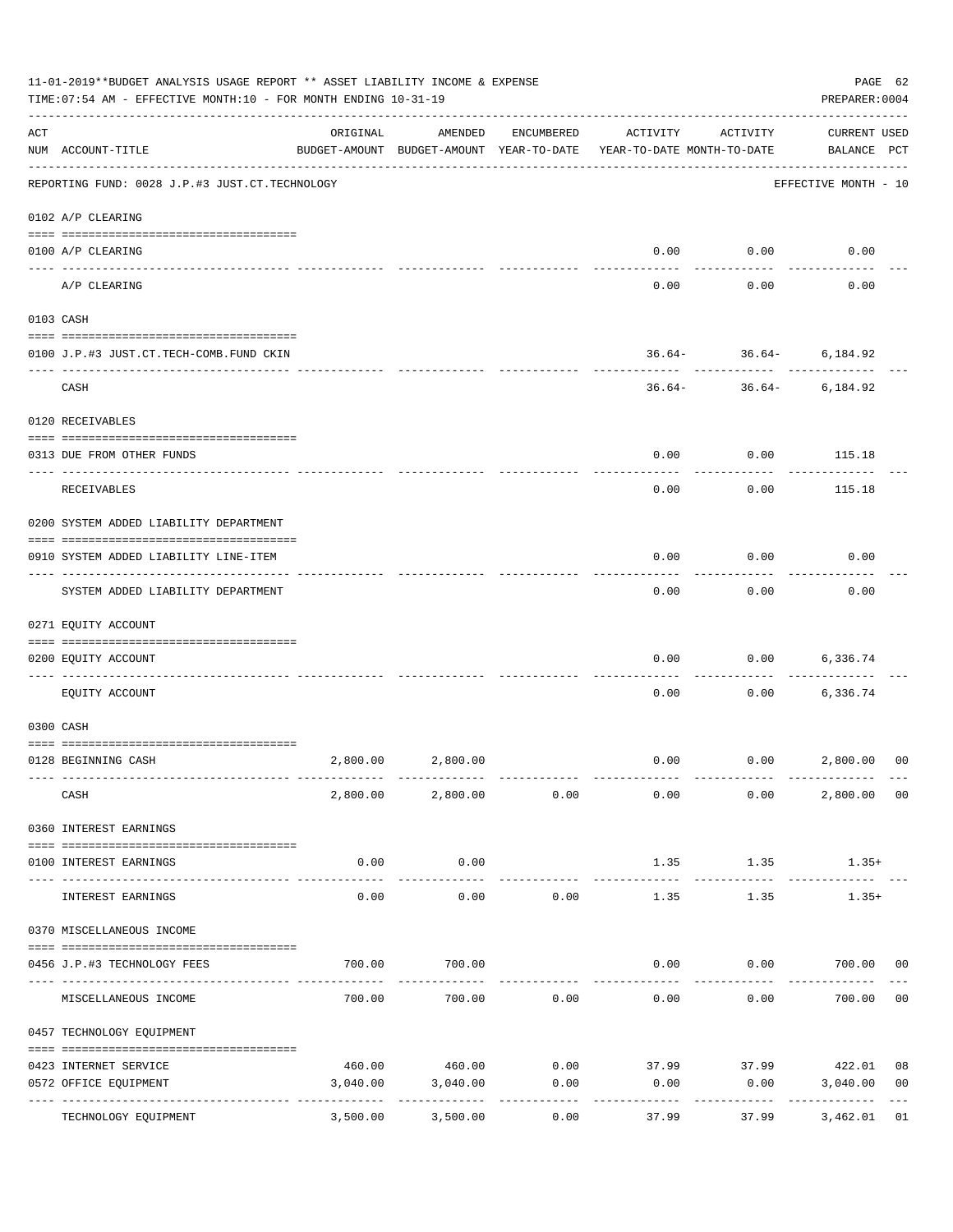|                                                                  | 11-01-2019**BUDGET ANALYSIS USAGE REPORT ** ASSET LIABILITY INCOME & EXPENSE<br>PAGE 63 |               |              |                            |          |                      |      |  |  |  |  |
|------------------------------------------------------------------|-----------------------------------------------------------------------------------------|---------------|--------------|----------------------------|----------|----------------------|------|--|--|--|--|
| TIME: 07:54 AM - EFFECTIVE MONTH: 10 - FOR MONTH ENDING 10-31-19 |                                                                                         |               |              |                            |          | PREPARER: 0004       |      |  |  |  |  |
| ACT                                                              | ORIGINAL                                                                                | AMENDED       | ENCUMBERED   | ACTIVITY                   | ACTIVITY | <b>CURRENT USED</b>  |      |  |  |  |  |
| NUM ACCOUNT-TITLE                                                | BUDGET-AMOUNT                                                                           | BUDGET-AMOUNT | YEAR-TO-DATE | YEAR-TO-DATE MONTH-TO-DATE |          | BALANCE              | PCT  |  |  |  |  |
| REPORTING FUND: 0028 J.P.#3 JUST.CT.TECHNOLOGY                   |                                                                                         |               |              |                            |          | EFFECTIVE MONTH - 10 |      |  |  |  |  |
| J.P.#3 JUST.CT.TECHNOLOGY                                        |                                                                                         |               |              |                            |          |                      |      |  |  |  |  |
| INCOME TOTALS                                                    | 3,500.00                                                                                | 3,500.00      |              | 1.35                       | 1.35     | 3,498.65             | - 00 |  |  |  |  |
| <b>EXPENSE TOTALS</b>                                            | 3.500.00                                                                                | 3.500.00      | 0.00         | 37.99                      | 37.99    | 3,462.01             | 01   |  |  |  |  |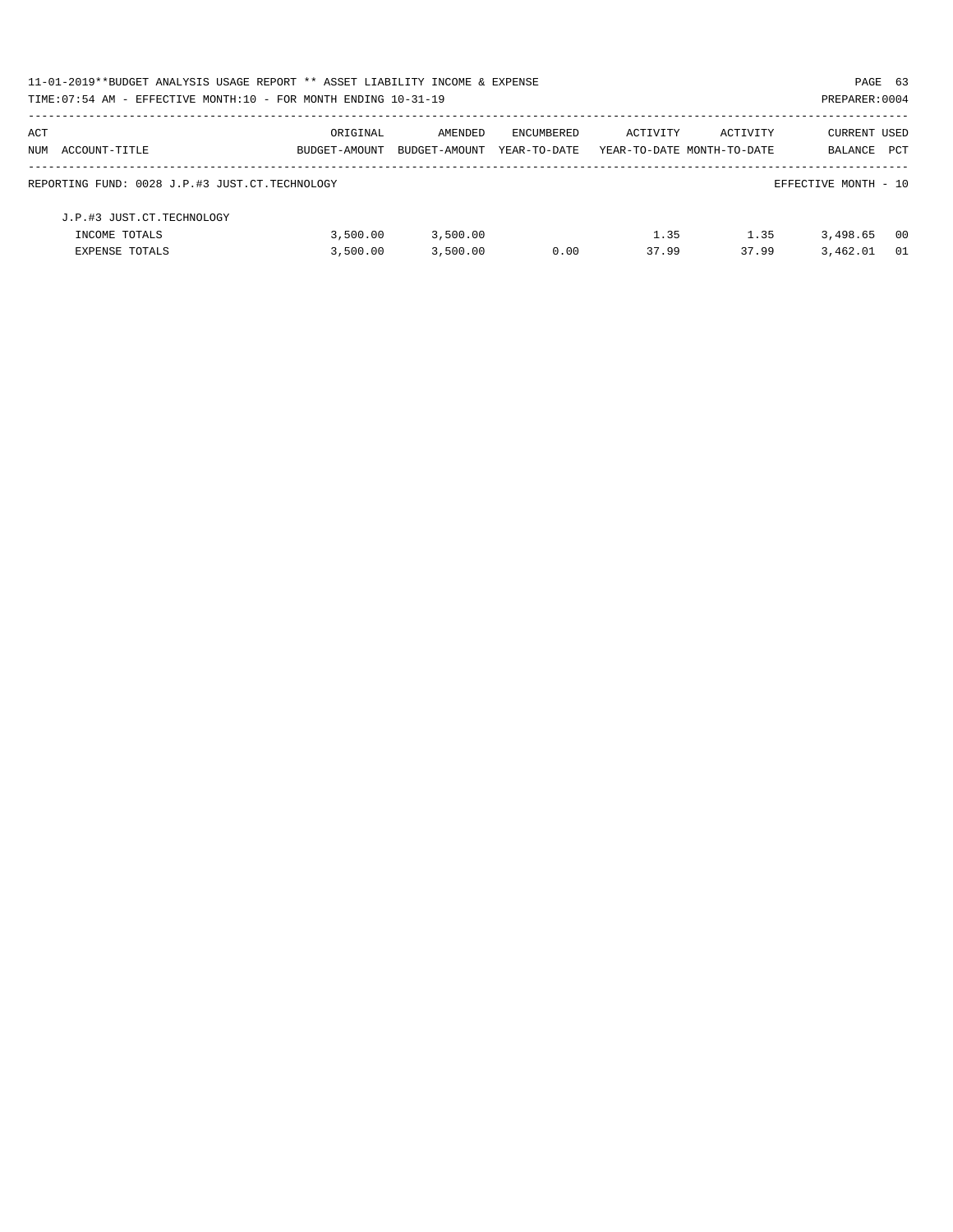|     | 11-01-2019**BUDGET ANALYSIS USAGE REPORT ** ASSET LIABILITY INCOME & EXPENSE<br>TIME: 07:54 AM - EFFECTIVE MONTH: 10 - FOR MONTH ENDING 10-31-19 |          |                                          |            |          |                            | PAGE 64<br>PREPARER: 0004 |
|-----|--------------------------------------------------------------------------------------------------------------------------------------------------|----------|------------------------------------------|------------|----------|----------------------------|---------------------------|
| ACT |                                                                                                                                                  | ORIGINAL | AMENDED                                  | ENCUMBERED | ACTIVITY | ACTIVITY                   | CURRENT USED              |
|     | NUM ACCOUNT-TITLE                                                                                                                                |          | BUDGET-AMOUNT BUDGET-AMOUNT YEAR-TO-DATE |            |          | YEAR-TO-DATE MONTH-TO-DATE | BALANCE<br>$_{\rm PCT}$   |
|     | REPORTING FUND: 0030 SHERIFF WORK RELEASE                                                                                                        |          |                                          |            |          |                            | EFFECTIVE MONTH - 10      |
|     | 0103 CASH                                                                                                                                        |          |                                          |            |          |                            |                           |
|     | 0100 SHERIFF WORK RELEASE-COMB FUND CKI                                                                                                          |          |                                          |            | 0.00     | 0.00                       | 983.14                    |
|     | CASH                                                                                                                                             |          |                                          |            | 0.00     | 0.00                       | 983.14                    |
|     | 0271 EQUITY ACCOUNT                                                                                                                              |          |                                          |            |          |                            |                           |
|     | 0200 EQUITY ACCOUNT                                                                                                                              |          |                                          |            | 0.00     | 0.00                       | 983.14                    |
|     | EQUITY ACCOUNT                                                                                                                                   |          |                                          |            | 0.00     | 0.00                       | 983.14                    |
|     | 0360 INTEREST EARNINGS                                                                                                                           |          |                                          |            |          |                            |                           |
|     | 0100 INTEREST EARNINGS                                                                                                                           | 0.00     | 0.00                                     |            | 0.00     | 0.00                       | 0.00                      |
|     | INTEREST EARNINGS                                                                                                                                | 0.00     | 0.00                                     | 0.00       | 0.00     | 0.00                       | 0.00                      |
|     | 0370 MISCELLANEOUS INCOME                                                                                                                        |          |                                          |            |          |                            |                           |
|     |                                                                                                                                                  |          |                                          |            |          |                            |                           |
|     | 0569 SHERIFF WORK RELEASE<br>-----------                                                                                                         | 0.00     | 0.00                                     |            | 0.00     | 0.00                       | 0.00                      |
|     | MISCELLANEOUS INCOME                                                                                                                             | 0.00     | 0.00                                     | 0.00       | 0.00     | 0.00                       | 0.00                      |
|     | 0569 WORK RELEASE                                                                                                                                |          |                                          |            |          |                            |                           |
|     |                                                                                                                                                  |          |                                          |            |          |                            |                           |
|     | 0310 OFFICE SUPPLIES                                                                                                                             | 0.00     | 0.00                                     | 0.00       | 0.00     | 0.00                       | 0.00                      |
|     | 0421 ONLINE RESEARCH                                                                                                                             | 0.00     | 0.00                                     | 0.00       | 0.00     | 0.00                       | 0.00                      |
|     | 0571 EQUIPMENT                                                                                                                                   | 0.00     | 0.00                                     | 0.00       | 0.00     | 0.00                       | 0.00                      |
|     | <b>WORK RELEASE</b>                                                                                                                              | 0.00     | 0.00                                     | 0.00       | 0.00     | 0.00                       | 0.00                      |
|     | SHERIFF WORK RELEASE                                                                                                                             |          |                                          |            |          |                            |                           |
|     | INCOME TOTALS                                                                                                                                    | 0.00     | 0.00                                     |            | 0.00     | 0.00                       | 0.00                      |
|     | <b>EXPENSE TOTALS</b>                                                                                                                            | 0.00     | 0.00                                     | 0.00       | 0.00     | 0.00                       | 0.00                      |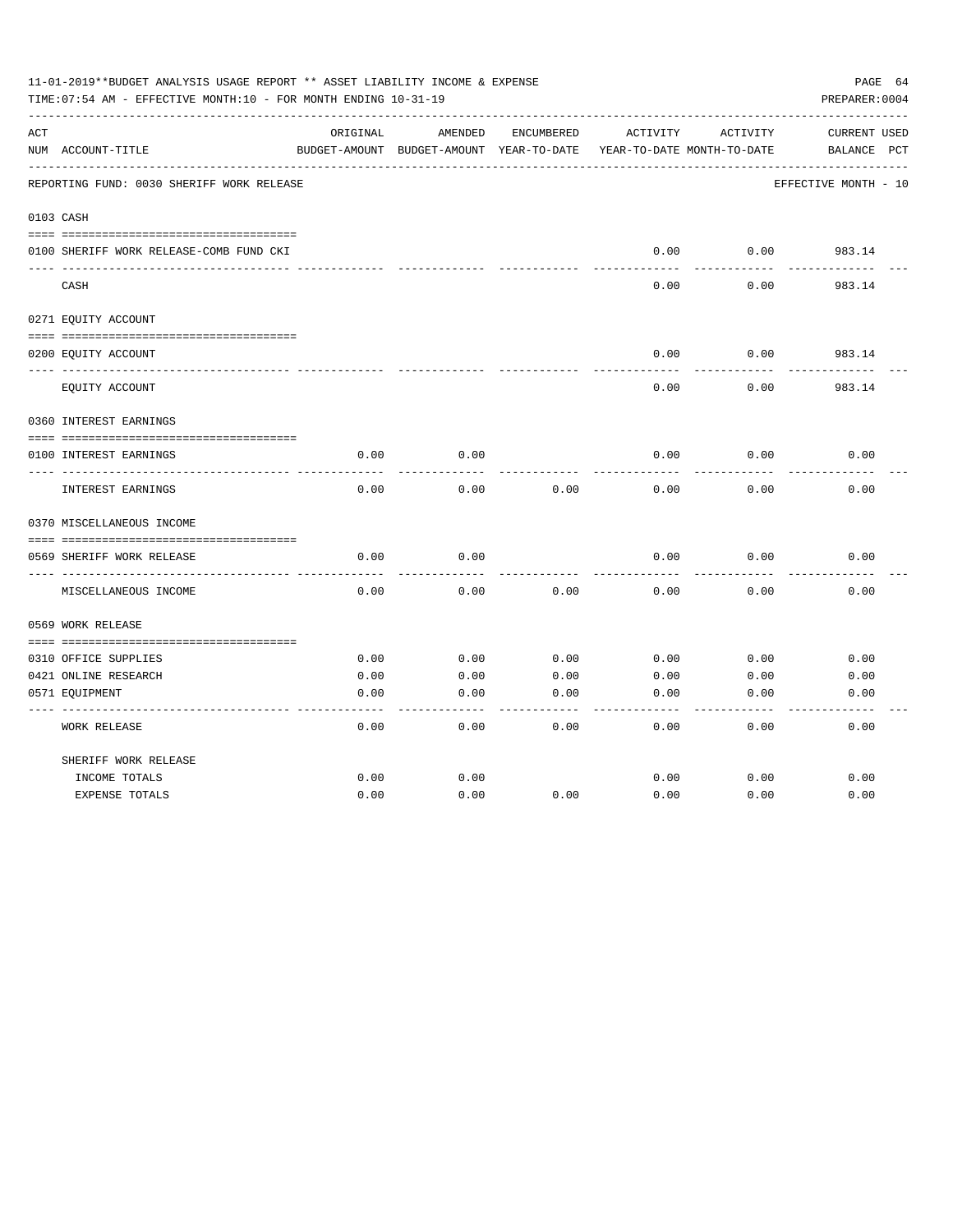|           | 11-01-2019**BUDGET ANALYSIS USAGE REPORT ** ASSET LIABILITY INCOME & EXPENSE<br>TIME: 07:54 AM - EFFECTIVE MONTH: 10 - FOR MONTH ENDING 10-31-19 |          |                                                                  |              |                                        |               | PREPARER: 0004                     | PAGE 65        |
|-----------|--------------------------------------------------------------------------------------------------------------------------------------------------|----------|------------------------------------------------------------------|--------------|----------------------------------------|---------------|------------------------------------|----------------|
| ACT       | NUM ACCOUNT-TITLE                                                                                                                                | ORIGINAL | AMENDED<br>BUDGET-AMOUNT BUDGET-AMOUNT YEAR-TO-DATE              | ENCUMBERED   | ACTIVITY<br>YEAR-TO-DATE MONTH-TO-DATE | ACTIVITY      | <b>CURRENT USED</b><br>BALANCE PCT |                |
|           | REPORTING FUND: 0031 COURTHOUSE RESTORATION FUND                                                                                                 |          |                                                                  |              |                                        |               | EFFECTIVE MONTH - 10               |                |
| 0103 CASH |                                                                                                                                                  |          |                                                                  |              |                                        |               |                                    |                |
|           |                                                                                                                                                  |          |                                                                  |              |                                        |               |                                    |                |
|           | 0100 COURTHOUSE RESTORATION-COMB.FUND                                                                                                            |          |                                                                  |              | 0.00                                   | 0.00          | 115.00                             |                |
|           | 0175 TEXPOOL                                                                                                                                     |          |                                                                  |              | 0.00                                   | 0.00          | 0.00                               |                |
|           | CASH                                                                                                                                             |          |                                                                  |              | 0.00                                   | 0.00          | 115.00                             |                |
|           | 0120 RECEIVABLES                                                                                                                                 |          |                                                                  |              |                                        |               |                                    |                |
|           |                                                                                                                                                  |          |                                                                  |              |                                        |               |                                    |                |
|           | 0310 GRANT RECEIVED FROM THC                                                                                                                     |          |                                                                  |              | 0.00                                   | 0.00          | 111,327.70                         |                |
|           | 0313 DUE FROM OTHER FUNDS                                                                                                                        |          |                                                                  |              | 0.00                                   | 0.00          | 0.00                               |                |
|           | RECEIVABLES                                                                                                                                      |          |                                                                  |              | 0.00                                   | 0.00          | 111,327.70                         |                |
|           | 0200 LIABILITY ACCOUNT                                                                                                                           |          |                                                                  |              |                                        |               |                                    |                |
|           | 0900 SYSTEM ADDED LIABILITY LINE-ITEM                                                                                                            |          |                                                                  |              | 0.00                                   | 0.00          | 0.00                               |                |
|           | LIABILITY ACCOUNT                                                                                                                                |          |                                                                  |              | 0.00                                   | 0.00          | 0.00                               |                |
|           | 0271 EQUITY ACCOUNT                                                                                                                              |          |                                                                  |              |                                        |               |                                    |                |
|           | 0200 EQUITY ACCOUNT                                                                                                                              |          |                                                                  |              | 0.00                                   | 0.00          | 111,442.70                         |                |
|           | ---- ---------------                                                                                                                             |          |                                                                  |              |                                        |               |                                    |                |
|           | EQUITY ACCOUNT                                                                                                                                   |          |                                                                  |              | 0.00                                   | 0.00          | 111,442.70                         |                |
|           | 0300 CASH                                                                                                                                        |          |                                                                  |              |                                        |               |                                    |                |
|           |                                                                                                                                                  |          |                                                                  |              |                                        |               |                                    |                |
|           | 0131 BEGINNING CASH BALANCE                                                                                                                      | 0.00     | 0.00                                                             |              | 0.00                                   | 0.00          | 0.00                               |                |
|           | CASH                                                                                                                                             | 0.00     | 0.00                                                             | 0.00         | 0.00                                   | 0.00          | 0.00                               |                |
|           | 0330 GRANT INCOME                                                                                                                                |          |                                                                  |              |                                        |               |                                    |                |
|           |                                                                                                                                                  |          |                                                                  |              |                                        |               | $0.00$ $0.00$ $2,639,260.00$ 00    |                |
|           | 0510 COURTHOUSE RESTORATION                                                                                                                      |          | 2,639,260.00 2,639,260.00                                        |              |                                        | ------------- | --------------                     |                |
|           | GRANT INCOME                                                                                                                                     |          | 2,639,260.00 2,639,260.00 0.00                                   |              |                                        |               | $0.00$ $0.00$ $2,639,260.00$ 00    |                |
|           | 0370 MISCELLANEOUS INCOME                                                                                                                        |          |                                                                  |              |                                        |               |                                    |                |
|           | 0131 RESTORATION DONATIONS                                                                                                                       | 0.00     | 0.00<br>-------------                                            |              |                                        | $0.00$ $0.00$ | 0.00                               |                |
|           | MISCELLANEOUS INCOME                                                                                                                             | 0.00     | 0.00                                                             | 0.00         |                                        | 0.00<br>0.00  | 0.00                               |                |
|           | 0509 CONTINGENCY                                                                                                                                 |          |                                                                  |              |                                        |               |                                    |                |
|           |                                                                                                                                                  |          |                                                                  |              |                                        |               |                                    |                |
|           | 0475 CONTINGENCY                                                                                                                                 |          | $245,080.00$ $245,080.00$ $0.00$ $0.00$ $0.00$ $245,080.00$ $00$ | ------------ | .                                      |               |                                    |                |
|           | CONTINGENCY                                                                                                                                      |          | 245,080.00 245,080.00                                            | 0.00         | 0.00                                   |               | 0.00 245,080.00                    | 0 <sub>0</sub> |
|           | 0510 COURTHOUSE RESTORATION PHASE 1                                                                                                              |          |                                                                  |              |                                        |               |                                    |                |
|           | 0403 ARCHITECTURAL FEES                                                                                                                          | 0.00     | 0.00                                                             | 0.00         | 0.00                                   | 0.00          | 0.00                               |                |
|           | 0451 ASBESTOS ABATEMENT                                                                                                                          | 0.00     | 0.00                                                             | 0.00         | 0.00                                   | 0.00          | 0.00                               |                |
|           | 0482 DEMOLITION                                                                                                                                  | 0.00     | 0.00                                                             | 0.00         | 0.00                                   | 0.00          | 0.00                               |                |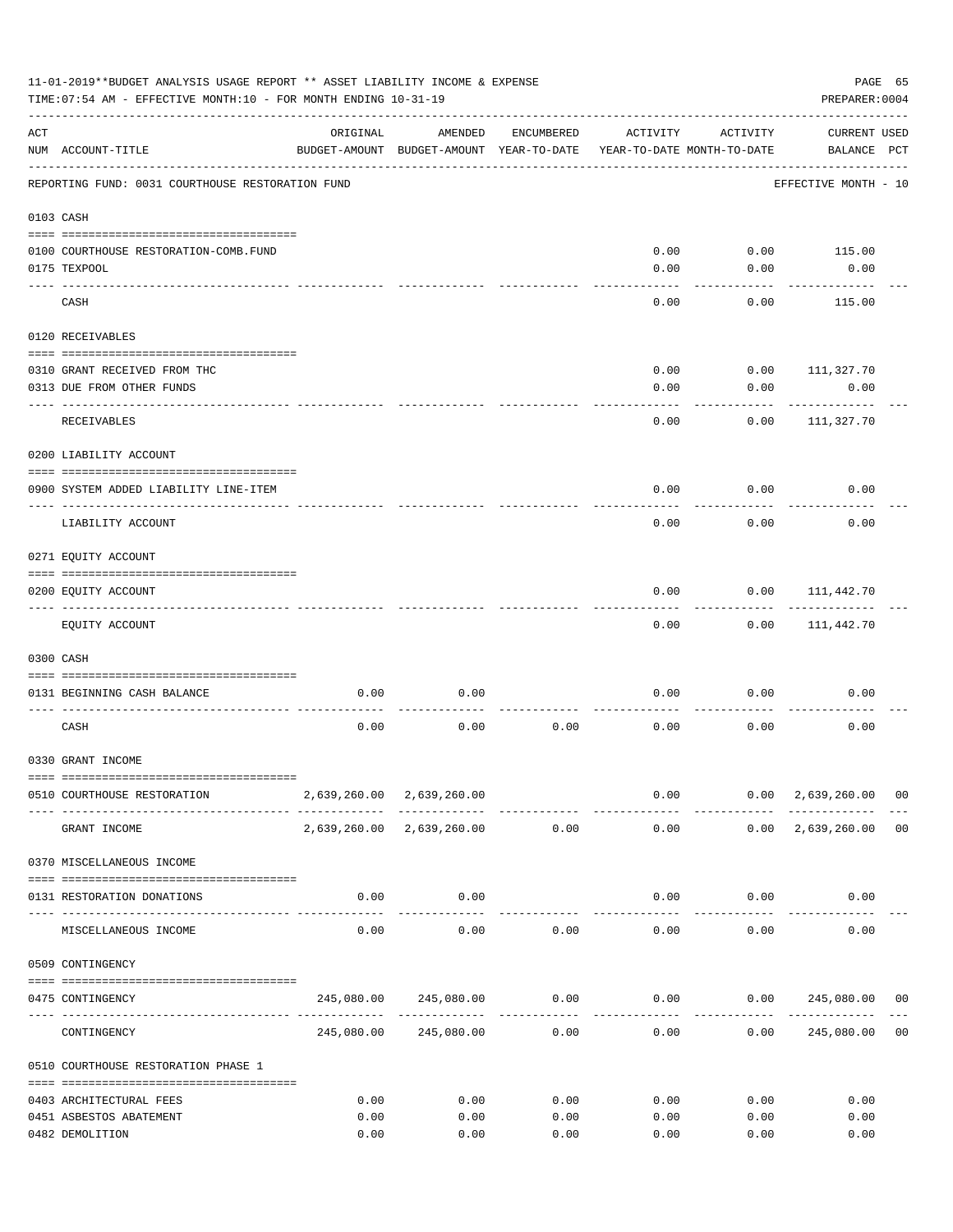| ACT |                                                                                          | ORIGINAL                  | AMENDED                   | ENCUMBERED | ACTIVITY | ACTIVITY     | <b>CURRENT USED</b>                |                |
|-----|------------------------------------------------------------------------------------------|---------------------------|---------------------------|------------|----------|--------------|------------------------------------|----------------|
|     | NUM ACCOUNT-TITLE<br>BUDGET-AMOUNT BUDGET-AMOUNT YEAR-TO-DATE YEAR-TO-DATE MONTH-TO-DATE |                           |                           |            |          |              | BALANCE PCT                        |                |
|     | REPORTING FUND: 0031 COURTHOUSE RESTORATION FUND                                         |                           |                           |            |          |              | EFFECTIVE MONTH - 10               |                |
|     | 0490 MISCELLANEOUS                                                                       | 0.00                      | 0.00                      |            |          |              | $0.00$ $0.00$ $0.00$ $0.00$ $0.00$ |                |
|     | COURTHOUSE RESTORATION PHASE 1                                                           | 0.00                      | 0.00                      | 0.00       |          | 0.00         | 0.00<br>0.00                       |                |
|     | 0511 COURTHOUSE RESTORATION PHASE 2                                                      |                           |                           |            |          |              |                                    |                |
|     | -----------------------------------                                                      |                           |                           |            |          |              |                                    |                |
|     | 0165 CONSTRUCTION                                                                        | 2,336,180.00 2,336,180.00 |                           | 0.00       | 0.00     |              | $0.00 \quad 2,336,180.00$          | 0 <sub>0</sub> |
|     | 0403 ARCHITECTURAL FEES                                                                  |                           | 58,000.00 58,000.00       | 0.00       | 0.00     | 0.00         | 58,000.00                          | 00             |
|     | 0451 ASBESTOS & OTHER TESTING                                                            | 0.00                      | 0.00                      | 0.00       | 0.00     |              | 0.00<br>0.00                       |                |
|     | 0453 IT DESIGN                                                                           | 0.00                      | 0.00                      | 0.00       | 0.00     |              | 0.00<br>0.00                       |                |
|     | 0455 SECURITY                                                                            | 0.00                      | 0.00                      | 0.00       | 0.00     | 0.00         | 0.00                               |                |
|     | COURTHOUSE RESTORATION PHASE 2 2,394,180.00 2,394,180.00                                 |                           |                           | 0.00       |          | ------------ | $0.00$ $0.00$ $2,394,180.00$       | - 00           |
|     | COURTHOUSE RESTORATION FUND                                                              |                           |                           |            |          |              |                                    |                |
|     | INCOME TOTALS                                                                            |                           | 2,639,260.00 2,639,260.00 |            |          |              | $0.00$ $0.00$ $2,639,260.00$       | 00             |
|     | <b>EXPENSE TOTALS</b>                                                                    | 2,639,260.00              | 2,639,260.00              | 0.00       | 0.00     | 0.00         | 2,639,260.00                       | 00             |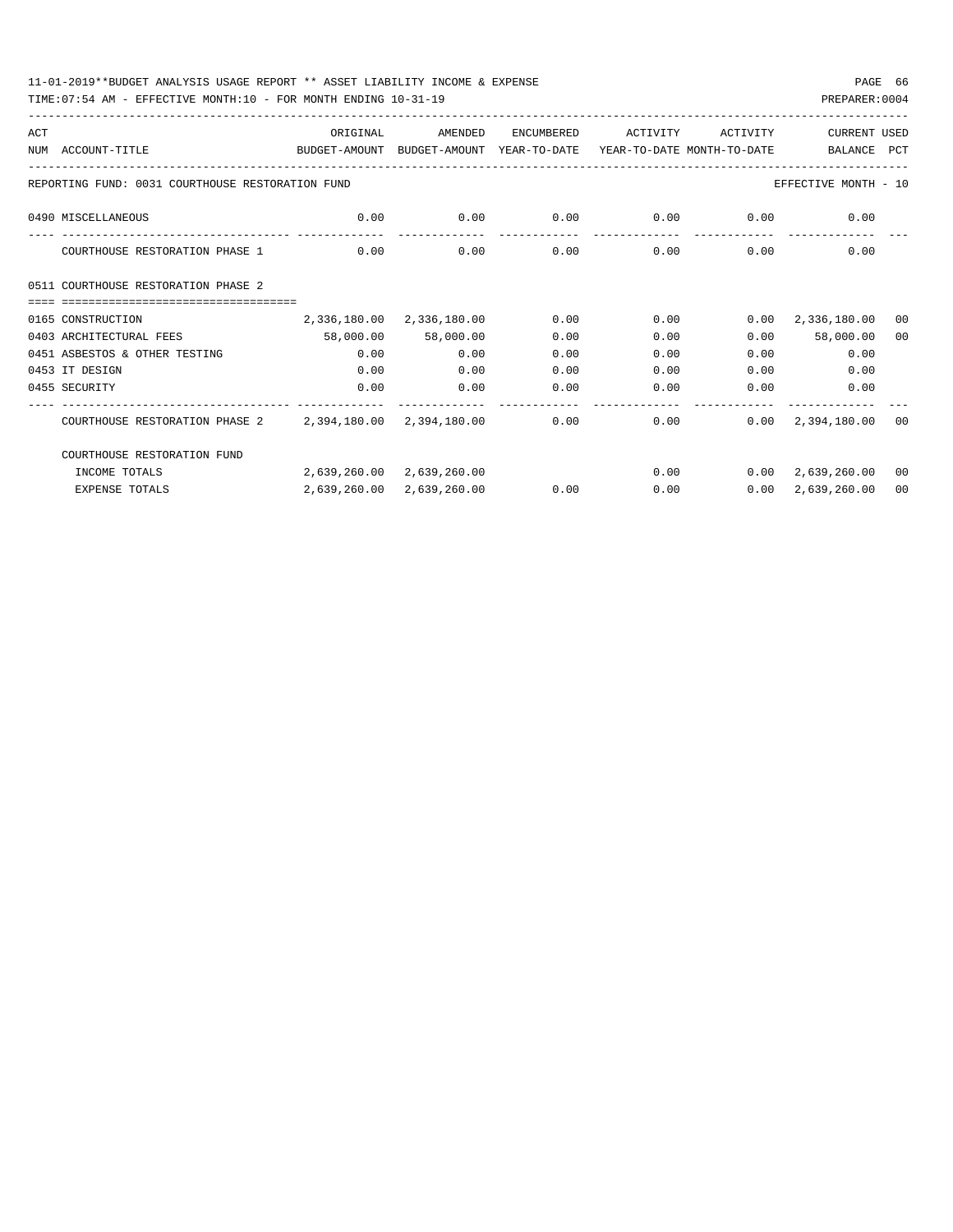|     | 11-01-2019**BUDGET ANALYSIS USAGE REPORT ** ASSET LIABILITY INCOME & EXPENSE<br>PAGE 67<br>TIME: 07:54 AM - EFFECTIVE MONTH: 10 - FOR MONTH ENDING 10-31-19<br>PREPARER: 0004 |          |                                                     |            |                                        |          |                                    |                |  |  |
|-----|-------------------------------------------------------------------------------------------------------------------------------------------------------------------------------|----------|-----------------------------------------------------|------------|----------------------------------------|----------|------------------------------------|----------------|--|--|
| ACT | NUM ACCOUNT-TITLE                                                                                                                                                             | ORIGINAL | AMENDED<br>BUDGET-AMOUNT BUDGET-AMOUNT YEAR-TO-DATE | ENCUMBERED | ACTIVITY<br>YEAR-TO-DATE MONTH-TO-DATE | ACTIVITY | <b>CURRENT USED</b><br>BALANCE PCT |                |  |  |
|     | REPORTING FUND: 0033 BAIL BONDSMAN APP. FEES                                                                                                                                  |          |                                                     |            |                                        |          | EFFECTIVE MONTH - 10               |                |  |  |
|     | 0102 A/P CLEARING                                                                                                                                                             |          |                                                     |            |                                        |          |                                    |                |  |  |
|     | 0100 A/P CLEARING                                                                                                                                                             |          |                                                     |            | 0.00                                   | 0.00     | 0.00                               |                |  |  |
|     | ---- --------<br>A/P CLEARING                                                                                                                                                 |          |                                                     |            | 0.00                                   | 0.00     | 0.00                               |                |  |  |
|     | 0103 BAIL BONDSMAN AP.FEE CASH                                                                                                                                                |          |                                                     |            |                                        |          |                                    |                |  |  |
|     | 0100 BAIL BONDSMAN APP.-COMB FUND CKING                                                                                                                                       |          |                                                     |            | 0.00                                   | 0.00     | 8,596.74                           |                |  |  |
|     | BAIL BONDSMAN AP.FEE CASH                                                                                                                                                     |          |                                                     |            | 0.00                                   | 0.00     | 8,596.74                           |                |  |  |
|     | 0271 EQUITY ACCOUNT                                                                                                                                                           |          |                                                     |            |                                        |          |                                    |                |  |  |
|     | 0200 EQUITY ACCOUNT                                                                                                                                                           |          |                                                     |            | 0.00                                   |          | $0.00$ 8,596.74                    |                |  |  |
|     | EQUITY ACCOUNT                                                                                                                                                                |          |                                                     |            | 0.00                                   | 0.00     | 8,596.74                           |                |  |  |
|     | 0300 CASH                                                                                                                                                                     |          |                                                     |            |                                        |          |                                    |                |  |  |
|     | 0133 BEGINNING CASH BALANCE                                                                                                                                                   | 0.00     | 0.00                                                |            | 0.00                                   | 0.00     | 0.00                               |                |  |  |
|     | CASH                                                                                                                                                                          | 0.00     | 0.00                                                | 0.00       | 0.00                                   | 0.00     | 0.00                               |                |  |  |
|     | 0340 BAIL BOND APPLICATION FEE                                                                                                                                                |          |                                                     |            |                                        |          |                                    |                |  |  |
|     | 0480 APPLICATION FEE                                                                                                                                                          | 500.00   | 500.00                                              |            | 0.00                                   | 0.00     | 500.00                             | 00             |  |  |
|     | BAIL BOND APPLICATION FEE                                                                                                                                                     | 500.00   | 500.00                                              | 0.00       | 0.00                                   | 0.00     | 500.00                             | 0 <sub>0</sub> |  |  |
|     | 0498 BAIL BONDSMAN EXP.                                                                                                                                                       |          |                                                     |            |                                        |          |                                    |                |  |  |
|     | 0310 OFFICE SUPPLIES                                                                                                                                                          | 500.00   | 500.00 0.00                                         |            | $0.00$ $0.00$ $500.00$                 |          |                                    | 00             |  |  |
|     | 0427 OUT OF COUNTY TRAVEL                                                                                                                                                     | 0.00     | 0.00                                                | 0.00       | 0.00                                   | 0.00     | 0.00                               |                |  |  |
|     | BAIL BONDSMAN EXP.                                                                                                                                                            | 500.00   | 500.00                                              | 0.00       | 0.00                                   | 0.00     | 500.00                             | 0 <sub>0</sub> |  |  |
|     | BAIL BONDSMAN APP. FEES                                                                                                                                                       |          |                                                     |            |                                        |          |                                    |                |  |  |
|     | INCOME TOTALS                                                                                                                                                                 | 500.00   | 500.00                                              |            | 0.00                                   | 0.00     | 500.00                             | 0 <sub>0</sub> |  |  |
|     | EXPENSE TOTALS                                                                                                                                                                | 500.00   | 500.00                                              | 0.00       | 0.00                                   | 0.00     | 500.00                             | 0 <sub>0</sub> |  |  |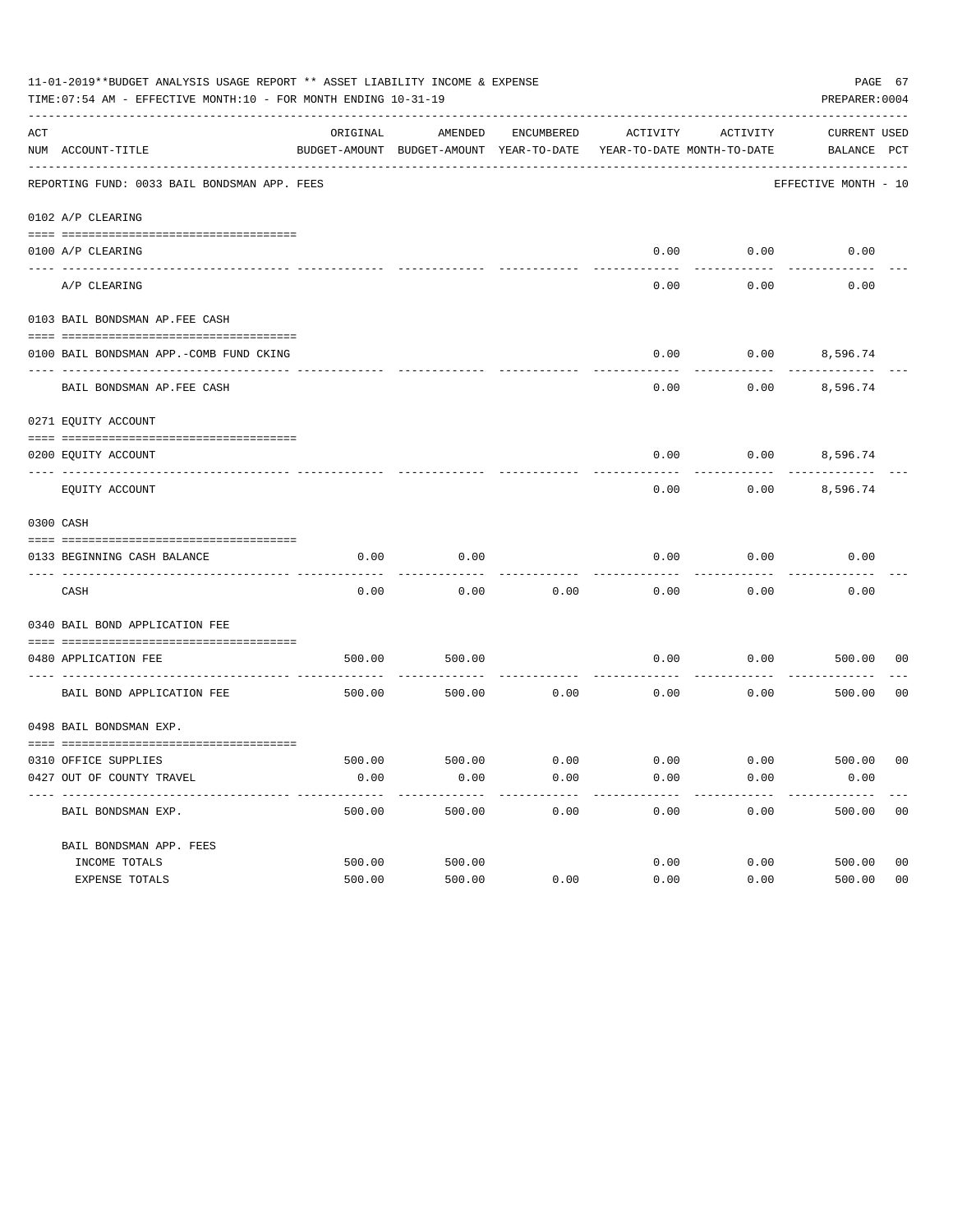|     | 11-01-2019**BUDGET ANALYSIS USAGE REPORT ** ASSET LIABILITY INCOME & EXPENSE<br>TIME: 07:54 AM - EFFECTIVE MONTH: 10 - FOR MONTH ENDING 10-31-19                                                                                                                                                                                                                                                                                                                                               |                   |                                                                                |                 |                  |                                                         | PAGE 68<br>PREPARER: 0004                   |                |
|-----|------------------------------------------------------------------------------------------------------------------------------------------------------------------------------------------------------------------------------------------------------------------------------------------------------------------------------------------------------------------------------------------------------------------------------------------------------------------------------------------------|-------------------|--------------------------------------------------------------------------------|-----------------|------------------|---------------------------------------------------------|---------------------------------------------|----------------|
| ACT | NUM ACCOUNT-TITLE                                                                                                                                                                                                                                                                                                                                                                                                                                                                              | ORIGINAL          | AMENDED<br>BUDGET-AMOUNT BUDGET-AMOUNT YEAR-TO-DATE YEAR-TO-DATE MONTH-TO-DATE | ENCUMBERED      | ACTIVITY         | ACTIVITY                                                | <b>CURRENT USED</b><br>BALANCE PCT          |                |
|     | REPORTING FUND: 0034 DISTRICT CT.RECORDS ARCHIVE                                                                                                                                                                                                                                                                                                                                                                                                                                               |                   |                                                                                |                 |                  |                                                         | ___________________<br>EFFECTIVE MONTH - 10 |                |
|     | 0100 PAYROLL                                                                                                                                                                                                                                                                                                                                                                                                                                                                                   |                   |                                                                                |                 |                  |                                                         |                                             |                |
|     | 0100 PAYROLL                                                                                                                                                                                                                                                                                                                                                                                                                                                                                   |                   |                                                                                |                 |                  | $0.00$ $0.00$                                           | 0.00                                        |                |
|     | --------------------------- --------<br>---- --------<br>PAYROLL                                                                                                                                                                                                                                                                                                                                                                                                                               |                   |                                                                                |                 | 0.00             | ----------<br>0.00                                      | 0.00                                        |                |
|     | 0103 CASH                                                                                                                                                                                                                                                                                                                                                                                                                                                                                      |                   |                                                                                |                 |                  |                                                         |                                             |                |
|     | 0100 DISTRICT CT.REC.ARCHIVE COMB.FUND                                                                                                                                                                                                                                                                                                                                                                                                                                                         |                   |                                                                                |                 |                  | 522.31 522.31 32,640.99                                 |                                             |                |
|     | CASH                                                                                                                                                                                                                                                                                                                                                                                                                                                                                           |                   |                                                                                |                 |                  | ------------- --------------<br>522.31 522.31 32,640.99 |                                             |                |
|     | 0120 RECEIVABLES                                                                                                                                                                                                                                                                                                                                                                                                                                                                               |                   |                                                                                |                 |                  |                                                         |                                             |                |
|     | 0313 DUE FROM OTHER FUNDS                                                                                                                                                                                                                                                                                                                                                                                                                                                                      |                   |                                                                                |                 | 0.00             | $0.00$ 252.97                                           |                                             |                |
|     | RECEIVABLES                                                                                                                                                                                                                                                                                                                                                                                                                                                                                    |                   |                                                                                |                 | 0.00             | 0.00                                                    | 252.97                                      |                |
|     | 0271 EQUITY ACCOUNT                                                                                                                                                                                                                                                                                                                                                                                                                                                                            |                   |                                                                                |                 |                  |                                                         |                                             |                |
|     | 0200 EQUITY ACCOUNT                                                                                                                                                                                                                                                                                                                                                                                                                                                                            |                   |                                                                                |                 | 0.00             | $0.00$ 32,371.65                                        |                                             |                |
|     | EQUITY ACCOUNT                                                                                                                                                                                                                                                                                                                                                                                                                                                                                 |                   |                                                                                |                 | --------<br>0.00 | ---------                                               | .<br>$0.00$ 32,371.65                       |                |
|     | 0300 CASH                                                                                                                                                                                                                                                                                                                                                                                                                                                                                      |                   |                                                                                |                 |                  |                                                         |                                             |                |
|     | $\begin{minipage}{0.03\textwidth} \begin{tabular}{l} \textbf{0.04\textwidth} \textbf{0.05\textwidth} \textbf{0.06\textwidth} \textbf{0.07\textwidth} \textbf{0.07\textwidth} \textbf{0.07\textwidth} \textbf{0.07\textwidth} \textbf{0.07\textwidth} \textbf{0.07\textwidth} \textbf{0.07\textwidth} \textbf{0.07\textwidth} \textbf{0.07\textwidth} \textbf{0.07\textwidth} \textbf{0.07\textwidth} \textbf{0.07\textwidth} \textbf{0.07\textwidth} \textbf{0$<br>0134 BEGINNING CASH BALANCE | 25,000.00         | 25,000.00                                                                      |                 | 0.00             |                                                         | 0.000025,000.00                             | 0 <sub>0</sub> |
|     | ----------------------------- -------<br>CASH                                                                                                                                                                                                                                                                                                                                                                                                                                                  |                   | 25,000.00 25,000.00                                                            | 0.00            | 0.00             | 0.00                                                    | 25,000.00                                   | 0 <sub>0</sub> |
|     | 0360 INTEREST INCOME                                                                                                                                                                                                                                                                                                                                                                                                                                                                           |                   |                                                                                |                 |                  |                                                         |                                             |                |
|     | 0100 INTEREST INCOME                                                                                                                                                                                                                                                                                                                                                                                                                                                                           | 0.00              | 0.00                                                                           |                 |                  | 7.05 7.05                                               | $7.05+$                                     |                |
|     | INTEREST INCOME                                                                                                                                                                                                                                                                                                                                                                                                                                                                                | 0.00              | 0.00                                                                           | 0.00            | 7.05             | 7.05                                                    | $7.05+$                                     |                |
|     | 0370 MISCELLANEOUS INCOME                                                                                                                                                                                                                                                                                                                                                                                                                                                                      |                   |                                                                                |                 |                  |                                                         |                                             |                |
|     | 0450 DISTRICT CT.RECORDS ARCHIVE FEE                                                                                                                                                                                                                                                                                                                                                                                                                                                           |                   | 4,000.00 4,000.00                                                              |                 |                  | 515.26 515.26 3,484.74 13                               |                                             |                |
|     | MISCELLANEOUS INCOME                                                                                                                                                                                                                                                                                                                                                                                                                                                                           | 4,000.00          |                                                                                | $4,000.00$ 0.00 | 515.26           |                                                         | 515.26 3,484.74 13                          |                |
|     | 0450 DISTRICT CT.RECORDS ARCHIVE EQUIPM                                                                                                                                                                                                                                                                                                                                                                                                                                                        |                   |                                                                                |                 |                  |                                                         |                                             |                |
|     | 0107 SALARYTEMP/EXTRA                                                                                                                                                                                                                                                                                                                                                                                                                                                                          | 0.00              | 0.00                                                                           | 0.00            | 0.00             | 0.00                                                    | 0.00                                        |                |
|     | 0201 SOCIAL SECURITY TAXES                                                                                                                                                                                                                                                                                                                                                                                                                                                                     | 0.00              | 0.00                                                                           | 0.00            | 0.00             | 0.00                                                    | 0.00                                        |                |
|     | 0203 RETIREMENT                                                                                                                                                                                                                                                                                                                                                                                                                                                                                | 0.00              | 0.00                                                                           | 0.00            | 0.00             | 0.00                                                    | 0.00                                        |                |
|     | 0204 WORKERS COMPENSATION                                                                                                                                                                                                                                                                                                                                                                                                                                                                      | 0.00              | 0.00                                                                           | 0.00            | 0.00             | 0.00                                                    | 0.00                                        |                |
|     | 0205 MEDICARE TAX<br>0572 OFFICE EQUIPMENT                                                                                                                                                                                                                                                                                                                                                                                                                                                     | 0.00<br>29,000.00 | 0.00<br>29,000.00                                                              | 0.00<br>0.00    | 0.00<br>0.00     | 0.00<br>0.00                                            | 0.00<br>29,000.00                           | 00             |
|     | --------------------- --------------                                                                                                                                                                                                                                                                                                                                                                                                                                                           |                   | --------------                                                                 | . <u>.</u>      | -------          | ---------                                               | ------------                                |                |
|     | DISTRICT CT.RECORDS ARCHIVE EQUIPM 29,000.00                                                                                                                                                                                                                                                                                                                                                                                                                                                   |                   | 29,000.00                                                                      | 0.00            | 0.00             | 0.00                                                    | 29,000.00                                   | 0 <sub>0</sub> |
|     | DISTRICT CT.RECORDS ARCHIVE<br>INCOME TOTALS                                                                                                                                                                                                                                                                                                                                                                                                                                                   |                   | 29,000.00 29,000.00                                                            |                 | 522.31           |                                                         | 522.31 28,477.69                            | 02             |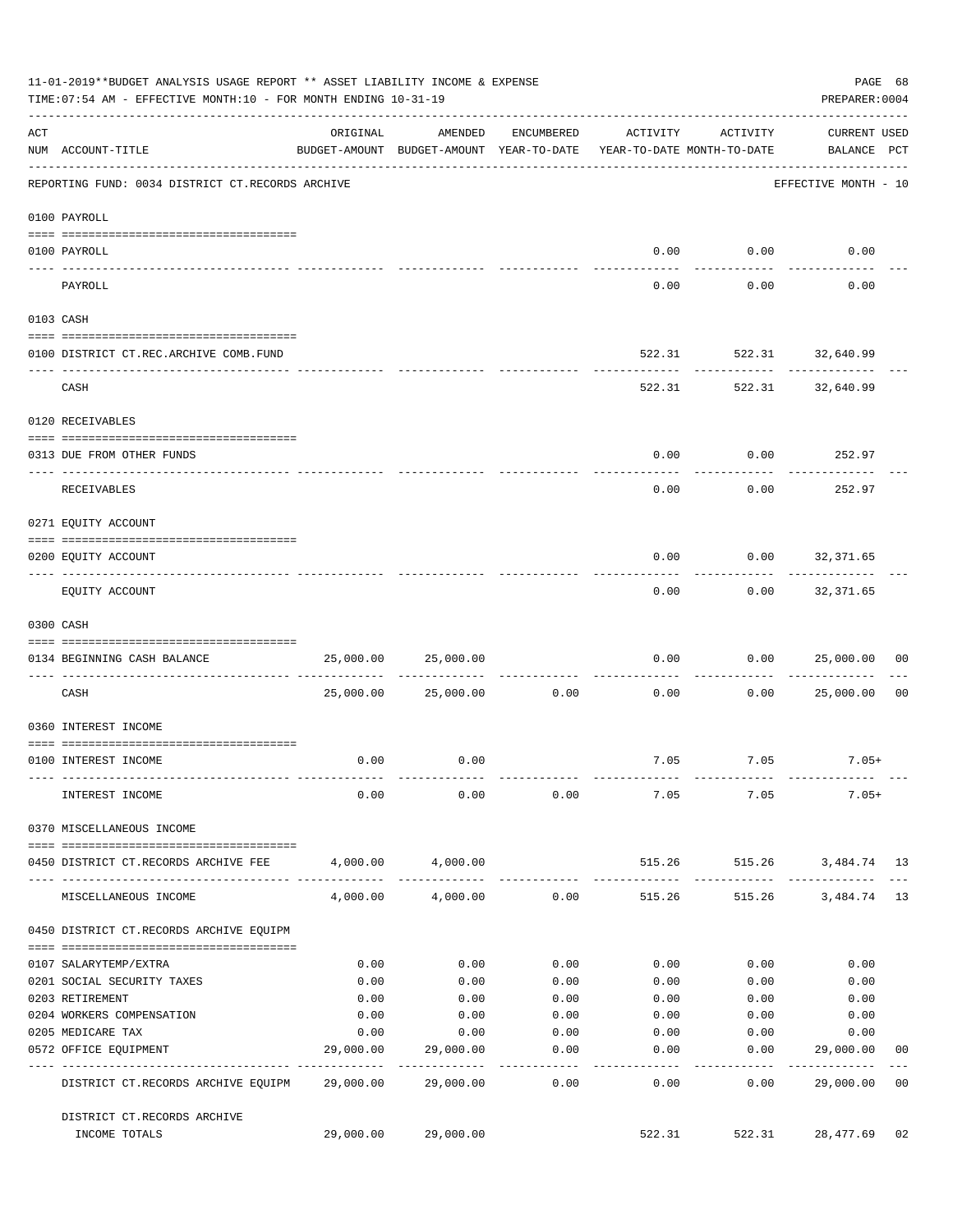| 11-01-2019**BUDGET ANALYSIS USAGE REPORT ** ASSET LIABILITY INCOME & EXPENSE<br>TIME: 07:54 AM - EFFECTIVE MONTH: 10 - FOR MONTH ENDING 10-31-19<br>PREPARER: 0004 |                           |                          |                            |          |                                        |                                |            |  |
|--------------------------------------------------------------------------------------------------------------------------------------------------------------------|---------------------------|--------------------------|----------------------------|----------|----------------------------------------|--------------------------------|------------|--|
| ACT<br>NUM ACCOUNT-TITLE                                                                                                                                           | ORIGINAL<br>BUDGET-AMOUNT | AMENDED<br>BUDGET-AMOUNT | ENCUMBERED<br>YEAR-TO-DATE | ACTIVITY | ACTIVITY<br>YEAR-TO-DATE MONTH-TO-DATE | <b>CURRENT USED</b><br>BALANCE | <b>PCT</b> |  |
| REPORTING FUND: 0034 DISTRICT CT.RECORDS ARCHIVE                                                                                                                   |                           |                          |                            |          |                                        | EFFECTIVE MONTH - 10           |            |  |
| <b>EXPENSE TOTALS</b>                                                                                                                                              | 29,000.00                 | 29,000.00                | 0.00                       | 0.00     | 0.00                                   | 29,000.00                      | 00         |  |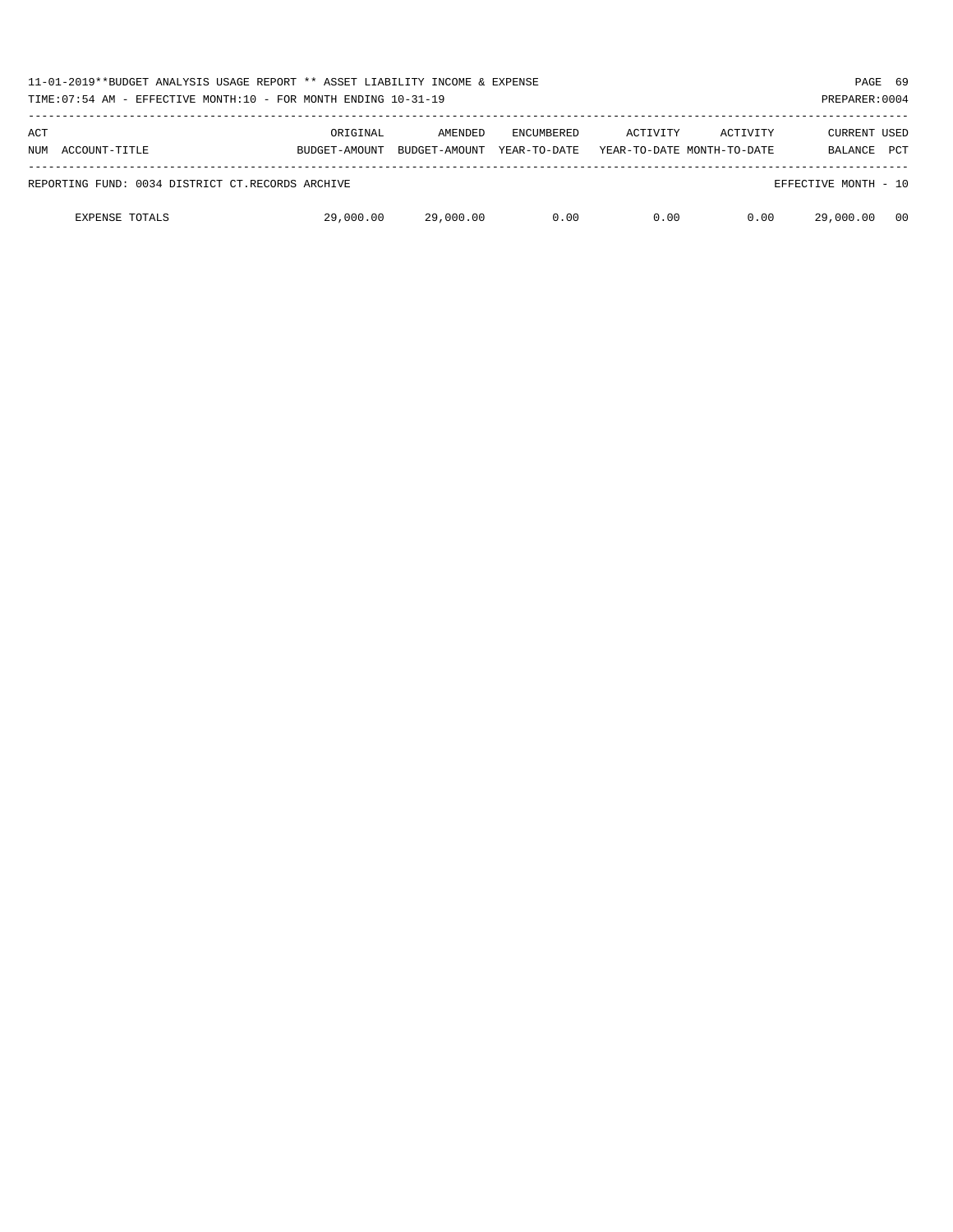| 11-01-2019**BUDGET ANALYSIS USAGE REPORT ** ASSET LIABILITY INCOME & EXPENSE<br>TIME: 07:54 AM - EFFECTIVE MONTH: 10 - FOR MONTH ENDING 10-31-19 |                                                    |           |                                                                                |                      |          |                                               |                                     |                      |
|--------------------------------------------------------------------------------------------------------------------------------------------------|----------------------------------------------------|-----------|--------------------------------------------------------------------------------|----------------------|----------|-----------------------------------------------|-------------------------------------|----------------------|
| ACT                                                                                                                                              | NUM ACCOUNT-TITLE                                  | ORIGINAL  | AMENDED<br>BUDGET-AMOUNT BUDGET-AMOUNT YEAR-TO-DATE YEAR-TO-DATE MONTH-TO-DATE | ENCUMBERED           | ACTIVITY | ACTIVITY                                      | <b>CURRENT USED</b><br>BALANCE PCT  |                      |
|                                                                                                                                                  | REPORTING FUND: 0035 LAW LIBRARY FUND              |           |                                                                                |                      |          |                                               | EFFECTIVE MONTH - 10                |                      |
|                                                                                                                                                  | 0103 CASH                                          |           |                                                                                |                      |          |                                               |                                     |                      |
|                                                                                                                                                  | 0100 LAW LIBRARY-COMBINED FUND CHECKING            |           |                                                                                |                      |          | 1,212.55 1,212.55 177,984.32                  |                                     |                      |
|                                                                                                                                                  | CASH                                               |           |                                                                                |                      |          | 1, 212.55 1, 212.55 177, 984.32               |                                     |                      |
|                                                                                                                                                  | 0120 RECEIVABLES                                   |           |                                                                                |                      |          |                                               |                                     |                      |
|                                                                                                                                                  | 0313 DUE FROM OTHER FUNDS                          |           |                                                                                |                      | 0.00     |                                               | $0.00$ 1,190.77                     |                      |
|                                                                                                                                                  | RECEIVABLES                                        |           |                                                                                |                      | 0.00     |                                               | $0.00$ 1,190.77                     |                      |
|                                                                                                                                                  | 0200 LIABILITY ACCOUNT                             |           |                                                                                |                      |          |                                               |                                     |                      |
|                                                                                                                                                  | 0910 SYSTEM ADDED LIABILITY LI                     |           |                                                                                |                      | 0.00     | 0.00                                          | 0.00                                |                      |
|                                                                                                                                                  | LIABILITY ACCOUNT                                  |           |                                                                                |                      | 0.00     | 0.00                                          | 0.00                                |                      |
|                                                                                                                                                  | 0271 EQUITY ACCOUNT                                |           |                                                                                |                      |          |                                               |                                     |                      |
|                                                                                                                                                  | 0200 EQUITY ACCOUNT                                |           |                                                                                |                      | 0.00     |                                               | $0.00$ 177,962.54                   |                      |
|                                                                                                                                                  | EQUITY ACCOUNT                                     |           |                                                                                |                      | 0.00     |                                               | $0.00$ 177,962.54                   |                      |
|                                                                                                                                                  | 0340 FEES OF OFFICE                                |           |                                                                                |                      |          |                                               |                                     |                      |
|                                                                                                                                                  |                                                    |           |                                                                                |                      |          |                                               |                                     |                      |
|                                                                                                                                                  | 0403 COUNTY CLERK FEES<br>0450 DISTRICT CLERK FEES | 10,000.00 | 5,000.00 5,000.00<br>10,000.00                                                 |                      |          | $0.00$ $0.00$ $5,000.00$<br>1,173.63 1,173.63 | 8,826.37                            | 0 <sub>0</sub><br>12 |
|                                                                                                                                                  | FEES OF OFFICE                                     |           | $15,000.00$ $15,000.00$ $0.00$ $1,173.63$ $1,173.63$ $13,826.37$               |                      |          | ------------                                  |                                     | 08                   |
|                                                                                                                                                  | 0360 INTEREST EARNINGS                             |           |                                                                                |                      |          |                                               |                                     |                      |
|                                                                                                                                                  |                                                    |           |                                                                                |                      |          |                                               |                                     |                      |
|                                                                                                                                                  | 0100 INTEREST EARNINGS                             | 50.00     | 50.00                                                                          |                      | 38.92    | 38.92                                         | 11.08                               | 78                   |
|                                                                                                                                                  | INTEREST EARNINGS                                  | 50.00     | 50.00                                                                          | 0.00                 | 38.92    | 38.92                                         | 11.08                               | 78                   |
|                                                                                                                                                  | 0475 LAW LIBRARY                                   |           |                                                                                |                      |          |                                               |                                     |                      |
|                                                                                                                                                  | 0310 OFFICE SUPPLIES                               | 2,000.00  | 2,000.00                                                                       | 552.99               | 0.00     | 0.00                                          | 1,447.01                            | 28                   |
|                                                                                                                                                  | 0421 LEXIS NEXIS ONLINE LEGAL RESEARCH             | 0.00      | 0.00                                                                           | 0.00                 | 0.00     | 0.00                                          | 0.00                                |                      |
|                                                                                                                                                  | 0453 R&M COMPUTER                                  | 1,000.00  | 1,000.00                                                                       | 0.00                 | 0.00     | 0.00                                          | 1,000.00                            | 0 <sub>0</sub>       |
|                                                                                                                                                  | 0574 TECHNOLOGY                                    | 11,350.00 | 11,350.00                                                                      | 0.00                 | 0.00     | 0.00                                          | 11,350.00                           | 0 <sub>0</sub>       |
|                                                                                                                                                  | 0590 LAW BOOKS                                     | 700.00    | 700.00                                                                         | 0.00                 | 0.00     | 0.00                                          | 700.00                              | 0 <sub>0</sub>       |
|                                                                                                                                                  | LAW LIBRARY                                        |           | 15,050.00 15,050.00                                                            | ----------<br>552.99 | 0.00     | 0.00                                          | . _ _ _ _ _ _ _ _ _<br>14,497.01 04 | $---$                |
|                                                                                                                                                  | LAW LIBRARY FUND                                   |           |                                                                                |                      |          |                                               |                                     |                      |
|                                                                                                                                                  | INCOME TOTALS                                      | 15,050.00 | 15,050.00                                                                      |                      | 1,212.55 | 1,212.55                                      | 13,837.45                           | 08                   |
|                                                                                                                                                  | EXPENSE TOTALS                                     | 15,050.00 | 15,050.00                                                                      | 552.99               | 0.00     | 0.00                                          | 14,497.01                           | 0 <sub>4</sub>       |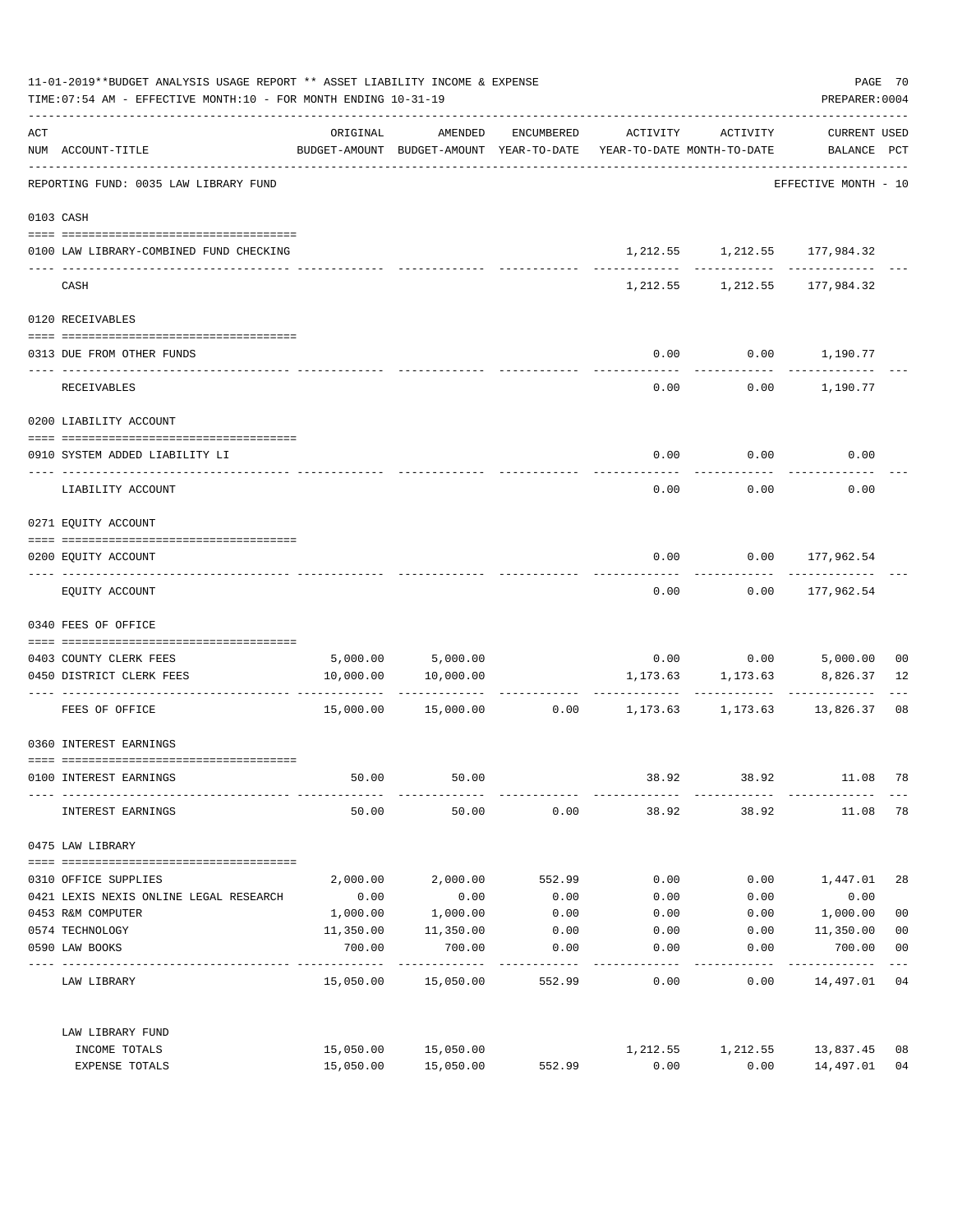| 11-01-2019**BUDGET ANALYSIS USAGE REPORT ** ASSET LIABILITY INCOME & EXPENSE<br>PAGE 71<br>TIME: 07:54 AM - EFFECTIVE MONTH: 10 - FOR MONTH ENDING 10-31-19<br>PREPARER: 0004 |                                                         |                                                      |                                     |                      |                                        |                               |                                    |    |  |  |  |
|-------------------------------------------------------------------------------------------------------------------------------------------------------------------------------|---------------------------------------------------------|------------------------------------------------------|-------------------------------------|----------------------|----------------------------------------|-------------------------------|------------------------------------|----|--|--|--|
| ACT                                                                                                                                                                           | NUM ACCOUNT-TITLE                                       | ORIGINAL<br>BUDGET-AMOUNT BUDGET-AMOUNT YEAR-TO-DATE | AMENDED                             | ENCUMBERED           | ACTIVITY<br>YEAR-TO-DATE MONTH-TO-DATE | ACTIVITY                      | <b>CURRENT USED</b><br>BALANCE PCT |    |  |  |  |
|                                                                                                                                                                               | REPORTING FUND: 0036 D.A. FEE ACCOUNT FUND              |                                                      |                                     |                      |                                        |                               | EFFECTIVE MONTH - 10               |    |  |  |  |
|                                                                                                                                                                               | 0100 PAYROLL                                            |                                                      |                                     |                      |                                        |                               |                                    |    |  |  |  |
|                                                                                                                                                                               | 0100 PAYROLL                                            |                                                      |                                     |                      | 0.00                                   | 0.00                          | 0.00                               |    |  |  |  |
|                                                                                                                                                                               | PAYROLL                                                 |                                                      |                                     |                      | 0.00                                   | 0.00                          | 0.00                               |    |  |  |  |
|                                                                                                                                                                               | 0102 A/P CLEARING                                       |                                                      |                                     |                      |                                        |                               |                                    |    |  |  |  |
|                                                                                                                                                                               | 0100 A/P CLEARING                                       |                                                      |                                     |                      | 0.00                                   | 0.00                          | 0.00                               |    |  |  |  |
|                                                                                                                                                                               |                                                         |                                                      |                                     |                      |                                        |                               |                                    |    |  |  |  |
|                                                                                                                                                                               | A/P CLEARING                                            |                                                      |                                     |                      | 0.00                                   | 0.00                          | 0.00                               |    |  |  |  |
|                                                                                                                                                                               | 0103 CASH                                               |                                                      |                                     |                      |                                        |                               |                                    |    |  |  |  |
|                                                                                                                                                                               |                                                         |                                                      |                                     |                      |                                        | 160.03    160.03    12,687.26 |                                    |    |  |  |  |
|                                                                                                                                                                               | 0136 D. A. FEE CASH ACCT.<br>0236 D.A. FEE SEIZURE FUND |                                                      |                                     |                      | 2,213.16-                              | 2,213.16-                     | 1,242.45                           |    |  |  |  |
|                                                                                                                                                                               | CASH                                                    |                                                      |                                     |                      | $2,053.13-$                            |                               | 2,053.13- 13,929.71                |    |  |  |  |
|                                                                                                                                                                               | 0200 LIABILITY ACCOUNT                                  |                                                      |                                     |                      |                                        |                               |                                    |    |  |  |  |
|                                                                                                                                                                               | 0150 ACCRUED SALARY PAYABLE                             |                                                      |                                     |                      | 0.00                                   | 0.00                          | 627.24                             |    |  |  |  |
|                                                                                                                                                                               | 0155 ACCRUED FRINGE BENEFITS                            |                                                      |                                     |                      | 0.00                                   | 0.00                          | 210.02                             |    |  |  |  |
|                                                                                                                                                                               | 0910 SYSTEM ADDED LIABILITY LINE-ITEM                   |                                                      |                                     |                      | 0.00                                   | 0.00                          | 0.00                               |    |  |  |  |
|                                                                                                                                                                               | LIABILITY ACCOUNT                                       |                                                      |                                     |                      | 0.00                                   | 0.00                          | 837.26                             |    |  |  |  |
|                                                                                                                                                                               | 0271 EQUITY ACCOUNT                                     |                                                      |                                     |                      |                                        |                               |                                    |    |  |  |  |
|                                                                                                                                                                               | 0200 EQUITY ACCOUNT                                     |                                                      |                                     |                      | 0.00                                   |                               | $0.00$ 15,145.58                   |    |  |  |  |
|                                                                                                                                                                               | EQUITY ACCOUNT                                          |                                                      |                                     |                      | 0.00                                   | 0.00                          | 15,145.58                          |    |  |  |  |
|                                                                                                                                                                               | 0300 CASH                                               |                                                      |                                     |                      |                                        |                               |                                    |    |  |  |  |
|                                                                                                                                                                               | 0136 BEGINNING CASH BALANCE-D.A.FEE                     | 0.00                                                 | 0.00                                |                      | 0.00                                   | 0.00                          | 0.00                               |    |  |  |  |
|                                                                                                                                                                               | 0236 BEGINNING CASH BALANCE-SEIZURE                     | 0.00                                                 | 0.00                                |                      | 0.00                                   | 0.00                          | 0.00                               |    |  |  |  |
|                                                                                                                                                                               | CASH                                                    | 0.00                                                 | 0.00                                | 0.00                 | 0.00                                   | 0.00                          | 0.00                               |    |  |  |  |
|                                                                                                                                                                               | 0340 FEES OF OFFICE                                     |                                                      |                                     |                      |                                        |                               |                                    |    |  |  |  |
|                                                                                                                                                                               | 0475 DISTRICT ATTORNEY FEES                             |                                                      | 3,100.00 3,100.00                   |                      | 115.00                                 |                               | 115.00 2,985.00                    | 04 |  |  |  |
|                                                                                                                                                                               | ------------------------ -----------<br>FEES OF OFFICE  |                                                      | --------------<br>3,100.00 3,100.00 | ------------<br>0.00 | 115.00                                 | 115.00                        | 2,985.00 04                        |    |  |  |  |
|                                                                                                                                                                               | 0352 OTHER FORFEITURES                                  |                                                      |                                     |                      |                                        |                               |                                    |    |  |  |  |
|                                                                                                                                                                               |                                                         |                                                      |                                     |                      |                                        |                               |                                    |    |  |  |  |
|                                                                                                                                                                               | 0200 CONTRABAND FORFEITURE<br>0300 D.A. SEIZURE FUND    | 0.00<br>0.00                                         | 0.00<br>0.00                        |                      | 0.00<br>0.00                           | 0.00<br>0.00                  | 0.00<br>0.00                       |    |  |  |  |
|                                                                                                                                                                               |                                                         |                                                      | $- - - -$                           |                      |                                        | -----                         |                                    |    |  |  |  |
|                                                                                                                                                                               | OTHER FORFEITURES                                       | 0.00                                                 | 0.00                                | 0.00                 | 0.00                                   | 0.00                          | 0.00                               |    |  |  |  |

0360 INTEREST EARNINGS

==== ===================================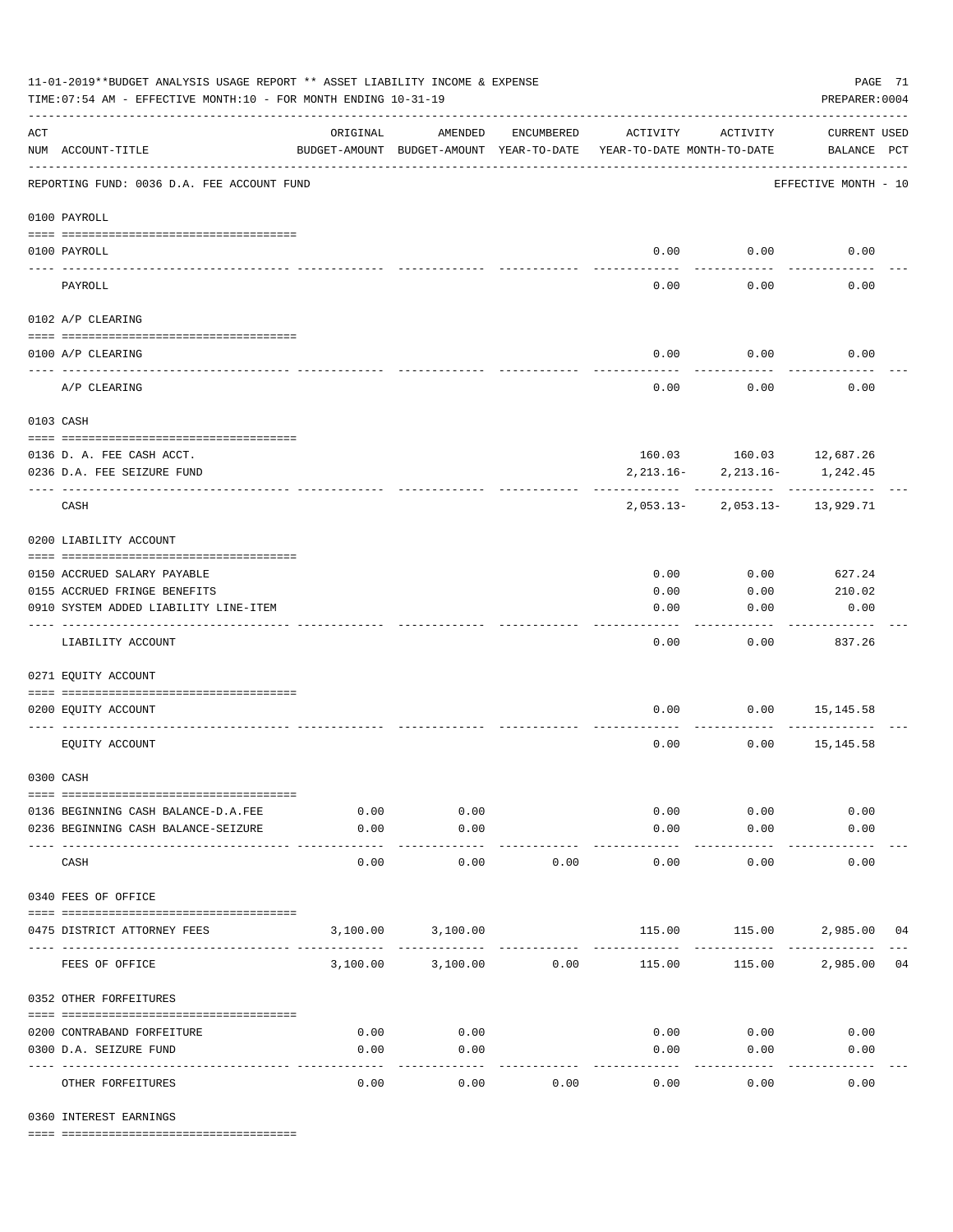TIME:07:54 AM - EFFECTIVE MONTH:10 - FOR MONTH ENDING 10-31-19 PREPARER:0004

| ACT<br>NUM ACCOUNT-TITLE                   | ORIGINAL |      | AMENDED<br>BUDGET-AMOUNT BUDGET-AMOUNT YEAR-TO-DATE YEAR-TO-DATE MONTH-TO-DATE | ENCUMBERED          | ACTIVITY | ACTIVITY | <b>CURRENT USED</b><br>BALANCE<br>PCT |
|--------------------------------------------|----------|------|--------------------------------------------------------------------------------|---------------------|----------|----------|---------------------------------------|
| REPORTING FUND: 0036 D.A. FEE ACCOUNT FUND |          |      |                                                                                |                     |          |          | EFFECTIVE MONTH - 10                  |
|                                            |          |      |                                                                                |                     |          |          |                                       |
| 0100 INTEREST EARNINGS-D.A. FEE            |          | 0.00 | 0.00                                                                           |                     | 0.54     | 0.54     | $0.54+$                               |
| 0236 INTEREST EARNINGS-SEIZURE FUND        |          | 0.00 | 0.00                                                                           |                     | 0.15     | 0.15     | $0.15+$                               |
| INTEREST EARNINGS                          |          | 0.00 | 0.00                                                                           | 0.00                | 0.69     | 0.69     | $0.69+$                               |
| 0370 MISCELLANEOUS                         |          |      |                                                                                |                     |          |          |                                       |
| 0130 REFUNDS & MISCELLANEOUS               |          | 0.00 | 0.00                                                                           |                     | 144.49   | 144.49   | 144.49+                               |
| 0319 RESTITUTION                           |          | 0.00 | 0.00                                                                           |                     | 0.00     | 0.00     | 0.00                                  |
|                                            |          |      |                                                                                |                     |          |          |                                       |
| MISCELLANEOUS                              |          | 0.00 | 0.00                                                                           | 0.00                | 144.49   | 144.49   | 144.49+                               |
| 0475 DISTRICT ATTORNEY DEPT                |          |      |                                                                                |                     |          |          |                                       |
| 0107 SALARY SUPPLEMENT                     |          | 0.00 | 0.00                                                                           | 0.00                | 0.00     | 0.00     | 0.00                                  |
| 0201 SOCIAL SECURITY TAXES                 |          | 0.00 | 0.00                                                                           | 0.00                | 0.00     | 0.00     | 0.00                                  |
| 0203 RETIREMENT                            |          | 0.00 | 0.00                                                                           | 0.00                | 0.00     | 0.00     | 0.00                                  |
| 0204 WORKERS COMPENSATION                  |          | 0.00 | 0.00                                                                           | 0.00                | 0.00     | 0.00     | 0.00                                  |
| 0205 MEDICARE TAX                          |          | 0.00 | 0.00                                                                           | 0.00                | 0.00     | 0.00     | 0.00                                  |
| 0310 OFFICE SUPPLIES                       |          | 0.00 | 0.00                                                                           | 0.00                | 0.00     | 0.00     | 0.00                                  |
| 0321 CONTINUING EDUCATION                  |          | 0.00 | 0.00                                                                           | 0.00                | 0.00     | 0.00     | 0.00                                  |
| 0353 COMPUTER EXPENSE                      |          | 0.00 | 0.00                                                                           | 0.00                | 0.00     | 0.00     | 0.00                                  |
| 0421 INVESTIGATOR/HOT CK. ONLINE           |          | 0.00 | 0.00                                                                           | 0.00                | 0.00     | 0.00     | 0.00                                  |
| 0490 MISCELLANEOUS                         | 2,100.00 |      | 2,100.00                                                                       | 116.70              | 100.00   | 100.00   | 1,883.30<br>10                        |
| 0499 BANK SERVICE FEES                     |          | 0.00 | 0.00                                                                           | 0.00                | 0.00     | 0.00     | 0.00                                  |
| 0572 OFFICE EQUIPMENT                      |          | 0.00 | 0.00                                                                           | 0.00                | 0.00     | 0.00     | 0.00                                  |
| 0574 COMPUTER EOUIPMENT                    |          | 0.00 | 0.00                                                                           | 0.00                | 0.00     | 0.00     | 0.00                                  |
| DISTRICT ATTORNEY DEPT                     | 2,100.00 |      | 2,100.00                                                                       | 116.70              | 100.00   | 100.00   | 1,883.30<br>10                        |
|                                            |          |      |                                                                                |                     |          |          |                                       |
| 0477 D.A. SEIZURE                          |          |      |                                                                                |                     |          |          |                                       |
| 0107 SALARY SUPPLEMENT                     |          | 0.00 | 0.00                                                                           | 0.00                |          |          | 1,881.72-                             |
| 0201 SOCIAL SECURITY TAXES                 |          | 0.00 | 0.00                                                                           | 0.00                | 94.71    | 94.71    | 94.71-                                |
| 0203 RETIREMENT                            |          | 0.00 | 0.00                                                                           | 0.00                | 214.74   | 214.74   | $214.74-$                             |
| 0204 WORKERS COMPENSATION                  |          | 0.00 | 0.00                                                                           | 0.00                | 0.00     | 0.00     | 0.00                                  |
| 0205 MEDICARE TAX                          |          | 0.00 | 0.00                                                                           | 0.00                | 22.14    | 22.14    | $22.14-$                              |
| 0310 OFFICE SUPPLIES                       |          | 0.00 | 0.00                                                                           | 0.00                | 0.00     | 0.00     | 0.00                                  |
| 0321 TRAINING                              |          | 0.00 | 0.00                                                                           | 0.00                | 0.00     | 0.00     | 0.00                                  |
| 0470 CIVIL PROCESS                         |          | 0.00 | 0.00                                                                           | 0.00                | 0.00     | 0.00     | 0.00                                  |
| 0480 TOWING                                |          | 0.00 | 0.00                                                                           | 0.00                | 0.00     | 0.00     | 0.00                                  |
| 0490 MISCELLANEOUS                         | 1,000.00 |      | 1,000.00                                                                       | 0.00                | 0.00     | 0.00     | 1,000.00<br>00                        |
| 0499 BANK SERVICE FEES                     |          | 0.00 | 0.00                                                                           | 0.00                | 0.00     | 0.00     | 0.00                                  |
| 0572 OFFICE EQUIPMENT                      |          | 0.00 | 0.00                                                                           | 0.00                | 0.00     | 0.00     | 0.00                                  |
| 0574 COMPUTER EQUIPMENT                    |          | 0.00 | 0.00                                                                           | 0.00                | 0.00     | 0.00     | 0.00                                  |
| D.A. SEIZURE                               |          |      | $1,000.00$ $1,000.00$                                                          | -----------<br>0.00 |          |          | 2, 213.31 2, 213.31 1, 213.31 - 221   |
| 0999 ACCOUNTS PAYABLE                      |          |      |                                                                                |                     |          |          |                                       |
| 0100 A/P CLEARING ACCOUNT                  |          |      |                                                                                |                     | 0.00     | 0.00     | 0.00                                  |
| ACCOUNTS PAYABLE                           |          |      |                                                                                |                     | 0.00     | 0.00     | 0.00                                  |

D.A. FEE ACCOUNT FUND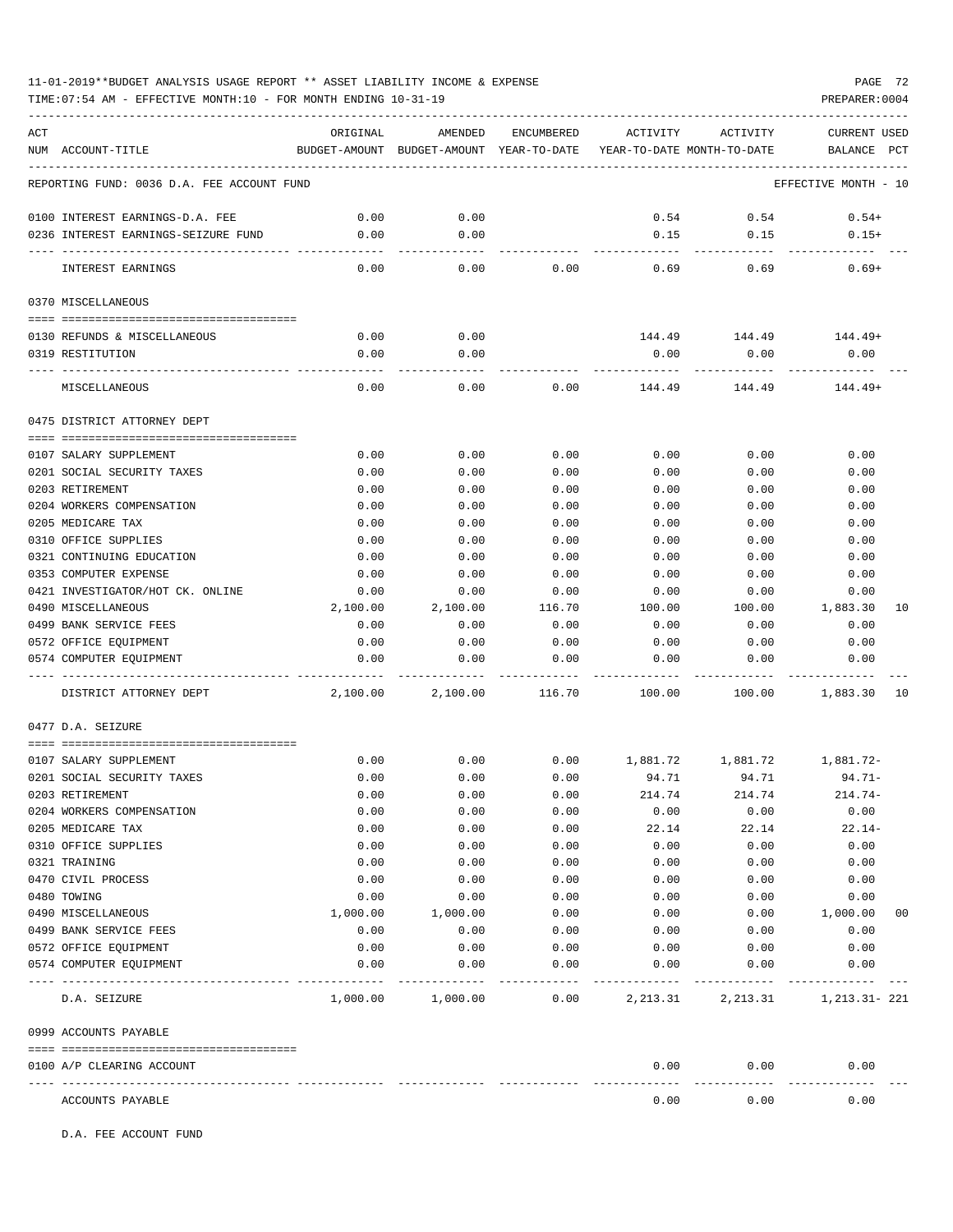|     | 11-01-2019**BUDGET ANALYSIS USAGE REPORT ** ASSET LIABILITY INCOME & EXPENSE |               | PAGE 73       |              |          |                            |                      |    |
|-----|------------------------------------------------------------------------------|---------------|---------------|--------------|----------|----------------------------|----------------------|----|
|     | TIME:07:54 AM - EFFECTIVE MONTH:10 - FOR MONTH ENDING 10-31-19               |               |               |              |          | PREPARER: 0004             |                      |    |
|     |                                                                              |               |               |              |          |                            |                      |    |
| ACT |                                                                              | ORIGINAL      | AMENDED       | ENCUMBERED   | ACTIVITY | ACTIVITY                   | <b>CURRENT USED</b>  |    |
|     | NUM ACCOUNT-TITLE                                                            | BUDGET-AMOUNT | BUDGET-AMOUNT | YEAR-TO-DATE |          | YEAR-TO-DATE MONTH-TO-DATE | BALANCE PCT          |    |
|     |                                                                              |               |               |              |          |                            |                      |    |
|     | REPORTING FUND: 0036 D.A. FEE ACCOUNT FUND                                   |               |               |              |          |                            | EFFECTIVE MONTH - 10 |    |
|     |                                                                              |               |               |              |          |                            |                      |    |
|     | INCOME TOTALS                                                                | 3,100.00      | 3,100.00      |              | 260.18   | 260.18                     | 2,839.82             | 08 |
|     | <b>EXPENSE TOTALS</b>                                                        | 3,100.00      | 3,100.00      | 116.70       | 2,313.31 | 2,313.31                   | 669.99               | 78 |
|     |                                                                              |               |               |              |          |                            |                      |    |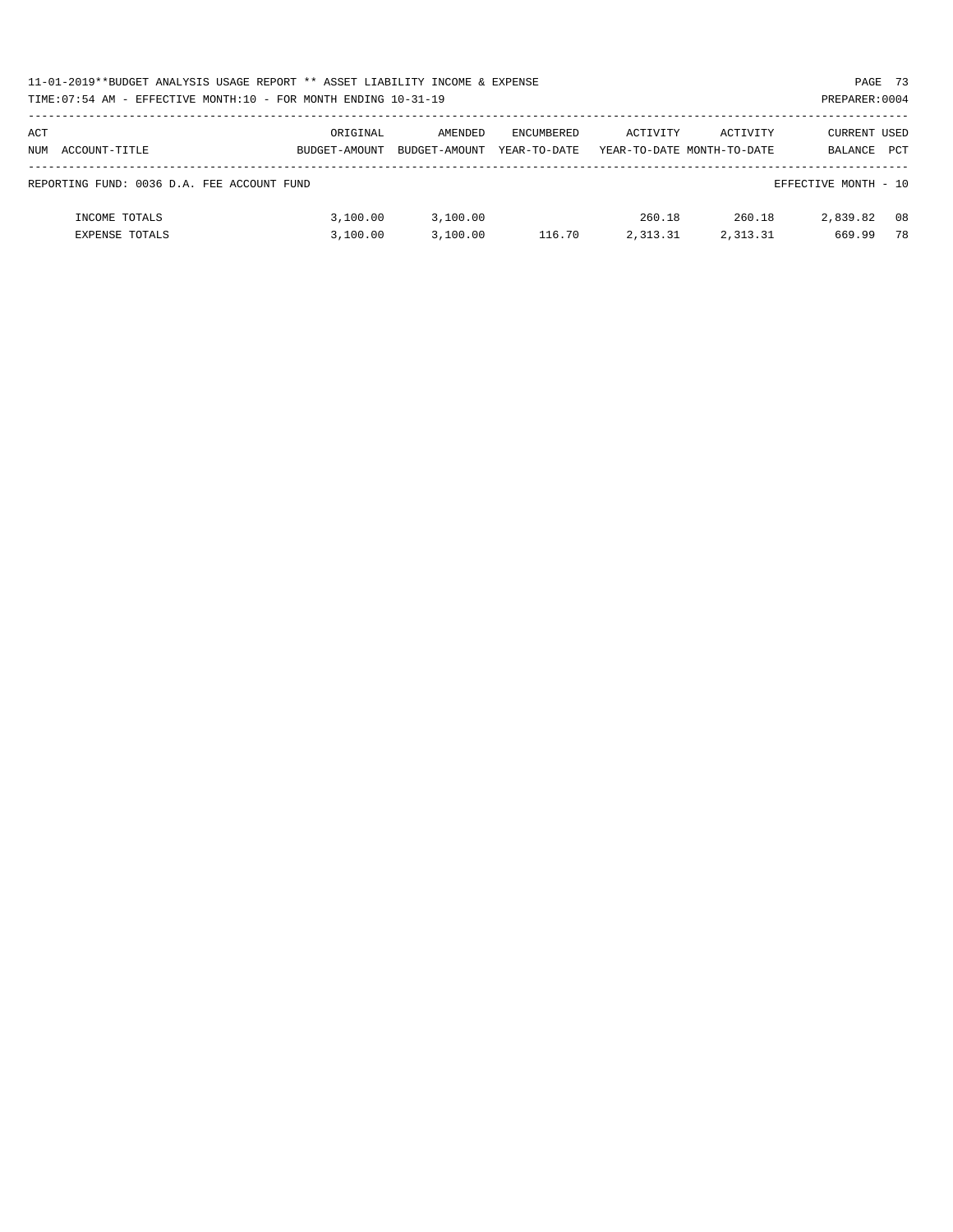| 11-01-2019**BUDGET ANALYSIS USAGE REPORT ** ASSET LIABILITY INCOME & EXPENSE<br>TIME: 07:54 AM - EFFECTIVE MONTH: 10 - FOR MONTH ENDING 10-31-19 |                                         |              |                                                     |                   |                                        |              |                                    |  |  |
|--------------------------------------------------------------------------------------------------------------------------------------------------|-----------------------------------------|--------------|-----------------------------------------------------|-------------------|----------------------------------------|--------------|------------------------------------|--|--|
| ACT                                                                                                                                              | NUM ACCOUNT-TITLE                       | ORIGINAL     | AMENDED<br>BUDGET-AMOUNT BUDGET-AMOUNT YEAR-TO-DATE | <b>ENCUMBERED</b> | ACTIVITY<br>YEAR-TO-DATE MONTH-TO-DATE | ACTIVITY     | <b>CURRENT USED</b><br>BALANCE PCT |  |  |
|                                                                                                                                                  | REPORTING FUND: 0037 CONTRABAND SEIZURE |              |                                                     |                   |                                        |              | EFFECTIVE MONTH - 10               |  |  |
|                                                                                                                                                  | 0103 CONTRABAND SEIZURE                 |              |                                                     |                   |                                        |              |                                    |  |  |
|                                                                                                                                                  | 0137 CASH-CONTRABAND SEIZURE            |              |                                                     |                   | 5.29                                   | 5.29         | 61,535.61                          |  |  |
|                                                                                                                                                  | CONTRABAND SEIZURE                      |              |                                                     |                   | 5.29                                   | 5.29         | 61,535.61                          |  |  |
|                                                                                                                                                  | 0200 LIABILITY ACCOUNT                  |              |                                                     |                   |                                        |              |                                    |  |  |
|                                                                                                                                                  | 0910 SYSTEM ADDED LIABILITY LINE-ITEM   |              |                                                     |                   | 0.00                                   | 0.00         | 0.00                               |  |  |
|                                                                                                                                                  | LIABILITY ACCOUNT                       |              |                                                     |                   | 0.00                                   | 0.00         | 0.00                               |  |  |
|                                                                                                                                                  | 0207 DUE TO                             |              |                                                     |                   |                                        |              |                                    |  |  |
|                                                                                                                                                  | 0099 HELD IN TRUST                      |              |                                                     |                   | 0.00                                   | 0.00         | 59,114.68                          |  |  |
|                                                                                                                                                  | DUE TO                                  |              |                                                     |                   | 0.00                                   | 0.00         | 59,114.68                          |  |  |
|                                                                                                                                                  | 0271 EQUITY ACCOUNT                     |              |                                                     |                   |                                        |              |                                    |  |  |
|                                                                                                                                                  | 0200 EQUITY ACCOUNT                     |              |                                                     |                   | 0.00                                   | 0.00         | 2,415.64                           |  |  |
|                                                                                                                                                  | EQUITY ACCOUNT                          |              |                                                     |                   | 0.00                                   | 0.00         | 2,415.64                           |  |  |
|                                                                                                                                                  | 0360 INTEREST EARNINGS                  |              |                                                     |                   |                                        |              |                                    |  |  |
|                                                                                                                                                  | 0100 INTEREST EARNINGS                  | 0.00         | 0.00                                                |                   | 5.29                                   | 5.29         | $5.29+$                            |  |  |
|                                                                                                                                                  | INTEREST EARNINGS                       | 0.00         | 0.00                                                | 0.00              | 5.29                                   | 5.29         | $5.29+$                            |  |  |
|                                                                                                                                                  | 0370 MISCELLANEOUS                      |              |                                                     |                   |                                        |              |                                    |  |  |
|                                                                                                                                                  | 0130 REFUNDS & MISCELLANEOUS            | 0.00         | 0.00                                                |                   | 0.00                                   | 0.00         | 0.00                               |  |  |
|                                                                                                                                                  | MISCELLANEOUS                           | 0.00         | 0.00                                                | 0.00              | 0.00                                   | 0.00         | 0.00                               |  |  |
|                                                                                                                                                  | CONTRABAND SEIZURE                      |              |                                                     |                   |                                        |              |                                    |  |  |
|                                                                                                                                                  | INCOME TOTALS<br><b>EXPENSE TOTALS</b>  | 0.00<br>0.00 | 0.00<br>0.00                                        | 0.00              | 5.29<br>0.00                           | 5.29<br>0.00 | $5.29+$<br>0.00                    |  |  |
|                                                                                                                                                  |                                         |              |                                                     |                   |                                        |              |                                    |  |  |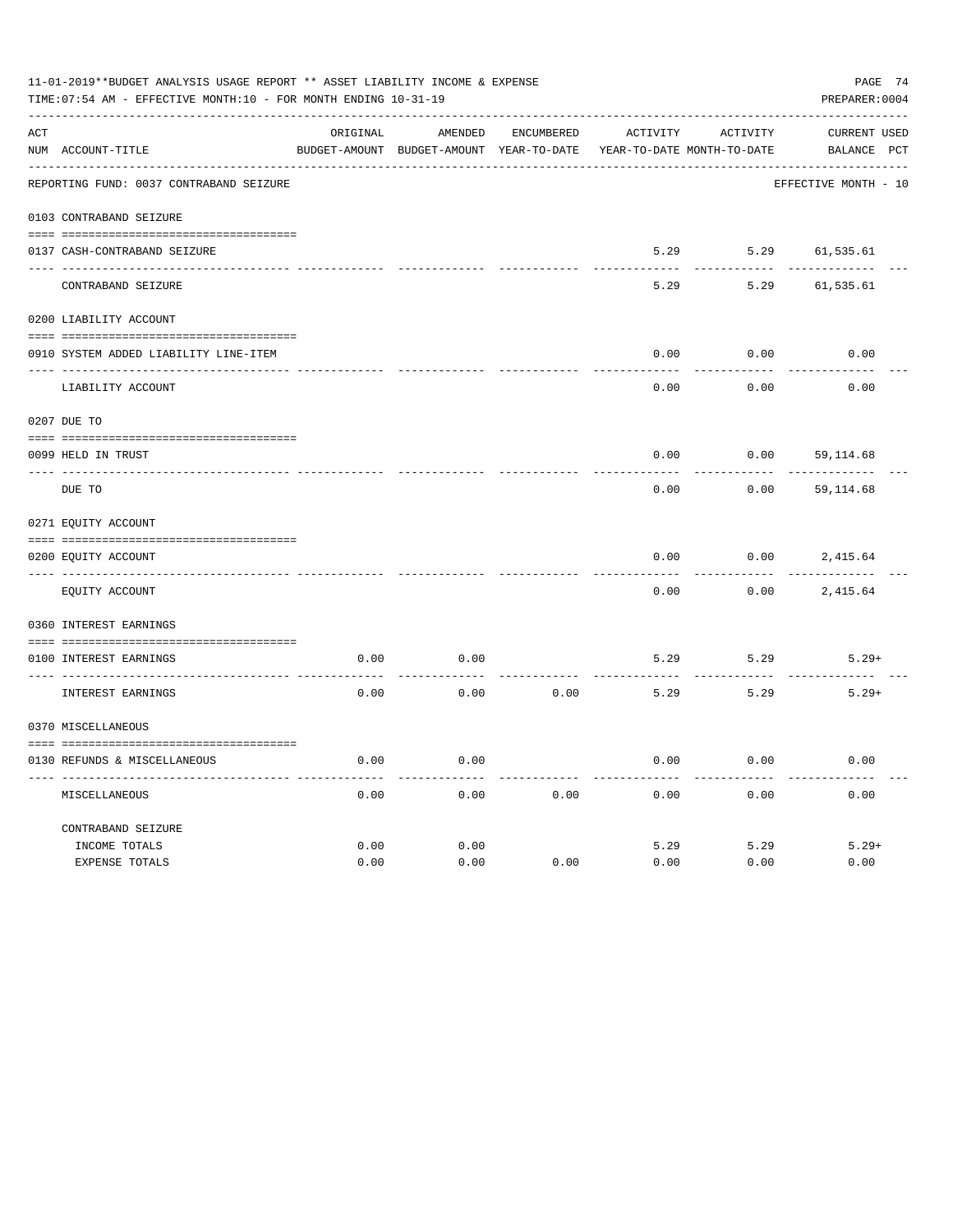| PAGE 75<br>11-01-2019**BUDGET ANALYSIS USAGE REPORT ** ASSET LIABILITY INCOME & EXPENSE<br>TIME: 07:54 AM - EFFECTIVE MONTH: 10 - FOR MONTH ENDING 10-31-19<br>PREPARER: 0004 |                                             |              |                                                     |              |              |                                        |                             |  |  |  |
|-------------------------------------------------------------------------------------------------------------------------------------------------------------------------------|---------------------------------------------|--------------|-----------------------------------------------------|--------------|--------------|----------------------------------------|-----------------------------|--|--|--|
| ACT                                                                                                                                                                           | NUM ACCOUNT-TITLE                           | ORIGINAL     | AMENDED<br>BUDGET-AMOUNT BUDGET-AMOUNT YEAR-TO-DATE | ENCUMBERED   | ACTIVITY     | ACTIVITY<br>YEAR-TO-DATE MONTH-TO-DATE | CURRENT USED<br>BALANCE PCT |  |  |  |
|                                                                                                                                                                               | REPORTING FUND: 0038 IHC CO-OP GIN          |              |                                                     |              |              |                                        | EFFECTIVE MONTH - 10        |  |  |  |
|                                                                                                                                                                               | 0102 A/P CLEARING                           |              |                                                     |              |              |                                        |                             |  |  |  |
|                                                                                                                                                                               | 0100 A/P CLEARING                           |              |                                                     |              |              | $0.00$ $0.00$                          | 0.00                        |  |  |  |
|                                                                                                                                                                               | A/P CLEARING                                |              |                                                     |              | 0.00         | 0.00                                   | 0.00                        |  |  |  |
|                                                                                                                                                                               | 0103 IHC CO-OP GIN CASH                     |              |                                                     |              |              |                                        |                             |  |  |  |
|                                                                                                                                                                               | 0100 IHC CO-OP GIN-COMBINED FUND CKING      |              |                                                     |              | 0.08         |                                        | $0.08$ 520.64               |  |  |  |
|                                                                                                                                                                               | 0175 IHC CO-OP GIN TEXPOOL                  |              |                                                     |              | 33.81        | 33.81                                  | 19,041.05                   |  |  |  |
|                                                                                                                                                                               | IHC CO-OP GIN CASH                          |              |                                                     |              | 33.89        | 33.89                                  | 19,561.69                   |  |  |  |
|                                                                                                                                                                               | 0200 SYSTEM ADDED LIABILITY DEPARTMENT      |              |                                                     |              |              |                                        |                             |  |  |  |
|                                                                                                                                                                               | 0900 SYSTEM ADDED LIABILITY LINE-ITEM       |              |                                                     |              | 0.00         | 0.00                                   | 0.00                        |  |  |  |
|                                                                                                                                                                               |                                             |              |                                                     |              |              |                                        |                             |  |  |  |
|                                                                                                                                                                               | SYSTEM ADDED LIABILITY DEPARTMENT           |              |                                                     |              | 0.00         | 0.00                                   | 0.00                        |  |  |  |
|                                                                                                                                                                               | 0271 EQUITY ACCOUNT                         |              |                                                     |              |              |                                        |                             |  |  |  |
|                                                                                                                                                                               | 0200 EQUITY ACCOUNT                         |              |                                                     |              | 0.00         | 0.00                                   | 19,527.80                   |  |  |  |
|                                                                                                                                                                               | EQUITY ACCOUNT                              |              |                                                     |              | 0.00         | 0.00                                   | 19,527.80                   |  |  |  |
|                                                                                                                                                                               | 0360 INTEREST EARNINGS                      |              |                                                     |              |              |                                        |                             |  |  |  |
|                                                                                                                                                                               | 0100 INTEREST EARNINGS                      | 0.00         | 0.00                                                |              |              | 33.89 33.89                            | $33.89+$                    |  |  |  |
|                                                                                                                                                                               | INTEREST EARNINGS                           | 0.00         | 0.00                                                | 0.00         | 33.89        | 33.89                                  | $33.89+$                    |  |  |  |
|                                                                                                                                                                               | 0645 CO-OP FUND                             |              |                                                     |              |              |                                        |                             |  |  |  |
|                                                                                                                                                                               |                                             |              |                                                     |              |              |                                        |                             |  |  |  |
|                                                                                                                                                                               | 0412 PRESCRIPTIONS<br>0415 LABORATORY/X-RAY | 0.00<br>0.00 | 0.00<br>0.00                                        | 0.00<br>0.00 | 0.00<br>0.00 | 0.00<br>0.00                           | 0.00<br>0.00                |  |  |  |
|                                                                                                                                                                               | ---------------------------------           |              |                                                     |              |              |                                        |                             |  |  |  |
|                                                                                                                                                                               | CO-OP FUND                                  | 0.00         | 0.00                                                | 0.00         | 0.00         | 0.00                                   | 0.00                        |  |  |  |
|                                                                                                                                                                               | IHC CO-OP GIN                               |              |                                                     |              |              |                                        |                             |  |  |  |
|                                                                                                                                                                               | INCOME TOTALS                               | 0.00         | 0.00                                                |              | 33.89        | 33.89                                  | $33.89+$                    |  |  |  |
|                                                                                                                                                                               | EXPENSE TOTALS                              | 0.00         | 0.00                                                | 0.00         | 0.00         | 0.00                                   | 0.00                        |  |  |  |
|                                                                                                                                                                               |                                             |              |                                                     |              |              |                                        |                             |  |  |  |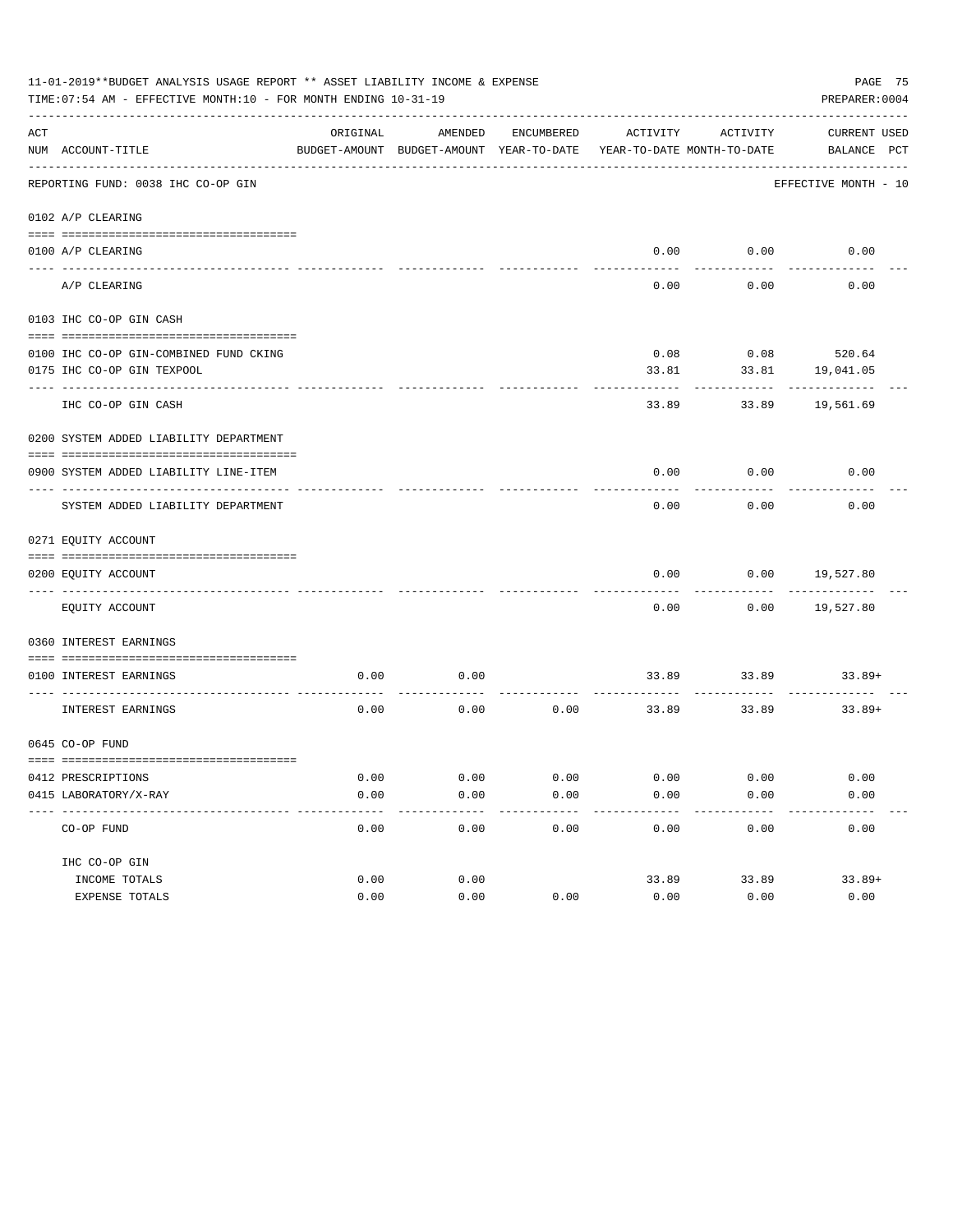|     | 11-01-2019**BUDGET ANALYSIS USAGE REPORT ** ASSET LIABILITY INCOME & EXPENSE<br>PAGE 76<br>TIME: 07:54 AM - EFFECTIVE MONTH: 10 - FOR MONTH ENDING 10-31-19<br>PREPARER: 0004 |                           |                                                     |                    |              |                                        |                                    |  |  |  |  |
|-----|-------------------------------------------------------------------------------------------------------------------------------------------------------------------------------|---------------------------|-----------------------------------------------------|--------------------|--------------|----------------------------------------|------------------------------------|--|--|--|--|
| ACT | NUM ACCOUNT-TITLE                                                                                                                                                             | ORIGINAL                  | AMENDED<br>BUDGET-AMOUNT BUDGET-AMOUNT YEAR-TO-DATE | ENCUMBERED         | ACTIVITY     | ACTIVITY<br>YEAR-TO-DATE MONTH-TO-DATE | <b>CURRENT USED</b><br>BALANCE PCT |  |  |  |  |
|     | ------------------------<br>REPORTING FUND: 0039 IHC B.R. COOPER                                                                                                              |                           |                                                     |                    |              |                                        | EFFECTIVE MONTH - 10               |  |  |  |  |
|     | 0102 A/P CLEARING                                                                                                                                                             |                           |                                                     |                    |              |                                        |                                    |  |  |  |  |
|     | 0100 A/P CLEARING<br>---- ---------                                                                                                                                           |                           |                                                     |                    |              | $0.00$ $0.00$                          | 0.00                               |  |  |  |  |
|     | A/P CLEARING                                                                                                                                                                  |                           |                                                     |                    | 0.00         | 0.00                                   | 0.00                               |  |  |  |  |
|     | 0103 IHC B.R. COOPER CASH                                                                                                                                                     |                           |                                                     |                    |              |                                        |                                    |  |  |  |  |
|     | 0100 IHC B.R. COOPER-COMB. FUND CHECKING<br>0175 B.R. COOPER-TEXPOOL                                                                                                          |                           |                                                     |                    | 11.29        | 11.29                                  | 6,347.67                           |  |  |  |  |
|     | IHC B.R. COOPER CASH                                                                                                                                                          |                           |                                                     |                    | 14.43        | 14.43                                  | 20,718.24                          |  |  |  |  |
|     | 0200 SYSTEM ADDED LIABILITY DEPARTMENT                                                                                                                                        |                           |                                                     |                    |              |                                        |                                    |  |  |  |  |
|     | 0900 SYSTEM ADDED LIABILITY LINE-ITEM                                                                                                                                         |                           |                                                     |                    | 0.00         | 0.00                                   | 0.00                               |  |  |  |  |
|     | SYSTEM ADDED LIABILITY DEPARTMENT                                                                                                                                             |                           |                                                     |                    | 0.00         | 0.00                                   | 0.00                               |  |  |  |  |
|     | 0271 EQUITY ACCOUNT                                                                                                                                                           |                           |                                                     |                    |              |                                        |                                    |  |  |  |  |
|     | 0200 EQUITY ACCOUNT                                                                                                                                                           |                           |                                                     |                    | 0.00         | 0.00                                   | 20,703.81                          |  |  |  |  |
|     | EQUITY ACCOUNT                                                                                                                                                                |                           |                                                     |                    | 0.00         | 0.00                                   | 20,703.81                          |  |  |  |  |
|     | 0300 CASH                                                                                                                                                                     |                           |                                                     |                    |              |                                        |                                    |  |  |  |  |
|     | 0110 UNENCUMBERED FUND BALANCE                                                                                                                                                | 18,000.00                 | 18,000.00                                           |                    | 0.00         | 0.00                                   | 18,000.00<br>00                    |  |  |  |  |
|     | CASH                                                                                                                                                                          | 18,000.00                 | 18,000.00                                           | ----------<br>0.00 | 0.00         | 0.00                                   | 18,000.00<br>0 <sub>0</sub>        |  |  |  |  |
|     | 0360 INTEREST EARNINGS                                                                                                                                                        |                           |                                                     |                    |              |                                        |                                    |  |  |  |  |
|     | 0100 INTEREST EARNINGS                                                                                                                                                        | 0.00                      | 0.00                                                |                    | 14.43        | 14.43                                  | $14.43+$                           |  |  |  |  |
|     | INTEREST EARNINGS                                                                                                                                                             | 0.00                      | 0.00                                                | 0.00               | 14.43        | 14.43                                  | $14.43+$                           |  |  |  |  |
|     | 0370 MISCELLANEOUS INCOME                                                                                                                                                     |                           |                                                     |                    |              |                                        |                                    |  |  |  |  |
|     | 0150 BONNIE RUTH COOPER TRUST                                                                                                                                                 | 0.00                      | 0.00                                                |                    | 0.00         | 0.00                                   | 0.00                               |  |  |  |  |
|     | MISCELLANEOUS INCOME                                                                                                                                                          | 0.00                      | 0.00                                                | 0.00               | 0.00         | 0.00                                   | 0.00                               |  |  |  |  |
|     | 0645 BONNIE RUTH COOPER                                                                                                                                                       |                           |                                                     |                    |              |                                        |                                    |  |  |  |  |
|     |                                                                                                                                                                               |                           |                                                     |                    |              |                                        |                                    |  |  |  |  |
|     | 0404 COBRA/INSURANCE<br>0410 CERT. REG. NURSE ANES.                                                                                                                           | 0.00<br>0.00              | 0.00<br>0.00                                        | 0.00<br>0.00       | 0.00<br>0.00 | 0.00<br>0.00                           | 0.00<br>0.00                       |  |  |  |  |
|     | 0411 PHYSICIAN, NON-EMERGENCY                                                                                                                                                 | 0.00                      | 0.00                                                | 0.00               | 0.00         | 0.00                                   | 0.00                               |  |  |  |  |
|     | 0412 PRESCRIPTIONS, DRUGS                                                                                                                                                     | 15,000.00                 | 15,000.00                                           | 0.00               | 0.00         | 0.00                                   | 15,000.00<br>00                    |  |  |  |  |
|     | 0413 HOSPITAL-INPATIENT                                                                                                                                                       | 0.00                      | 0.00                                                | 0.00               | 0.00         | 0.00                                   | 0.00                               |  |  |  |  |
|     | 0414 HOSPITAL, OUTPATIENT                                                                                                                                                     | 0.00                      | 0.00                                                | 0.00               | 0.00         | 0.00                                   | 0.00                               |  |  |  |  |
|     | 0415 LABORATORY/X-RAY                                                                                                                                                         | 3,000.00                  | 3,000.00                                            | 0.00               | 0.00         | 0.00                                   | 0 <sub>0</sub><br>3,000.00         |  |  |  |  |
|     | 0418 FED. QUALIFIED HEALTH CENTER                                                                                                                                             | 0.00                      | 0.00                                                | 0.00               | 0.00         | 0.00                                   | 0.00                               |  |  |  |  |
|     | 0422 AMBULATORY SURGICAL CENTER                                                                                                                                               | 0.00<br>--- ------------- | 0.00<br>-----------                                 | 0.00               | 0.00         | 0.00                                   | 0.00                               |  |  |  |  |
|     |                                                                                                                                                                               |                           |                                                     | -------            |              |                                        | ---------                          |  |  |  |  |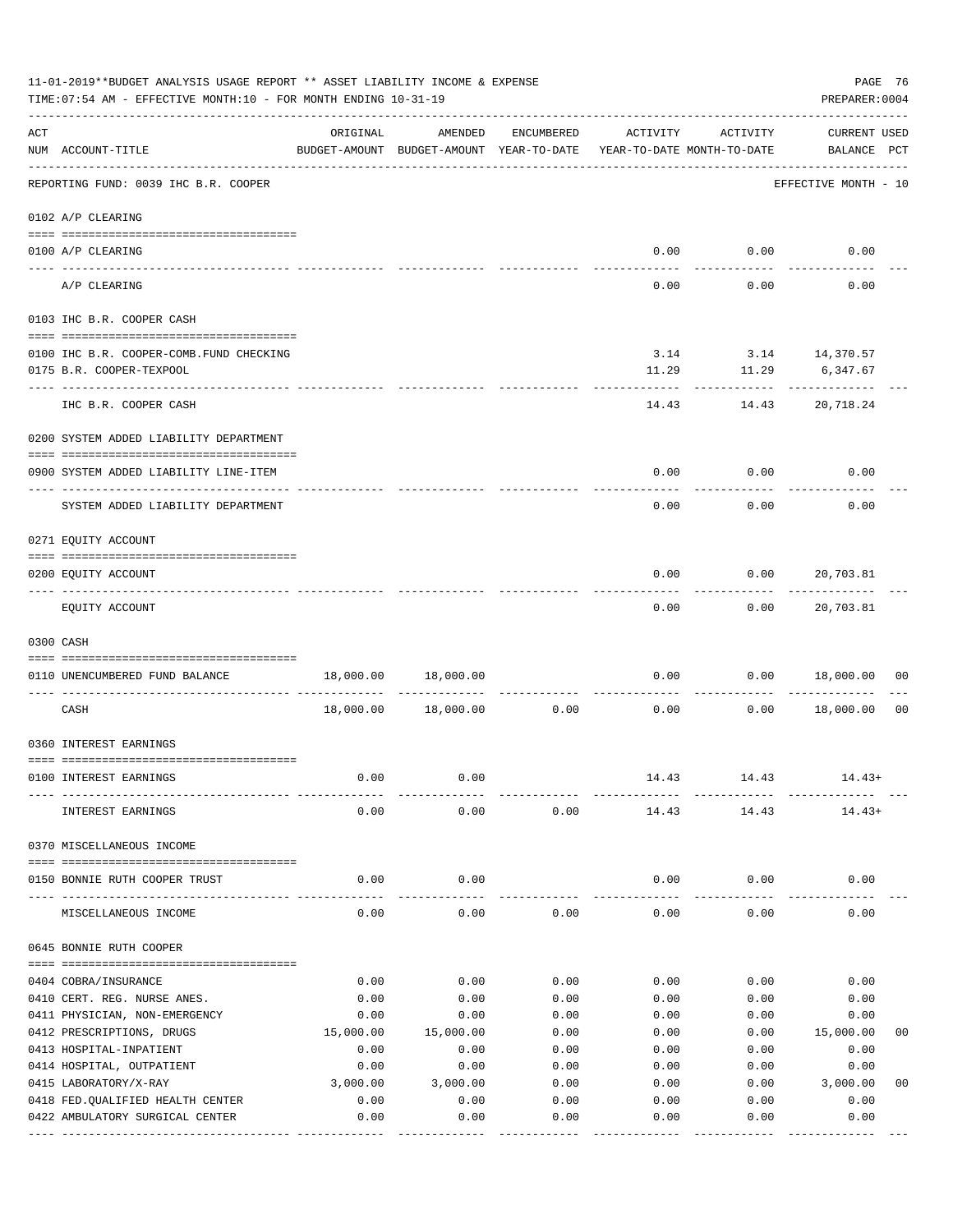| 11-01-2019**BUDGET ANALYSIS USAGE REPORT ** ASSET LIABILITY INCOME & EXPENSE | PAGE 77        |
|------------------------------------------------------------------------------|----------------|
| TIME: 07:54 AM - EFFECTIVE MONTH: 10 - FOR MONTH ENDING 10-31-19             | PREPARER: 0004 |

| ACT<br>ACCOUNT-TITLE<br>NUM          | ORIGINAL<br>BUDGET-AMOUNT | AMENDED<br>BUDGET-AMOUNT | ENCUMBERED<br>YEAR-TO-DATE | ACTIVITY | ACTIVITY<br>YEAR-TO-DATE MONTH-TO-DATE | CURRENT USED<br>BALANCE<br>PCT |
|--------------------------------------|---------------------------|--------------------------|----------------------------|----------|----------------------------------------|--------------------------------|
|                                      |                           |                          |                            |          |                                        |                                |
| REPORTING FUND: 0039 IHC B.R. COOPER |                           |                          |                            |          |                                        | EFFECTIVE MONTH - 10           |
| BONNIE RUTH COOPER                   | 18,000.00                 | 18,000.00                | 0.00                       | 0.00     | 0.00                                   | 18,000.00<br>00                |
| IHC B.R. COOPER                      |                           |                          |                            |          |                                        |                                |
| INCOME TOTALS                        | 18,000.00                 | 18,000.00                |                            | 14.43    | 14.43                                  | 17,985.57<br>00                |
| <b>EXPENSE TOTALS</b>                | 18,000.00                 | 18,000.00                | 0.00                       | 0.00     | 0.00                                   | 18,000.00<br>00                |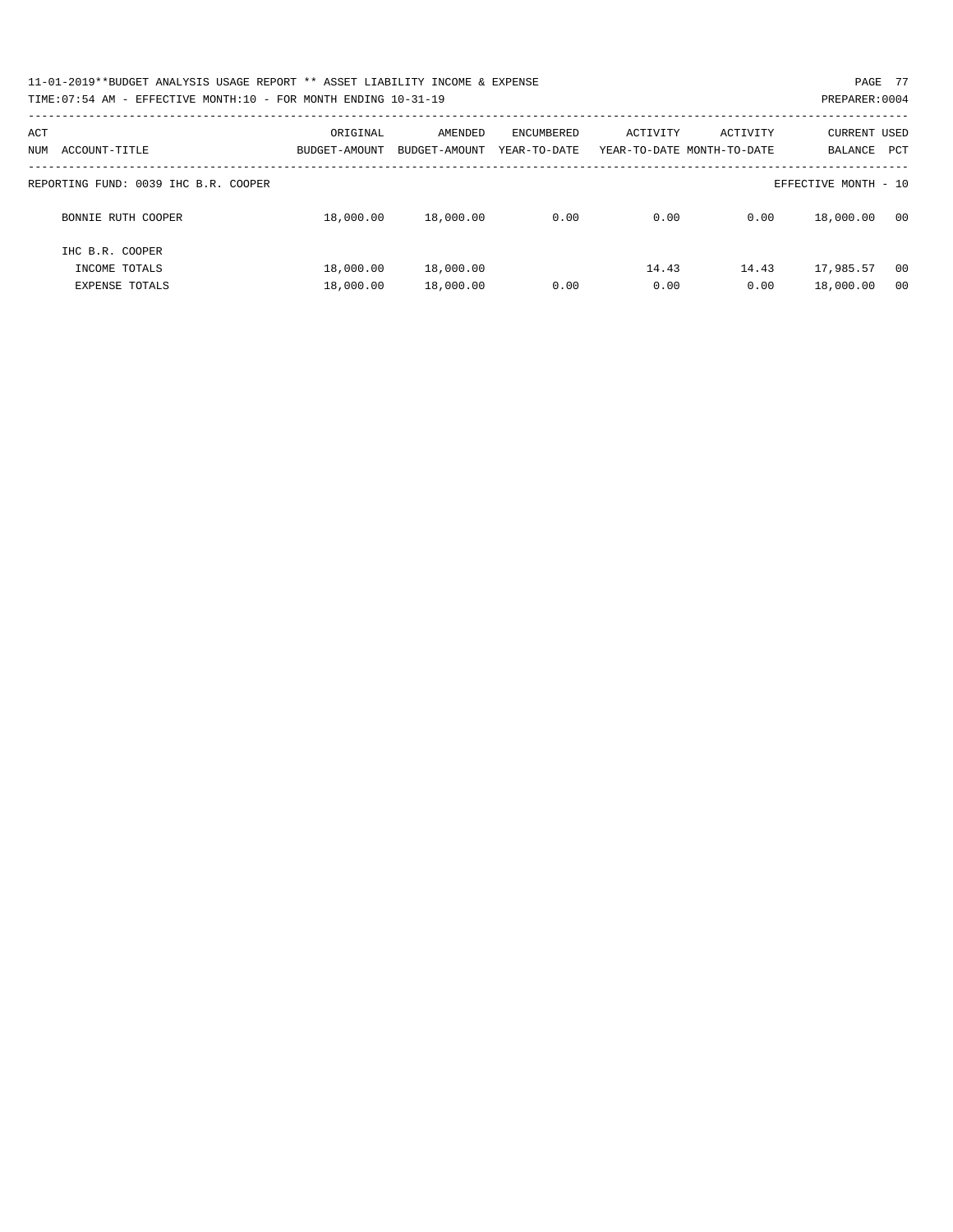| ACT | NUM ACCOUNT-TITLE                                          | ORIGINAL | AMENDED<br>BUDGET-AMOUNT BUDGET-AMOUNT YEAR-TO-DATE | ENCUMBERED | ACTIVITY<br>YEAR-TO-DATE MONTH-TO-DATE | ACTIVITY    | <b>CURRENT USED</b><br>BALANCE PCT |  |
|-----|------------------------------------------------------------|----------|-----------------------------------------------------|------------|----------------------------------------|-------------|------------------------------------|--|
|     | ---------------------------<br>REPORTING FUND: 0040 NAACHO |          |                                                     |            |                                        |             | EFFECTIVE MONTH - 10               |  |
|     | 0103 CASH                                                  |          |                                                     |            |                                        |             |                                    |  |
|     | 0100 NAACHO-COMBINED FUND CKING                            |          |                                                     |            | 0.00                                   | 0.00        | 381.73                             |  |
|     | CASH                                                       |          |                                                     |            | 0.00                                   | 0.00        | 381.73                             |  |
|     | 0200 SYSTEM ADDED LIABILITY DEPARTMENT                     |          |                                                     |            |                                        |             |                                    |  |
|     | 0910 SYSTEM ADDED LIABILITY LINE-ITEM                      |          |                                                     |            | 0.00                                   | 0.00        | 0.00                               |  |
|     | SYSTEM ADDED LIABILITY DEPARTMENT                          |          |                                                     |            | 0.00                                   | 0.00        | 0.00                               |  |
|     | 0271 EQUITY ACCOUNT                                        |          |                                                     |            |                                        |             |                                    |  |
|     | 0200 EQUITY ACCOUNT                                        |          |                                                     |            | 0.00                                   | 0.00        | 381.73                             |  |
|     | EQUITY ACCOUNT                                             |          |                                                     |            | 0.00                                   | 0.00        | 381.73                             |  |
|     | 0300 CASH                                                  |          |                                                     |            |                                        |             |                                    |  |
|     | 0110 UNENCUMBERED FUND BALANCE                             | 0.00     | 0.00                                                |            | 0.00                                   | 0.00        | 0.00                               |  |
|     | CASH                                                       | 0.00     | 0.00                                                | 0.00       | 0.00                                   | 0.00        | 0.00                               |  |
|     | 0330 GRANT INCOME                                          |          |                                                     |            |                                        |             |                                    |  |
|     | 0410 NAACHO GRANT INCOME<br>------------------ --          | 0.00     | 0.00                                                |            | 0.00                                   | 0.00        | 0.00                               |  |
|     | GRANT INCOME                                               | 0.00     | 0.00                                                | 0.00       | 0.00                                   | 0.00        | 0.00                               |  |
|     | 0411 NACCHO                                                |          |                                                     |            |                                        |             |                                    |  |
|     | 0310 OFFICE SUPPLIES                                       | 0.00     | 0.00                                                | 0.00       |                                        | $0.00$ 0.00 | 0.00                               |  |
|     | 0427 OUT OF COUNTY TRAVEL                                  | 0.00     | 0.00                                                | 0.00       | 0.00                                   | 0.00        | 0.00                               |  |
|     | 0574 COMPUTER EQUIPMENT                                    | 0.00     | 0.00                                                | 0.00       | 0.00                                   | 0.00        | 0.00                               |  |
|     | NACCHO                                                     | 0.00     | 0.00                                                | 0.00       | 0.00                                   | 0.00        | 0.00                               |  |
|     | NAACHO                                                     |          |                                                     |            |                                        |             |                                    |  |
|     | INCOME TOTALS                                              | 0.00     | 0.00                                                |            | 0.00                                   | 0.00        | 0.00                               |  |
|     | EXPENSE TOTALS                                             | 0.00     | 0.00                                                | 0.00       | 0.00                                   | 0.00        | 0.00                               |  |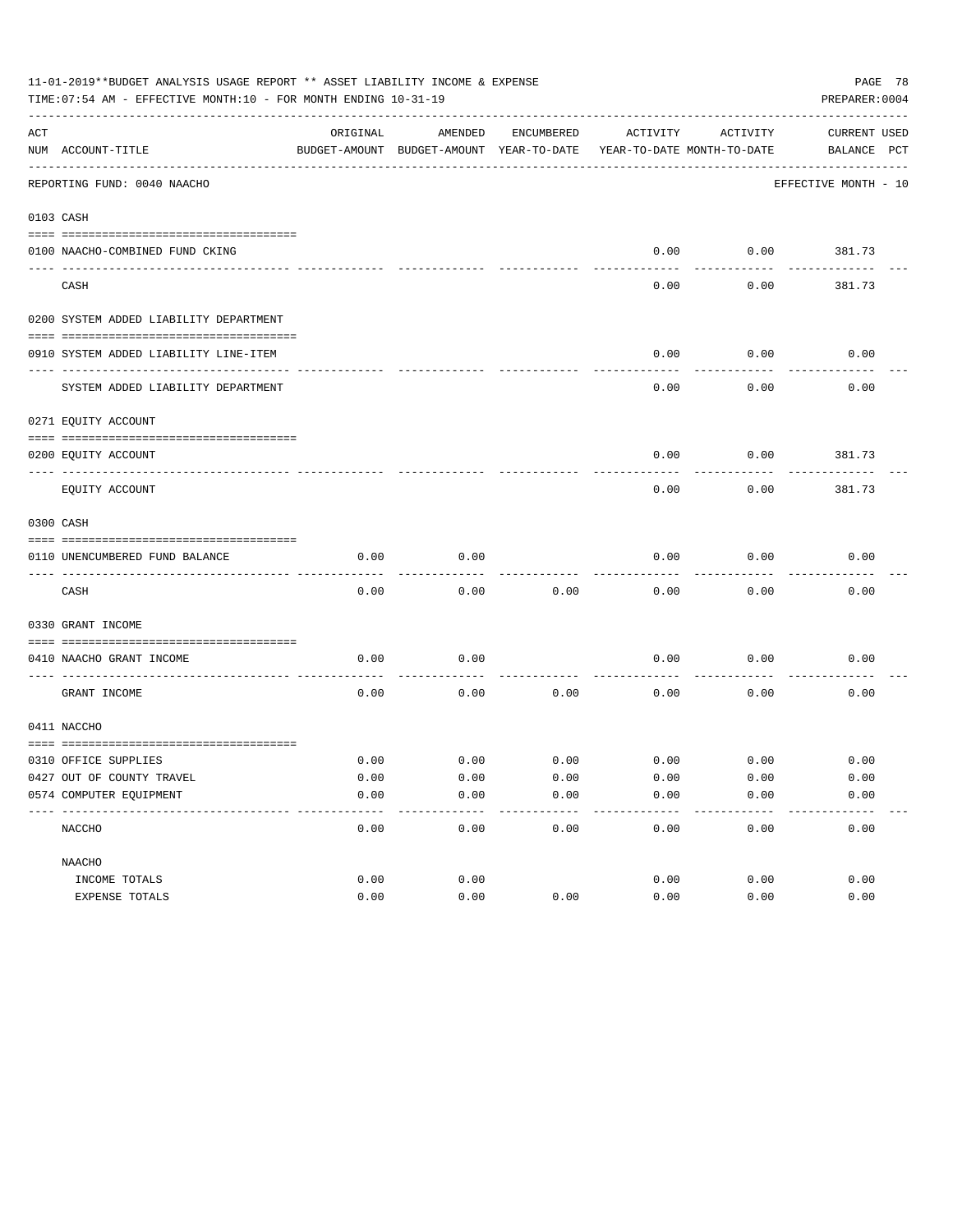| 11-01-2019**BUDGET ANALYSIS USAGE REPORT ** ASSET LIABILITY INCOME & EXPENSE<br>PAGE 79<br>TIME: 07:54 AM - EFFECTIVE MONTH: 10 - FOR MONTH ENDING 10-31-19<br>PREPARER: 0004<br>------------ |                                                                                    |                 |                                                                                |              |              |                   |                                    |  |  |  |
|-----------------------------------------------------------------------------------------------------------------------------------------------------------------------------------------------|------------------------------------------------------------------------------------|-----------------|--------------------------------------------------------------------------------|--------------|--------------|-------------------|------------------------------------|--|--|--|
| ACT                                                                                                                                                                                           | NUM ACCOUNT-TITLE                                                                  | ORIGINAL        | AMENDED<br>BUDGET-AMOUNT BUDGET-AMOUNT YEAR-TO-DATE YEAR-TO-DATE MONTH-TO-DATE | ENCUMBERED   | ACTIVITY     | ACTIVITY          | <b>CURRENT USED</b><br>BALANCE PCT |  |  |  |
|                                                                                                                                                                                               | -------------------------------------<br>REPORTING FUND: 0041 CITIZEN CORPS (CERT) |                 |                                                                                |              |              |                   | EFFECTIVE MONTH - 10               |  |  |  |
|                                                                                                                                                                                               | 0102 A/P CLEARING                                                                  |                 |                                                                                |              |              |                   |                                    |  |  |  |
|                                                                                                                                                                                               | 0100 A/P CLEARING                                                                  |                 |                                                                                |              | 0.00         | 0.00              | 0.00                               |  |  |  |
|                                                                                                                                                                                               | A/P CLEARING                                                                       |                 |                                                                                |              | 0.00         | ---------<br>0.00 | 0.00                               |  |  |  |
|                                                                                                                                                                                               | 0103 CASH                                                                          |                 |                                                                                |              |              |                   |                                    |  |  |  |
|                                                                                                                                                                                               | 0100 CITIZEN CORPS (CERT) - COMB. FUND CKIN                                        |                 |                                                                                |              | 100.00       | 100.00            | 100.00                             |  |  |  |
|                                                                                                                                                                                               | CASH                                                                               |                 |                                                                                |              | 100.00       | .<br>100.00       | 100.00                             |  |  |  |
|                                                                                                                                                                                               | 0120 RECEIVABLES                                                                   |                 |                                                                                |              |              |                   |                                    |  |  |  |
|                                                                                                                                                                                               | 0312 DUE FROM OTHER GOVERNMENTS                                                    |                 |                                                                                |              | 0.00         | 0.00              | 0.00                               |  |  |  |
|                                                                                                                                                                                               | RECEIVABLES                                                                        |                 |                                                                                |              | 0.00         | 0.00              | 0.00                               |  |  |  |
|                                                                                                                                                                                               | 0200 SYSTEM ADDED LIABILITY DEPARTMENT                                             |                 |                                                                                |              |              |                   |                                    |  |  |  |
|                                                                                                                                                                                               | 0910 SYSTEM ADDED LIABILITY LINE-ITEM                                              |                 |                                                                                |              | 0.00         | 0.00              | 0.00                               |  |  |  |
|                                                                                                                                                                                               | SYSTEM ADDED LIABILITY DEPARTMENT                                                  |                 |                                                                                |              | 0.00         | 0.00              | 0.00                               |  |  |  |
|                                                                                                                                                                                               | 0207 DUE TO FUND                                                                   |                 |                                                                                |              |              |                   |                                    |  |  |  |
|                                                                                                                                                                                               | 0095 DUE TO OTHER FUNDS                                                            |                 |                                                                                |              | 0.00         | 0.00              | 0.00                               |  |  |  |
|                                                                                                                                                                                               | DUE TO FUND                                                                        |                 |                                                                                |              | 0.00         | 0.00              | 0.00                               |  |  |  |
|                                                                                                                                                                                               | 0271 EQUITY ACCOUNT                                                                |                 |                                                                                |              |              |                   |                                    |  |  |  |
|                                                                                                                                                                                               | 0200 EQUITY ACCOUNT                                                                |                 |                                                                                |              |              | $0.00$ $0.00$     | 0.00                               |  |  |  |
|                                                                                                                                                                                               | EQUITY ACCOUNT                                                                     |                 |                                                                                |              | 0.00         | 0.00              | 0.00                               |  |  |  |
|                                                                                                                                                                                               | 0370 MISCELLANEOUS                                                                 |                 |                                                                                |              |              |                   |                                    |  |  |  |
|                                                                                                                                                                                               | 0406 DONATIONS                                                                     | 0.00            | 0.00                                                                           |              | 100.00       | 100.00            | $100.00+$                          |  |  |  |
|                                                                                                                                                                                               | MISCELLANEOUS                                                                      | -------<br>0.00 | ---------<br>0.00                                                              | 0.00         | 100.00       | 100.00            | $100.00+$                          |  |  |  |
|                                                                                                                                                                                               | 0406 CERT DONATIONS                                                                |                 |                                                                                |              |              |                   |                                    |  |  |  |
|                                                                                                                                                                                               | 0310 SUPPLIES                                                                      | 0.00            | 0.00                                                                           | 0.00         | 0.00         | 0.00              | 0.00                               |  |  |  |
|                                                                                                                                                                                               | 0330 GAS & OIL<br>0427 TRAINING EXPENSE                                            | 0.00<br>0.00    | 0.00<br>0.00                                                                   | 0.00<br>0.00 | 0.00<br>0.00 | 0.00<br>0.00      | 0.00<br>0.00                       |  |  |  |
|                                                                                                                                                                                               |                                                                                    |                 |                                                                                |              |              |                   |                                    |  |  |  |
|                                                                                                                                                                                               | CERT DONATIONS                                                                     | 0.00            | 0.00                                                                           | 0.00         | 0.00         | 0.00              | 0.00                               |  |  |  |
|                                                                                                                                                                                               | CITIZEN CORPS (CERT)<br>INCOME TOTALS                                              | 0.00            | 0.00                                                                           |              | 100.00       | 100.00            | $100.00+$                          |  |  |  |
|                                                                                                                                                                                               | EXPENSE TOTALS                                                                     | 0.00            | 0.00                                                                           | 0.00         | 0.00         | 0.00              | 0.00                               |  |  |  |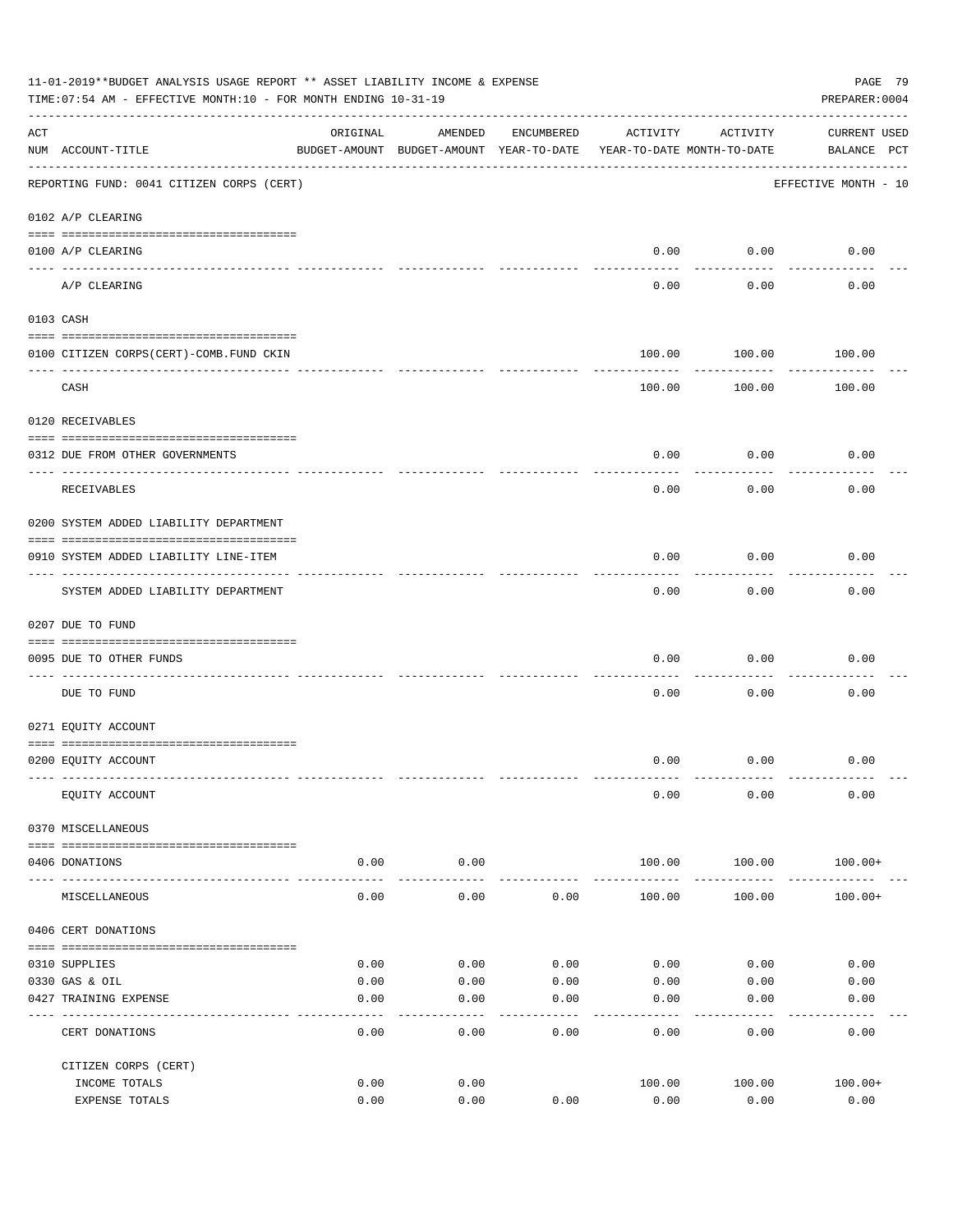| 11-01-2019**BUDGET ANALYSIS USAGE REPORT ** ASSET LIABILITY INCOME & EXPENSE<br>TIME: 07:54 AM - EFFECTIVE MONTH: 10 - FOR MONTH ENDING 10-31-19 |                                             |              |                                                     |                   |              |                                        |                                                |  |  |
|--------------------------------------------------------------------------------------------------------------------------------------------------|---------------------------------------------|--------------|-----------------------------------------------------|-------------------|--------------|----------------------------------------|------------------------------------------------|--|--|
| ACT                                                                                                                                              | NUM ACCOUNT-TITLE                           | ORIGINAL     | AMENDED<br>BUDGET-AMOUNT BUDGET-AMOUNT YEAR-TO-DATE | <b>ENCUMBERED</b> | ACTIVITY     | ACTIVITY<br>YEAR-TO-DATE MONTH-TO-DATE | <b>CURRENT USED</b><br>$_{\rm PCT}$<br>BALANCE |  |  |
|                                                                                                                                                  | REPORTING FUND: 0042 HAZARD MITIGATION PLAN |              |                                                     |                   |              |                                        | EFFECTIVE MONTH - 10                           |  |  |
|                                                                                                                                                  | 0103 CASH                                   |              |                                                     |                   |              |                                        |                                                |  |  |
|                                                                                                                                                  | 0100 HAZARD MITIGATION-COMB.FUND CKING.     |              |                                                     |                   | 0.00         | 0.00                                   | $428.64-$                                      |  |  |
|                                                                                                                                                  | CASH                                        |              |                                                     |                   | 0.00         | 0.00                                   | $428.64-$                                      |  |  |
|                                                                                                                                                  | 0200 SYSTEM ADDED LIABILITY DEPARTMENT      |              |                                                     |                   |              |                                        |                                                |  |  |
|                                                                                                                                                  | 0910 SYSTEM ADDED LIABILITY LINE-ITEM       |              |                                                     |                   | 0.00         | 0.00                                   | 0.00                                           |  |  |
|                                                                                                                                                  | SYSTEM ADDED LIABILITY DEPARTMENT           |              |                                                     |                   | 0.00         | 0.00                                   | 0.00                                           |  |  |
|                                                                                                                                                  | 0271 EQUITY ACCOUNT                         |              |                                                     |                   |              |                                        |                                                |  |  |
|                                                                                                                                                  | 0200 EQUITY ACCOUNT                         |              |                                                     |                   | 0.00         | 0.00                                   | $428.64-$                                      |  |  |
|                                                                                                                                                  | EQUITY ACCOUNT                              |              |                                                     |                   | 0.00         | 0.00                                   | $428.64-$                                      |  |  |
|                                                                                                                                                  | 0330 GRANT INCOME                           |              |                                                     |                   |              |                                        |                                                |  |  |
|                                                                                                                                                  | 0477 HAZARD MITIGATION DR-1999              | 0.00         | 0.00                                                |                   | 0.00         | 0.00                                   | 0.00                                           |  |  |
|                                                                                                                                                  |                                             |              |                                                     |                   |              |                                        |                                                |  |  |
|                                                                                                                                                  | GRANT INCOME                                | 0.00         | 0.00                                                | 0.00              | 0.00         | 0.00                                   | 0.00                                           |  |  |
|                                                                                                                                                  | 0477 HAZARD MITIGATION GRANT                |              |                                                     |                   |              |                                        |                                                |  |  |
|                                                                                                                                                  |                                             |              |                                                     |                   |              |                                        |                                                |  |  |
|                                                                                                                                                  | 0310 OFFICE SUPPLIES                        | 0.00         | 0.00                                                | 0.00              | 0.00         | 0.00                                   | 0.00                                           |  |  |
|                                                                                                                                                  | 0415 CONSULTANT<br>0427 TRAVEL AND TRAINING | 0.00<br>0.00 | 0.00<br>0.00                                        | 0.00<br>0.00      | 0.00<br>0.00 | 0.00<br>0.00                           | 0.00<br>0.00                                   |  |  |
|                                                                                                                                                  |                                             | 0.00         | 0.00                                                | 0.00              | 0.00         | 0.00                                   | 0.00                                           |  |  |
|                                                                                                                                                  | 0574 COMPUTER EQUIPMENT                     |              |                                                     |                   |              |                                        |                                                |  |  |
|                                                                                                                                                  | HAZARD MITIGATION GRANT                     | 0.00         | 0.00                                                | 0.00              | 0.00         | 0.00                                   | 0.00                                           |  |  |
|                                                                                                                                                  | HAZARD MITIGATION PLAN                      |              |                                                     |                   |              |                                        |                                                |  |  |
|                                                                                                                                                  | INCOME TOTALS                               | 0.00         | 0.00                                                |                   | 0.00         | 0.00                                   | 0.00                                           |  |  |
|                                                                                                                                                  | <b>EXPENSE TOTALS</b>                       | 0.00         | 0.00                                                | 0.00              | 0.00         | 0.00                                   | 0.00                                           |  |  |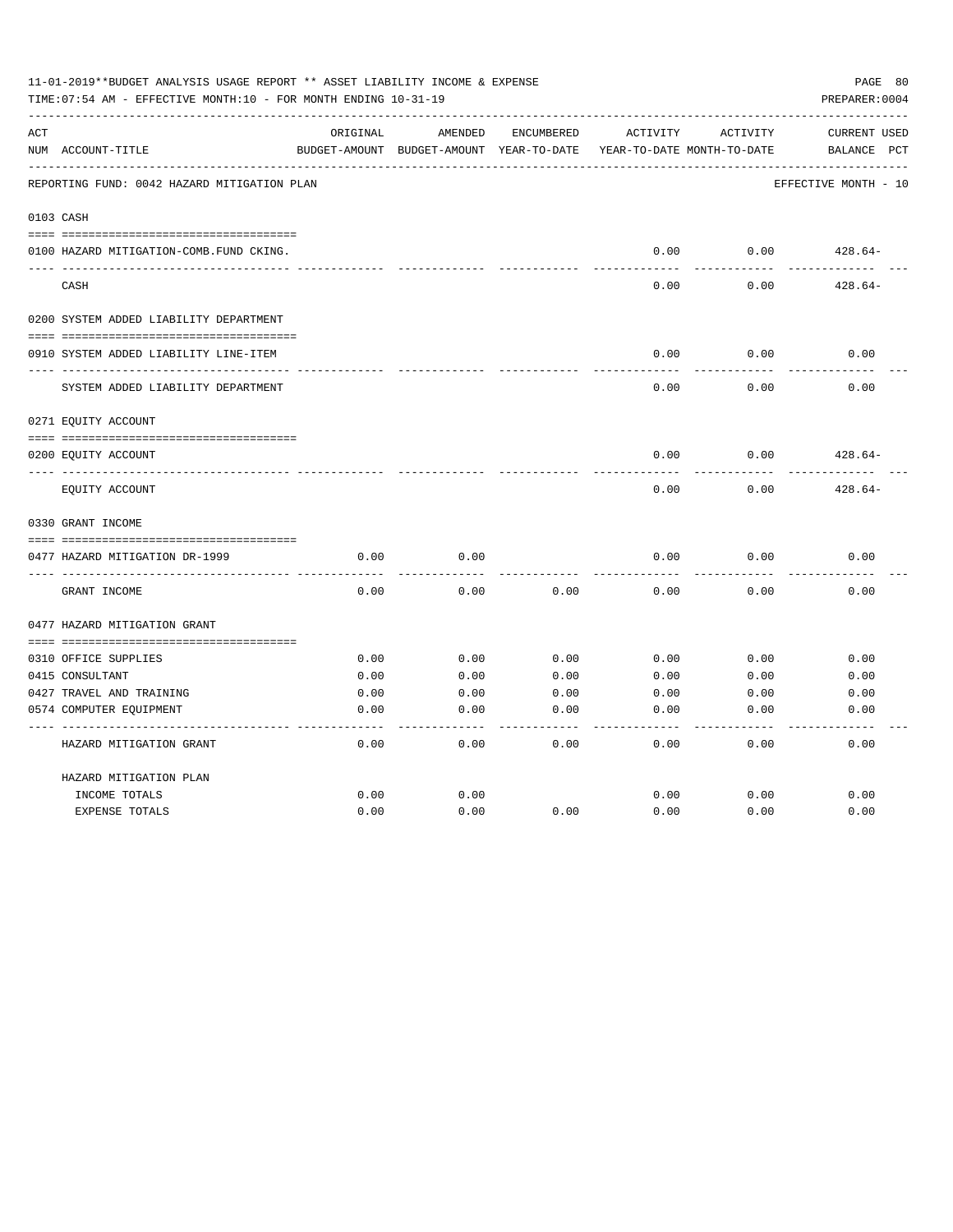|     | 11-01-2019**BUDGET ANALYSIS USAGE REPORT ** ASSET LIABILITY INCOME & EXPENSE<br>TIME: 07:54 AM - EFFECTIVE MONTH: 10 - FOR MONTH ENDING 10-31-19<br>PREPARER: 0004 |               |                                                     |            |                                        |               |                                    |  |  |  |
|-----|--------------------------------------------------------------------------------------------------------------------------------------------------------------------|---------------|-----------------------------------------------------|------------|----------------------------------------|---------------|------------------------------------|--|--|--|
| ACT | NUM ACCOUNT-TITLE                                                                                                                                                  | ORIGINAL      | AMENDED<br>BUDGET-AMOUNT BUDGET-AMOUNT YEAR-TO-DATE | ENCUMBERED | ACTIVITY<br>YEAR-TO-DATE MONTH-TO-DATE | ACTIVITY      | <b>CURRENT USED</b><br>BALANCE PCT |  |  |  |
|     | REPORTING FUND: 0044 HOMELAND SECURITY                                                                                                                             |               |                                                     |            |                                        |               | EFFECTIVE MONTH - 10               |  |  |  |
|     | 0102 A/P CLEARING                                                                                                                                                  |               |                                                     |            |                                        |               |                                    |  |  |  |
|     | 0100 A/P CLEARING<br>---- ---------                                                                                                                                |               |                                                     |            | 0.00                                   | 0.00          | 0.00                               |  |  |  |
|     | A/P CLEARING                                                                                                                                                       |               |                                                     |            | 0.00                                   | 0.00          | 0.00                               |  |  |  |
|     | 0103 CASH                                                                                                                                                          |               |                                                     |            |                                        |               |                                    |  |  |  |
|     | 0100 HOMELAND SECURITY-COMB. FUND CHKING                                                                                                                           |               |                                                     |            | 0.00                                   | 0.00          | 0.00                               |  |  |  |
|     | ----------------------------<br>CASH                                                                                                                               |               |                                                     |            | 0.00                                   | 0.00          | 0.00                               |  |  |  |
|     | 0120 RECEIVABLES                                                                                                                                                   |               |                                                     |            |                                        |               |                                    |  |  |  |
|     | 0312 DUE FROM OTHER GOVERNMENT                                                                                                                                     |               |                                                     |            | 0.00                                   | 0.00          | 0.00                               |  |  |  |
|     | RECEIVABLES                                                                                                                                                        |               |                                                     |            | 0.00                                   | 0.00          | 0.00                               |  |  |  |
|     | 0200 SYSTEM ADDED LIABILITY DEPARTMENT                                                                                                                             |               |                                                     |            |                                        |               |                                    |  |  |  |
|     | 0910 SYSTEM ADDED LIABILITY LINE-ITEM                                                                                                                              |               |                                                     |            | 0.00                                   | 0.00          | 0.00                               |  |  |  |
|     | ------------------<br>SYSTEM ADDED LIABILITY DEPARTMENT                                                                                                            |               |                                                     |            | 0.00                                   | 0.00          | 0.00                               |  |  |  |
|     | 0207 DUE TO FUND                                                                                                                                                   |               |                                                     |            |                                        |               |                                    |  |  |  |
|     | 0095 DUE TO OTHER FUNDS                                                                                                                                            |               |                                                     |            | 0.00                                   | 0.00          | 0.00                               |  |  |  |
|     | DUE TO FUND                                                                                                                                                        |               |                                                     |            | 0.00                                   | 0.00          | 0.00                               |  |  |  |
|     | 0271 EQUITY ACCOUNT                                                                                                                                                |               |                                                     |            |                                        |               |                                    |  |  |  |
|     | 0200 EQUITY ACCOUNT                                                                                                                                                |               |                                                     |            | 0.00                                   | 0.00          | 0.00                               |  |  |  |
|     | EQUITY ACCOUNT                                                                                                                                                     |               |                                                     |            | 0.00                                   | 0.00          | 0.00                               |  |  |  |
|     | 0330 GRANTS                                                                                                                                                        |               |                                                     |            |                                        |               |                                    |  |  |  |
|     | 0423 2016 HOMELAND SECURITY                                                                                                                                        | 0.00<br>----- | 0.00                                                |            | 0.00                                   | 0.00          | 0.00                               |  |  |  |
|     | GRANTS                                                                                                                                                             | 0.00          | 0.00                                                | 0.00       | 0.00                                   | 0.00          | 0.00                               |  |  |  |
|     | 0412 HOMELAND SECURITY                                                                                                                                             |               |                                                     |            |                                        |               |                                    |  |  |  |
|     | 0578 2011 EQUIPMENT                                                                                                                                                | 0.00          | 0.00                                                | 0.00       | 0.00                                   | 0.00          | 0.00                               |  |  |  |
|     | 0579 2012 EQUIPMENT                                                                                                                                                | 0.00          | 0.00                                                | 0.00       | 0.00                                   | 0.00          | 0.00                               |  |  |  |
|     | 0580 2013 EQUIPMENT                                                                                                                                                | 0.00          | 0.00                                                | 0.00       | 0.00                                   | 0.00          | 0.00                               |  |  |  |
|     | 0581 2014 EQUIPMENT                                                                                                                                                | 0.00          | 0.00                                                | 0.00       | 0.00                                   | 0.00          | 0.00                               |  |  |  |
|     | 0582 2015 EQUIPMENT                                                                                                                                                | 0.00          | 0.00                                                | 0.00       | 0.00                                   | 0.00          | 0.00                               |  |  |  |
|     | 0583 2016 EQUIPMENT                                                                                                                                                | 0.00          | 0.00                                                | 0.00       | 0.00                                   | 0.00          | 0.00                               |  |  |  |
|     | HOMELAND SECURITY                                                                                                                                                  | 0.00          | 0.00                                                | 0.00       | 0.00                                   | $---$<br>0.00 | 0.00                               |  |  |  |
|     | HOMELAND SECURITY                                                                                                                                                  |               |                                                     |            |                                        |               |                                    |  |  |  |
|     | INCOME TOTALS                                                                                                                                                      | 0.00          | 0.00                                                |            | 0.00                                   | 0.00          | 0.00                               |  |  |  |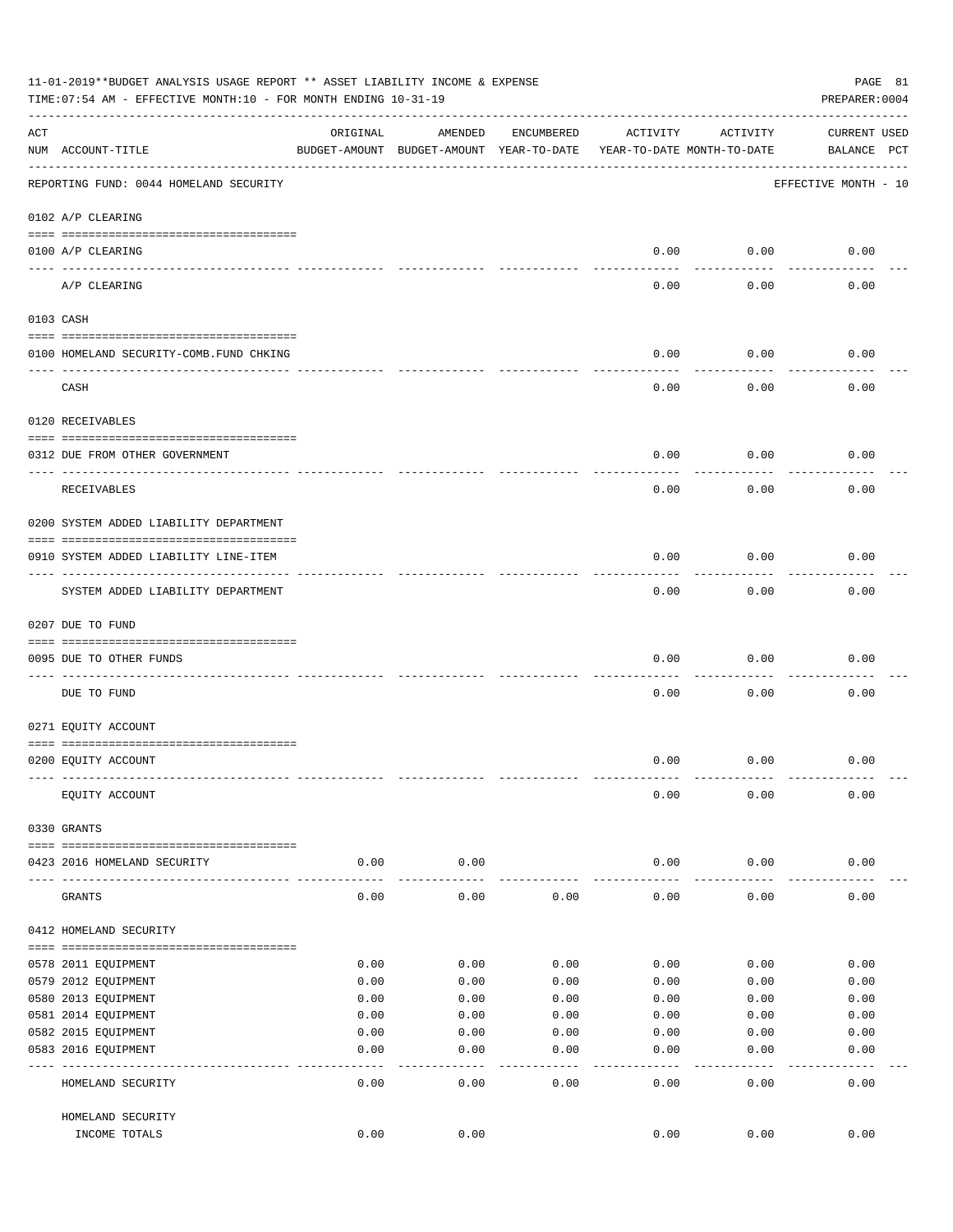| 11-01-2019**BUDGET ANALYSIS USAGE REPORT ** ASSET LIABILITY INCOME & EXPENSE<br>TIME: 07:54 AM - EFFECTIVE MONTH: 10 - FOR MONTH ENDING 10-31-19 |               |               |                   |          | PAGE 82<br>PREPARER: 0004  |                       |  |
|--------------------------------------------------------------------------------------------------------------------------------------------------|---------------|---------------|-------------------|----------|----------------------------|-----------------------|--|
| ACT                                                                                                                                              | ORIGINAL      | AMENDED       | <b>ENCUMBERED</b> | ACTIVITY | ACTIVITY                   | <b>CURRENT USED</b>   |  |
| ACCOUNT-TITLE<br>NUM                                                                                                                             | BUDGET-AMOUNT | BUDGET-AMOUNT | YEAR-TO-DATE      |          | YEAR-TO-DATE MONTH-TO-DATE | <b>PCT</b><br>BALANCE |  |
| REPORTING FUND: 0044 HOMELAND SECURITY                                                                                                           |               |               |                   |          |                            | EFFECTIVE MONTH - 10  |  |
| <b>EXPENSE TOTALS</b>                                                                                                                            | 0.00          | 0.00          | 0.00              | 0.00     | 0.00                       | 0.00                  |  |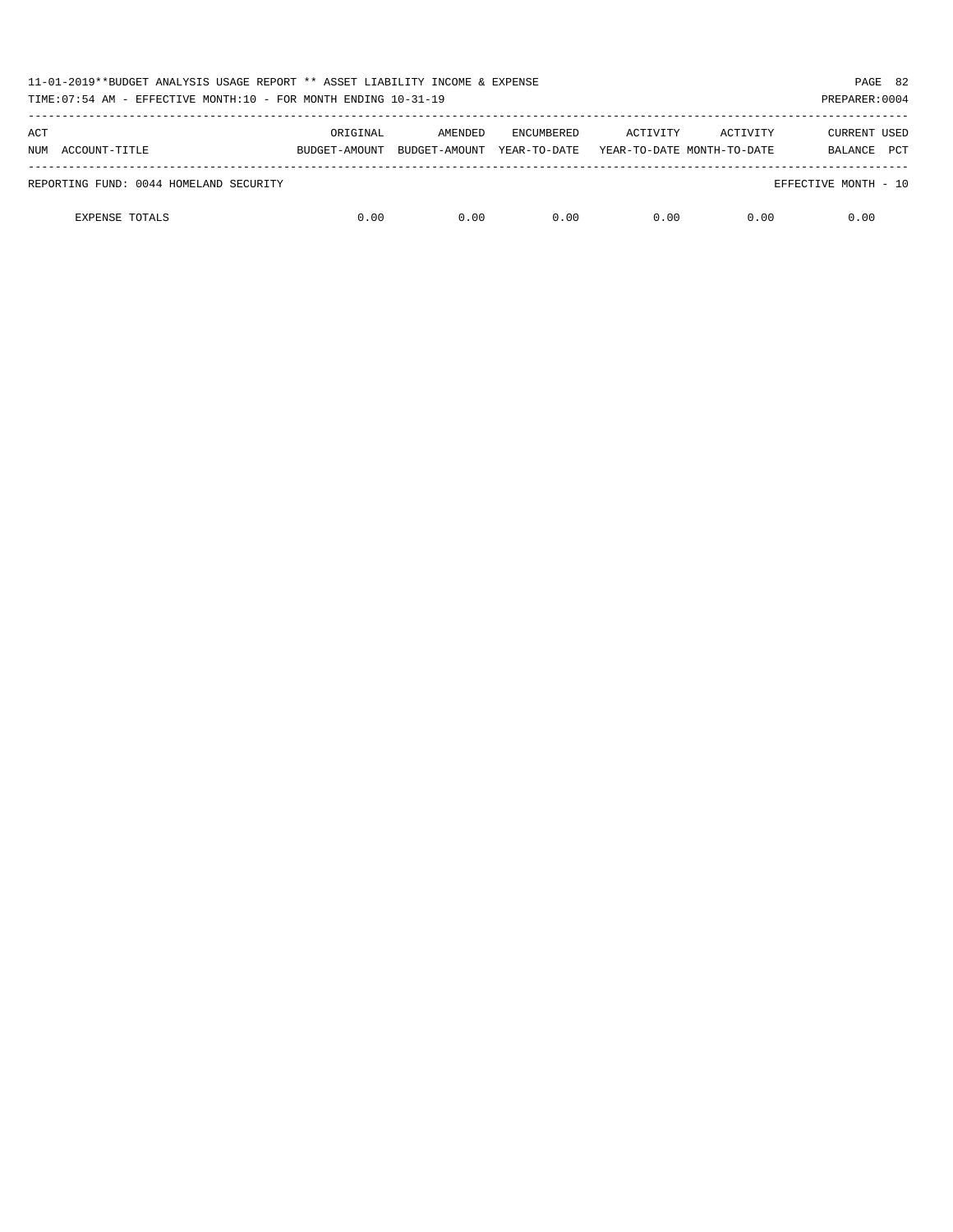| 11-01-2019**BUDGET ANALYSIS USAGE REPORT ** ASSET LIABILITY INCOME & EXPENSE<br>PAGE 83<br>TIME: 07:54 AM - EFFECTIVE MONTH: 10 - FOR MONTH ENDING 10-31-19<br>PREPARER: 0004 |                                                  |              |              |              |                                                                                 |                              |                             |  |  |
|-------------------------------------------------------------------------------------------------------------------------------------------------------------------------------|--------------------------------------------------|--------------|--------------|--------------|---------------------------------------------------------------------------------|------------------------------|-----------------------------|--|--|
| ACT                                                                                                                                                                           | NUM ACCOUNT-TITLE                                | ORIGINAL     | AMENDED      | ENCUMBERED   | ACTIVITY<br>BUDGET-AMOUNT BUDGET-AMOUNT YEAR-TO-DATE YEAR-TO-DATE MONTH-TO-DATE | ACTIVITY                     | CURRENT USED<br>BALANCE PCT |  |  |
|                                                                                                                                                                               | REPORTING FUND: 0045 CHAPTER 19 FUNDS            |              |              |              |                                                                                 |                              | EFFECTIVE MONTH - 10        |  |  |
|                                                                                                                                                                               | 0100 PAYROLL                                     |              |              |              |                                                                                 |                              |                             |  |  |
|                                                                                                                                                                               | 0100 PAYROLL                                     |              |              |              |                                                                                 | $0.00$ 0.00                  | 0.00                        |  |  |
|                                                                                                                                                                               | ---- -------<br>PAYROLL                          |              |              |              | $--- - -$<br>0.00                                                               | ---------<br>0.00            | 0.00                        |  |  |
|                                                                                                                                                                               | 0103 CASH                                        |              |              |              |                                                                                 |                              |                             |  |  |
|                                                                                                                                                                               | 0100 CHAPTER 19-COMBINED FUNDS CHECKING          |              |              |              |                                                                                 | $422.72 - 422.72 - 491.62 -$ |                             |  |  |
|                                                                                                                                                                               | CASH                                             |              |              |              |                                                                                 | .<br>$422.72 - 422.72 -$     | 491.62-                     |  |  |
|                                                                                                                                                                               | 0120 RECEIVABLES                                 |              |              |              |                                                                                 |                              |                             |  |  |
|                                                                                                                                                                               |                                                  |              |              |              | 0.00                                                                            | 0.00                         | 0.00                        |  |  |
|                                                                                                                                                                               | 0312 DUE FROM OTHER GOVERNMENT                   |              |              |              |                                                                                 |                              |                             |  |  |
|                                                                                                                                                                               | RECEIVABLES                                      |              |              |              | 0.00                                                                            | 0.00                         | 0.00                        |  |  |
|                                                                                                                                                                               | 0200 SYSTEM ADDED LIABILITY DEPARTMENT           |              |              |              |                                                                                 |                              |                             |  |  |
|                                                                                                                                                                               | 0150 ACCRUED SALARY PAYABLE                      |              |              |              | 0.00                                                                            | 0.00                         | 302.00                      |  |  |
|                                                                                                                                                                               | 0155 ACCRUED FRINGE BENEFITS                     |              |              |              | 0.00                                                                            | 0.00                         | 0.00                        |  |  |
|                                                                                                                                                                               | 0910 SYSTEM ADDED LIABILITY LINE-ITEM            |              |              |              | 491.62-                                                                         | 491.62-<br>----------        | 491.62-                     |  |  |
|                                                                                                                                                                               | SYSTEM ADDED LIABILITY DEPARTMENT                |              |              |              |                                                                                 | $491.62 - 491.62 - 189.62 -$ |                             |  |  |
|                                                                                                                                                                               | 0207 DUE TO FUND                                 |              |              |              |                                                                                 |                              |                             |  |  |
|                                                                                                                                                                               | 0095 DUE TO OTHER FUNDS                          |              |              |              | 0.00                                                                            | 0.00                         | 0.00                        |  |  |
|                                                                                                                                                                               | DUE TO FUND                                      |              |              |              | 0.00                                                                            | ---------<br>0.00            | 0.00                        |  |  |
|                                                                                                                                                                               | 0271 EQUITY ACCOUNT                              |              |              |              |                                                                                 |                              |                             |  |  |
|                                                                                                                                                                               |                                                  |              |              |              |                                                                                 |                              |                             |  |  |
|                                                                                                                                                                               | 0200 EQUITY ACCOUNT                              |              |              |              | 0.00                                                                            | 0.00                         | $370.90 -$                  |  |  |
|                                                                                                                                                                               | EQUITY ACCOUNT                                   |              |              |              | 0.00                                                                            | 0.00                         | $370.90 -$                  |  |  |
|                                                                                                                                                                               | 0330 GRANT INCOME                                |              |              |              |                                                                                 |                              |                             |  |  |
|                                                                                                                                                                               | 0403 CHAPTER 19 FUNDS                            | 0.00         | 0.00         |              | 574.86                                                                          | 574.86                       | $574.86+$                   |  |  |
|                                                                                                                                                                               | GRANT INCOME                                     | 0.00         | 0.00         | 0.00         | 574.86                                                                          | 574.86                       | $574.86+$                   |  |  |
|                                                                                                                                                                               | 0403 CHAPTER 19 FUNDS                            |              |              |              |                                                                                 |                              |                             |  |  |
|                                                                                                                                                                               | 0103 SALARY                                      | 0.00         | 0.00         | 0.00         | 470.00                                                                          | 470.00                       | $470.00 -$                  |  |  |
|                                                                                                                                                                               | 0201 SOCIAL SECURITY                             | 0.00         | 0.00         | 0.00         | 29.14                                                                           | 29.14                        | $29.14-$                    |  |  |
|                                                                                                                                                                               | 0204 WORKERS COMPENSATION                        | 0.00         | 0.00         | 0.00         | 0.00                                                                            | 0.00                         | 0.00                        |  |  |
|                                                                                                                                                                               | 0205 MEDICARE TAX                                | 0.00         | 0.00         | 0.00         | 6.82                                                                            | 6.82                         | $6.82-$                     |  |  |
|                                                                                                                                                                               | 0310 OFFICE SUPPLIES<br>0427 TRAVEL AND TRAINING | 0.00<br>0.00 | 0.00<br>0.00 | 0.00<br>0.00 | 0.00<br>0.00                                                                    | 0.00<br>0.00                 | 0.00<br>0.00                |  |  |
|                                                                                                                                                                               | 0481 DUES                                        | 0.00         | 0.00         | 0.00         | 0.00                                                                            | 0.00                         | 0.00                        |  |  |
|                                                                                                                                                                               | 0572 OFFICE EQUIPMENT                            | 0.00         | 0.00         | 0.00         | 0.00                                                                            | 0.00                         | 0.00                        |  |  |
|                                                                                                                                                                               | 0573 ELECTION EQUIPMENT                          | 0.00         | 0.00         | 0.00         | 0.00                                                                            | 0.00                         | 0.00                        |  |  |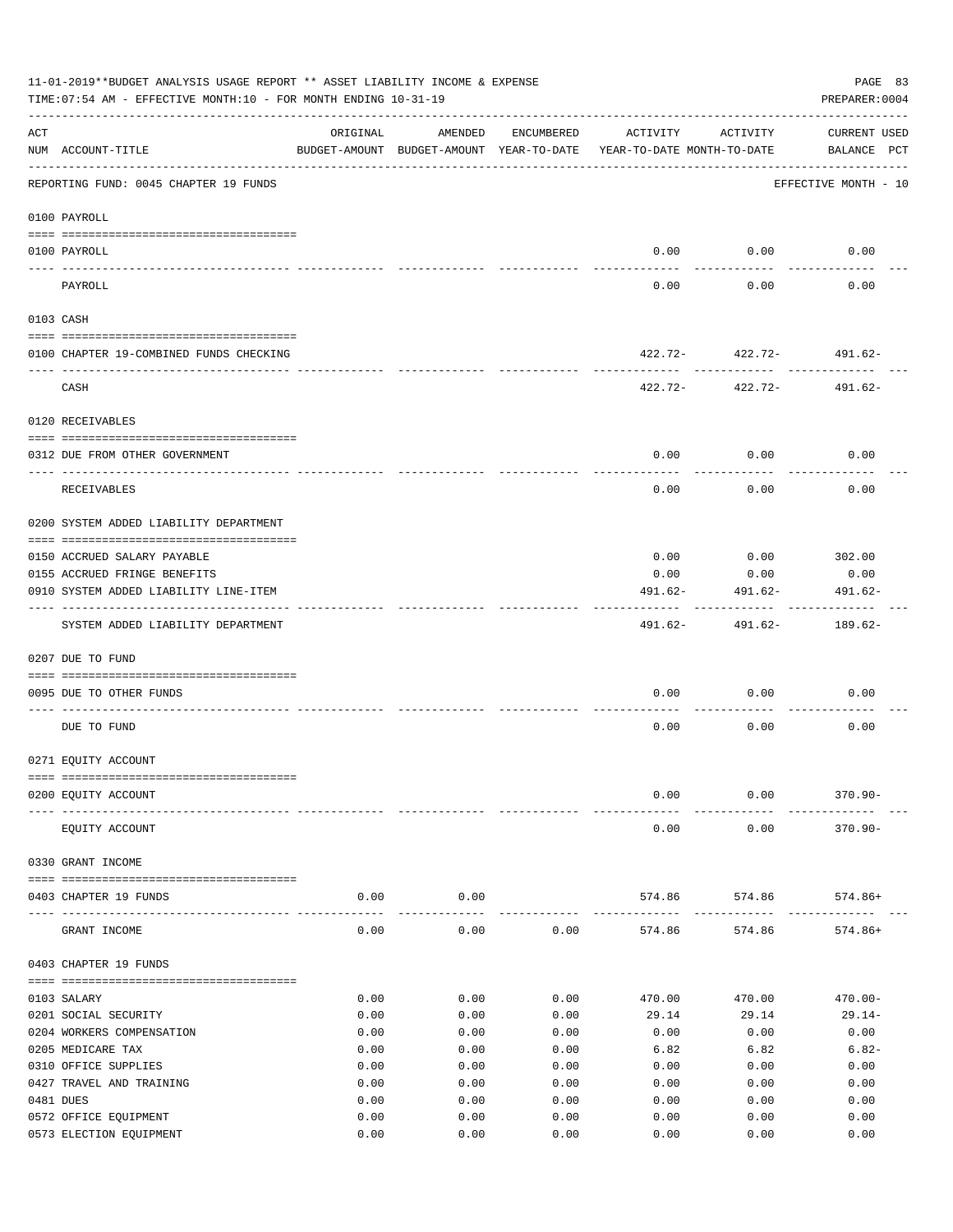| 11-01-2019**BUDGET ANALYSIS USAGE REPORT ** ASSET LIABILITY INCOME & EXPENSE | PAGE 84        |
|------------------------------------------------------------------------------|----------------|
| TIME:07:54 AM - EFFECTIVE MONTH:10 - FOR MONTH ENDING 10-31-19               | PREPARER: 0004 |

| ACT<br>ACCOUNT-TITLE<br>NUM           | ORIGINAL<br>BUDGET-AMOUNT | AMENDED<br>BUDGET-AMOUNT | ENCUMBERED<br>YEAR-TO-DATE | ACTIVITY | ACTIVITY<br>YEAR-TO-DATE MONTH-TO-DATE | <b>CURRENT USED</b><br>BALANCE<br>PCT |
|---------------------------------------|---------------------------|--------------------------|----------------------------|----------|----------------------------------------|---------------------------------------|
| REPORTING FUND: 0045 CHAPTER 19 FUNDS |                           |                          |                            |          |                                        | EFFECTIVE MONTH - 10                  |
| 0574 COMPUTER EOUIPMENT               | 0.00                      | 0.00                     | 0.00                       | 0.00     | 0.00                                   | 0.00                                  |
| CHAPTER 19 FUNDS                      | 0.00                      | 0.00                     | 0.00                       | 505.96   | 505.96                                 | $505.96 -$                            |
| CHAPTER 19 FUNDS                      |                           |                          |                            |          |                                        |                                       |
| INCOME TOTALS                         | 0.00                      | 0.00                     |                            | 574.86   | 574.86                                 | $574.86+$                             |
| <b>EXPENSE TOTALS</b>                 | 0.00                      | 0.00                     | 0.00                       | 505.96   | 505.96                                 | $505.96 -$                            |
|                                       |                           |                          |                            |          |                                        |                                       |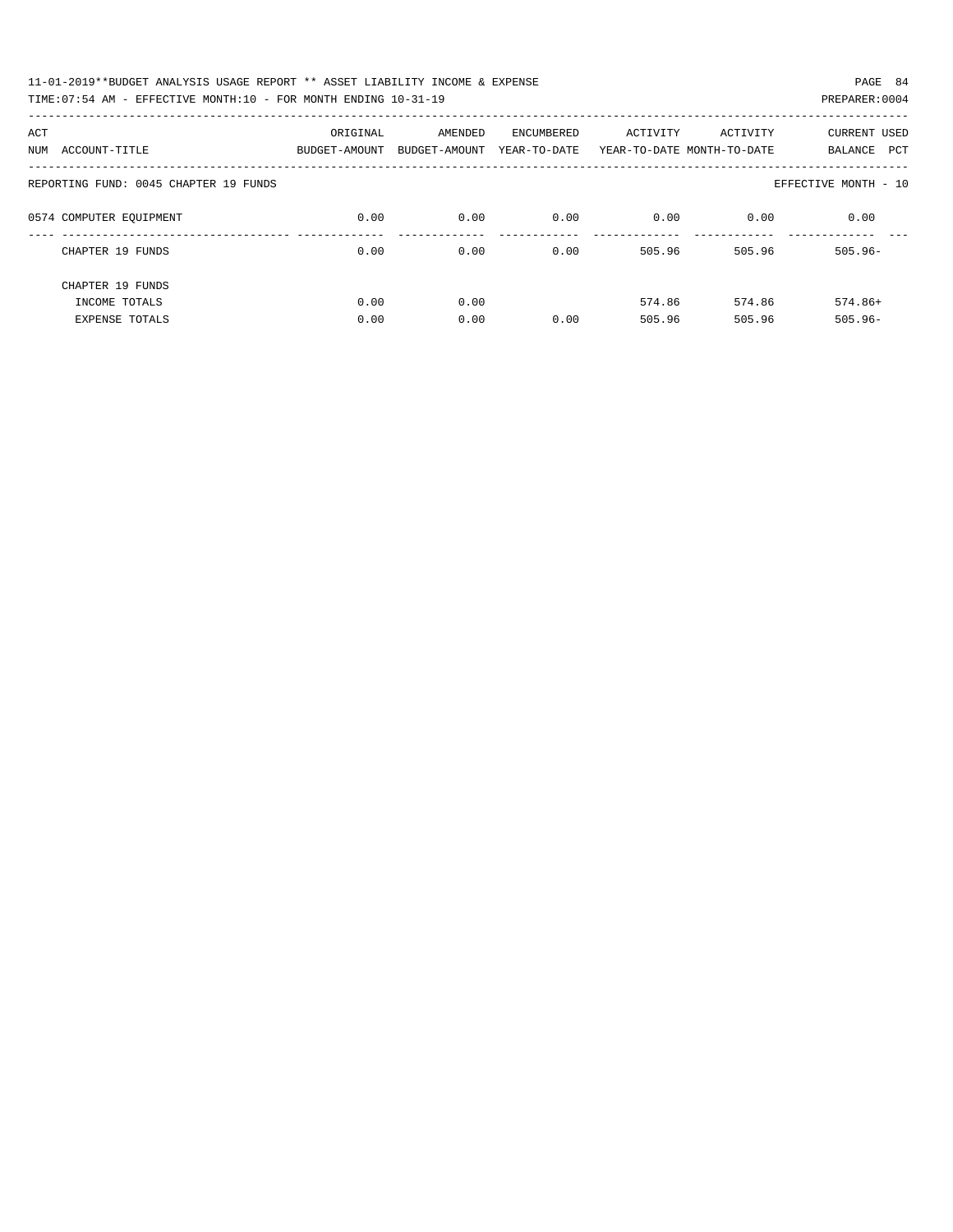| 11-01-2019**BUDGET ANALYSIS USAGE REPORT ** ASSET LIABILITY INCOME & EXPENSE<br>PAGE 85<br>PREPARER: 0004<br>TIME:07:54 AM - EFFECTIVE MONTH:10 - FOR MONTH ENDING 10-31-19 |                                                                 |              |                                                     |            |                                        |              |                                    |  |  |
|-----------------------------------------------------------------------------------------------------------------------------------------------------------------------------|-----------------------------------------------------------------|--------------|-----------------------------------------------------|------------|----------------------------------------|--------------|------------------------------------|--|--|
| ACT                                                                                                                                                                         | NUM ACCOUNT-TITLE                                               | ORIGINAL     | AMENDED<br>BUDGET-AMOUNT BUDGET-AMOUNT YEAR-TO-DATE | ENCUMBERED | ACTIVITY<br>YEAR-TO-DATE MONTH-TO-DATE | ACTIVITY     | <b>CURRENT USED</b><br>BALANCE PCT |  |  |
|                                                                                                                                                                             | REPORTING FUND: 0046 SAFE ROOM REIMBURSEMENT PROGRAM            |              |                                                     |            |                                        |              | EFFECTIVE MONTH - 10               |  |  |
| 0103 CASH                                                                                                                                                                   |                                                                 |              |                                                     |            |                                        |              |                                    |  |  |
|                                                                                                                                                                             | 0100 SAFE ROOM REIMB. PROG. - COMB. FUNDS                       |              |                                                     |            | 0.00                                   | 0.00         | 7,765.67                           |  |  |
|                                                                                                                                                                             | CASH                                                            |              |                                                     |            | 0.00                                   | 0.00         | 7,765.67                           |  |  |
|                                                                                                                                                                             | 0120 RECEIVABLES                                                |              |                                                     |            |                                        |              |                                    |  |  |
|                                                                                                                                                                             | 0312 DUE FROM OTHER GOVERNMENTS                                 |              |                                                     |            | 0.00                                   | 0.00         | 0.00                               |  |  |
|                                                                                                                                                                             | <b>RECEIVABLES</b>                                              |              |                                                     |            | 0.00                                   | 0.00         | 0.00                               |  |  |
|                                                                                                                                                                             | 0200 SYSTEM ADDED LIABILITY DEPARTMENT                          |              |                                                     |            |                                        |              |                                    |  |  |
|                                                                                                                                                                             | 0910 SYSTEM ADDED LIABILITY LINE-ITEM                           |              |                                                     |            | 0.00                                   | 0.00         | 0.00                               |  |  |
|                                                                                                                                                                             | SYSTEM ADDED LIABILITY DEPARTMENT                               |              |                                                     |            | 0.00                                   | 0.00         | 0.00                               |  |  |
|                                                                                                                                                                             | 0271 EQUITY ACCOUNT                                             |              |                                                     |            |                                        |              |                                    |  |  |
|                                                                                                                                                                             | 0200 EQUITY ACCOUNT                                             |              |                                                     |            | 0.00                                   | 0.00         | 7,765.67                           |  |  |
|                                                                                                                                                                             | EQUITY ACCOUNT                                                  |              |                                                     |            | 0.00                                   | 0.00         | 7,765.67                           |  |  |
|                                                                                                                                                                             | 0300 CASH                                                       |              |                                                     |            |                                        |              |                                    |  |  |
|                                                                                                                                                                             | 0146 BEGINNING CASH BALANCE                                     | 0.00         | 0.00                                                |            | 0.00                                   | 0.00         | 0.00                               |  |  |
|                                                                                                                                                                             | CASH                                                            | 0.00         | 0.00                                                | 0.00       | 0.00                                   | 0.00         | 0.00                               |  |  |
|                                                                                                                                                                             | 0330 GRANT INCOME                                               |              |                                                     |            |                                        |              |                                    |  |  |
|                                                                                                                                                                             |                                                                 |              |                                                     |            |                                        |              |                                    |  |  |
|                                                                                                                                                                             | 0475 SAFE ROOM REIMBURSEMENT DR-4029<br>0476 ADMINISTRATIVE FEE | 0.00<br>0.00 | 0.00<br>0.00                                        |            | 0.00<br>0.00                           | 0.00<br>0.00 | 0.00<br>0.00                       |  |  |
|                                                                                                                                                                             | GRANT INCOME                                                    | 0.00         | 0.00                                                | 0.00       | 0.00                                   | 0.00         | 0.00                               |  |  |
|                                                                                                                                                                             | 0475 SAFE ROOM REIMBURSEMENT PROGRAM                            |              |                                                     |            |                                        |              |                                    |  |  |
|                                                                                                                                                                             | 0310 OFFICE SUPPLIES                                            | 0.00         | 0.00                                                | 83.97      | 0.00                                   | 0.00         | $83.97 -$                          |  |  |
|                                                                                                                                                                             | 0314 SAFE ROOM REIMBURSEMENT                                    | 0.00         | 0.00                                                | 0.00       | 0.00                                   | 0.00         | 0.00                               |  |  |
|                                                                                                                                                                             | 0330 GAS/OIL                                                    | 0.00         | 0.00                                                | 0.00       | 0.00                                   | 0.00         | 0.00                               |  |  |
|                                                                                                                                                                             | 0427 OUT OF COUNTY TRAVEL                                       | 0.00         | 0.00                                                | 0.00       | 0.00                                   | 0.00         | 0.00                               |  |  |
|                                                                                                                                                                             | 0454 R&M AUTO                                                   | 0.00         | 0.00                                                | 0.00       | 0.00                                   | 0.00         | 0.00                               |  |  |
|                                                                                                                                                                             | 0573 RADIO EQUIPMENT                                            | 0.00         | 0.00                                                | 0.00       | 0.00                                   | 0.00         | 0.00                               |  |  |
|                                                                                                                                                                             | 0574 COMPUTER EQUIPMENT                                         | 0.00         | 0.00                                                | 0.00       | 0.00                                   | 0.00         | 0.00                               |  |  |
|                                                                                                                                                                             | SAFE ROOM REIMBURSEMENT PROGRAM                                 | 0.00         | 0.00                                                | 83.97      | 0.00                                   | 0.00         | $83.97 -$                          |  |  |
|                                                                                                                                                                             | SAFE ROOM REIMBURSEMENT PROGRAM                                 |              |                                                     |            |                                        |              |                                    |  |  |
|                                                                                                                                                                             | INCOME TOTALS                                                   | 0.00<br>0.00 | 0.00<br>0.00                                        | 83.97      | 0.00<br>0.00                           | 0.00<br>0.00 | 0.00<br>$83.97 -$                  |  |  |
|                                                                                                                                                                             | EXPENSE TOTALS                                                  |              |                                                     |            |                                        |              |                                    |  |  |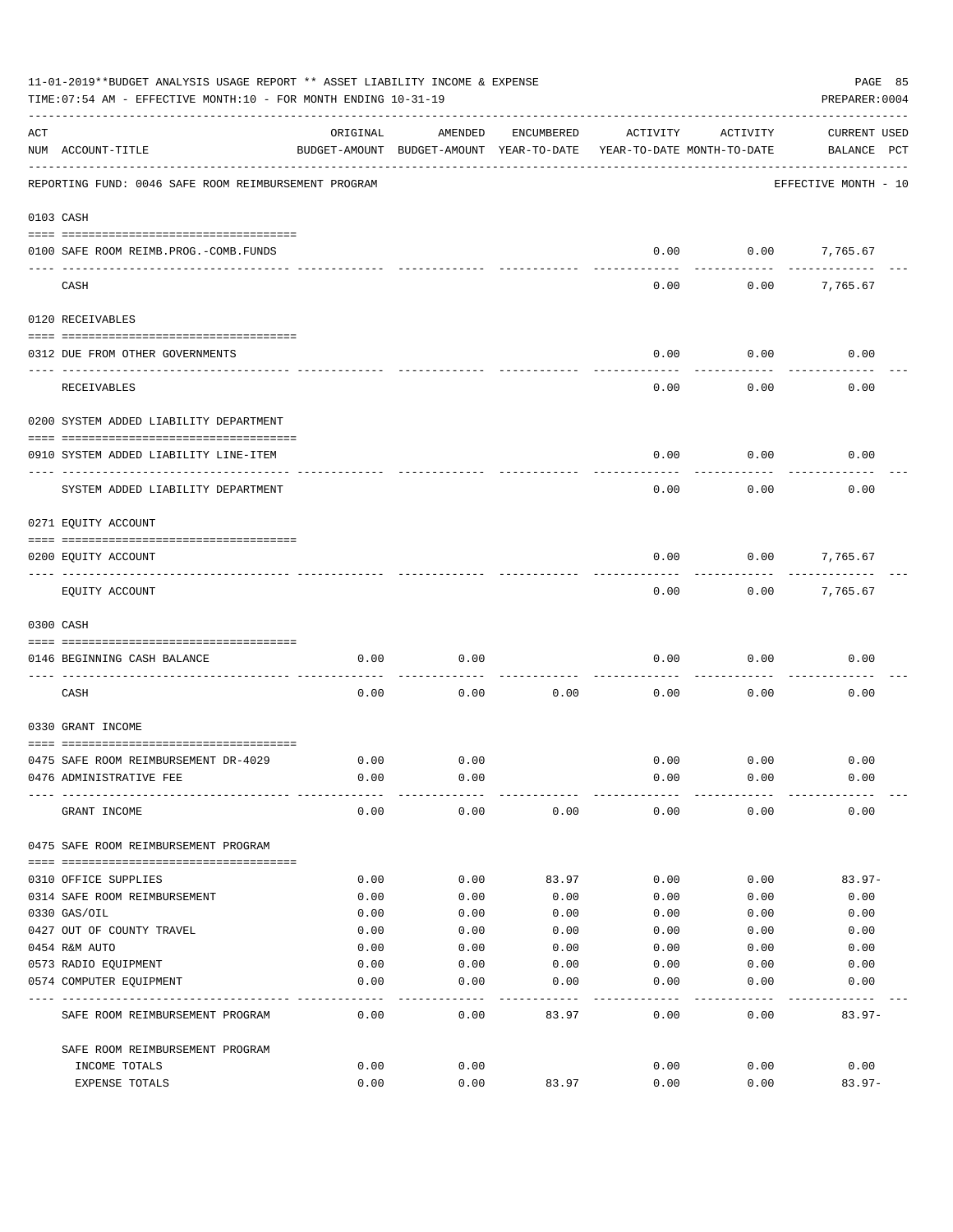|     | 11-01-2019**BUDGET ANALYSIS USAGE REPORT ** ASSET LIABILITY INCOME & EXPENSE<br>PAGE 86<br>TIME: 07:54 AM - EFFECTIVE MONTH: 10 - FOR MONTH ENDING 10-31-19<br>PREPARER: 0004 |              |                                                                                |                   |              |              |                             |                |  |  |  |  |
|-----|-------------------------------------------------------------------------------------------------------------------------------------------------------------------------------|--------------|--------------------------------------------------------------------------------|-------------------|--------------|--------------|-----------------------------|----------------|--|--|--|--|
| ACT | NUM ACCOUNT-TITLE                                                                                                                                                             | ORIGINAL     | AMENDED<br>BUDGET-AMOUNT BUDGET-AMOUNT YEAR-TO-DATE YEAR-TO-DATE MONTH-TO-DATE | ENCUMBERED        | ACTIVITY     | ACTIVITY     | CURRENT USED<br>BALANCE PCT |                |  |  |  |  |
|     | REPORTING FUND: 0048 ELECTION EQUIPMENT FUND                                                                                                                                  |              |                                                                                |                   |              |              | EFFECTIVE MONTH - 10        |                |  |  |  |  |
|     | 0103 CASH                                                                                                                                                                     |              |                                                                                |                   |              |              |                             |                |  |  |  |  |
|     |                                                                                                                                                                               |              |                                                                                |                   |              |              |                             |                |  |  |  |  |
|     | 0100 ELECTION EQUIP. FUND-COMBINED FUNDS                                                                                                                                      |              |                                                                                |                   | 0.00         | 0.00         | 38,584.59                   |                |  |  |  |  |
|     | CASH                                                                                                                                                                          |              |                                                                                |                   | 0.00         | 0.00         | 38,584.59                   |                |  |  |  |  |
|     | 0200 SYSTEM ADDED LIABILITY DEPARTMENT                                                                                                                                        |              |                                                                                |                   |              |              |                             |                |  |  |  |  |
|     |                                                                                                                                                                               |              |                                                                                |                   |              |              |                             |                |  |  |  |  |
|     | 0910 SYSTEM ADDED LIABILITY LINE-ITEM                                                                                                                                         |              |                                                                                |                   | 0.00         | 0.00         | 0.00                        |                |  |  |  |  |
|     | SYSTEM ADDED LIABILITY DEPARTMENT                                                                                                                                             |              |                                                                                |                   | 0.00         | 0.00         | 0.00                        |                |  |  |  |  |
|     | 0271 EQUITY ACCOUNT                                                                                                                                                           |              |                                                                                |                   |              |              |                             |                |  |  |  |  |
|     |                                                                                                                                                                               |              |                                                                                |                   | 0.00         |              | $0.00$ 38,584.59            |                |  |  |  |  |
|     | 0200 EQUITY ACCOUNT                                                                                                                                                           |              |                                                                                |                   |              |              |                             |                |  |  |  |  |
|     | EQUITY ACCOUNT                                                                                                                                                                |              |                                                                                |                   | 0.00         | 0.00         | 38,584.59                   |                |  |  |  |  |
|     | 0300 CASH                                                                                                                                                                     |              |                                                                                |                   |              |              |                             |                |  |  |  |  |
|     | 0148 BEGINNING CASH BALANCE                                                                                                                                                   | 11,000.00    | 11,000.00                                                                      |                   | 0.00         | 0.00         | 11,000.00 00                |                |  |  |  |  |
|     | CASH                                                                                                                                                                          | 11,000.00    | 11,000.00                                                                      | 0.00              | 0.00         | 0.00         | 11,000.00                   | 00             |  |  |  |  |
|     | 0340 INCOME                                                                                                                                                                   |              |                                                                                |                   |              |              |                             |                |  |  |  |  |
|     |                                                                                                                                                                               |              |                                                                                |                   |              |              |                             |                |  |  |  |  |
|     | 0130 REFUNDS & MISCELLANEOUS<br>0403 CONTRACT ADMINISTRATIVE FEE                                                                                                              | 0.00<br>0.00 | 0.00<br>0.00                                                                   |                   | 0.00<br>0.00 | 0.00<br>0.00 | 0.00<br>0.00                |                |  |  |  |  |
|     | 0484 ELECTION REIMBURSEMENT                                                                                                                                                   | 4,000.00     | 4,000.00                                                                       |                   | 0.00         |              | 0.00<br>4,000.00            | 00             |  |  |  |  |
|     | INCOME                                                                                                                                                                        | 4,000.00     | 4,000.00                                                                       | 0.00              | 0.00         | 0.00         | 4,000.00                    | 00             |  |  |  |  |
|     | 0403 ELECTION EQUIPMENT FUND                                                                                                                                                  |              |                                                                                |                   |              |              |                             |                |  |  |  |  |
|     |                                                                                                                                                                               |              |                                                                                |                   |              |              |                             |                |  |  |  |  |
|     | 0421 ELECTION INTERNET                                                                                                                                                        | 0.00         | 0.00                                                                           | 0.00              | 0.00         | 0.00         | 0.00                        |                |  |  |  |  |
|     | 0485 LICENSE/SUPPORT                                                                                                                                                          | 0.00         | 0.00                                                                           | 0.00              | 0.00         | 0.00         | 0.00                        |                |  |  |  |  |
|     | 0573 ELECTION EQUIPMENT                                                                                                                                                       | 15,000.00    | 15,000.00                                                                      | 0.00              | 0.00         | 0.00         | 15,000.00                   | 00             |  |  |  |  |
|     | ELECTION EQUIPMENT FUND                                                                                                                                                       | 15,000.00    | 15,000.00                                                                      | $- - - -$<br>0.00 | 0.00         | 0.00         | 15,000.00                   | 00             |  |  |  |  |
|     | ELECTION EQUIPMENT FUND                                                                                                                                                       |              |                                                                                |                   |              |              |                             |                |  |  |  |  |
|     | INCOME TOTALS                                                                                                                                                                 | 15,000.00    | 15,000.00                                                                      |                   | 0.00         | 0.00         | 15,000.00                   | 00             |  |  |  |  |
|     | EXPENSE TOTALS                                                                                                                                                                | 15,000.00    | 15,000.00                                                                      | 0.00              | 0.00         | 0.00         | 15,000.00                   | 0 <sub>0</sub> |  |  |  |  |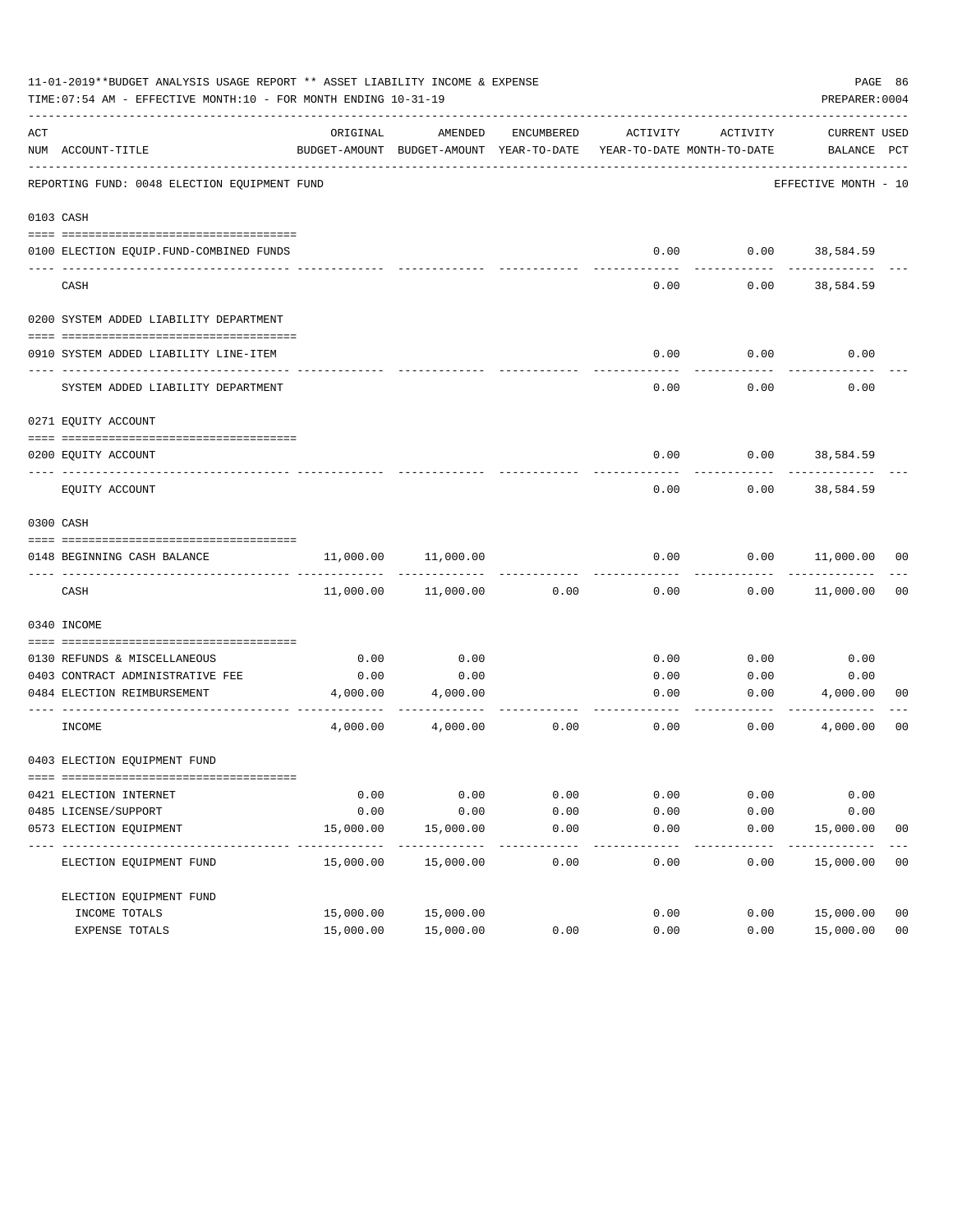|     | 11-01-2019**BUDGET ANALYSIS USAGE REPORT ** ASSET LIABILITY INCOME & EXPENSE<br>PAGE 87<br>TIME: 07:54 AM - EFFECTIVE MONTH: 10 - FOR MONTH ENDING 10-31-19<br>PREPARER: 0004 |          |                                                     |            |          |                                        |                                    |  |  |  |  |
|-----|-------------------------------------------------------------------------------------------------------------------------------------------------------------------------------|----------|-----------------------------------------------------|------------|----------|----------------------------------------|------------------------------------|--|--|--|--|
| ACT | NUM ACCOUNT-TITLE                                                                                                                                                             | ORIGINAL | AMENDED<br>BUDGET-AMOUNT BUDGET-AMOUNT YEAR-TO-DATE | ENCUMBERED | ACTIVITY | ACTIVITY<br>YEAR-TO-DATE MONTH-TO-DATE | <b>CURRENT USED</b><br>BALANCE PCT |  |  |  |  |
|     |                                                                                                                                                                               |          |                                                     |            |          |                                        |                                    |  |  |  |  |
|     | REPORTING FUND: 0049 INVESTIGATOR/LEOSE GRANT                                                                                                                                 |          |                                                     |            |          |                                        | EFFECTIVE MONTH - 10               |  |  |  |  |
|     | 0100 PAYROLL                                                                                                                                                                  |          |                                                     |            |          |                                        |                                    |  |  |  |  |
|     | 0100 PAYROLL                                                                                                                                                                  |          |                                                     |            | 0.00     | 0.00                                   | 0.00                               |  |  |  |  |
|     | ---- --------<br>PAYROLL                                                                                                                                                      |          |                                                     |            | 0.00     | 0.00                                   | 0.00                               |  |  |  |  |
|     | 0103 CASH                                                                                                                                                                     |          |                                                     |            |          |                                        |                                    |  |  |  |  |
|     |                                                                                                                                                                               |          |                                                     |            |          |                                        |                                    |  |  |  |  |
|     | 0100 INVESTIGATOR/LEOSE-COMB.FUNDS                                                                                                                                            |          |                                                     |            | 0.00     | 0.00                                   | 681.66                             |  |  |  |  |
|     | CASH                                                                                                                                                                          |          |                                                     |            | 0.00     | 0.00                                   | 681.66                             |  |  |  |  |
|     | 0271 EQUITY ACCOUNT                                                                                                                                                           |          |                                                     |            |          |                                        |                                    |  |  |  |  |
|     |                                                                                                                                                                               |          |                                                     |            | 0.00     | 0.00                                   | 681.66                             |  |  |  |  |
|     | 0200 EQUITY ACCOUNT<br>---- ---------------                                                                                                                                   |          |                                                     |            |          |                                        |                                    |  |  |  |  |
|     | EOUITY ACCOUNT                                                                                                                                                                |          |                                                     |            | 0.00     | 0.00                                   | 681.66                             |  |  |  |  |
|     | 0300 CASH                                                                                                                                                                     |          |                                                     |            |          |                                        |                                    |  |  |  |  |
|     | 0149 BEGINNING CASH BALANCE                                                                                                                                                   | 0.00     | 0.00                                                |            | 0.00     | 0.00                                   | 0.00                               |  |  |  |  |
|     | CASH                                                                                                                                                                          | 0.00     | 0.00                                                | 0.00       | 0.00     | 0.00                                   | 0.00                               |  |  |  |  |
|     | 0330 GRANT INCOME                                                                                                                                                             |          |                                                     |            |          |                                        |                                    |  |  |  |  |
|     |                                                                                                                                                                               |          |                                                     |            |          |                                        |                                    |  |  |  |  |
|     | 0475 INVESTIGATOR/LEOSE GRANT                                                                                                                                                 | 0.00     | 0.00                                                |            | 0.00     | 0.00                                   | 0.00                               |  |  |  |  |
|     | GRANT INCOME                                                                                                                                                                  | 0.00     | 0.00                                                | 0.00       | 0.00     | 0.00                                   | 0.00                               |  |  |  |  |
|     | 0475 INVESTIGATOR/LEOSE                                                                                                                                                       |          |                                                     |            |          |                                        |                                    |  |  |  |  |
|     | 0103 SALARY                                                                                                                                                                   | 0.00     | 0.00                                                | 0.00       | 0.00     | 0.00                                   | 0.00                               |  |  |  |  |
|     | 0201 SOCIAL SECURITY                                                                                                                                                          | 0.00     | 0.00                                                | 0.00       | 0.00     | 0.00                                   | 0.00                               |  |  |  |  |
|     | 0202 GROUP HEALTH INSURANCE                                                                                                                                                   | 0.00     | 0.00                                                | 0.00       | 0.00     | 0.00                                   | 0.00                               |  |  |  |  |
|     | 0203 RETIREMENT                                                                                                                                                               | 0.00     | 0.00                                                | 0.00       | 0.00     | 0.00                                   | 0.00                               |  |  |  |  |
|     | 0204 WORKER'S COMPENSATION                                                                                                                                                    | 0.00     | 0.00                                                | 0.00       | 0.00     | 0.00                                   | 0.00                               |  |  |  |  |
|     | 0205 MEDICARE TAX                                                                                                                                                             | 0.00     | 0.00                                                | 0.00       | 0.00     | 0.00                                   | 0.00                               |  |  |  |  |
|     | 0310 OFFICE SUPPLIES                                                                                                                                                          | 0.00     | 0.00                                                | 0.00       | 0.00     | 0.00                                   | 0.00                               |  |  |  |  |
|     | 0427 TRAINING/TUITION/OUT OF COUNTY                                                                                                                                           | 0.00     | 0.00                                                | 0.00       | 0.00     | 0.00                                   | 0.00                               |  |  |  |  |
|     | 0572 OFFICE EQUIPMENT                                                                                                                                                         | 0.00     | 0.00                                                | 0.00       | 0.00     | 0.00                                   | 0.00                               |  |  |  |  |
|     | 0574 COMPUTER EQUIPMENT                                                                                                                                                       | 0.00     | 0.00                                                | 0.00       | 0.00     | 0.00                                   | 0.00                               |  |  |  |  |
|     | INVESTIGATOR/LEOSE                                                                                                                                                            | 0.00     | 0.00                                                | 0.00       | 0.00     | 0.00                                   | 0.00                               |  |  |  |  |
|     | INVESTIGATOR/LEOSE GRANT                                                                                                                                                      |          |                                                     |            |          |                                        |                                    |  |  |  |  |
|     | INCOME TOTALS                                                                                                                                                                 | 0.00     | 0.00                                                |            | 0.00     | 0.00                                   | 0.00                               |  |  |  |  |
|     | EXPENSE TOTALS                                                                                                                                                                | 0.00     | 0.00                                                | 0.00       | 0.00     | 0.00                                   | 0.00                               |  |  |  |  |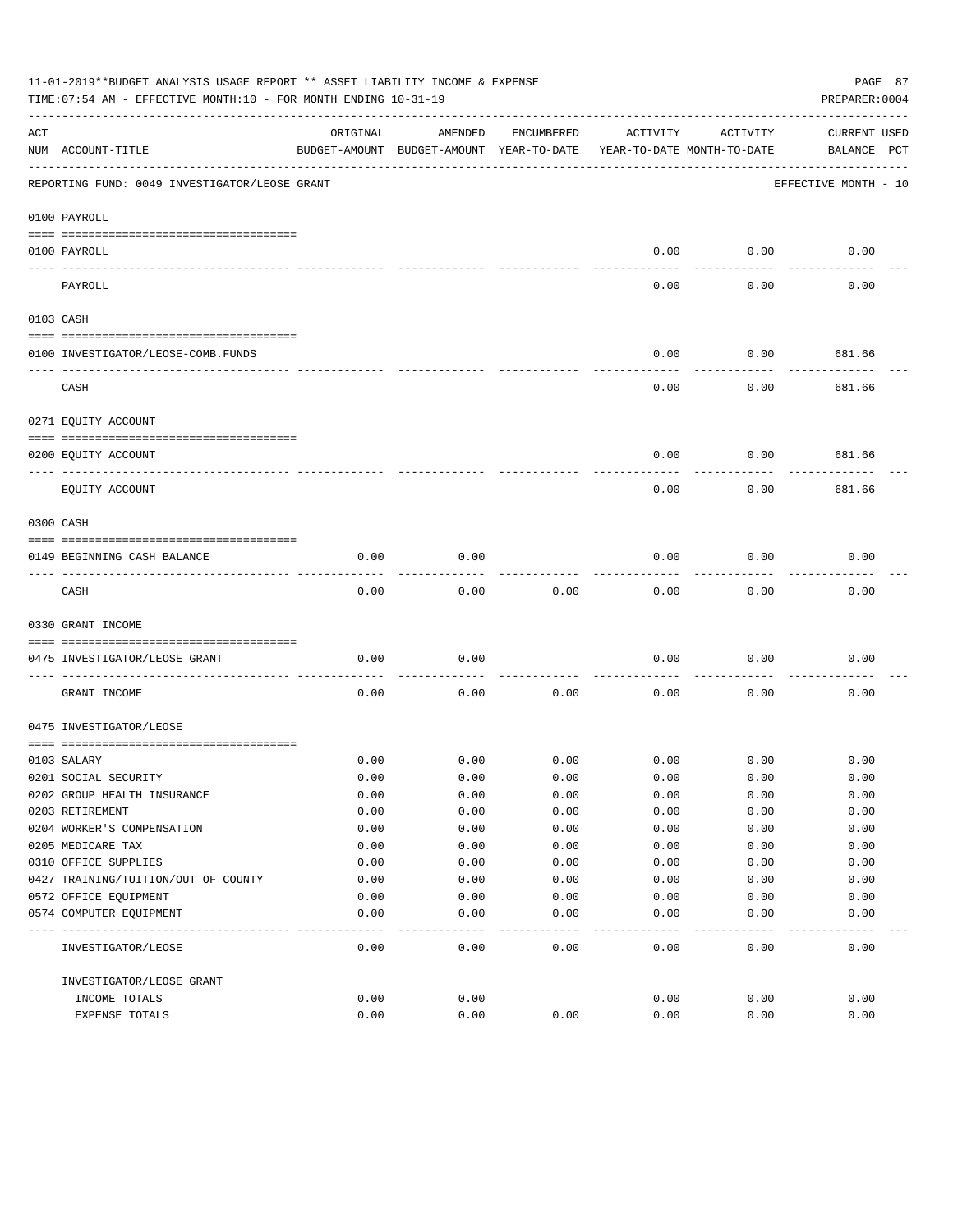|     | 11-01-2019**BUDGET ANALYSIS USAGE REPORT ** ASSET LIABILITY INCOME & EXPENSE<br>PAGE 88<br>TIME: 07:54 AM - EFFECTIVE MONTH: 10 - FOR MONTH ENDING 10-31-19<br>PREPARER: 0004 |              |                                                     |               |                                        |              |                                    |  |  |  |  |
|-----|-------------------------------------------------------------------------------------------------------------------------------------------------------------------------------|--------------|-----------------------------------------------------|---------------|----------------------------------------|--------------|------------------------------------|--|--|--|--|
| ACT | NUM ACCOUNT-TITLE                                                                                                                                                             | ORIGINAL     | AMENDED<br>BUDGET-AMOUNT BUDGET-AMOUNT YEAR-TO-DATE | ENCUMBERED    | ACTIVITY<br>YEAR-TO-DATE MONTH-TO-DATE | ACTIVITY     | <b>CURRENT USED</b><br>BALANCE PCT |  |  |  |  |
|     | REPORTING FUND: 0050 ELECTION SUPPORT                                                                                                                                         |              |                                                     |               |                                        |              | EFFECTIVE MONTH - 10               |  |  |  |  |
|     | 0103 CASH                                                                                                                                                                     |              |                                                     |               |                                        |              |                                    |  |  |  |  |
|     |                                                                                                                                                                               |              |                                                     |               |                                        |              |                                    |  |  |  |  |
|     | 0100 ELECTION SUPPORT FUND-COMB.FUNDS                                                                                                                                         |              |                                                     |               | 0.00                                   | 0.00         | 0.00                               |  |  |  |  |
|     | CASH                                                                                                                                                                          |              |                                                     |               | 0.00                                   | 0.00         | 0.00                               |  |  |  |  |
|     | 0200 SYSTEM ADDED LIABILITY DEPARTMENT                                                                                                                                        |              |                                                     |               |                                        |              |                                    |  |  |  |  |
|     |                                                                                                                                                                               |              |                                                     |               |                                        |              |                                    |  |  |  |  |
|     | 0910 SYSTEM ADDED LIABILITY LINE-ITEM                                                                                                                                         |              |                                                     |               | 0.00                                   | 0.00         | 0.00                               |  |  |  |  |
|     | SYSTEM ADDED LIABILITY DEPARTMENT                                                                                                                                             |              |                                                     |               | 0.00                                   | 0.00         | 0.00                               |  |  |  |  |
|     | 0271 EQUITY ACCOUNT                                                                                                                                                           |              |                                                     |               |                                        |              |                                    |  |  |  |  |
|     |                                                                                                                                                                               |              |                                                     |               |                                        |              |                                    |  |  |  |  |
|     | 0200 EOUITY ACCOUNT                                                                                                                                                           |              |                                                     |               | 0.00                                   | 0.00         | 0.00                               |  |  |  |  |
|     | EQUITY ACCOUNT                                                                                                                                                                |              |                                                     |               | 0.00                                   | 0.00         | 0.00                               |  |  |  |  |
|     | 0300 CASH                                                                                                                                                                     |              |                                                     |               |                                        |              |                                    |  |  |  |  |
|     | 0150 BEGINNING CASH BALANCE                                                                                                                                                   | 0.00         | 0.00                                                |               | 0.00                                   | 0.00         | 0.00                               |  |  |  |  |
|     | CASH                                                                                                                                                                          | 0.00         | 0.00                                                | 0.00          | 0.00                                   | 0.00         | 0.00                               |  |  |  |  |
|     | 0370 MISCELLANEOUS INCOME                                                                                                                                                     |              |                                                     |               |                                        |              |                                    |  |  |  |  |
|     |                                                                                                                                                                               |              |                                                     |               |                                        |              |                                    |  |  |  |  |
|     | 0403 LOCAL FUNDING                                                                                                                                                            | 0.00         | 0.00                                                |               | 0.00                                   | 0.00         | 0.00                               |  |  |  |  |
|     | MISCELLANEOUS INCOME                                                                                                                                                          | 0.00         | 0.00                                                | 0.00          | 0.00                                   | 0.00         | 0.00                               |  |  |  |  |
|     | 0403 ELECTION SUPPORT                                                                                                                                                         |              |                                                     |               |                                        |              |                                    |  |  |  |  |
|     |                                                                                                                                                                               |              |                                                     |               |                                        |              |                                    |  |  |  |  |
|     | 0310 OFFICE SUPPLIES                                                                                                                                                          | 0.00         | 0.00                                                | 0.00          | 0.00                                   | 0.00         | 0.00                               |  |  |  |  |
|     | 0311 POSTAGE<br>0427 TRAVEL/TRAINING                                                                                                                                          | 0.00<br>0.00 | 0.00<br>0.00                                        | 0.00<br>0.00  | 0.00<br>0.00                           | 0.00<br>0.00 | 0.00<br>0.00                       |  |  |  |  |
|     | 0430 BIDS AND NOTICES                                                                                                                                                         | 0.00         | 0.00                                                | 0.00          | 0.00                                   | 0.00         | 0.00                               |  |  |  |  |
|     | 0573 ELECTION EQUIPMENT                                                                                                                                                       | 0.00         | 0.00                                                | 0.00          | 0.00                                   | 0.00         | 0.00                               |  |  |  |  |
|     | ELECTION SUPPORT                                                                                                                                                              | 0.00         | 0.00                                                | $---$<br>0.00 | 0.00                                   | 0.00         | 0.00                               |  |  |  |  |
|     | ELECTION SUPPORT                                                                                                                                                              |              |                                                     |               |                                        |              |                                    |  |  |  |  |
|     | INCOME TOTALS                                                                                                                                                                 | 0.00         | 0.00                                                |               | 0.00                                   | 0.00         | 0.00                               |  |  |  |  |
|     | EXPENSE TOTALS                                                                                                                                                                | 0.00         | 0.00                                                | 0.00          | 0.00                                   | 0.00         | 0.00                               |  |  |  |  |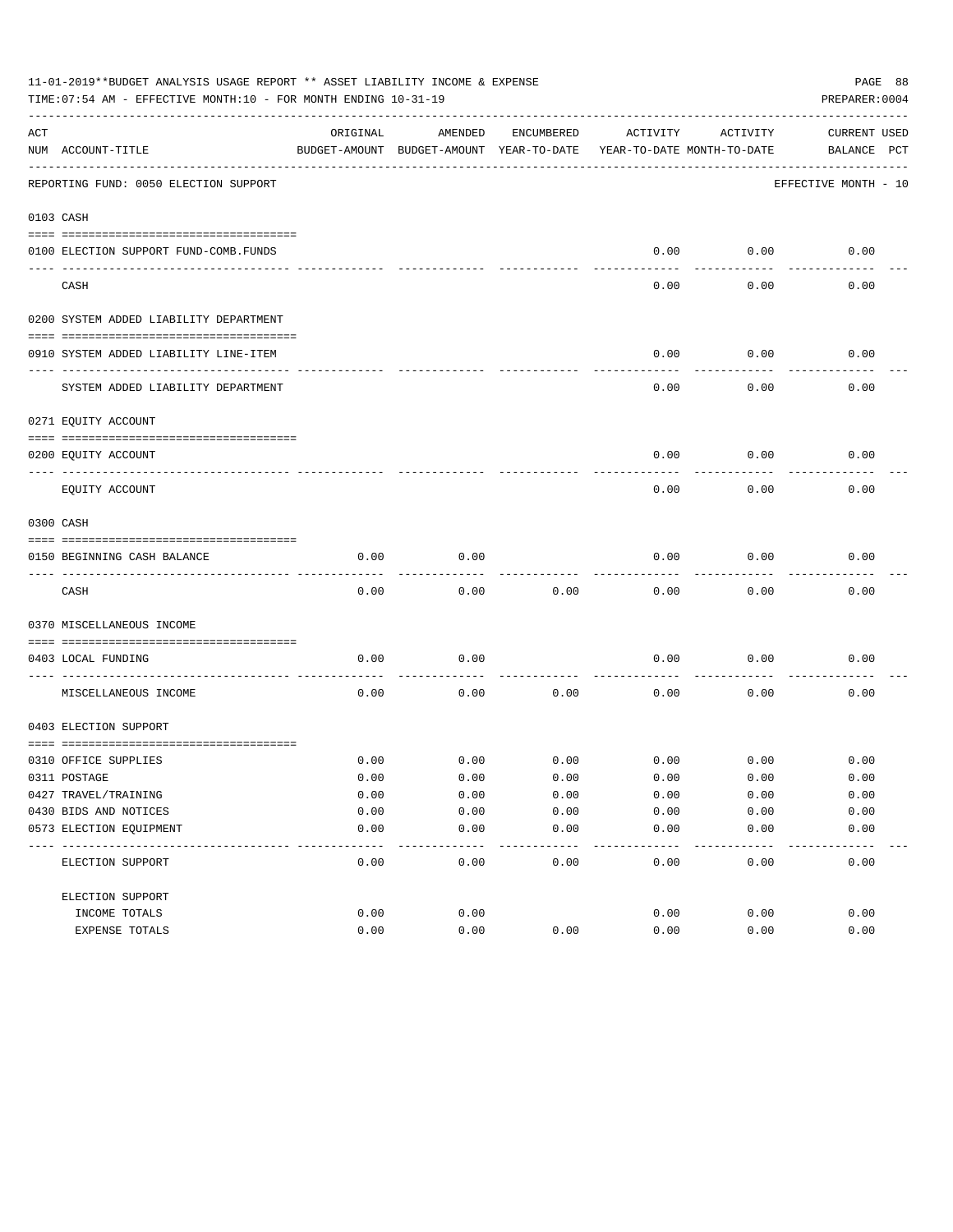|     | 11-01-2019**BUDGET ANALYSIS USAGE REPORT ** ASSET LIABILITY INCOME & EXPENSE<br>TIME: 07:54 AM - EFFECTIVE MONTH: 10 - FOR MONTH ENDING 10-31-19 |          |                                                     |                   |          |                                        |                             |                |  |  |
|-----|--------------------------------------------------------------------------------------------------------------------------------------------------|----------|-----------------------------------------------------|-------------------|----------|----------------------------------------|-----------------------------|----------------|--|--|
| ACT | NUM ACCOUNT-TITLE                                                                                                                                | ORIGINAL | AMENDED<br>BUDGET-AMOUNT BUDGET-AMOUNT YEAR-TO-DATE | <b>ENCUMBERED</b> | ACTIVITY | ACTIVITY<br>YEAR-TO-DATE MONTH-TO-DATE | CURRENT USED<br>BALANCE PCT |                |  |  |
|     | REPORTING FUND: 0051 CO.CLERK CO.& DIST.CT. TECHNOLOGY                                                                                           |          |                                                     |                   |          |                                        | EFFECTIVE MONTH - 10        |                |  |  |
|     | 0103 CASH                                                                                                                                        |          |                                                     |                   |          |                                        |                             |                |  |  |
|     | 0100 CO.CLK.CO.& DIST.CT.TECHNOLOGY-COM                                                                                                          |          |                                                     |                   | 0.00     | 0.00                                   | 7,513.96                    |                |  |  |
|     | CASH                                                                                                                                             |          |                                                     |                   | 0.00     | 0.00                                   | 7,513.96                    |                |  |  |
|     | 0120 RECEIVABLES                                                                                                                                 |          |                                                     |                   |          |                                        |                             |                |  |  |
|     | 0313 DUE FROM OTHER FUNDS                                                                                                                        |          |                                                     |                   | 0.00     | 0.00                                   | 59.92                       |                |  |  |
|     | RECEIVABLES                                                                                                                                      |          |                                                     |                   | 0.00     | 0.00                                   | 59.92                       |                |  |  |
|     | 0271 EQUITY ACCOUNT                                                                                                                              |          |                                                     |                   |          |                                        |                             |                |  |  |
|     | 0200 EQUITY ACCOUNT                                                                                                                              |          |                                                     |                   | 0.00     | 0.00                                   | 7,573.88                    |                |  |  |
|     | ---- -----------------------<br>EQUITY ACCOUNT                                                                                                   |          |                                                     |                   | 0.00     | 0.00                                   | ----------<br>7,573.88      |                |  |  |
|     | 0300 CASH                                                                                                                                        |          |                                                     |                   |          |                                        |                             |                |  |  |
|     | 0151 BEGINNING CASH BALANCE<br>---- ---------------------------------                                                                            | 2,400.00 | 2,400.00                                            |                   | 0.00     | 0.00                                   | 2,400.00                    | 0 <sub>0</sub> |  |  |
|     | CASH                                                                                                                                             | 2,400.00 | 2,400.00                                            | 0.00              | 0.00     | 0.00                                   | 2,400.00                    | 0 <sub>0</sub> |  |  |
|     | 0370 CO.CLK.MISCELLANEOUS INCOME                                                                                                                 |          |                                                     |                   |          |                                        |                             |                |  |  |
|     | 0440 CO.CLK.CO.& DIST.CT.TECHNOLOGY FEE                                                                                                          | 600.00   | 600.00                                              |                   | 0.00     | 0.00                                   | 600.00                      | 0 <sub>0</sub> |  |  |
|     | CO. CLK. MISCELLANEOUS INCOME                                                                                                                    | 600.00   | 600.00                                              | 0.00              | 0.00     | 0.00                                   | 600.00                      | 0 <sub>0</sub> |  |  |
|     | 0440 CO.CLK.COURT TECHNOLOGY EQUIPMENT                                                                                                           |          |                                                     |                   |          |                                        |                             |                |  |  |
|     | 0572 OFFICE EOUIPMENT                                                                                                                            | 3,000.00 | 3,000.00                                            | 0.00              | 0.00     | 0.00                                   | 3,000.00                    | 0 <sub>0</sub> |  |  |
|     | CO.CLK.COURT TECHNOLOGY EQUIPMENT                                                                                                                | 3,000.00 | 3,000.00                                            | 0.00              | 0.00     | 0.00                                   | 3,000.00                    | 0 <sub>0</sub> |  |  |
|     | CO.CLERK CO.& DIST.CT. TECHNOLOGY                                                                                                                |          |                                                     |                   |          |                                        |                             |                |  |  |
|     | INCOME TOTALS                                                                                                                                    | 3,000.00 | 3,000.00                                            |                   | 0.00     | 0.00                                   | 3,000.00                    | 0 <sub>0</sub> |  |  |
|     | <b>EXPENSE TOTALS</b>                                                                                                                            | 3,000.00 | 3,000.00                                            | 0.00              | 0.00     | 0.00                                   | 3,000.00                    | 0 <sub>0</sub> |  |  |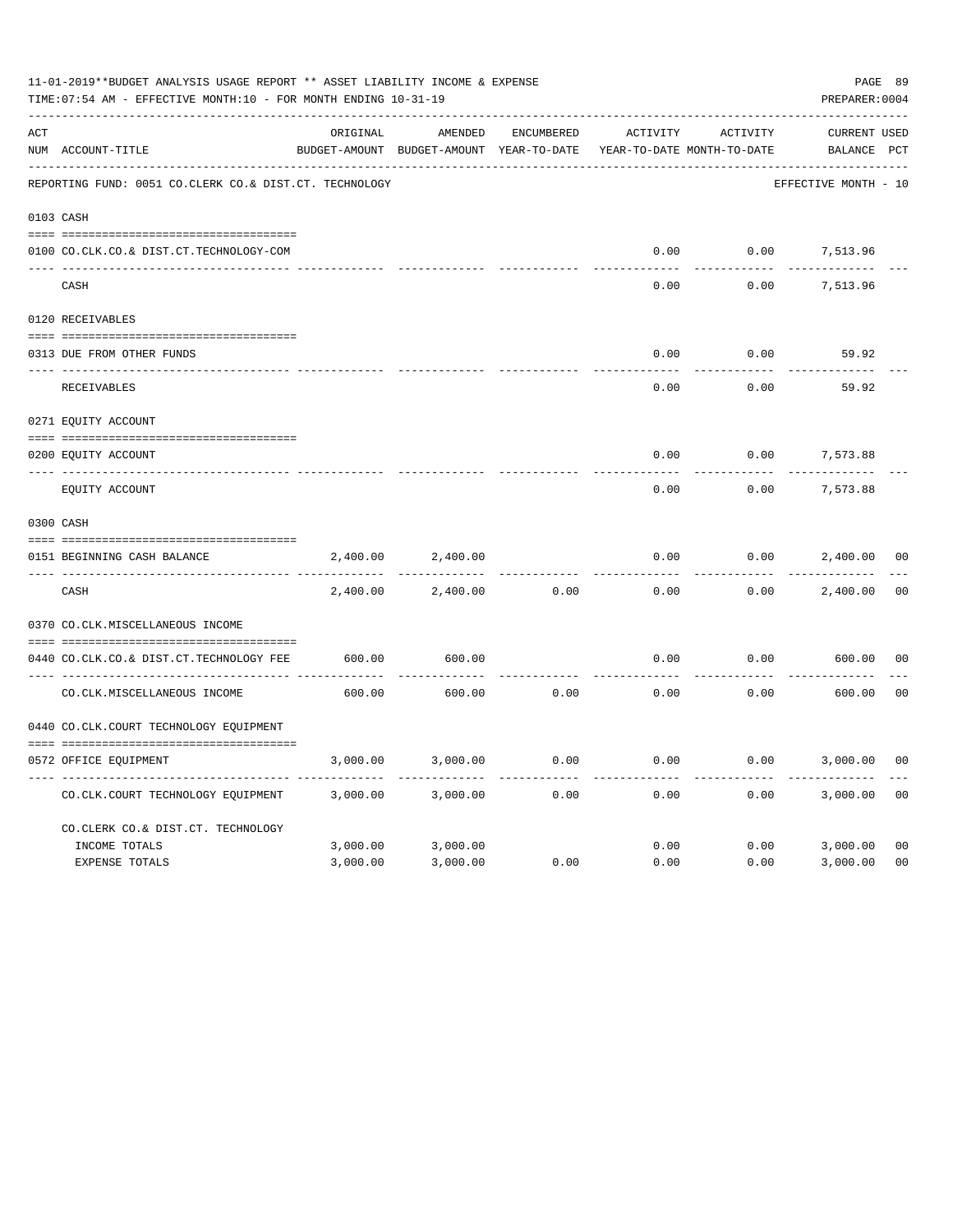|     | 11-01-2019**BUDGET ANALYSIS USAGE REPORT ** ASSET LIABILITY INCOME & EXPENSE<br>PAGE 90<br>TIME: 07:54 AM - EFFECTIVE MONTH: 10 - FOR MONTH ENDING 10-31-19<br>PREPARER: 0004 |          |                     |                     |                                                                                 |                              |                                  |  |  |  |  |
|-----|-------------------------------------------------------------------------------------------------------------------------------------------------------------------------------|----------|---------------------|---------------------|---------------------------------------------------------------------------------|------------------------------|----------------------------------|--|--|--|--|
| ACT | NUM ACCOUNT-TITLE                                                                                                                                                             | ORIGINAL | AMENDED             | ENCUMBERED          | ACTIVITY<br>BUDGET-AMOUNT BUDGET-AMOUNT YEAR-TO-DATE YEAR-TO-DATE MONTH-TO-DATE | ACTIVITY                     | CURRENT USED<br>BALANCE PCT      |  |  |  |  |
|     | REPORTING FUND: 0052 CO.CLK.COURT RECORDS PRESERVATION                                                                                                                        |          |                     |                     |                                                                                 |                              | EFFECTIVE MONTH - 10             |  |  |  |  |
|     | 0103 CASH                                                                                                                                                                     |          |                     |                     |                                                                                 |                              |                                  |  |  |  |  |
|     | 0100 CO.CLK.COURT RECORDS PRESERVATION-                                                                                                                                       |          |                     |                     |                                                                                 | $3.22$ $3.22$ $14,539.11$    |                                  |  |  |  |  |
|     | CASH                                                                                                                                                                          |          |                     |                     | 3.22                                                                            | ----------- -------------    | 3.22 14,539.11                   |  |  |  |  |
|     | 0120 RECEIVABLES                                                                                                                                                              |          |                     |                     |                                                                                 |                              |                                  |  |  |  |  |
|     |                                                                                                                                                                               |          |                     |                     |                                                                                 |                              |                                  |  |  |  |  |
|     | 0313 DUE FROM OTHER FUNDS                                                                                                                                                     |          |                     |                     | 0.00                                                                            | $0.00$ 120.00<br>.           | -----------                      |  |  |  |  |
|     | RECEIVABLES                                                                                                                                                                   |          |                     |                     | 0.00                                                                            | 0.00                         | 120.00                           |  |  |  |  |
|     | 0200 SYSTEM ADDED LIABILITY DEPARTMENT                                                                                                                                        |          |                     |                     |                                                                                 |                              |                                  |  |  |  |  |
|     | 0910 SYSTEM ADDED LIABILITY LINE-ITEM                                                                                                                                         |          |                     |                     | 0.00                                                                            | 0.00                         | 0.00                             |  |  |  |  |
|     | SYSTEM ADDED LIABILITY DEPARTMENT                                                                                                                                             |          |                     |                     | 0.00                                                                            | ----------<br>0.00           | 0.00                             |  |  |  |  |
|     | 0271 EQUITY ACCOUNT                                                                                                                                                           |          |                     |                     |                                                                                 |                              |                                  |  |  |  |  |
|     | 0200 EQUITY ACCOUNT                                                                                                                                                           |          |                     |                     | 0.00                                                                            | $0.00$ 14,655.89             |                                  |  |  |  |  |
|     | EQUITY ACCOUNT                                                                                                                                                                |          |                     |                     | --------<br>0.00                                                                |                              | ------------<br>$0.00$ 14,655.89 |  |  |  |  |
|     | 0360 INTEREST EARNINGS                                                                                                                                                        |          |                     |                     |                                                                                 |                              |                                  |  |  |  |  |
|     |                                                                                                                                                                               |          |                     |                     |                                                                                 |                              |                                  |  |  |  |  |
|     | 0100 INTEREST EARNINGS<br>--------------------- -------------                                                                                                                 | 0.00     | 0.00                |                     | -------- -------------                                                          | $3.22$ $3.22$<br>----------- | $3.22+$                          |  |  |  |  |
|     | INTEREST EARNINGS                                                                                                                                                             | 0.00     | 0.00                | 0.00                | 3.22                                                                            | 3.22                         | $3.22+$                          |  |  |  |  |
|     | 0370 CO.CLK.MISCELLANEOUS INCOME                                                                                                                                              |          |                     |                     |                                                                                 |                              |                                  |  |  |  |  |
|     | 0133 CO.CLK.COURT RECORDS PRESERVATION                                                                                                                                        |          | $0.00$ 0.00         |                     |                                                                                 | 0.00 0.00                    | 0.00                             |  |  |  |  |
|     | CO. CLK. MISCELLANEOUS INCOME                                                                                                                                                 | 0.00     | 0.00                | 0.00                | 0.00                                                                            | 0.00                         | 0.00                             |  |  |  |  |
|     | 0449 CO.CLK.COURT RECORDS PRES.EOUIPMEN                                                                                                                                       |          |                     |                     |                                                                                 |                              |                                  |  |  |  |  |
|     |                                                                                                                                                                               |          |                     |                     |                                                                                 |                              |                                  |  |  |  |  |
|     | 0572 OFFICE EQUIPMENT                                                                                                                                                         | 0.00     | 0.00<br>----------- | 0.00<br>----------- | 0.00<br>-------------                                                           | 0.00<br>------------         | 0.00<br>-------------            |  |  |  |  |
|     | CO. CLK. COURT RECORDS PRES. EQUIPMEN                                                                                                                                         | 0.00     | 0.00                | 0.00                | 0.00                                                                            | 0.00                         | 0.00                             |  |  |  |  |
|     | CO. CLK. COURT RECORDS PRESERVATION                                                                                                                                           |          |                     |                     |                                                                                 |                              |                                  |  |  |  |  |
|     | INCOME TOTALS                                                                                                                                                                 | 0.00     | 0.00                |                     | 3.22                                                                            | 3.22                         | $3.22+$                          |  |  |  |  |
|     | <b>EXPENSE TOTALS</b>                                                                                                                                                         | 0.00     | 0.00                | 0.00                | 0.00                                                                            | 0.00                         | 0.00                             |  |  |  |  |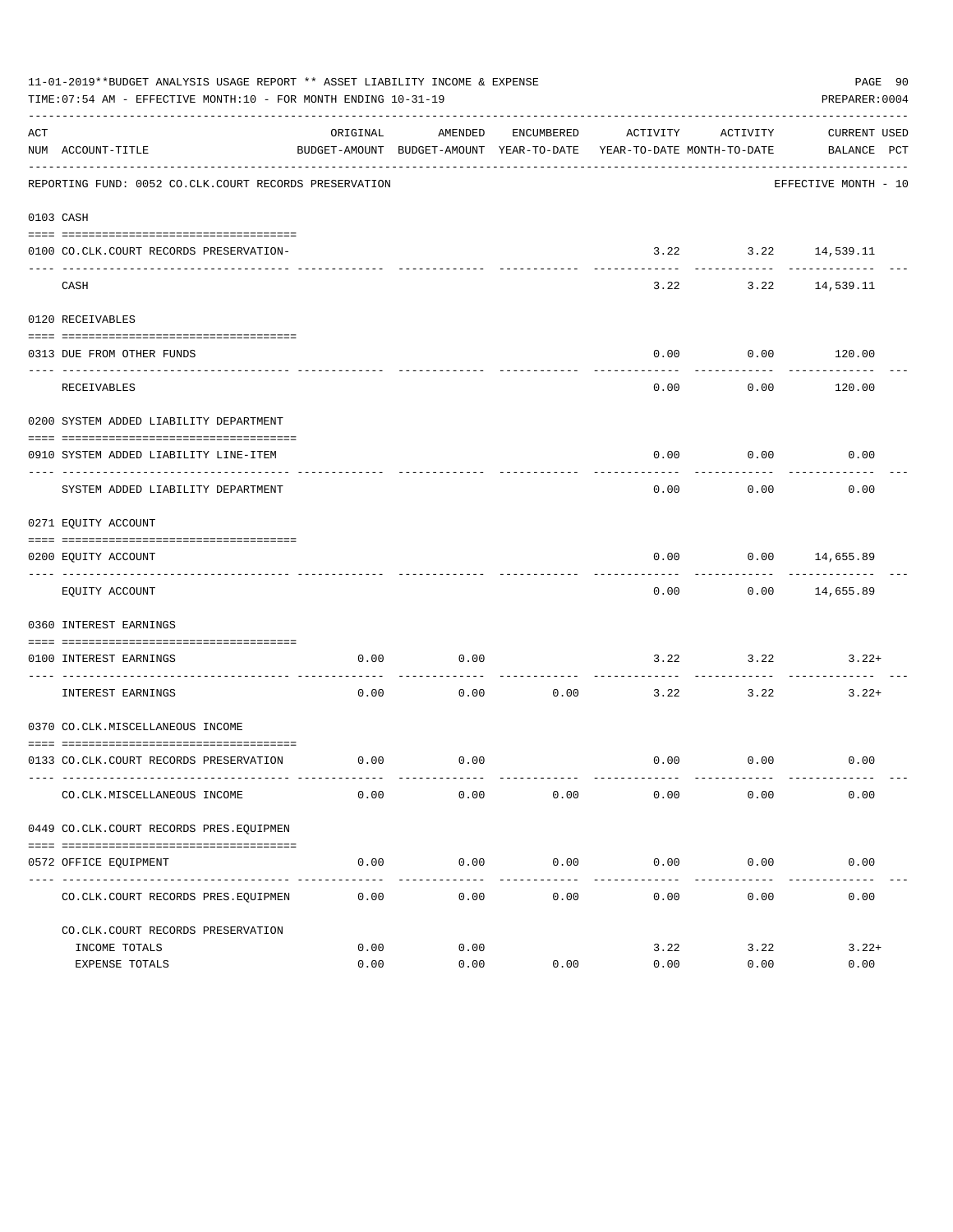|     | 11-01-2019**BUDGET ANALYSIS USAGE REPORT ** ASSET LIABILITY INCOME & EXPENSE<br>TIME: 07:54 AM - EFFECTIVE MONTH: 10 - FOR MONTH ENDING 10-31-19 |                            |                             |                    |                                                                                                                 |                                                                          | PAGE 91<br>PREPARER: 0004          |                |
|-----|--------------------------------------------------------------------------------------------------------------------------------------------------|----------------------------|-----------------------------|--------------------|-----------------------------------------------------------------------------------------------------------------|--------------------------------------------------------------------------|------------------------------------|----------------|
| ACT | NUM ACCOUNT-TITLE                                                                                                                                | ORIGINAL                   | AMENDED                     |                    | ENCUMBERED ACTIVITY ACTIVITY<br>BUDGET-AMOUNT BUDGET-AMOUNT YEAR-TO-DATE YEAR-TO-DATE MONTH-TO-DATE BALANCE PCT |                                                                          | CURRENT USED                       |                |
|     | -------------------------------------<br>REPORTING FUND: 0053 CO.CLERK RECORDS ARCHIVE                                                           |                            |                             |                    |                                                                                                                 |                                                                          | EFFECTIVE MONTH - 10               |                |
|     | 0103 CASH                                                                                                                                        |                            |                             |                    |                                                                                                                 |                                                                          |                                    |                |
|     |                                                                                                                                                  |                            |                             |                    |                                                                                                                 |                                                                          |                                    |                |
|     | 0100 CO.CLK.REC.ARCHIVE -COMB.FUNDS CKI                                                                                                          |                            |                             |                    |                                                                                                                 | $4,496.80 - 4,496.80 - 279,386.68$<br>--------  -------------  --------- |                                    |                |
|     | CASH                                                                                                                                             |                            |                             |                    |                                                                                                                 | 4,496.80- 4,496.80- 279,386.68                                           |                                    |                |
|     | 0120 RECEIVABLES                                                                                                                                 |                            |                             |                    |                                                                                                                 |                                                                          |                                    |                |
|     |                                                                                                                                                  |                            |                             |                    |                                                                                                                 |                                                                          |                                    |                |
|     | 0313 DUE FROM OTHER FUNDS                                                                                                                        |                            |                             |                    | 0.00                                                                                                            | $0.00$ 6,200.00                                                          |                                    |                |
|     | RECEIVABLES                                                                                                                                      |                            |                             |                    | 0.00                                                                                                            |                                                                          | $0.00$ 6,200.00                    |                |
|     | 0200 SYSTEM ADDED LIABILITY DEPARTMENT                                                                                                           |                            |                             |                    |                                                                                                                 |                                                                          |                                    |                |
|     |                                                                                                                                                  |                            |                             |                    |                                                                                                                 |                                                                          |                                    |                |
|     | 0910 SYSTEM ADDED LIABILITY LINE-ITEM                                                                                                            |                            |                             |                    |                                                                                                                 |                                                                          | $4,496.80 - 4,496.80 - 4,496.80 -$ |                |
|     | SYSTEM ADDED LIABILITY DEPARTMENT                                                                                                                |                            |                             |                    |                                                                                                                 |                                                                          | $4,496.80 - 4,496.80 - 4,496.80 -$ |                |
|     | 0271 EQUITY ACCOUNT                                                                                                                              |                            |                             |                    |                                                                                                                 |                                                                          |                                    |                |
|     |                                                                                                                                                  |                            |                             |                    |                                                                                                                 |                                                                          |                                    |                |
|     | 0200 EQUITY ACCOUNT                                                                                                                              |                            |                             |                    | 0.00                                                                                                            |                                                                          |                                    |                |
|     | EQUITY ACCOUNT                                                                                                                                   |                            |                             |                    | 0.00                                                                                                            | 0.00                                                                     | 290,083.48                         |                |
|     | 0300 CASH                                                                                                                                        |                            |                             |                    |                                                                                                                 |                                                                          |                                    |                |
|     | 0153 BEGINNING CASH BALANCE                                                                                                                      | 115,000.00                 | 115,000.00                  |                    | 0.00                                                                                                            |                                                                          | $0.00$ 115,000.00 00               |                |
|     | CASH                                                                                                                                             |                            |                             |                    | -----------------------------<br>$115,000.00$ $115,000.00$ 0.00 0.00 0.00                                       |                                                                          | 0.00 115,000.00                    | 00             |
|     | 0370 MISCELLANEOUS INCOME                                                                                                                        |                            |                             |                    |                                                                                                                 |                                                                          |                                    |                |
|     |                                                                                                                                                  |                            |                             |                    |                                                                                                                 |                                                                          |                                    |                |
|     | 0133 CO.CLERK RECORDS ARCHIVE FEE                                                                                                                |                            | 25,000.00 25,000.00         |                    |                                                                                                                 |                                                                          | $0.00$ $0.00$ $25,000.00$ 00       |                |
|     | MISCELLANEOUS INCOME                                                                                                                             | 25,000.00                  | 25,000.00                   | 0.00               | 0.00                                                                                                            | 0.00                                                                     | 25,000.00                          | 0 <sub>0</sub> |
|     | 0403 CO.CLERK RECORDS ARCHIVE                                                                                                                    |                            |                             |                    |                                                                                                                 |                                                                          |                                    |                |
|     |                                                                                                                                                  |                            |                             |                    |                                                                                                                 |                                                                          |                                    |                |
|     | 0437 DIGITAL IMAGING                                                                                                                             |                            | 140,000.00 140,000.00       | 0.00               | 0.00                                                                                                            | 0.00                                                                     | 140,000.00                         | 0 <sub>0</sub> |
|     | 0490 CO. CLERK MISCELLANEOUS                                                                                                                     | 0.00                       | 0.00                        | 0.00               | 0.00                                                                                                            | 0.00                                                                     | 0.00                               |                |
|     | CO. CLERK RECORDS ARCHIVE                                                                                                                        | ------------<br>140,000.00 | -------------<br>140,000.00 | ----------<br>0.00 | $- - - - -$<br>0.00                                                                                             | ---------<br>0.00                                                        | .<br>140,000.00                    | 0 <sub>0</sub> |
|     | CO. CLERK RECORDS ARCHIVE                                                                                                                        |                            |                             |                    |                                                                                                                 |                                                                          |                                    |                |
|     | INCOME TOTALS                                                                                                                                    | 140,000.00                 | 140,000.00                  |                    | 0.00                                                                                                            | 0.00                                                                     | 140,000.00                         | 00             |
|     | EXPENSE TOTALS                                                                                                                                   | 140,000.00                 | 140,000.00                  | 0.00               | 0.00                                                                                                            | 0.00                                                                     | 140,000.00                         | 0 <sub>0</sub> |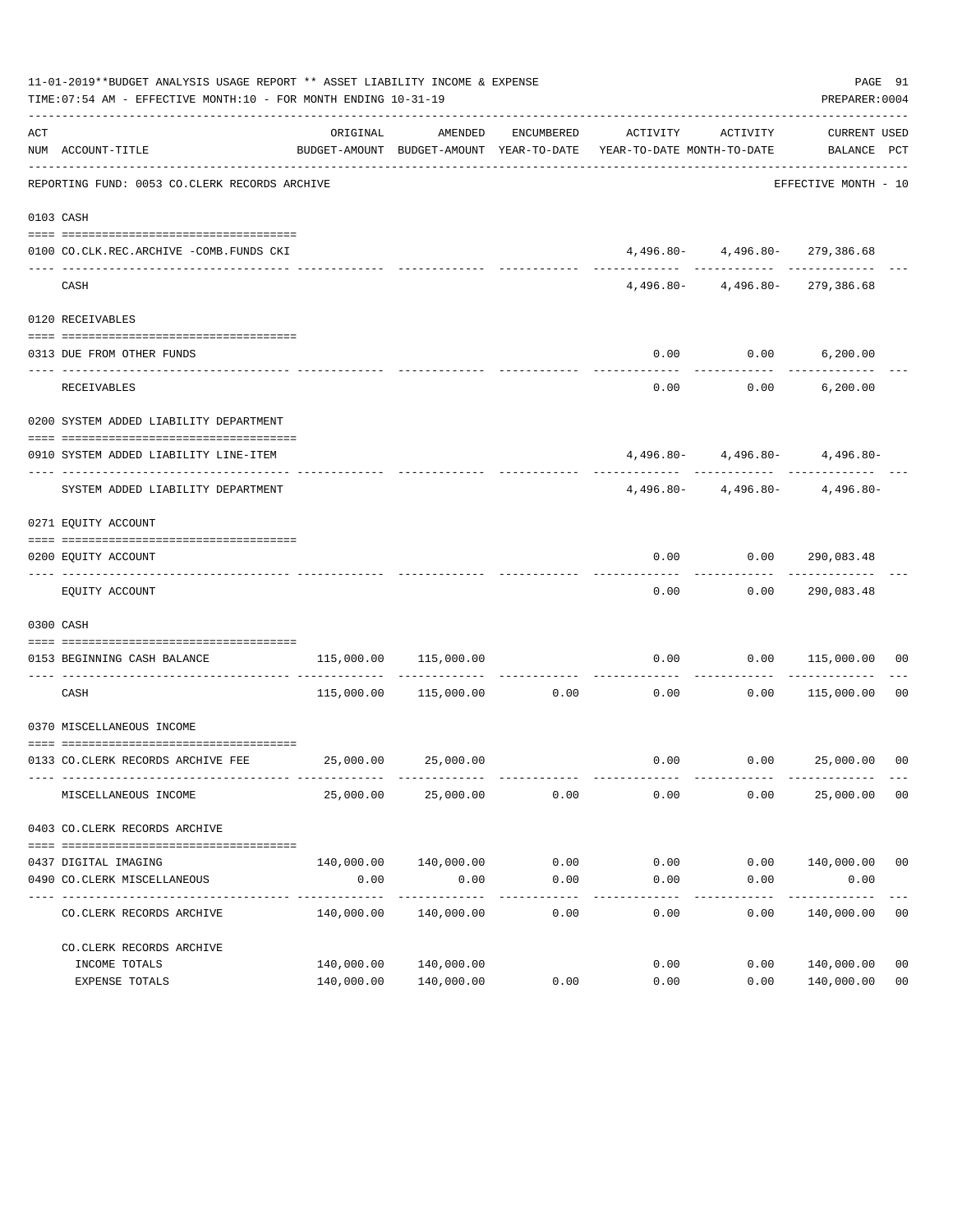|     | 11-01-2019**BUDGET ANALYSIS USAGE REPORT ** ASSET LIABILITY INCOME & EXPENSE<br>TIME: 07:54 AM - EFFECTIVE MONTH: 10 - FOR MONTH ENDING 10-31-19<br>PREPARER: 0004 |                     |                                                     |                 |                                        |                    |                                    |                |  |  |  |
|-----|--------------------------------------------------------------------------------------------------------------------------------------------------------------------|---------------------|-----------------------------------------------------|-----------------|----------------------------------------|--------------------|------------------------------------|----------------|--|--|--|
| ACT | NUM ACCOUNT-TITLE                                                                                                                                                  | ORIGINAL            | AMENDED<br>BUDGET-AMOUNT BUDGET-AMOUNT YEAR-TO-DATE | ENCUMBERED      | ACTIVITY<br>YEAR-TO-DATE MONTH-TO-DATE | ACTIVITY           | <b>CURRENT USED</b><br>BALANCE PCT |                |  |  |  |
|     | REPORTING FUND: 0055 F.C. LAW ENFORCEMENT EDUCATION                                                                                                                |                     |                                                     |                 |                                        |                    | EFFECTIVE MONTH - 10               |                |  |  |  |
|     | 0102 A/P CLEARING                                                                                                                                                  |                     |                                                     |                 |                                        |                    |                                    |                |  |  |  |
|     | 0100 A/P CLEARING                                                                                                                                                  |                     |                                                     |                 | 0.00                                   | 0.00               | 0.00                               |                |  |  |  |
|     | A/P CLEARING                                                                                                                                                       |                     |                                                     |                 | 0.00                                   | 0.00               | 0.00                               |                |  |  |  |
|     | 0103 CASH                                                                                                                                                          |                     |                                                     |                 |                                        |                    |                                    |                |  |  |  |
|     | 0155 F.C. LAW ENFORCEMENT EDUCATION                                                                                                                                |                     |                                                     |                 | 0.00                                   | 0.00               | 0.06                               |                |  |  |  |
|     | CASH                                                                                                                                                               |                     |                                                     |                 | 0.00                                   | 0.00               | 0.06                               |                |  |  |  |
|     | 0200 LIABILITY ACCOUNT                                                                                                                                             |                     |                                                     |                 |                                        |                    |                                    |                |  |  |  |
|     | 0910 SYSTEM ADDED LIABILITY LINE-ITEM                                                                                                                              |                     |                                                     |                 | 0.00                                   | 0.00               | 0.00                               |                |  |  |  |
|     | LIABILITY ACCOUNT                                                                                                                                                  |                     |                                                     |                 | 0.00                                   | 0.00               | 0.00                               |                |  |  |  |
|     | 0271 EQUITY ACCOUNT                                                                                                                                                |                     |                                                     |                 |                                        |                    |                                    |                |  |  |  |
|     | 0200 EQUITY ACCOUNT                                                                                                                                                |                     |                                                     |                 | 0.00                                   | 0.00               | 0.06                               |                |  |  |  |
|     | EQUITY ACCOUNT                                                                                                                                                     |                     |                                                     |                 | 0.00                                   | --------<br>0.00   | 0.06                               |                |  |  |  |
|     | 0300 CASH                                                                                                                                                          |                     |                                                     |                 |                                        |                    |                                    |                |  |  |  |
|     | 0156 BEGINNING CASH BALANCE                                                                                                                                        | 0.00                | 0.00                                                |                 | 0.00                                   | 0.00               | 0.00                               |                |  |  |  |
|     | CASH                                                                                                                                                               | 0.00                | 0.00                                                | 0.00            | 0.00                                   | 0.00               | 0.00                               |                |  |  |  |
|     | 0360 INTEREST EARNINGS                                                                                                                                             |                     |                                                     |                 |                                        |                    |                                    |                |  |  |  |
|     | 0100 INTEREST EARNINGS                                                                                                                                             | 0.00                | 0.00                                                |                 | 0.00                                   | 0.00               | 0.00                               |                |  |  |  |
|     | INTEREST EARNINGS                                                                                                                                                  | 0.00                | 0.00                                                | 0.00            | 0.00                                   | 0.00               | 0.00                               |                |  |  |  |
|     | 0370 MISCELLANEOUS                                                                                                                                                 |                     |                                                     |                 |                                        |                    |                                    |                |  |  |  |
|     |                                                                                                                                                                    |                     |                                                     |                 |                                        |                    |                                    |                |  |  |  |
|     | 0130 REFUNDS & MISCELLANEOUS<br>0160 PEACE OFFICER ALLOCATION                                                                                                      | 0.00<br>1,800.00    | 0.00<br>1,800.00                                    |                 | 0.00<br>0.00                           | 0.00<br>0.00       | 0.00<br>1,800.00                   | 0 <sub>0</sub> |  |  |  |
|     | MISCELLANEOUS                                                                                                                                                      | 1,800.00            | 1,800.00                                            | 0.00            | $\cdots$<br>0.00                       | ----------<br>0.00 | _____________<br>1,800.00          | 0 <sub>0</sub> |  |  |  |
|     | 0560 LAW ENFORCEMENT EDUCATION                                                                                                                                     |                     |                                                     |                 |                                        |                    |                                    |                |  |  |  |
|     |                                                                                                                                                                    |                     |                                                     |                 |                                        |                    | 0.00                               |                |  |  |  |
|     | 0427 OUT OF COUNTY TRAVEL<br>0428 TRAINING & TUITION                                                                                                               |                     | $0.00$ 0.00<br>1,800.00    1,800.00                 | 0.00<br>0.00    | 0.00<br>0.00                           |                    | 0.00<br>$0.00$ 1,800.00            | 0 <sub>0</sub> |  |  |  |
|     | 0435 PRINTING                                                                                                                                                      | 0.00                | 0.00                                                | 0.00            |                                        | $0.00$ $0.00$      | 0.00                               |                |  |  |  |
|     | 0490 MISCELLANEOUS                                                                                                                                                 | 0.00<br>----------- | 0.00                                                | 0.00<br>------- | 0.00                                   | 0.00               | 0.00                               |                |  |  |  |
|     | LAW ENFORCEMENT EDUCATION                                                                                                                                          |                     | 1,800.00 1,800.00                                   | 0.00            | 0.00                                   | 0.00               | 1,800.00                           | 0 <sub>0</sub> |  |  |  |
|     | 0999 ACCOUNTS PAYABLE                                                                                                                                              |                     |                                                     |                 |                                        |                    |                                    |                |  |  |  |
|     | 0100 A/P CLEARING ACCOUNT                                                                                                                                          |                     |                                                     |                 | 0.00                                   | 0.00               | 0.00                               |                |  |  |  |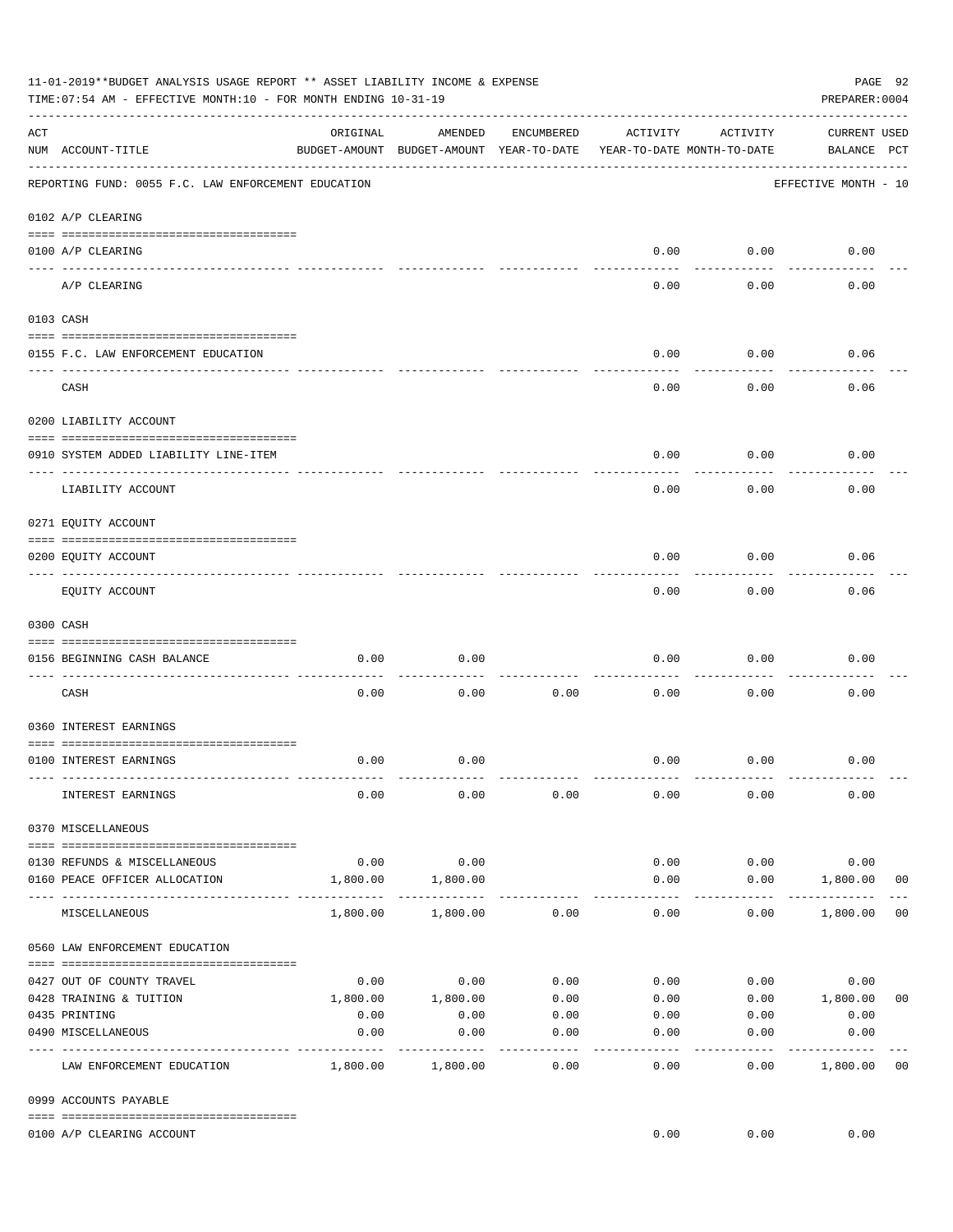|     | 11-01-2019**BUDGET ANALYSIS USAGE REPORT ** ASSET LIABILITY INCOME & EXPENSE<br>TIME: 07:54 AM - EFFECTIVE MONTH: 10 - FOR MONTH ENDING 10-31-19 |                           |                          |                            |                                        |          | PAGE 93<br>PREPARER: 0004 |                |
|-----|--------------------------------------------------------------------------------------------------------------------------------------------------|---------------------------|--------------------------|----------------------------|----------------------------------------|----------|---------------------------|----------------|
| ACT | NUM ACCOUNT-TITLE                                                                                                                                | ORIGINAL<br>BUDGET-AMOUNT | AMENDED<br>BUDGET-AMOUNT | ENCUMBERED<br>YEAR-TO-DATE | ACTIVITY<br>YEAR-TO-DATE MONTH-TO-DATE | ACTIVITY | CURRENT USED<br>BALANCE   | PCT            |
|     | REPORTING FUND: 0055 F.C. LAW ENFORCEMENT EDUCATION                                                                                              |                           |                          |                            |                                        |          | EFFECTIVE MONTH - 10      |                |
|     | ACCOUNTS PAYABLE                                                                                                                                 |                           |                          |                            | 0.00                                   | 0.00     | 0.00                      |                |
|     | F.C. LAW ENFORCEMENT EDUCATION                                                                                                                   |                           |                          |                            |                                        |          |                           |                |
|     | INCOME TOTALS                                                                                                                                    | 1,800.00                  | 1,800.00                 |                            | 0.00                                   | 0.00     | 1,800.00                  | - 00           |
|     | <b>EXPENSE TOTALS</b>                                                                                                                            | 1,800.00                  | 1,800.00                 | 0.00                       | 0.00                                   | 0.00     | 1,800.00                  | 0 <sub>0</sub> |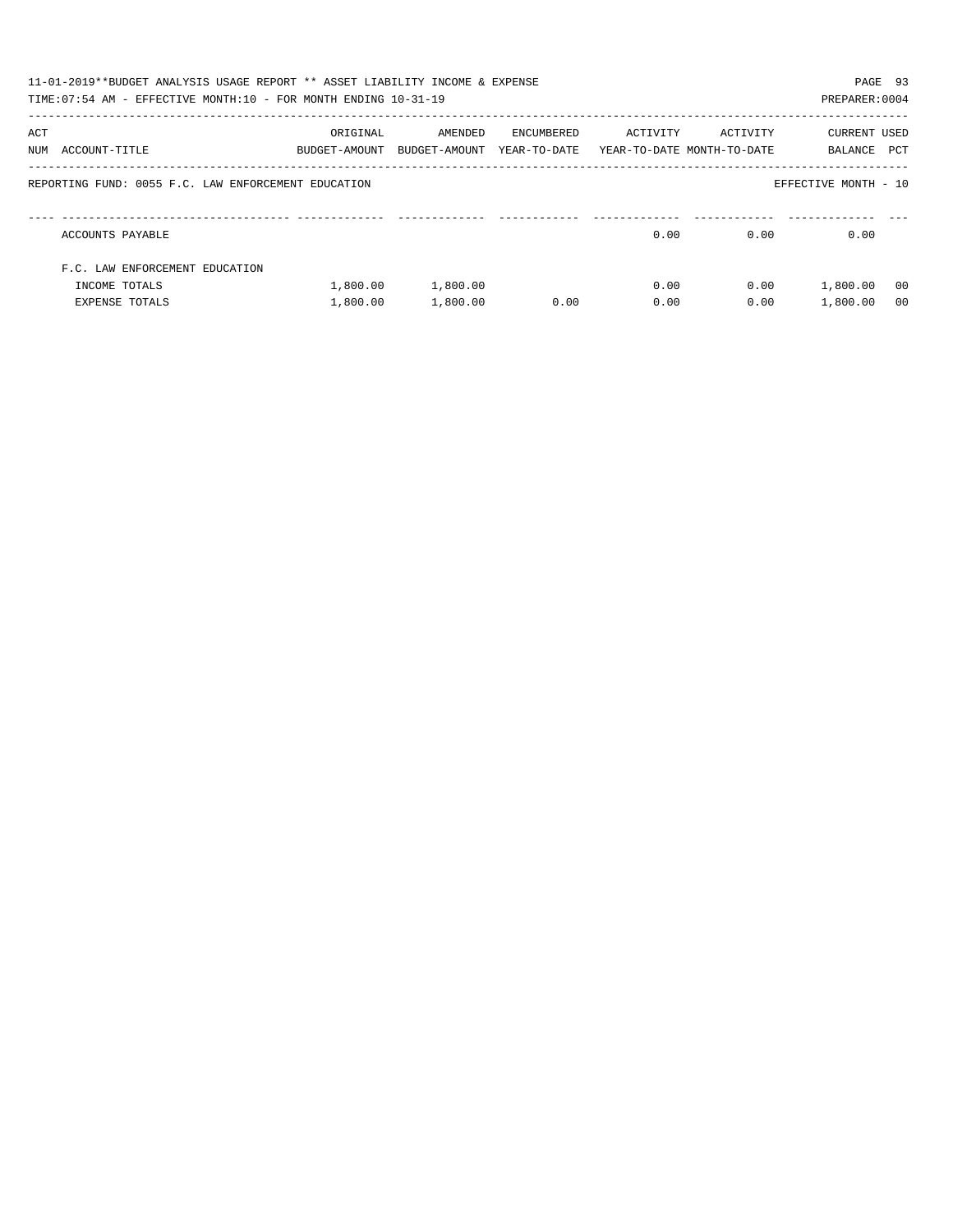|                   | 11-01-2019**BUDGET ANALYSIS USAGE REPORT ** ASSET LIABILITY INCOME & EXPENSE<br>PAGE 94<br>TIME: 07:54 AM - EFFECTIVE MONTH: 10 - FOR MONTH ENDING 10-31-19<br>PREPARER: 0004 |                                                      |                   |            |                                        |                             |                                    |  |  |  |  |  |
|-------------------|-------------------------------------------------------------------------------------------------------------------------------------------------------------------------------|------------------------------------------------------|-------------------|------------|----------------------------------------|-----------------------------|------------------------------------|--|--|--|--|--|
| ACT               | NUM ACCOUNT-TITLE                                                                                                                                                             | ORIGINAL<br>BUDGET-AMOUNT BUDGET-AMOUNT YEAR-TO-DATE | AMENDED           | ENCUMBERED | ACTIVITY<br>YEAR-TO-DATE MONTH-TO-DATE | ACTIVITY                    | <b>CURRENT USED</b><br>BALANCE PCT |  |  |  |  |  |
|                   | REPORTING FUND: 0056 F C SHERIFF FORFEITURE                                                                                                                                   |                                                      |                   |            |                                        |                             | EFFECTIVE MONTH - 10               |  |  |  |  |  |
|                   | 0100 PAYROLL                                                                                                                                                                  |                                                      |                   |            |                                        |                             |                                    |  |  |  |  |  |
| $- - - - - - - -$ | 0100 PAYROLL                                                                                                                                                                  |                                                      |                   |            |                                        | $0.00$ 0.00                 | 0.00                               |  |  |  |  |  |
|                   | PAYROLL                                                                                                                                                                       |                                                      |                   |            | 0.00                                   | 0.00                        | 0.00                               |  |  |  |  |  |
|                   | 0102 A/P CLEARING                                                                                                                                                             |                                                      |                   |            |                                        |                             |                                    |  |  |  |  |  |
|                   | 0100 A/P CLEARING                                                                                                                                                             |                                                      |                   |            | 0.00                                   | 0.00                        | 0.00                               |  |  |  |  |  |
|                   | A/P CLEARING                                                                                                                                                                  |                                                      |                   |            | 0.00                                   | 0.00                        | 0.00                               |  |  |  |  |  |
|                   | 0103 CASH                                                                                                                                                                     |                                                      |                   |            |                                        |                             |                                    |  |  |  |  |  |
|                   | 0156 CASH-F C SHERIFF FORFEITURE                                                                                                                                              |                                                      |                   |            |                                        | 2,617.43 2,617.43 45,363.35 |                                    |  |  |  |  |  |
|                   | 0159 CASH-FEDERAL FORFEITURE 2018                                                                                                                                             |                                                      |                   |            | 0.20                                   | 0.20                        | 2,325.34                           |  |  |  |  |  |
|                   | CASH                                                                                                                                                                          |                                                      |                   |            | 2,617.63                               | ----------<br>2,617.63      | 47,688.69                          |  |  |  |  |  |
|                   | 0200 LIABILITY ACCOUNT                                                                                                                                                        |                                                      |                   |            |                                        |                             |                                    |  |  |  |  |  |
|                   | 0910 SYSTEM ADDED LIABILITY LINE-ITEM                                                                                                                                         |                                                      |                   |            | 0.00                                   | 0.00                        | 0.00                               |  |  |  |  |  |
|                   | LIABILITY ACCOUNT                                                                                                                                                             |                                                      |                   |            | 0.00                                   | 0.00                        | 0.00                               |  |  |  |  |  |
|                   | 0271 EQUITY ACCOUNT                                                                                                                                                           |                                                      |                   |            |                                        |                             |                                    |  |  |  |  |  |
|                   | 0200 EQUITY ACCOUNT                                                                                                                                                           |                                                      |                   |            | 0.00                                   | 0.00                        | 45,071.06                          |  |  |  |  |  |
|                   | EQUITY ACCOUNT                                                                                                                                                                |                                                      |                   |            | 0.00                                   | 0.00                        | 45,071.06                          |  |  |  |  |  |
|                   | 0300 CASH                                                                                                                                                                     |                                                      |                   |            |                                        |                             |                                    |  |  |  |  |  |
|                   | 0156 BEGINNING CASH BALANCE                                                                                                                                                   | 0.00                                                 | 0.00              |            | 0.00                                   | 0.00                        | 0.00                               |  |  |  |  |  |
|                   | CASH                                                                                                                                                                          | 0.00                                                 | 0.00              | 0.00       | 0.00                                   | 0.00                        | 0.00                               |  |  |  |  |  |
|                   | 0330 GRANTS                                                                                                                                                                   |                                                      |                   |            |                                        |                             |                                    |  |  |  |  |  |
|                   | 0560 BULLETPROOF VEST PARTNERSHIP                                                                                                                                             | 0.00                                                 | 0.00              |            | 0.00                                   | 0.00                        | 0.00                               |  |  |  |  |  |
|                   | GRANTS                                                                                                                                                                        | 0.00                                                 | 0.00              | 0.00       | 0.00                                   | 0.00                        | 0.00                               |  |  |  |  |  |
|                   | 0352 OTHER FOREITURES                                                                                                                                                         |                                                      |                   |            |                                        |                             |                                    |  |  |  |  |  |
|                   | 0200 CONTRABAND FOREITURE                                                                                                                                                     | 0.00                                                 | 0.00              |            |                                        | 4,091.88 4,091.88 4,091.88+ |                                    |  |  |  |  |  |
|                   | 0300 PLEA BARGAIN AGREEMENT                                                                                                                                                   | 0.00                                                 | 0.00              |            | 0.00                                   | 0.00                        | 0.00                               |  |  |  |  |  |
|                   | 0432 LIVESTOCK SEIZURE                                                                                                                                                        | 0.00                                                 | 0.00              |            | 0.00                                   | 0.00                        | 0.00                               |  |  |  |  |  |
|                   | OTHER FOREITURES                                                                                                                                                              | 0.00                                                 | $- - - -$<br>0.00 | 0.00       | ---------<br>4,091.88                  | ---------<br>4,091.88       | $4,091.88+$                        |  |  |  |  |  |
|                   | 0355 FEDERAL FORFEITURE FUNDS 2018                                                                                                                                            |                                                      |                   |            |                                        |                             |                                    |  |  |  |  |  |
|                   | 0560 FEDERAL FORFEITURE FUNDS 2018                                                                                                                                            | 0.00                                                 | 0.00              |            | 0.00                                   | 0.00                        | 0.00                               |  |  |  |  |  |
|                   |                                                                                                                                                                               |                                                      |                   |            |                                        | ------------                |                                    |  |  |  |  |  |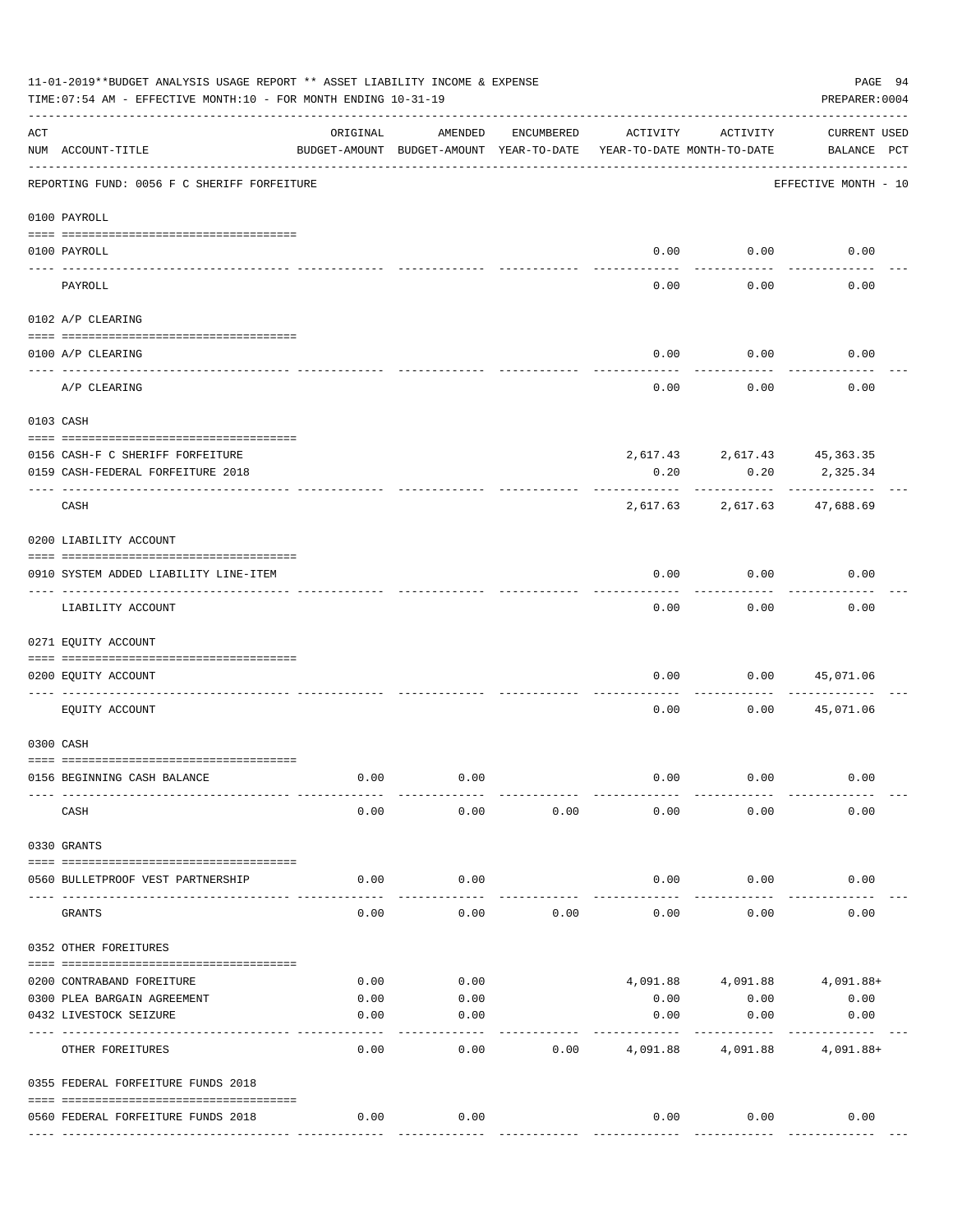| ACT | NUM ACCOUNT-TITLE                                  | ORIGINAL      | AMENDED<br>BUDGET-AMOUNT BUDGET-AMOUNT YEAR-TO-DATE | ENCUMBERED    | ACTIVITY<br>YEAR-TO-DATE MONTH-TO-DATE | ACTIVITY      | <b>CURRENT USED</b><br>BALANCE<br>PCT |
|-----|----------------------------------------------------|---------------|-----------------------------------------------------|---------------|----------------------------------------|---------------|---------------------------------------|
|     | REPORTING FUND: 0056 F C SHERIFF FORFEITURE        |               |                                                     |               |                                        |               | EFFECTIVE MONTH - 10                  |
|     | FEDERAL FORFEITURE FUNDS 2018                      | 0.00          | 0.00                                                | 0.00          | 0.00                                   | 0.00          | 0.00                                  |
|     | 0360 INTEREST EARNINGS                             |               |                                                     |               |                                        |               |                                       |
|     | 0100 INTEREST EARNINGS-SO FORFEITURE               | 0.00          | 0.00                                                |               | 3.75                                   | 3.75          | $3.75+$                               |
|     | 0159 INTEREST EARNINGS-FEDERAL FORF 201            | 0.00          | 0.00                                                |               | 0.00                                   | 0.00          | 0.00                                  |
|     | INTEREST EARNINGS                                  | 0.00          | 0.00                                                | 0.00          | 3.75                                   | 3.75          | $3.75+$                               |
|     | 0370 MISCELLANEOUS                                 |               |                                                     |               |                                        |               |                                       |
|     | 0108 FEDERAL OT REIMBURSEMENT                      | 0.00          | 0.00                                                |               | 0.00                                   | 0.00          | 0.00                                  |
|     | 0130 REFUNDS & MISCELLANEOUS                       | 0.00          | 0.00                                                |               | 540.00                                 | 540.00        | $540.00+$                             |
|     | MISCELLANEOUS                                      | 0.00          | 0.00                                                | 0.00          | 540.00                                 | 540.00        | $540.00+$                             |
|     | 0390 TRANSFERS                                     |               |                                                     |               |                                        |               |                                       |
|     |                                                    |               |                                                     |               |                                        |               |                                       |
|     | 0140 TRANSFERS IN                                  | 0.00          | 0.00                                                |               | 0.00                                   | 0.00          | 0.00                                  |
|     | TRANSFERS                                          | 0.00          | 0.00                                                | 0.00          | 0.00                                   | 0.00          | 0.00                                  |
|     | 0560 F C SHERIFF FORFEITURE                        |               |                                                     |               |                                        |               |                                       |
|     | 0108 SALARY                                        | 0.00          | 0.00                                                | 0.00          | 0.00                                   | 0.00          | 0.00                                  |
|     | 0201 SOCIAL SECURITY TAXES                         | 0.00          | 0.00                                                | 0.00          | 0.00                                   | 0.00          | 0.00                                  |
|     | 0202 GROUP HEALTH INSURANCE                        | 0.00          | 0.00                                                | 0.00          | 0.00                                   | 0.00          | 0.00                                  |
|     | 0203 RETIREMENT                                    | 0.00          | 0.00                                                | 0.00          | 0.00                                   | 0.00          | 0.00                                  |
|     | 0204 WORKERS COMPENSATION                          | 0.00          | 0.00                                                | 0.00          | 0.00                                   | 0.00          | 0.00                                  |
|     | 0205 MEDICARE TAX                                  | 0.00          | 0.00                                                | 0.00          | 0.00                                   | 0.00          | 0.00                                  |
|     | 0310 SUPPLIES                                      | 0.00          | 0.00                                                | 0.00          | 0.00                                   | 0.00          | 0.00                                  |
|     | 0316 EMPLOYEE AWARDS BANQUET                       | 0.00          | 0.00                                                | 0.00          | 0.00                                   | 0.00          | 0.00                                  |
|     | 0395 UNIFORMS/PROT.VESTS                           | 0.00          | 0.00                                                | 0.00          | 0.00                                   | 0.00          | 0.00                                  |
|     | 0423 INTERNET SERVICE                              | 0.00          | 0.00                                                | 0.00          | 0.00                                   | 0.00          | 0.00                                  |
|     | 0427 OUT OF COUNTY TRAVEL                          | 0.00          | 0.00                                                | 0.00          | 0.00                                   | 0.00          | 0.00                                  |
|     | 0428 TRAINING & TUITION                            | 0.00          | 0.00                                                | 0.00          | 0.00                                   | 0.00          | 0.00                                  |
|     | 0452 R & M EQUIPMENT                               | 0.00          | 0.00                                                | 0.00          | 0.00                                   | 0.00          | 0.00                                  |
|     | 0454 R&M AUTO                                      | 0.00          | 0.00                                                | 0.00          | 0.00                                   | 0.00          | 0.00                                  |
|     | 0460 EQUIPMENT RENTAL/LEASE                        | 0.00          | 0.00                                                | 0.00          | 0.00                                   | 0.00          | 0.00                                  |
|     | 0490 MISCELLANEOUS                                 | 0.00          | 0.00                                                | 0.00          | 0.00                                   | 0.00          | 0.00                                  |
|     | 0495 NARCOTICS AND/OR OTHER INVESTIGATI            | 0.00          | 0.00                                                | 0.00          | 0.00                                   | 0.00          | 0.00                                  |
|     | 0499 BANK SERVICE FEES                             | 0.00          | 0.00                                                | 0.00          | 0.00                                   | 0.00          | 0.00                                  |
|     | 0571 AUTOMOBILES                                   | 0.00          | 0.00                                                | 0.00          | 0.00                                   | 0.00          | 0.00                                  |
|     | 0572 OFFICE EQUIPMENT                              | 0.00          | 0.00                                                | 0.00          | 0.00                                   | 0.00          | 0.00                                  |
|     | 0573 TELEPHONE/RADIO EQUIPMENT                     | 0.00          | 0.00                                                | 0.00          | 0.00                                   | 0.00          | 0.00                                  |
|     | 0574 TECHNOLOGY                                    | 0.00          | 0.00                                                | 0.00          | 2,018.00                               | 2,018.00      | $2,018.00 -$                          |
|     | 0579 WEAPONS<br>0580 INVESTIGATIVE EQUIPMENT       | 0.00<br>0.00  | 0.00<br>0.00                                        | 0.00<br>0.00  | 0.00<br>0.00                           | 0.00<br>0.00  | 0.00<br>0.00                          |
|     | ---- -------------------<br>F C SHERIFF FORFEITURE | -----<br>0.00 | $- - - - -$<br>0.00                                 | -----<br>0.00 | ---------<br>2,018.00                  | .<br>2,018.00 | $2,018.00-$                           |
|     | 0565 INVESTIGATOR CRIMES AGAINST CHILDR            |               |                                                     |               |                                        |               |                                       |
|     |                                                    |               |                                                     |               |                                        |               |                                       |
|     | 0108 SALARY                                        | 0.00          | 0.00                                                | 0.00          | 0.00                                   | 0.00          | 0.00                                  |
|     | 0201 SOCIAL SECURITY TAXES                         | 0.00          | 0.00                                                | 0.00          | 0.00                                   | 0.00          | 0.00                                  |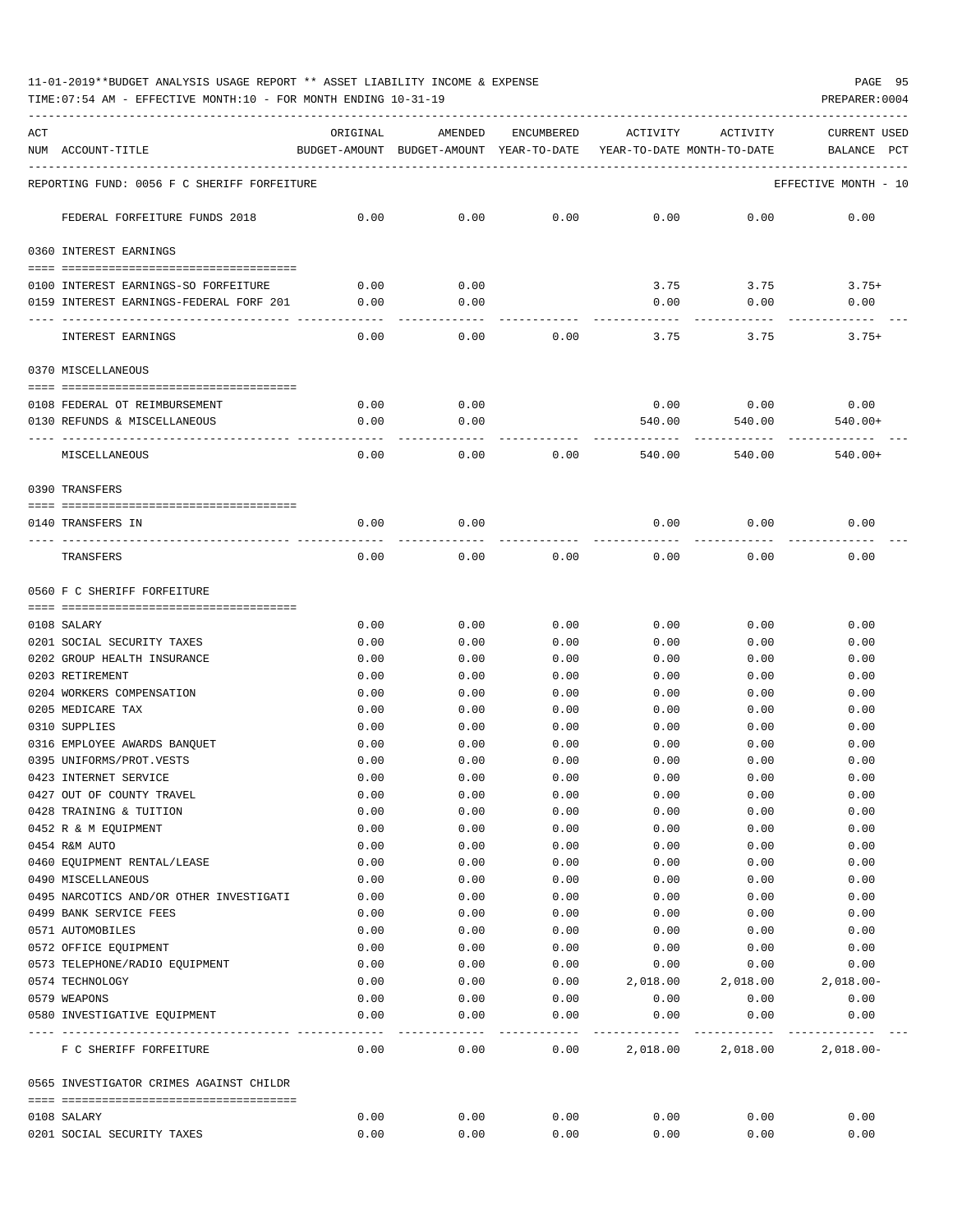| ACT | NUM ACCOUNT-TITLE                                   | ORIGINAL     | AMENDED |                    | ENCUMBERED ACTIVITY ACTIVITY |                             | CURRENT USED<br>BUDGET-AMOUNT BUDGET-AMOUNT YEAR-TO-DATE YEAR-TO-DATE MONTH-TO-DATE BALANCE PCT |
|-----|-----------------------------------------------------|--------------|---------|--------------------|------------------------------|-----------------------------|-------------------------------------------------------------------------------------------------|
|     | ---------------------------------                   |              |         |                    |                              |                             |                                                                                                 |
|     | REPORTING FUND: 0056 F C SHERIFF FORFEITURE         |              |         |                    |                              |                             | EFFECTIVE MONTH - 10                                                                            |
|     | 0202 GROUP HEALTH INSURANCE                         | 0.00         | 0.00    | 0.00               | $0.00$ 0.00                  |                             | 0.00                                                                                            |
|     | 0203 RETIREMENT                                     | 0.00         | 0.00    | 0.00               |                              | 0.00<br>0.00                | 0.00                                                                                            |
|     | 0204 WORKERS COMPENSATION                           | 0.00         | 0.00    | 0.00               | 0.00                         | 0.00                        | 0.00                                                                                            |
|     | 0205 MEDICARE TAX                                   | 0.00         | 0.00    | 0.00               | 0.00                         | 0.00                        | 0.00                                                                                            |
|     | INVESTIGATOR CRIMES AGAINST CHILDR 0.00             | ------------ | 0.00    | ----------<br>0.00 | $- - - - -$                  | . <u>.</u> .<br>$0.00$ 0.00 | 0.00                                                                                            |
|     | 0570 FEDERAL FORFEITURE FUNDS 2018                  |              |         |                    |                              |                             |                                                                                                 |
|     |                                                     |              |         |                    |                              |                             |                                                                                                 |
|     | 0310 OFFICE & MISC. SUPPLIES                        | 0.00         | 0.00    | 0.00               | 0.00                         | 0.00                        | 0.00                                                                                            |
|     | 0395 UNIFORMS/PROT. VESTS/BADGES                    | 0.00         | 0.00    | 0.00               | 0.00                         | 0.00                        | 0.00                                                                                            |
|     | 0571 AUTOMOBILES                                    | 0.00         | 0.00    | 0.00               | 0.00                         | 0.00                        | 0.00                                                                                            |
|     | 0572 EOUIPMENT                                      | 0.00         | 0.00    | 0.00               | 0.00                         | 0.00                        | 0.00                                                                                            |
|     | 0574 TECHNOLOGY                                     | 0.00         | 0.00    | 0.00               | 0.00                         | 0.00                        | 0.00                                                                                            |
|     | 0579 WEAPONS                                        | 0.00         | 0.00    | 0.00               | 0.00                         | 0.00                        | 0.00                                                                                            |
|     | FEDERAL FORFEITURE FUNDS 2018                       | 0.00         | 0.00    | 0.00               |                              | 0.00<br>0.00                | 0.00                                                                                            |
|     | 0999 ACCOUNTS PAYABLE                               |              |         |                    |                              |                             |                                                                                                 |
|     |                                                     |              |         |                    |                              |                             |                                                                                                 |
|     | 0100 A/P CLEARING ACCOUNT                           |              |         |                    | 0.00                         | 0.00                        | 0.00                                                                                            |
|     | ---------------- --------------<br>ACCOUNTS PAYABLE |              |         |                    | 0.00                         | ----------<br>0.00          | 0.00                                                                                            |
|     | F C SHERIFF FORFEITURE                              |              |         |                    |                              |                             |                                                                                                 |
|     | INCOME TOTALS                                       | 0.00         | 0.00    |                    |                              |                             | $4,635.63$ $4,635.63$ $4,635.63+$                                                               |
|     | <b>EXPENSE TOTALS</b>                               | 0.00         | 0.00    |                    | $0.00$ $2,018.00$ $2,018.00$ |                             | $2.018.00 -$                                                                                    |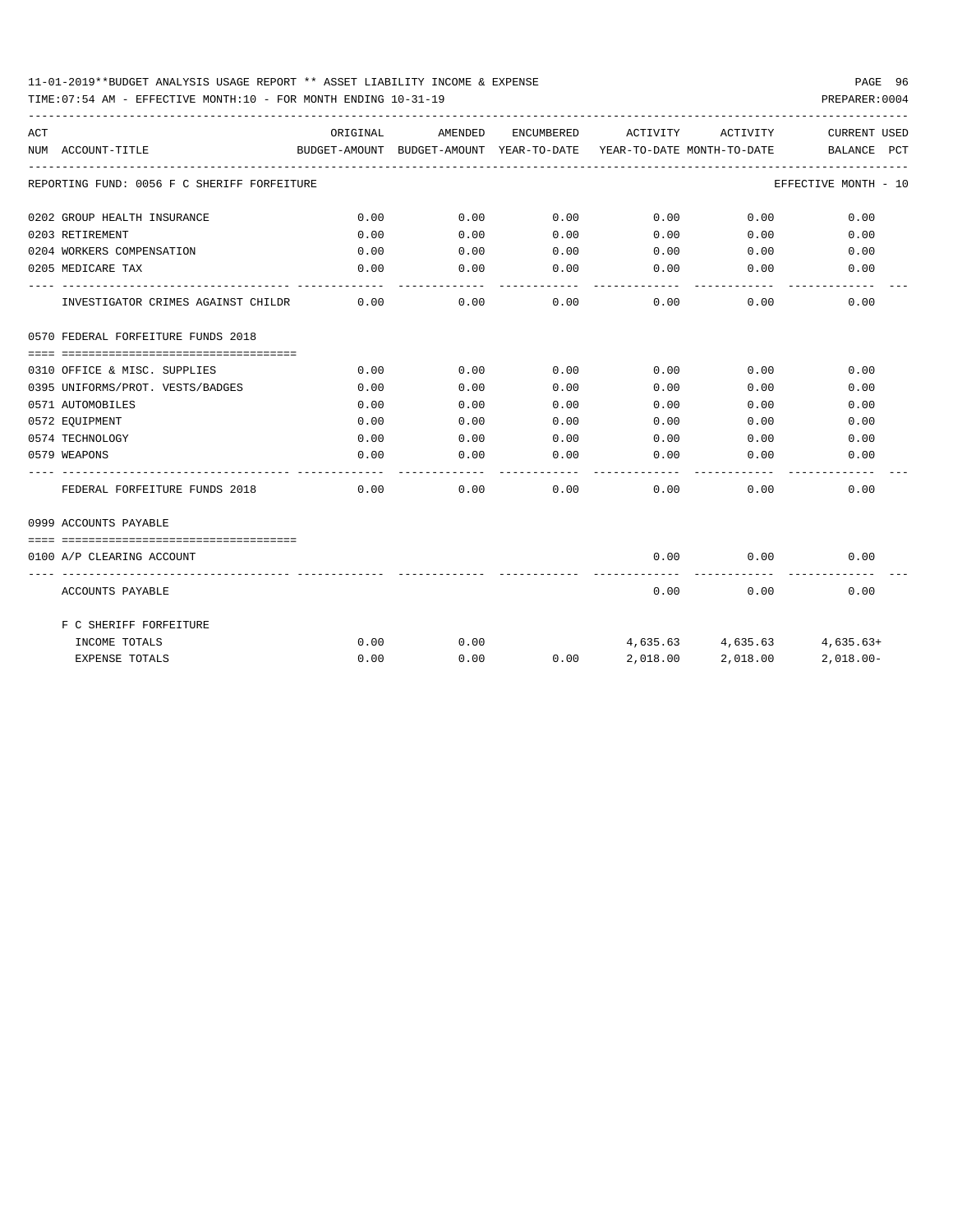|     | 11-01-2019**BUDGET ANALYSIS USAGE REPORT ** ASSET LIABILITY INCOME & EXPENSE<br>TIME: 07:54 AM - EFFECTIVE MONTH: 10 - FOR MONTH ENDING 10-31-19 |          |                                                     |              |                                        |          | PAGE 97<br>PREPARER: 0004   |
|-----|--------------------------------------------------------------------------------------------------------------------------------------------------|----------|-----------------------------------------------------|--------------|----------------------------------------|----------|-----------------------------|
| ACT | NUM ACCOUNT-TITLE                                                                                                                                | ORIGINAL | AMENDED<br>BUDGET-AMOUNT BUDGET-AMOUNT YEAR-TO-DATE | ENCUMBERED   | ACTIVITY<br>YEAR-TO-DATE MONTH-TO-DATE | ACTIVITY | CURRENT USED<br>BALANCE PCT |
|     | REPORTING FUND: 0057 SHERIFF K-9 UNIT                                                                                                            |          |                                                     |              |                                        |          | EFFECTIVE MONTH - 10        |
|     | 0103 CASH                                                                                                                                        |          |                                                     |              |                                        |          |                             |
|     |                                                                                                                                                  |          |                                                     |              |                                        |          |                             |
|     | 0100 SHERIFF K-9 UNIT-COMB. FUND CHECKIN                                                                                                         |          |                                                     |              | 0.00                                   | 0.00     | 49.11                       |
|     | CASH                                                                                                                                             |          |                                                     |              | 0.00                                   | 0.00     | 49.11                       |
|     | 0200 SYSTEM ADDED LIABILITY DEPARTMENT                                                                                                           |          |                                                     |              |                                        |          |                             |
|     | 0910 SYSTEM ADDED LIABILITY LINE-ITEM                                                                                                            |          |                                                     |              | 0.00                                   | 0.00     | 0.00                        |
|     | SYSTEM ADDED LIABILITY DEPARTMENT                                                                                                                |          |                                                     |              | 0.00                                   | 0.00     | 0.00                        |
|     | 0271 EQUITY ACCOUNT                                                                                                                              |          |                                                     |              |                                        |          |                             |
|     | 0200 EQUITY ACCOUNT                                                                                                                              |          |                                                     |              | 0.00                                   | 0.00     | 49.11                       |
|     | EQUITY ACCOUNT                                                                                                                                   |          |                                                     |              | 0.00                                   | 0.00     | 49.11                       |
|     | 0300 CASH                                                                                                                                        |          |                                                     |              |                                        |          |                             |
|     | 0157 BEGINNING CASH BALANCE                                                                                                                      | 0.00     | 0.00                                                |              | 0.00                                   | 0.00     | 0.00                        |
|     | CASH                                                                                                                                             | 0.00     | 0.00                                                | 0.00         | 0.00                                   | 0.00     | 0.00                        |
|     | 0360 INTEREST INCOME                                                                                                                             |          |                                                     |              |                                        |          |                             |
|     | 0100 INTEREST EARNINGS                                                                                                                           | 0.00     | 0.00                                                |              | 0.00                                   | 0.00     | 0.00                        |
|     | -----------------<br>INTEREST INCOME                                                                                                             | 0.00     | 0.00                                                | 0.00         | 0.00                                   | 0.00     | 0.00                        |
|     | 0370 MISCELLANEOUS INCOME                                                                                                                        |          |                                                     |              |                                        |          |                             |
|     |                                                                                                                                                  |          |                                                     |              |                                        |          |                             |
|     | 0560 SHERIFF K-9 UNIT                                                                                                                            | 0.00     | 0.00                                                |              | 0.00                                   | 0.00     | 0.00                        |
|     | MISCELLANEOUS INCOME                                                                                                                             | 0.00     | 0.00                                                | 0.00         | 0.00                                   | 0.00     | 0.00                        |
|     | 0560 SHERIFF K-9 UNIT                                                                                                                            |          |                                                     |              |                                        |          |                             |
|     | 0310 SUPPLIES                                                                                                                                    | 0.00     | 0.00                                                | 0.00         | 0.00                                   | 0.00     | 0.00                        |
|     | 0395 UNIFORMS                                                                                                                                    | 0.00     | 0.00                                                | 0.00         | 0.00                                   | 0.00     | 0.00                        |
|     | 0427 OUT OF COUNTY TRAVEL                                                                                                                        | 0.00     | 0.00                                                | 0.00         | 0.00                                   | 0.00     | 0.00                        |
|     | 0428 TRAINING/TUITION                                                                                                                            | 0.00     | 0.00                                                | 0.00         | 0.00                                   | 0.00     | 0.00                        |
|     | 0571 EQUIPMENT                                                                                                                                   | 0.00     | 0.00                                                | 0.00         | 0.00                                   | 0.00     | 0.00                        |
|     | 0580 PURCHASE OF ANIMAL                                                                                                                          | 0.00     | 0.00                                                | 0.00         | 0.00                                   | 0.00     | 0.00                        |
|     | SHERIFF K-9 UNIT                                                                                                                                 | 0.00     | ----<br>0.00                                        | ----<br>0.00 | 0.00                                   | 0.00     | 0.00                        |
|     | SHERIFF K-9 UNIT                                                                                                                                 |          |                                                     |              |                                        |          |                             |
|     | INCOME TOTALS                                                                                                                                    | 0.00     | 0.00                                                |              | 0.00                                   | 0.00     | 0.00                        |
|     | EXPENSE TOTALS                                                                                                                                   | 0.00     | 0.00                                                | 0.00         | 0.00                                   | 0.00     | 0.00                        |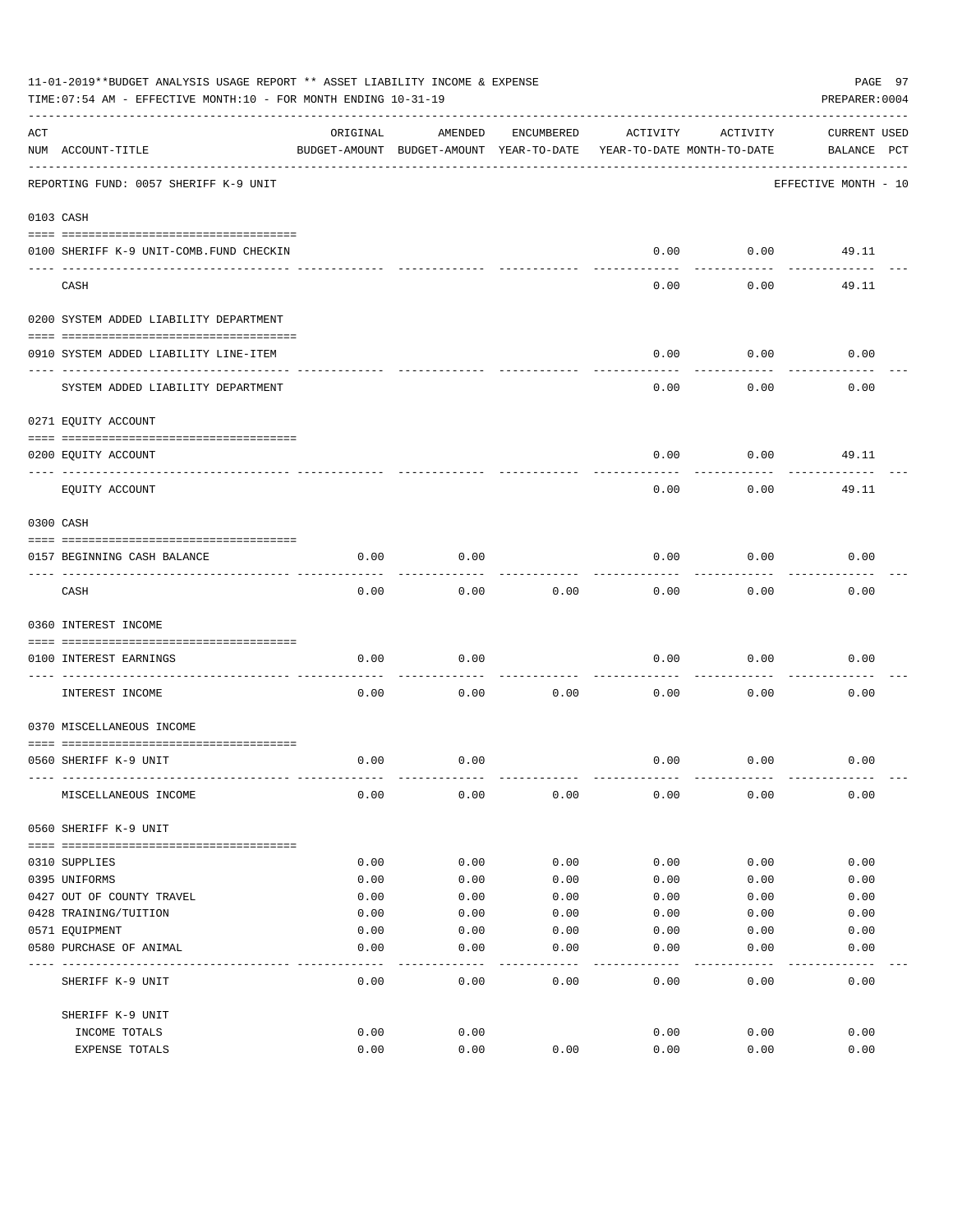|                    | 11-01-2019**BUDGET ANALYSIS USAGE REPORT ** ASSET LIABILITY INCOME & EXPENSE<br>TIME: 07:54 AM - EFFECTIVE MONTH: 10 - FOR MONTH ENDING 10-31-19 |                      |                      |                   |                                                                                 |                                    | PAGE 98<br>PREPARER: 0004          |                      |
|--------------------|--------------------------------------------------------------------------------------------------------------------------------------------------|----------------------|----------------------|-------------------|---------------------------------------------------------------------------------|------------------------------------|------------------------------------|----------------------|
| $\mathop{\rm ACT}$ | NUM ACCOUNT-TITLE                                                                                                                                | ORIGINAL             | AMENDED              | ENCUMBERED        | ACTIVITY<br>BUDGET-AMOUNT BUDGET-AMOUNT YEAR-TO-DATE YEAR-TO-DATE MONTH-TO-DATE | ACTIVITY                           | <b>CURRENT USED</b><br>BALANCE PCT |                      |
|                    | REPORTING FUND: 0059 DRUG COURT PROGRAM                                                                                                          |                      |                      |                   |                                                                                 |                                    | EFFECTIVE MONTH - 10               |                      |
|                    | 0103 CASH                                                                                                                                        |                      |                      |                   |                                                                                 |                                    |                                    |                      |
|                    | 0100 DRUG COURT-COMBINED FUNDS                                                                                                                   |                      |                      |                   |                                                                                 | $1,568.89 - 1,568.89 - 29,472.15$  |                                    |                      |
|                    | CASH                                                                                                                                             |                      |                      |                   |                                                                                 | $1,568.89 - 1,568.89 - 29,472.15$  |                                    |                      |
|                    | 0120 RECEIVABLES                                                                                                                                 |                      |                      |                   |                                                                                 |                                    |                                    |                      |
|                    | 0313 DUE FROM OTHER FUNDS                                                                                                                        |                      |                      |                   | 0.00                                                                            | $0.00$ 324.05                      |                                    |                      |
|                    | <b>RECEIVABLES</b>                                                                                                                               |                      |                      |                   | 0.00                                                                            | 0.00                               | . <u>.</u> .<br>324.05             |                      |
|                    | 0200 SYSTEM ADDED LIABILITY DEPARTMENT                                                                                                           |                      |                      |                   |                                                                                 |                                    |                                    |                      |
|                    | 0910 SYSTEM ADDED LIABILITY LINE-ITEM                                                                                                            |                      |                      |                   |                                                                                 | $1,642.50 - 1,642.50 - 1,642.50 -$ |                                    |                      |
|                    | ---- -----------------------------<br>SYSTEM ADDED LIABILITY DEPARTMENT                                                                          |                      |                      |                   |                                                                                 | $1,642.50 - 1,642.50 - 1,642.50 -$ |                                    |                      |
|                    | 0271 EQUITY ACCOUNT                                                                                                                              |                      |                      |                   |                                                                                 |                                    |                                    |                      |
|                    | 0200 EQUITY ACCOUNT                                                                                                                              |                      |                      |                   | 0.00                                                                            | $0.00$ $31,365.09$                 |                                    |                      |
|                    | EQUITY ACCOUNT                                                                                                                                   |                      |                      |                   | 0.00                                                                            |                                    | $0.00$ 31,365.09                   |                      |
|                    | 0300 CASH                                                                                                                                        |                      |                      |                   |                                                                                 |                                    |                                    |                      |
|                    | 0159 BEGINNING CASH BALANCE                                                                                                                      | 0.00                 | 0.00                 |                   | 0.00                                                                            | 0.00                               | 0.00                               |                      |
|                    | CASH                                                                                                                                             | 0.00                 | 0.00                 | ---------<br>0.00 | 0.00                                                                            | 0.00                               | 0.00                               |                      |
|                    | 0360 INTEREST EARNINGS                                                                                                                           |                      |                      |                   |                                                                                 |                                    |                                    |                      |
|                    | 0100 INTEREST EARNINGS                                                                                                                           | 0.00                 | 0.00                 |                   |                                                                                 | 6.88 6.88                          | $6.88+$                            |                      |
|                    | INTEREST EARNINGS                                                                                                                                | 0.00                 | 0.00                 | 0.00              | 6.88                                                                            | 6.88                               | $6.88+$                            |                      |
|                    | 0370 DRUG COURT INCOME                                                                                                                           |                      |                      |                   |                                                                                 |                                    |                                    |                      |
|                    | 0425 DRUG COURT FEE                                                                                                                              |                      | 4,000.00 4,000.00    |                   |                                                                                 | 66.73 66.73 3,933.27 02            |                                    |                      |
|                    | DRUG COURT INCOME                                                                                                                                | 4,000.00             | 4,000.00             | 0.00              | 66.73                                                                           | 66.73                              | 3,933.27                           | 02                   |
|                    | 0425 DRUG COURT EXPENSE                                                                                                                          |                      |                      |                   |                                                                                 |                                    |                                    |                      |
|                    | 0433 DRUG COURT PROGRAMS                                                                                                                         |                      | 600.00 600.00        | 0.00              | 0.00                                                                            |                                    | $0.00$ 600.00                      | 0 <sub>0</sub>       |
|                    | 0437 ATTORNEY FEES DRUG COURT                                                                                                                    |                      | 3,400.00 3,400.00    | 0.00              | 0.00                                                                            |                                    | $0.00$ $3,400.00$                  | 0 <sub>0</sub>       |
|                    | 0439 INVESTIGATOR EXPENSE                                                                                                                        | 0.00                 | 0.00                 | 0.00<br>.         | 0.00<br>$- - - - - -$                                                           | 0.00                               | 0.00                               |                      |
|                    | DRUG COURT EXPENSE                                                                                                                               | 4,000.00             | 4,000.00             | 0.00              | 0.00                                                                            | 0.00                               | 4,000.00 00                        |                      |
|                    | DRUG COURT PROGRAM                                                                                                                               |                      |                      |                   |                                                                                 |                                    |                                    |                      |
|                    | INCOME TOTALS<br>EXPENSE TOTALS                                                                                                                  | 4,000.00<br>4,000.00 | 4,000.00<br>4,000.00 | 0.00              | 73.61<br>0.00                                                                   | 73.61<br>0.00                      | 3,926.39<br>4,000.00               | 02<br>0 <sub>0</sub> |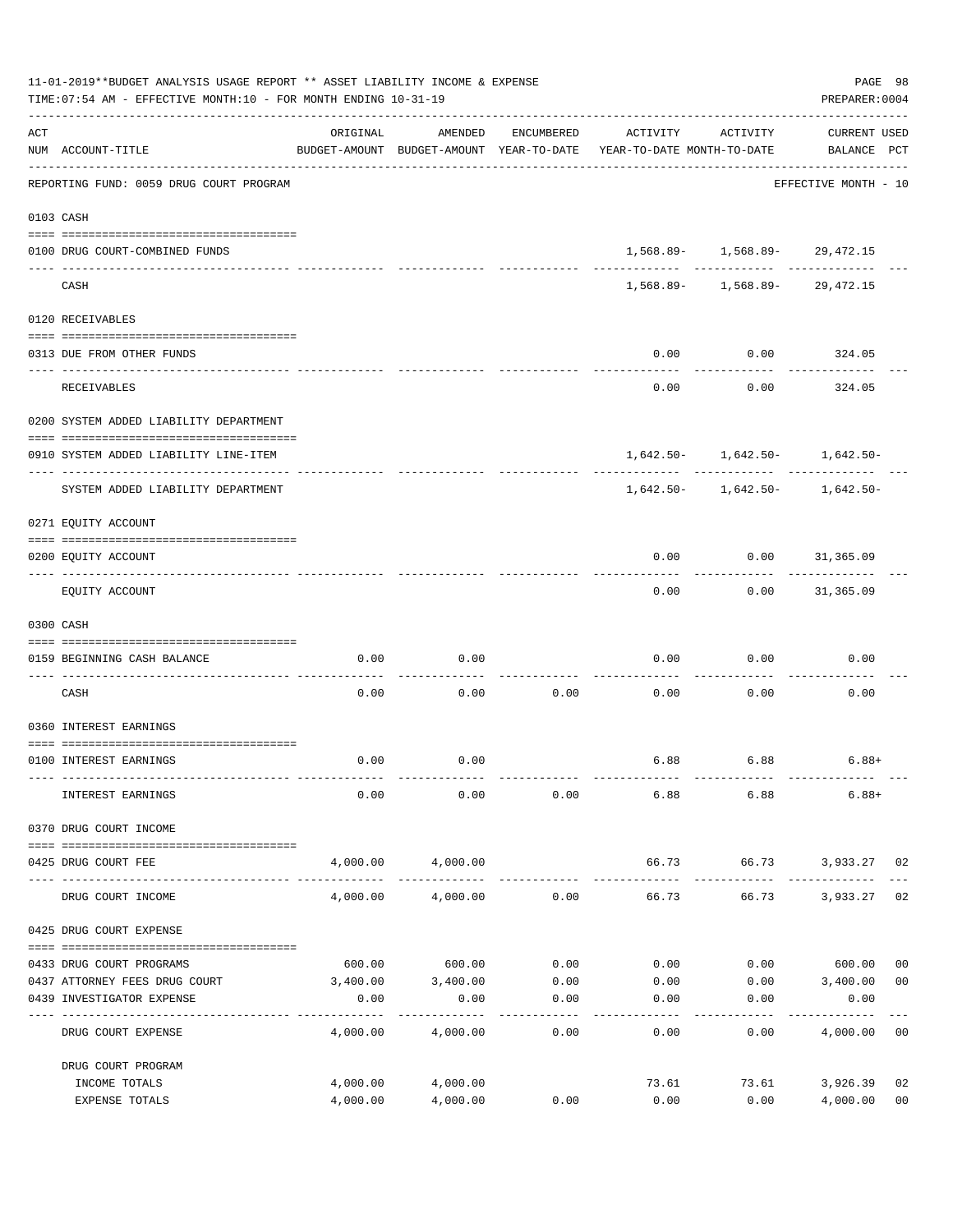|     | 11-01-2019**BUDGET ANALYSIS USAGE REPORT ** ASSET LIABILITY INCOME & EXPENSE<br>TIME: 07:54 AM - EFFECTIVE MONTH: 10 - FOR MONTH ENDING 10-31-19 |                    |                                                                                |            |                     |                                                              | PAGE 99<br>PREPARER: 0004          |  |
|-----|--------------------------------------------------------------------------------------------------------------------------------------------------|--------------------|--------------------------------------------------------------------------------|------------|---------------------|--------------------------------------------------------------|------------------------------------|--|
| ACT | NUM ACCOUNT-TITLE                                                                                                                                | ORIGINAL           | AMENDED<br>BUDGET-AMOUNT BUDGET-AMOUNT YEAR-TO-DATE YEAR-TO-DATE MONTH-TO-DATE | ENCUMBERED | ACTIVITY            | ACTIVITY                                                     | <b>CURRENT USED</b><br>BALANCE PCT |  |
|     | REPORTING FUND: 0060 SINKING FUND                                                                                                                |                    |                                                                                |            |                     |                                                              | EFFECTIVE MONTH - 10               |  |
|     | 0103 CASH                                                                                                                                        |                    |                                                                                |            |                     |                                                              |                                    |  |
|     | 0100 SINKING-COMBINED FUND CHECKING                                                                                                              |                    |                                                                                |            |                     | 19,925.53 19,925.53 172,636.40                               |                                    |  |
|     | 0175 TEXPOOL                                                                                                                                     |                    |                                                                                |            | 0.00                | 0.00                                                         | 0.00                               |  |
|     | CASH                                                                                                                                             |                    |                                                                                |            | 19,925.53           | 19,925.53                                                    | 172,636.40                         |  |
|     | 0120 RECEIVABLES                                                                                                                                 |                    |                                                                                |            |                     |                                                              |                                    |  |
|     | 0311 TAXES RECEIVABLE                                                                                                                            |                    |                                                                                |            | 0.00                | 0.00                                                         | 10,269.92                          |  |
|     | 0312 DUE FROM OTHER GOVERNMENT                                                                                                                   |                    |                                                                                |            | 0.00                | 0.00                                                         | 33.34                              |  |
|     | 0313 DUE FROM OTHER FUNDS                                                                                                                        |                    |                                                                                |            | 0.00                | 0.00                                                         | 0.00                               |  |
|     | RECEIVABLES                                                                                                                                      |                    |                                                                                |            | 0.00                | 0.00                                                         | . <u>.</u> .<br>10,303.26          |  |
|     |                                                                                                                                                  |                    |                                                                                |            |                     |                                                              |                                    |  |
|     | 0200 LIABILITY ACCOUNT                                                                                                                           |                    |                                                                                |            |                     |                                                              |                                    |  |
|     | 0200 DEFERRED REVENUE                                                                                                                            |                    |                                                                                |            | 0.00                | 0.00                                                         | 9,341.26                           |  |
|     | 0910 SYSTEM ADDED LIABILITY LINE-ITEM                                                                                                            |                    |                                                                                |            | 0.00                | 0.00                                                         | 0.00                               |  |
|     | LIABILITY ACCOUNT                                                                                                                                |                    |                                                                                |            | 0.00                | 0.00                                                         | 9,341.26                           |  |
|     | 0207 DUE TO FUND                                                                                                                                 |                    |                                                                                |            |                     |                                                              |                                    |  |
|     | 0990 DUE TO OTHERS                                                                                                                               |                    |                                                                                |            | 0.00                | 0.00                                                         | 0.00                               |  |
|     | DUE TO FUND                                                                                                                                      |                    |                                                                                |            | 0.00                | 0.00                                                         | 0.00                               |  |
|     |                                                                                                                                                  |                    |                                                                                |            |                     |                                                              |                                    |  |
|     | 0271 EQUITY ACCOUNT                                                                                                                              |                    |                                                                                |            |                     |                                                              |                                    |  |
|     | 0200 EQUITY ACCOUNT                                                                                                                              |                    |                                                                                |            | 0.00                | 0.00                                                         | 153,672.87                         |  |
|     |                                                                                                                                                  |                    |                                                                                |            |                     |                                                              |                                    |  |
|     | EQUITY ACCOUNT                                                                                                                                   |                    |                                                                                |            | 0.00                | 0.00                                                         | 153,672.87                         |  |
|     | 0300 CASH                                                                                                                                        |                    |                                                                                |            |                     |                                                              |                                    |  |
|     | 0110 BEGINNING CASH BALANCE                                                                                                                      | 0.00               | 0.00                                                                           |            |                     | $0.00$ 0.00                                                  | 0.00                               |  |
|     | CASH                                                                                                                                             | ----------<br>0.00 | ----------<br>0.00                                                             | 0.00       | -----------<br>0.00 | ----------<br>0.00                                           | 0.00                               |  |
|     | 0310 PROPERTY TAXES                                                                                                                              |                    |                                                                                |            |                     |                                                              |                                    |  |
|     |                                                                                                                                                  |                    |                                                                                |            |                     |                                                              |                                    |  |
|     | 0110 CURRENT TAXES<br>0120 DELINQUENT TAXES                                                                                                      | 500.00             | 854,993.92 854,993.92<br>500.00                                                |            | 676.16              | 19,105.37  19,105.37  835,888.55  02<br>676.16               | 176.16+ 135                        |  |
|     |                                                                                                                                                  |                    |                                                                                |            |                     | ----------                                                   |                                    |  |
|     | PROPERTY TAXES                                                                                                                                   |                    |                                                                                |            |                     | 855,493.92 855,493.92 0.00 19,781.53 19,781.53 835,712.39 02 |                                    |  |
|     | 0318 OTHER TAXES                                                                                                                                 |                    |                                                                                |            |                     |                                                              |                                    |  |
|     | 0120 PAY N LIEU TAX/GRASSLAND                                                                                                                    | 0.00               | 0.00                                                                           |            |                     | $0.00$ 0.00                                                  | 0.00                               |  |
|     | 0121 PAY N LIEU TAX/UPPER TRINITY                                                                                                                | 0.00               | 0.00                                                                           |            | 144.00              | 144.00                                                       | 144.00+                            |  |
|     |                                                                                                                                                  | ----------         | . <u>.</u>                                                                     |            | -------------       | ------------                                                 | . <u>.</u>                         |  |
|     | OTHER TAXES                                                                                                                                      | 0.00               | 0.00                                                                           | 0.00       | 144.00              | 144.00                                                       | 144.00+                            |  |

0360 INTEREST EARNINGS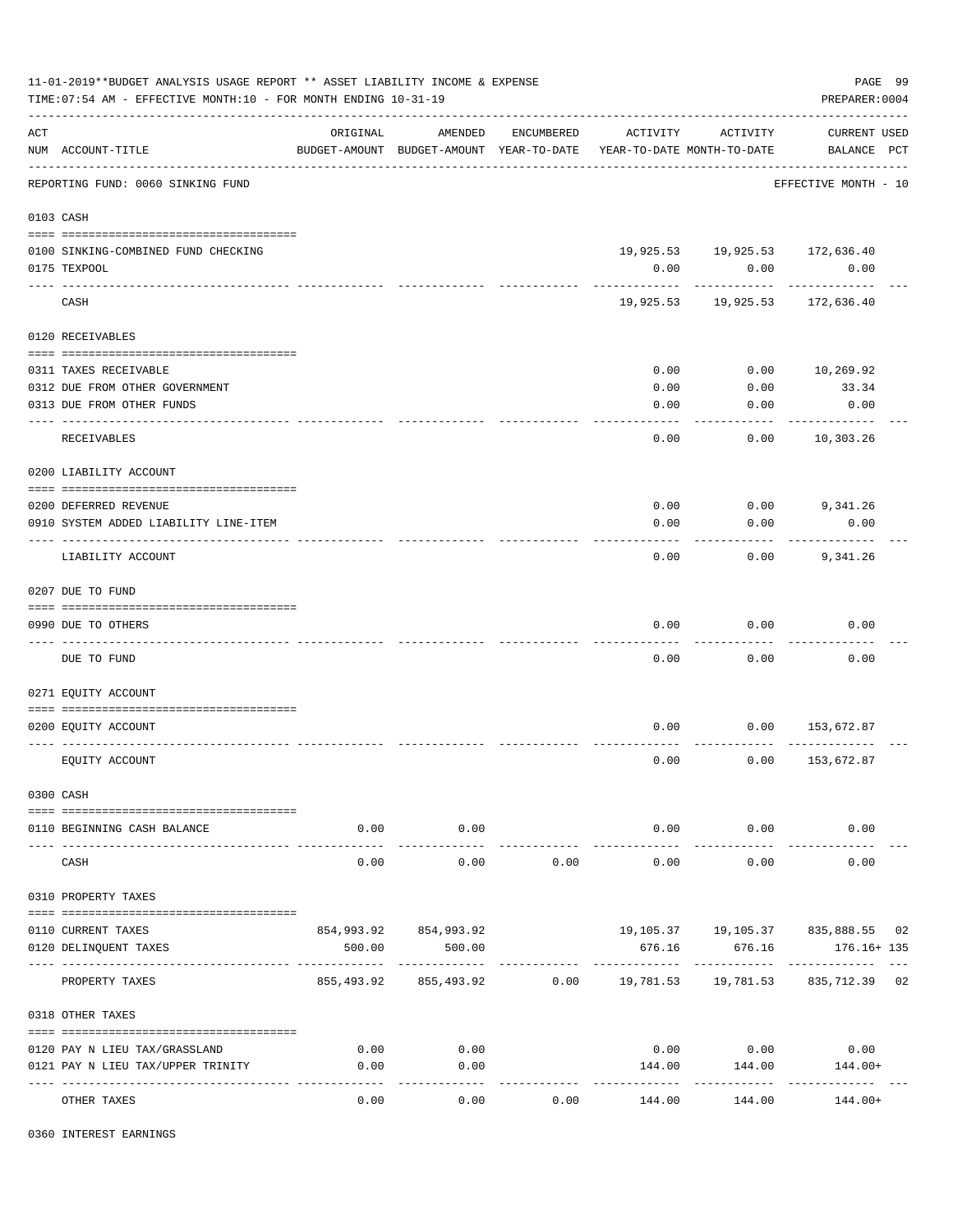| 11-01-2019**BUDGET ANALYSIS USAGE REPORT ** ASSET LIABILITY INCOME & EXPENSE |  |  |  |  |  | PAGE 100 |  |
|------------------------------------------------------------------------------|--|--|--|--|--|----------|--|
|                                                                              |  |  |  |  |  |          |  |

| ACT                                     | ORIGINAL      | AMENDED                    | ENCUMBERED | ACTIVITY  | ACTIVITY                   | <b>CURRENT USED</b>  |                |
|-----------------------------------------|---------------|----------------------------|------------|-----------|----------------------------|----------------------|----------------|
| NUM ACCOUNT-TITLE                       | BUDGET-AMOUNT | BUDGET-AMOUNT YEAR-TO-DATE |            |           | YEAR-TO-DATE MONTH-TO-DATE | BALANCE              | PCT            |
|                                         |               |                            |            |           |                            |                      |                |
| REPORTING FUND: 0060 SINKING FUND       |               |                            |            |           |                            | EFFECTIVE MONTH - 10 |                |
|                                         |               |                            |            |           |                            |                      |                |
| 0100 INTEREST EARNINGS                  | 0.00          | 0.00                       |            | 0.00      | 0.00                       | 0.00                 |                |
| 0200 INTEREST, 2017 GO BONDS            | 0.00          | 0.00                       |            | 0.00      | 0.00                       | 0.00                 |                |
| 0300 INTEREST, 2018 GO BONDS            | 0.00          | 0.00                       |            | 0.00      | 0.00                       | 0.00                 |                |
|                                         |               |                            |            |           |                            |                      |                |
| INTEREST EARNINGS                       | 0.00          | 0.00                       | 0.00       | 0.00      | 0.00                       | 0.00                 |                |
| 0370 MISCELLANEOUS                      |               |                            |            |           |                            |                      |                |
|                                         |               |                            |            |           |                            |                      |                |
| 0130 REFUNDS & MISCELLANEOUS            | 0.00          | 0.00                       |            | 0.00      | 0.00                       | 0.00                 |                |
|                                         |               |                            |            |           |                            |                      |                |
| MISCELLANEOUS                           | 0.00          | 0.00                       | 0.00       | 0.00      | 0.00                       | 0.00                 |                |
| 0620 DEBT SERVICE                       |               |                            |            |           |                            |                      |                |
|                                         |               |                            |            |           |                            |                      |                |
| 0309 ANNUAL PAYING AGENT REGISTRAR FEES | 500.00        | 500.00                     | 0.00       | 0.00      | 0.00                       | 500.00               | 0 <sup>0</sup> |
| 0400 BOND LEGAL FEES                    | 0.00          | 0.00                       | 0.00       | 0.00      | 0.00                       | 0.00                 |                |
| 0401 CONTINUING DISCLOSURE FEES         | 2,250.00      | 2,250.00                   | 0.00       | 0.00      | 0.00                       | 2,250.00             | 0 <sub>0</sub> |
| 0490 MISCELLANEOUS                      | 83,118.92     | 83,118.92                  | 0.00       | 0.00      | 0.00                       | 83,118.92            | 00             |
| 0627 PRINCIPAL, 2017 GO BONDS           | 170,000.00    | 170,000.00                 | 0.00       | 0.00      | 0.00                       | 170,000.00           | 0 <sub>0</sub> |
| 0630 PRINCIPAL, 2018 GO BONDS           | 40,000.00     | 40,000.00                  | 0.00       | 0.00      | 0.00                       | 40,000.00            | 00             |
| DEBT SERVICE                            | 295,868.92    | 295,868.92                 | 0.00       | 0.00      | 0.00                       | 295,868.92           | 0 <sub>0</sub> |
|                                         |               |                            |            |           |                            |                      |                |
| 0660 DEBT SERVICE INTEREST              |               |                            |            |           |                            |                      |                |
|                                         |               |                            |            |           |                            |                      |                |
| 0667 INTEREST, 2017 GO BONDS            | 203,075.00    | 203,075.00                 | 0.00       | 0.00      | 0.00                       | 203,075.00           | 0 <sub>0</sub> |
| 0670 INTEREST, 2018 GO BONDS            | 356,550.00    | 356,550.00                 | 0.00       | 0.00      | 0.00                       | 356,550.00           | 0 <sup>0</sup> |
| DEBT SERVICE INTEREST                   | 559,625.00    | 559,625.00                 | 0.00       | 0.00      | 0.00                       | 559,625.00           | 00             |
| SINKING FUND                            |               |                            |            |           |                            |                      |                |
| INCOME TOTALS                           | 855,493.92    | 855,493.92                 |            | 19,925.53 | 19,925.53                  | 835,568.39           | 02             |
| EXPENSE TOTALS                          | 855,493.92    | 855, 493.92                | 0.00       | 0.00      | 0.00                       | 855, 493.92          | 0 <sub>0</sub> |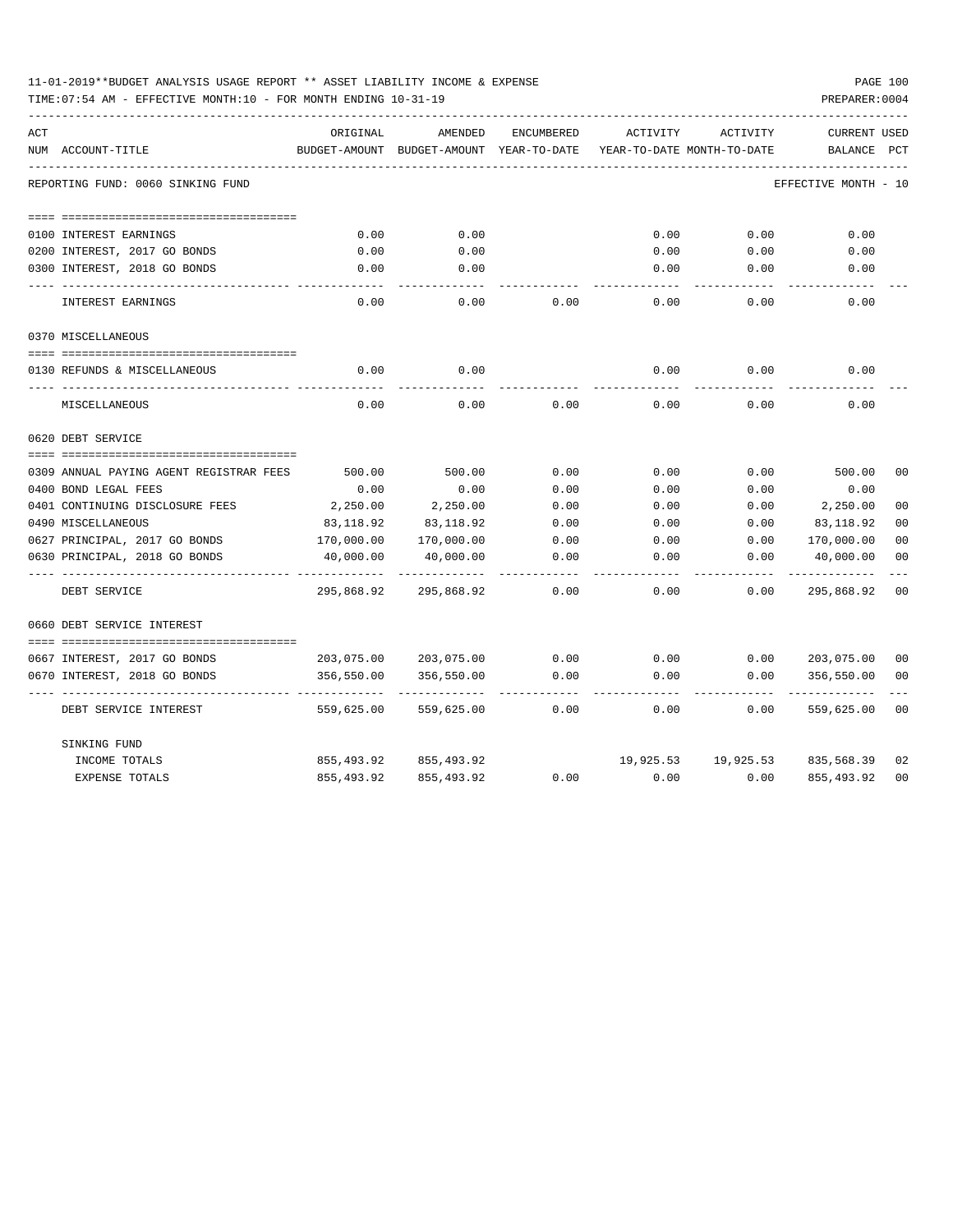|     | 11-01-2019**BUDGET ANALYSIS USAGE REPORT ** ASSET LIABILITY INCOME & EXPENSE<br>TIME: 07:54 AM - EFFECTIVE MONTH: 10 - FOR MONTH ENDING 10-31-19 |          |                                                     |            |          |                                        | PAGE 101<br>PREPARER: 0004         |                |
|-----|--------------------------------------------------------------------------------------------------------------------------------------------------|----------|-----------------------------------------------------|------------|----------|----------------------------------------|------------------------------------|----------------|
| ACT | NUM ACCOUNT-TITLE                                                                                                                                | ORIGINAL | AMENDED<br>BUDGET-AMOUNT BUDGET-AMOUNT YEAR-TO-DATE | ENCUMBERED | ACTIVITY | ACTIVITY<br>YEAR-TO-DATE MONTH-TO-DATE | <b>CURRENT USED</b><br>BALANCE PCT |                |
|     | REPORTING FUND: 0061 DIST.CLK.CO.&DIST.CT.TECH.-COMB.FUN                                                                                         |          |                                                     |            |          |                                        | EFFECTIVE MONTH - 10               |                |
|     | 0103 CASH                                                                                                                                        |          |                                                     |            |          |                                        |                                    |                |
|     | 0100 DIST.CLK.CO.& DIST.CT.TECH.-COMBIN                                                                                                          |          |                                                     |            |          |                                        | 27.72 27.72 3,320.87               |                |
|     | CASH                                                                                                                                             |          |                                                     |            | 27.72    | 27.72                                  | 3,320.87                           |                |
|     | 0120 RECEIVABLES                                                                                                                                 |          |                                                     |            |          |                                        |                                    |                |
|     | 0313 DUE FROM OTHER FUNDS                                                                                                                        |          |                                                     |            | 0.00     | 0.00                                   | 39.93                              |                |
|     | RECEIVABLES                                                                                                                                      |          |                                                     |            | 0.00     | 0.00                                   | 39.93                              |                |
|     | 0271 EQUITY ACCOUNT                                                                                                                              |          |                                                     |            |          |                                        |                                    |                |
|     | 0200 EQUITY ACCOUNT                                                                                                                              |          |                                                     |            | 0.00     | 0.00                                   | 3,333.08                           |                |
|     | __________________<br>EQUITY ACCOUNT                                                                                                             |          |                                                     |            | 0.00     | 0.00                                   | 3,333.08                           |                |
|     | 0300 CASH                                                                                                                                        |          |                                                     |            |          |                                        |                                    |                |
|     | 0161 BEGINNING CASH BALANCE                                                                                                                      | 2,800.00 | 2,800.00                                            |            | 0.00     | 0.00                                   | 2,800.00                           | 0 <sup>0</sup> |
|     | CASH                                                                                                                                             | 2,800.00 | 2,800.00                                            | 0.00       | 0.00     | 0.00                                   | 2,800.00                           | 0 <sub>0</sub> |
|     | 0370 DIST.CLK.MISCELLANEOUS INCOME                                                                                                               |          |                                                     |            |          |                                        |                                    |                |
|     | 0440 DIST.CLK.CO.& DIST.CT.TECHNOLOGY F                                                                                                          | 0.00     | 0.00                                                |            | 27.72    | 27.72                                  | $27.72+$                           |                |
|     | DIST.CLK.MISCELLANEOUS INCOME                                                                                                                    | 0.00     | 0.00                                                | 0.00       | 27.72    | 27.72                                  | $27.72+$                           |                |
|     | 0440 DIST.CLK.COURT TECHNOLOGY EQUIPMEN                                                                                                          |          |                                                     |            |          |                                        |                                    |                |
|     | 0572 OFFICE EQUIPMENT                                                                                                                            | 2,800.00 | 2,800.00                                            | 0.00       | 0.00     |                                        | 0.00<br>2,800.00                   | 0 <sub>0</sub> |
|     | DIST.CLK.COURT TECHNOLOGY EQUIPMEN                                                                                                               | 2,800.00 | 2,800.00                                            | 0.00       | 0.00     | 0.00                                   | 2,800.00                           | 0 <sub>0</sub> |
|     | DIST.CLK.CO.&DIST.CT.TECH.-COMB.FU                                                                                                               |          |                                                     |            |          |                                        |                                    |                |
|     | INCOME TOTALS                                                                                                                                    | 2,800.00 | 2,800.00                                            |            | 27.72    | 27.72                                  | 2,772.28                           | 01             |
|     | <b>EXPENSE TOTALS</b>                                                                                                                            | 2,800.00 | 2,800.00                                            | 0.00       | 0.00     | 0.00                                   | 2,800.00                           | 0 <sub>0</sub> |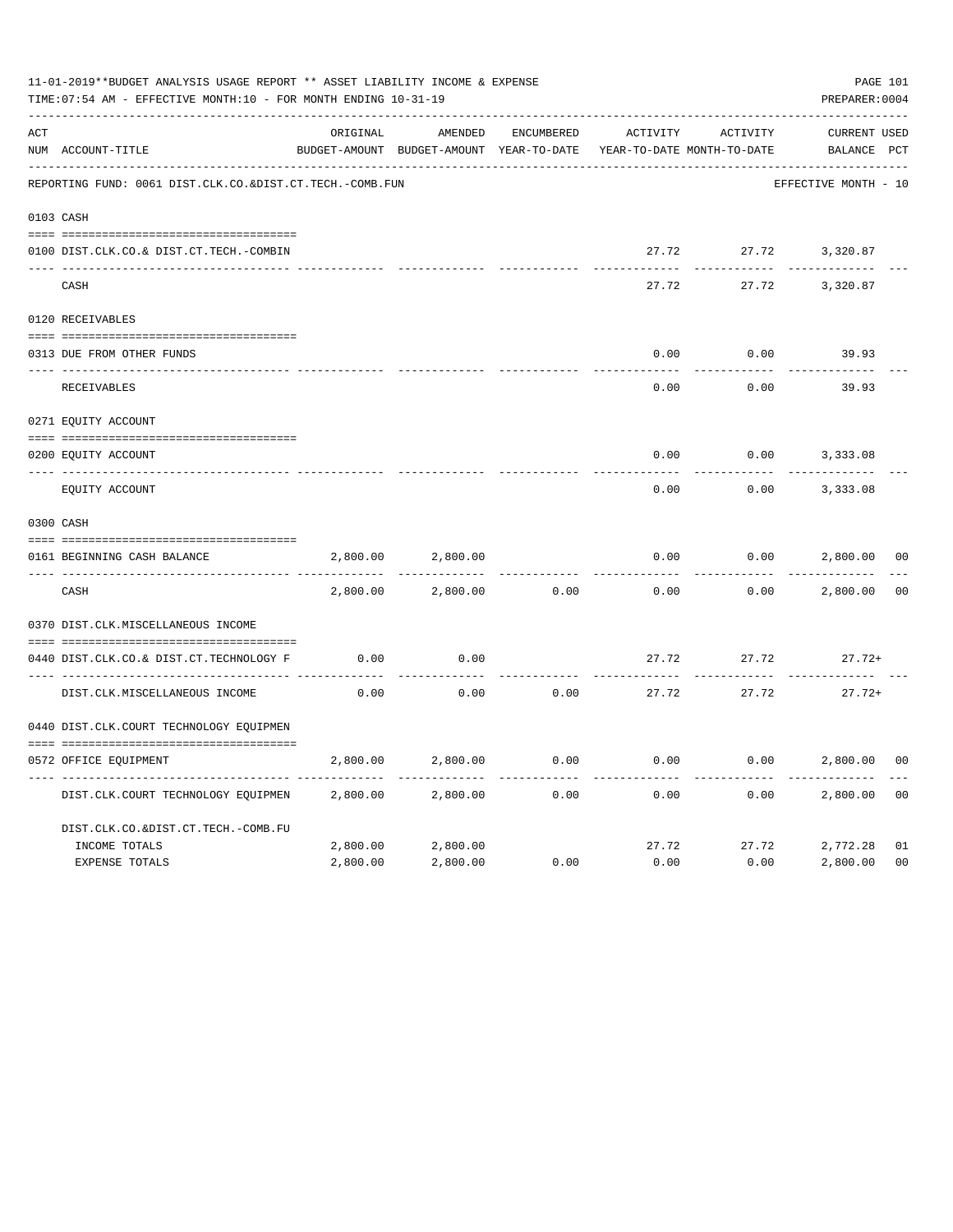|     | 11-01-2019**BUDGET ANALYSIS USAGE REPORT ** ASSET LIABILITY INCOME & EXPENSE<br>TIME: 07:54 AM - EFFECTIVE MONTH: 10 - FOR MONTH ENDING 10-31-19 |                        |                                                                                            |            |                       |                                           | PAGE 102<br>PREPARER: 0004              |                      |
|-----|--------------------------------------------------------------------------------------------------------------------------------------------------|------------------------|--------------------------------------------------------------------------------------------|------------|-----------------------|-------------------------------------------|-----------------------------------------|----------------------|
| ACT | NUM ACCOUNT-TITLE                                                                                                                                | ORIGINAL               | AMENDED<br>BUDGET-AMOUNT BUDGET-AMOUNT YEAR-TO-DATE YEAR-TO-DATE MONTH-TO-DATE BALANCE PCT | ENCUMBERED | ACTIVITY              | ACTIVITY                                  | CURRENT USED                            |                      |
|     | REPORTING FUND: 0062 DIST.CLK.COURT RECORDS PRESERVATION                                                                                         |                        |                                                                                            |            |                       |                                           | EFFECTIVE MONTH - 10                    |                      |
|     | 0103 CASH                                                                                                                                        |                        |                                                                                            |            |                       |                                           |                                         |                      |
|     | 0100 DIST.CLK.COURT RECORDS PRESERVATIO                                                                                                          |                        |                                                                                            |            |                       | 392.80 392.80 34,461.66                   |                                         |                      |
|     | CASH                                                                                                                                             |                        |                                                                                            |            |                       | ------------ -<br>392.80 392.80 34,461.66 | --------                                |                      |
|     | 0120 RECEIVABLES                                                                                                                                 |                        |                                                                                            |            |                       |                                           |                                         |                      |
|     | 0313 DUE FROM OTHER FUNDS                                                                                                                        |                        |                                                                                            |            | 0.00                  | $0.00$ 222.25                             |                                         |                      |
|     | RECEIVABLES                                                                                                                                      |                        |                                                                                            |            | 0.00                  | 0.00                                      | . <u>.</u> .<br>222.25                  |                      |
|     | 0271 EQUITY ACCOUNT                                                                                                                              |                        |                                                                                            |            |                       |                                           |                                         |                      |
|     | 0200 EQUITY ACCOUNT                                                                                                                              |                        |                                                                                            |            | 0.00                  | $0.00$ $34,291.11$                        |                                         |                      |
|     | EQUITY ACCOUNT                                                                                                                                   |                        |                                                                                            |            | 0.00                  |                                           | -----------<br>$0.00$ 34,291.11         |                      |
|     | 0300 CASH                                                                                                                                        |                        |                                                                                            |            |                       |                                           |                                         |                      |
|     | 0162 BEGINNING CASH BALANCE                                                                                                                      |                        | 27,500.00 27,500.00                                                                        |            |                       | $0.00$ $0.00$ $27,500.00$ 00              |                                         |                      |
|     | CASH                                                                                                                                             |                        | 27,500.00 27,500.00 0.00                                                                   |            | 0.00                  |                                           | . <u>.</u><br>0.00 27,500.00            | 0 <sub>0</sub>       |
|     | 0360 INTEREST EARNINGS                                                                                                                           |                        |                                                                                            |            |                       |                                           |                                         |                      |
|     | 0100 INTEREST EARNINGS                                                                                                                           | 0.00                   | 0.00                                                                                       |            |                       | $7.47$ $7.47$ $7.47+$                     |                                         |                      |
|     | INTEREST EARNINGS                                                                                                                                | 0.00                   | 0.00                                                                                       | 0.00       | 7.47                  | -----------<br>7.47                       | $7.47+$                                 |                      |
|     | 0370 DIST.CLK.COURT MISCELLAEOUS INCOME                                                                                                          |                        |                                                                                            |            |                       |                                           |                                         |                      |
|     | 0133 DIST.CLK.COURT RECORDS PRESERVATIO 2,500.00 2,500.00                                                                                        |                        |                                                                                            |            |                       | 385.33 385.33 2,114.67 15                 |                                         |                      |
|     | DIST.CLK.COURT MISCELLAEOUS INCOME                                                                                                               | 2,500.00               | 2,500.00                                                                                   | 0.00       | 385.33                | 385.33                                    | 2, 114.67 15                            |                      |
|     | 0449 DIST.CLK.RECORDS PRES.EQUIPMENT                                                                                                             |                        |                                                                                            |            |                       |                                           |                                         |                      |
|     | 0572 OFFICE EQUIPMENT                                                                                                                            | 30,000.00              | 30,000.00                                                                                  | 0.00       | 0.00                  | 0.00                                      | 30,000.00 00                            |                      |
|     | DIST.CLK.RECORDS PRES.EQUIPMENT                                                                                                                  | 30,000.00              | 30,000.00                                                                                  | 0.00       | -------------<br>0.00 | 0.00                                      | ------------ -------------<br>30,000.00 | 0 <sub>0</sub>       |
|     | DIST.CLK.COURT RECORDS PRESERVATIO                                                                                                               |                        |                                                                                            |            |                       |                                           |                                         |                      |
|     |                                                                                                                                                  |                        |                                                                                            |            |                       |                                           |                                         | 01<br>0 <sub>0</sub> |
|     | INCOME TOTALS<br>EXPENSE TOTALS                                                                                                                  | 30,000.00<br>30,000.00 | 30,000.00<br>30,000.00                                                                     | 0.00       | 392.80<br>0.00        | 392.80<br>0.00                            | 29,607.20<br>30,000.00                  |                      |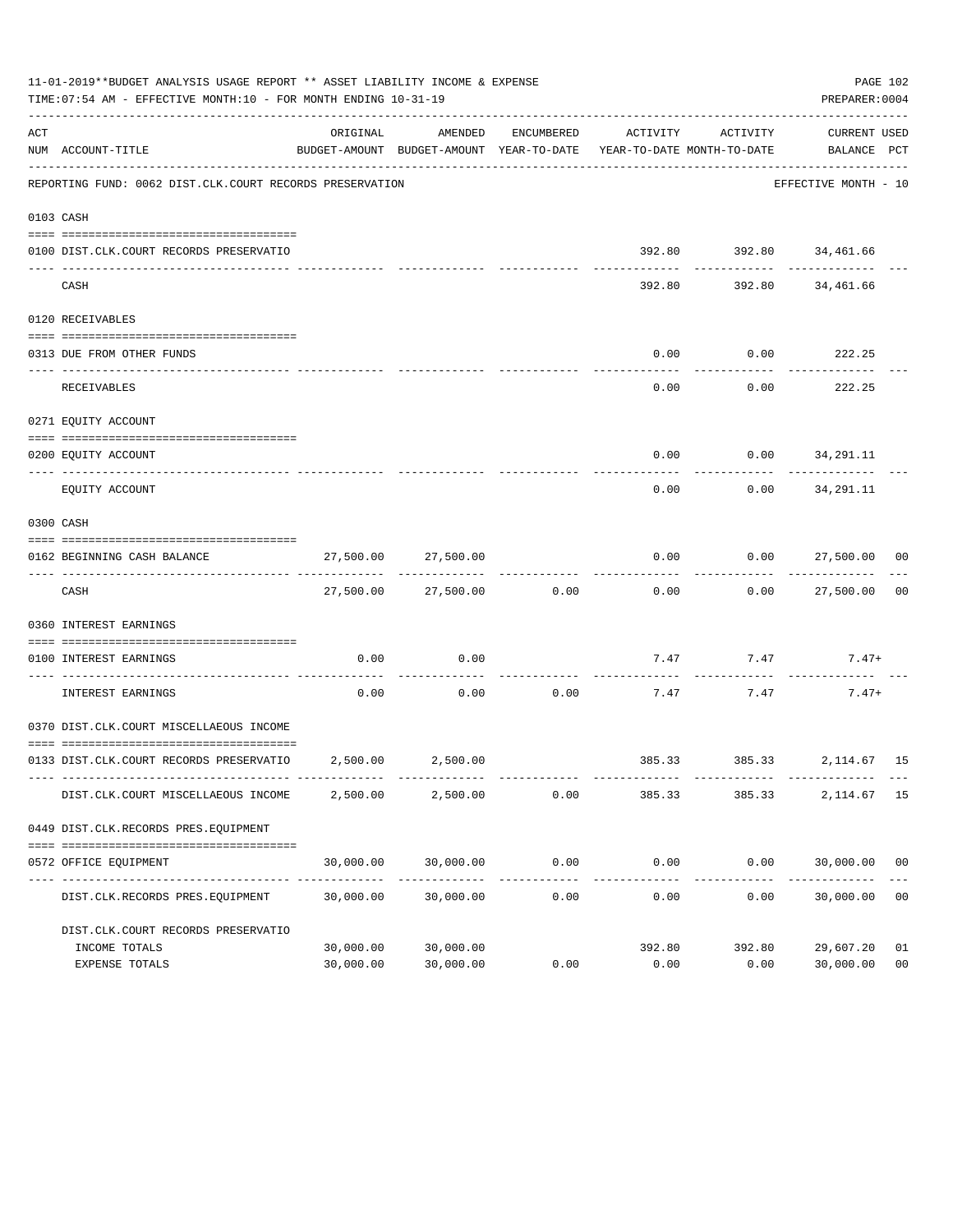|     | 11-01-2019**BUDGET ANALYSIS USAGE REPORT ** ASSET LIABILITY INCOME & EXPENSE<br>PAGE 103<br>TIME: 07:54 AM - EFFECTIVE MONTH: 10 - FOR MONTH ENDING 10-31-19<br>PREPARER: 0004 |          |                                                     |            |                                        |                           |                             |                |  |  |  |  |  |
|-----|--------------------------------------------------------------------------------------------------------------------------------------------------------------------------------|----------|-----------------------------------------------------|------------|----------------------------------------|---------------------------|-----------------------------|----------------|--|--|--|--|--|
| ACT | NUM ACCOUNT-TITLE                                                                                                                                                              | ORIGINAL | AMENDED<br>BUDGET-AMOUNT BUDGET-AMOUNT YEAR-TO-DATE | ENCUMBERED | ACTIVITY<br>YEAR-TO-DATE MONTH-TO-DATE | ACTIVITY                  | CURRENT USED<br>BALANCE PCT |                |  |  |  |  |  |
|     | REPORTING FUND: 0063 LAW ENF. EDUCATION CONST.#1                                                                                                                               |          |                                                     |            |                                        |                           | EFFECTIVE MONTH - 10        |                |  |  |  |  |  |
|     | 0103 CASH                                                                                                                                                                      |          |                                                     |            |                                        |                           |                             |                |  |  |  |  |  |
|     | 0100 LEOSE CONST.#1-COMBINED FUNDS CHEC                                                                                                                                        |          |                                                     |            |                                        |                           | $0.00$ $0.00$ $1,688.40$    |                |  |  |  |  |  |
|     | CASH                                                                                                                                                                           |          |                                                     |            | 0.00                                   | 0.00                      | 1,688.40                    |                |  |  |  |  |  |
|     | 0200 LIABILITY ACCOUNT                                                                                                                                                         |          |                                                     |            |                                        |                           |                             |                |  |  |  |  |  |
|     | 0910 SYSTEM ADDED LIABILITY LINE ITEM                                                                                                                                          |          |                                                     |            | 0.00                                   | 0.00                      | 0.00                        |                |  |  |  |  |  |
|     | LIABILITY ACCOUNT                                                                                                                                                              |          |                                                     |            | 0.00                                   | 0.00                      | 0.00                        |                |  |  |  |  |  |
|     | 0271 EQUITY ACCOUNT                                                                                                                                                            |          |                                                     |            |                                        |                           |                             |                |  |  |  |  |  |
|     | 0200 EQUITY ACCOUNT                                                                                                                                                            |          |                                                     |            |                                        |                           | $0.00$ $0.00$ $1,688.40$    |                |  |  |  |  |  |
|     | EQUITY ACCOUNT                                                                                                                                                                 |          |                                                     |            | 0.00                                   | 0.00                      | 1,688.40                    |                |  |  |  |  |  |
|     | 0300 CASH                                                                                                                                                                      |          |                                                     |            |                                        |                           |                             |                |  |  |  |  |  |
|     | 0151 BEGINNING CASH BALANCE                                                                                                                                                    | 0.00     | 0.00                                                |            | 0.00                                   | 0.00                      | 0.00                        |                |  |  |  |  |  |
|     |                                                                                                                                                                                |          |                                                     |            |                                        |                           |                             |                |  |  |  |  |  |
|     | CASH                                                                                                                                                                           | 0.00     | 0.00                                                | 0.00       | 0.00                                   | 0.00                      | 0.00                        |                |  |  |  |  |  |
|     | 0370 MISCELLANEOUS INCOME                                                                                                                                                      |          |                                                     |            |                                        |                           |                             |                |  |  |  |  |  |
|     | 0130 REFUNDS & MISCELLANEOUS                                                                                                                                                   | 0.00     | 0.00                                                |            | 0.00                                   | 0.00                      | 0.00                        |                |  |  |  |  |  |
|     | 0160 PEACE OFFICER ALLOCATION                                                                                                                                                  | 678.30   | 678.30                                              |            | 0.00                                   | 0.00                      | 678.30                      | 00             |  |  |  |  |  |
|     | MISCELLANEOUS INCOME                                                                                                                                                           | 678.30   | 678.30                                              | 0.00       | -------------<br>0.00                  | $- - - - - - - -$<br>0.00 | ---------<br>678.30         | 0 <sub>0</sub> |  |  |  |  |  |
|     | 0551 LAW ENFORCEMENT EDUCATION                                                                                                                                                 |          |                                                     |            |                                        |                           |                             |                |  |  |  |  |  |
|     | 0427 OUT OF COUNTY TRAVEL                                                                                                                                                      | 678.30   | 678.30                                              | 0.00       | 0.00                                   | 0.00                      | 678.30 00                   |                |  |  |  |  |  |
|     | 0428 TRAINING & TUITION                                                                                                                                                        | 0.00     | 0.00                                                | 0.00       | 0.00                                   | 0.00                      | 0.00                        |                |  |  |  |  |  |
|     | ---------------------------<br>LAW ENFORCEMENT EDUCATION                                                                                                                       | 678.30   | 678.30                                              | 0.00       | 0.00                                   | 0.00                      | 678.30 00                   |                |  |  |  |  |  |
|     | LAW ENF. EDUCATION CONST. #1                                                                                                                                                   |          |                                                     |            |                                        |                           |                             |                |  |  |  |  |  |
|     | INCOME TOTALS                                                                                                                                                                  | 678.30   | 678.30                                              |            | 0.00                                   | 0.00                      | 678.30                      | 0 <sub>0</sub> |  |  |  |  |  |
|     | EXPENSE TOTALS                                                                                                                                                                 | 678.30   | 678.30                                              | 0.00       | 0.00                                   | 0.00                      | 678.30                      | 0 <sub>0</sub> |  |  |  |  |  |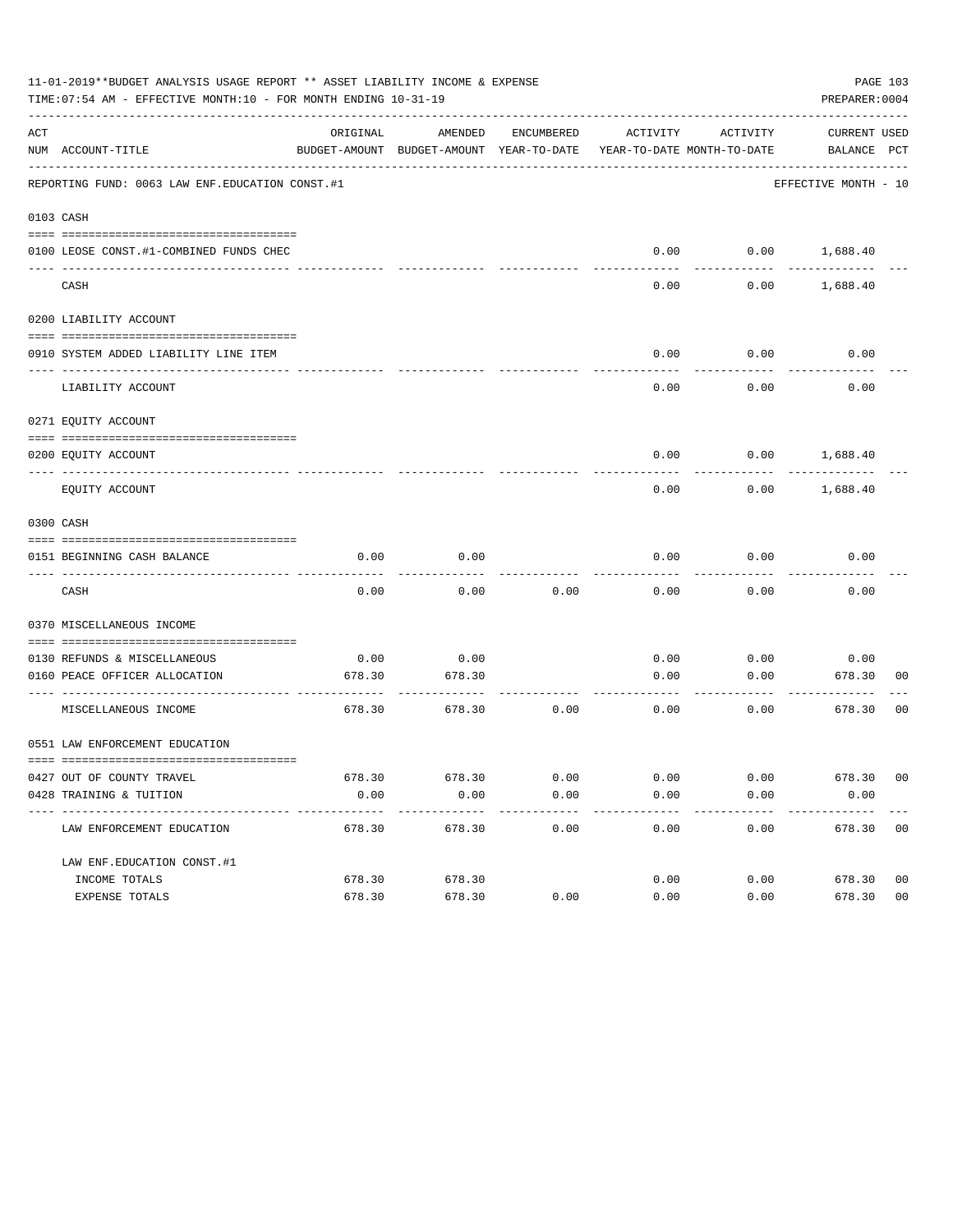|     | 11-01-2019**BUDGET ANALYSIS USAGE REPORT ** ASSET LIABILITY INCOME & EXPENSE<br>PAGE 104<br>TIME: 07:54 AM - EFFECTIVE MONTH: 10 - FOR MONTH ENDING 10-31-19<br>PREPARER: 0004 |                |                                                                                |              |              |              |                             |                |  |  |  |  |  |
|-----|--------------------------------------------------------------------------------------------------------------------------------------------------------------------------------|----------------|--------------------------------------------------------------------------------|--------------|--------------|--------------|-----------------------------|----------------|--|--|--|--|--|
| ACT | NUM ACCOUNT-TITLE                                                                                                                                                              | ORIGINAL       | AMENDED<br>BUDGET-AMOUNT BUDGET-AMOUNT YEAR-TO-DATE YEAR-TO-DATE MONTH-TO-DATE | ENCUMBERED   | ACTIVITY     | ACTIVITY     | CURRENT USED<br>BALANCE PCT |                |  |  |  |  |  |
|     | REPORTING FUND: 0064 LAW ENF. EDUCATION CONST. #2                                                                                                                              |                |                                                                                |              |              |              | EFFECTIVE MONTH - 10        |                |  |  |  |  |  |
|     | 0103 CASH                                                                                                                                                                      |                |                                                                                |              |              |              |                             |                |  |  |  |  |  |
|     | 0100 LEOSE CONST.#2-COMBINED FUNDS CHEC                                                                                                                                        |                |                                                                                |              | 0.00         | 0.00         | 355.18                      |                |  |  |  |  |  |
|     | CASH                                                                                                                                                                           |                |                                                                                |              | 0.00         | 0.00         | 355.18                      |                |  |  |  |  |  |
|     | 0200 LIABILITY ACCOUNT                                                                                                                                                         |                |                                                                                |              |              |              |                             |                |  |  |  |  |  |
|     | 0910 SYSTEM ADDED LIABILITY LINE ITEM                                                                                                                                          |                |                                                                                |              | 0.00         | 0.00         | 0.00                        |                |  |  |  |  |  |
|     | LIABILITY ACCOUNT                                                                                                                                                              |                |                                                                                |              | 0.00         | 0.00         | 0.00                        |                |  |  |  |  |  |
|     | 0271 EQUITY ACCOUNT                                                                                                                                                            |                |                                                                                |              |              |              |                             |                |  |  |  |  |  |
|     | 0200 EOUITY ACCOUNT                                                                                                                                                            |                |                                                                                |              | 0.00         | 0.00         | 355.18                      |                |  |  |  |  |  |
|     | EQUITY ACCOUNT                                                                                                                                                                 |                |                                                                                |              | 0.00         | 0.00         | 355.18                      |                |  |  |  |  |  |
|     | 0300 CASH                                                                                                                                                                      |                |                                                                                |              |              |              |                             |                |  |  |  |  |  |
|     | 0152 BEGINNING CASH BALANCE                                                                                                                                                    | 0.00           | 0.00                                                                           |              | 0.00         | 0.00         | 0.00                        |                |  |  |  |  |  |
|     | CASH                                                                                                                                                                           | 0.00           | 0.00                                                                           | 0.00         | 0.00         | 0.00         | 0.00                        |                |  |  |  |  |  |
|     | 0370 MISCELLANEOUS INCOME                                                                                                                                                      |                |                                                                                |              |              |              |                             |                |  |  |  |  |  |
|     | 0130 REFUNDS & MISCELLANEOUS                                                                                                                                                   | 0.00           | 0.00                                                                           |              |              |              |                             |                |  |  |  |  |  |
|     | 0160 PEACE OFFICER ALLOCATION                                                                                                                                                  | 678.48         | 678.48                                                                         |              | 0.00<br>0.00 | 0.00<br>0.00 | 0.00<br>678.48              | 00             |  |  |  |  |  |
|     | ----------------- --<br>MISCELLANEOUS INCOME                                                                                                                                   | 678.48         | ---------<br>678.48                                                            | 0.00         | 0.00         | 0.00         | ---------<br>678.48         | 00             |  |  |  |  |  |
|     | 0552 LAW ENFORCEMENT EDUCATION                                                                                                                                                 |                |                                                                                |              |              |              |                             |                |  |  |  |  |  |
|     |                                                                                                                                                                                |                |                                                                                |              |              |              |                             |                |  |  |  |  |  |
|     | 0427 OUT OF COUNTY TRAVEL<br>0428 TRAINING & TUITION                                                                                                                           | 678.48<br>0.00 | 678.48<br>0.00                                                                 | 0.00<br>0.00 | 0.00<br>0.00 | 0.00<br>0.00 | 678.48 00<br>0.00           |                |  |  |  |  |  |
|     | -----------------------------<br>LAW ENFORCEMENT EDUCATION                                                                                                                     | 678.48         | $- - - - - - - -$<br>678.48                                                    | 0.00         | 0.00         | 0.00         | 678.48 00                   |                |  |  |  |  |  |
|     | LAW ENF. EDUCATION CONST. #2                                                                                                                                                   |                |                                                                                |              |              |              |                             |                |  |  |  |  |  |
|     | INCOME TOTALS                                                                                                                                                                  | 678.48         | 678.48                                                                         |              | 0.00         | 0.00         | 678.48                      | 0 <sub>0</sub> |  |  |  |  |  |
|     | EXPENSE TOTALS                                                                                                                                                                 | 678.48         | 678.48                                                                         | 0.00         | 0.00         | 0.00         | 678.48                      | 0 <sub>0</sub> |  |  |  |  |  |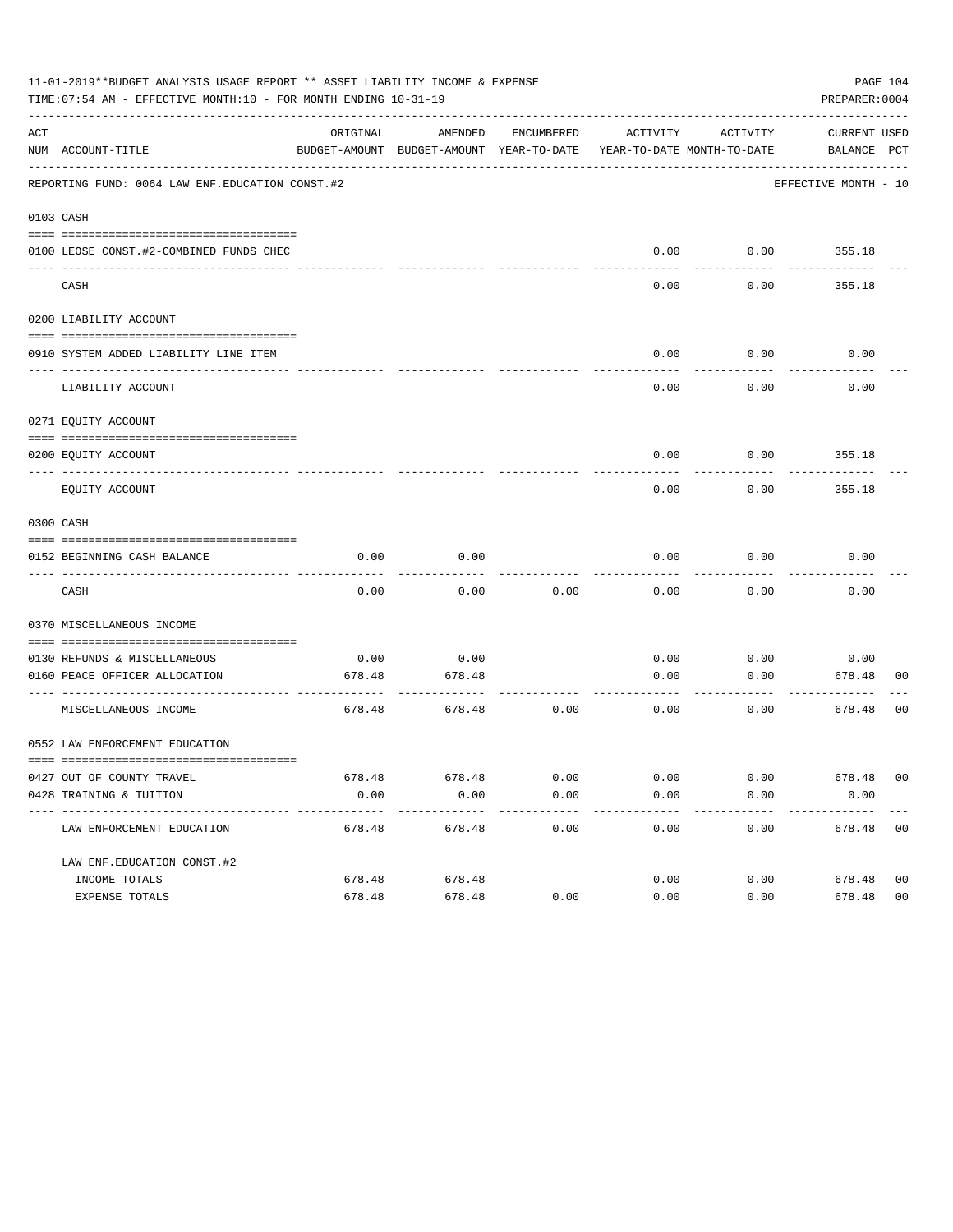| 11-01-2019**BUDGET ANALYSIS USAGE REPORT ** ASSET LIABILITY INCOME & EXPENSE<br>PAGE 105<br>TIME: 07:54 AM - EFFECTIVE MONTH: 10 - FOR MONTH ENDING 10-31-19<br>PREPARER: 0004 |                                                               |                |                                                                                |            |              |              |                             |                |
|--------------------------------------------------------------------------------------------------------------------------------------------------------------------------------|---------------------------------------------------------------|----------------|--------------------------------------------------------------------------------|------------|--------------|--------------|-----------------------------|----------------|
| ACT                                                                                                                                                                            | NUM ACCOUNT-TITLE                                             | ORIGINAL       | AMENDED<br>BUDGET-AMOUNT BUDGET-AMOUNT YEAR-TO-DATE YEAR-TO-DATE MONTH-TO-DATE | ENCUMBERED | ACTIVITY     | ACTIVITY     | CURRENT USED<br>BALANCE PCT |                |
|                                                                                                                                                                                | REPORTING FUND: 0065 LAW ENF. EDUCATION CONST.#3              |                |                                                                                |            |              |              | EFFECTIVE MONTH - 10        |                |
|                                                                                                                                                                                | 0103 CASH                                                     |                |                                                                                |            |              |              |                             |                |
|                                                                                                                                                                                | 0100 LEOSE CONST.#3-COMBINED FUNDS CHEC                       |                |                                                                                |            | 0.00         |              | $0.00$ 2,691.63             |                |
|                                                                                                                                                                                | CASH                                                          |                |                                                                                |            | 0.00         | 0.00         | 2,691.63                    |                |
|                                                                                                                                                                                | 0200 LIABILITY ACCOUNT                                        |                |                                                                                |            |              |              |                             |                |
|                                                                                                                                                                                | 0910 SYSTEM ADDED LIABILITY LINE ITEM                         |                |                                                                                |            | 0.00         | 0.00         | 0.00                        |                |
|                                                                                                                                                                                | LIABILITY ACCOUNT                                             |                |                                                                                |            | 0.00         | 0.00         | 0.00                        |                |
|                                                                                                                                                                                | 0271 EQUITY ACCOUNT                                           |                |                                                                                |            |              |              |                             |                |
|                                                                                                                                                                                | 0200 EOUITY ACCOUNT                                           |                |                                                                                |            | 0.00         |              | $0.00$ 2,691.63             |                |
|                                                                                                                                                                                | EQUITY ACCOUNT                                                |                |                                                                                |            | 0.00         | 0.00         | 2,691.63                    |                |
|                                                                                                                                                                                | 0300 CASH                                                     |                |                                                                                |            |              |              |                             |                |
|                                                                                                                                                                                | 0153 BEGINNING CASH BALANCE                                   | 0.00           | 0.00                                                                           |            | 0.00         | 0.00         | 0.00                        |                |
|                                                                                                                                                                                | CASH                                                          | 0.00           | 0.00                                                                           | 0.00       | 0.00         | 0.00         | 0.00                        |                |
|                                                                                                                                                                                | 0370 MISCELLANEOUS                                            |                |                                                                                |            |              |              |                             |                |
|                                                                                                                                                                                |                                                               |                |                                                                                |            |              |              |                             |                |
|                                                                                                                                                                                | 0130 REFUNDS & MISCELLANEOUS<br>0160 PEACE OFFICER ALLOCATION | 0.00<br>678.30 | 0.00<br>678.30                                                                 |            | 0.00<br>0.00 | 0.00<br>0.00 | 0.00<br>678.30              | 00             |
|                                                                                                                                                                                | MISCELLANEOUS                                                 | 678.30         | 678.30                                                                         | 0.00       | 0.00         | 0.00         | ---------<br>678.30         | 00             |
|                                                                                                                                                                                | 0553 LAW ENFORCEMENT EDUCATION                                |                |                                                                                |            |              |              |                             |                |
|                                                                                                                                                                                |                                                               |                |                                                                                |            |              |              |                             |                |
|                                                                                                                                                                                | 0427 OUT OF COUNTY TRAVEL                                     | 678.30         | 678.30                                                                         | 0.00       | 0.00         | 0.00         | 678.30 00                   |                |
|                                                                                                                                                                                | 0428 TRAINING & TUITION<br>----------------------------       | 0.00           | 0.00<br>-------                                                                | 0.00       | 0.00         | 0.00         | 0.00                        |                |
|                                                                                                                                                                                | LAW ENFORCEMENT EDUCATION                                     | 678.30         | 678.30                                                                         | 0.00       | 0.00         | 0.00         | 678.30                      | 00             |
|                                                                                                                                                                                | LAW ENF. EDUCATION CONST. #3                                  |                |                                                                                |            |              |              |                             |                |
|                                                                                                                                                                                | INCOME TOTALS                                                 | 678.30         | 678.30                                                                         |            | 0.00         | 0.00         | 678.30                      | 0 <sub>0</sub> |
|                                                                                                                                                                                | EXPENSE TOTALS                                                | 678.30         | 678.30                                                                         | 0.00       | 0.00         | 0.00         | 678.30                      | 0 <sub>0</sub> |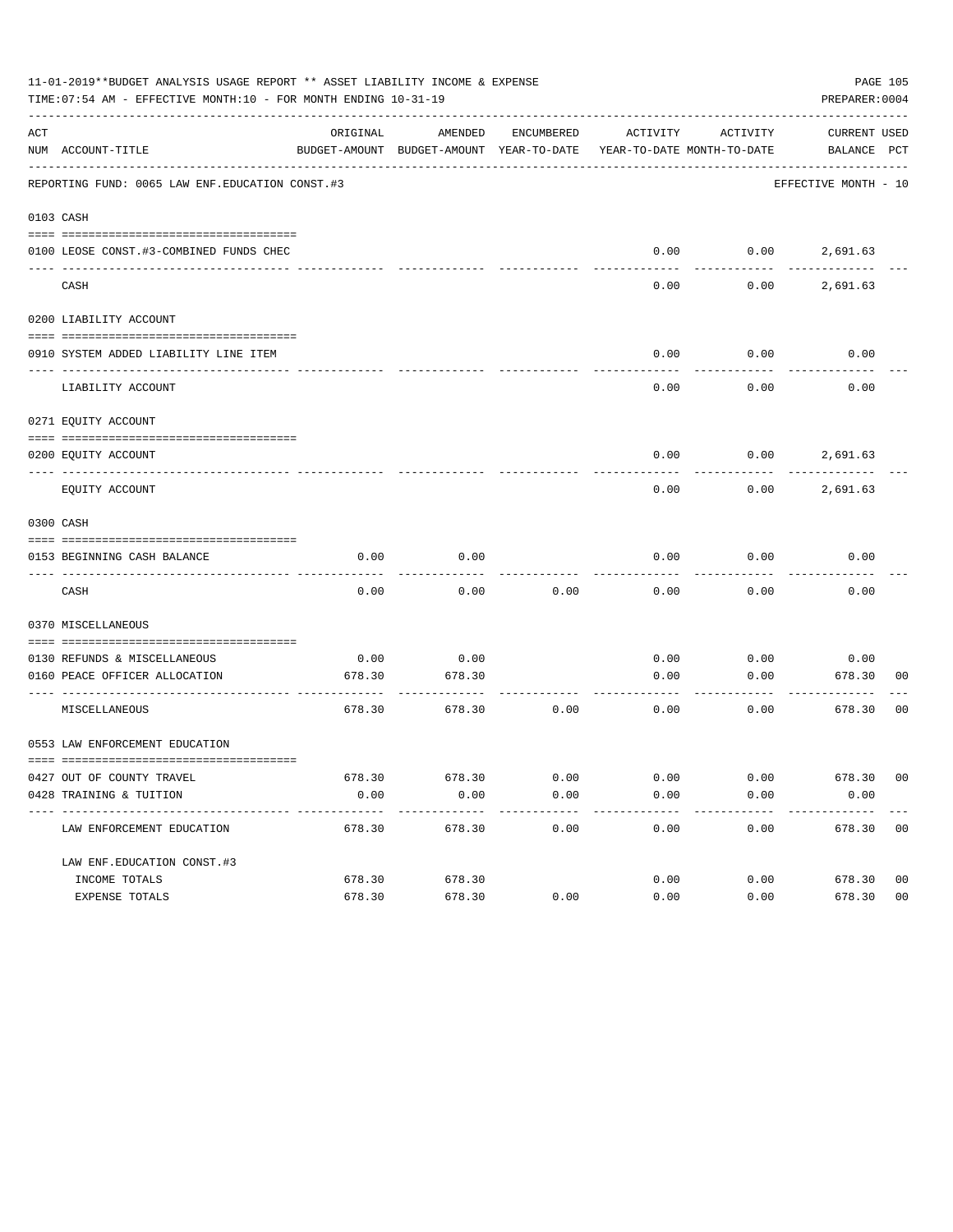|     | 11-01-2019**BUDGET ANALYSIS USAGE REPORT ** ASSET LIABILITY INCOME & EXPENSE<br>PAGE 106<br>PREPARER: 0004<br>TIME: 07:54 AM - EFFECTIVE MONTH: 10 - FOR MONTH ENDING 10-31-19 |          |                                                     |            |                                   |                             |                                        |    |  |
|-----|--------------------------------------------------------------------------------------------------------------------------------------------------------------------------------|----------|-----------------------------------------------------|------------|-----------------------------------|-----------------------------|----------------------------------------|----|--|
| ACT | NUM ACCOUNT-TITLE                                                                                                                                                              | ORIGINAL | AMENDED<br>BUDGET-AMOUNT BUDGET-AMOUNT YEAR-TO-DATE | ENCUMBERED | YEAR-TO-DATE MONTH-TO-DATE        | ACTIVITY ACTIVITY           | <b>CURRENT USED</b><br>BALANCE PCT     |    |  |
|     | REPORTING FUND: 0066 2017 GO BONDS-CONSTRUCTION FUND                                                                                                                           |          |                                                     |            |                                   |                             | EFFECTIVE MONTH - 10                   |    |  |
|     | 0103 CASH                                                                                                                                                                      |          |                                                     |            |                                   |                             |                                        |    |  |
|     | 0100 GO BONDS CONST. 2017-COMBINED FUNDS                                                                                                                                       |          |                                                     |            |                                   |                             | $50,000.00 - 50,000.00 - 492,799.41 -$ |    |  |
|     | 0166 ICS DEPOSIT                                                                                                                                                               |          |                                                     |            |                                   |                             | 4,504.19  4,504.19  5,165,999.16       |    |  |
|     | 0175 TEXPOOL                                                                                                                                                                   |          |                                                     |            | 0.00                              | 0.00                        | 0.00                                   |    |  |
|     | CASH                                                                                                                                                                           |          |                                                     |            |                                   |                             | $45,495.81 - 45,495.81 - 4,673,199.75$ |    |  |
|     | 0200 LIABILITY ACCOUNT                                                                                                                                                         |          |                                                     |            |                                   |                             |                                        |    |  |
|     | 0910 SYSTEM ADDED LIABILITY LINE-ITEM                                                                                                                                          |          |                                                     |            |                                   |                             | $50,000.00 - 50,000.00 - 50,000.00 -$  |    |  |
|     | LIABILITY ACCOUNT                                                                                                                                                              |          |                                                     |            |                                   | 50,000.00- 50,000.00-       | $50,000.00 -$                          |    |  |
|     | 0207 DUE TO FUND                                                                                                                                                               |          |                                                     |            |                                   |                             |                                        |    |  |
|     | 0990 DUE TO OTHERS                                                                                                                                                             |          |                                                     |            | 0.00                              | 0.00                        | 0.00                                   |    |  |
|     | DUE TO FUND                                                                                                                                                                    |          |                                                     |            | 0.00                              | 0.00                        | 0.00                                   |    |  |
|     | 0231 2017 GO BONDS PAYABLE                                                                                                                                                     |          |                                                     |            |                                   |                             |                                        |    |  |
|     | 0200 2017 GO BONDS PAYABLE<br>.                                                                                                                                                |          |                                                     |            | 0.00                              | 0.00                        | 0.00                                   |    |  |
|     | 2017 GO BONDS PAYABLE                                                                                                                                                          |          |                                                     |            | 0.00                              | 0.00                        | 0.00                                   |    |  |
|     | 0271 EQUITY ACCOUNT                                                                                                                                                            |          |                                                     |            |                                   |                             |                                        |    |  |
|     | 0200 EQUITY ACCOUNT                                                                                                                                                            |          |                                                     |            | 0.00                              |                             | $0.00 \quad 4,718,695.56$              |    |  |
|     | EQUITY ACCOUNT                                                                                                                                                                 |          |                                                     |            | 0.00                              |                             | $0.00 \quad 4,718,695.56$              |    |  |
|     | 0300 CASH                                                                                                                                                                      |          |                                                     |            |                                   |                             |                                        |    |  |
|     | 0166 BEGINNING CASH BALANCE                                                                                                                                                    |          | 5,099,948.00 5,099,948.00                           |            |                                   |                             | $0.00$ $0.00$ $5,099,948.00$           | 00 |  |
|     | CASH                                                                                                                                                                           |          | 5,099,948.00 5,099,948.00 0.00                      |            | 0.00                              |                             | 0.00 5,099,948.00                      | 00 |  |
|     | 0360 INTEREST EARNINGS                                                                                                                                                         |          |                                                     |            |                                   |                             |                                        |    |  |
|     | 0100 INTEREST EARNINGS LEGEND BANK                                                                                                                                             | 0.00     | 0.00                                                |            |                                   |                             | $0.00$ $0.00$ $0.00$ $0.00$            |    |  |
|     | 0166 INTEREST EARNINGS ICS                                                                                                                                                     | 0.00     | 0.00                                                |            |                                   |                             | $4,504.19$ $4,504.19$ $4,504.19$       |    |  |
|     | INTEREST EARNINGS                                                                                                                                                              | 0.00     | $- - - - - -$<br>0.00                               |            | $0.00$ 4,504.19                   |                             | 4,504.19 4,504.19+                     |    |  |
|     | 0370 MISCELLANEOUS                                                                                                                                                             |          |                                                     |            |                                   |                             |                                        |    |  |
|     |                                                                                                                                                                                |          |                                                     |            |                                   |                             |                                        |    |  |
|     | 0130 REFUNDS & MISCELLANEOUS                                                                                                                                                   | 0.00     | 0.00<br>----------                                  |            | -----------                       | $0.00$ $0.00$<br>---------- | 0.00                                   |    |  |
|     | MISCELLANEOUS                                                                                                                                                                  | 0.00     | 0.00                                                | 0.00       | 0.00                              | 0.00                        | 0.00                                   |    |  |
|     | 0509 CONTINGENCY                                                                                                                                                               |          |                                                     |            |                                   |                             |                                        |    |  |
|     | 0475 CONTINGENCY                                                                                                                                                               |          | 440,000.00 440,000.00                               | 0.00       | 0.00                              |                             | 0.00 440,000.00                        | 00 |  |
|     |                                                                                                                                                                                |          |                                                     |            | ---- ------------ --------------- |                             |                                        |    |  |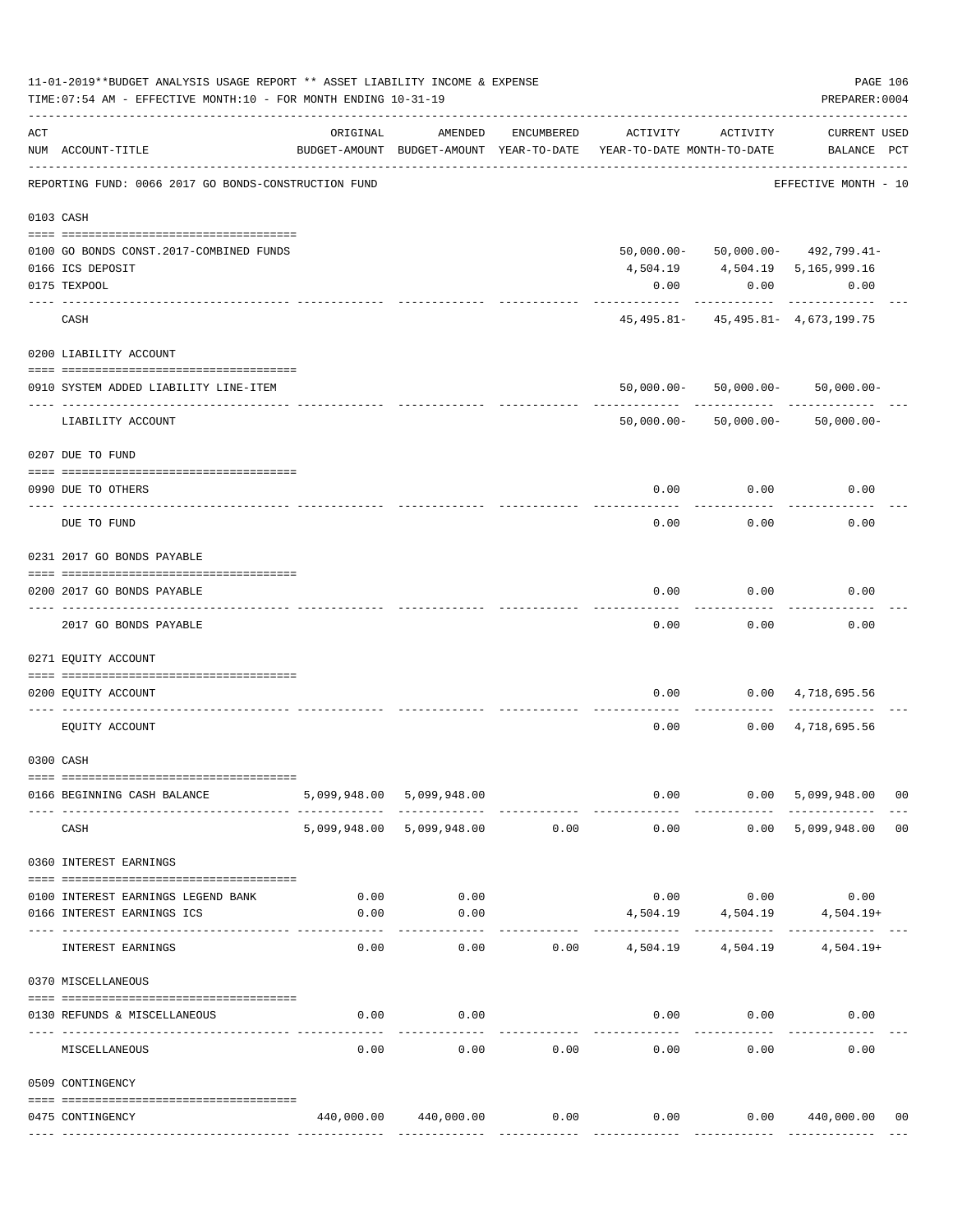| ACT |                                                      | ORIGINAL   | AMENDED                                  | ENCUMBERED | ACTIVITY                   | ACTIVITY | <b>CURRENT USED</b>              |                |
|-----|------------------------------------------------------|------------|------------------------------------------|------------|----------------------------|----------|----------------------------------|----------------|
|     | NUM ACCOUNT-TITLE                                    |            | BUDGET-AMOUNT BUDGET-AMOUNT YEAR-TO-DATE |            | YEAR-TO-DATE MONTH-TO-DATE |          | BALANCE<br>PCT                   |                |
|     | REPORTING FUND: 0066 2017 GO BONDS-CONSTRUCTION FUND |            |                                          |            |                            |          | EFFECTIVE MONTH - 10             |                |
|     | CONTINGENCY                                          | 440,000.00 | 440,000.00                               | 0.00       | 0.00                       | 0.00     | 440,000.00                       | 00             |
|     | 0666 COURTHOUSE CONSTRUCTION PHASE 1                 |            |                                          |            |                            |          |                                  |                |
|     |                                                      |            |                                          |            |                            |          |                                  |                |
|     | 0165 CONSTRUCTION                                    | 0.00       | 0.00                                     | 0.00       | 0.00                       | 0.00     | 0.00                             |                |
|     | 0400 ATTORNEY FEES                                   | 0.00       | 0.00                                     | 0.00       | 0.00                       | 0.00     | 0.00                             |                |
|     | 0402 ENGINEERING                                     | 0.00       | 0.00                                     | 0.00       | 0.00                       | 0.00     | 0.00                             |                |
|     | 0403 ARCHITECTURAL FEES                              | 0.00       | 0.00                                     | 0.00       | 0.00                       | 0.00     | 0.00                             |                |
|     | 0426 PROFESSIONAL FEES                               | 0.00       | 0.00                                     | 0.00       | 0.00                       | 0.00     | 0.00                             |                |
|     | 0430 BIDS & NOTICES                                  | 0.00       | 0.00                                     | 0.00       | 0.00                       | 0.00     | 0.00                             |                |
|     | 0450 R & M BUILDINGS                                 | 0.00       | 0.00                                     | 0.00       | 0.00                       | 0.00     | 0.00                             |                |
|     | 0451 ASBESTOS ABATEMENT                              | 0.00       | 0.00                                     | 0.00       | 0.00                       | 0.00     | 0.00                             |                |
|     | 0453 IT DESIGN/SECURITY DESIGN                       | 0.00       | 0.00                                     | 0.00       | 0.00                       | 0.00     | 0.00                             |                |
|     | 0482 DEMOLITION                                      | 0.00       | 0.00                                     | 0.00       | 0.00                       | 0.00     | 0.00                             |                |
|     | 0490 MISCELLANEOUS                                   | 0.00       | 0.00                                     | 0.00       | 0.00                       | 0.00     | 0.00                             |                |
|     | 0535 BUILDING                                        | 0.00       | 0.00                                     | 0.00       | 0.00                       | 0.00     | 0.00                             |                |
|     | 0574 TECHNOLOGY                                      | 0.00       | 0.00                                     | 0.00       | 0.00                       | 0.00     | 0.00                             |                |
|     | 0695 SURVEYING                                       | 0.00       | 0.00                                     | 0.00       | 0.00                       | 0.00     | 0.00                             |                |
|     | COURTHOUSE CONSTRUCTION PHASE 1                      | 0.00       | 0.00                                     | 0.00       | 0.00                       | 0.00     | 0.00                             |                |
|     | 0667 COURTHOUSE CONSTRUCTION PHASE 2                 |            |                                          |            |                            |          |                                  |                |
|     | 0165 CONSTRUCTION                                    |            | 3,917,448.00 3,917,448.00                | 9,145.00   | 0.00                       | 0.00     | 3,908,303.00                     | 00             |
|     | 0167 CONSTRUCTION MANAGER AGENT                      | 726,000.00 | 726,000.00                               | 0.00       | 0.00                       | 0.00     | 726,000.00                       | 0 <sub>0</sub> |
|     | 0400 ATTORNEY FEES                                   | 0.00       | 0.00                                     | 0.00       | 0.00                       | 0.00     | 0.00                             |                |
|     | 0403 ARCHITECTURAL FEES                              | 0.00       | 0.00                                     | 0.00       | 0.00                       | 0.00     | 0.00                             |                |
|     | 0421 INTERNET SERVICES                               | 0.00       | 0.00                                     | 0.00       | 0.00                       | 0.00     | 0.00                             |                |
|     | 0426 PROFESSIONAL FEES                               | 0.00       | 0.00                                     | 0.00       | 0.00                       | 0.00     | 0.00                             |                |
|     | 0430 BIDS & NOTICES                                  | 0.00       | 0.00                                     | 0.00       | 0.00                       | 0.00     | 0.00                             |                |
|     | 0440 UTILITIES ELECTRICITY                           | 0.00       | 0.00                                     | 0.00       | 0.00                       | 0.00     | 0.00                             |                |
|     | 0442 UTILITIES WATER                                 | 0.00       | 0.00                                     | 0.00       | 0.00                       | 0.00     | 0.00                             |                |
|     | 0443 TRASH PICK UP                                   | 0.00       | 0.00                                     | 0.00       | 0.00                       | 0.00     | 0.00                             |                |
|     | 0451 ASBESTOS & OTHER TESTING                        | 16,500.00  | 16,500.00                                | 0.00       | 0.00                       | 0.00     | 16,500.00                        | 0 <sub>0</sub> |
|     | 0453 IT DESIGN/SECURITY DESIGN                       | 0.00       | 0.00                                     | 0.00       | 0.00                       | 0.00     | 0.00                             |                |
|     | 0455 SECURITY                                        | 0.00       | 0.00                                     | 0.00       | 0.00                       | 0.00     | 0.00                             |                |
|     | 0470 OFFICE LEASE                                    | 0.00       | 0.00                                     | 0.00       | 0.00                       | 0.00     | 0.00                             |                |
|     | 0490 MISCELLANEOUS                                   | 0.00       | 0.00                                     | 0.00       | 0.00                       | 0.00     | 0.00                             |                |
|     | 0574 TECHNOLOGY                                      | 0.00       | 0.00                                     | 0.00       | 0.00                       | 0.00     | 0.00                             |                |
|     | COURTHOUSE CONSTRUCTION PHASE 2                      |            | 4,659,948.00 4,659,948.00                | 9,145.00   | 0.00                       | -----    | $0.00 \quad 4,650,803.00$        | 00             |
|     | 2017 GO BONDS-CONSTRUCTION FUND                      |            |                                          |            |                            |          |                                  |                |
|     | INCOME TOTALS                                        |            | 5,099,948.00 5,099,948.00                |            |                            |          | 4,504.19  4,504.19  5,095,443.81 | 00             |
|     | EXPENSE TOTALS                                       |            | 5,099,948.00 5,099,948.00                | 9,145.00   | 0.00                       |          | 0.00 5,090,803.00                | 00             |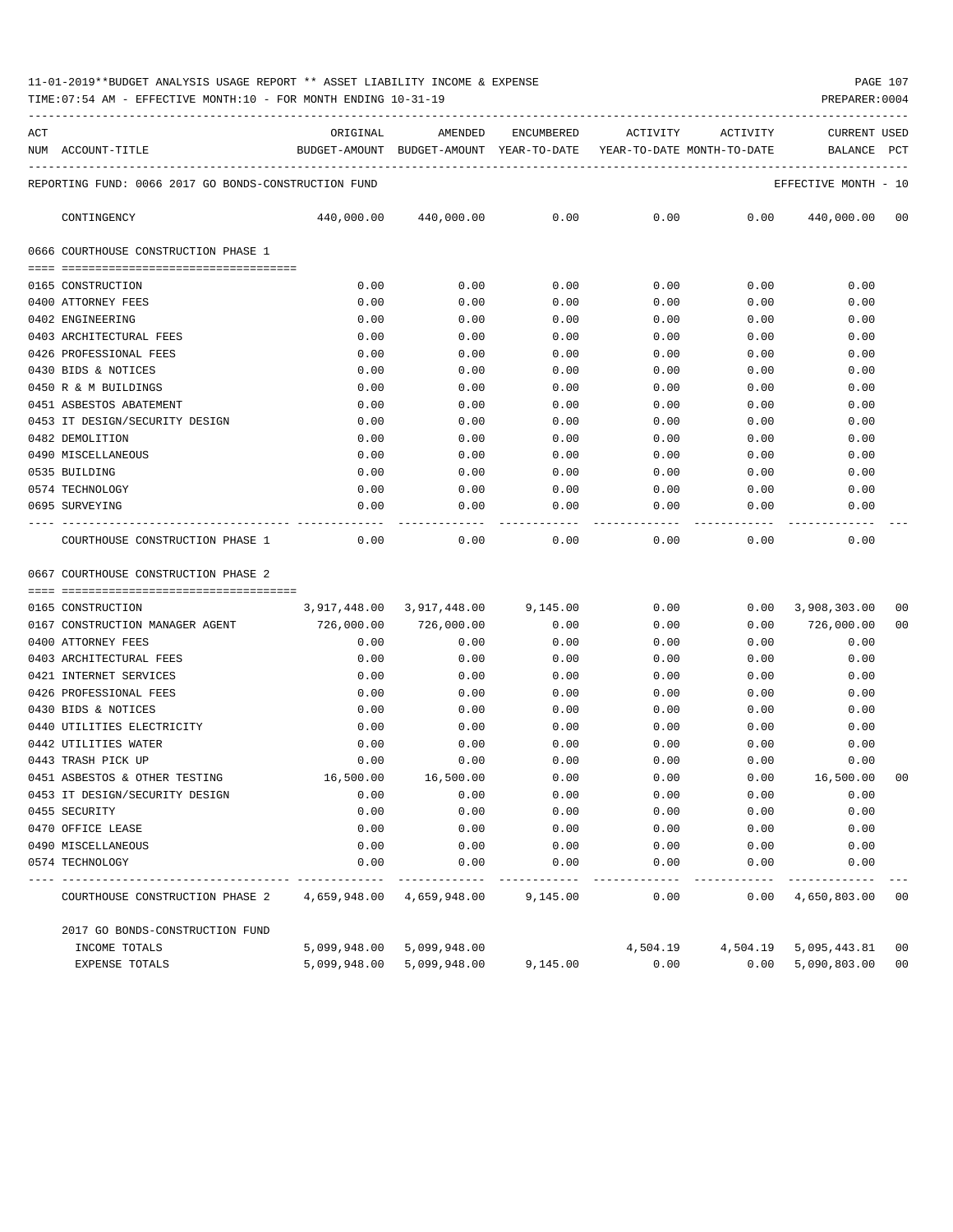|     | 11-01-2019**BUDGET ANALYSIS USAGE REPORT ** ASSET LIABILITY INCOME & EXPENSE<br>TIME: 07:54 AM - EFFECTIVE MONTH: 10 - FOR MONTH ENDING 10-31-19 |           |                     |            |                                                                                 |                              |                             |                |  |  |  |
|-----|--------------------------------------------------------------------------------------------------------------------------------------------------|-----------|---------------------|------------|---------------------------------------------------------------------------------|------------------------------|-----------------------------|----------------|--|--|--|
| ACT | NUM ACCOUNT-TITLE                                                                                                                                | ORIGINAL  | AMENDED             | ENCUMBERED | ACTIVITY<br>BUDGET-AMOUNT BUDGET-AMOUNT YEAR-TO-DATE YEAR-TO-DATE MONTH-TO-DATE | ACTIVITY                     | CURRENT USED<br>BALANCE PCT |                |  |  |  |
|     | REPORTING FUND: 0067 F.C. DETENTION CENTER ANNUAL PAYMEN                                                                                         |           |                     |            |                                                                                 |                              | EFFECTIVE MONTH - 10        |                |  |  |  |
|     | 0103 CASH                                                                                                                                        |           |                     |            |                                                                                 |                              |                             |                |  |  |  |
|     |                                                                                                                                                  |           |                     |            |                                                                                 |                              |                             |                |  |  |  |
|     | 0100 ANNUAL PAYMENT-COMBINED FUND CKING                                                                                                          |           |                     |            |                                                                                 | $630.00 - 630.00 - 8,868.04$ |                             |                |  |  |  |
|     | CASH                                                                                                                                             |           |                     |            | 630.00-                                                                         |                              | 630.00- 8,868.04            |                |  |  |  |
|     | 0200 SYSTEM ADDED LIABILITY DEPARTMENT                                                                                                           |           |                     |            |                                                                                 |                              |                             |                |  |  |  |
|     | 0910 SYSTEM ADDED LIABILITY LINE-ITEM                                                                                                            |           |                     |            | 530.00-                                                                         |                              | $530.00 - 530.00 -$         |                |  |  |  |
|     | SYSTEM ADDED LIABILITY DEPARTMENT                                                                                                                |           |                     |            | $530.00 -$                                                                      | $530.00 -$                   | 530.00-                     |                |  |  |  |
|     | 0271 EQUITY ACCOUNT                                                                                                                              |           |                     |            |                                                                                 |                              |                             |                |  |  |  |
|     | 0200 EQUITY ACCOUNT                                                                                                                              |           |                     |            |                                                                                 | $0.00$ $0.00$ $9,498.04$     |                             |                |  |  |  |
|     | EQUITY ACCOUNT                                                                                                                                   |           |                     |            | 0.00                                                                            | 0.00                         | 9,498.04                    |                |  |  |  |
|     | 0300 CASH                                                                                                                                        |           |                     |            |                                                                                 |                              |                             |                |  |  |  |
|     | 0110 UNENCUMBERED FUND BALANCE                                                                                                                   | 0.00      | 0.00                |            | 0.00                                                                            | 0.00                         | 0.00                        |                |  |  |  |
|     | CASH                                                                                                                                             | 0.00      | 0.00                | 0.00       | 0.00                                                                            | 0.00                         | 0.00                        |                |  |  |  |
|     | 0319 ANNUAL PAYMENT INCOME                                                                                                                       |           |                     |            |                                                                                 |                              |                             |                |  |  |  |
|     | 0551 ANNUAL PAYMENT                                                                                                                              | 10,000.00 | 10,000.00           |            | 0.00                                                                            |                              | 0.00 10,000.00              | 00             |  |  |  |
|     | ANNUAL PAYMENT INCOME                                                                                                                            |           | 10,000.00 10,000.00 | 0.00       | 0.00                                                                            | 0.00                         | 10,000.00                   | 0 <sub>0</sub> |  |  |  |
|     | 0560 F.C. SHERIFF ANNUAL PAYMENT                                                                                                                 |           |                     |            |                                                                                 |                              |                             |                |  |  |  |
|     |                                                                                                                                                  |           |                     |            |                                                                                 |                              |                             |                |  |  |  |
|     | 0428 TRAINING & TUITION                                                                                                                          |           |                     |            | $10,000.00$ $10,000.00$ $0.00$ $100.00$ $100.00$ $9,900.00$ $01$                |                              |                             |                |  |  |  |
|     | 0580 INVESTIGATIVE EQUIPMENT                                                                                                                     | 0.00      | 0.00                | 0.00       | 0.00                                                                            | 0.00                         | 0.00                        |                |  |  |  |
|     | F.C. SHERIFF ANNUAL PAYMENT                                                                                                                      | 10,000.00 | 10,000.00           | 0.00       | 100.00                                                                          | 100.00                       | 9,900.00                    | 01             |  |  |  |
|     | F.C. DETENTION CENTER ANNUAL PAYME                                                                                                               |           |                     |            |                                                                                 |                              |                             |                |  |  |  |
|     | INCOME TOTALS                                                                                                                                    | 10,000.00 | 10,000.00           |            | 0.00                                                                            | 0.00                         | 10,000.00                   | 0 <sub>0</sub> |  |  |  |
|     | EXPENSE TOTALS                                                                                                                                   | 10,000.00 | 10,000.00           | 0.00       | 100.00                                                                          | 100.00                       | 9,900.00                    | 01             |  |  |  |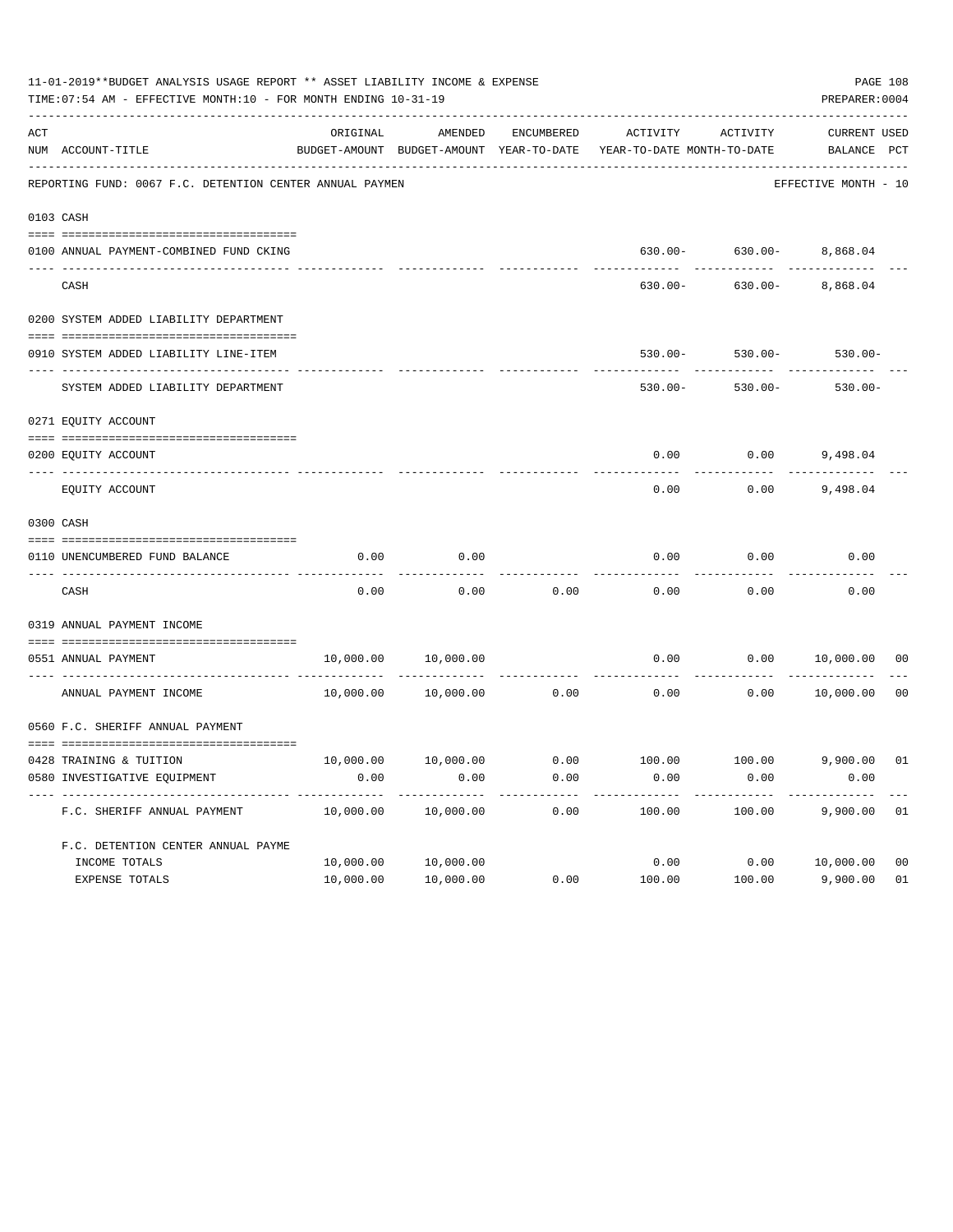|     | 11-01-2019**BUDGET ANALYSIS USAGE REPORT ** ASSET LIABILITY INCOME & EXPENSE<br>TIME: 07:54 AM - EFFECTIVE MONTH: 10 - FOR MONTH ENDING 10-31-19 |               |                                                     |            |           |                                        | PREPARER: 0004                     | PAGE 109 |
|-----|--------------------------------------------------------------------------------------------------------------------------------------------------|---------------|-----------------------------------------------------|------------|-----------|----------------------------------------|------------------------------------|----------|
| ACT | NUM ACCOUNT-TITLE                                                                                                                                | ORIGINAL      | AMENDED<br>BUDGET-AMOUNT BUDGET-AMOUNT YEAR-TO-DATE | ENCUMBERED | ACTIVITY  | ACTIVITY<br>YEAR-TO-DATE MONTH-TO-DATE | <b>CURRENT USED</b><br>BALANCE PCT |          |
|     | REPORTING FUND: 0068 2018 GO BONDS-CONSTRUCTION FUND                                                                                             |               |                                                     |            |           |                                        | EFFECTIVE MONTH - 10               |          |
|     | 0103 CASH                                                                                                                                        |               |                                                     |            |           |                                        |                                    |          |
|     |                                                                                                                                                  |               |                                                     |            |           |                                        |                                    |          |
|     | 0100 GO BONDS CONST.2018-COMB.FUNDS CHE                                                                                                          |               |                                                     |            |           | $0.00$ 0.00                            | 0.00                               |          |
|     | 0168 BUSINESS MONEY FUND ACCOUNT                                                                                                                 |               |                                                     |            |           |                                        | 11,552.56 11,552.56 6,338,158.55   |          |
|     | 0175 TEXPOOL                                                                                                                                     |               |                                                     |            | 0.00      | 0.00                                   | 0.00                               |          |
|     | CASH                                                                                                                                             |               |                                                     |            |           |                                        | 11,552.56 11,552.56 6,338,158.55   |          |
|     | 0200 LIABILITY ACCOUNT                                                                                                                           |               |                                                     |            |           |                                        |                                    |          |
|     |                                                                                                                                                  |               |                                                     |            |           |                                        |                                    |          |
|     | 0910 SYSTEM ADDED LIABILITY LINE -ITEM                                                                                                           |               |                                                     |            | 0.00      | 0.00                                   | 0.00                               |          |
|     | LIABILITY ACCOUNT                                                                                                                                |               |                                                     |            | 0.00      | 0.00                                   | 0.00                               |          |
|     | 0231 2018 GO BONDS PAYABLE                                                                                                                       |               |                                                     |            |           |                                        |                                    |          |
|     | 0200 2018 GO BONDS PAYABLE                                                                                                                       |               |                                                     |            | 0.00      |                                        | 0.00 6,250,000.00                  |          |
|     | 2018 GO BONDS PAYABLE                                                                                                                            |               |                                                     |            | 0.00      | ---------                              | 0.00 6,250,000.00                  |          |
|     | 0271 EQUITY ACCOUNT                                                                                                                              |               |                                                     |            |           |                                        |                                    |          |
|     |                                                                                                                                                  |               |                                                     |            |           |                                        |                                    |          |
|     | 0200 EQUITY ACCOUNT<br>------------------- -------                                                                                               |               |                                                     |            | 0.00      |                                        | $0.00$ 76,605.99                   |          |
|     | EQUITY ACCOUNT                                                                                                                                   |               |                                                     |            | 0.00      | 0.00                                   | 76,605.99                          |          |
|     | 0300 CASH                                                                                                                                        |               |                                                     |            |           |                                        |                                    |          |
|     |                                                                                                                                                  |               |                                                     |            |           |                                        |                                    |          |
|     | 0168 BEGINNING CASH BALANCE                                                                                                                      | 0.00          | 0.00                                                |            | 0.00      | 0.00                                   | 0.00                               |          |
|     | CASH                                                                                                                                             | 0.00          | 0.00                                                | 0.00       | 0.00      | 0.00                                   | 0.00                               |          |
|     | 0360 INTEREST EARNINGS                                                                                                                           |               |                                                     |            |           |                                        |                                    |          |
|     |                                                                                                                                                  |               |                                                     |            |           |                                        |                                    |          |
|     | 0100 INTEREST EARNING LEGEND BANK                                                                                                                | 0.00          | 0.00                                                |            | 0.00      | 0.00                                   | 0.00                               |          |
|     | 0168 INTEREST EARNINGS BUSINESS MONEY F                                                                                                          | 0.00<br>----- | 0.00<br>-----                                       |            | 11,552.56 | 11,552.56<br>-----------               | 11,552.56+                         |          |
|     | INTEREST EARNINGS                                                                                                                                | 0.00          | 0.00                                                | 0.00       | 11,552.56 | 11,552.56                              | 11,552.56+                         |          |
|     | 0370 MISCELLANEOUS                                                                                                                               |               |                                                     |            |           |                                        |                                    |          |
|     | 0130 REFUNDS & MISCELLANEOUS                                                                                                                     | 0.00          | 0.00                                                |            | 0.00      | 0.00                                   | 0.00                               |          |
|     | MISCELLANEOUS                                                                                                                                    | 0.00          | 0.00                                                | 0.00       | 0.00      | 0.00                                   | 0.00                               |          |
|     | 0509 CONTINGENCY                                                                                                                                 |               |                                                     |            |           |                                        |                                    |          |
|     |                                                                                                                                                  |               |                                                     |            |           |                                        |                                    |          |
|     | 0475 CONTINGENCY                                                                                                                                 | 0.00          | 0.00                                                | 0.00       | 0.00      | 0.00                                   | 0.00                               |          |
|     | CONTINGENCY                                                                                                                                      | 0.00          | 0.00                                                | 0.00       | 0.00      | 0.00                                   | 0.00                               |          |
|     | 0668 COURTHOUSE CONSTRUCTION PHASE 2                                                                                                             |               |                                                     |            |           |                                        |                                    |          |
|     | 0165 CONSTRUCTION                                                                                                                                | 0.00          | 0.00                                                | 0.00       | 0.00      | 0.00                                   | 0.00                               |          |
|     | 0400 ATTORNEY FEES                                                                                                                               | 0.00          | 0.00                                                | 0.00       | 0.00      | 0.00                                   | 0.00                               |          |
|     |                                                                                                                                                  |               |                                                     |            |           |                                        |                                    |          |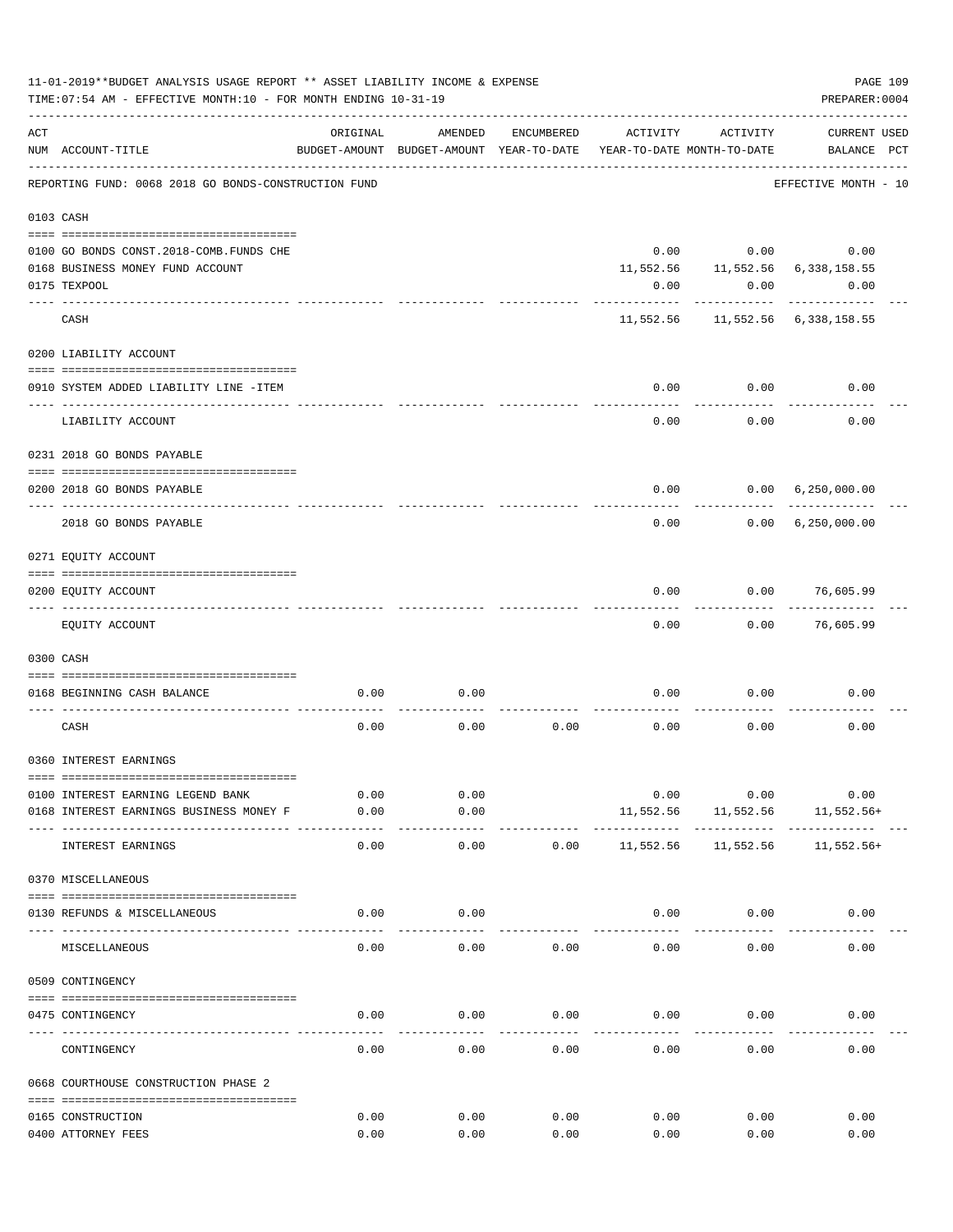## 11-01-2019\*\*BUDGET ANALYSIS USAGE REPORT \*\* ASSET LIABILITY INCOME & EXPENSE PAGE 110

| ACT                                                  | ORIGINAL      | AMENDED       | ENCUMBERED   | ACTIVITY                   | ACTIVITY  | <b>CURRENT USED</b>   |
|------------------------------------------------------|---------------|---------------|--------------|----------------------------|-----------|-----------------------|
| ACCOUNT-TITLE<br>NUM                                 | BUDGET-AMOUNT | BUDGET-AMOUNT | YEAR-TO-DATE | YEAR-TO-DATE MONTH-TO-DATE |           | <b>PCT</b><br>BALANCE |
| REPORTING FUND: 0068 2018 GO BONDS-CONSTRUCTION FUND |               |               |              |                            |           | EFFECTIVE MONTH - 10  |
| 0402 ENGINEERING                                     | 0.00          | 0.00          | 0.00         | 0.00                       | 0.00      | 0.00                  |
| 0403 ARCHITECTURAL FEES                              | 0.00          | 0.00          | 0.00         | 0.00                       | 0.00      | 0.00                  |
| 0426 PROFESSIONAL FEES                               | 0.00          | 0.00          | 0.00         | 0.00                       | 0.00      | 0.00                  |
| 0430 BIDS & NOTICES                                  | 0.00          | 0.00          | 0.00         | 0.00                       | 0.00      | 0.00                  |
| 0450 R & M BUILDINGS                                 | 0.00          | 0.00          | 0.00         | 0.00                       | 0.00      | 0.00                  |
| 0490 MISCELLANEOUS                                   | 0.00          | 0.00          | 0.00         | 0.00                       | 0.00      | 0.00                  |
| 0535 BUILDING                                        | 0.00          | 0.00          | 0.00         | 0.00                       | 0.00      | 0.00                  |
| 0695 SURVEYING                                       | 0.00          | 0.00          | 0.00         | 0.00                       | 0.00      | 0.00                  |
| COURTHOUSE CONSTRUCTION PHASE 2                      | 0.00          | 0.00          | 0.00         | 0.00                       | 0.00      | 0.00                  |
| 2018 GO BONDS-CONSTRUCTION FUND                      |               |               |              |                            |           |                       |
| INCOME TOTALS                                        | 0.00          | 0.00          |              | 11,552.56                  | 11,552.56 | 11,552.56+            |
| <b>EXPENSE TOTALS</b>                                | 0.00          | 0.00          | 0.00         | 0.00                       | 0.00      | 0.00                  |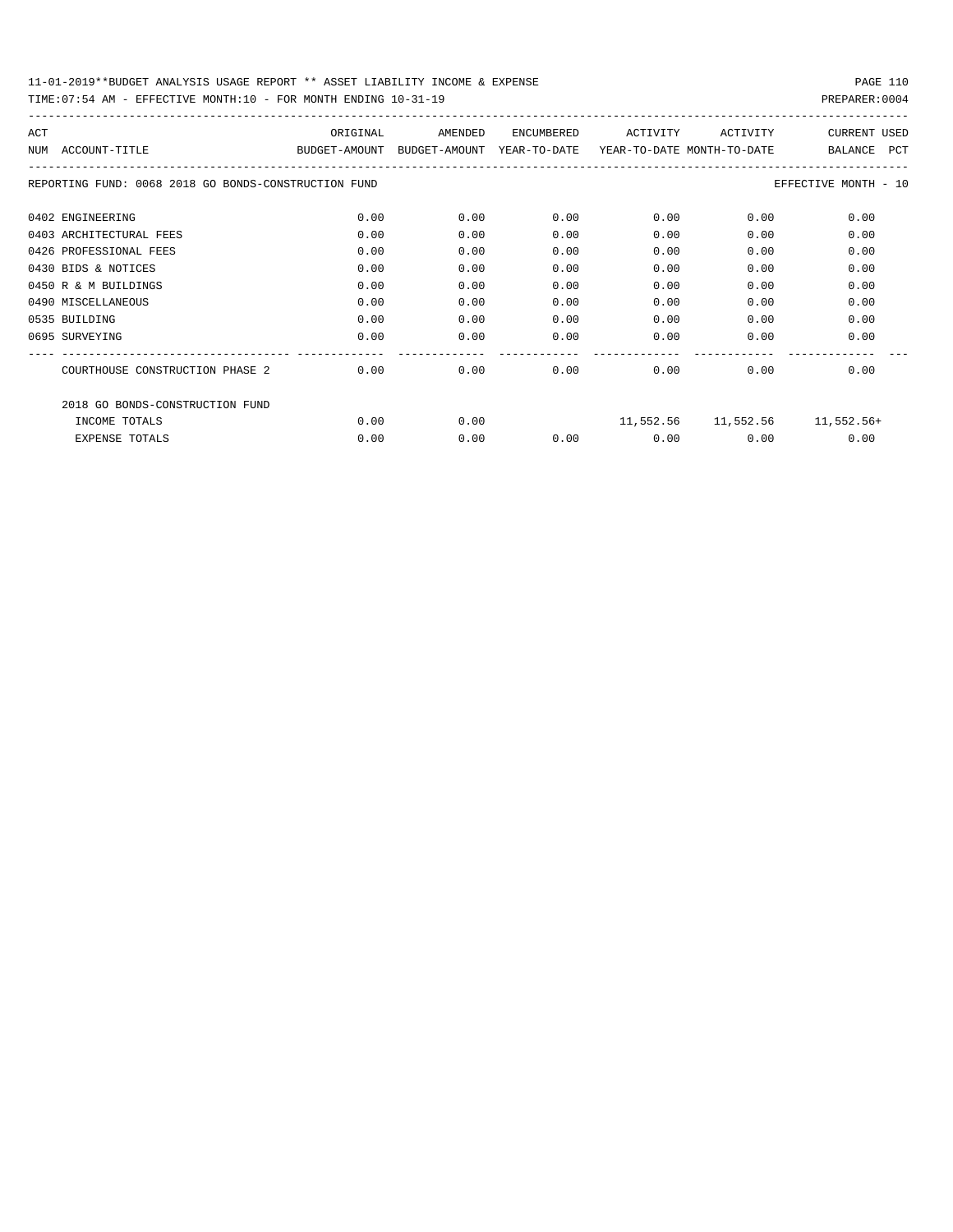|     | 11-01-2019**BUDGET ANALYSIS USAGE REPORT ** ASSET LIABILITY INCOME & EXPENSE<br>TIME: 07:54 AM - EFFECTIVE MONTH: 10 - FOR MONTH ENDING 10-31-19 |          |                      |            |                                                                                 |          | PAGE 111<br>PREPARER: 0004            |
|-----|--------------------------------------------------------------------------------------------------------------------------------------------------|----------|----------------------|------------|---------------------------------------------------------------------------------|----------|---------------------------------------|
| ACT | NUM ACCOUNT-TITLE                                                                                                                                | ORIGINAL | AMENDED              | ENCUMBERED | ACTIVITY<br>BUDGET-AMOUNT BUDGET-AMOUNT YEAR-TO-DATE YEAR-TO-DATE MONTH-TO-DATE | ACTIVITY | <b>CURRENT USED</b><br>BALANCE PCT    |
|     | REPORTING FUND: 0070 RIGHT OF WAY FUND                                                                                                           |          |                      |            |                                                                                 |          | EFFECTIVE MONTH - 10                  |
|     | 0102 A/P CLEARING                                                                                                                                |          |                      |            |                                                                                 |          |                                       |
|     | 0100 A/P CLEARING                                                                                                                                |          |                      |            | 0.00                                                                            | 0.00     | 0.00                                  |
|     | ---- --------<br>A/P CLEARING                                                                                                                    |          |                      |            | 0.00                                                                            | 0.00     | 0.00                                  |
|     | 0103 CASH                                                                                                                                        |          |                      |            |                                                                                 |          |                                       |
|     | 0100 RIGHT OF WAY-COMBINED FUND CHECKIN                                                                                                          |          |                      |            | 3.56                                                                            |          | 3.56 16,088.87                        |
|     | 0170 RIGHT OF WAY CASH ACCT.                                                                                                                     |          |                      |            | 0.00                                                                            | 0.00     | 0.00                                  |
|     | 0175 TEXPOOL                                                                                                                                     |          |                      |            | 149.31                                                                          | 149.31   | 84, 115. 38                           |
|     | CASH                                                                                                                                             |          |                      |            | 152.87                                                                          | 152.87   | 100,204.25                            |
|     | 0133 ADVANCE TO FUND                                                                                                                             |          |                      |            |                                                                                 |          |                                       |
|     | 0010 ADVANCE TO GENERAL                                                                                                                          |          |                      |            | 0.00                                                                            | 0.00     | 0.00                                  |
|     | 0021 ADVANCE TO R&B #1                                                                                                                           |          |                      |            | 0.00                                                                            | 0.00     | 0.00                                  |
|     | 0022 ADVANCE TO R&B #2                                                                                                                           |          |                      |            | 0.00                                                                            | 0.00     | 0.00                                  |
|     | ADVANCE TO FUND                                                                                                                                  |          |                      |            | 0.00                                                                            | 0.00     | 0.00                                  |
|     | 0200 LIABILITY ACCOUNT                                                                                                                           |          |                      |            |                                                                                 |          |                                       |
|     | 0900 SYSTEM ADDED LIABILITY LINE-ITEM                                                                                                            |          |                      |            | 0.00                                                                            | 0.00     | 0.00                                  |
|     | 0910 SYSTEM ADDED LIABILITY LINE-ITEM                                                                                                            |          |                      |            | 0.00                                                                            | 0.00     | 0.00                                  |
|     |                                                                                                                                                  |          |                      |            |                                                                                 |          |                                       |
|     | LIABILITY ACCOUNT                                                                                                                                |          |                      |            | 0.00                                                                            | 0.00     | 0.00                                  |
|     | 0271 EQUITY ACCOUNT                                                                                                                              |          |                      |            |                                                                                 |          |                                       |
|     |                                                                                                                                                  |          |                      |            |                                                                                 |          |                                       |
|     | 0200 EQUITY ACCOUNT                                                                                                                              |          |                      |            | 0.00                                                                            |          | 0.00 100,051.38                       |
|     | EQUITY ACCOUNT                                                                                                                                   |          |                      |            | 0.00                                                                            |          | 0.00 100, 051.38                      |
|     | 0360 INTEREST EARNINGS                                                                                                                           |          |                      |            |                                                                                 |          |                                       |
|     | 0100 INTEREST EARNINGS                                                                                                                           | 0.00     | 0.00<br>------------ |            |                                                                                 |          | 152.87 152.87 152.87+<br>------------ |
|     | INTEREST EARNINGS                                                                                                                                | 0.00     | 0.00                 | 0.00       | 152.87                                                                          | 152.87   | 152.87+                               |
|     | 0622 RIGHT OF WAY                                                                                                                                |          |                      |            |                                                                                 |          |                                       |
|     | 0399 CLAIM SETTLEMENTS                                                                                                                           | 0.00     | 0.00                 | 0.00       | 0.00                                                                            | 0.00     | 0.00                                  |
|     | 0426 APPRAISAL FEES                                                                                                                              | 0.00     | 0.00                 | 0.00       | 0.00                                                                            | 0.00     | 0.00                                  |
|     | 0429 RELOCATING UTILITIES                                                                                                                        | 0.00     | 0.00                 | 0.00       | 0.00                                                                            | 0.00     | 0.00                                  |
|     | 0449 CONTRACT EXPENSES FOR FM87 R.O.W.                                                                                                           | 0.00     | 0.00                 | 0.00       | 0.00                                                                            | 0.00     | 0.00                                  |
|     | RIGHT OF WAY                                                                                                                                     | 0.00     | 0.00                 | 0.00       | 0.00                                                                            | 0.00     | 0.00                                  |
|     | 0629 RIGHT OF WAY                                                                                                                                |          |                      |            |                                                                                 |          |                                       |
|     | 0500 RIGHT OF WAY PUR HWY #82                                                                                                                    | 0.00     | 0.00                 | 0.00       | 0.00                                                                            | 0.00     | 0.00                                  |
|     | 0501 RIGHT OF WAY PURCHASE FM #87                                                                                                                | 0.00     | 0.00                 | 0.00       | 0.00                                                                            | 0.00     | 0.00                                  |
|     | 0502 RIGHT OF WAY PURCHASE HWY #121                                                                                                              | 0.00     | 0.00                 | 0.00       | 0.00                                                                            | 0.00     | 0.00                                  |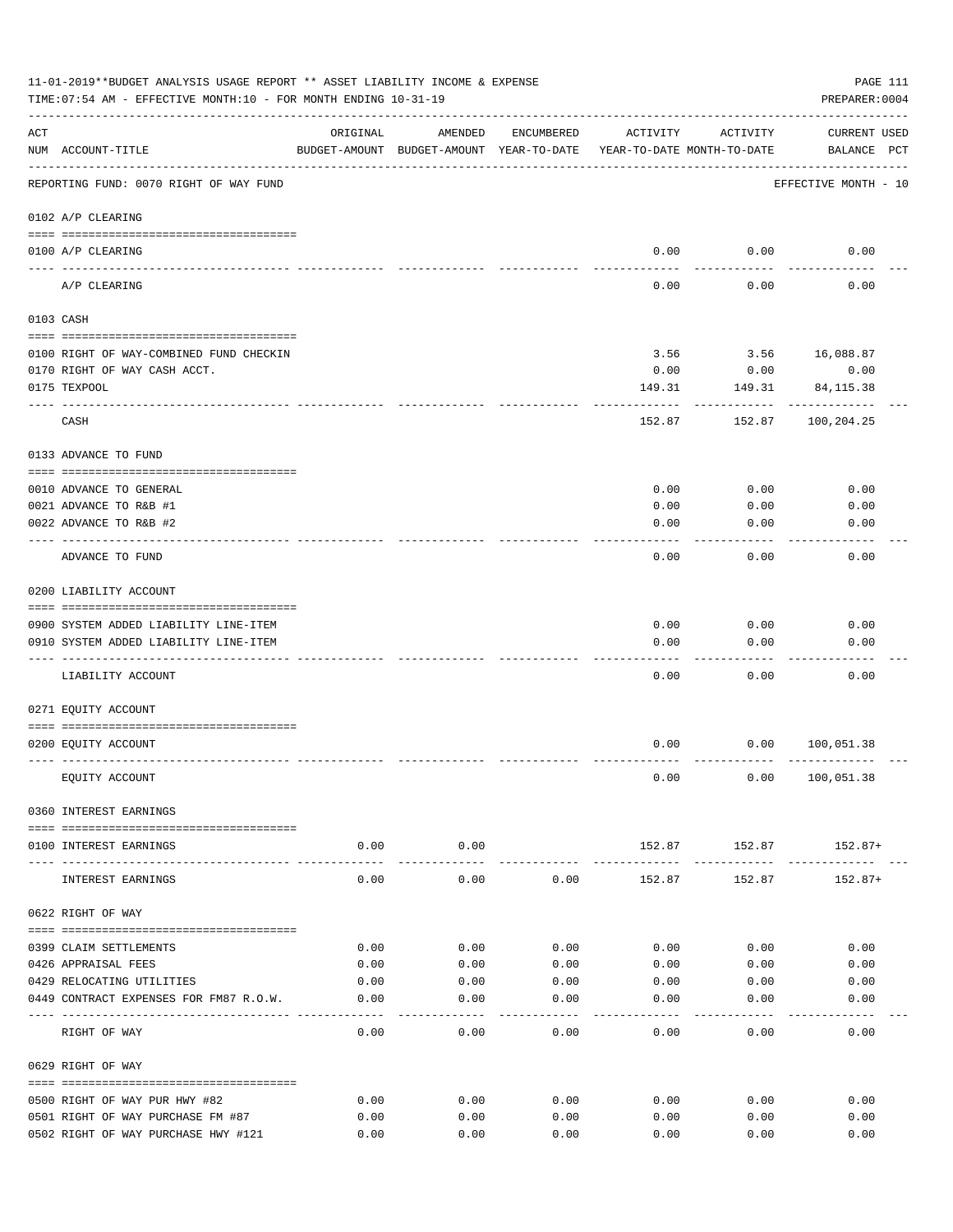| 11-01-2019**BUDGET ANALYSIS USAGE REPORT ** ASSET LIABILITY INCOME & EXPENSE<br>PAGE 112 |                                                                     |         |            |                                    |               |                      |  |  |  |  |
|------------------------------------------------------------------------------------------|---------------------------------------------------------------------|---------|------------|------------------------------------|---------------|----------------------|--|--|--|--|
| TIME: 07:54 AM - EFFECTIVE MONTH: 10 - FOR MONTH ENDING 10-31-19                         |                                                                     |         |            |                                    |               | PREPARER: 0004       |  |  |  |  |
| ACT                                                                                      | ORIGINAL                                                            | AMENDED | ENCUMBERED | ACTIVITY                           | ACTIVITY      | <b>CURRENT USED</b>  |  |  |  |  |
| NUM ACCOUNT-TITLE                                                                        | BUDGET-AMOUNT BUDGET-AMOUNT YEAR-TO-DATE YEAR-TO-DATE_MONTH-TO-DATE |         |            |                                    |               | BALANCE PCT          |  |  |  |  |
| REPORTING FUND: 0070 RIGHT OF WAY FUND                                                   |                                                                     |         |            |                                    |               | EFFECTIVE MONTH - 10 |  |  |  |  |
| 0503 RIGHT OF WAY PURCHASE HWY.78 0.00                                                   |                                                                     | 0.00    |            | $0.00$ $0.00$ $0.00$ $0.00$ $0.00$ |               |                      |  |  |  |  |
| RIGHT OF WAY                                                                             | 0.00                                                                | 0.00    | 0.00       | $0.00$ 0.00                        |               | 0.00                 |  |  |  |  |
| 0999 ACCOUNTS PAYABLE                                                                    |                                                                     |         |            |                                    |               |                      |  |  |  |  |
| ================================<br>0100 A/P CLEARING ACCOUNT                            |                                                                     |         |            |                                    | $0.00$ 0.00   | 0.00                 |  |  |  |  |
| ACCOUNTS PAYABLE                                                                         |                                                                     |         |            | 0.00                               | 0.00          | 0.00                 |  |  |  |  |
| RIGHT OF WAY FUND                                                                        |                                                                     |         |            |                                    |               |                      |  |  |  |  |
| INCOME TOTALS                                                                            | 0.00                                                                | 0.00    |            |                                    | 152.87 152.87 | 152.87+              |  |  |  |  |
| <b>EXPENSE TOTALS</b>                                                                    | 0.00                                                                | 0.00    | 0.00       | 0.00                               | 0.00          | 0.00                 |  |  |  |  |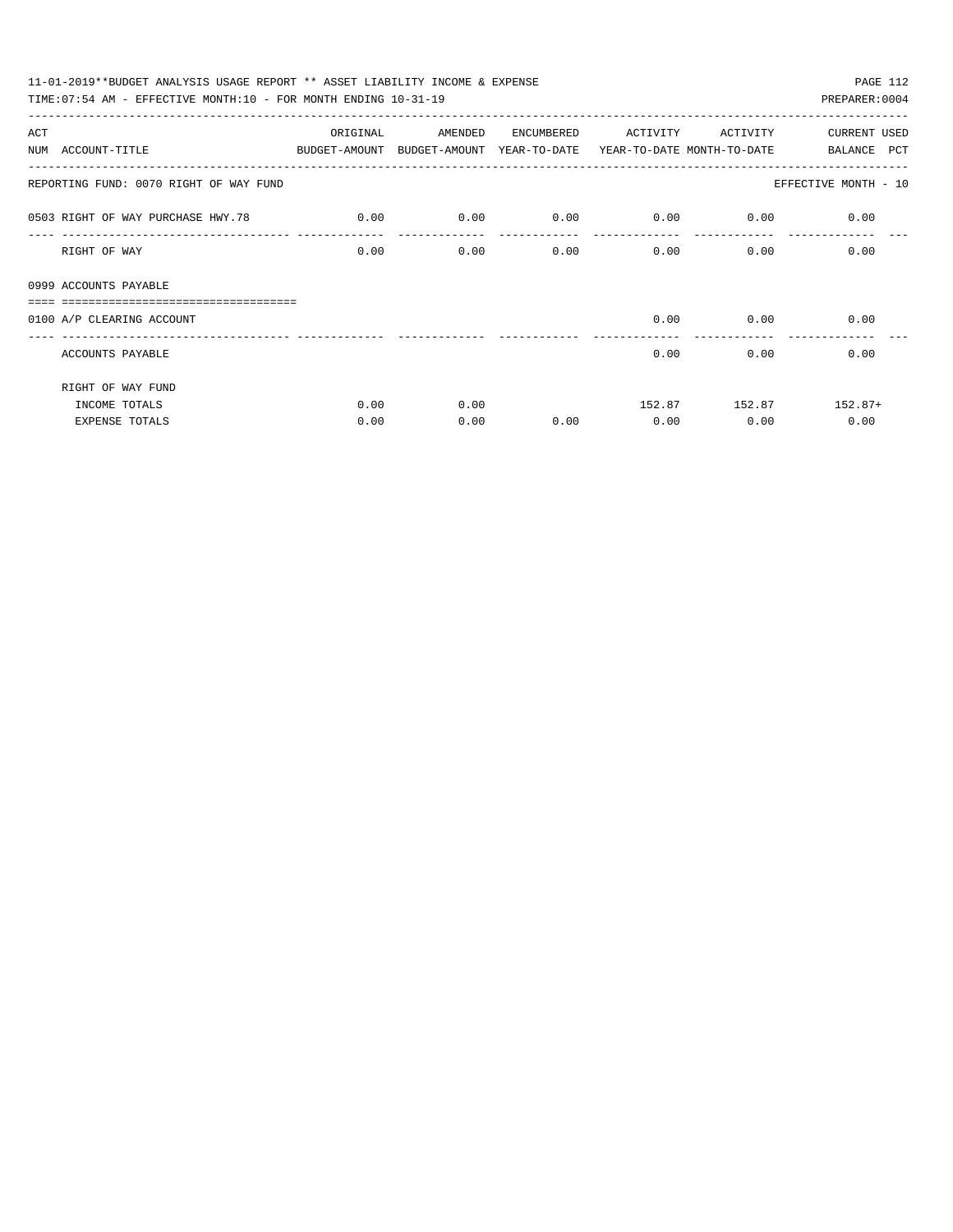|     | 11-01-2019**BUDGET ANALYSIS USAGE REPORT ** ASSET LIABILITY INCOME & EXPENSE<br>TIME: 07:54 AM - EFFECTIVE MONTH: 10 - FOR MONTH ENDING 10-31-19 |          |                                                     |            |          |                                        | PAGE 113<br>PREPARER: 0004         |
|-----|--------------------------------------------------------------------------------------------------------------------------------------------------|----------|-----------------------------------------------------|------------|----------|----------------------------------------|------------------------------------|
| ACT | NUM ACCOUNT-TITLE                                                                                                                                | ORIGINAL | AMENDED<br>BUDGET-AMOUNT BUDGET-AMOUNT YEAR-TO-DATE | ENCUMBERED | ACTIVITY | ACTIVITY<br>YEAR-TO-DATE MONTH-TO-DATE | <b>CURRENT USED</b><br>BALANCE PCT |
|     | REPORTING FUND: 0071 INVESTIGATOR CRIMES AGAINST WOMEN                                                                                           |          |                                                     |            |          |                                        | EFFECTIVE MONTH - 10               |
|     | 0100 PAYROLL                                                                                                                                     |          |                                                     |            |          |                                        |                                    |
|     | 0100 PAYROLL<br>---- ----                                                                                                                        |          |                                                     |            | 0.00     | 0.00                                   | 0.00                               |
|     | PAYROLL                                                                                                                                          |          |                                                     |            | 0.00     | 0.00                                   | 0.00                               |
|     | 0103 CASH                                                                                                                                        |          |                                                     |            |          |                                        |                                    |
|     | 0100 INV. CRIMES AGAINST WOMEN-COMB. FUND                                                                                                        |          |                                                     |            | 0.00     | 0.00                                   | 0.00                               |
|     | CASH                                                                                                                                             |          |                                                     |            | 0.00     | 0.00                                   | 0.00                               |
|     | 0120 RECEIVABLES                                                                                                                                 |          |                                                     |            |          |                                        |                                    |
|     | 0312 DUE FROM OTHER GOVERNMENTS                                                                                                                  |          |                                                     |            | 0.00     | 0.00                                   | 0.00                               |
|     | RECEIVABLES                                                                                                                                      |          |                                                     |            | 0.00     | 0.00                                   | 0.00                               |
|     | 0200 SYSTEM ADDED LIABILITY DEPARTMENT                                                                                                           |          |                                                     |            |          |                                        |                                    |
|     | 0910 SYSTEM ADDED LIABILITY LINE-ITEM                                                                                                            |          |                                                     |            | 0.00     | 0.00                                   | 0.00                               |
|     | SYSTEM ADDED LIABILITY DEPARTMENT                                                                                                                |          |                                                     |            | 0.00     | 0.00                                   | 0.00                               |
|     | 0271 EQUITY ACCOUNT                                                                                                                              |          |                                                     |            |          |                                        |                                    |
|     | 0200 EQUITY ACCOUNT                                                                                                                              |          |                                                     |            | 0.00     | 0.00                                   | 0.00                               |
|     | EQUITY ACCOUNT                                                                                                                                   |          |                                                     |            | 0.00     | 0.00                                   | 0.00                               |
|     | 0330 GRANT INCOME                                                                                                                                |          |                                                     |            |          |                                        |                                    |
|     | 0475 INVESTIGATOR CRIMES AGAINST WOMEN                                                                                                           | 0.00     | 0.00                                                |            | 0.00     | 0.00                                   | 0.00                               |
|     | GRANT INCOME                                                                                                                                     | 0.00     | 0.00                                                | 0.00       | 0.00     | 0.00                                   | 0.00                               |
|     | 0475 INVESTIGATOR CRIMES AGAINST WOMEN                                                                                                           |          |                                                     |            |          |                                        |                                    |
|     | 0108 SALARY                                                                                                                                      | 0.00     | 0.00                                                | 0.00       | 0.00     | 0.00                                   | 0.00                               |
|     | 0201 SOCIAL SECURITY TAXES                                                                                                                       | 0.00     | 0.00                                                | 0.00       | 0.00     | 0.00                                   | 0.00                               |
|     | 0202 GROUP HEALTH INSURANCE                                                                                                                      | 0.00     | 0.00                                                | 0.00       | 0.00     | 0.00                                   | 0.00                               |
|     | 0203 RETIREMENT                                                                                                                                  | 0.00     | 0.00                                                | 0.00       | 0.00     | 0.00                                   | 0.00                               |
|     | 0204 WORKERS COMPENSATION                                                                                                                        | 0.00     | 0.00                                                | 0.00       | 0.00     | 0.00                                   | 0.00                               |
|     | 0205 MEDICARE TAX                                                                                                                                | 0.00     | 0.00                                                | 0.00       | 0.00     | 0.00                                   | 0.00                               |
|     | INVESTIGATOR CRIMES AGAINST WOMEN                                                                                                                | 0.00     | 0.00                                                | 0.00       | 0.00     | 0.00                                   | 0.00                               |
|     | INVESTIGATOR CRIMES AGAINST WOMEN                                                                                                                |          |                                                     |            |          |                                        |                                    |
|     | INCOME TOTALS                                                                                                                                    | 0.00     | 0.00                                                |            | 0.00     | 0.00                                   | 0.00                               |
|     | EXPENSE TOTALS                                                                                                                                   | 0.00     | 0.00                                                | 0.00       | 0.00     | 0.00                                   | 0.00                               |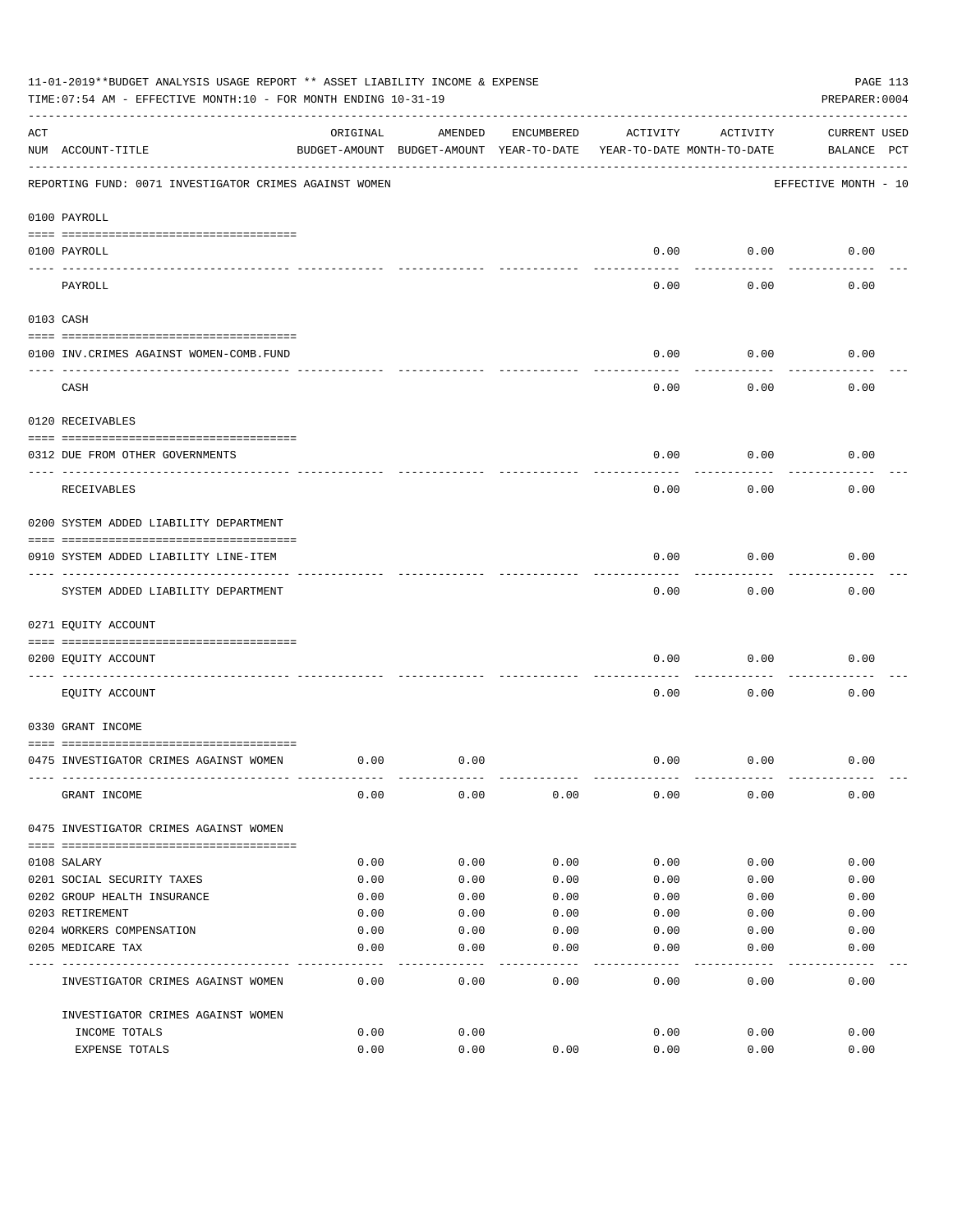|     | 11-01-2019**BUDGET ANALYSIS USAGE REPORT ** ASSET LIABILITY INCOME & EXPENSE<br>TIME: 07:54 AM - EFFECTIVE MONTH: 10 - FOR MONTH ENDING 10-31-19 |          |                                                     |            |                                        |          | PAGE 114<br>PREPARER: 0004         |
|-----|--------------------------------------------------------------------------------------------------------------------------------------------------|----------|-----------------------------------------------------|------------|----------------------------------------|----------|------------------------------------|
| ACT | NUM ACCOUNT-TITLE                                                                                                                                | ORIGINAL | AMENDED<br>BUDGET-AMOUNT BUDGET-AMOUNT YEAR-TO-DATE | ENCUMBERED | ACTIVITY<br>YEAR-TO-DATE MONTH-TO-DATE | ACTIVITY | <b>CURRENT USED</b><br>BALANCE PCT |
|     | REPORTING FUND: 0072 INVESTIGATOR CRIMES AGAINST CHILDRE                                                                                         |          |                                                     |            |                                        |          | EFFECTIVE MONTH - 10               |
|     | 0100 PAYROLL                                                                                                                                     |          |                                                     |            |                                        |          |                                    |
|     | 0100 PAYROLL<br>---- ----                                                                                                                        |          |                                                     |            | 0.00                                   | 0.00     | 0.00                               |
|     | PAYROLL                                                                                                                                          |          |                                                     |            | 0.00                                   | 0.00     | 0.00                               |
|     | 0103 CASH                                                                                                                                        |          |                                                     |            |                                        |          |                                    |
|     | 0100 INV. CRIMES AGAINST CHILDREN-COMB.F                                                                                                         |          |                                                     |            | 0.00                                   | 0.00     | 0.00                               |
|     | CASH                                                                                                                                             |          |                                                     |            | 0.00                                   | 0.00     | 0.00                               |
|     | 0120 RECEIVABLES                                                                                                                                 |          |                                                     |            |                                        |          |                                    |
|     | 0312 DUE FROM OTHER GOVERNMENTS                                                                                                                  |          |                                                     |            | 0.00                                   | 0.00     | 0.00                               |
|     | RECEIVABLES                                                                                                                                      |          |                                                     |            | 0.00                                   | 0.00     | 0.00                               |
|     | 0200 SYSTEM ADDED LIABILITY DEPARTMENT                                                                                                           |          |                                                     |            |                                        |          |                                    |
|     | 0910 SYSTEM ADDEND LIABILITY LINE-ITEM                                                                                                           |          |                                                     |            | 0.00                                   | 0.00     | 0.00                               |
|     | SYSTEM ADDED LIABILITY DEPARTMENT                                                                                                                |          |                                                     |            | 0.00                                   | 0.00     | 0.00                               |
|     | 0271 EQUITY ACCOUNT                                                                                                                              |          |                                                     |            |                                        |          |                                    |
|     | 0200 EQUITY ACCOUNT                                                                                                                              |          |                                                     |            | 0.00                                   | 0.00     | 0.00                               |
|     | EQUITY ACCOUNT                                                                                                                                   |          |                                                     |            | 0.00                                   | 0.00     | 0.00                               |
|     | 0330 GRANT INCOME                                                                                                                                |          |                                                     |            |                                        |          |                                    |
|     | 0560 INVESTIGATOR CRIMES AGAINST CHILDR                                                                                                          | 0.00     | 0.00                                                |            | 0.00                                   | 0.00     | 0.00                               |
|     | GRANT INCOME                                                                                                                                     | 0.00     | 0.00                                                | 0.00       | 0.00                                   | 0.00     | 0.00                               |
|     | 0560 INVESTIGATOR CRIMES AGAINST CHILDR                                                                                                          |          |                                                     |            |                                        |          |                                    |
|     | 0108 SALARY                                                                                                                                      | 0.00     | 0.00                                                | 0.00       | 0.00                                   | 0.00     | 0.00                               |
|     | 0201 SOCIAL SECURITY TAXES                                                                                                                       | 0.00     | 0.00                                                | 0.00       | 0.00                                   | 0.00     | 0.00                               |
|     | 0202 GROUP HEALTH INSURANCE                                                                                                                      | 0.00     | 0.00                                                | 0.00       | 0.00                                   | 0.00     | 0.00                               |
|     | 0203 RETIREMENT                                                                                                                                  | 0.00     | 0.00                                                | 0.00       | 0.00                                   | 0.00     | 0.00                               |
|     | 0204 WORKERS COMPENSATION                                                                                                                        | 0.00     | 0.00                                                | 0.00       | 0.00                                   | 0.00     | 0.00                               |
|     | 0205 MEDICARE TAX                                                                                                                                | 0.00     | 0.00                                                | 0.00       | 0.00                                   | 0.00     | 0.00                               |
|     | INVESTIGATOR CRIMES AGAINST CHILDR                                                                                                               | 0.00     | 0.00                                                | 0.00       | 0.00                                   | 0.00     | 0.00                               |
|     | INVESTIGATOR CRIMES AGAINST CHILDR                                                                                                               |          |                                                     |            |                                        |          |                                    |
|     | INCOME TOTALS                                                                                                                                    | 0.00     | 0.00                                                |            | 0.00                                   | 0.00     | 0.00                               |
|     | EXPENSE TOTALS                                                                                                                                   | 0.00     | 0.00                                                | 0.00       | 0.00                                   | 0.00     | 0.00                               |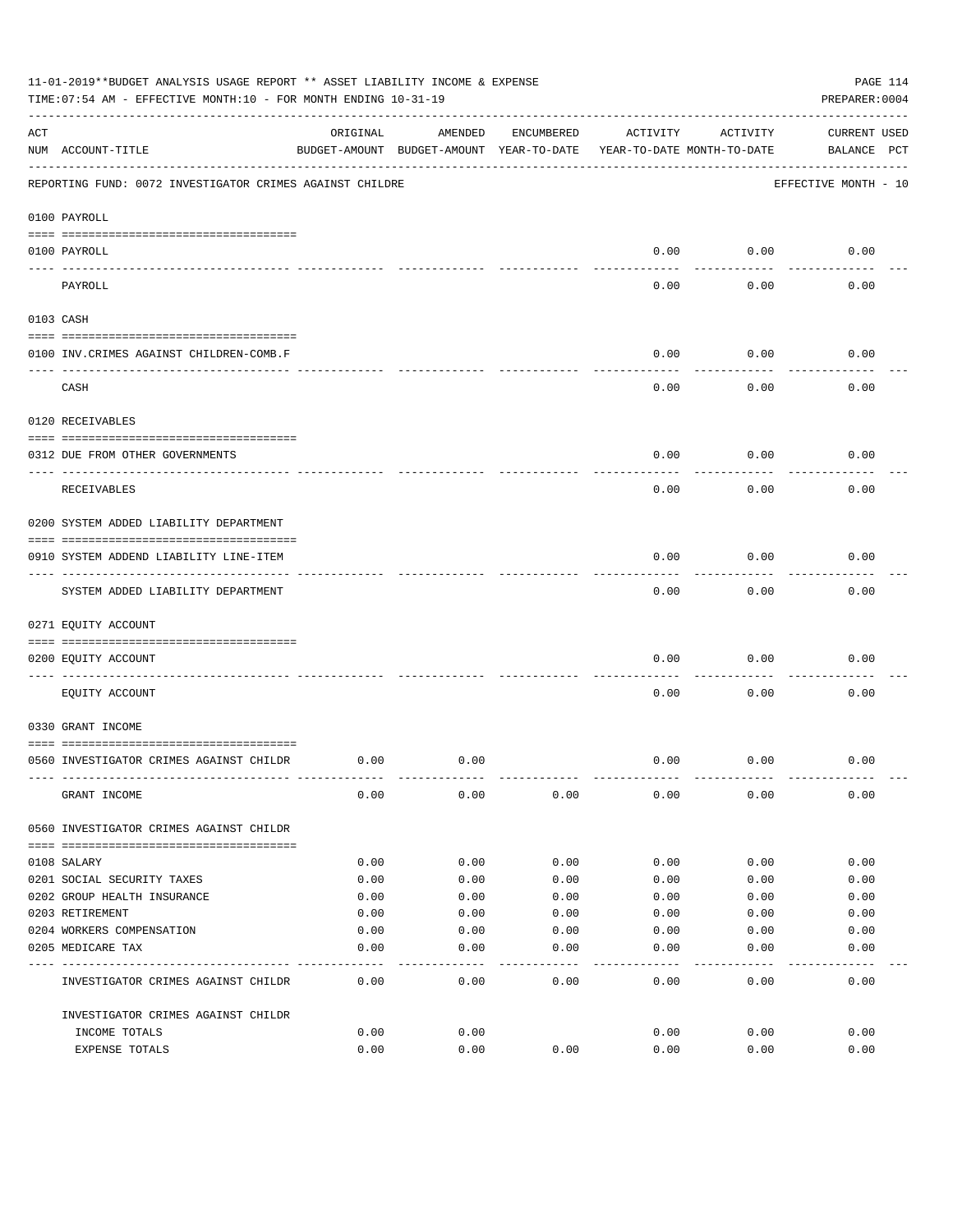|     | 11-01-2019**BUDGET ANALYSIS USAGE REPORT ** ASSET LIABILITY INCOME & EXPENSE<br>PAGE 115<br>TIME: 07:54 AM - EFFECTIVE MONTH: 10 - FOR MONTH ENDING 10-31-19<br>PREPARER: 0004 |          |                                          |                   |                            |          |                      |  |  |  |  |
|-----|--------------------------------------------------------------------------------------------------------------------------------------------------------------------------------|----------|------------------------------------------|-------------------|----------------------------|----------|----------------------|--|--|--|--|
| ACT |                                                                                                                                                                                | ORIGINAL | AMENDED                                  | <b>ENCUMBERED</b> | ACTIVITY                   | ACTIVITY | <b>CURRENT USED</b>  |  |  |  |  |
|     | NUM ACCOUNT-TITLE                                                                                                                                                              |          | BUDGET-AMOUNT BUDGET-AMOUNT YEAR-TO-DATE |                   | YEAR-TO-DATE MONTH-TO-DATE |          | BALANCE PCT          |  |  |  |  |
|     | REPORTING FUND: 0078 RAW WATER PIPELINE PCTS.2,3,4                                                                                                                             |          |                                          |                   |                            |          | EFFECTIVE MONTH - 10 |  |  |  |  |
|     | 0103 CASH                                                                                                                                                                      |          |                                          |                   |                            |          |                      |  |  |  |  |
|     | 0100 RAW WATER PIPELINE-COMB. FUNDS CKIN                                                                                                                                       |          |                                          |                   | 0.00                       | 0.00     | 150,000.00           |  |  |  |  |
|     | CASH                                                                                                                                                                           |          |                                          |                   | 0.00                       | 0.00     | 150,000.00           |  |  |  |  |
|     | 0200 SYSTEM ADDED LIABILITY DEPT.                                                                                                                                              |          |                                          |                   |                            |          |                      |  |  |  |  |
|     | 0910 SYSTEM ADDED LIABILITY LINE ITEM                                                                                                                                          |          |                                          |                   | 0.00                       | 0.00     | 0.00                 |  |  |  |  |
|     | SYSTEM ADDED LIABILITY DEPT.                                                                                                                                                   |          |                                          |                   | 0.00                       | 0.00     | 0.00                 |  |  |  |  |
|     | 0271 EQUITY ACCOUNT                                                                                                                                                            |          |                                          |                   |                            |          |                      |  |  |  |  |
|     | 0200 EQUITY ACCOUNT<br>---- -----------                                                                                                                                        |          |                                          |                   | 0.00                       | 0.00     | 150,000.00           |  |  |  |  |
|     | EQUITY ACCOUNT                                                                                                                                                                 |          |                                          |                   | 0.00                       | 0.00     | 150,000.00           |  |  |  |  |
|     | 0300 CASH                                                                                                                                                                      |          |                                          |                   |                            |          |                      |  |  |  |  |
|     | 0120 UNENCUMBERED FUND BALANCE                                                                                                                                                 | 0.00     | 0.00                                     |                   | 0.00                       | 0.00     | 0.00                 |  |  |  |  |
|     | CASH                                                                                                                                                                           | 0.00     | 0.00                                     | 0.00              | 0.00                       | 0.00     | 0.00                 |  |  |  |  |
|     | 0319 RAW WATER PIPELINE                                                                                                                                                        |          |                                          |                   |                            |          |                      |  |  |  |  |
|     | 0179 FOR MAINTENANCE OF ROADS                                                                                                                                                  | 0.00     | 0.00                                     | 0.00              | 0.00                       | 0.00     | 0.00                 |  |  |  |  |
|     | RAW WATER PIPELINE                                                                                                                                                             | 0.00     | 0.00                                     | 0.00              | 0.00                       | 0.00     | 0.00                 |  |  |  |  |
|     | 0628 ROAD & BRIDGE 2,3,4 EXPENSES                                                                                                                                              |          |                                          |                   |                            |          |                      |  |  |  |  |
|     | 0341 R & B MAT. ROCK & GRAVEL                                                                                                                                                  | 0.00     | 0.00                                     | 3,996.67          | 0.00                       | 0.00     | $3,996.67-$          |  |  |  |  |
|     | --------------------<br>ROAD & BRIDGE 2, 3, 4 EXPENSES                                                                                                                         | 0.00     | 0.00                                     | 3,996.67          | 0.00                       | 0.00     | $3,996.67-$          |  |  |  |  |
|     | RAW WATER PIPELINE PCTS. 2, 3, 4                                                                                                                                               |          |                                          |                   |                            |          |                      |  |  |  |  |
|     | INCOME TOTALS                                                                                                                                                                  | 0.00     | 0.00                                     |                   | 0.00                       | 0.00     | 0.00                 |  |  |  |  |
|     | <b>EXPENSE TOTALS</b>                                                                                                                                                          | 0.00     | 0.00                                     | 3,996.67          | 0.00                       | 0.00     | $3,996.67-$          |  |  |  |  |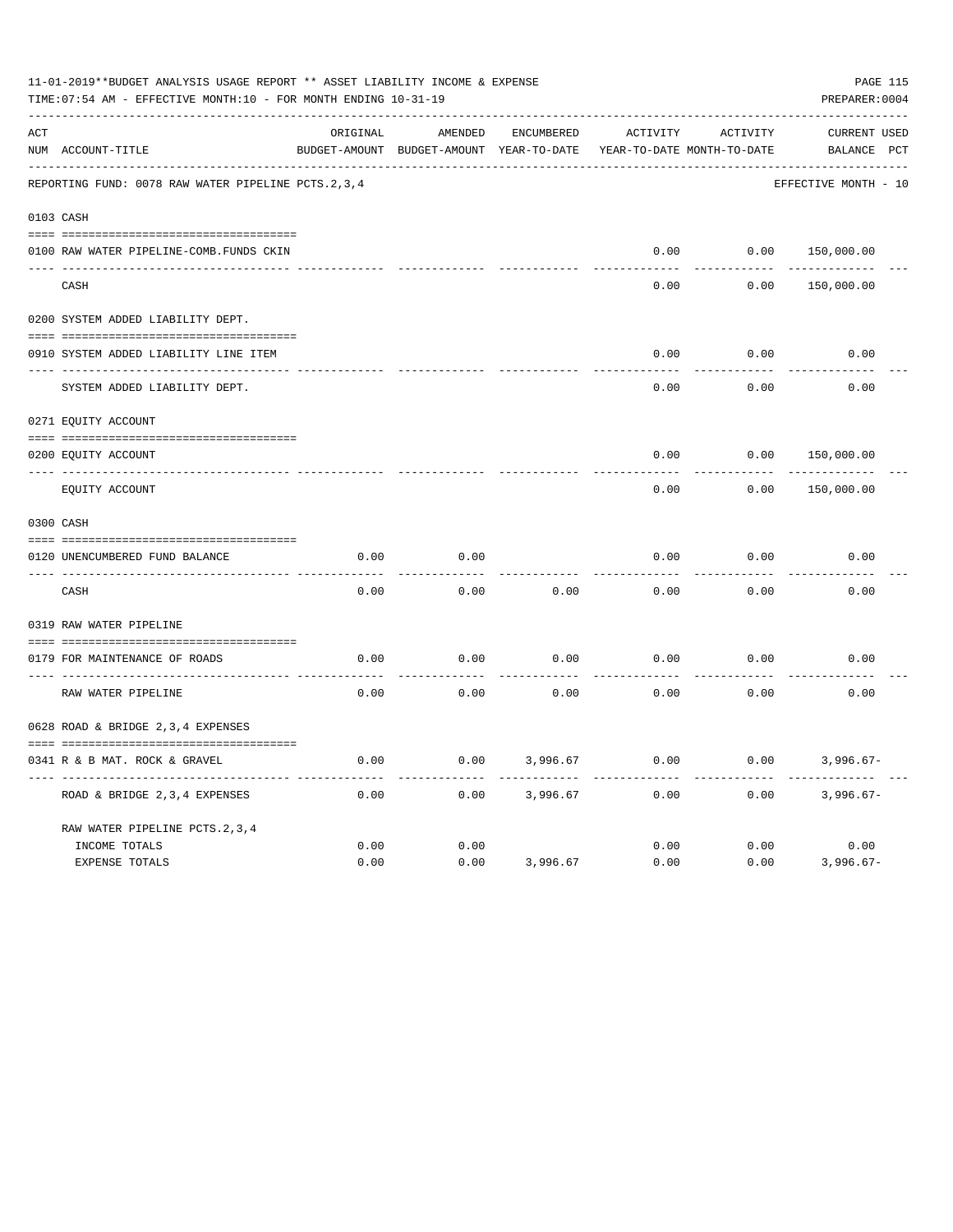|     | 11-01-2019**BUDGET ANALYSIS USAGE REPORT ** ASSET LIABILITY INCOME & EXPENSE<br>PAGE 116<br>TIME: 07:54 AM - EFFECTIVE MONTH: 10 - FOR MONTH ENDING 10-31-19<br>PREPARER: 0004 |          |                                                     |            |          |                                        |                                    |  |  |  |  |
|-----|--------------------------------------------------------------------------------------------------------------------------------------------------------------------------------|----------|-----------------------------------------------------|------------|----------|----------------------------------------|------------------------------------|--|--|--|--|
| ACT | NUM ACCOUNT-TITLE                                                                                                                                                              | ORIGINAL | AMENDED<br>BUDGET-AMOUNT BUDGET-AMOUNT YEAR-TO-DATE | ENCUMBERED | ACTIVITY | ACTIVITY<br>YEAR-TO-DATE MONTH-TO-DATE | <b>CURRENT USED</b><br>BALANCE PCT |  |  |  |  |
|     | REPORTING FUND: 0079 RAW WATER PIPELINE FUND PCT 2                                                                                                                             |          |                                                     |            |          |                                        | EFFECTIVE MONTH - 10               |  |  |  |  |
|     | 0103 CASH                                                                                                                                                                      |          |                                                     |            |          |                                        |                                    |  |  |  |  |
|     | 0100 RAW WATER PIPELINE-COMBINED FUNDS                                                                                                                                         |          |                                                     |            | 0.00     | 0.00                                   | 75,000.00                          |  |  |  |  |
|     | CASH                                                                                                                                                                           |          |                                                     |            | 0.00     | 0.00                                   | 75,000.00                          |  |  |  |  |
|     | 0200 SYSTEM ADDED LIABILITY DEPT.                                                                                                                                              |          |                                                     |            |          |                                        |                                    |  |  |  |  |
|     | 0910 SYSTEM ADD LIABILITY LINE ITEM                                                                                                                                            |          |                                                     |            | 0.00     | 0.00                                   | 0.00                               |  |  |  |  |
|     | SYSTEM ADDED LIABILITY DEPT.                                                                                                                                                   |          |                                                     |            | 0.00     | 0.00                                   | 0.00                               |  |  |  |  |
|     | 0271 EQUITY ACCOUNT                                                                                                                                                            |          |                                                     |            |          |                                        |                                    |  |  |  |  |
|     | 0200 EQUITY ACCOUNT                                                                                                                                                            |          |                                                     |            | 0.00     | 0.00                                   | 75,000.00                          |  |  |  |  |
|     | ---- ----------------<br>EOUITY ACCOUNT                                                                                                                                        |          |                                                     |            | 0.00     | 0.00                                   | 75,000.00                          |  |  |  |  |
|     | 0300 CASH                                                                                                                                                                      |          |                                                     |            |          |                                        |                                    |  |  |  |  |
|     | 0122 UNENCUMBERED FUND BALANCE                                                                                                                                                 | 0.00     | 0.00                                                |            | 0.00     | 0.00                                   | 0.00                               |  |  |  |  |
|     | CASH                                                                                                                                                                           | 0.00     | 0.00                                                | 0.00       | 0.00     | 0.00                                   | 0.00                               |  |  |  |  |
|     | 0319 RAW WATER PIPELINE                                                                                                                                                        |          |                                                     |            |          |                                        |                                    |  |  |  |  |
|     | 0179 FOR MAINTENANCE OF ROADS                                                                                                                                                  | 0.00     | 0.00                                                |            | 0.00     | 0.00                                   | 0.00                               |  |  |  |  |
|     | RAW WATER PIPELINE                                                                                                                                                             | 0.00     | 0.00                                                | 0.00       | 0.00     | 0.00                                   | 0.00                               |  |  |  |  |
|     | 0622 ROAD & BRIDGE #2 RAW WATER PIPELIN                                                                                                                                        |          |                                                     |            |          |                                        |                                    |  |  |  |  |
|     | 0571 PURCHASE OF MACH/EQUIPMENT                                                                                                                                                | 0.00     | 0.00                                                | 0.00       | 0.00     | 0.00                                   | 0.00                               |  |  |  |  |
|     | ROAD & BRIDGE #2 RAW WATER PIPELIN                                                                                                                                             | 0.00     | 0.00                                                | 0.00       | 0.00     | 0.00                                   | 0.00                               |  |  |  |  |
|     | RAW WATER PIPELINE FUND PCT 2<br>INCOME TOTALS                                                                                                                                 | 0.00     | 0.00                                                |            | 0.00     | 0.00                                   | 0.00                               |  |  |  |  |
|     | EXPENSE TOTALS                                                                                                                                                                 | 0.00     | 0.00                                                | 0.00       | 0.00     | 0.00                                   | 0.00                               |  |  |  |  |
|     |                                                                                                                                                                                |          |                                                     |            |          |                                        |                                    |  |  |  |  |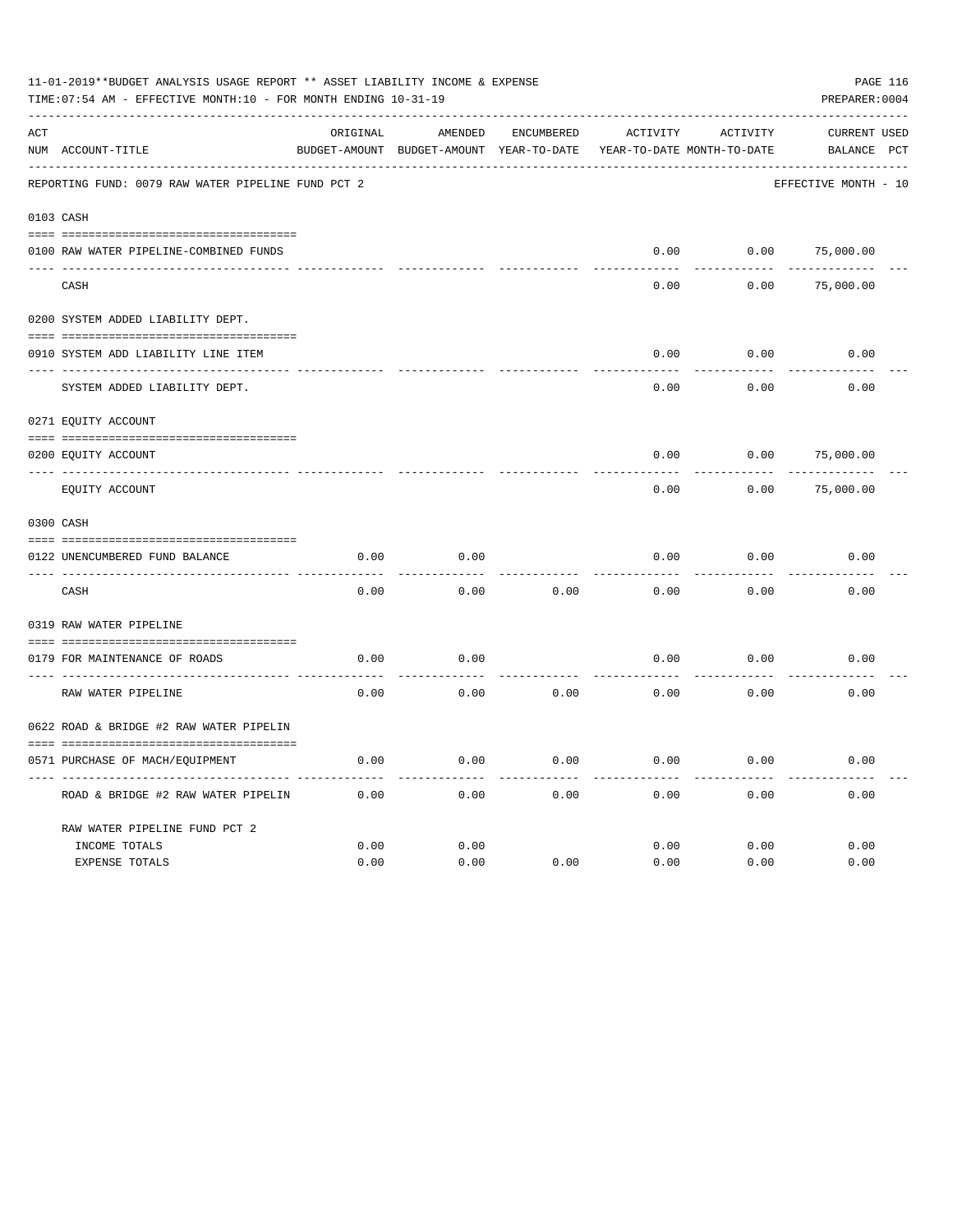|     | 11-01-2019**BUDGET ANALYSIS USAGE REPORT ** ASSET LIABILITY INCOME & EXPENSE<br>TIME: 07:54 AM - EFFECTIVE MONTH: 10 - FOR MONTH ENDING 10-31-19 |          |                                                                     |            |          |          | PAGE 117<br>PREPARER: 0004 |
|-----|--------------------------------------------------------------------------------------------------------------------------------------------------|----------|---------------------------------------------------------------------|------------|----------|----------|----------------------------|
| ACT |                                                                                                                                                  | ORIGINAL | AMENDED                                                             | ENCUMBERED | ACTIVITY | ACTIVITY | CURRENT USED               |
|     | NUM ACCOUNT-TITLE                                                                                                                                |          | BUDGET-AMOUNT BUDGET-AMOUNT YEAR-TO-DATE YEAR-TO-DATE MONTH-TO-DATE |            |          |          | BALANCE PCT                |
|     | REPORTING FUND: 0080 VETERANS COURT PROGRAM                                                                                                      |          |                                                                     |            |          |          | EFFECTIVE MONTH - 10       |
|     | 0103 CASH                                                                                                                                        |          |                                                                     |            |          |          |                            |
|     | 0180 CASH-VETERANS COURT PROGRAM                                                                                                                 |          |                                                                     |            | 0.00     |          | $0.00$ 600.00              |
|     | CASH                                                                                                                                             |          |                                                                     |            | 0.00     | 0.00     | 600.00                     |
|     | 0200 LIABILITY ACCOUNT                                                                                                                           |          |                                                                     |            |          |          |                            |
|     | 0910 SYSTEM ADDED LIABILITY LINE-ITEM                                                                                                            |          |                                                                     |            | 0.00     | 0.00     | 0.00                       |
|     | LIABILITY ACCOUNT                                                                                                                                |          |                                                                     |            | 0.00     | 0.00     | 0.00                       |
|     | 0271 EQUITY ACCOUNT                                                                                                                              |          |                                                                     |            |          |          |                            |
|     | 0200 EQUITY ACCOUNT                                                                                                                              |          |                                                                     |            | 0.00     | 0.00     | 600.00                     |
|     | EOUITY ACCOUNT                                                                                                                                   |          |                                                                     |            | 0.00     | 0.00     | 600.00                     |
|     | 0300 CASH                                                                                                                                        |          |                                                                     |            |          |          |                            |
|     | 0180 BEGINNING CASH BALANCE                                                                                                                      | 0.00     | 0.00                                                                |            | 0.00     | 0.00     | 0.00                       |
|     | CASH                                                                                                                                             | 0.00     | 0.00                                                                | 0.00       | 0.00     | 0.00     | 0.00                       |
|     | 0370 VETERANS COURT INCOME                                                                                                                       |          |                                                                     |            |          |          |                            |
|     | 0130 MISCELLANEOUS                                                                                                                               | 0.00     | 0.00                                                                |            | 0.00     | 0.00     | 0.00                       |
|     | 0180 PROGRAM FEES                                                                                                                                | 0.00     | 0.00                                                                |            | 0.00     | 0.00     | 0.00                       |
|     | ------------------------ -----<br>VETERANS COURT INCOME                                                                                          | 0.00     | -------<br>0.00                                                     | 0.00       | 0.00     | 0.00     | 0.00                       |
|     | 0570 VETERANS COURT EXPENSE                                                                                                                      |          |                                                                     |            |          |          |                            |
|     | 0490 MISCELLANEOUS                                                                                                                               | 0.00     | 0.00                                                                | 0.00       | 0.00     | 0.00     | 0.00                       |
|     | VETERANS COURT EXPENSE                                                                                                                           | 0.00     | 0.00                                                                | 0.00       | 0.00     | 0.00     | 0.00                       |
|     | VETERANS COURT PROGRAM                                                                                                                           |          |                                                                     |            |          |          |                            |
|     | INCOME TOTALS                                                                                                                                    | 0.00     | 0.00                                                                |            | 0.00     | 0.00     | 0.00                       |
|     | EXPENSE TOTALS                                                                                                                                   | 0.00     | 0.00                                                                | 0.00       | 0.00     | 0.00     | 0.00                       |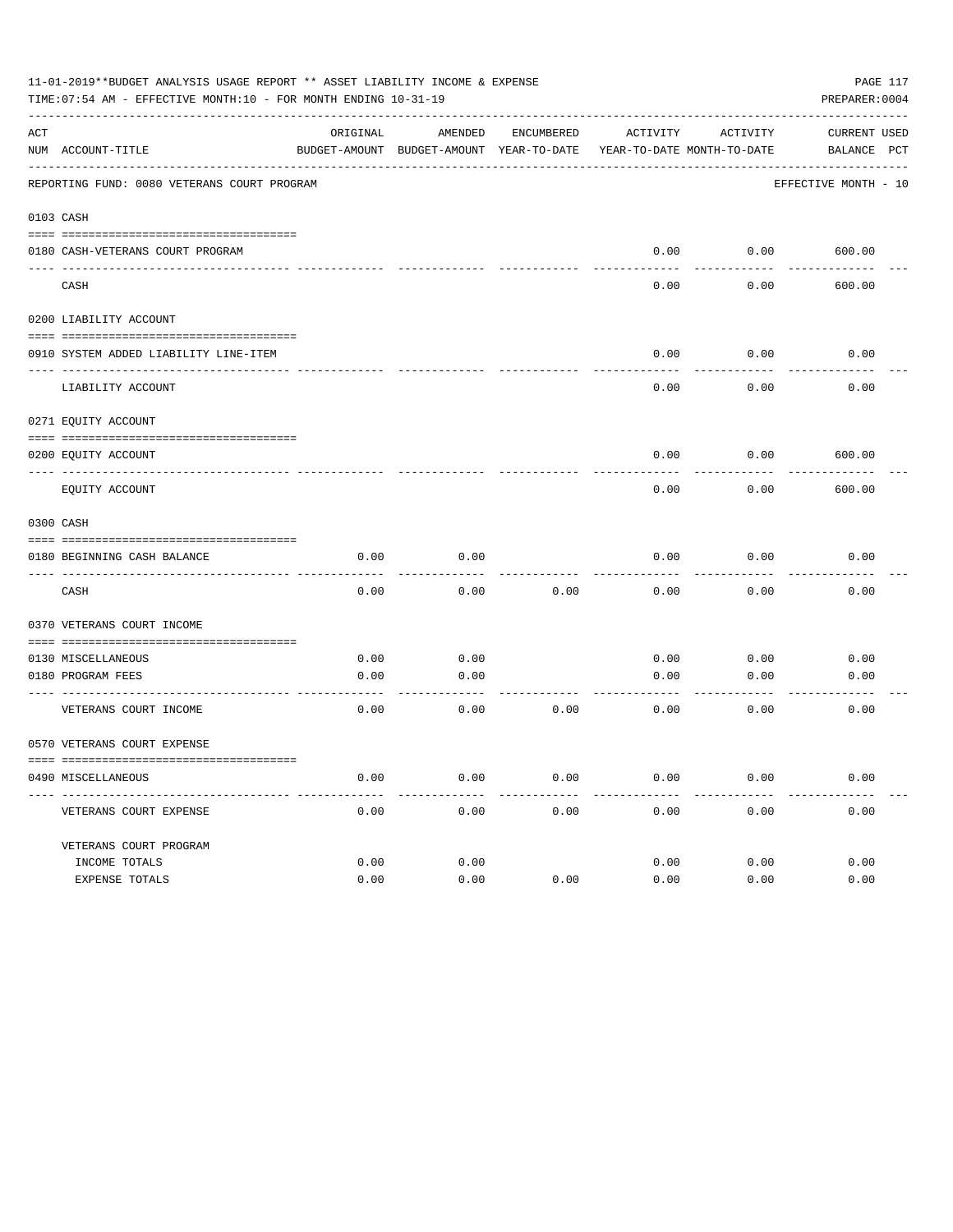|     | 11-01-2019**BUDGET ANALYSIS USAGE REPORT ** ASSET LIABILITY INCOME & EXPENSE<br>PAGE 118<br>TIME: 07:54 AM - EFFECTIVE MONTH: 10 - FOR MONTH ENDING 10-31-19<br>PREPARER: 0004 |                           |                                                     |            |                                        |          |                             |                |  |  |  |  |
|-----|--------------------------------------------------------------------------------------------------------------------------------------------------------------------------------|---------------------------|-----------------------------------------------------|------------|----------------------------------------|----------|-----------------------------|----------------|--|--|--|--|
| ACT | NUM ACCOUNT-TITLE                                                                                                                                                              | ORIGINAL                  | AMENDED<br>BUDGET-AMOUNT BUDGET-AMOUNT YEAR-TO-DATE | ENCUMBERED | ACTIVITY<br>YEAR-TO-DATE MONTH-TO-DATE | ACTIVITY | CURRENT USED<br>BALANCE PCT |                |  |  |  |  |
|     | REPORTING FUND: 0081 LAKE ROAD IMPACT FUND                                                                                                                                     |                           |                                                     |            |                                        |          | EFFECTIVE MONTH - 10        |                |  |  |  |  |
|     | 0103 CASH                                                                                                                                                                      |                           |                                                     |            |                                        |          |                             |                |  |  |  |  |
|     |                                                                                                                                                                                |                           |                                                     |            |                                        |          |                             |                |  |  |  |  |
|     | 0100 LAKE-COMBINED FUNDS CHECKING                                                                                                                                              |                           |                                                     |            | 0.00                                   |          | $0.00$ $4,021.21$           |                |  |  |  |  |
|     | CASH                                                                                                                                                                           |                           |                                                     |            | 0.00                                   | 0.00     | 4,021.21                    |                |  |  |  |  |
|     | 0200 SYSTEM ADDED LIABILITY DEPT.                                                                                                                                              |                           |                                                     |            |                                        |          |                             |                |  |  |  |  |
|     | 0910 SYSTEM ADDED LIABILITY LINE ITEM                                                                                                                                          |                           |                                                     |            | 0.00                                   | 0.00     | 0.00                        |                |  |  |  |  |
|     | SYSTEM ADDED LIABILITY DEPT.                                                                                                                                                   |                           |                                                     |            | 0.00                                   | 0.00     | 0.00                        |                |  |  |  |  |
|     | 0271 EQUITY ACCOUNT                                                                                                                                                            |                           |                                                     |            |                                        |          |                             |                |  |  |  |  |
|     | 0200 EOUITY ACCOUNT                                                                                                                                                            |                           |                                                     |            | 0.00                                   | 0.00     | 4,021.21                    |                |  |  |  |  |
|     | EQUITY ACCOUNT                                                                                                                                                                 |                           |                                                     |            | 0.00                                   | 0.00     | 4,021.21                    |                |  |  |  |  |
|     | 0300 CASH                                                                                                                                                                      |                           |                                                     |            |                                        |          |                             |                |  |  |  |  |
|     |                                                                                                                                                                                |                           |                                                     |            |                                        |          |                             |                |  |  |  |  |
|     | 0110 UNENCUMBERED FUND BALANCE                                                                                                                                                 | 0.00                      | 0.00                                                |            | 0.00                                   | 0.00     | 0.00                        |                |  |  |  |  |
|     | CASH                                                                                                                                                                           | 0.00                      | 0.00                                                | 0.00       | 0.00                                   | 0.00     | 0.00                        |                |  |  |  |  |
|     | 0318 NORTH TEX MUNICIPAL WATER DIST                                                                                                                                            |                           |                                                     |            |                                        |          |                             |                |  |  |  |  |
|     | 0181 YEAR 1 PAYMENT                                                                                                                                                            |                           | 0.00                                                |            |                                        |          |                             |                |  |  |  |  |
|     | 0182 YEAR 2 PAYMENT                                                                                                                                                            | 0.00<br>100,000.00        | 100,000.00                                          |            | 0.00<br>0.00                           | 0.00     | 0.00<br>0.00<br>100,000.00  | 00             |  |  |  |  |
|     |                                                                                                                                                                                |                           |                                                     |            |                                        |          | ----------                  |                |  |  |  |  |
|     | NORTH TEX MUNICIPAL WATER DIST 100,000.00                                                                                                                                      |                           | 100,000.00                                          | 0.00       | 0.00                                   | 0.00     | 100,000.00                  | 00             |  |  |  |  |
|     | 0590 MISCELLANEOUS                                                                                                                                                             |                           |                                                     |            |                                        |          |                             |                |  |  |  |  |
|     | 0490 MISCELLANEOUS                                                                                                                                                             | 100,000.00                | 100,000.00                                          | 0.00       | 0.00                                   | 0.00     | 100,000.00                  | - 00           |  |  |  |  |
|     | 0576 LUCAS CHEST COMPRESSION SYSTEM                                                                                                                                            | 0.00                      | 0.00                                                | 0.00       | 0.00                                   | 0.00     | 0.00                        |                |  |  |  |  |
|     | 0579 WEAPONS/TASERS                                                                                                                                                            | 0.00                      | 0.00                                                | 0.00       | 0.00                                   | 0.00     | 0.00                        |                |  |  |  |  |
|     | MISCELLANEOUS                                                                                                                                                                  | -----------<br>100,000.00 | 100,000.00                                          | 0.00       | 0.00                                   | 0.00     | ----------<br>100,000.00    | 0 <sub>0</sub> |  |  |  |  |
|     | LAKE ROAD IMPACT FUND                                                                                                                                                          |                           |                                                     |            |                                        |          |                             |                |  |  |  |  |
|     | INCOME TOTALS                                                                                                                                                                  | 100,000.00                | 100,000.00                                          |            | 0.00                                   | 0.00     | 100,000.00                  | 0 <sub>0</sub> |  |  |  |  |
|     | EXPENSE TOTALS                                                                                                                                                                 | 100,000.00                | 100,000.00                                          | 0.00       | 0.00                                   | 0.00     | 100,000.00                  | 0 <sub>0</sub> |  |  |  |  |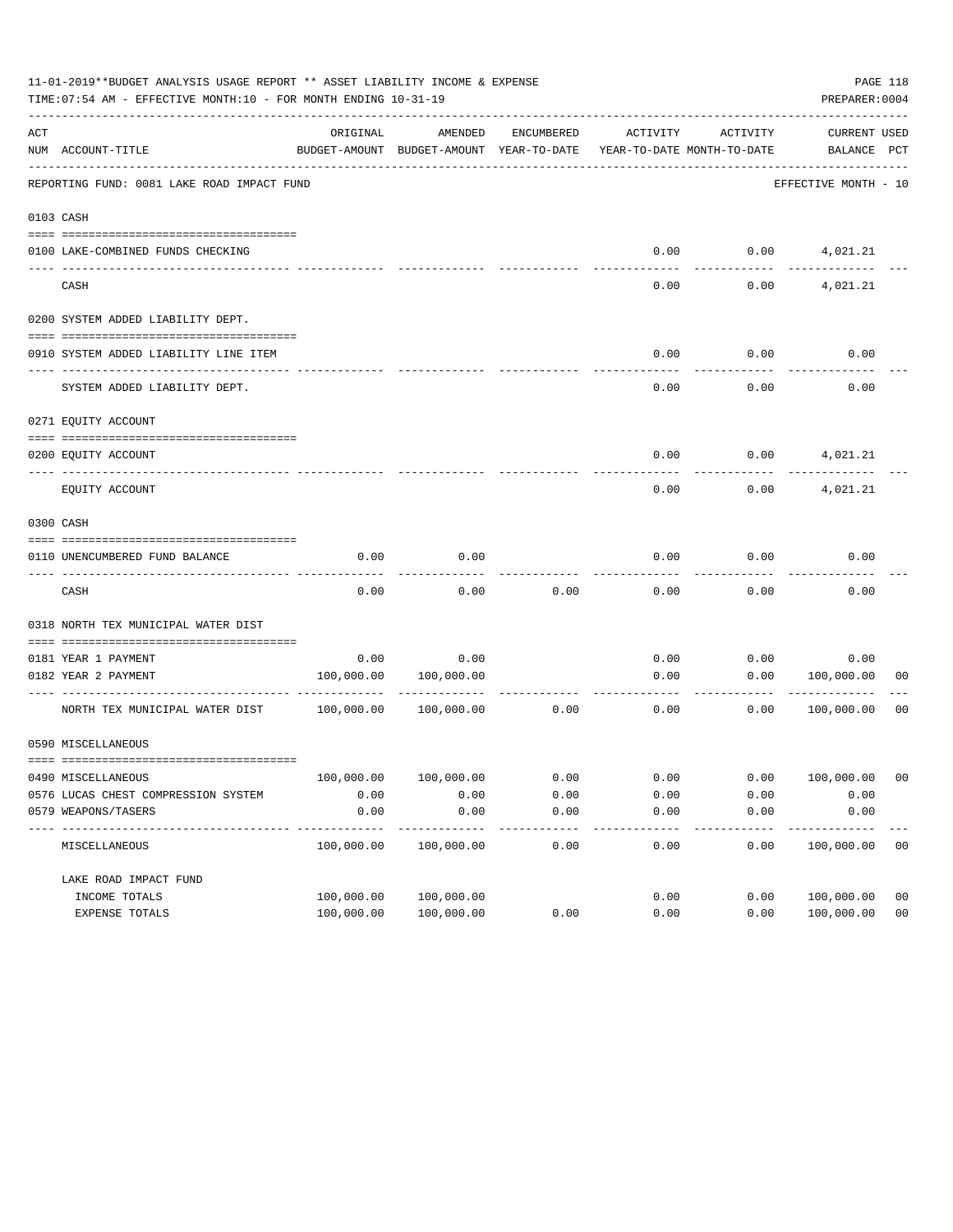|     | 11-01-2019**BUDGET ANALYSIS USAGE REPORT ** ASSET LIABILITY INCOME & EXPENSE<br>TIME: 07:54 AM - EFFECTIVE MONTH: 10 - FOR MONTH ENDING 10-31-19 |                 |                                                                                |                     |          |                     | PAGE 119<br>PREPARER: 0004         |                |
|-----|--------------------------------------------------------------------------------------------------------------------------------------------------|-----------------|--------------------------------------------------------------------------------|---------------------|----------|---------------------|------------------------------------|----------------|
| ACT | NUM ACCOUNT-TITLE                                                                                                                                | ORIGINAL        | AMENDED<br>BUDGET-AMOUNT BUDGET-AMOUNT YEAR-TO-DATE YEAR-TO-DATE MONTH-TO-DATE | ENCUMBERED          | ACTIVITY | ACTIVITY            | <b>CURRENT USED</b><br>BALANCE PCT |                |
|     | REPORTING FUND: 0082 LAKE ROAD IMPACT FUND PCT.3                                                                                                 |                 |                                                                                |                     |          |                     | EFFECTIVE MONTH - 10               |                |
|     | 0103 CASH                                                                                                                                        |                 |                                                                                |                     |          |                     |                                    |                |
|     | 0100 LAKE PCT 3-COMBINED FUNDS CKING                                                                                                             |                 |                                                                                |                     | 0.00     |                     | $0.00$ 565,378.74                  |                |
|     | CASH                                                                                                                                             |                 |                                                                                |                     | 0.00     | ----------<br>0.00  | ------------<br>565,378.74         |                |
|     | 0200 SYSTEM ADDED LIABILITY DEPT.                                                                                                                |                 |                                                                                |                     |          |                     |                                    |                |
|     | 0910 SYSTEM ADDED LIABILITY LINE ITEM                                                                                                            |                 |                                                                                |                     | 0.00     | 0.00                | 0.00                               |                |
|     | SYSTEM ADDED LIABILITY DEPT.                                                                                                                     |                 |                                                                                |                     | 0.00     | . <u>.</u><br>0.00  | 0.00                               |                |
|     | 0271 EQUITY ACCOUNT                                                                                                                              |                 |                                                                                |                     |          |                     |                                    |                |
|     | 0200 EQUITY ACCOUNT                                                                                                                              |                 |                                                                                |                     | 0.00     | 0.00                | 565,378.74                         |                |
|     | --------------------- ----------<br>EQUITY ACCOUNT                                                                                               |                 |                                                                                |                     | 0.00     | 0.00                | 565,378.74                         |                |
|     | 0300 CASH                                                                                                                                        |                 |                                                                                |                     |          |                     |                                    |                |
|     | 0123 UNENCUMBERED FUND BALANCE                                                                                                                   |                 | 461,338.00 461,338.00                                                          |                     | 0.00     |                     | 0.0000461,338.00                   | 00             |
|     | CASH                                                                                                                                             |                 | 461,338.00 461,338.00 0.00                                                     |                     | 0.00     |                     | $0.00$ $461,338.00$                | 00             |
|     | 0318 NORTH TEX MUNICIPAL WATER DIST                                                                                                              |                 |                                                                                |                     |          |                     |                                    |                |
|     | 0182 YEAR 1 PAYMENT                                                                                                                              | 0.00            | 0.00                                                                           |                     | 0.00     | 0.00                | 0.00                               |                |
|     | NORTH TEX MUNICIPAL WATER DIST                                                                                                                   | 0.00            | 0.00                                                                           | 0.00                | 0.00     | 0.00                | 0.00                               |                |
|     | 0319 RAW WATER PIPELINE                                                                                                                          |                 |                                                                                |                     |          |                     |                                    |                |
|     | 0182 FOR MAINTENANCE OF ROADS                                                                                                                    | 0.00            | 0.00                                                                           |                     |          | $0.00$ $0.00$       | 0.00                               |                |
|     | RAW WATER PIPELINE                                                                                                                               | 0.00            | 0.00                                                                           | 0.00                | 0.00     | 0.00                | 0.00                               |                |
|     | 0623 ROAD & BRIDGE #3 LAKE ROAD EXPENSE                                                                                                          |                 |                                                                                |                     |          |                     |                                    |                |
|     | 0341 R & B MAT. ROCK & GRAVEL                                                                                                                    |                 | 50,000.00 50,000.00                                                            | 0.00                | 0.00     | 0.00                | 50,000.00                          | 0 <sub>0</sub> |
|     | 0344 R & B MAT. ASPHALT/ROAD OIL                                                                                                                 | 0.00            | 0.00                                                                           | 0.00                | 0.00     | 0.00                | 0.00                               |                |
|     | 0490 MISCELLANEOUS                                                                                                                               | 411,338.00<br>. | 411,338.00<br>-------------                                                    | 0.00<br>$- - - - -$ | 0.00     | 0.00<br>$- - - - -$ | 411,338.00<br>-----------          | 0 <sub>0</sub> |
|     | ROAD & BRIDGE #3 LAKE ROAD EXPENSE                                                                                                               |                 | 461,338.00 461,338.00                                                          | 0.00                | 0.00     | 0.00                | 461,338.00                         | 0 <sub>0</sub> |
|     | 0626 ROAD & BRIDGE #3 RAW WATER PIPELIN                                                                                                          |                 |                                                                                |                     |          |                     |                                    |                |
|     | 0457 R & M MACHINERY GAS & OIL                                                                                                                   | 0.00            | 0.00                                                                           | 0.00                | 0.00     | 0.00                | 0.00                               |                |
|     | 0458 R & M MACHINERY PARTS                                                                                                                       | 0.00            | 0.00                                                                           | 0.00                | 0.00     | 0.00                | 0.00                               |                |
|     | 0460 EQUIPMENT RENTAL/LEASE                                                                                                                      | 0.00            | 0.00                                                                           | 0.00                | 0.00     | 0.00                | 0.00                               |                |
|     | 0571 PURCHASE OF MACH/EQUIPMENT                                                                                                                  | 0.00            | 0.00                                                                           | 0.00                | 0.00     | 0.00                | 0.00                               |                |
|     | ROAD & BRIDGE #3 RAW WATER PIPELIN                                                                                                               | 0.00            | $---$<br>0.00                                                                  | $- - - - -$<br>0.00 | 0.00     | 0.00                | 0.00                               |                |
|     |                                                                                                                                                  |                 |                                                                                |                     |          |                     |                                    |                |
|     | LAKE ROAD IMPACT FUND PCT.3<br>INCOME TOTALS                                                                                                     |                 | 461,338.00 461,338.00                                                          |                     | 0.00     | 0.00                | 461,338.00                         | 00             |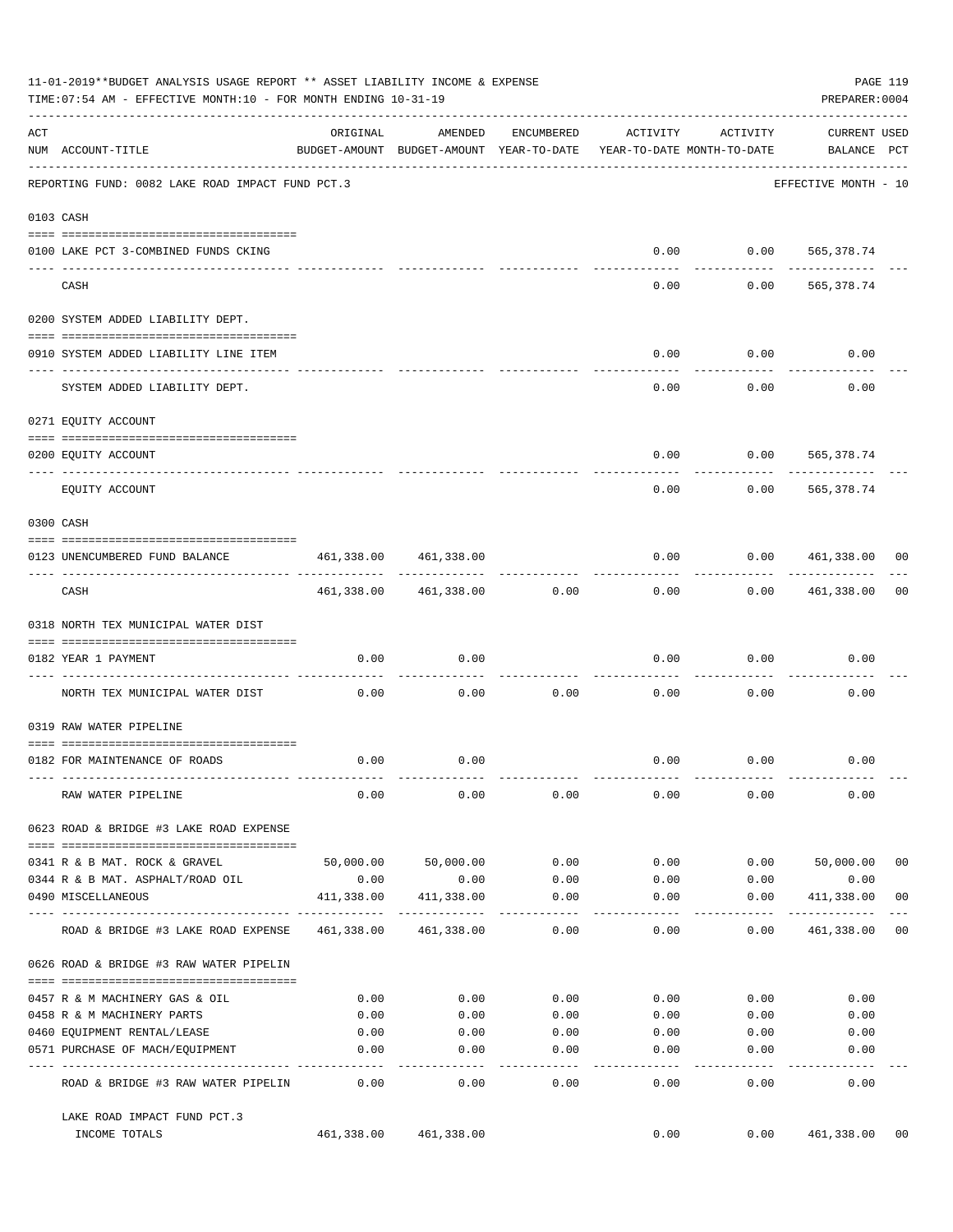| 11-01-2019**BUDGET ANALYSIS USAGE REPORT ** ASSET LIABILITY INCOME & EXPENSE<br>TIME: 07:54 AM - EFFECTIVE MONTH: 10 - FOR MONTH ENDING 10-31-19 |                           |                          |                                   |          | PAGE 120<br>PREPARER: 0004             |                                       |            |
|--------------------------------------------------------------------------------------------------------------------------------------------------|---------------------------|--------------------------|-----------------------------------|----------|----------------------------------------|---------------------------------------|------------|
| ACT<br>NUM ACCOUNT-TITLE                                                                                                                         | ORIGINAL<br>BUDGET-AMOUNT | AMENDED<br>BUDGET-AMOUNT | <b>ENCUMBERED</b><br>YEAR-TO-DATE | ACTIVITY | ACTIVITY<br>YEAR-TO-DATE MONTH-TO-DATE | <b>CURRENT USED</b><br><b>BALANCE</b> | <b>PCT</b> |
| REPORTING FUND: 0082 LAKE ROAD IMPACT FUND PCT.3                                                                                                 |                           |                          |                                   |          |                                        | EFFECTIVE MONTH - 10                  |            |
| <b>EXPENSE TOTALS</b>                                                                                                                            | 461,338.00                | 461,338.00               | 0.00                              | 0.00     | 0.00                                   | 461,338.00                            | 00         |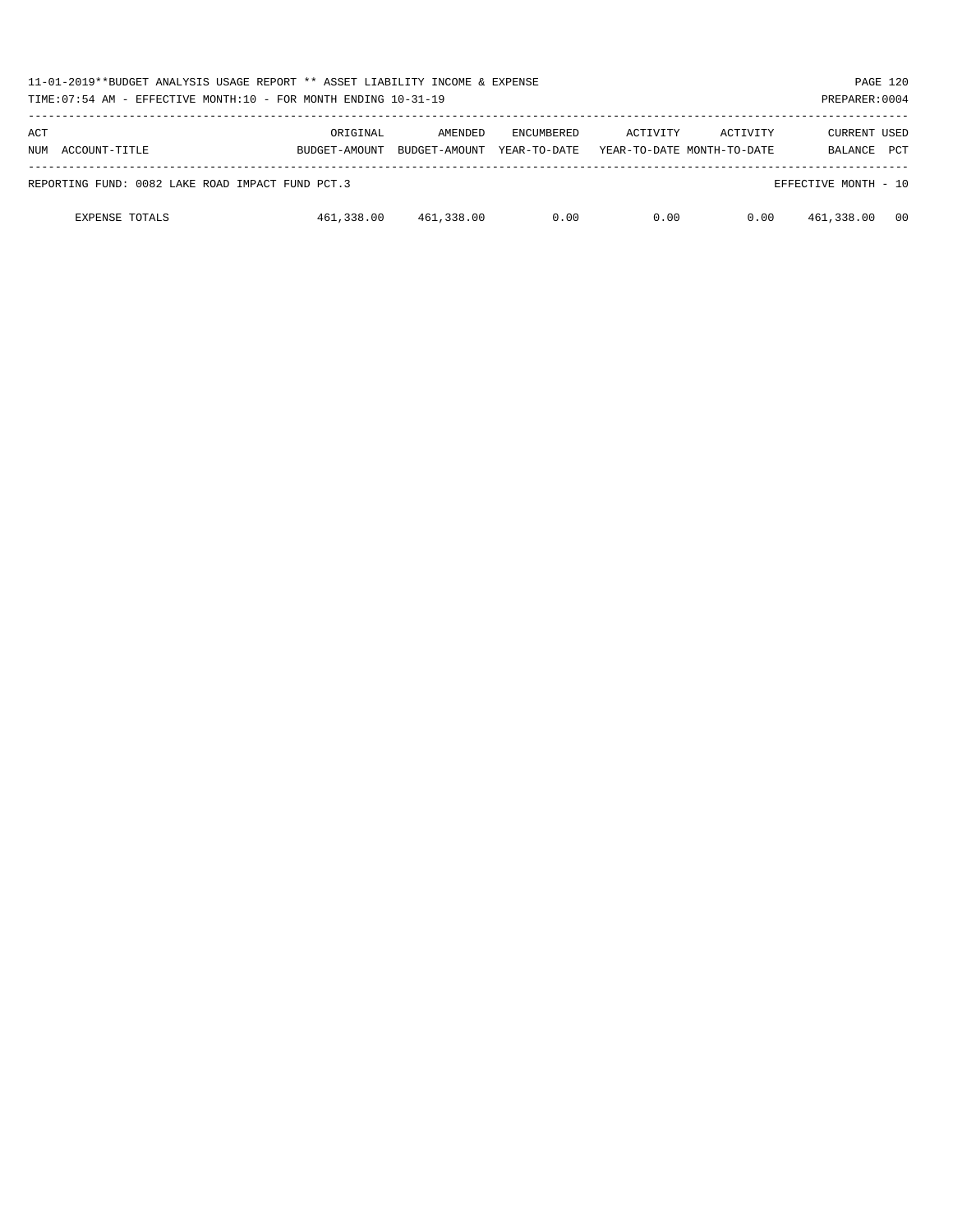|     | 11-01-2019**BUDGET ANALYSIS USAGE REPORT ** ASSET LIABILITY INCOME & EXPENSE<br>TIME: 07:54 AM - EFFECTIVE MONTH: 10 - FOR MONTH ENDING 10-31-19 |              |                                                                                |                       |              |                  | PAGE 121<br>PREPARER: 0004    |                |
|-----|--------------------------------------------------------------------------------------------------------------------------------------------------|--------------|--------------------------------------------------------------------------------|-----------------------|--------------|------------------|-------------------------------|----------------|
| ACT | NUM ACCOUNT-TITLE                                                                                                                                | ORIGINAL     | AMENDED<br>BUDGET-AMOUNT BUDGET-AMOUNT YEAR-TO-DATE YEAR-TO-DATE MONTH-TO-DATE | ENCUMBERED            | ACTIVITY     | ACTIVITY         | CURRENT USED<br>BALANCE PCT   |                |
|     | REPORTING FUND: 0083 LAKE ROAD IMPACT FUND PCT.4                                                                                                 |              |                                                                                |                       |              |                  | EFFECTIVE MONTH - 10          |                |
|     | 0103 CASH                                                                                                                                        |              |                                                                                |                       |              |                  |                               |                |
|     | 0100 LAKE PCT 4-COMBINED FUNDS CKING                                                                                                             |              |                                                                                |                       | 0.00         |                  | $0.00$ 481, 113.05            |                |
|     | CASH                                                                                                                                             |              |                                                                                |                       | 0.00         | ---------        | -------<br>$0.00$ 481, 113.05 |                |
|     | 0200 SYSTEM ADDED LIABILITY DEPT.                                                                                                                |              |                                                                                |                       |              |                  |                               |                |
|     | 0910 SYSTEM ADDED LIABILITY LINE ITEM                                                                                                            |              |                                                                                |                       | 0.00         | 0.00             | 0.00                          |                |
|     | SYSTEM ADDED LIABILITY DEPT.                                                                                                                     |              |                                                                                |                       | 0.00         | 0.00             | 0.00                          |                |
|     | 0271 EQUITY ACCOUNT                                                                                                                              |              |                                                                                |                       |              |                  |                               |                |
|     |                                                                                                                                                  |              |                                                                                |                       |              |                  |                               |                |
|     | 0200 EQUITY ACCOUNT<br>------------------------------                                                                                            |              |                                                                                |                       | 0.00         | 0.00             | 481,113.05                    |                |
|     | EQUITY ACCOUNT                                                                                                                                   |              |                                                                                |                       | 0.00         | 0.00             | 481,113.05                    |                |
|     | 0300 CASH                                                                                                                                        |              |                                                                                |                       |              |                  |                               |                |
|     | 0124 UNENCUMBERED FUND BALANCE                                                                                                                   | 336,148.00   | 336,148.00                                                                     |                       | 0.00         | 0.0000336,148.00 |                               | 00             |
|     | CASH                                                                                                                                             |              | 336,148.00 336,148.00                                                          | 0.00                  | 0.00         |                  | $0.00$ 336,148.00             | 00             |
|     | 0318 NORTH TEXAS MUNICIPAL WATER DIST                                                                                                            |              |                                                                                |                       |              |                  |                               |                |
|     | 0183 YEAR 1 PAYMENT                                                                                                                              | 0.00         | 0.00                                                                           |                       | 0.00         | 0.00             | 0.00                          |                |
|     | ------------------------------ -----                                                                                                             |              |                                                                                |                       |              |                  |                               |                |
|     | NORTH TEXAS MUNICIPAL WATER DIST                                                                                                                 | 0.00         | 0.00                                                                           | 0.00                  | 0.00         | 0.00             | 0.00                          |                |
|     | 0319 RAW WATER PIPELINE                                                                                                                          |              |                                                                                |                       |              |                  |                               |                |
|     | 0183 FOR MAINTENANCE OF ROADS                                                                                                                    | 0.00         | 0.00                                                                           |                       |              | $0.00$ $0.00$    | 0.00                          |                |
|     | RAW WATER PIPELINE                                                                                                                               | 0.00         | 0.00                                                                           | 0.00                  | 0.00         | 0.00             | 0.00                          |                |
|     | 0624 ROAD & BRIDGE #4 LAKE ROAD EXPENSE                                                                                                          |              |                                                                                |                       |              |                  |                               |                |
|     | 0341 R & B MAT. ROCK & GRAVEL                                                                                                                    | 50,000.00    | 50,000.00                                                                      | 0.00                  | 0.00         | 0.00             | 50,000.00                     | 0 <sub>0</sub> |
|     | 0344 R & B MAT. ASPHALT/ROAD OIL                                                                                                                 | 20,000.00    | 20,000.00                                                                      | 0.00                  | 0.00         | 0.00             | 20,000.00                     | 0 <sub>0</sub> |
|     | 0490 MISCELLANEOUS                                                                                                                               | 216,148.00   | 216,148.00                                                                     | 0.00                  | 0.00         | 0.00             | 216,148.00                    | 00             |
|     | 0571 PURCHASE OF MACH./EQUIP.                                                                                                                    | 50,000.00    | 50,000.00                                                                      | 0.00                  | 0.00         | 0.00             | 50,000.00                     | 0 <sub>0</sub> |
|     | ROAD & BRIDGE #4 LAKE ROAD EXPENSE                                                                                                               | 336,148.00   | 336,148.00                                                                     | $- - - - - -$<br>0.00 | 0.00         | -----<br>0.00    | -----------<br>336,148.00     | 0 <sub>0</sub> |
|     | 0627 ROAD & BRIDGE #4 RAW WATER PIPELIN                                                                                                          |              |                                                                                |                       |              |                  |                               |                |
|     |                                                                                                                                                  |              |                                                                                |                       |              |                  |                               |                |
|     | 0106 SALARY PRECINCT EMPLOYEE                                                                                                                    | 0.00         | 0.00                                                                           | 0.00                  | 0.00         | 0.00             | 0.00                          |                |
|     | 0201 SOCIAL SECURITY TAXES<br>0202 GROUP HEALTH INSURANCE                                                                                        | 0.00<br>0.00 | 0.00<br>0.00                                                                   | 0.00<br>0.00          | 0.00<br>0.00 | 0.00<br>0.00     | 0.00<br>0.00                  |                |
|     | 0203 RETIREMENT                                                                                                                                  | 0.00         | 0.00                                                                           | 0.00                  | 0.00         | 0.00             | 0.00                          |                |
|     | 0204 WORKERS COMPENSATION                                                                                                                        | 0.00         | 0.00                                                                           | 0.00                  | 0.00         | 0.00             | 0.00                          |                |
|     | 0205 MEDICARE TAX                                                                                                                                | 0.00         | 0.00                                                                           | 0.00                  | 0.00         | 0.00             | 0.00                          |                |
|     | 0457 R & M MACHINERY GAS & OIL                                                                                                                   | 0.00         | 0.00                                                                           | 0.00                  | 0.00         | 0.00             | 0.00                          |                |
|     | 0458 R & M MACHINERY PARTS                                                                                                                       | 0.00         | 0.00                                                                           | 0.00                  | 0.00         | 0.00             | 0.00                          |                |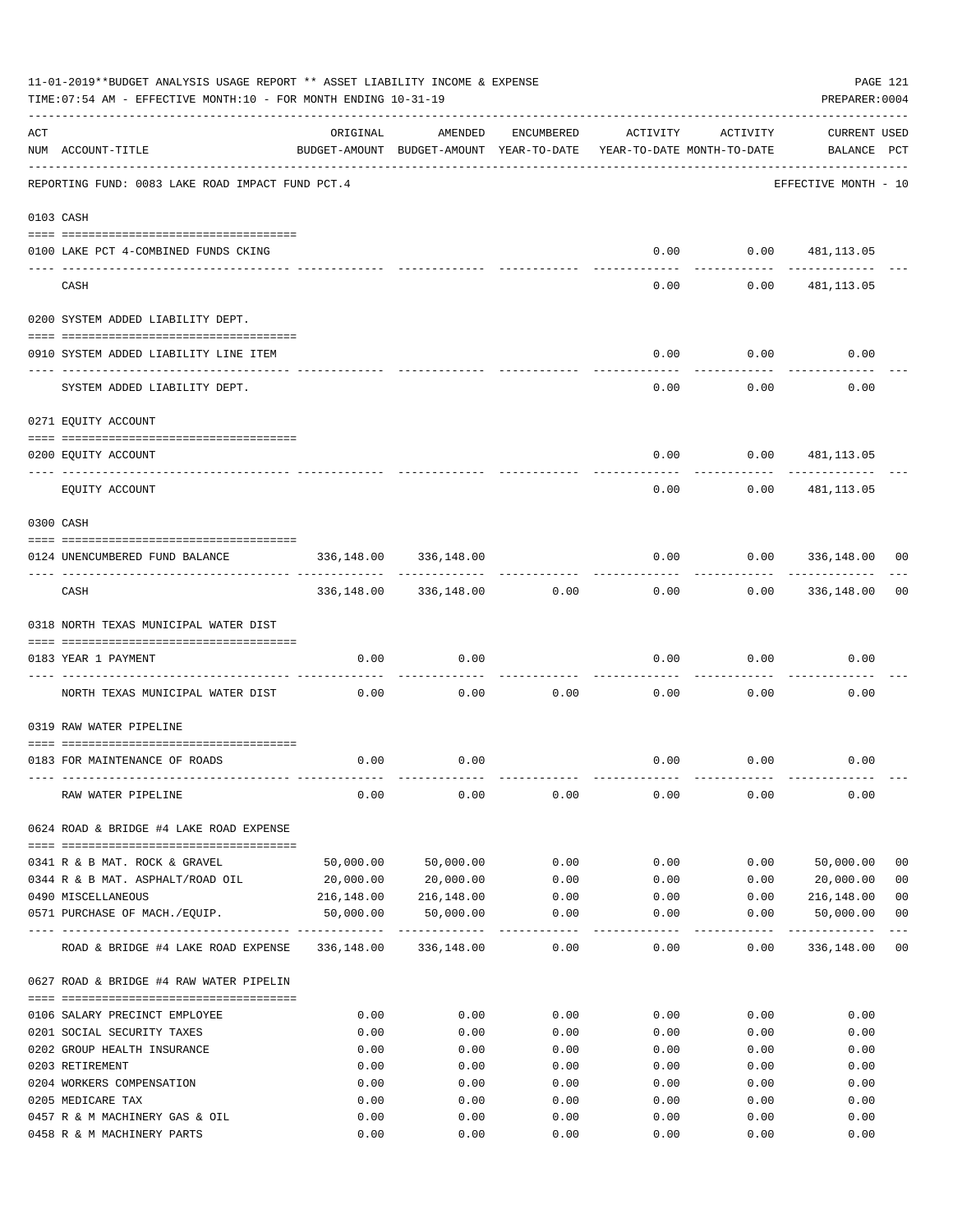11-01-2019\*\*BUDGET ANALYSIS USAGE REPORT \*\* ASSET LIABILITY INCOME & EXPENSE PAGE 122 TIME:07:54 AM - EFFECTIVE MONTH:10 - FOR MONTH ENDING 10-31-19 PREPARER:0004

|                 | ------- |  |  |  |
|-----------------|---------|--|--|--|
| 000 • תחת גם הי |         |  |  |  |

| ACT                                                                      |                                    | ORIGINAL      | AMENDED       | ENCUMBERED   | ACTIVITY | ACTIVITY                   | <b>CURRENT USED</b> |     |
|--------------------------------------------------------------------------|------------------------------------|---------------|---------------|--------------|----------|----------------------------|---------------------|-----|
| NUM                                                                      | ACCOUNT-TITLE                      | BUDGET-AMOUNT | BUDGET-AMOUNT | YEAR-TO-DATE |          | YEAR-TO-DATE MONTH-TO-DATE | BALANCE             | PCT |
|                                                                          |                                    |               |               |              |          |                            |                     |     |
| REPORTING FUND: 0083 LAKE ROAD IMPACT FUND PCT.4<br>EFFECTIVE MONTH - 10 |                                    |               |               |              |          |                            |                     |     |
|                                                                          |                                    |               |               |              |          |                            |                     |     |
|                                                                          | 0460 EOUIPMENT RENTAL/LEASE        | 0.00          | 0.00          | 0.00         | 0.00     | 0.00                       | 0.00                |     |
|                                                                          | 0571 PURCHASE OF MACH/EOUIPMENT    | 0.00          | 0.00          | 0.00         | 0.00     | 0.00                       | 0.00                |     |
|                                                                          |                                    |               |               |              |          |                            |                     |     |
|                                                                          | ROAD & BRIDGE #4 RAW WATER PIPELIN | 0.00          | 0.00          | 0.00         | 0.00     | 0.00                       | 0.00                |     |
|                                                                          |                                    |               |               |              |          |                            |                     |     |
|                                                                          | LAKE ROAD IMPACT FUND PCT. 4       |               |               |              |          |                            |                     |     |
|                                                                          | INCOME TOTALS                      | 336,148.00    | 336,148.00    |              | 0.00     | 0.00                       | 336,148.00          | 00  |
|                                                                          | <b>EXPENSE TOTALS</b>              | 336,148.00    | 336,148.00    | 0.00         | 0.00     | 0.00                       | 336,148.00          | 00  |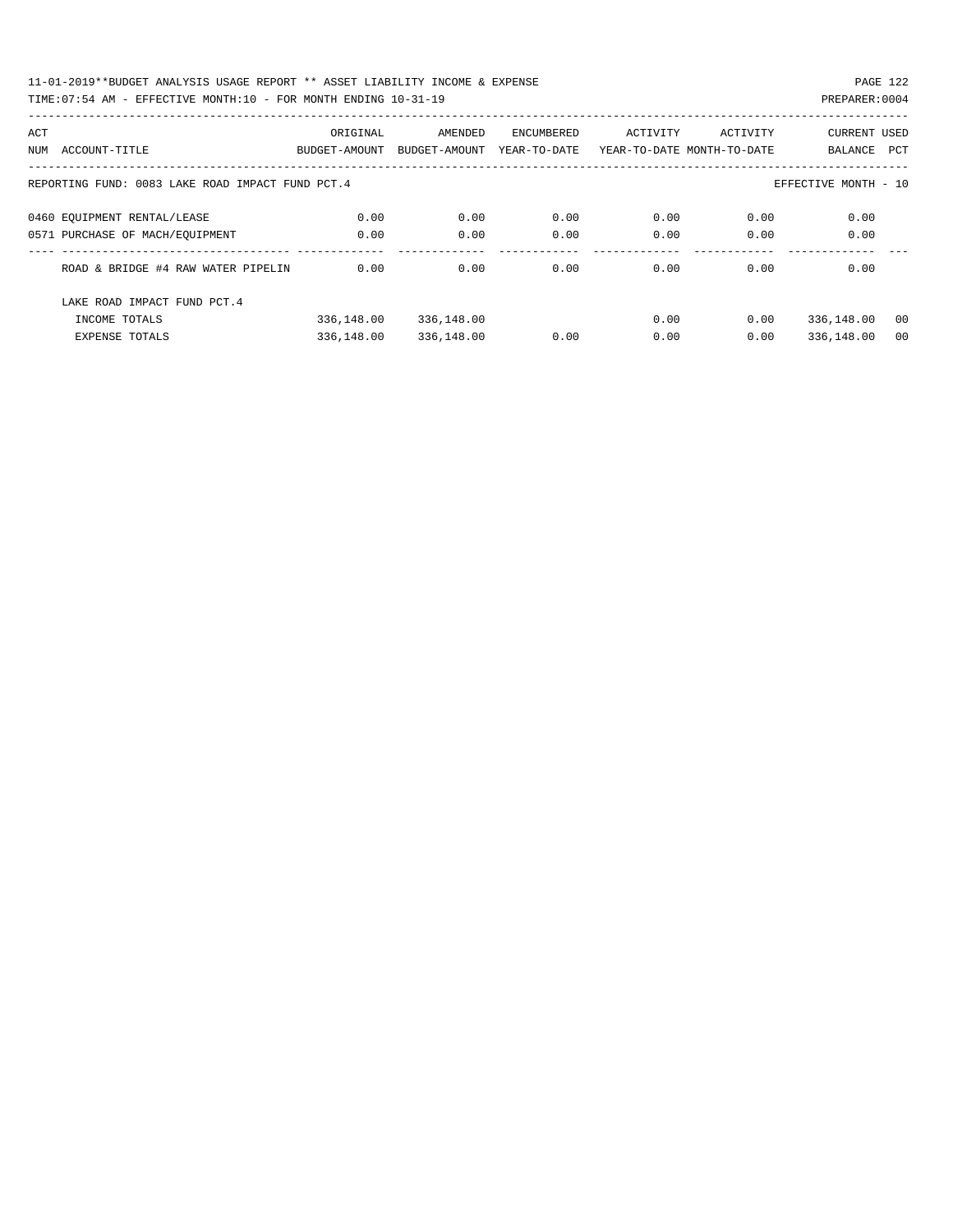|     | 11-01-2019**BUDGET ANALYSIS USAGE REPORT ** ASSET LIABILITY INCOME & EXPENSE<br>TIME: 07:54 AM - EFFECTIVE MONTH: 10 - FOR MONTH ENDING 10-31-19 |            |                                                     |            |                                        |                                                        | PAGE 123<br>PREPARER: 0004          |                         |
|-----|--------------------------------------------------------------------------------------------------------------------------------------------------|------------|-----------------------------------------------------|------------|----------------------------------------|--------------------------------------------------------|-------------------------------------|-------------------------|
| ACT | NUM ACCOUNT-TITLE                                                                                                                                | ORIGINAL   | AMENDED<br>BUDGET-AMOUNT BUDGET-AMOUNT YEAR-TO-DATE | ENCUMBERED | ACTIVITY<br>YEAR-TO-DATE MONTH-TO-DATE | ACTIVITY                                               | CURRENT USED<br>BALANCE PCT         |                         |
|     | REPORTING FUND: 0084 BOIS D'ARC LAKE RESERVOIR                                                                                                   |            |                                                     |            |                                        |                                                        | EFFECTIVE MONTH - 10                |                         |
|     | 0100 PAYROLL                                                                                                                                     |            |                                                     |            |                                        |                                                        |                                     |                         |
|     | 0100 PAYROLL                                                                                                                                     |            |                                                     |            | 0.00                                   | 0.00                                                   | 0.00                                |                         |
|     | PAYROLL                                                                                                                                          |            |                                                     |            | 0.00                                   | 0.00                                                   | 0.00                                |                         |
|     | 0103 CASH                                                                                                                                        |            |                                                     |            |                                        |                                                        |                                     |                         |
|     | 0100 BOIS D'ARC-COMBINED FUNDS CHECKING                                                                                                          |            |                                                     |            |                                        | 14, 110.83 - 14, 110.83 - 519, 864.26                  |                                     |                         |
|     | CASH                                                                                                                                             |            |                                                     |            |                                        | -------------<br>14, 110.83 - 14, 110.83 - 519, 864.26 |                                     |                         |
|     | 0200 SYSTEM ADDED LIABILITY DEPT.                                                                                                                |            |                                                     |            |                                        |                                                        |                                     |                         |
|     | 0910 SYSTEM ADDED LIABILITY LINE ITEM                                                                                                            |            |                                                     |            |                                        | 705.99- 705.99-                                        | 705.99-                             |                         |
|     | SYSTEM ADDED LIABILITY DEPT.                                                                                                                     |            |                                                     |            | 705.99-                                | 705.99-                                                | $705.99 -$                          |                         |
|     | 0271 EQUITY ACCOUNT                                                                                                                              |            |                                                     |            |                                        |                                                        |                                     |                         |
|     | 0200 EQUITY ACCOUNT                                                                                                                              |            |                                                     |            | 0.00                                   | 0.00                                                   | 533,975.09                          |                         |
|     | EQUITY ACCOUNT                                                                                                                                   |            |                                                     |            | 0.00                                   | 0.00                                                   | 533,975.09                          |                         |
|     | 0300 CASH                                                                                                                                        |            |                                                     |            |                                        |                                                        |                                     |                         |
|     | 0110 UNENCUMBERED FUND BALANCE                                                                                                                   | 0.00       | 0.00                                                |            | 0.00                                   | 0.00                                                   | 0.00                                |                         |
|     | CASH                                                                                                                                             | 0.00       | 0.00                                                | 0.00       | 0.00                                   | 0.00                                                   | 0.00                                |                         |
|     | 0318 NORTH TEXAS MUNICIPAL WATER DIST                                                                                                            |            |                                                     |            |                                        |                                                        |                                     |                         |
|     | 0184 PERSONNEL INCOME YEAR 1                                                                                                                     | 0.00       | 0.00                                                |            | 0.00                                   | 0.00                                                   | 0.00                                |                         |
|     | 0185 EMERGENCY RADIO IMP. INC. YEAR 1                                                                                                            | 0.00       | 0.00                                                |            | 0.00                                   | 0.00                                                   | 0.00                                |                         |
|     | 0186 VEHICLE OR SPEC EQUIP INC YEAR 1                                                                                                            | 0.00       | 0.00                                                |            | 0.00                                   | 0.00                                                   | 0.00                                |                         |
|     | 0.00 0250 DRUG SCREENING/PSYCHOLOGICAL INC Y                                                                                                     |            | 0.00                                                |            | 0.00                                   | 0.00                                                   | 0.00                                |                         |
|     | 0395 UNIFORMS INCOME YEAR 1                                                                                                                      | 0.00       | 0.00                                                |            | 0.00                                   | 0.00                                                   | 0.00                                |                         |
|     | 0427 TRAINING INCOME YEAR 1                                                                                                                      | 0.00       | 0.00<br>----------                                  |            | 0.00<br>----------                     | 0.00<br>---------                                      | 0.00<br>----------                  |                         |
|     | NORTH TEXAS MUNICIPAL WATER DIST                                                                                                                 | 0.00       | 0.00                                                | 0.00       | 0.00                                   | 0.00                                                   | 0.00                                |                         |
|     | 0319 NORTH TEXAS MUNICIPAL WATER DIST                                                                                                            |            |                                                     |            |                                        |                                                        |                                     |                         |
|     | 0184 PERSONNEL INCOME YEAR 2                                                                                                                     | 108,852.00 | 108,852.00                                          |            | 0.00                                   | 0.00                                                   | 108,852.00                          | 00                      |
|     | 0186 VEHICLE OR SPEC EQUIP INC YEAR 2                                                                                                            | 256,000.00 | 256,000.00                                          |            | 0.00                                   | 0.00                                                   | 256,000.00                          | 0 <sub>0</sub>          |
|     | 0250 DRUG SCREEN/PSYCHOLOGICAL INC YE                                                                                                            | 600.00     | 600.00                                              |            | 0.00                                   | 0.00                                                   | 600.00                              | 0 <sub>0</sub>          |
|     | 0395 UNIFORMS INCOME YEAR 2                                                                                                                      | 2,048.00   | 2,048.00                                            |            | 0.00                                   | 0.00                                                   | 2,048.00                            | 0 <sub>0</sub>          |
|     | 0427 TRAINING INCOME YEAR 2                                                                                                                      | 10,000.00  | 10,000.00                                           |            | 0.00                                   | 0.00                                                   | 10,000.00                           | 0 <sub>0</sub>          |
|     | 0454 R & M EQUIPMENT INCOME YEAR 2                                                                                                               | 20,000.00  | 20,000.00                                           |            | 0.00                                   | 0.00                                                   | 20,000.00                           | 0 <sub>0</sub>          |
|     | NORTH TEXAS MUNICIPAL WATER DIST 397,500.00                                                                                                      |            | 397,500.00                                          | 0.00       | ----------<br>0.00                     | $-- - - - - - -$<br>0.00                               | . _ _ _ _ _ _ _ _ _ _<br>397,500.00 | $---$<br>0 <sub>0</sub> |
|     | 0370 COUNTY FUNDING                                                                                                                              |            |                                                     |            |                                        |                                                        |                                     |                         |
|     |                                                                                                                                                  |            |                                                     |            |                                        |                                                        |                                     |                         |
|     | 0184 LOCAL FUNDING                                                                                                                               | 30,298.17  | 30,298.17                                           |            | 0.00                                   | 0.00                                                   | 30,298.17                           | 00                      |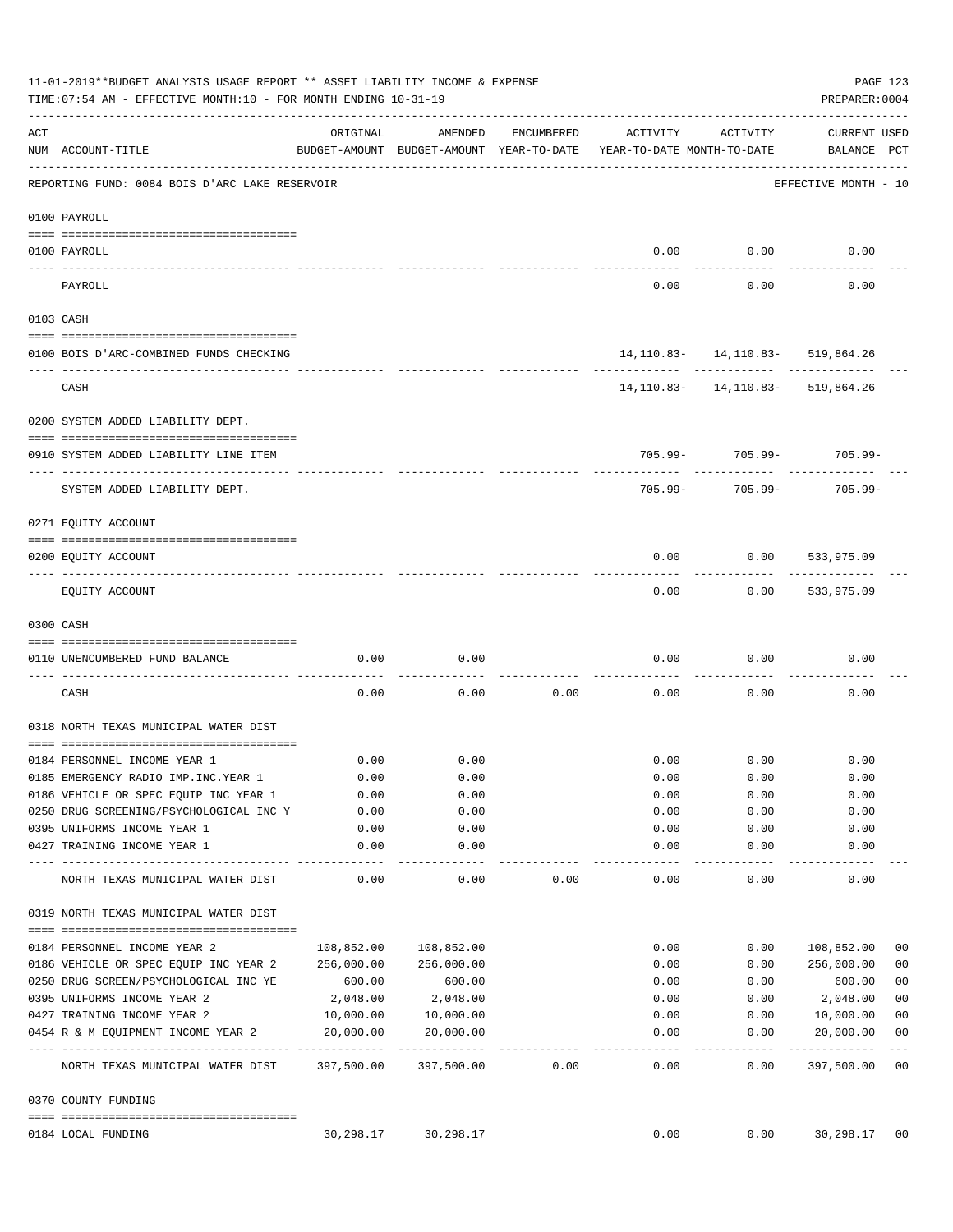| 11-01-2019**BUDGET ANALYSIS USAGE REPORT ** ASSET LIABILITY INCOME & EXPENSE |  |  |  | PAGE 124 |  |
|------------------------------------------------------------------------------|--|--|--|----------|--|
|                                                                              |  |  |  |          |  |

| ACT | NUM ACCOUNT-TITLE                                       | ORIGINAL<br>BUDGET-AMOUNT BUDGET-AMOUNT YEAR-TO-DATE YEAR-TO-DATE MONTH-TO-DATE | AMENDED               | ENCUMBERED | ACTIVITY  | ACTIVITY          | <b>CURRENT USED</b><br>BALANCE PCT |                |
|-----|---------------------------------------------------------|---------------------------------------------------------------------------------|-----------------------|------------|-----------|-------------------|------------------------------------|----------------|
|     | REPORTING FUND: 0084 BOIS D'ARC LAKE RESERVOIR          |                                                                                 |                       |            |           |                   | EFFECTIVE MONTH - 10               |                |
|     | COUNTY FUNDING                                          |                                                                                 | 30,298.17 30,298.17   | 0.00       | 0.00      | 0.00              | 30,298.17 00                       |                |
|     | 0560 BOIS D'ARC LAKE EXPENSES                           |                                                                                 |                       |            |           |                   |                                    |                |
|     |                                                         |                                                                                 |                       |            |           |                   |                                    |                |
|     | 0104 SALARIES DEPUTIES                                  | 91,592.31                                                                       | 91,592.31             | 0.00       |           | 8,902.80 8,902.80 | 82,689.51                          | 10             |
|     | 0201 SOCIAL SECURITY TAXES                              | 5,678.72                                                                        | 5,678.72              | 0.00       | 549.84    | 549.84            | 5,128.88                           | 10             |
|     | 0202 GROUP HEALTH INSURANCE                             | 23,741.76                                                                       | 23,741.76             | 0.00       | 2,807.84  | 2,807.84          | 20,933.92                          | 12             |
|     | 0203 RETIREMENT                                         | 10,542.27                                                                       | 10,542.27             | 0.00       | 1,015.79  | 1,015.79          | 9,526.48                           | 10             |
|     | 0204 WORKERS' COMPENSATION                              | 2,015.03                                                                        | 2,015.03              | 0.00       | 0.00      | 0.00              | 2,015.03                           | 00             |
|     | 0205 MEDICARE TAX                                       | 1,328.08                                                                        | 1,328.08              | 0.00       | 128.57    | 128.57            | 1,199.51                           | 10             |
|     | 0206 UNEMPLOYMENT EXPENSE                               | 0.00                                                                            | 0.00                  | 0.00       | 0.00      | 0.00              | 0.00                               |                |
|     | 0250 EMPLOYEE PHYSICALS                                 | 600.00                                                                          | 600.00                | 0.00       | 0.00      | 0.00              | 600.00                             | 00             |
|     | 0320 WEAPONS SUPPLIES                                   | 0.00                                                                            | 0.00                  | 0.00       | 0.00      | 0.00              | 0.00                               |                |
|     | 0321 PATROL SUPPLIES                                    | 0.00                                                                            | 0.00                  | 0.00       | 0.00      | 0.00              | 0.00                               |                |
|     | 0395 UNIFORMS/OTHER                                     | 2,000.00                                                                        | 2,000.00              | 0.00       | 0.00      | 0.00              | 2,000.00                           | 0 <sup>0</sup> |
|     | 0421 CELL PHONE                                         | 300.00                                                                          | 300.00                | 0.00       | 0.00      | 0.00              | 300.00                             | 00             |
|     | 0422 R & M RADIO                                        | 0.00                                                                            | 0.00                  | 0.00       | 0.00      | 0.00              | 0.00                               |                |
|     | 0427 TRAVEL AND TRAINING                                | 10,000.00                                                                       | 10,000.00             | 0.00       | 0.00      | 0.00              | 10,000.00                          | 00             |
|     | 0452 R & M EQUIPMENT                                    | 24,000.00                                                                       | 24,000.00             | 0.00       | 0.00      | 0.00              | 24,000.00                          | 00             |
|     | 0453 TYLER/CAD MAINTENANCE                              | 0.00                                                                            | 0.00                  | 0.00       | 0.00      | 0.00              | 0.00                               |                |
|     | 0454 R & M AUTO, BOATS, ATV                             | 0.00                                                                            | 0.00                  | 0.00       | 0.00      | 0.00              | 0.00                               |                |
|     | 0487 AUTO & OTHER EQUIPMENT INSURANCE                   | 0.00                                                                            | 0.00                  | 0.00       | 0.00      | 0.00              | 0.00                               |                |
|     | 0488 LAW ENFORCEMENT INSURANCE                          | 0.00                                                                            | 0.00                  | 0.00       | 0.00      | 0.00              | 0.00                               |                |
|     | 0573 EMERGENCY RADIO IMPROVEMENTS                       | 0.00                                                                            | 0.00                  | 399,800.00 | 0.00      | 0.00              | $399,800.00 -$                     |                |
|     | 0574 TECHNOLOGY                                         | 0.00                                                                            | 0.00                  | 0.00       | 0.00      | 0.00              | 0.00                               |                |
|     | 0575 PURCHASE AUTOS, BOATS, ATV'S 256,000.00 256,000.00 |                                                                                 |                       | 47,293.57  | 0.00      | 0.00              | 208,706.43 18                      |                |
|     | 0579 WEAPONS                                            | 0.00                                                                            | 0.00                  | 0.00       | 0.00      | 0.00              | 0.00                               |                |
|     | BOIS D'ARC LAKE EXPENSES                                | 427,798.17   427,798.17   447,093.57   13,404.84   13,404.84   32,700.24- 108   |                       |            |           |                   |                                    |                |
|     | BOIS D'ARC LAKE RESERVOIR                               |                                                                                 |                       |            |           |                   |                                    |                |
|     | INCOME TOTALS                                           |                                                                                 | 427,798.17 427,798.17 |            |           |                   | $0.00$ $0.00$ $427,798.17$ 00      |                |
|     | <b>EXPENSE TOTALS</b>                                   | 427,798.17                                                                      | 427,798.17            | 447,093.57 | 13,404.84 | 13,404.84         | 32,700.24- 108                     |                |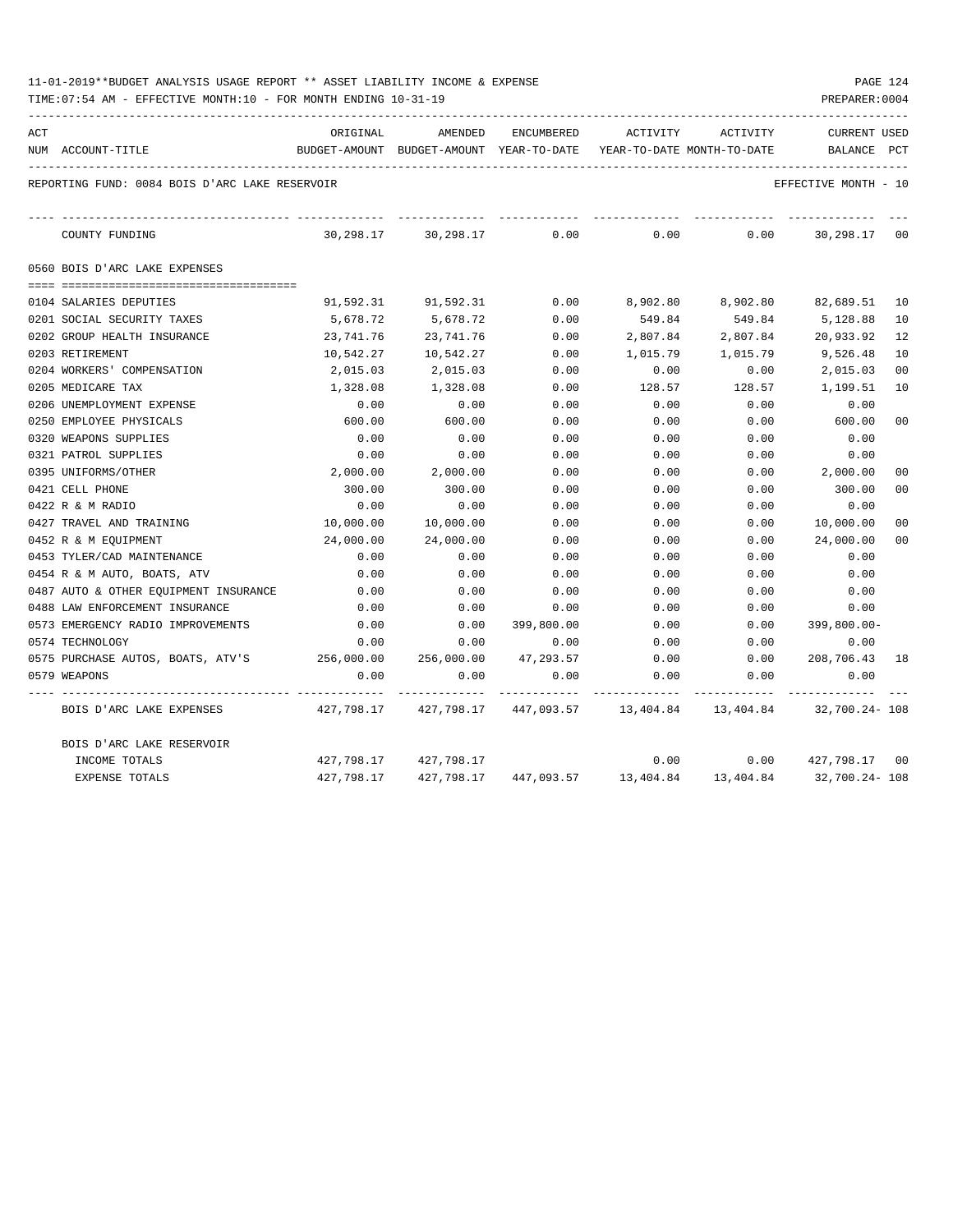| 11-01-2019**BUDGET ANALYSIS USAGE REPORT ** ASSET LIABILITY INCOME & EXPENSE<br>TIME: 07:54 AM - EFFECTIVE MONTH: 10 - FOR MONTH ENDING 10-31-19 |                                                             |                    |                    |              |                                                                                 |                                  |                             |                                  |  |  |
|--------------------------------------------------------------------------------------------------------------------------------------------------|-------------------------------------------------------------|--------------------|--------------------|--------------|---------------------------------------------------------------------------------|----------------------------------|-----------------------------|----------------------------------|--|--|
| ACT                                                                                                                                              | NUM ACCOUNT-TITLE<br>-------------------------------------- | ORIGINAL           | AMENDED            | ENCUMBERED   | ACTIVITY<br>BUDGET-AMOUNT BUDGET-AMOUNT YEAR-TO-DATE YEAR-TO-DATE MONTH-TO-DATE | ACTIVITY                         | CURRENT USED<br>BALANCE PCT |                                  |  |  |
|                                                                                                                                                  | REPORTING FUND: 0085 LAKE FANNIN                            |                    |                    |              |                                                                                 |                                  | EFFECTIVE MONTH - 10        |                                  |  |  |
|                                                                                                                                                  | 0103 CASH                                                   |                    |                    |              |                                                                                 |                                  |                             |                                  |  |  |
|                                                                                                                                                  | 0100 LAKE FANNIN-COMBINED FUNDS CHECKIN                     |                    |                    |              |                                                                                 | $2,142.21 - 2,142.21 - 1,442.83$ |                             |                                  |  |  |
|                                                                                                                                                  | CASH                                                        |                    |                    |              |                                                                                 | $2,142.21 - 2,142.21 - 1,442.83$ |                             |                                  |  |  |
|                                                                                                                                                  | 0200 SYSTEM ADDED LIABILITY DEPARTMENT                      |                    |                    |              |                                                                                 |                                  |                             |                                  |  |  |
|                                                                                                                                                  | 0910 SYSTEM ADDED LIABILITY LINE-ITEM                       |                    |                    |              |                                                                                 | $388.75 - 388.75 - 388.75$       |                             |                                  |  |  |
|                                                                                                                                                  | SYSTEM ADDED LIABILITY DEPARTMENT                           |                    |                    |              |                                                                                 | $388.75 - 388.75 - 388.75$       |                             |                                  |  |  |
|                                                                                                                                                  | 0271 EQUITY ACCOUNT                                         |                    |                    |              |                                                                                 |                                  |                             |                                  |  |  |
|                                                                                                                                                  | 0200 EQUITY ACCOUNT                                         |                    |                    |              | 0.00                                                                            | $0.00$ 3,585.04                  |                             |                                  |  |  |
|                                                                                                                                                  | EOUITY ACCOUNT                                              |                    |                    |              | 0.00                                                                            | 0.00                             | 3,585.04                    |                                  |  |  |
|                                                                                                                                                  | 0300 CASH                                                   |                    |                    |              |                                                                                 |                                  |                             |                                  |  |  |
|                                                                                                                                                  | 0110 UNENCUMBERED FUND BALANCE                              | 0.00               | 0.00               |              | 0.00                                                                            | 0.00                             | 0.00                        |                                  |  |  |
|                                                                                                                                                  | CASH                                                        | 0.00               | 0.00               | 0.00         | 0.00                                                                            | 0.00                             | 0.00                        |                                  |  |  |
|                                                                                                                                                  | 0370 MISCELLANEOUS                                          |                    |                    |              |                                                                                 |                                  |                             |                                  |  |  |
|                                                                                                                                                  | 0150 DONATIONS                                              | 2,000.00           | 2,000.00           |              | 0.00                                                                            | 0.00                             | 2,000.00                    | 0 <sub>0</sub>                   |  |  |
|                                                                                                                                                  | 0184 LOCAL FUNDING                                          | 5,000.00           | 5,000.00           |              | 0.00                                                                            | 0.00                             | 5,000.00                    | 0 <sub>0</sub>                   |  |  |
|                                                                                                                                                  | 0185 RENTAL FEE                                             | 1,000.00           | 1,000.00           |              | 662.50                                                                          | 662.50                           | 337.50                      | 66                               |  |  |
|                                                                                                                                                  | 0186 DEPOSIT FEE                                            | 1,000.00           | 1,000.00           |              |                                                                                 | 150.00 150.00                    | 850.00                      | 15                               |  |  |
|                                                                                                                                                  | MISCELLANEOUS                                               | 9,000.00           | 9,000.00           | 0.00         | 812.50                                                                          | -----------                      | 812.50 8,187.50             | 09                               |  |  |
|                                                                                                                                                  | 0520 LAKE FANNIN EXPENSES                                   |                    |                    |              |                                                                                 |                                  |                             |                                  |  |  |
|                                                                                                                                                  |                                                             |                    |                    |              |                                                                                 |                                  |                             |                                  |  |  |
|                                                                                                                                                  | 0186 DEPOSIT REFUND                                         | 1,000.00           | 1,000.00           | 150.00       | 300.00                                                                          | 300.00                           | 550.00                      | 45                               |  |  |
|                                                                                                                                                  | 0341 R & M ROADS                                            | 0.00               | 0.00               | 0.00         | 0.00                                                                            | 0.00                             | 0.00                        |                                  |  |  |
|                                                                                                                                                  | 0342 R & M CAMPGROUNDS                                      | 875.00             | 875.00             | 0.00         | 0.00                                                                            | 0.00                             | 875.00                      | 0 <sub>0</sub><br>0 <sub>0</sub> |  |  |
|                                                                                                                                                  | 0343 R & M DAM<br>0440 UTILITIES ELECTRICITY                | 2,000.00<br>300.00 | 2,000.00<br>300.00 | 0.00<br>0.00 | 0.00<br>41.06                                                                   | 0.00<br>41.06                    | 2,000.00<br>258.94          | 14                               |  |  |
|                                                                                                                                                  | 0442 UTILITIES WATER                                        | 600.00             | 600.00             | 0.00         | 0.00                                                                            | 0.00                             | 600.00                      | 0 <sub>0</sub>                   |  |  |
|                                                                                                                                                  | 0443 TRASH PICK-UP                                          | 0.00               | 0.00               | 0.00         | 0.00                                                                            | 0.00                             | 0.00                        |                                  |  |  |
|                                                                                                                                                  | 0450 R & M BUILDINGS                                        | 2,000.00           | 2,000.00           | 0.00         | 120.90                                                                          | 120.90                           | 1,879.10                    | 06                               |  |  |
|                                                                                                                                                  | 0484 GENERAL LIABILITY INSURANCE                            | 2,225.00           | 2,225.00           | 0.00         | 2,104.00                                                                        | 2,104.00                         | 121.00                      | 95                               |  |  |
|                                                                                                                                                  | 0490 MISCELLANEOUS EXPENSE                                  | 0.00               | 0.00               | 47.76        | 0.00                                                                            | 0.00                             | 47.76-                      |                                  |  |  |
|                                                                                                                                                  | LAKE FANNIN EXPENSES                                        |                    | 9,000.00 9,000.00  |              | 197.76 2,565.96 2,565.96                                                        |                                  | 6,236.28 31                 |                                  |  |  |
|                                                                                                                                                  | LAKE FANNIN                                                 |                    |                    |              |                                                                                 |                                  |                             |                                  |  |  |
|                                                                                                                                                  | INCOME TOTALS                                               | 9,000.00           | 9,000.00           |              | 812.50                                                                          | 812.50                           | 8,187.50 09                 |                                  |  |  |
|                                                                                                                                                  | EXPENSE TOTALS                                              | 9,000.00           | 9,000.00           | 197.76       | 2,565.96                                                                        | 2,565.96                         | 6,236.28 31                 |                                  |  |  |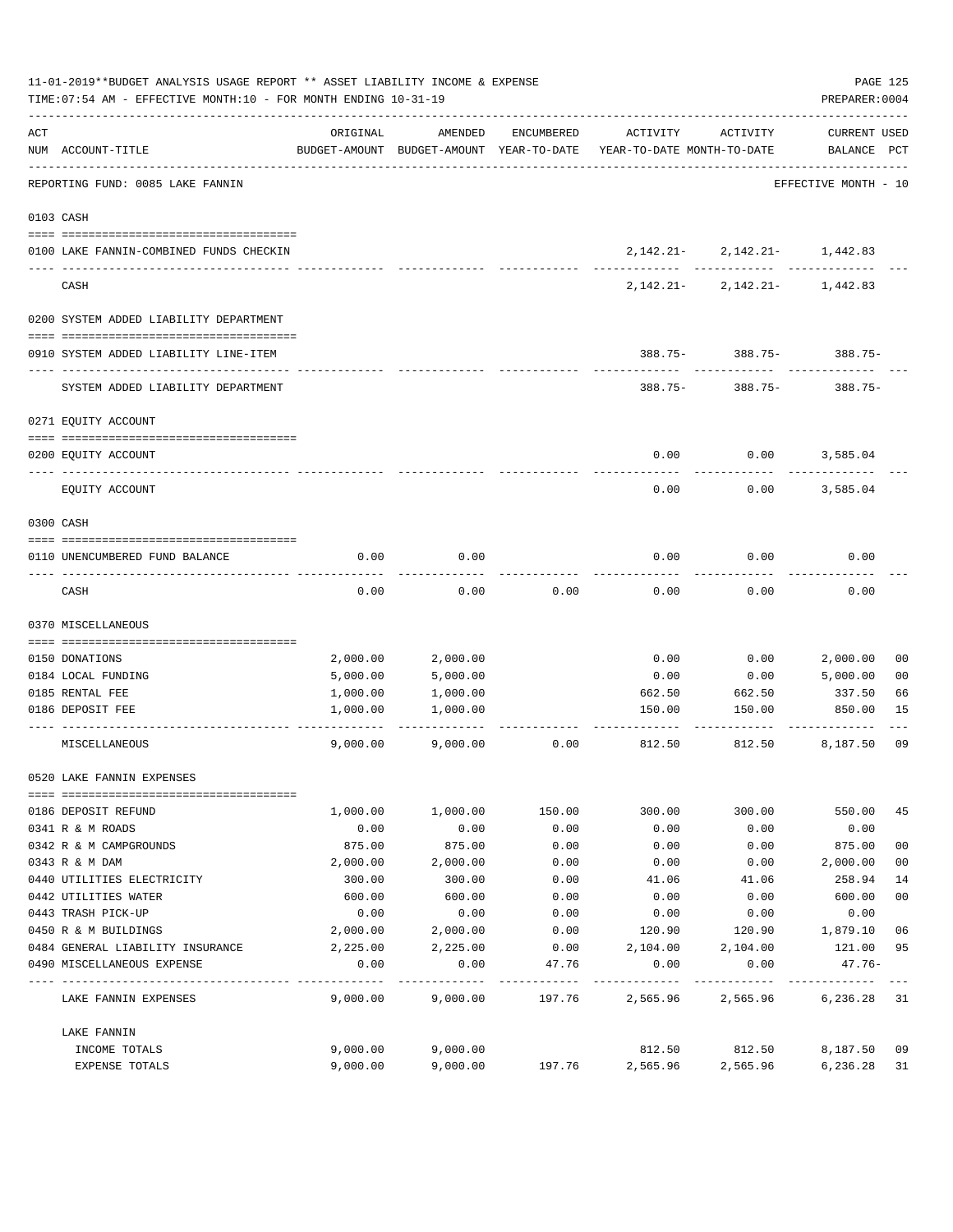|     | 11-01-2019**BUDGET ANALYSIS USAGE REPORT ** ASSET LIABILITY INCOME & EXPENSE<br>TIME: 07:54 AM - EFFECTIVE MONTH: 10 - FOR MONTH ENDING 10-31-19 |                       |                    |                    |                                                                                 |                   | PAGE 126<br>PREPARER: 0004  |
|-----|--------------------------------------------------------------------------------------------------------------------------------------------------|-----------------------|--------------------|--------------------|---------------------------------------------------------------------------------|-------------------|-----------------------------|
| ACT | NUM ACCOUNT-TITLE                                                                                                                                | ORIGINAL              | AMENDED            | ENCUMBERED         | ACTIVITY<br>BUDGET-AMOUNT BUDGET-AMOUNT YEAR-TO-DATE YEAR-TO-DATE MONTH-TO-DATE | ACTIVITY          | CURRENT USED<br>BALANCE PCT |
|     | REPORTING FUND: 0086 SHERIFF'S OFFICE TECHNOLOGY                                                                                                 |                       |                    |                    |                                                                                 |                   | EFFECTIVE MONTH - 10        |
|     | 0103 CASH                                                                                                                                        |                       |                    |                    |                                                                                 |                   |                             |
|     | 0100 TECHNOLOGY FUNDS CHECKING                                                                                                                   |                       |                    |                    | 0.00                                                                            | 0.00              | 5,235.92                    |
|     | CASH                                                                                                                                             |                       |                    |                    | -----<br>0.00                                                                   | .                 | --------<br>$0.00$ 5,235.92 |
|     | 0200 SYSTEM ADDED LIABILITY DEPT.                                                                                                                |                       |                    |                    |                                                                                 |                   |                             |
|     | 0910 SYSTEM ADDED LIABILITY ITEM                                                                                                                 |                       |                    |                    | 0.00                                                                            | 0.00              | 0.00                        |
|     | SYSTEM ADDED LIABILITY DEPT.                                                                                                                     |                       |                    |                    | 0.00                                                                            | ---------<br>0.00 | 0.00                        |
|     | 0271 EQUITY ACCOUNT                                                                                                                              |                       |                    |                    |                                                                                 |                   |                             |
|     | 0200 EQUITY ACCOUNT                                                                                                                              |                       |                    |                    | 0.00                                                                            | 0.00              | 5,235.92                    |
|     | EQUITY ACCOUNT                                                                                                                                   |                       |                    |                    | 0.00                                                                            | 0.00              | 5,235.92                    |
|     | 0300 CASH                                                                                                                                        |                       |                    |                    |                                                                                 |                   |                             |
|     | 0110 UNENCUMBERED FUND BALANCE                                                                                                                   | 0.00                  | 0.00               |                    | 0.00                                                                            | 0.00              | 0.00                        |
|     | CASH                                                                                                                                             | 0.00                  | 0.00               | 0.00               | 0.00                                                                            | 0.00              | 0.00                        |
|     | 0319 TECHNOLOGY                                                                                                                                  |                       |                    |                    |                                                                                 |                   |                             |
|     | 0420 SECURUS SIGNING BONUS                                                                                                                       | 0.00                  | 0.00               |                    | 0.00                                                                            | 0.00              | 0.00                        |
|     | ------------------------ ----<br>TECHNOLOGY                                                                                                      | 0.00                  | 0.00               | 0.00               | 0.00                                                                            | 0.00              | 0.00                        |
|     | 0370 MISCELLANEOUS                                                                                                                               |                       |                    |                    |                                                                                 |                   |                             |
|     | 0130 REFUNDS & MISCELLANEOUS                                                                                                                     | 0.00                  | 0.00               |                    | 0.00                                                                            | 0.00              | 0.00                        |
|     | MISCELLANEOUS                                                                                                                                    | 0.00                  | 0.00               | 0.00               | 0.00                                                                            | 0.00              | 0.00                        |
|     | 0560 SHERIFF'S OFFICE TECHNOLOGY                                                                                                                 |                       |                    |                    |                                                                                 |                   |                             |
|     | 0573 EMERGENCY RADIOS                                                                                                                            | 0.00                  | 0.00               | 0.00               | 0.00                                                                            | 0.00              | 0.00                        |
|     | SHERIFF'S OFFICE TECHNOLOGY                                                                                                                      | $- - - - - -$<br>0.00 | ----------<br>0.00 | ----------<br>0.00 | ----------<br>0.00                                                              | .<br>0.00         | 0.00                        |
|     | SHERIFF'S OFFICE TECHNOLOGY                                                                                                                      |                       |                    |                    |                                                                                 |                   |                             |
|     | INCOME TOTALS<br>EXPENSE TOTALS                                                                                                                  | 0.00<br>0.00          | 0.00<br>0.00       | 0.00               | 0.00<br>0.00                                                                    | 0.00<br>0.00      | 0.00<br>0.00                |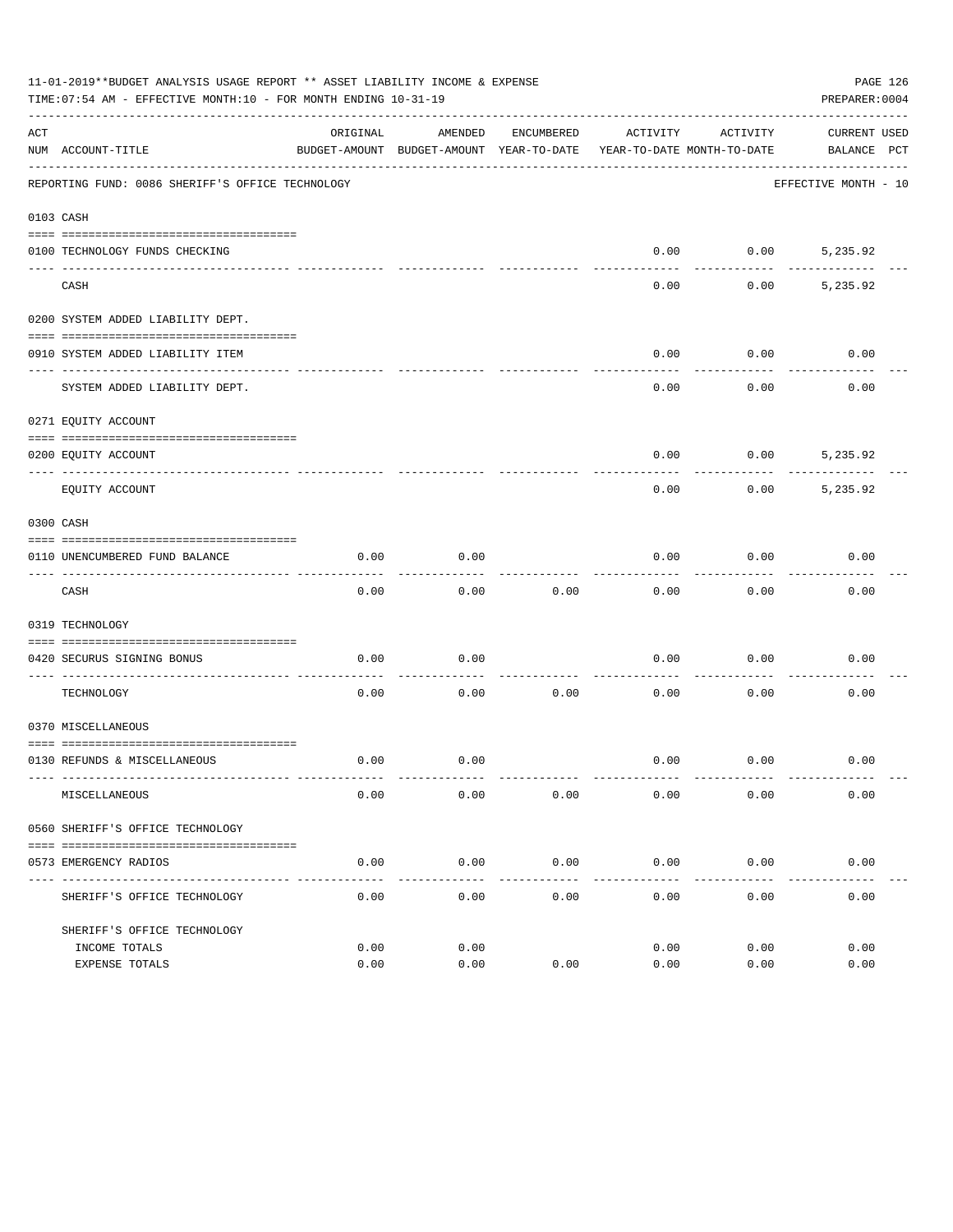|     | 11-01-2019**BUDGET ANALYSIS USAGE REPORT ** ASSET LIABILITY INCOME & EXPENSE<br>TIME: 07:54 AM - EFFECTIVE MONTH: 10 - FOR MONTH ENDING 10-31-19 |          |          |            |                                                                                 |                    | PREPARER: 0004              | PAGE 127       |
|-----|--------------------------------------------------------------------------------------------------------------------------------------------------|----------|----------|------------|---------------------------------------------------------------------------------|--------------------|-----------------------------|----------------|
| ACT | NUM ACCOUNT-TITLE                                                                                                                                | ORIGINAL | AMENDED  | ENCUMBERED | ACTIVITY<br>BUDGET-AMOUNT BUDGET-AMOUNT YEAR-TO-DATE YEAR-TO-DATE MONTH-TO-DATE | ACTIVITY           | CURRENT USED<br>BALANCE PCT |                |
|     | REPORTING FUND: 0087 JUVENILE PROBATION                                                                                                          |          |          |            |                                                                                 |                    | EFFECTIVE MONTH - 10        |                |
|     | 0103 CASH                                                                                                                                        |          |          |            |                                                                                 |                    |                             |                |
|     | 0187 CASH-JUVENILE PROBATION                                                                                                                     |          |          |            |                                                                                 |                    | 69.76 69.76 2,405.53        |                |
|     | CASH                                                                                                                                             |          |          |            | 69.76                                                                           | ---------<br>69.76 | 2,405.53                    |                |
|     | 0200 SYSTEM ADDED LIABILITY DEPARTMENT                                                                                                           |          |          |            |                                                                                 |                    |                             |                |
|     | 0910 SYSTEM ADDED LIABILITY LINE-ITEM                                                                                                            |          |          |            | 0.00                                                                            | 0.00               | 0.00                        |                |
|     | SYSTEM ADDED LIABILITY DEPARTMENT                                                                                                                |          |          |            | 0.00                                                                            | 0.00               | 0.00                        |                |
|     | 0202 ACCOUNTS PAYABLE                                                                                                                            |          |          |            |                                                                                 |                    |                             |                |
|     | 0319 A/P RESTITUTION-JUVENILE PROBATION                                                                                                          |          |          |            | 0.00                                                                            | 0.00               | 0.00                        |                |
|     | ACCOUNTS PAYABLE                                                                                                                                 |          |          |            | 0.00                                                                            | 0.00               | 0.00                        |                |
|     | 0271 EOUITY                                                                                                                                      |          |          |            |                                                                                 |                    |                             |                |
|     | 0200 EQUITY ACCOUNT                                                                                                                              |          |          |            | 0.00                                                                            | 0.00               | 2,335.77                    |                |
|     | EQUITY                                                                                                                                           |          |          |            | 0.00                                                                            | 0.00               | 2,335.77                    |                |
|     | 0340 FEES OF OFFICE                                                                                                                              |          |          |            |                                                                                 |                    |                             |                |
|     | 0575 JUVENILE PROBATION FEES                                                                                                                     | 1,500.00 | 1,500.00 |            | 90.00                                                                           | 90.00              | 1,410.00                    | 06             |
|     | 0576 JUVENILE PROBATION RESTITUTION                                                                                                              | 2,000.00 | 2,000.00 |            | 161.00                                                                          | 161.00             | 1,839.00                    | 08             |
|     | 0577 JUVENILE PROBATION COURT COSTS                                                                                                              | 800.00   | 800.00   |            | 0.00                                                                            | 0.00               | 800.00                      | 0 <sub>0</sub> |
|     | 0578 FEES RECEIVED FOR OTHER COUNTIES                                                                                                            | 0.00     | 0.00     |            | 0.00                                                                            | 0.00               | 0.00                        |                |
|     | FEES OF OFFICE                                                                                                                                   | 4,300.00 | 4,300.00 | 0.00       | 251.00                                                                          | 251.00             | 4,049.00                    | 06             |
|     | 0575 JUVENILE PROBATION                                                                                                                          |          |          |            |                                                                                 |                    |                             |                |
|     | 0310 OFFICE SUPP./MISC.                                                                                                                          | 1,400.00 | 1,400.00 | 0.00       | 20.24                                                                           | 20.24              | 1,379.76                    | 01             |
|     | 0319 RESTITUTION                                                                                                                                 | 1,000.00 | 1,000.00 | 0.00       | 161.00                                                                          | 161.00             | 839.00                      | 16             |
|     | 0320 COURT COSTS                                                                                                                                 | 260.00   | 260.00   | 0.00       | 0.00                                                                            | 0.00               | 260.00                      | 0 <sub>0</sub> |
|     | 0321 REIMBURSEMENT OF FEES FOR OTHER CO                                                                                                          | 0.00     | 0.00     | 0.00       | 0.00                                                                            | 0.00               | 0.00                        |                |
|     | 0353 COMPUTER EXPENSE                                                                                                                            | 1,640.00 | 1,640.00 | 0.00       | 0.00                                                                            | 0.00               | 1,640.00                    | 0 <sub>0</sub> |
|     | 0416 STRUCTURAL FAMILY THERAPY                                                                                                                   | 0.00     | 0.00     | 0.00       | 0.00                                                                            | 0.00               | 0.00                        |                |
|     | 0427 TRAVEL AND TRAINING                                                                                                                         | 0.00     | 0.00     | 0.00       | 0.00                                                                            | 0.00               | 0.00                        |                |
|     | JUVENILE PROBATION                                                                                                                               | 4,300.00 | 4,300.00 | 0.00       | 181.24                                                                          | 181.24             | 4,118.76                    | 04             |
|     | JUVENILE PROBATION                                                                                                                               |          |          |            |                                                                                 |                    |                             |                |
|     | INCOME TOTALS                                                                                                                                    | 4,300.00 | 4,300.00 |            | 251.00                                                                          | 251.00             | 4,049.00                    | 06             |
|     | EXPENSE TOTALS                                                                                                                                   | 4,300.00 | 4,300.00 | 0.00       | 181.24                                                                          | 181.24             | 4,118.76                    | 04             |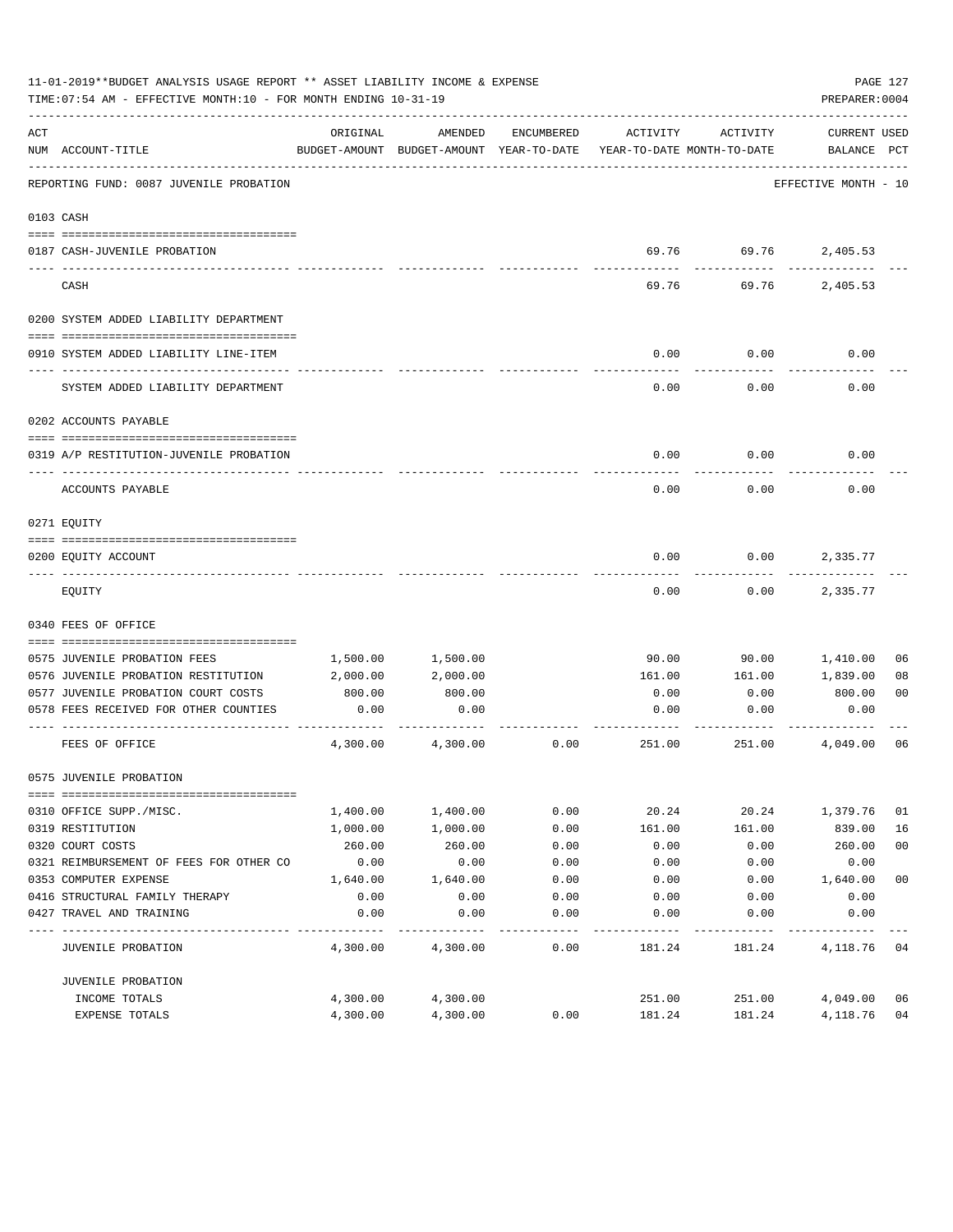|     | 11-01-2019**BUDGET ANALYSIS USAGE REPORT ** ASSET LIABILITY INCOME & EXPENSE<br>PAGE 128<br>TIME: 07:54 AM - EFFECTIVE MONTH: 10 - FOR MONTH ENDING 10-31-19<br>PREPARER: 0004 |          |                                                     |            |          |                                        |                                    |  |  |  |  |
|-----|--------------------------------------------------------------------------------------------------------------------------------------------------------------------------------|----------|-----------------------------------------------------|------------|----------|----------------------------------------|------------------------------------|--|--|--|--|
| ACT | NUM ACCOUNT-TITLE                                                                                                                                                              | ORIGINAL | AMENDED<br>BUDGET-AMOUNT BUDGET-AMOUNT YEAR-TO-DATE | ENCUMBERED | ACTIVITY | ACTIVITY<br>YEAR-TO-DATE MONTH-TO-DATE | <b>CURRENT USED</b><br>BALANCE PCT |  |  |  |  |
|     | REPORTING FUND: 0088 IHC NEEDS/OR OTHER RELATED HEALTHCA                                                                                                                       |          |                                                     |            |          |                                        | EFFECTIVE MONTH - 10               |  |  |  |  |
|     | 0103 CASH                                                                                                                                                                      |          |                                                     |            |          |                                        |                                    |  |  |  |  |
|     | 0100 IHC - COMBINED FUNDS CHECKING                                                                                                                                             |          |                                                     |            | 0.00     | 0.00                                   | 0.00                               |  |  |  |  |
|     | CASH                                                                                                                                                                           |          |                                                     |            | 0.00     | 0.00                                   | 0.00                               |  |  |  |  |
|     | 0271 EQUITY ACCOUNT                                                                                                                                                            |          |                                                     |            |          |                                        |                                    |  |  |  |  |
|     |                                                                                                                                                                                |          |                                                     |            |          |                                        |                                    |  |  |  |  |
|     | 0200 EQUITY ACCOUNT                                                                                                                                                            |          |                                                     |            | 0.00     | 0.00                                   | 0.00                               |  |  |  |  |
|     | EQUITY ACCOUNT                                                                                                                                                                 |          |                                                     |            | 0.00     | 0.00                                   | 0.00                               |  |  |  |  |
|     | 0367 HOSPITAL AUTHORITY - IHC                                                                                                                                                  |          |                                                     |            |          |                                        |                                    |  |  |  |  |
|     |                                                                                                                                                                                |          |                                                     |            |          |                                        |                                    |  |  |  |  |
|     | 0100 HOSPITAL QUARTERLY PAYMENT                                                                                                                                                | 0.00     | 0.00                                                |            | 0.00     | 0.00                                   | 0.00                               |  |  |  |  |
|     | HOSPITAL AUTHORITY - IHC                                                                                                                                                       | 0.00     | 0.00                                                | 0.00       | 0.00     | 0.00                                   | 0.00                               |  |  |  |  |
|     | 0645 INDIGENT CARE                                                                                                                                                             |          |                                                     |            |          |                                        |                                    |  |  |  |  |
|     |                                                                                                                                                                                |          |                                                     |            |          |                                        |                                    |  |  |  |  |
|     | 0409 DIABETIC SUPPLIES                                                                                                                                                         | 0.00     | 0.00                                                | 0.00       | 0.00     | 0.00                                   | 0.00                               |  |  |  |  |
|     | 0410 CERT. REG. NURSE ANES.                                                                                                                                                    | 0.00     | 0.00                                                | 0.00       | 0.00     | 0.00                                   | 0.00                               |  |  |  |  |
|     | 0411 PHYSICIAN, NON-EMERGENCY                                                                                                                                                  | 0.00     | 0.00                                                | 0.00       | 0.00     | 0.00                                   | 0.00                               |  |  |  |  |
|     | 0412 PRESCRIPTIONS, DRUGS                                                                                                                                                      | 0.00     | 0.00                                                | 0.00       | 0.00     | 0.00                                   | 0.00                               |  |  |  |  |
|     | 0413 HOSPITAL, INPATIENT                                                                                                                                                       | 0.00     | 0.00                                                | 0.00       | 0.00     | 0.00                                   | 0.00                               |  |  |  |  |
|     | 0414 HOSPITAL, OUTPATIENT                                                                                                                                                      | 0.00     | 0.00                                                | 0.00       | 0.00     | 0.00                                   | 0.00                               |  |  |  |  |
|     | 0415 LABORATORY/X-RAY                                                                                                                                                          | 0.00     | 0.00                                                | 0.00       | 0.00     | 0.00                                   | 0.00                               |  |  |  |  |
|     | 0418 FED. QUALIFIED HEALTH CENTER                                                                                                                                              | 0.00     | 0.00                                                | 0.00       | 0.00     | 0.00                                   | 0.00                               |  |  |  |  |
|     | 0420 RURAL HEALTH CLINIC                                                                                                                                                       | 0.00     | 0.00                                                | 0.00       | 0.00     | 0.00                                   | 0.00                               |  |  |  |  |
|     | 0422 AMBULATORY SURGICAL CENTER                                                                                                                                                | 0.00     | 0.00                                                | 0.00       | 0.00     | 0.00                                   | 0.00                               |  |  |  |  |
|     | 0423 MEDICAL EQUIP. PURCHASE                                                                                                                                                   | 0.00     | 0.00                                                | 0.00       | 0.00     | 0.00                                   | 0.00                               |  |  |  |  |
|     | INDIGENT CARE                                                                                                                                                                  | 0.00     | 0.00                                                | 0.00       | 0.00     | 0.00                                   | -----<br>0.00                      |  |  |  |  |
|     | IHC NEEDS/OR OTHER RELATED HEALTHC                                                                                                                                             |          |                                                     |            |          |                                        |                                    |  |  |  |  |
|     | INCOME TOTALS                                                                                                                                                                  | 0.00     | 0.00                                                |            | 0.00     | 0.00                                   | 0.00                               |  |  |  |  |
|     | <b>EXPENSE TOTALS</b>                                                                                                                                                          | 0.00     | 0.00                                                | 0.00       | 0.00     | 0.00                                   | 0.00                               |  |  |  |  |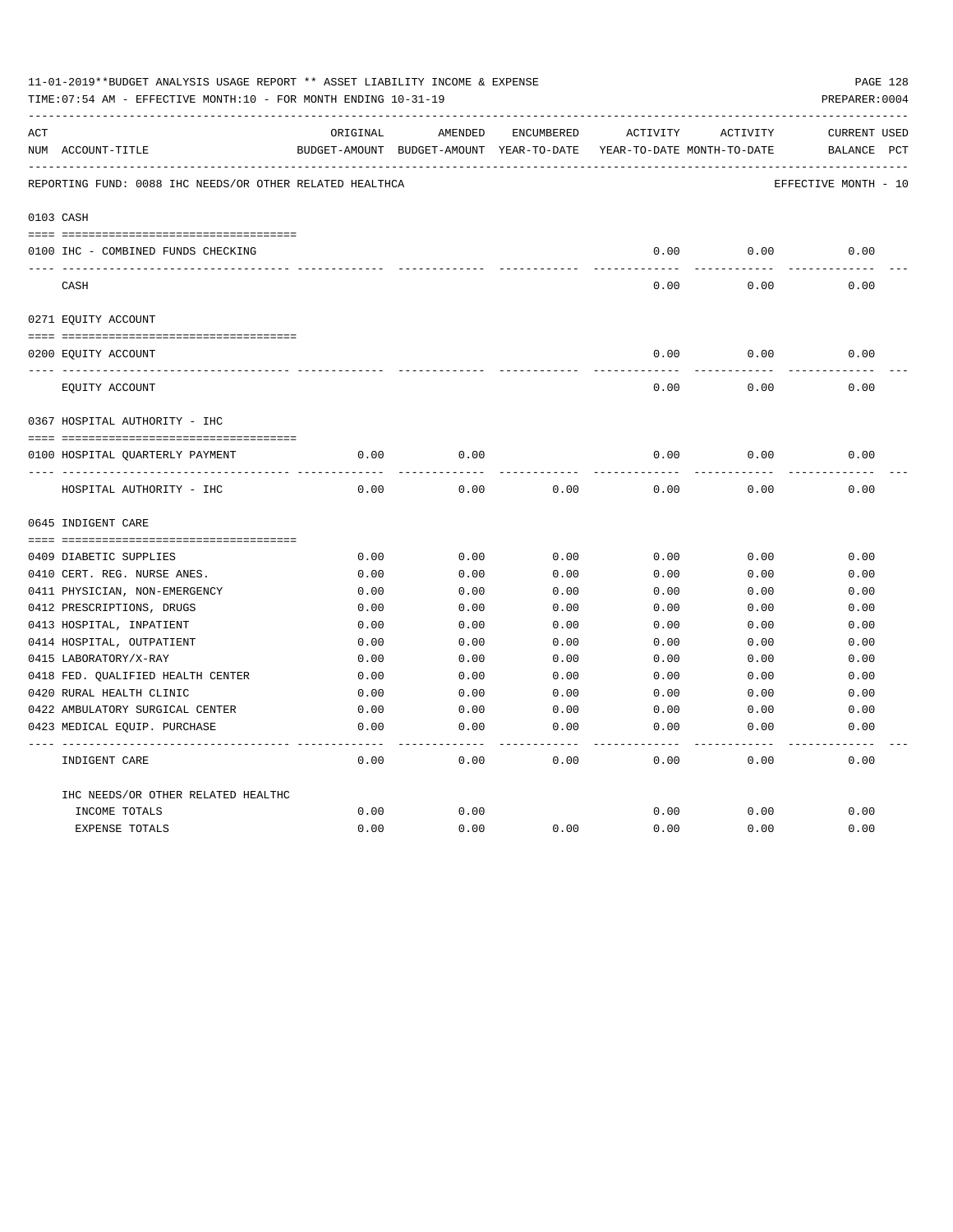|     | 11-01-2019**BUDGET ANALYSIS USAGE REPORT ** ASSET LIABILITY INCOME & EXPENSE<br>TIME: 07:54 AM - EFFECTIVE MONTH: 10 - FOR MONTH ENDING 10-31-19 |                      |                                                     |            |                                        |                   | PAGE 129<br>PREPARER: 0004         |    |
|-----|--------------------------------------------------------------------------------------------------------------------------------------------------|----------------------|-----------------------------------------------------|------------|----------------------------------------|-------------------|------------------------------------|----|
| ACT | NUM ACCOUNT-TITLE                                                                                                                                | ORIGINAL             | AMENDED<br>BUDGET-AMOUNT BUDGET-AMOUNT YEAR-TO-DATE | ENCUMBERED | ACTIVITY<br>YEAR-TO-DATE MONTH-TO-DATE | ACTIVITY          | <b>CURRENT USED</b><br>BALANCE PCT |    |
|     | REPORTING FUND: 0089 TEXAS JUVENILE JUSTICE DEPT.                                                                                                |                      |                                                     |            |                                        |                   | EFFECTIVE MONTH - 10               |    |
|     | 0100 PAYROLL                                                                                                                                     |                      |                                                     |            |                                        |                   |                                    |    |
|     | 0100 PAYROLL                                                                                                                                     |                      |                                                     |            | 0.00                                   | 0.00              | 0.00                               |    |
|     | PAYROLL                                                                                                                                          |                      |                                                     |            | 0.00                                   | 0.00              | 0.00                               |    |
|     | 0103 CASH                                                                                                                                        |                      |                                                     |            |                                        |                   |                                    |    |
|     | 0689 CASH-STRUCTURAL FAM.THER.GRANT OOG                                                                                                          |                      |                                                     |            | 0.00                                   | 0.00              | 0.00                               |    |
|     | 0988 CASH-LOCAL FUNDS CARRIED FORWARD                                                                                                            |                      |                                                     |            | 31.84-                                 | $31.84-$          | 21,706.04                          |    |
|     | 0992 CASH-INTEREST INCOME                                                                                                                        |                      |                                                     |            | 6.43                                   | 6.43              | 13,221.05                          |    |
|     | 0993 CASH-BASIC PROBATION SUPERVISION                                                                                                            |                      |                                                     |            | $3,223.06-$                            | $3,223.06-$       | 9,468.08                           |    |
|     | 0994 CASH-COMMUNITY PROGRAMS                                                                                                                     |                      |                                                     |            | $2,498.60-$                            | 2,498.60-         | 4,724.00                           |    |
|     | 0995 CASH-LOCAL FUNDING FY 2020                                                                                                                  |                      |                                                     |            | 2,343.39-                              | 2,343.39-         | $3,034.65-$                        |    |
|     | 0996 CASH-PRE/POST ADJUDICATION                                                                                                                  |                      |                                                     |            | 197.74-                                | 197.74-           | 376.10                             |    |
|     | 0997 CASH-COMMITMENT DIVERSION                                                                                                                   |                      |                                                     |            | 312.94-                                | 312.94-           | 590.10                             |    |
|     | 0998 CASH-MENTAL HEALTH SERVICES                                                                                                                 |                      |                                                     |            | $410.75 -$                             | 410.75-           | 1,337.75                           |    |
|     | 0999 CASH-REGIONALS DIVERSIONS ALTERNAT                                                                                                          |                      |                                                     |            | 0.00                                   | 0.00              | 3,000.00                           |    |
|     | CASH                                                                                                                                             |                      |                                                     |            | 9,011.89-                              | 9,011.89-         | 51,388.47                          |    |
|     | 0220 DEFERRED REVENUE                                                                                                                            |                      |                                                     |            |                                        |                   |                                    |    |
|     | 0189 DEFERRED REVENUE                                                                                                                            |                      |                                                     |            | 0.00                                   | 0.00              | 0.00                               |    |
|     | ---- ------------<br>DEFERRED REVENUE                                                                                                            |                      |                                                     |            | 0.00                                   | 0.00              | 0.00                               |    |
|     | 0271 EQUITY ACCOUNT                                                                                                                              |                      |                                                     |            |                                        |                   |                                    |    |
|     | 0200 EQUITY ACCOUNT                                                                                                                              |                      |                                                     |            | 0.00                                   | 0.00              | 60,400.36                          |    |
|     | EQUITY ACCOUNT                                                                                                                                   |                      |                                                     |            | 0.00                                   | 0.00              | 60,400.36                          |    |
|     | 0300 CASH                                                                                                                                        |                      |                                                     |            |                                        |                   |                                    |    |
|     |                                                                                                                                                  |                      |                                                     |            |                                        |                   |                                    |    |
|     | 0110 UNENCUMBERED FUND BALANCE                                                                                                                   | 0.00                 | 0.00                                                |            | 0.00                                   | 0.00              | 0.00                               |    |
|     | CASH                                                                                                                                             | 0.00                 | 0.00                                                | 0.00       | 0.00                                   | 0.00              | 0.00                               |    |
|     | 0330 GRANTS                                                                                                                                      |                      |                                                     |            |                                        |                   |                                    |    |
|     |                                                                                                                                                  |                      |                                                     |            |                                        |                   |                                    |    |
|     | 0908 STRUCTURAL FAM.THER.GRANT OOG                                                                                                               | 0.00                 | 0.00                                                |            | 0.00                                   | 0.00              | 0.00                               |    |
|     | 0915 BASIC PROBATION SUPERVISION                                                                                                                 | 129,929.00           | 129,929.00                                          |            | 10,827.00                              | 10,827.00         | 119,102.00                         | 08 |
|     | 0916 COMMUNITY PROGRAMS                                                                                                                          | 80,000.00            | 80,000.00                                           |            | 6,667.00                               | 6,667.00          | 73,333.00                          | 08 |
|     | 0917 PRE/POST ADJUDICATION                                                                                                                       | 6,354.00             | 6,354.00                                            |            | 530.00                                 | 530.00            | 5,824.00                           | 08 |
|     | 0918 COMMITMENT DIVERSION                                                                                                                        | 10,000.00            | 10,000.00                                           |            | 833.00                                 | 833.00            | 9,167.00                           | 08 |
|     | 0919 MENTAL HEALTH SERVICES                                                                                                                      | 11,754.00            | 11,754.00                                           |            | 980.00                                 | 980.00            | 10,774.00                          | 08 |
|     | 0920 REGIONAL DIVERSIONS ALTERNATIVES                                                                                                            | 0.00<br>------------ | 0.00<br>-----------                                 |            | 0.00                                   | 0.00<br>--------- | 0.00<br>----------                 |    |
|     | GRANTS                                                                                                                                           | 238,037.00           | 238,037.00                                          | 0.00       | 19,837.00                              | 19,837.00         | 218,200.00                         | 08 |
|     | 0360 INTEREST INCOME                                                                                                                             |                      |                                                     |            |                                        |                   |                                    |    |
|     |                                                                                                                                                  |                      |                                                     |            |                                        |                   |                                    |    |
|     | 0189 INTEREST INCOME                                                                                                                             | 0.00                 | 0.00                                                |            | 6.43                                   | 6.43              | $6.43+$                            |    |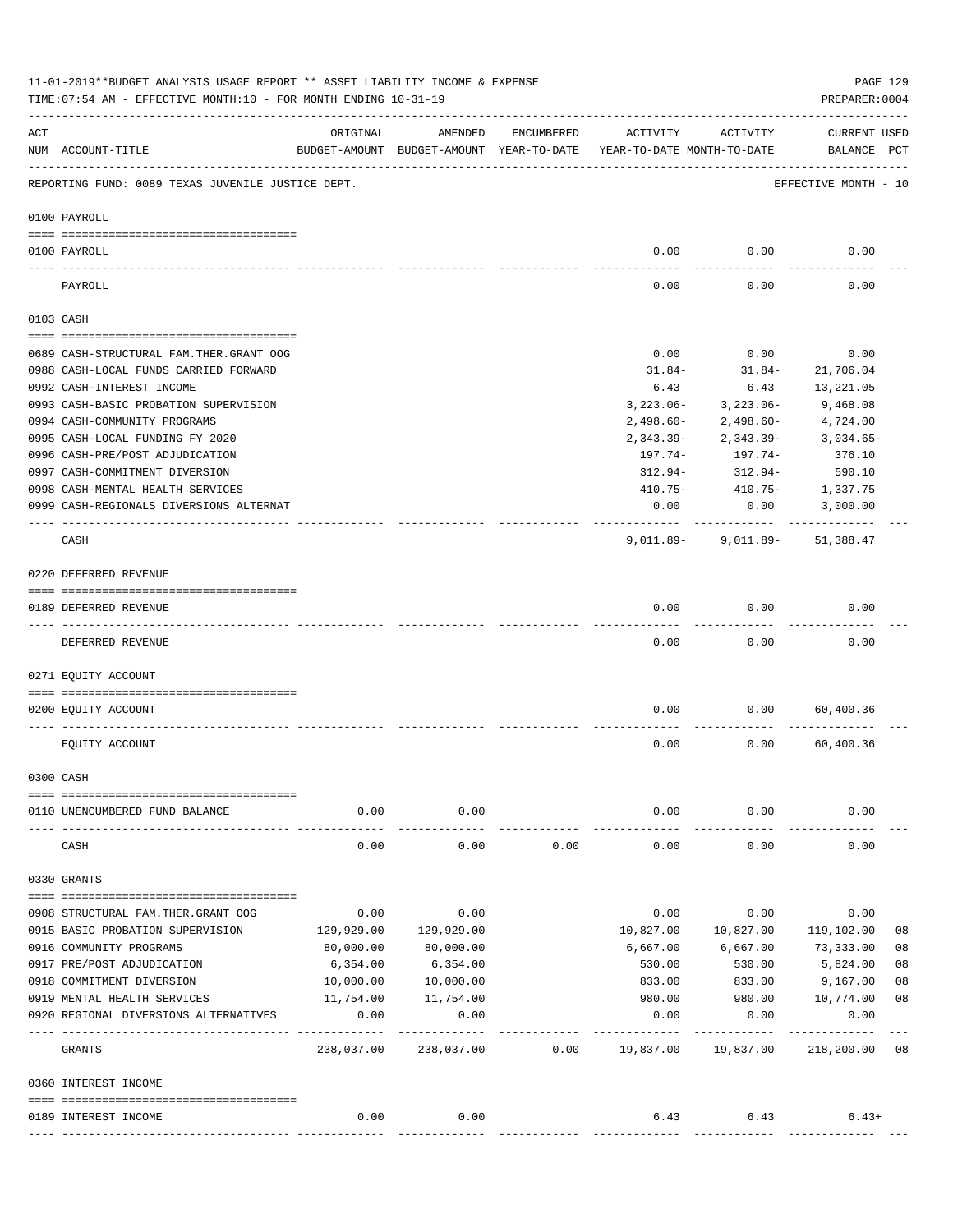| 11-01-2019**BUDGET ANALYSIS USAGE REPORT ** ASSET LIABILITY INCOME & EXPENSE |  |  |  |  | PAGE 130 |  |
|------------------------------------------------------------------------------|--|--|--|--|----------|--|
|                                                                              |  |  |  |  |          |  |

| ACT | NUM ACCOUNT-TITLE                                                       | ORIGINAL              | AMENDED<br>BUDGET-AMOUNT BUDGET-AMOUNT YEAR-TO-DATE | <b>ENCUMBERED</b> | ACTIVITY<br>YEAR-TO-DATE MONTH-TO-DATE | ACTIVITY             | <b>CURRENT USED</b><br>BALANCE | PCT      |
|-----|-------------------------------------------------------------------------|-----------------------|-----------------------------------------------------|-------------------|----------------------------------------|----------------------|--------------------------------|----------|
|     | REPORTING FUND: 0089 TEXAS JUVENILE JUSTICE DEPT.                       |                       |                                                     |                   |                                        |                      | EFFECTIVE MONTH - 10           |          |
|     | INTEREST INCOME                                                         | 0.00                  | 0.00                                                | 0.00              | 6.43                                   | 6.43                 | $6.43+$                        |          |
|     | 0370 MISCELLANEOUS                                                      |                       |                                                     |                   |                                        |                      |                                |          |
|     |                                                                         |                       | 0.00                                                |                   |                                        | 0.00                 |                                |          |
|     | 0130 REFUNDS & MISCELLANEOUS<br>0988 LOCAL FUNDS CARRIED FORWARD        | 0.00<br>0.00          | 0.00                                                |                   | 0.00<br>4,340.00                       | 4,340.00             | 0.00<br>4,340.00+              |          |
|     | 0995 LOCAL FUNDING                                                      | 184,000.00            | 184,000.00                                          |                   | 0.00                                   | 0.00                 | 184,000.00                     | 00       |
|     | MISCELLANEOUS                                                           | 184,000.00            | 184,000.00                                          | 0.00              | 4,340.00                               | 4,340.00             | 179,660.00                     | 02       |
|     | 0581 STRUCTURAL FAMILY THERAPY OOG                                      |                       |                                                     |                   |                                        |                      |                                |          |
|     | 0416 STRUCTURAL FAMILY THERAPY                                          | 0.00                  | 0.00                                                | 0.00              | 0.00                                   | 0.00                 | 0.00                           |          |
|     | STRUCTURAL FAMILY THERAPY OOG                                           | 0.00                  | 0.00                                                | 0.00              | 0.00                                   | 0.00                 | 0.00                           |          |
|     | 0588 INTEREST INCOME EXPENSE                                            |                       |                                                     |                   |                                        |                      |                                |          |
|     |                                                                         |                       |                                                     |                   |                                        |                      |                                |          |
|     | 0103 SALARY COMM.CORR.OFFICERS<br>0201 SOCIAL SECURITY TAX              | 0.00<br>0.00          | 0.00<br>0.00                                        | 0.00<br>0.00      | 0.00<br>0.00                           | 0.00<br>0.00         | 0.00<br>0.00                   |          |
|     | 0202 GROUP HEALTH INSURANCE                                             | 0.00                  | 0.00                                                | 0.00              | 0.00                                   | 0.00                 | 0.00                           |          |
|     | 0203 RETIREMENT                                                         | 0.00                  | 0.00                                                | 0.00              | 0.00                                   | 0.00                 | 0.00                           |          |
|     | 0204 WORKERS COMPENSATION                                               | 0.00                  | 0.00                                                | 0.00              | 0.00                                   | 0.00                 | 0.00                           |          |
|     | 0205 MEDICARE TAX                                                       | 0.00                  | 0.00                                                | 0.00              | 0.00                                   | 0.00                 | 0.00                           |          |
|     | 0310 OFFICE SUPPLIES                                                    | 0.00                  | 0.00                                                | 0.00              | 0.00                                   | 0.00                 | 0.00                           |          |
|     | 0574 COMPUTER EQUIPMENT                                                 | 0.00                  | 0.00                                                | 0.00              | 0.00                                   | 0.00                 | 0.00                           |          |
|     | INTEREST INCOME EXPENSE                                                 | 0.00                  | 0.00                                                | 0.00              | 0.00                                   | 0.00                 | 0.00                           |          |
|     | 0589 REGIONAL DIVERSIONS ALTERNATIVES                                   |                       |                                                     |                   |                                        |                      |                                |          |
|     | -------------------------------------<br>0416 STRUCTURAL FAMILY THERAPY | 0.00                  | 0.00                                                | 0.00              | 0.00                                   | 0.00                 | 0.00                           |          |
|     | 0469 UNEXPENDED FUNDS                                                   | 0.00                  | 0.00                                                | 0.00              | 0.00                                   | 0.00                 | 0.00                           |          |
|     | REGIONAL DIVERSIONS ALTERNATIVES                                        | 0.00                  | 0.00                                                | 0.00              | 0.00                                   | 0.00                 | 0.00                           |          |
|     | 0590 BASIC PROBATION SUPERVISION                                        |                       |                                                     |                   |                                        |                      |                                |          |
|     |                                                                         |                       |                                                     |                   |                                        |                      |                                |          |
|     | 0102 SALARY APPOINTED OFFICIAL                                          | 35,556.13             | 35,556.13                                           | 0.00              | 4,102.62                               | 4,102.62<br>5,110.50 | 31, 453.51                     | 12       |
|     | 0103 SALARY COMM.CORR.OFFICERS<br>0201 SOCIAL SECURITY TAX              | 44,290.98<br>4,950.52 | 44,290.98<br>4,950.52                               | 0.00<br>0.00      | 5,110.50<br>556.38                     | 556.38               | 39,180.48<br>4,394.14          | 12<br>11 |
|     | 0202 GROUP HEALTH INSURANCE                                             | 18,730.26             | 18,730.26                                           | 0.00              | 2,225.07                               | 2,225.07             | 16,505.19                      | 12       |
|     | 0203 RETIREMENT                                                         | 9,302.19              | 9,302.19                                            | 0.00              | 1,051.26                               | 1,051.26             | 8,250.93                       | 11       |
|     | 0204 WORKERS COMPENSATION                                               | 1,012.14              | 1,012.14                                            | 0.00              | 0.00                                   | 0.00                 | 1,012.14                       | 00       |
|     | 0205 MEDICARE TAX                                                       | 1,157.78              | 1,157.78                                            | 0.00              | 130.11                                 | 130.11               | 1,027.67                       | 11       |
|     | 0310 OFFICE SUPPLIES                                                    | 1,704.00              | 1,704.00                                            | 0.00              | 0.00                                   | 0.00                 | 1,704.00                       | 00       |
|     | 0311 POSTAGE                                                            | 200.00                | 200.00                                              | 0.00              | 0.00                                   | 0.00                 | 200.00                         | 00       |
|     | 0420 PHONE/INTERNET                                                     | 1,500.00              | 1,500.00                                            | 0.00              | 82.69                                  | 82.69                | 1,417.31                       | 06       |
|     | 0421 CELL PHONE                                                         | 400.00                | 400.00                                              | 0.00              | 32.64                                  | 32.64                | 367.36                         | 08       |
|     | 0427 TRAVEL AND TRAINING                                                | 10,000.00             | 10,000.00                                           | 0.00              | 758.79                                 | 758.79               | 9,241.21                       | 08       |
|     | 0435 PRINTING                                                           | 600.00                | 600.00                                              | 0.00              | 0.00                                   | 0.00                 | 600.00                         | 00       |
|     | 0469 UNEXPENDED FUNDS                                                   | 0.00                  | 0.00                                                | 0.00              | 0.00                                   | 0.00                 | 0.00                           |          |
|     | 0499 BANK SERVICE FEES                                                  | 525.00                | 525.00                                              | 0.00              | 0.00                                   | 0.00                 | 525.00                         | 00       |
|     | BASIC PROBATION SUPERVISION                                             | 129,929.00            | 129,929.00                                          | 0.00              | 14,050.06                              | 14,050.06            | 115,878.94 11                  |          |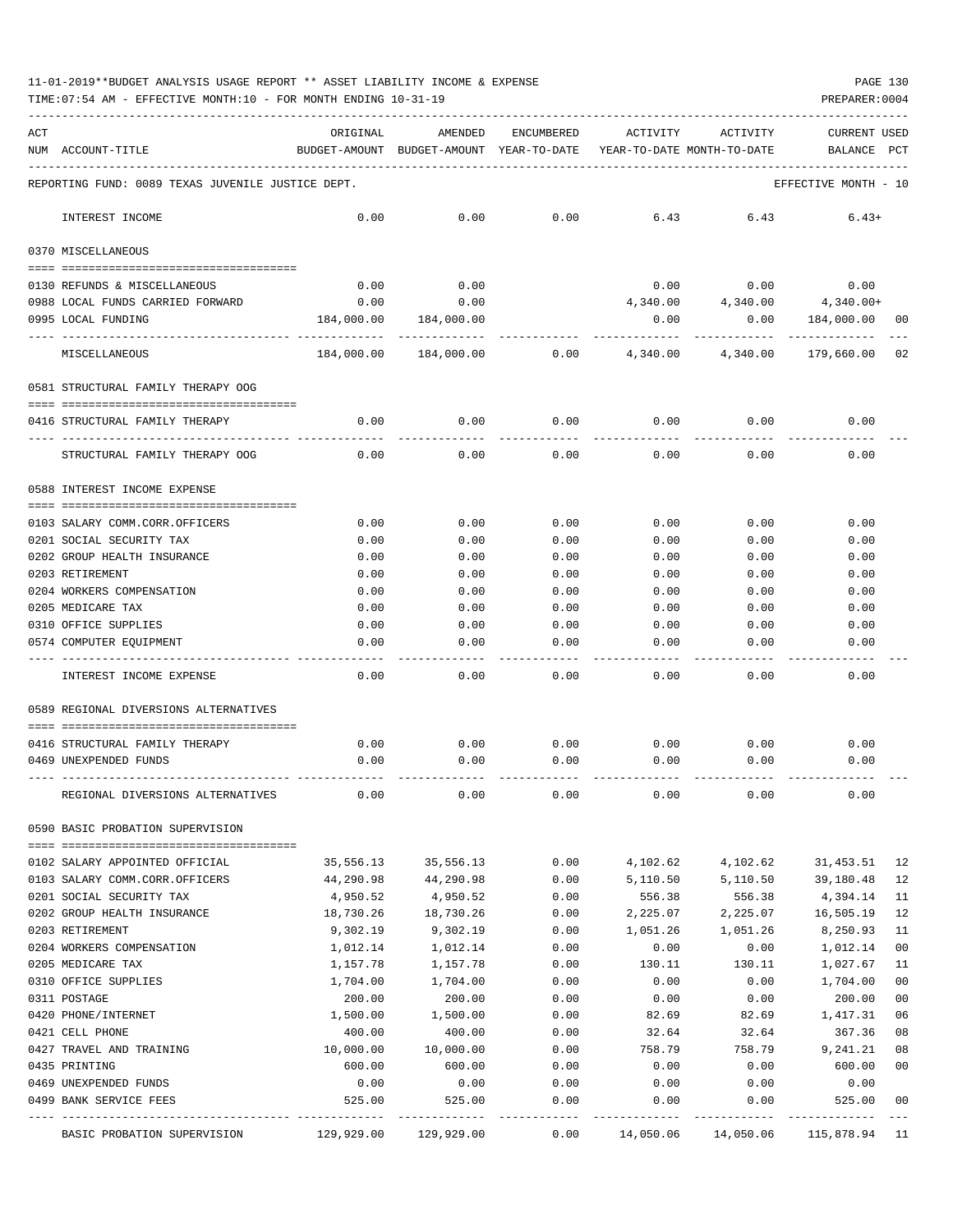|     | TIME: 07:54 AM - EFFECTIVE MONTH: 10 - FOR MONTH ENDING 10-31-19 |                            |                                          |              |                  |                            | PREPARER: 0004       |                      |
|-----|------------------------------------------------------------------|----------------------------|------------------------------------------|--------------|------------------|----------------------------|----------------------|----------------------|
| ACT |                                                                  | ORIGINAL                   | AMENDED                                  | ENCUMBERED   | ACTIVITY         | ACTIVITY                   | <b>CURRENT USED</b>  |                      |
|     | NUM ACCOUNT-TITLE                                                |                            | BUDGET-AMOUNT BUDGET-AMOUNT YEAR-TO-DATE |              |                  | YEAR-TO-DATE MONTH-TO-DATE | BALANCE PCT          |                      |
|     | REPORTING FUND: 0089 TEXAS JUVENILE JUSTICE DEPT.                |                            |                                          |              |                  |                            | EFFECTIVE MONTH - 10 |                      |
|     | 0591 COMMUNITY PROGRAMS                                          |                            |                                          |              |                  |                            |                      |                      |
|     | 0102 SALARY APPOINTED OFFICIAL                                   | 24,734.70                  | 24,734.70                                | 0.00         | 2,853.99         | 2,853.99                   | 21,880.71            | 12                   |
|     | 0103 SALARY COMM.CORR.OFFICERS                                   | 30,811.11                  | 30,811.11                                | 0.00         | 3,555.12         | 3,555.12                   | 27, 255.99           | 12                   |
|     | 0201 SOCIAL SECURITY TAX                                         | 3,443.84                   | 3,443.84                                 | 0.00         | 387.00           | 387.00                     | 3,056.84             | 11                   |
|     | 0202 GROUP HEALTH INSURANCE                                      | 13,111.18                  | 13, 111. 18                              | 0.00         | 1,547.73         | 1,547.73                   | 11,563.45            | 12                   |
|     | 0203 RETIREMENT                                                  | 6,471.09                   | 6,471.09                                 | 0.00         | 731.25           | 731.25                     | 5,739.84             | 11                   |
|     | 0204 WORKERS COMPENSATION                                        | 622.67                     | 622.67                                   | 0.00         | 0.00             | 0.00                       | 622.67               | 0 <sub>0</sub>       |
|     | 0205 MEDICARE TAX                                                | 805.41                     | 805.41                                   | 0.00         | 90.51            | 90.51                      | 714.90               | 11                   |
|     | 0469 UNEXPENDED FUNDS                                            | 0.00                       | 0.00                                     | 0.00         | 0.00             | 0.00                       | 0.00                 |                      |
|     | COMMUNITY PROGRAMS                                               | . <u>.</u><br>80,000.00    | 80,000.00                                | .<br>0.00    | 9,165.60         | 9,165.60                   | 70,834.40            | 11                   |
|     | 0592 PRE/POST ADJUDICATION FACILITIES                            |                            |                                          |              |                  |                            |                      |                      |
|     |                                                                  |                            |                                          |              |                  |                            |                      |                      |
|     | 0102 SALARY APPOINTED OFFICIAL                                   | 1,964.55                   | 1,964.55                                 | 0.00         | 226.68           | 226.68                     | 1,737.87             | 12                   |
|     | 0103 SALARY COMM.CORR.OFFICERS                                   | 2,447.17                   | 2,447.17                                 | 0.00         | 282.36           | 282.36                     | 2,164.81             | 12                   |
|     | 0201 SOCIAL SECURITY TAX                                         | 273.53                     | 273.53                                   | 0.00         | 30.69            | 30.69                      | 242.84               | 11                   |
|     | 0202 GROUP HEALTH INSURANCE                                      | 1,055.87                   | 1,055.87                                 | 0.00         | 122.85           | 122.85                     | 933.02               | 12                   |
|     | 0203 RETIREMENT                                                  | 513.97                     | 513.97                                   | 0.00         | 57.99            | 57.99                      | 455.98               | 11                   |
|     | 0204 WORKERS COMPENSATION                                        | 34.94                      | 34.94                                    | 0.00         | 0.00             | 0.00                       | 34.94                | 0 <sub>0</sub>       |
|     | 0205 MEDICARE TAX                                                | 63.97                      | 63.97                                    | 0.00         | 7.17             | 7.17                       | 56.80                | 11                   |
|     | 0408 DETENTION                                                   | 0.00                       | 0.00                                     | 0.00         | 0.00             | 0.00                       | 0.00                 |                      |
|     | 0469 UNEXPENDED FUNDS                                            | 0.00                       | 0.00                                     | 0.00         | 0.00             | 0.00                       | 0.00                 |                      |
|     | PRE/POST ADJUDICATION FACILITIES                                 | 6,354.00                   | 6,354.00                                 | 0.00         | 727.74           | 727.74                     | 5,626.26             | 11                   |
|     | 0593 COMMITMENT DIVERSION                                        |                            |                                          |              |                  |                            |                      |                      |
|     | 0102 SALARY APPOINTED OFFICIAL                                   | 3,091.84                   | 3,091.84                                 | 0.00         | 356.76           | 356.76                     | 2,735.08             | 12                   |
|     | 0103 SALARY COMM.CORR.OFFICERS                                   | 3,851.39                   | 3,851.39                                 | 0.00         | 444.39           | 444.39                     | 3,407.00             | 12                   |
|     | 0201 SOCIAL SECURITY TAX                                         | 430.48                     | 430.48                                   | 0.00         | 48.39            | 48.39                      | 382.09               | 11                   |
|     | 0202 GROUP HEALTH INSURANCE                                      | 1,498.41                   | 1,498.41                                 | 0.00         | 193.59           | 193.59                     | 1,304.82             | 13                   |
|     | 0203 RETIREMENT                                                  | 808.89                     | 808.89                                   | 0.00         | 91.47            | 91.47                      | 717.42               | 11                   |
|     | 0204 WORKERS COMPENSATION                                        | 218.31                     | 218.31                                   | 0.00         | 0.00             | 0.00                       | 218.31               | 0 <sub>0</sub>       |
|     | 0205 MEDICARE TAX                                                | 100.68                     | 100.68                                   | 0.00         | 11.34            | 11.34                      | 89.34                | 11                   |
|     | 0415 RESIDENTIAL PLACEMENT                                       | 0.00                       | 0.00                                     | 0.00         | 0.00             | 0.00                       | 0.00                 |                      |
|     | 0469 UNEXPENDED FUNDS                                            | 0.00                       | 0.00                                     | 0.00         | 0.00             | 0.00                       | 0.00                 |                      |
|     | ----------------<br>COMMITMENT DIVERSION                         | -------------<br>10,000.00 | 10,000.00                                | .<br>0.00    | 1,145.94         | ----------<br>1,145.94     | 8,854.06             | 11                   |
|     | 0594 MENTAL HEALTH SERVICES                                      |                            |                                          |              |                  |                            |                      |                      |
|     |                                                                  |                            |                                          |              |                  |                            |                      |                      |
|     | 0102 SALARY APPOINTED OFFICIAL                                   | 851.49                     | 851.49                                   | 0.00         | 98.25            | 98.25                      | 753.24               | 12                   |
|     | 0103 SALARY COMM.CORR.OFFICERS                                   | 1,060.67                   | 1,060.67                                 | 0.00         | 122.40           | 122.40                     | 938.27               | 12                   |
|     | 0201 SOCIAL SECURITY TAX                                         | 118.55                     | 118.55                                   | 0.00         | 13.38            | 13.38                      | 105.17               | 11                   |
|     | 0202 GROUP HEALTH INSURANCE                                      | 374.61                     | 374.61                                   | 0.00         | 53.37            | 53.37                      | 321.24               | 14                   |
|     | 0203 RETIREMENT                                                  | 222.77                     | 222.77                                   | 0.00         | 25.20            | 25.20                      | 197.57               | 11                   |
|     | 0204 WORKERS COMPENSATION                                        | 98.18                      | 98.18                                    | 0.00         | 0.00             | 0.00                       | 98.18                | 0 <sub>0</sub>       |
|     | 0205 MEDICARE TAX                                                | 27.73                      | 27.73                                    | 0.00         | 3.15             | 3.15                       | 24.58                | 11                   |
|     | 0413 PSYCHOLOGICAL<br>0414 COUNSELING                            | 4,500.00<br>4,500.00       | 4,500.00<br>4,500.00                     | 0.00<br>0.00 | 1,075.00<br>0.00 | 1,075.00<br>0.00           | 3,425.00<br>4,500.00 | 24<br>0 <sub>0</sub> |
|     | 0415 RESIDENTIAL PLACEMENT                                       | 0.00                       | 0.00                                     |              |                  |                            | 0.00                 |                      |
|     | 0469 UNEXPENDED FUNDS                                            | 0.00                       | 0.00                                     | 0.00<br>0.00 | 0.00<br>0.00     | 0.00<br>0.00               | 0.00                 |                      |
|     |                                                                  |                            |                                          |              |                  |                            |                      |                      |

11-01-2019\*\*BUDGET ANALYSIS USAGE REPORT \*\* ASSET LIABILITY INCOME & EXPENSE PAGE 131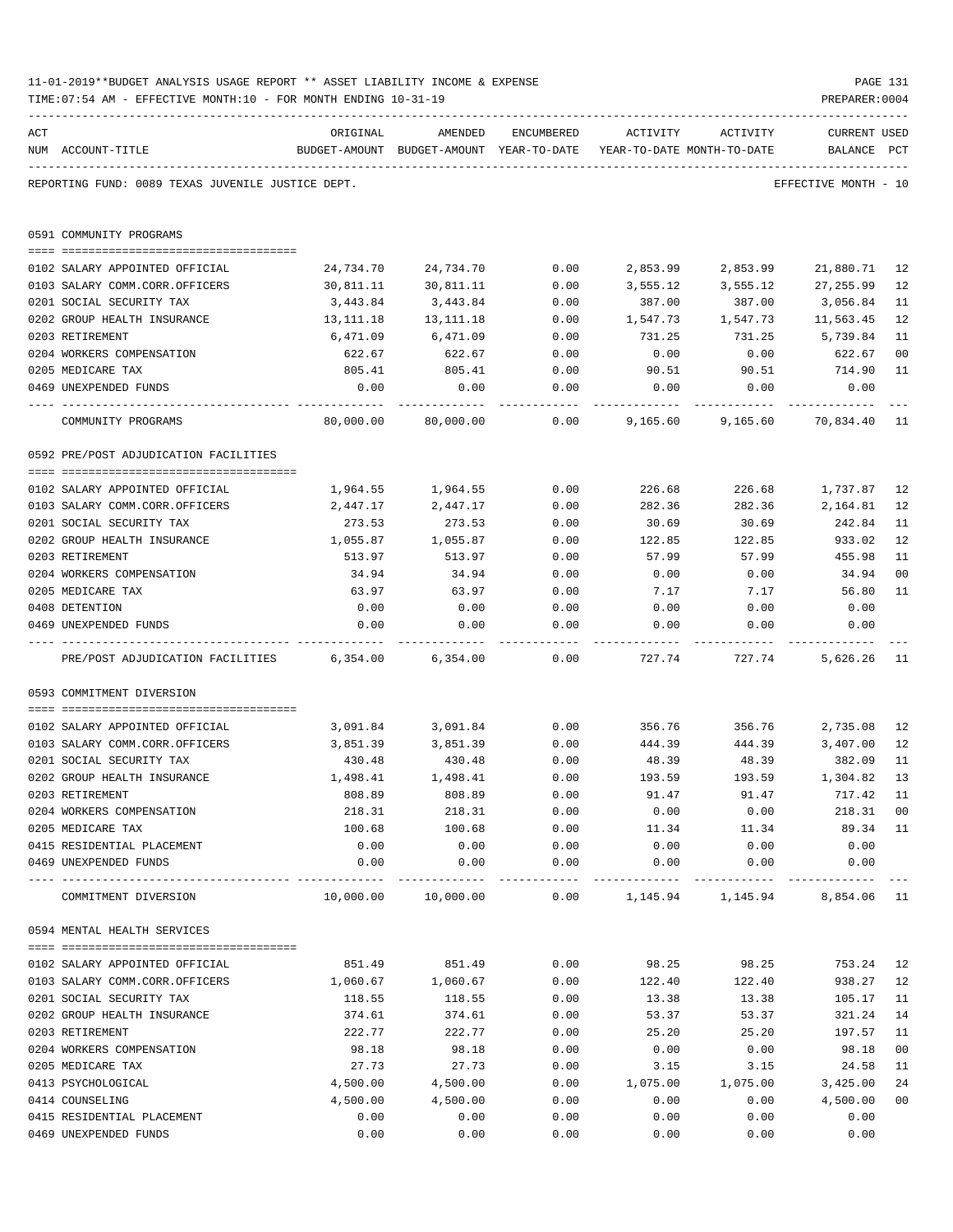| 11-01-2019**BUDGET ANALYSIS USAGE REPORT ** ASSET LIABILITY INCOME & EXPENSE |  |  |  |  |  | PAGE 132 |  |
|------------------------------------------------------------------------------|--|--|--|--|--|----------|--|
|                                                                              |  |  |  |  |  |          |  |

| ACT |                                                   | ORIGINAL                                 | AMENDED               | ENCUMBERED | ACTIVITY                                             | ACTIVITY          | <b>CURRENT USED</b>                  |                |
|-----|---------------------------------------------------|------------------------------------------|-----------------------|------------|------------------------------------------------------|-------------------|--------------------------------------|----------------|
|     | NUM ACCOUNT-TITLE                                 | BUDGET-AMOUNT BUDGET-AMOUNT YEAR-TO-DATE |                       |            | YEAR-TO-DATE MONTH-TO-DATE                           |                   | BALANCE                              | PCT            |
|     | REPORTING FUND: 0089 TEXAS JUVENILE JUSTICE DEPT. |                                          |                       |            |                                                      |                   | EFFECTIVE MONTH - 10                 |                |
|     | MENTAL HEALTH SERVICES                            | 11,754.00                                | 11,754.00             | 0.00       | 1,390.75                                             | 1,390.75          | 10,363.25 12                         |                |
|     | 0994 LOCAL FUNDS CARRIED FORWARD                  |                                          |                       |            |                                                      |                   |                                      |                |
|     |                                                   |                                          |                       |            |                                                      |                   |                                      |                |
|     | 0415 RESIDENTIAL PLACEMENT                        | 0.00                                     | 0.00                  |            | $0.00 \qquad \qquad 4,200.00 \qquad \qquad 4,200.00$ |                   | $4,200.00-$                          |                |
|     | 0488 LAW ENFORCEMENT INSURANCE                    | 0.00                                     | 0.00                  | 0.00       | 694.44                                               | 694.44            | 694.44-                              |                |
|     | LOCAL FUNDS CARRIED FORWARD                       | 0.00                                     | 0.00                  | 0.00       |                                                      |                   | 4,894.44 4,894.44 4,894.44           |                |
|     | 0995 LOCAL FUNDING                                |                                          |                       |            |                                                      |                   |                                      |                |
|     |                                                   |                                          |                       |            |                                                      |                   |                                      |                |
|     | 0102 SALARY APPOINTED OFFICIAL                    | 4,913.55                                 | 4,913.55              | 0.00       | 566.94                                               |                   | 566.94 4,346.61                      | 12             |
|     | 0103 SALARY COMM.CORR.OFFICERS                    | 6,120.63                                 | 6,120.63              | 0.00       | 706.23                                               | 706.23            | 5,414.40                             | 12             |
|     | 0105 OFFICE MANAGER                               | 0.00                                     | 0.00                  | 0.00       | 0.00                                                 | 0.00              | 0.00                                 |                |
|     | 0201 SOCIAL SECURITY TAX                          | 684.12                                   | 684.12                | 0.00       | 76.86                                                | 76.86             | 607.26                               | 11             |
|     | 0202 GROUP HEALTH INSURANCE                       | 2,622.24                                 | 2,622.24              | 0.00       | 307.53                                               | 307.53            | 2,314.71                             | 12             |
|     | 0203 RETIREMENT                                   | 1,285.48                                 | 1,285.48              | 0.00       | 145.26                                               | 145.26            | 1,140.22                             | 11             |
|     | 0204 WORKERS COMPENSATION                         | 105.98                                   | 105.98                | 0.00       | 0.00                                                 | 0.00              | 105.98                               | 0 <sub>0</sub> |
|     | 0205 MEDICARE TAX                                 | 160.00                                   | 160.00                | 0.00       | 17.97                                                | 17.97             | 142.03                               | 11             |
|     | 0401 AUDIT EXPENSE                                | 6,000.00                                 | 6,000.00              | 0.00       | 0.00                                                 | 0.00              | 6,000.00                             | 0 <sup>0</sup> |
|     | 0404 DETENTION OPERATING COST FY20                | 152,108.00                               | 152,108.00            | 0.00       | 0.00                                                 | 0.00              | 152,108.00                           | 00             |
|     | 0405 DETENTION OPERATING COST FY19                | 0.00                                     | 0.00                  | 0.00       | 0.00                                                 | 0.00              | 0.00                                 |                |
|     | 0414 COUNSELING                                   | 0.00                                     | 0.00                  | 0.00       | 0.00                                                 | 0.00              | 0.00                                 |                |
|     | 0415 RESIDENTIAL PLACEMENT                        | 10,000.00                                | 10,000.00             | 0.00       | 0.00                                                 | 0.00              | 10,000.00                            | 00             |
|     | 0416 STRUCTURAL FAMILY THERAPY                    | 0.00                                     | 0.00                  | 0.00       | 0.00                                                 | 0.00              | 0.00                                 |                |
|     | 0427 TRAVEL AND TRAINING                          | 0.00                                     | 0.00                  | 0.00       | 0.00                                                 | 0.00              | 0.00                                 |                |
|     | 0453 COMPUTER SOFTWARE                            | 0.00                                     | 0.00                  | 0.00       | 0.00                                                 | 0.00              | 0.00                                 |                |
|     | LOCAL FUNDING                                     | 184,000.00                               | 184,000.00            | 0.00       |                                                      | 1,820.79 1,820.79 | 182,179.21                           | $_{01}$        |
|     | TEXAS JUVENILE JUSTICE DEPT.                      |                                          |                       |            |                                                      |                   |                                      |                |
|     | INCOME TOTALS                                     |                                          | 422,037.00 422,037.00 |            |                                                      |                   | 24, 183. 43 24, 183. 43 397, 853. 57 | 06             |
|     | <b>EXPENSE TOTALS</b>                             | 422,037.00                               | 422,037.00            | 0.00       | 33,195.32                                            | 33,195.32         | 388,841.68                           | 08             |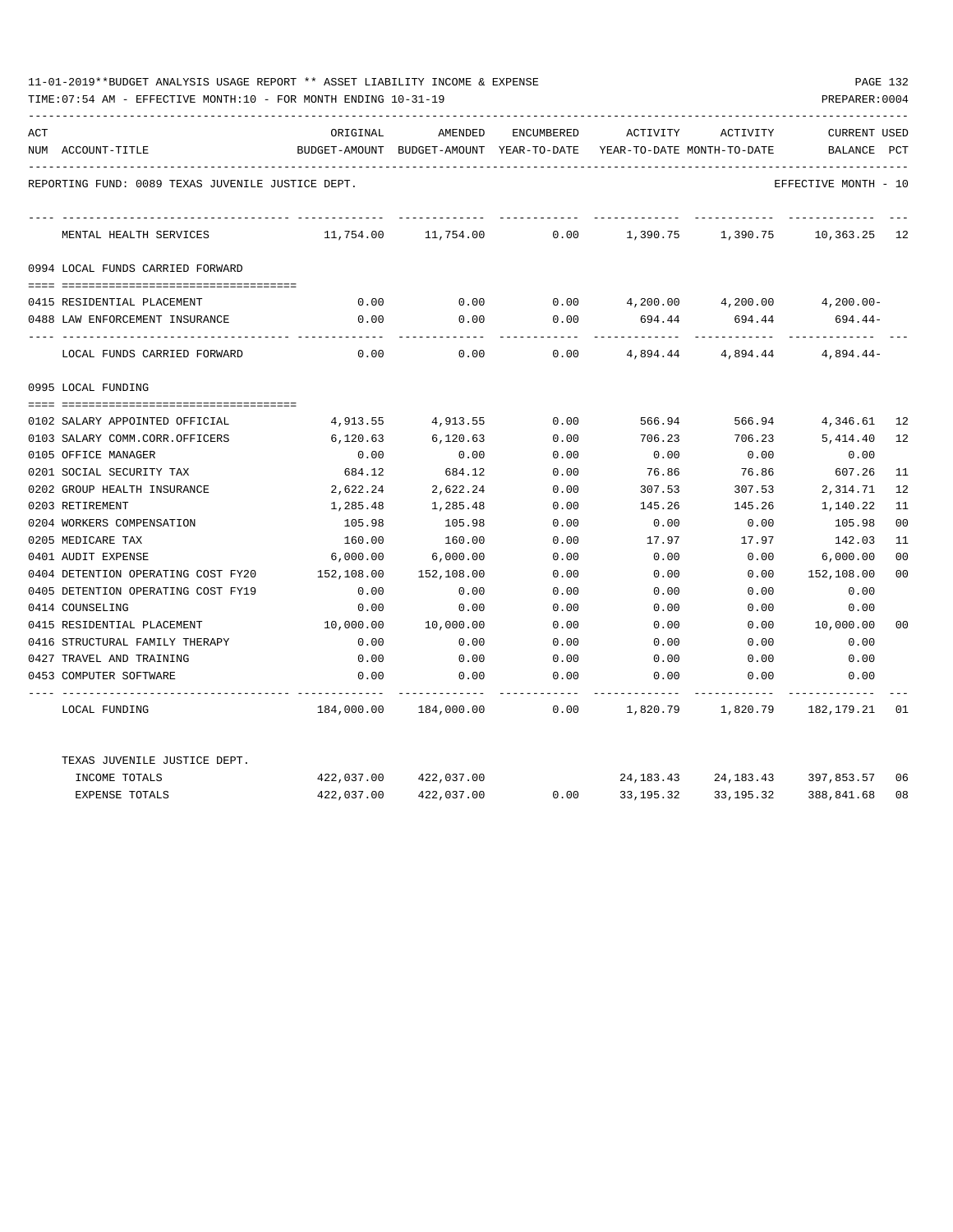|     | 11-01-2019**BUDGET ANALYSIS USAGE REPORT ** ASSET LIABILITY INCOME & EXPENSE<br>PAGE 133<br>PREPARER: 0004<br>TIME: 07:54 AM - EFFECTIVE MONTH: 10 - FOR MONTH ENDING 10-31-19 |                |                                                     |                     |                                        |              |                                    |                |  |  |  |  |
|-----|--------------------------------------------------------------------------------------------------------------------------------------------------------------------------------|----------------|-----------------------------------------------------|---------------------|----------------------------------------|--------------|------------------------------------|----------------|--|--|--|--|
| ACT | NUM ACCOUNT-TITLE                                                                                                                                                              | ORIGINAL       | AMENDED<br>BUDGET-AMOUNT BUDGET-AMOUNT YEAR-TO-DATE | ENCUMBERED          | ACTIVITY<br>YEAR-TO-DATE MONTH-TO-DATE | ACTIVITY     | <b>CURRENT USED</b><br>BALANCE PCT |                |  |  |  |  |
|     | REPORTING FUND: 0092 STATZER FUND                                                                                                                                              |                |                                                     |                     |                                        |              | EFFECTIVE MONTH - 10               |                |  |  |  |  |
|     | 0103 CASH                                                                                                                                                                      |                |                                                     |                     |                                        |              |                                    |                |  |  |  |  |
|     | 0100 STATZER-COMBINED FUNDS CHECKING                                                                                                                                           |                |                                                     |                     | 1.18                                   |              | 1.18 5,313.87                      |                |  |  |  |  |
|     | 0175 TEXPOOL                                                                                                                                                                   |                |                                                     |                     | 72.86                                  | 72.86        | 41,029.17                          |                |  |  |  |  |
|     | CASH                                                                                                                                                                           |                |                                                     |                     | 74.04                                  | 74.04        | 46, 343.04                         |                |  |  |  |  |
|     | 0200 SYSTEM ADDED LIABILITY DEPARTMENT                                                                                                                                         |                |                                                     |                     |                                        |              |                                    |                |  |  |  |  |
|     |                                                                                                                                                                                |                |                                                     |                     |                                        |              |                                    |                |  |  |  |  |
|     | 0900 SYSTEM ADDED LIABILITY LINE-ITEM<br>0910 SYSTEM ADDED LIABILITY LINE-ITEM                                                                                                 |                |                                                     |                     | 0.00<br>0.00                           | 0.00<br>0.00 | 0.00<br>0.00                       |                |  |  |  |  |
|     |                                                                                                                                                                                |                |                                                     |                     |                                        |              |                                    |                |  |  |  |  |
|     | SYSTEM ADDED LIABILITY DEPARTMENT                                                                                                                                              |                |                                                     |                     | 0.00                                   | 0.00         | 0.00                               |                |  |  |  |  |
|     | 0271 EQUITY ACCOUNT                                                                                                                                                            |                |                                                     |                     |                                        |              |                                    |                |  |  |  |  |
|     | 0200 EQUITY ACCOUNT                                                                                                                                                            |                |                                                     |                     | 0.00                                   | 0.00         | 46,269.00                          |                |  |  |  |  |
|     | EQUITY ACCOUNT                                                                                                                                                                 |                |                                                     |                     | 0.00                                   | 0.00         | 46,269.00                          |                |  |  |  |  |
|     | 0360 INTEREST EARNINGS                                                                                                                                                         |                |                                                     |                     |                                        |              |                                    |                |  |  |  |  |
|     | 0100 INTEREST EARNINGS                                                                                                                                                         | 50.00          | 50.00                                               |                     | 74.04                                  | 74.04        | 24.04+ 148                         |                |  |  |  |  |
|     | 0350 GOV. COMMODITY PROG. ASCS                                                                                                                                                 | 0.00           | 0.00                                                |                     | 0.00                                   | 0.00         | 0.00                               |                |  |  |  |  |
|     | INTEREST EARNINGS                                                                                                                                                              | 50.00          | 50.00                                               | 0.00                | 74.04                                  | 74.04        | $24.04 + 148$                      |                |  |  |  |  |
|     | 0370 RENT                                                                                                                                                                      |                |                                                     |                     |                                        |              |                                    |                |  |  |  |  |
|     |                                                                                                                                                                                |                |                                                     |                     |                                        |              |                                    |                |  |  |  |  |
|     | 0100 RENT<br>0130 REFUNDS & MISCELLANEOUS                                                                                                                                      | 757.85<br>0.00 | 757.85<br>0.00                                      |                     | 0.00<br>0.00                           | 0.00<br>0.00 | 757.85<br>0.00                     | 0 <sub>0</sub> |  |  |  |  |
|     |                                                                                                                                                                                |                |                                                     |                     |                                        |              |                                    |                |  |  |  |  |
|     | RENT                                                                                                                                                                           | 757.85         | 757.85                                              | 0.00                | 0.00                                   | 0.00         | 757.85                             | 0 <sub>0</sub> |  |  |  |  |
|     | 0700 STATZER FARM                                                                                                                                                              |                |                                                     |                     |                                        |              |                                    |                |  |  |  |  |
|     | 0310 OFFICE SUPPLIES                                                                                                                                                           | 0.00           | 0.00                                                | 0.00                | 0.00                                   | 0.00         | 0.00                               |                |  |  |  |  |
|     | 0430 BIDS AND NOTICES                                                                                                                                                          | 110.00         | 110.00                                              | 0.00                | 0.00                                   | 0.00         | 110.00                             | 0 <sub>0</sub> |  |  |  |  |
|     | 0484 APPRAISALS                                                                                                                                                                | 0.00           | 0.00                                                | 0.00                | 0.00                                   | 0.00         | 0.00                               |                |  |  |  |  |
|     | 0490 LITERACY COUNCIL DONATION<br>--------------------                                                                                                                         | 697.85         | 697.85                                              | 0.00<br>$- - - - -$ | 0.00                                   | 0.00         | 697.85<br>--------                 | 0 <sub>0</sub> |  |  |  |  |
|     | STATZER FARM                                                                                                                                                                   | 807.85         | 807.85                                              | 0.00                | 0.00                                   | 0.00         | 807.85                             | 00             |  |  |  |  |
|     | 0999 ACCOUNTS PAYABLE                                                                                                                                                          |                |                                                     |                     |                                        |              |                                    |                |  |  |  |  |
|     | 0100 A/P CLEARING ACCOUNT                                                                                                                                                      |                |                                                     |                     | 0.00                                   | 0.00         | 0.00                               |                |  |  |  |  |
|     | ACCOUNTS PAYABLE                                                                                                                                                               |                |                                                     |                     | 0.00                                   | 0.00         | 0.00                               |                |  |  |  |  |
|     | STATZER FUND                                                                                                                                                                   |                |                                                     |                     |                                        |              |                                    |                |  |  |  |  |
|     | INCOME TOTALS                                                                                                                                                                  | 807.85         | 807.85                                              |                     | 74.04                                  | 74.04        | 733.81                             | 09             |  |  |  |  |
|     | EXPENSE TOTALS                                                                                                                                                                 | 807.85         | 807.85                                              | 0.00                | 0.00                                   | 0.00         | 807.85                             | 0 <sub>0</sub> |  |  |  |  |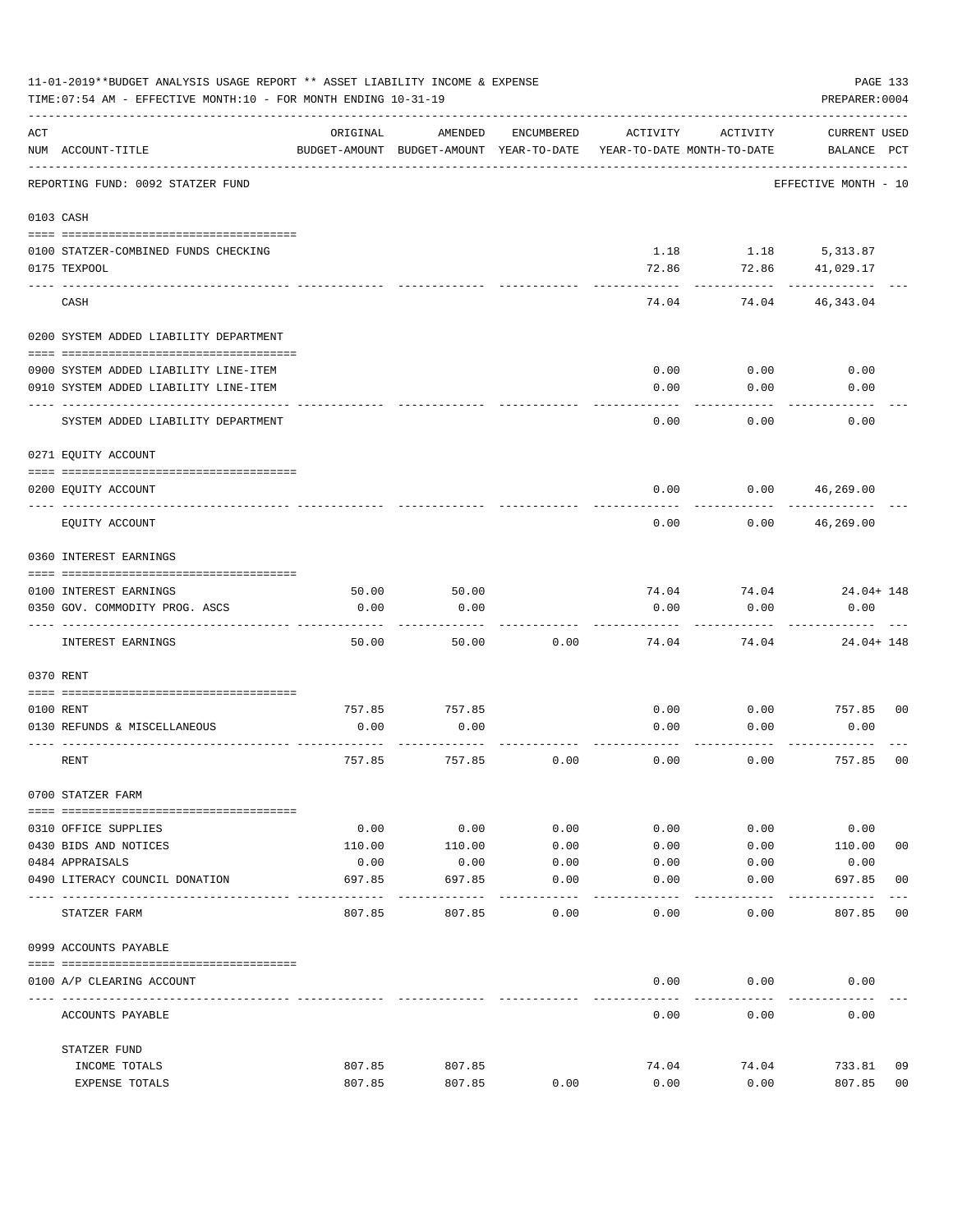|     | 11-01-2019**BUDGET ANALYSIS USAGE REPORT ** ASSET LIABILITY INCOME & EXPENSE<br>PAGE 134<br>TIME: 07:54 AM - EFFECTIVE MONTH: 10 - FOR MONTH ENDING 10-31-19<br>PREPARER: 0004 |          |                                          |            |                            |                  |                      |  |  |  |
|-----|--------------------------------------------------------------------------------------------------------------------------------------------------------------------------------|----------|------------------------------------------|------------|----------------------------|------------------|----------------------|--|--|--|
| ACT |                                                                                                                                                                                | ORIGINAL | AMENDED                                  | ENCUMBERED | ACTIVITY                   | ACTIVITY         | <b>CURRENT USED</b>  |  |  |  |
|     | NUM ACCOUNT-TITLE                                                                                                                                                              |          | BUDGET-AMOUNT BUDGET-AMOUNT YEAR-TO-DATE |            | YEAR-TO-DATE MONTH-TO-DATE |                  | BALANCE PCT          |  |  |  |
|     | REPORTING FUND: 0093 TX. COMM. DEVELOPMENT PGM                                                                                                                                 |          |                                          |            |                            |                  | EFFECTIVE MONTH - 10 |  |  |  |
|     | 0103 CASH                                                                                                                                                                      |          |                                          |            |                            |                  |                      |  |  |  |
|     |                                                                                                                                                                                |          |                                          |            |                            |                  |                      |  |  |  |
|     | 0909 CASH- #713169 RANDOLPH                                                                                                                                                    |          |                                          |            | 0.00                       | ---------        | $0.00$ 100.00        |  |  |  |
|     | CASH                                                                                                                                                                           |          |                                          |            | 0.00                       | 0.00             | 100.00               |  |  |  |
|     | 0120 RECEIVABLES                                                                                                                                                               |          |                                          |            |                            |                  |                      |  |  |  |
|     |                                                                                                                                                                                |          |                                          |            |                            |                  |                      |  |  |  |
|     | 0312 DUE FROM OTHER GOVERNMENT                                                                                                                                                 |          |                                          |            | 0.00                       | 0.00<br>-------- | 0.00                 |  |  |  |
|     | RECEIVABLES                                                                                                                                                                    |          |                                          |            | 0.00                       | 0.00             | 0.00                 |  |  |  |
|     | 0200 LIABILITY ACCOUNT                                                                                                                                                         |          |                                          |            |                            |                  |                      |  |  |  |
|     | 0910 SYSTEM ADDED LIABILITY                                                                                                                                                    |          |                                          |            | 0.00                       | 0.00             | 0.00                 |  |  |  |
|     | LIABILITY ACCOUNT                                                                                                                                                              |          |                                          |            | 0.00                       | 0.00             | 0.00                 |  |  |  |
|     | 0271 EQUITY ACCOUNT                                                                                                                                                            |          |                                          |            |                            |                  |                      |  |  |  |
|     | 0200 EQUITY ACCOUNT                                                                                                                                                            |          |                                          |            | 0.00                       | 0.00             | 100.00               |  |  |  |
|     | EQUITY ACCOUNT                                                                                                                                                                 |          |                                          |            | 0.00                       | 0.00             | 100.00               |  |  |  |
|     | 0330 GRANT INCOME                                                                                                                                                              |          |                                          |            |                            |                  |                      |  |  |  |
|     |                                                                                                                                                                                |          |                                          |            |                            |                  |                      |  |  |  |
|     | 0909 GRANT #713169 RANDOLPH<br>---------------------- -----                                                                                                                    | 0.00     | 0.00                                     |            | 0.00                       | 0.00             | 0.00                 |  |  |  |
|     | GRANT INCOME                                                                                                                                                                   | 0.00     | 0.00                                     | 0.00       | 0.00                       | 0.00             | 0.00                 |  |  |  |
|     | 0370 REFUNDS & MISCELLANEOUS                                                                                                                                                   |          |                                          |            |                            |                  |                      |  |  |  |
|     |                                                                                                                                                                                |          |                                          |            |                            |                  |                      |  |  |  |
|     | 0130 REFUNDS & MISCELLANEOUS                                                                                                                                                   | 0.00     | 0.00                                     |            | 0.00                       | 0.00             | 0.00                 |  |  |  |
|     | REFUNDS & MISCELLANEOUS                                                                                                                                                        | 0.00     | 0.00                                     | 0.00       | 0.00                       | 0.00             | 0.00                 |  |  |  |
|     | 0909 GRANT #713169 RANDOLPH                                                                                                                                                    |          |                                          |            |                            |                  |                      |  |  |  |
|     |                                                                                                                                                                                |          |                                          |            |                            |                  |                      |  |  |  |
|     | 0414 GRANT ADMINISTRATION                                                                                                                                                      | 0.00     | 0.00                                     | 0.00       | 0.00                       | 0.00             | 0.00                 |  |  |  |
|     | 0415 CONSTRUCTION EXPENSE                                                                                                                                                      | 0.00     | 0.00                                     | 0.00       | 0.00                       | 0.00             | 0.00                 |  |  |  |
|     | 0416 ENGINEERING                                                                                                                                                               | 0.00     | 0.00                                     | 0.00       | 0.00                       | 0.00             | 0.00                 |  |  |  |
|     | GRANT #713169 RANDOLPH                                                                                                                                                         | 0.00     | 0.00                                     | 0.00       | 0.00                       | 0.00             | 0.00                 |  |  |  |
|     | TX. COMM. DEVELOPMENT PGM                                                                                                                                                      |          |                                          |            |                            |                  |                      |  |  |  |
|     | INCOME TOTALS                                                                                                                                                                  | 0.00     | 0.00                                     |            | 0.00                       | 0.00             | 0.00                 |  |  |  |
|     | EXPENSE TOTALS                                                                                                                                                                 | 0.00     | 0.00                                     | 0.00       | 0.00                       | 0.00             | 0.00                 |  |  |  |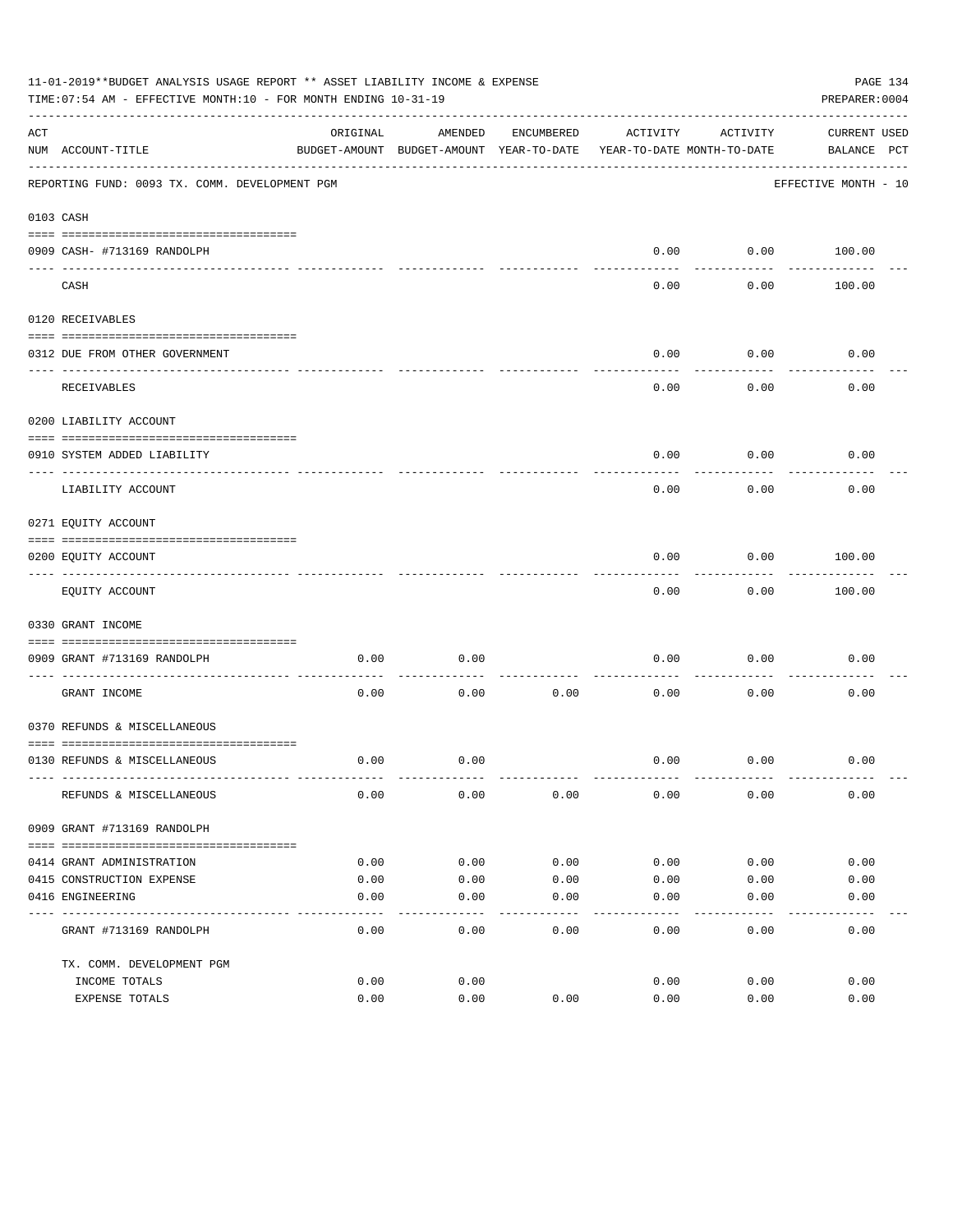|     | 11-01-2019**BUDGET ANALYSIS USAGE REPORT ** ASSET LIABILITY INCOME & EXPENSE<br>PAGE 135<br>PREPARER: 0004<br>TIME: 07:54 AM - EFFECTIVE MONTH: 10 - FOR MONTH ENDING 10-31-19 |          |                                                                                |            |                   |                  |                                    |  |  |  |  |  |
|-----|--------------------------------------------------------------------------------------------------------------------------------------------------------------------------------|----------|--------------------------------------------------------------------------------|------------|-------------------|------------------|------------------------------------|--|--|--|--|--|
| ACT | NUM ACCOUNT-TITLE                                                                                                                                                              | ORIGINAL | AMENDED<br>BUDGET-AMOUNT BUDGET-AMOUNT YEAR-TO-DATE YEAR-TO-DATE MONTH-TO-DATE | ENCUMBERED | ACTIVITY          | ACTIVITY         | <b>CURRENT USED</b><br>BALANCE PCT |  |  |  |  |  |
|     | ----------------------------<br>REPORTING FUND: 0095 PAYROLL                                                                                                                   |          |                                                                                |            |                   |                  | EFFECTIVE MONTH - 10               |  |  |  |  |  |
|     | 0100 PAYROLL CLEARING ACCOUNT                                                                                                                                                  |          |                                                                                |            |                   |                  |                                    |  |  |  |  |  |
|     | 0100 PAYROLL CASH                                                                                                                                                              |          |                                                                                |            | 0.02<br>--------- | 0.02<br>-------- | 20.66                              |  |  |  |  |  |
|     | PAYROLL CLEARING ACCOUNT                                                                                                                                                       |          |                                                                                |            | 0.02              | 0.02             | 20.66                              |  |  |  |  |  |
|     | 0200 SYSTEM ADDED LIABILITY DEPARTMENT                                                                                                                                         |          |                                                                                |            |                   |                  |                                    |  |  |  |  |  |
|     | 0910 SYSTEM ADDED LIABILITY LINE-ITEM                                                                                                                                          |          |                                                                                |            | 0.00<br>-----     | 0.00<br>-------- | 0.00                               |  |  |  |  |  |
|     | SYSTEM ADDED LIABILITY DEPARTMENT                                                                                                                                              |          |                                                                                |            | 0.00              | 0.00             | 0.00                               |  |  |  |  |  |
|     | 0271 EQUITY ACCOUNT                                                                                                                                                            |          |                                                                                |            |                   |                  |                                    |  |  |  |  |  |
|     | 0200 DEPOSITS                                                                                                                                                                  |          |                                                                                |            | 0.00              | 0.00             | 20.64                              |  |  |  |  |  |
|     | EQUITY ACCOUNT                                                                                                                                                                 |          |                                                                                |            | 0.00              | 0.00             | 20.64                              |  |  |  |  |  |
|     | 0360 INTEREST EARNINGS                                                                                                                                                         |          |                                                                                |            |                   |                  |                                    |  |  |  |  |  |
|     | 0100 INTEREST EARNINGS<br>---- ---------------<br>----------------- --                                                                                                         | 0.00     | 0.00                                                                           |            | 0.00              | 0.00             | 0.00                               |  |  |  |  |  |
|     | INTEREST EARNINGS                                                                                                                                                              | 0.00     | 0.00                                                                           | 0.00       | 0.00              | 0.00             | 0.00                               |  |  |  |  |  |
|     | 0370 MISCELLANEOUS                                                                                                                                                             |          |                                                                                |            |                   |                  |                                    |  |  |  |  |  |
|     | 0125 AFLAC FSA CLEARING                                                                                                                                                        | 0.00     | 0.00                                                                           |            | 0.00              | 0.00             | 0.00                               |  |  |  |  |  |
|     | 0130 REFUNDS & MISCELLANEOUS                                                                                                                                                   | 0.00     | 0.00<br>$- - - -$                                                              |            | 0.02<br>-----     | 0.02<br>-----    | $0.02+$                            |  |  |  |  |  |
|     | MISCELLANEOUS                                                                                                                                                                  | 0.00     | 0.00                                                                           | 0.00       | 0.02              | 0.02             | $0.02+$                            |  |  |  |  |  |
|     | PAYROLL                                                                                                                                                                        |          |                                                                                |            |                   |                  |                                    |  |  |  |  |  |
|     | INCOME TOTALS                                                                                                                                                                  | 0.00     | 0.00                                                                           |            | 0.02              | 0.02             | $0.02+$                            |  |  |  |  |  |
|     | <b>EXPENSE TOTALS</b>                                                                                                                                                          | 0.00     | 0.00                                                                           | 0.00       | 0.00              | 0.00             | 0.00                               |  |  |  |  |  |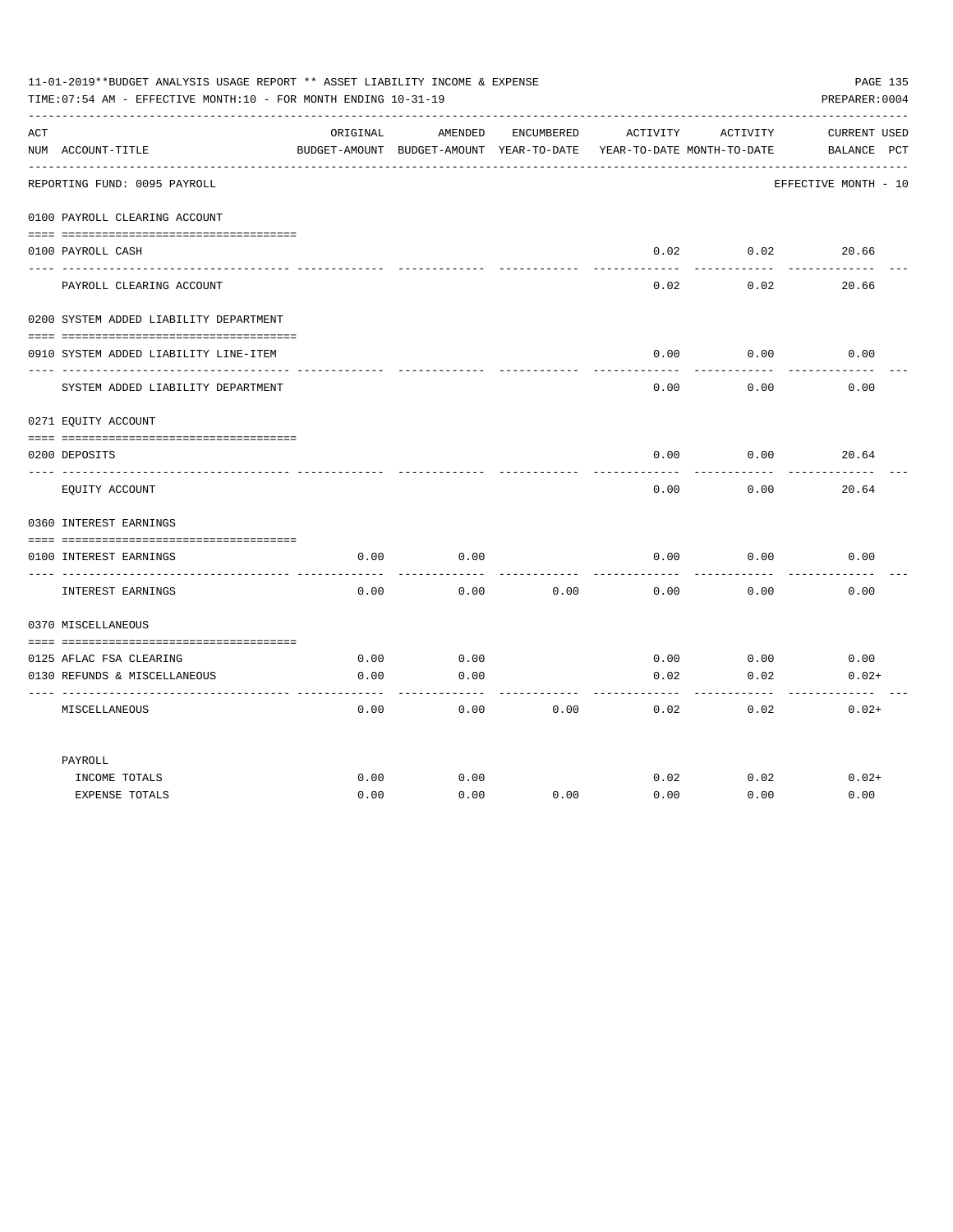| 11-01-2019**BUDGET ANALYSIS USAGE REPORT ** ASSET LIABILITY INCOME & EXPENSE<br>PREPARER: 0004<br>TIME: 07:54 AM - EFFECTIVE MONTH: 10 - FOR MONTH ENDING 10-31-19 |                                        |          |                                                                                |            |          |          |                                             |  |  |  |  |  |
|--------------------------------------------------------------------------------------------------------------------------------------------------------------------|----------------------------------------|----------|--------------------------------------------------------------------------------|------------|----------|----------|---------------------------------------------|--|--|--|--|--|
| ACT                                                                                                                                                                | NUM ACCOUNT-TITLE                      | ORIGINAL | AMENDED<br>BUDGET-AMOUNT BUDGET-AMOUNT YEAR-TO-DATE YEAR-TO-DATE MONTH-TO-DATE | ENCUMBERED | ACTIVITY | ACTIVITY | <b>CURRENT USED</b><br>BALANCE PCT          |  |  |  |  |  |
|                                                                                                                                                                    | REPORTING FUND: 0098 CAPITAL ASSETS    |          |                                                                                |            |          |          | -------------------<br>EFFECTIVE MONTH - 10 |  |  |  |  |  |
|                                                                                                                                                                    | 0160 CAPITAL ASSETS                    |          |                                                                                |            |          |          |                                             |  |  |  |  |  |
|                                                                                                                                                                    |                                        |          |                                                                                |            |          |          |                                             |  |  |  |  |  |
|                                                                                                                                                                    | 0100 LAND                              |          |                                                                                |            | 0.00     | 0.00     | 341,561.30                                  |  |  |  |  |  |
|                                                                                                                                                                    | 0200 BUILDINGS                         |          |                                                                                |            | 0.00     | 0.00     | 4,737,000.00                                |  |  |  |  |  |
|                                                                                                                                                                    | 0201 ACCUM.DEPRECIATION-BUILDINGS      |          |                                                                                |            | 0.00     | 0.00     | $3,494,444.40-$                             |  |  |  |  |  |
|                                                                                                                                                                    | 0210 AUTOMOBILES AND TRUCKS            |          |                                                                                |            | 0.00     | 0.00     | 2,289,535.41                                |  |  |  |  |  |
|                                                                                                                                                                    | 0211 ACCUM.DEPR.AUTOS AND TRUCKS       |          |                                                                                |            | 0.00     | 0.00     | $1,392,369.10-$                             |  |  |  |  |  |
|                                                                                                                                                                    | 0215 COMPUTER EQUIPMENT                |          |                                                                                |            | 0.00     | 0.00     | 753,474.11                                  |  |  |  |  |  |
|                                                                                                                                                                    | 0216 ACCUM.DEPR.-COMPUTER EQUIPMENT    |          |                                                                                |            | 0.00     | 0.00     | 657,090.62-                                 |  |  |  |  |  |
|                                                                                                                                                                    | 0220 OFFICE EQUIPMENT                  |          |                                                                                |            | 0.00     | 0.00     | 164,640.04                                  |  |  |  |  |  |
|                                                                                                                                                                    | 0221 ACCUM. DEPR. - OFFICE EQUIPMENT   |          |                                                                                |            | 0.00     | 0.00     | $100, 426.88 -$                             |  |  |  |  |  |
|                                                                                                                                                                    | 0225 RADIO EQUIPMENT                   |          |                                                                                |            | 0.00     | 0.00     | 213, 359.45                                 |  |  |  |  |  |
|                                                                                                                                                                    | 0226 ACCUM.DEPR.-RADIO EQUIPMENT       |          |                                                                                |            | 0.00     | 0.00     | $208, 278.09 -$                             |  |  |  |  |  |
|                                                                                                                                                                    | 0227 SECURITY EQUIPMENT                |          |                                                                                |            | 0.00     | 0.00     | 111,850.36                                  |  |  |  |  |  |
|                                                                                                                                                                    | 0228 ACCUM.DEP. - SECURITY EQUIPMENT   |          |                                                                                |            | 0.00     | 0.00     | $20,036.23-$                                |  |  |  |  |  |
|                                                                                                                                                                    | 0230 ROADS                             |          |                                                                                |            | 0.00     |          | $0.00 \quad 17,841,000.74$                  |  |  |  |  |  |
|                                                                                                                                                                    | 0231 ACCUM. DEPRECIATION-ROADS         |          |                                                                                |            | 0.00     | 0.00     | 14,422,516.81-                              |  |  |  |  |  |
|                                                                                                                                                                    | 0235 BRIDGES                           |          |                                                                                |            | 0.00     |          | 0.00 10,580,176.85                          |  |  |  |  |  |
|                                                                                                                                                                    | 0236 ACCUM. DEPRECIATION-BRIDGES       |          |                                                                                |            | 0.00     |          | $0.00 \quad 3,673,811.72$ -                 |  |  |  |  |  |
|                                                                                                                                                                    | 0300 ROAD EQUIPMENT                    |          |                                                                                |            | 0.00     |          | $0.00$ 3, 707, 840.28                       |  |  |  |  |  |
|                                                                                                                                                                    | 0301 ACCUM.DEPRECIATION-ROAD EQUIPMENT |          |                                                                                |            | 0.00     |          | $0.00 \quad 2,812,298.86 -$                 |  |  |  |  |  |
|                                                                                                                                                                    | 0400 CONSTRUCTION IN PROGRESS          |          |                                                                                |            | 0.00     |          | $0.00 \quad 1,149,461.29$                   |  |  |  |  |  |
|                                                                                                                                                                    | CAPITAL ASSETS                         |          |                                                                                |            | 0.00     |          | ------------<br>$0.00 \quad 15,108,627.12$  |  |  |  |  |  |
|                                                                                                                                                                    | 0271 EQUITY ACCOUNT                    |          |                                                                                |            |          |          |                                             |  |  |  |  |  |
|                                                                                                                                                                    |                                        |          |                                                                                |            |          |          |                                             |  |  |  |  |  |
|                                                                                                                                                                    | 0200 EQUITY ACCOUNT                    |          |                                                                                |            | 0.00     |          | $0.00 \quad 15,108,627.12 -$                |  |  |  |  |  |
|                                                                                                                                                                    | EQUITY ACCOUNT                         |          |                                                                                |            | 0.00     |          | ----------<br>$0.00 \quad 15,108,627.12 -$  |  |  |  |  |  |
|                                                                                                                                                                    | CAPITAL ASSETS                         |          |                                                                                |            |          |          |                                             |  |  |  |  |  |
|                                                                                                                                                                    | INCOME TOTALS                          | 0.00     | 0.00                                                                           |            | 0.00     | 0.00     | 0.00                                        |  |  |  |  |  |
|                                                                                                                                                                    | <b>EXPENSE TOTALS</b>                  | 0.00     | 0.00                                                                           | 0.00       | 0.00     | 0.00     | 0.00                                        |  |  |  |  |  |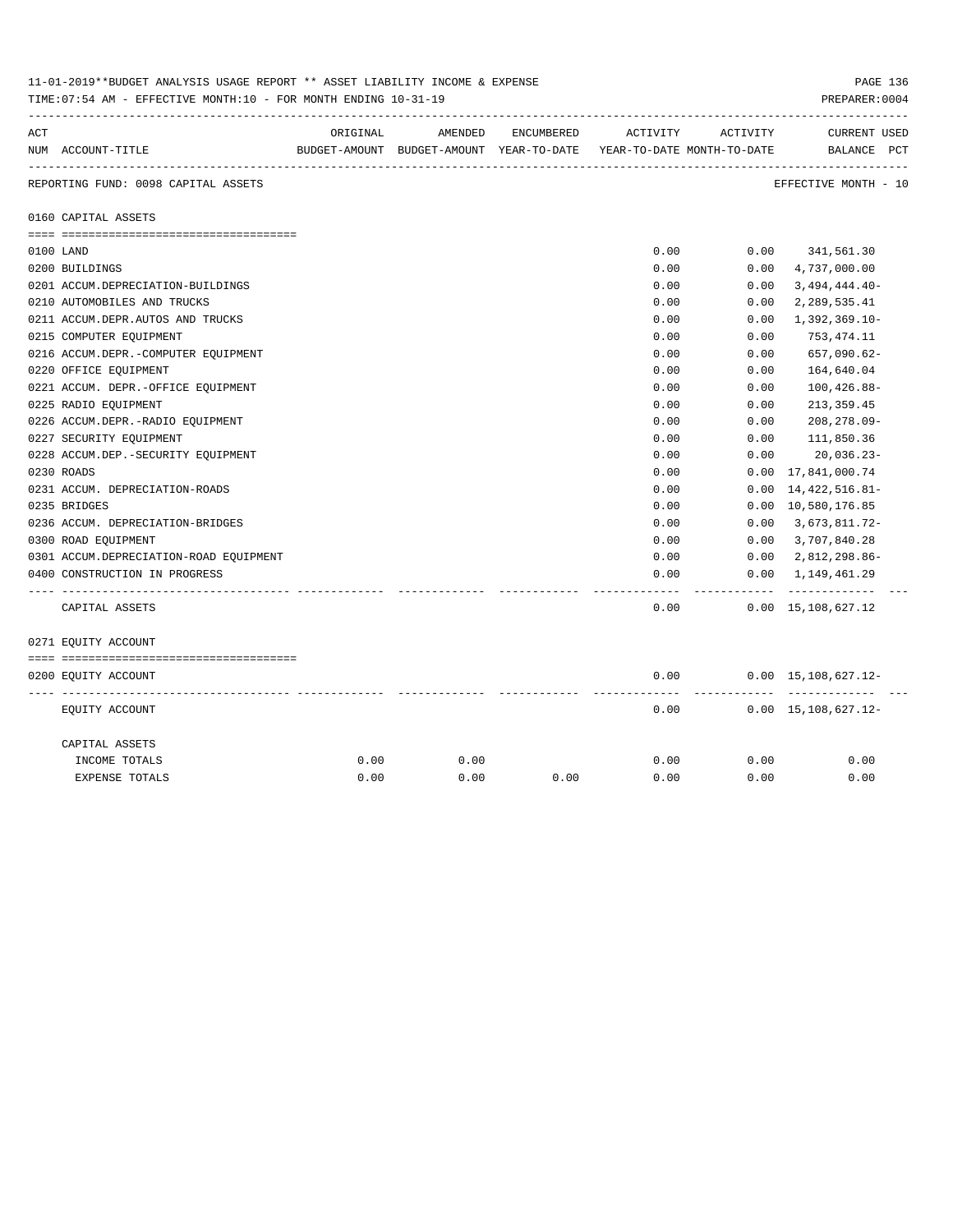| ACT |                                        | ORIGINAL | AMENDED                                                             | ENCUMBERED | ACTIVITY      | ACTIVITY        | CURRENT USED                  |  |
|-----|----------------------------------------|----------|---------------------------------------------------------------------|------------|---------------|-----------------|-------------------------------|--|
|     | NUM ACCOUNT-TITLE                      |          | BUDGET-AMOUNT BUDGET-AMOUNT YEAR-TO-DATE YEAR-TO-DATE MONTH-TO-DATE |            |               |                 | BALANCE PCT                   |  |
|     | REPORTING FUND: 0099 GOVERNMENTAL DEBT |          |                                                                     |            |               |                 | EFFECTIVE MONTH - 10          |  |
|     | 0170 DEFERRED PENSION OUTFLOW          |          |                                                                     |            |               |                 |                               |  |
|     | 0200 DEFERRED PENSION OUTFLOW          |          |                                                                     |            | 0.00          |                 | $0.00 \quad 1,424,804.00$     |  |
|     | DEFERRED PENSION OUTFLOW               |          |                                                                     |            | 0.00          |                 | $0.00 \quad 1,424,804.00$     |  |
|     | 0200 GOVERNMENTAL DEBT                 |          |                                                                     |            |               |                 |                               |  |
|     | 0240 ACCRUED INTEREST                  |          |                                                                     |            | 0.00          | 0.00            | 61,179.00                     |  |
|     | 0250 GENERAL OBLIGATION BOND           |          |                                                                     |            | 0.00          | 0.00            | 5,930,000.00                  |  |
|     | 0251 GOB-CURRENT PORTION               |          |                                                                     |            | 0.00          | 0.00            | 160,000.00                    |  |
|     | 0255 BOND DISCOUNT CURRENT             |          |                                                                     |            | 0.00          | 0.00            | 2,699.60-                     |  |
|     | 0256 BOND DISCOUNT                     |          |                                                                     |            | 0.00          | 0.00            | $60, 741.09 -$                |  |
|     | 0257 BOND PREMIUM CURRENT              |          |                                                                     |            | 0.00          | 0.00            | 10,976.99                     |  |
|     | 0258 BOND PREMIUM                      |          |                                                                     |            | 0.00          | 0.00            | 246,982.37                    |  |
|     | 0275 NOTES PAYABLE                     |          |                                                                     |            | 0.00          | 0.00            | 0.00                          |  |
|     | 0277 NOTE #16240648-SHERIFF            |          |                                                                     |            | 0.00          | 0.00            | 0.00                          |  |
|     | 0278 NOTE #16308936-SHERIFF            |          |                                                                     |            | 0.00          | 0.00            | 0.00                          |  |
|     | 0279 NOTE #16291000-R&B#3              |          |                                                                     |            | 0.00          | 0.00            | 0.00                          |  |
|     | 0280 NOTE #16295968-R&B#3              |          |                                                                     |            | 0.00          | 0.00            | 0.00                          |  |
|     | 0281 ODYSSEY #16235752-GENERAL         |          |                                                                     |            | 0.00          | 0.00            | 0.00                          |  |
|     | 0310 CAPITAL LEASE-CURRENT PORTION     |          |                                                                     |            | 0.00          | 0.00            | 0.00                          |  |
|     | 0350 ACCRUED COMPENSATION              |          |                                                                     |            | 0.00          | 0.00            | 199,433.20                    |  |
|     | 0400 NET PENSION LIABILITY             |          |                                                                     |            | 0.00          | 0.00            | 897,879.00                    |  |
|     | 0450 DEFERRED PENSION IN FLOW          |          |                                                                     |            | 0.00<br>----- | 0.00<br>------- | 1,225,677.00<br>------------- |  |
|     | GOVERNMENTAL DEBT                      |          |                                                                     |            | 0.00          | 0.00            | 8,668,686.87                  |  |
|     | 0271 EOUITY                            |          |                                                                     |            |               |                 |                               |  |
|     | 0200 EQUITY ACCOUNT                    |          |                                                                     |            | 0.00          |                 | $0.00$ 7, 243, 882.87-        |  |
|     | EOUITY                                 |          |                                                                     |            | 0.00          | ------          | $0.00$ 7, 243, 882.87-        |  |
|     | GOVERNMENTAL DEBT                      |          |                                                                     |            |               |                 |                               |  |
|     | INCOME TOTALS                          | 0.00     | 0.00                                                                |            | 0.00          | 0.00            | 0.00                          |  |
|     | <b>EXPENSE TOTALS</b>                  | 0.00     | 0.00                                                                | 0.00       | 0.00          | 0.00            | 0.00                          |  |